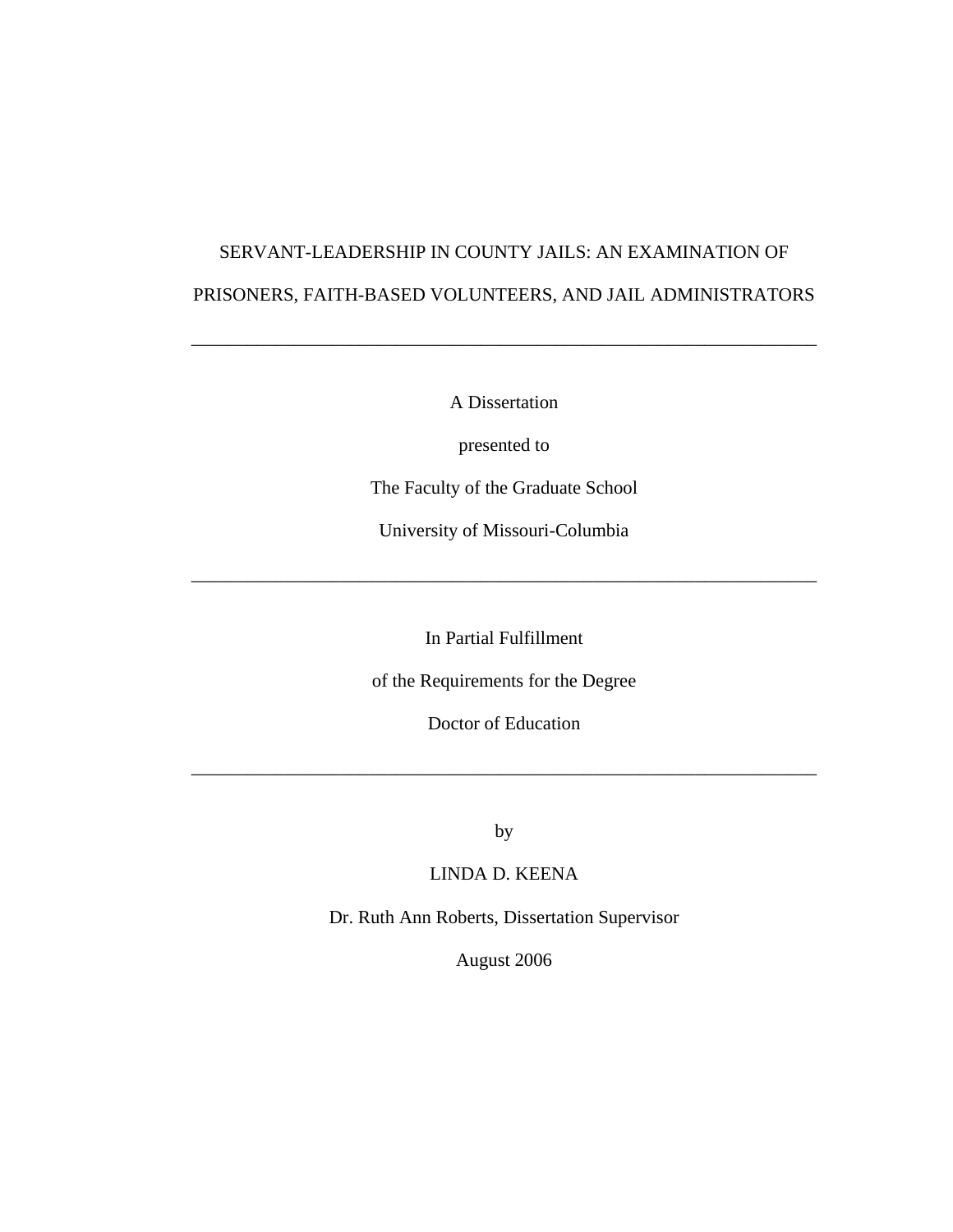© Copyright by Linda D. Keena 2006 All Rights Reserved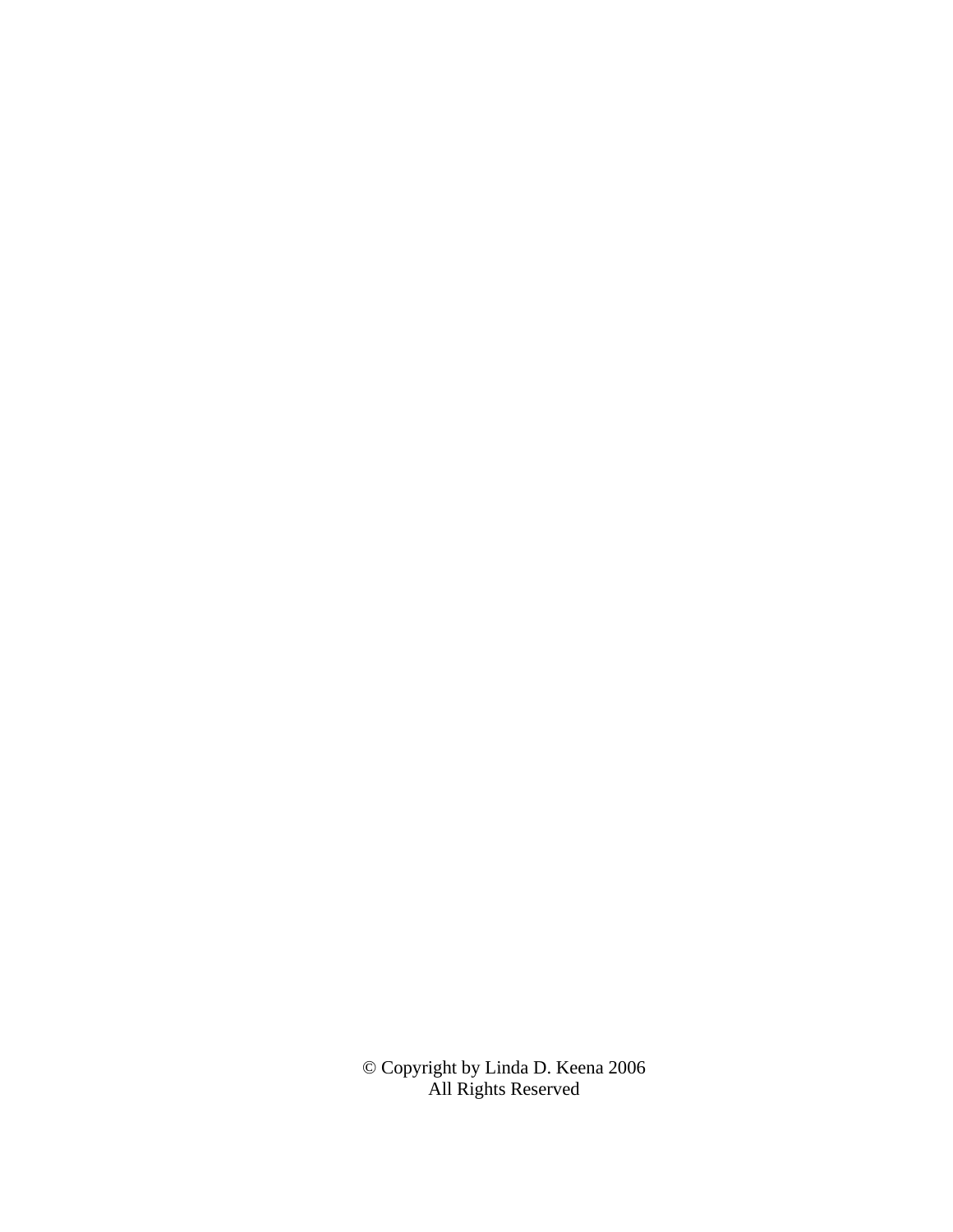The undersigned, appointed by the Dean of the Graduate Faculty, have examined a dissertation entitled:

# SERVANT-LEADERSHIP IN COUNTY JAILS: AN EXAMINATION OF

# PRISONERS, FAITH-BASED VOLUNTEERS, AND JAIL ADMINISTRATORS

Presented by LINDA D. KEENA

A candidate for the degree of DOCTOR OF EDUCATION

And hereby certify that in their opinion it is worthy of acceptance.

Dr. Ruth Ann Roberts, Major Advisor Educational Administration & Counseling

\_\_\_\_\_\_\_\_\_\_\_\_\_\_\_\_\_\_\_\_\_\_\_\_\_\_\_\_\_\_\_\_\_\_

Dr. Jerry L. Waddle Educational Administration & Counseling

\_\_\_\_\_\_\_\_\_\_\_\_\_\_\_\_\_\_\_\_\_\_\_\_\_\_\_\_\_\_\_\_\_\_

\_\_\_\_\_\_\_\_\_\_\_\_\_\_\_\_\_\_\_\_\_\_\_\_\_\_\_\_\_\_\_\_\_\_ Dr. Cheryl Milde Educational Administration & Counseling

Dr. Robert Buchanan Educational Administration & Counseling

\_\_\_\_\_\_\_\_\_\_\_\_\_\_\_\_\_\_\_\_\_\_\_\_\_\_\_\_\_\_\_\_\_\_

Dr. Zaidy MohdZain Educational Administration & Counseling

\_\_\_\_\_\_\_\_\_\_\_\_\_\_\_\_\_\_\_\_\_\_\_\_\_\_\_\_\_\_\_\_\_\_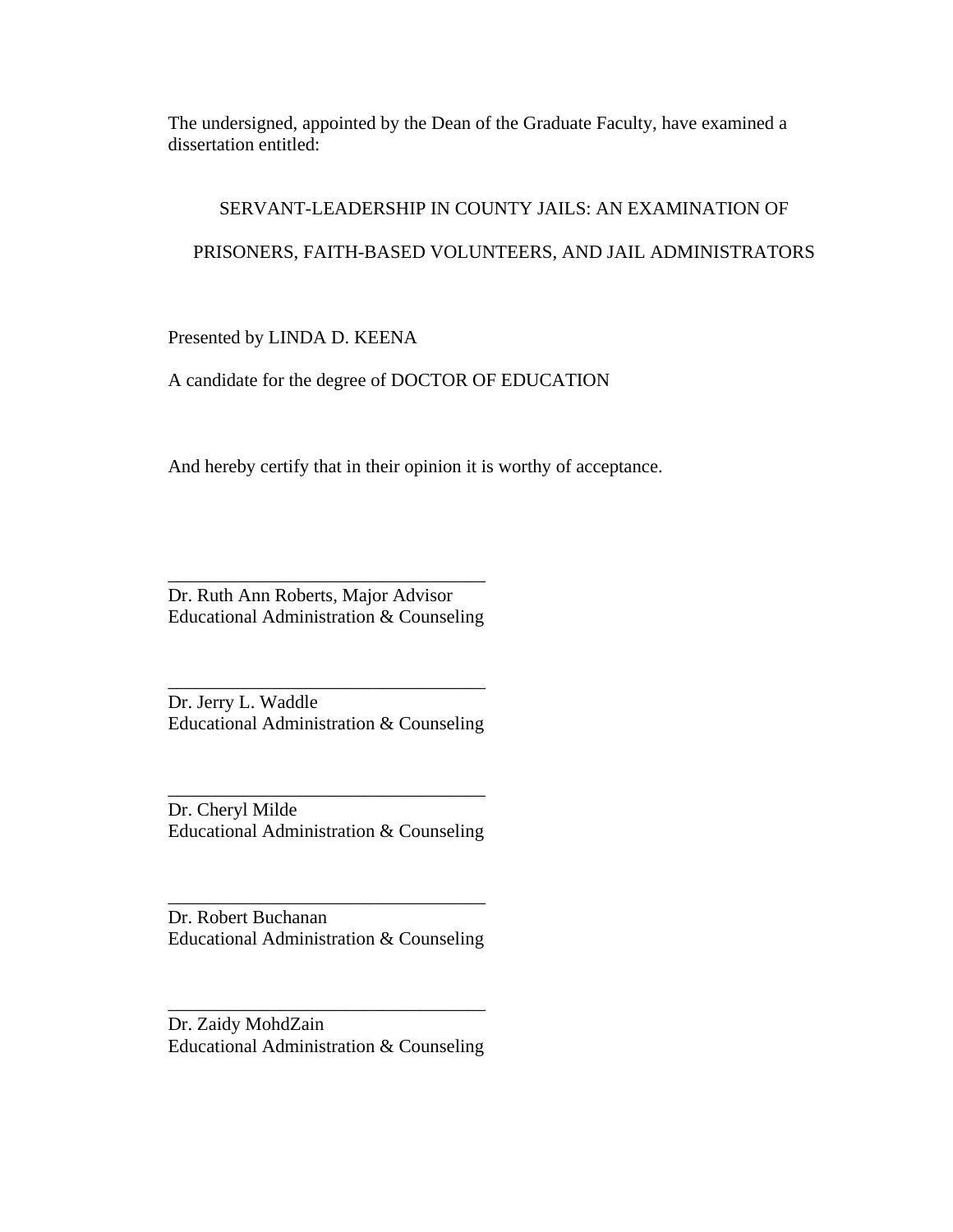# DEDICATION

The writer dedicates this work to her beloved grandparents, W.E. and Wilmoth Sifford and to her cherished friend, Ferd Sturm; without their inspiration this dissertation would never have been completed.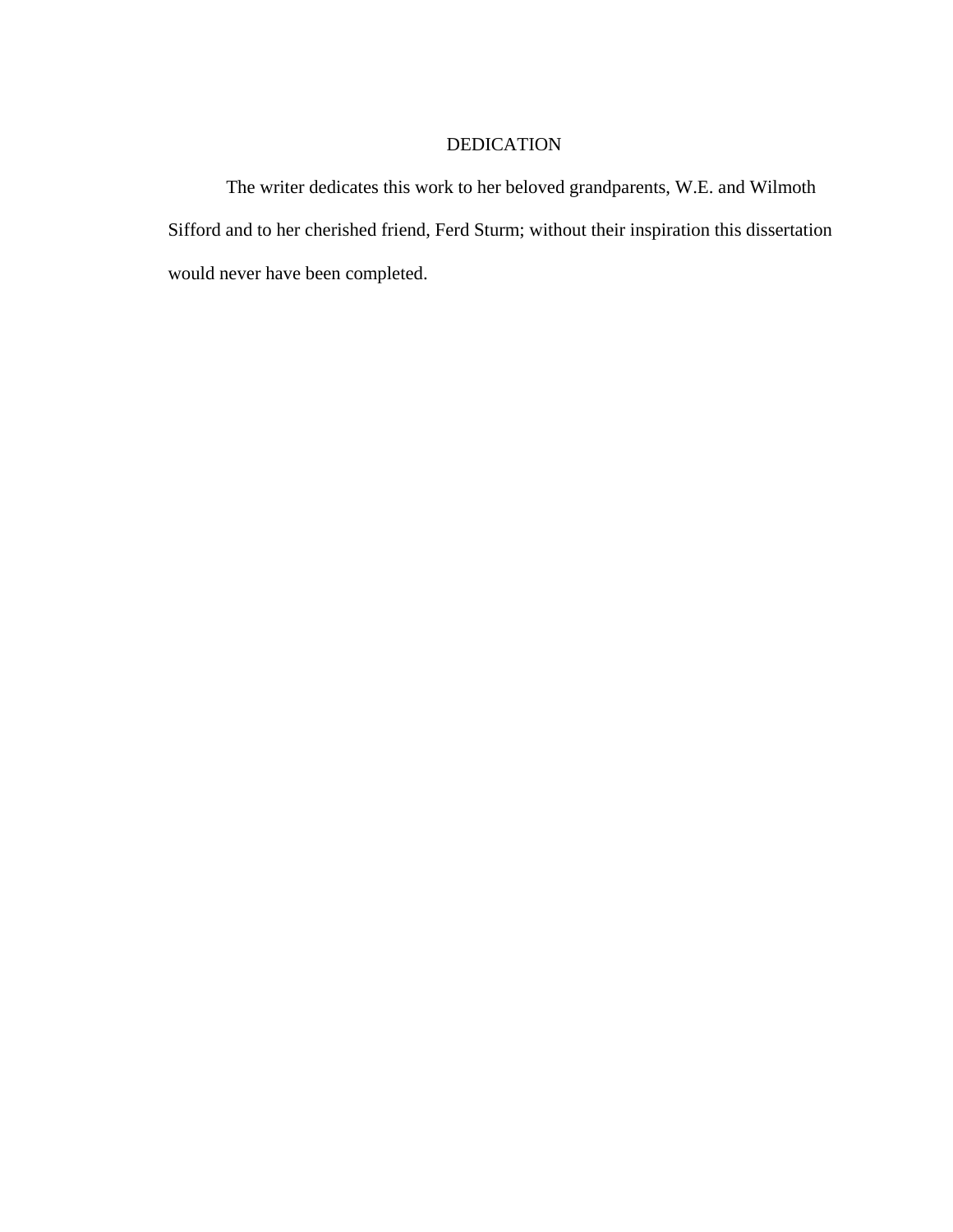#### ACKNOWLEDGEMENTS

 To my advisor, Ruth Ann Roberts, and my committee, Jerry Waddle, Cheryl Milde, Robert Buchanan, and Zaidy MohdZain with unqualified gratitude for their advice at successive stages of the research and writing process.

 To my mentor and colleague, John Wade, who provided editorial suggestions and endless collaboration. He gave judicious attention to requests and responded with valuable advice and information. He has challenged me to be a better educator, for which I am most grateful.

 To my cohort members, Kathy, Kim, Donna, Jim, Rob, Dwayne, Don, and Andy. As we take new directions, I hope they know how the relationships we have formed have been the very best part of graduate school.

 To my friends, Angela and Robyn, who have endured my busy schedule. I thank them for listening, serving as a second Mom to Michael, for knowing when I needed that special phone call, and other offerings of encouragement. I am most grateful for their patience and understanding of how important this step is in my life. My appreciation for their love and support can not be overstated.

 To my pastor, John Rice, who exemplifies a great servant-leader. He has shared sermon notes and resolved a myriad of inquiries which have given me such focus and insight into the power of the Word. I hope he knows that I thank God for his spiritual leadership and pray that I can learn to lead more like him. As stated in John 13:14-15, "If I then, your Lord and teacher, have washed your feet, you also ought to wash one another's feet. For I have given you an example that you should do as I have done to you."

 To my aunt and uncle, Faye and W. C. Sifford, whose encouragement was the impetus I needed to stay the course. I can never express my gratitude for their belief and unwavering support through out the process and I owe them more than I can every repay. This has truly been a remarkable journey.

 To my son, Michael, for his willingness to make such sacrifices in allowing Mom to spend so much time in pursuit of this degree. I offer my appreciation for his patience, concern and loving support while I was away attending class or working on the "D word." I hope that I have set an excellent example and pray that he will make a difference in the world we live in by being an effective servant leader.

 Finally, I want to acknowledge those who participated in this study. Their eagerness to contribute to the study made the product possible. The participants were informative and extremely enjoyable. To all who participated, I extend a heartfelt thank you.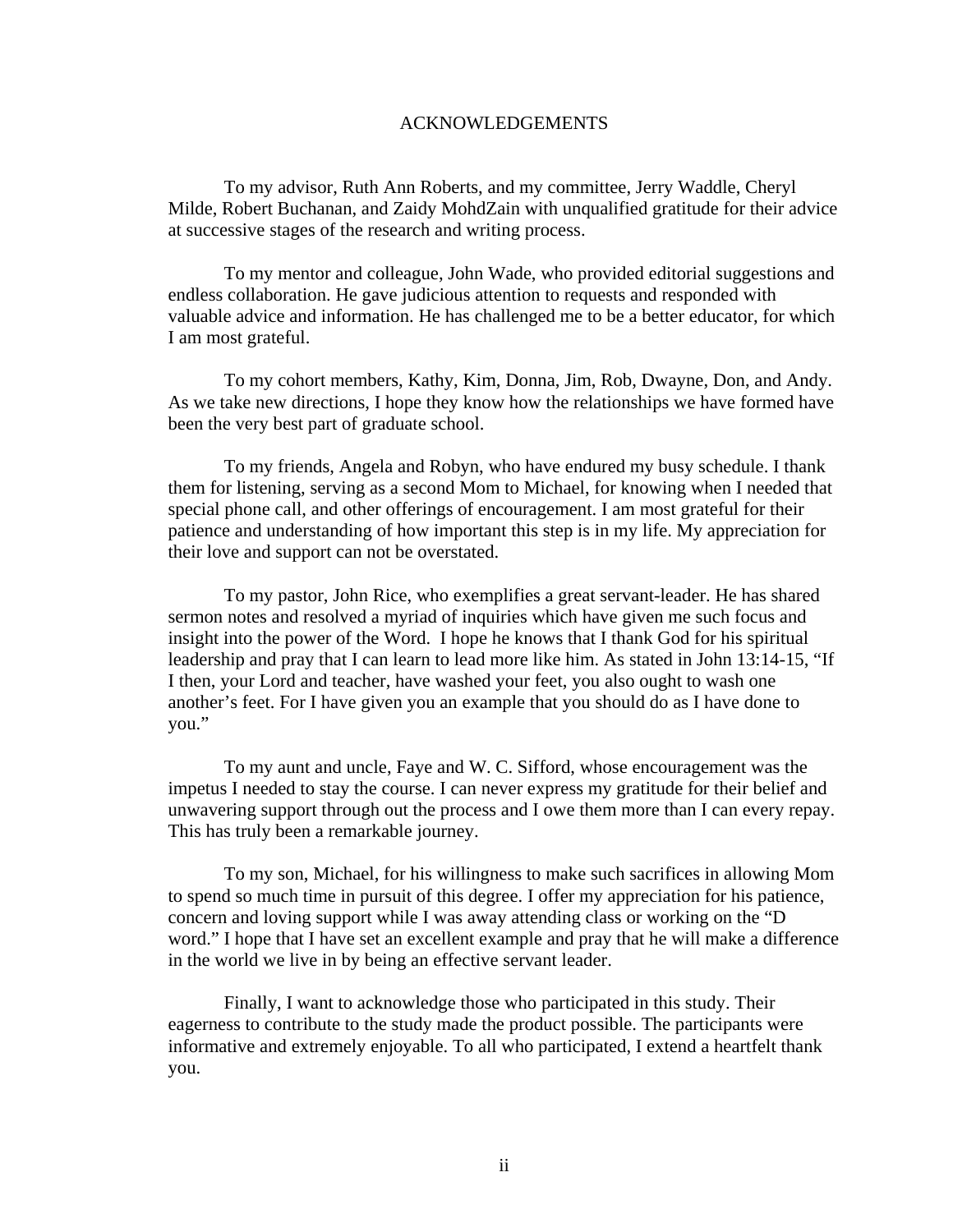# TABLE OF CONTENTS

| Chapter          |                                                                                                                                                                                                                                               |
|------------------|-----------------------------------------------------------------------------------------------------------------------------------------------------------------------------------------------------------------------------------------------|
| 1.               |                                                                                                                                                                                                                                               |
|                  | <b>Statement of Problem</b><br>Purpose of Study<br>Limitations<br>Definition of Key Terms<br>Summary                                                                                                                                          |
| 2.               |                                                                                                                                                                                                                                               |
|                  | Introduction<br>Historical Development of Transformational Leadership Theory<br>The Servant-Leadership Concept<br>The Servant-Leadership Characteristics<br>Servant-Leadership in Faith and Service<br>Historical Perspective of Volunteerism |
| 3.               |                                                                                                                                                                                                                                               |
|                  | Introduction<br>Method<br>Population and Sample<br>Data Collection and Instrumentation<br>Data Analysis<br>Summary                                                                                                                            |
| $\overline{4}$ . |                                                                                                                                                                                                                                               |
|                  | Introduction<br>Organization of Data Analysis<br>Presentation of Descriptive Characteristics of Respondents/Participants<br>Analysis of Data<br>Findings<br>Summary                                                                           |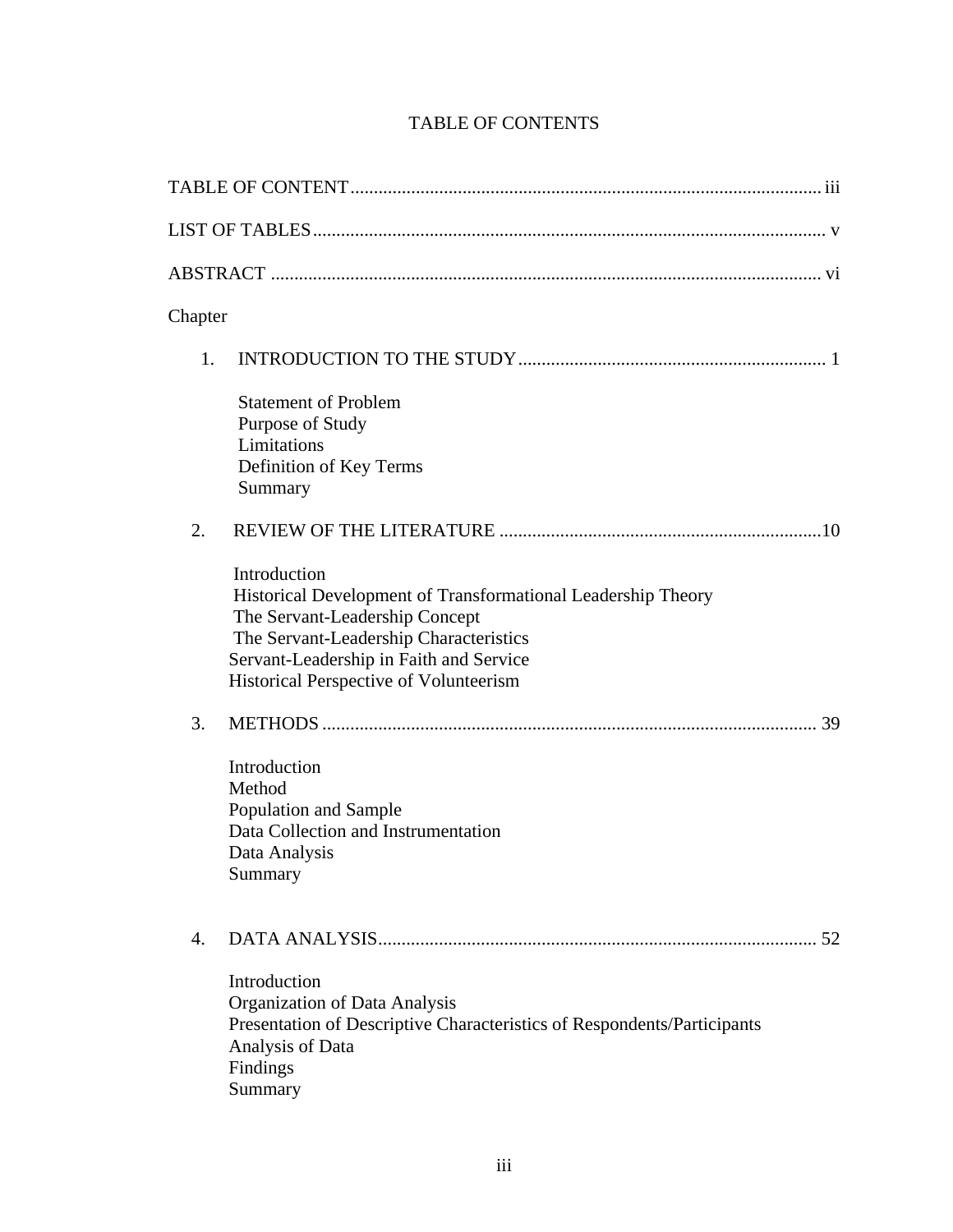| 5.              |                 |                                                                                                                      |  |  |  |
|-----------------|-----------------|----------------------------------------------------------------------------------------------------------------------|--|--|--|
|                 |                 | Introduction<br>Summary of the Study<br>Findings<br>Conclusions<br>Implications<br><b>Future Research</b><br>Summary |  |  |  |
|                 |                 |                                                                                                                      |  |  |  |
| <b>APPENDIX</b> |                 |                                                                                                                      |  |  |  |
|                 | A.              |                                                                                                                      |  |  |  |
|                 | <b>B.</b>       |                                                                                                                      |  |  |  |
|                 | $\mathcal{C}$ . |                                                                                                                      |  |  |  |
|                 | D.              |                                                                                                                      |  |  |  |
| E.              |                 |                                                                                                                      |  |  |  |
| $F_{\cdot}$     |                 |                                                                                                                      |  |  |  |
|                 | G.              |                                                                                                                      |  |  |  |
|                 | H.              | INFORMED CONSENT FAITH-BASED VOLUNTEER 168                                                                           |  |  |  |
| $\mathbf{I}$ .  |                 |                                                                                                                      |  |  |  |
| J.              |                 |                                                                                                                      |  |  |  |
|                 |                 |                                                                                                                      |  |  |  |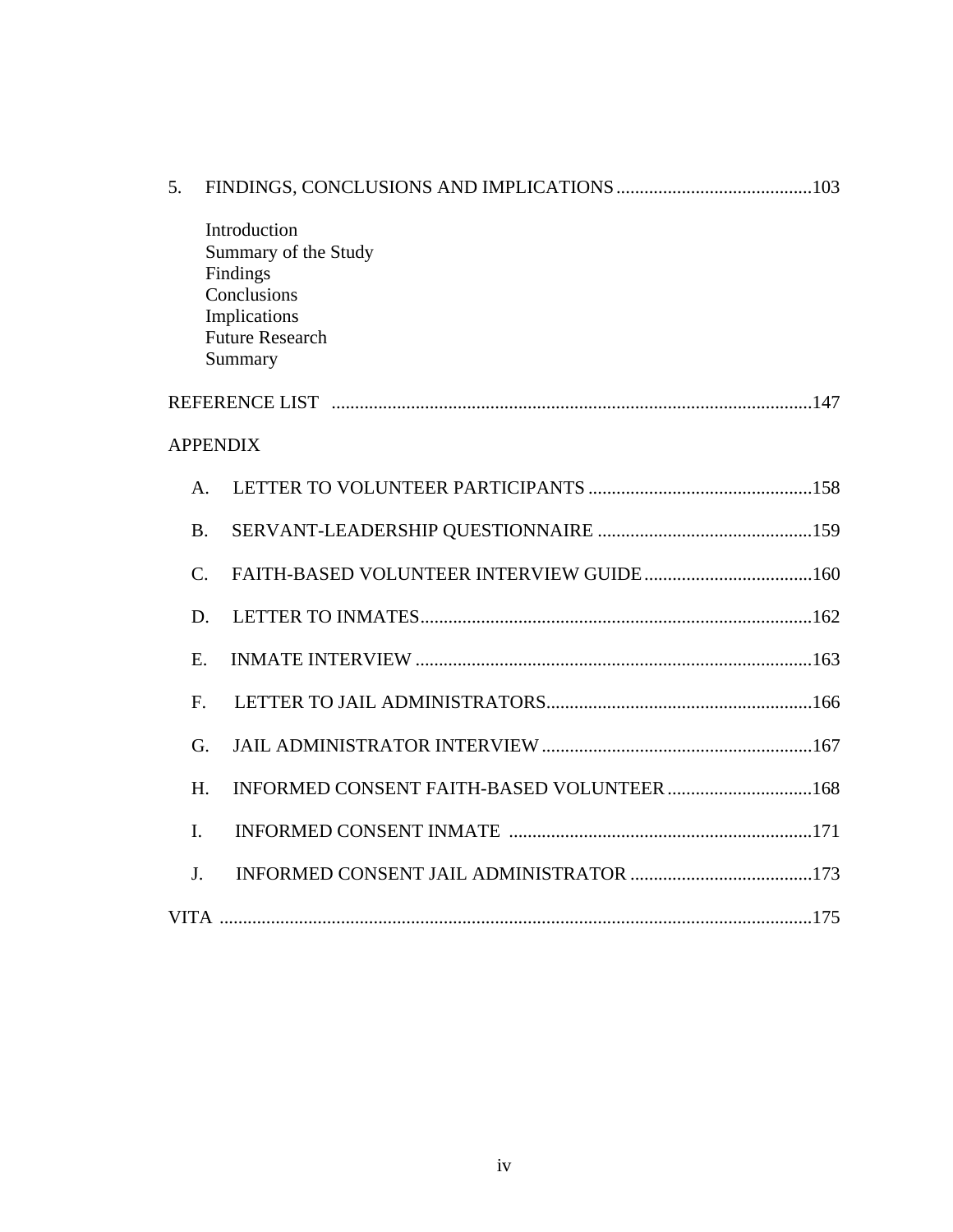# LIST OF TABLES

| Table |                                                                        | Page |
|-------|------------------------------------------------------------------------|------|
| 4.1   | Demographics of Responding/Participating Faith-based Correctional Jail |      |
| 4.2   |                                                                        |      |
| 4.3   |                                                                        |      |
| 4.4   |                                                                        |      |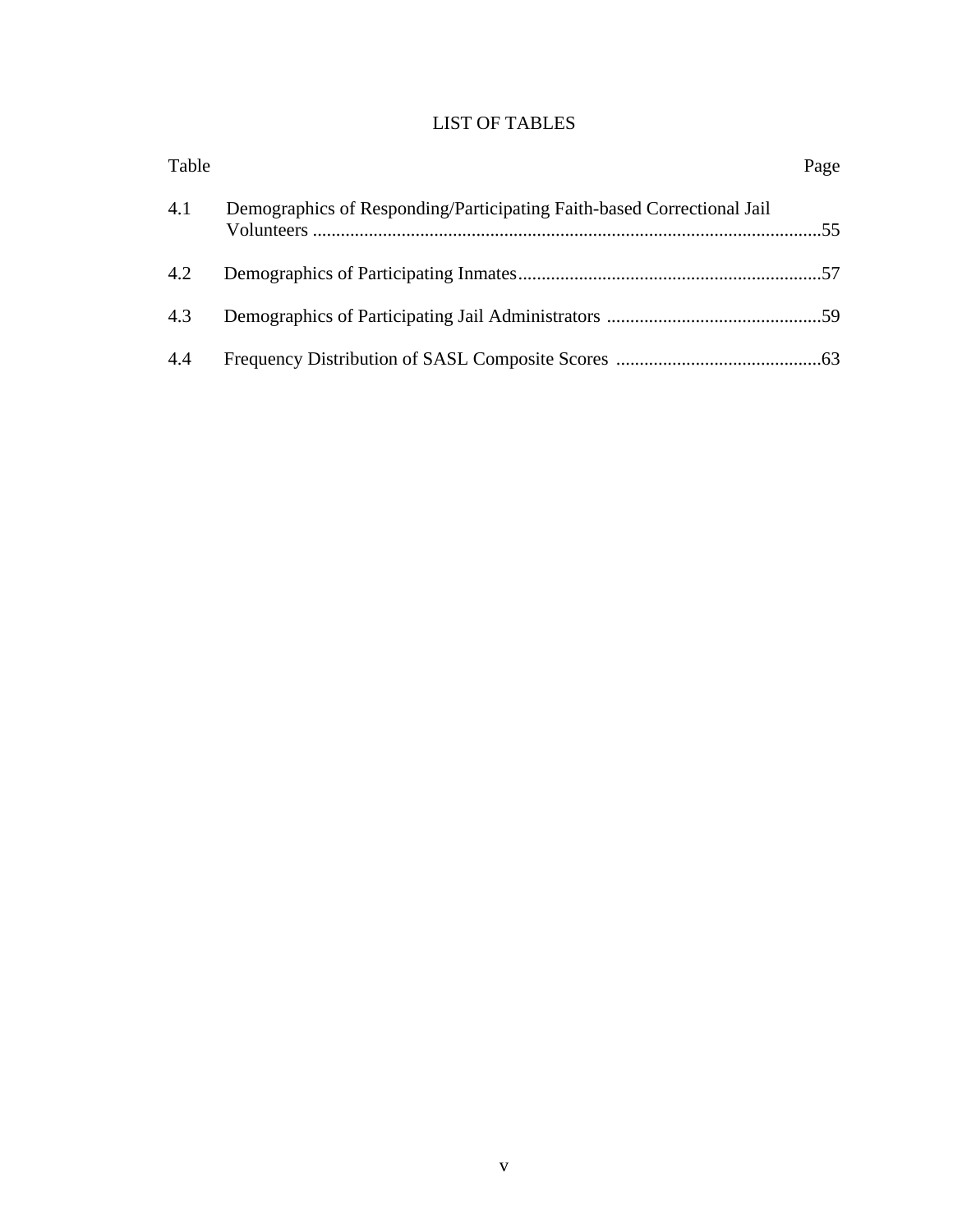# SERVANT-LEADERSHIP IN COUNTY JAILS: AN EXAMINATION OF PRISONERS, FAITH-BASED VOLUNTEERS, AND JAIL ADMINISTRATORS

# Linda D. Keena

Dr. Ruth Ann Roberts, Dissertation Advisor

## ABSTRACT

Although research shows some benefits of faith-based programming on offender transformation (Clear, & Myhre, 1995; O'Connor & Perreyclear, 2002; Sumter, 1999), the current understanding of the impact of faith-based servant-leadership in county jails had not been studied. In an effort to develop the literature in this area, this exploratory case study was designed to lay a foundation or identify the perceived impact of faithbased servant-leaders on county jail inmates.

The purpose of this study was to examine the extent to which servant-leadership exists among faith-based correctional jail volunteers in county jails and to discern the impact of faith-based correctional volunteers in transmitting the characteristics of servant-leadership to county jail inmates.

The researcher conducted a comprehensive review of literature related to the connection between faith-based correctional volunteers and county jail inmates. The literature review described three areas: (a) a historical development of transformational leadership theory, tracing its early developments to present ideas; (b) a historical perspective of Robert Greenleaf's servant-leadership concept, including a discussion of the ten characteristics of servant-leadership; and concluded with (c) a discussion of the historical perspective of volunteerism, from its historical early stages to its current influence on criminal reformation.

vi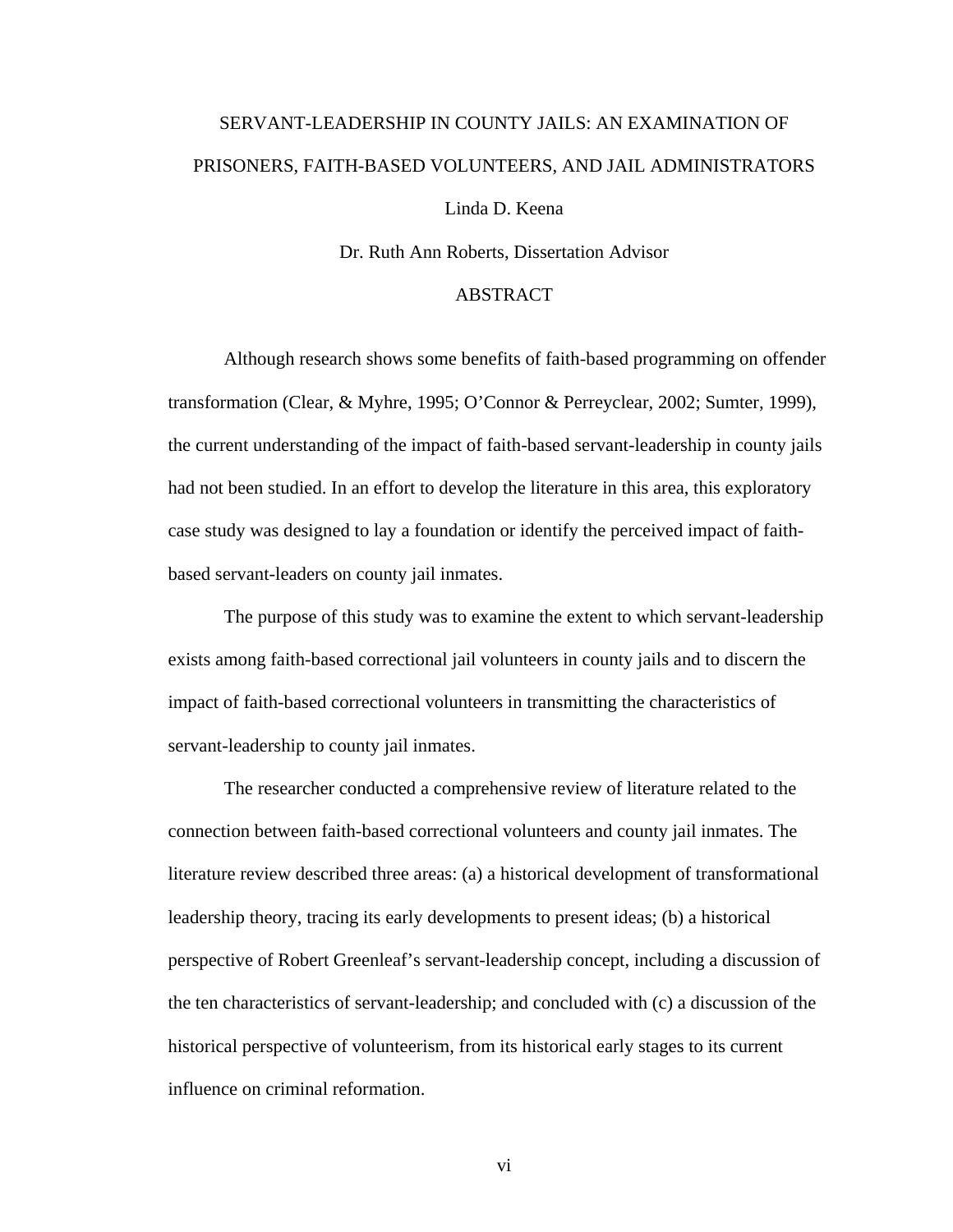This mixed-method design case study utilized the Self-Assessment of Servant Leadership instrument (Taylor, 2002) to examine the extent of servant-leadership among jail volunteers. The study also utilized interviews with inmates, faith-based correctional jail volunteers and jail administrators to examine their perception of the impact of faithbased correctional jail volunteers.

A phenomenological analysis involved connecting the various themes to arrive at a general description of the experience. Major findings revealed all of the faith-based correctional jail volunteers were identified as servant leaders. Results specifically addressed the characteristics of servant-leadership and five major themes emerged: (a) volunteers' laughter and positive attitudes inspire inmates; (b) while being served, inmates serve others; (c) volunteers encourage a sense of peace, hope and faith; (d) volunteers started serving to fulfill a spiritual conviction to help others; and (e) volunteers love feedback.

In conclusion, this study represents the inaugural investigation of the connection between servant leadership and county jail inmates. While serving the inmates, faithbased correctional volunteers clearly assured that inmates were not further deprived when they helped them "become healthier, wiser, freer, more autonomous, more likely themselves to become servants" (Greenleaf, 1991, p. 7). As an exploratory study, this research has achieved its goal of providing a base line to study faith-based programming in county jails and, more specifically, the extent of servant-leadership in those programs.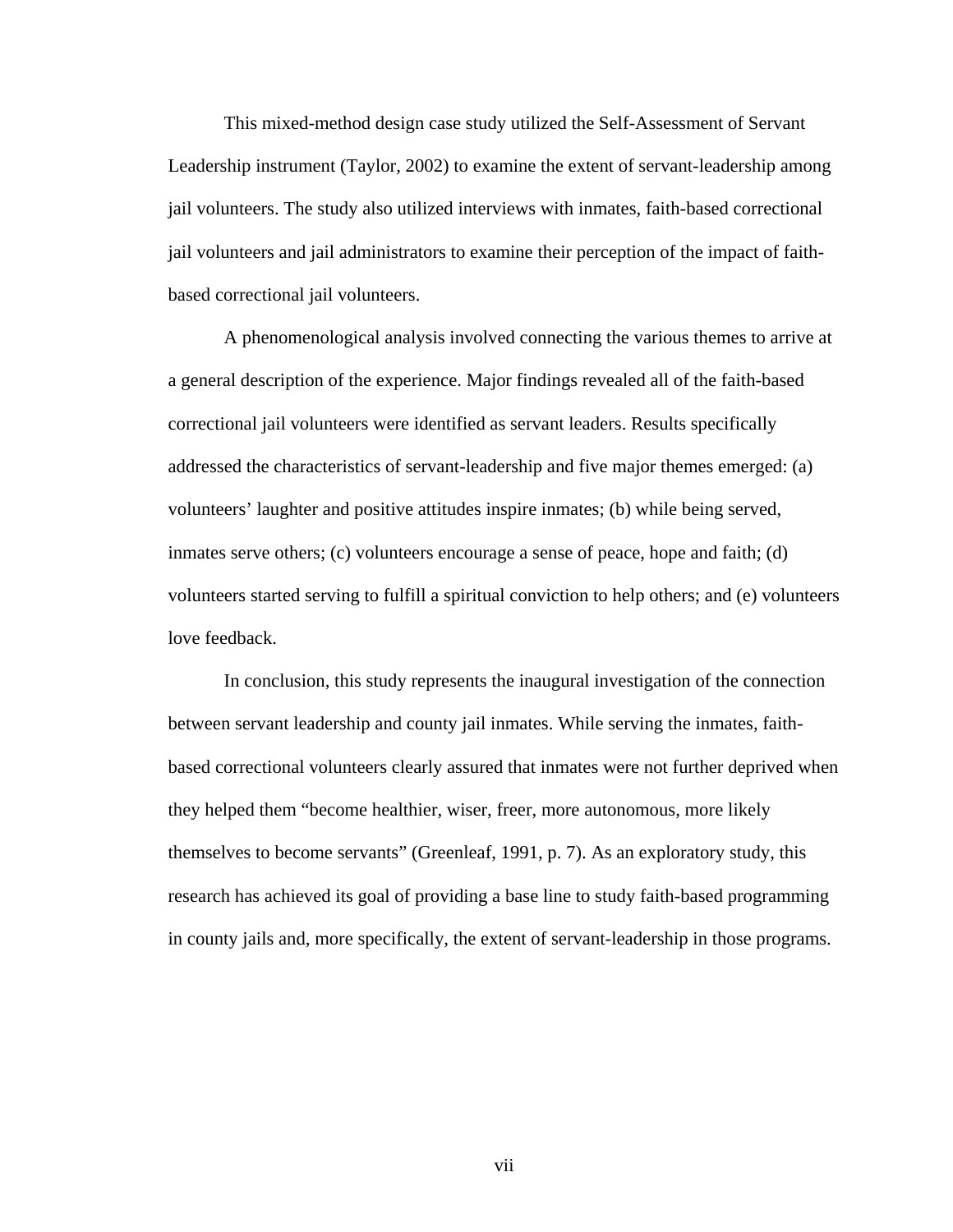#### CHAPTER 1

#### INTRODUCTION TO THE STUDY

#### Introduction

 Crime has been a feature of society from the day the first law was enacted. Speaking in reference to the omnipresence of crime, Ralph Waldo Emerson stated:

 There is no den in the wide world to hide a rogue. Commit a crime and the earth is made of glass. Commit a crime, and it seems as if a coat of snow fell on the ground, such as reveals in the woods the track of every partridge, and fox and squirrel (Emerson, ¶ 2).

 Explicitly, Emerson's quote postulates that most crimes will be detected and most criminals will be apprehended. Implicitly, the quote fails to define how we attend to the wrongdoers. Society has consistently labored over the problem of how to deal with criminals. In 1777, John Howard published his famous report on English jails, *The State of the Prisons in England and Wales* (Welch, 2004). Since that time, the research related to correctional facilities has intensified (Irvin, 1998). The interest in prisons and jails is appropriate for two reasons. First, statistics reveal a large number of people are incarcerated in the United States. According to the most recent Bureau of Justice Statistics (BJS) data, as of year end 2004, more than 1.4 million prisoners were held in state and federal prisons and over 750,000 persons were awaiting trial or were serving a sentence in a jail (BJS, retrieved October 31, 2005). Secondly, with "approximately 16 million admissions and releases each year, jail touches more people's lives than does any other form of correctional services" (Klofas, 1998).

 At the start of the Enlightenment era, social control efforts were entirely dependent on correctional volunteers whose movement was embedded in faith-based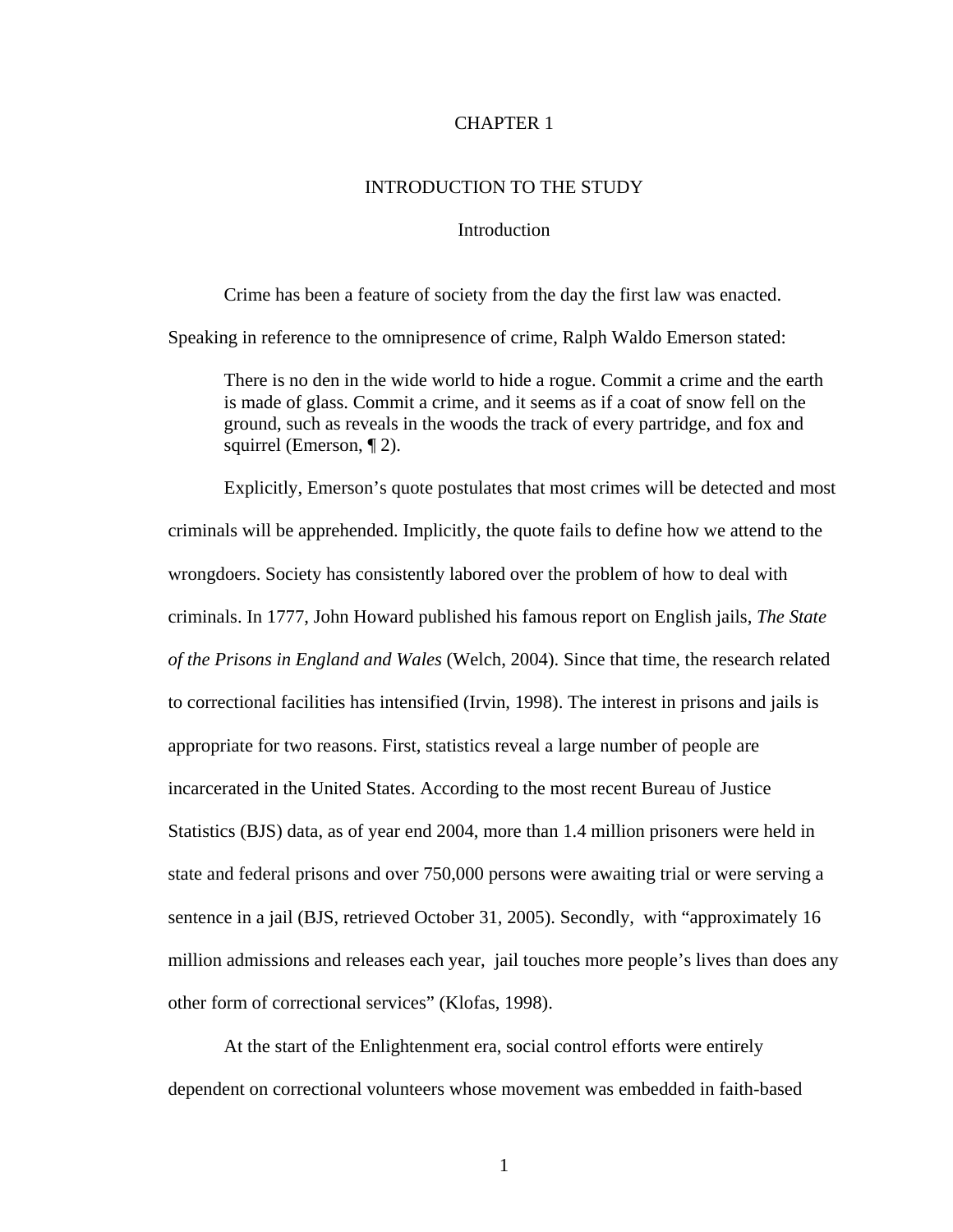motives. As this informal control became less capable of affecting criminal behavior, governments became more involved in the process. Government leaders eventually developed formal efforts at managing criminals in the form of jails and prison (Clear & Cole, 1990). However, faith-based correctional volunteer efforts in correctional facilities have never dissipated.

 Robert Greenleaf, the founder of servant-leadership, believed that the best leadership results from a desire to serve others (Greenleaf, 1991). Servant-leaders approach others with humble spirits, seeking to serve rather than to be served. In the *Servant as Leader*, Greenleaf (1991) stated, "Not everything that is old and worn, or even corrupt, can be thrown away. Some of it has to be rebuilt and used again. So it is with the words *serve* and *lead*" (p. 1). For that reason, the message of the "leader-as-servant" (Greenleaf, 1998, p. 4) exemplifies the spirit of faith-based correctional volunteers. These servant-leaders provide a service to county jails to satisfy their profound mission to transform the negative or harmful behaviors of their clients into positive behaviors.

#### Statement of Problem

 The problem addressed in this study was to explore the extent to which servantleadership exists among faith-based correctional volunteers and to discern the impact of faith-based correctional volunteers in transmitting the characteristics of servantleadership to county jail inmates. Recently, there has been a growing body of research examining the relationship between faith and offender transformation. Studies have confirmed that participation in faith-based programming significantly reduced the number of in-prison infractions (O'Connor & Perreyclear, 2002). Similarly, studies have shown that inmates' participation in faith-based teachings while incarcerated notably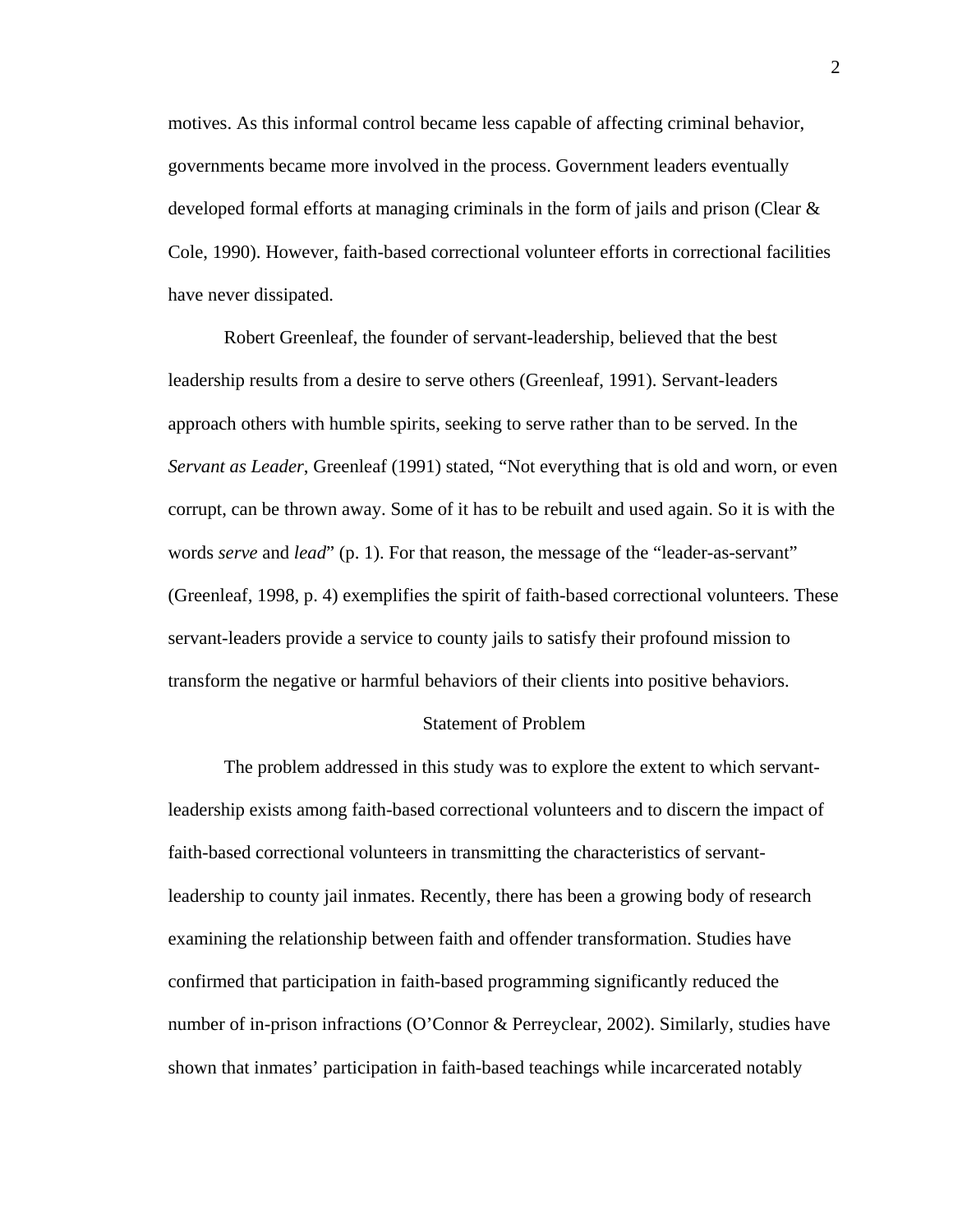reduced criminal recidivism (Clear, & Myhre, 1995; Sumter, 1999). These studies have been conducted at the prison level, where inmates are incarcerated for periods of more than one year and have access to a wide variety of faith-based programming. While there are noteworthy research findings on faith-based correctional programming in prisons, the literature relating to county jails is sparse.

 Almost every prison employs a chaplain who defends inmates' constitutionally protected right to practice their religion. At the county jail level, however, inmates may be held for a few hours up to one year and have limited access to faith-based programs. The only faith-based programming they are afforded is from the leadership of faith-based correctional volunteers.

 Although research shows some benefits of faith-based programming on offender transformation, the current understanding of the impact of faith-based servant-leadership in county jails is non-existent. Research does indicate that servant-leaders act as transformational leaders (Yukl, 2002). Transformational leadership is commonly discussed in terms of the effects the leader has upon others and the relationship that exists between the leader and followers (Bass, 1990; Levy & Merry, 1986). Tichy and Devanna (1986) described transformational leaders as change agents attempting to empower others by reinforcing trust, faith and optimism in the follower's ability to change. These faithbased correctional volunteers are leaders, who through personal values, vision, passion and a commitment to their mission to change the negative or harmful behaviors of others, energize and transform inmates.

 The literature suggests several ways in which a transformational leader may influence a follower, including concentrating on issues of perseverance, humility and risk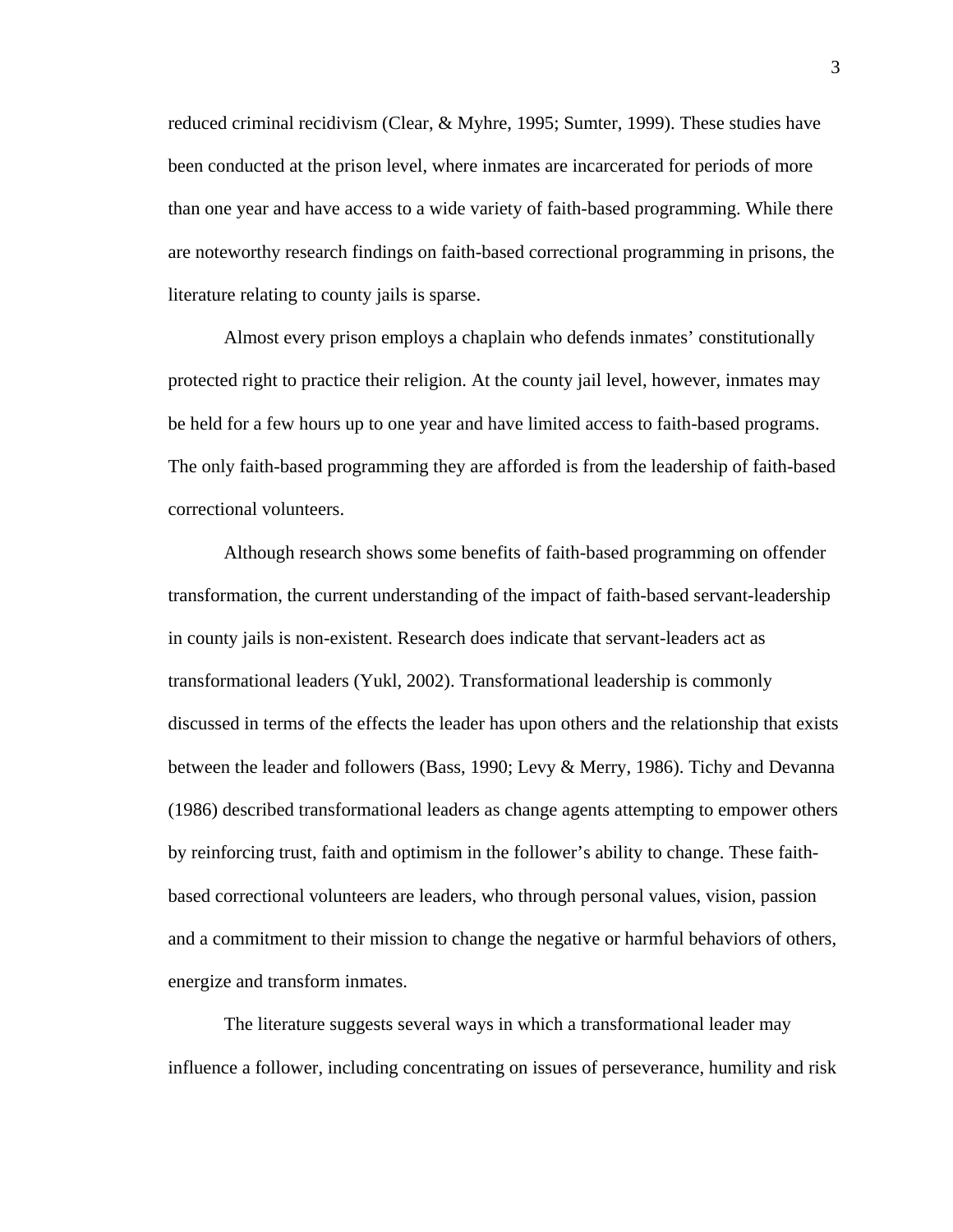(Lencioni, 1998), focusing on keeping hope alive (Kouzes & Posner, 2003) and addressing the main concerns and needs of those being served (Greenleaf, 1977). It is the last suggestion, the foundation of servant-leadership that serves as the focus for this study.

 The transformational leadership form of servant-leadership was introduced by Robert Greenleaf (1904-1990), after reading the provocative 1956 mythical story, *Journey to the East*, by Hermann Hesse. The story concerned a character named Leo who worked as a servant to a group journeying to the East. During their travels, Leo disappeared and the group became dysfunctional without his leadership. When Leo was located many years later, the group discovered that their servant, Leo, was really a noble leader of the sponsoring aristocrats. In his inaugural essay, *The Servant as Leader* (1970), Greenleaf explained that Leo brilliantly represented a servant-leader. He led the group by serving their needs which empowered the group to grow and learn.

 In 1970, Robert Greenleaf charged that an effective leader helps others to "grow as persons" (1991, p.7). He asked, "do they, *while being served*, become healthier, wiser, freer, more autonomous, more likely themselves to become servants?" (1991, p. 7). He proposed the true test of significance is to consider the effect of servant-leadership on the "least privileged in society; will they benefit, or at least, not be further deprived?" (1991, p.7). Arguably, there are many groups in today's society that are deemed "least privileged." For purposes of the current study, county jail inmates are considered to be among those groups.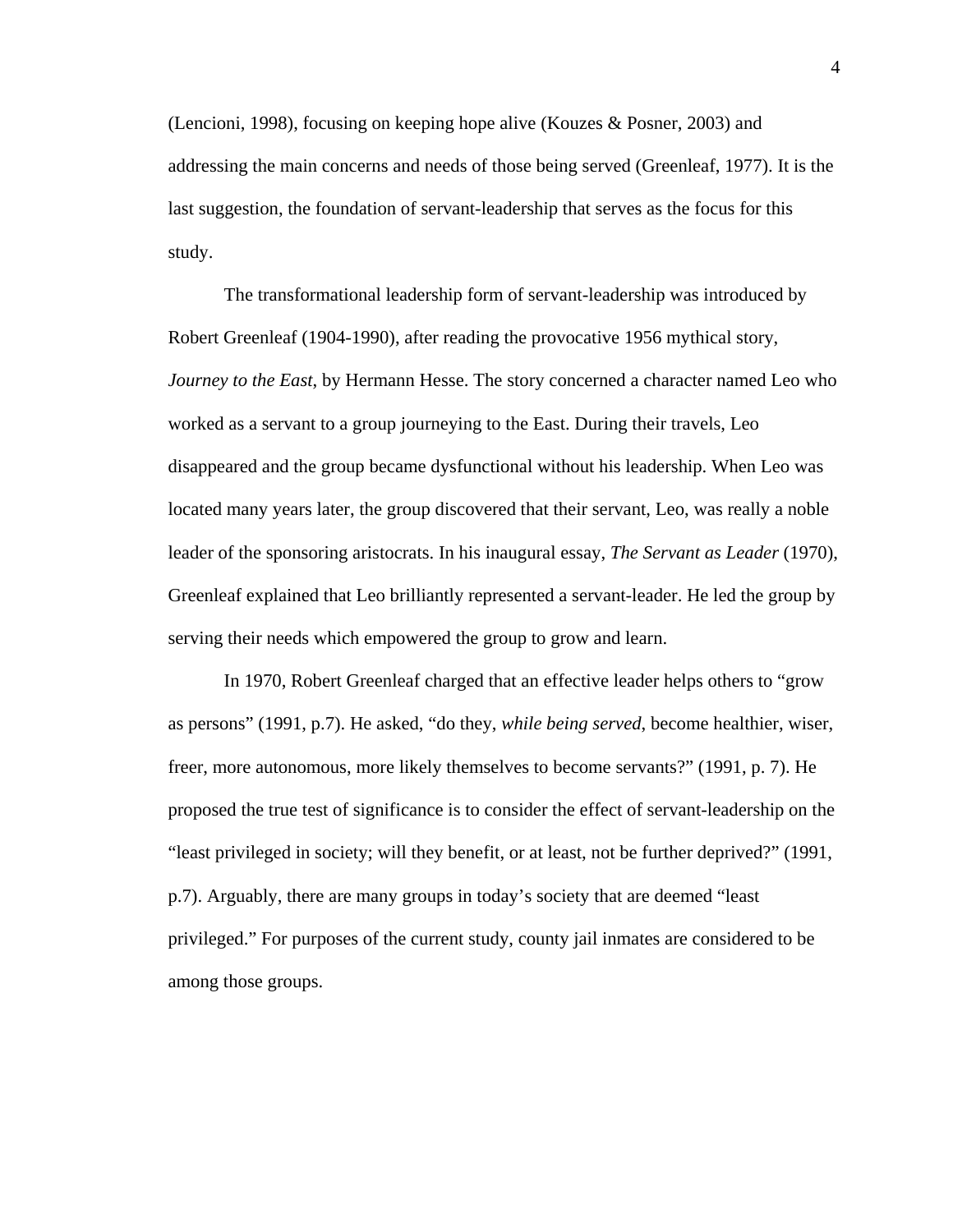#### Purpose of Study

 The purpose of this mixed-method design, phenomenological study was to explore the extent to which servant-leadership exists among faith-based correctional volunteers and to discern the impact of faith-based correctional volunteers in transmitting the characteristics of servant-leadership to county jail inmates. The following research questions served as a guide:

- 1. To what extent does servant-leadership exist among faith-based correctional volunteers in county jails?
- 2. What are the perceptions of inmates regarding the impact of faith-based correctional volunteers in transmitting the characteristics of servantleadership in county jails?
- 3. What are the perceptions of faith-based correctional volunteers regarding their impact in transmitting the characteristics of servant-leadership in county jails?
- 4. What are the perceptions of correctional administrators regarding the impact of faith-based correctional volunteers in transmitting the characteristics of servant-leadership in county jails?

#### Limitations

 Although this study was primarily designed as a qualitative study, a mixedmethod design was utilized to first collect quantitative data to assess the extent of servant-leadership in a county jail. Limited survey instruments exist to empirically construct this evaluation. The demographic section of Taylor's (2002) Self-Assessment of Servant Leadership (SASL) instrument was omitted. The self-assessment questions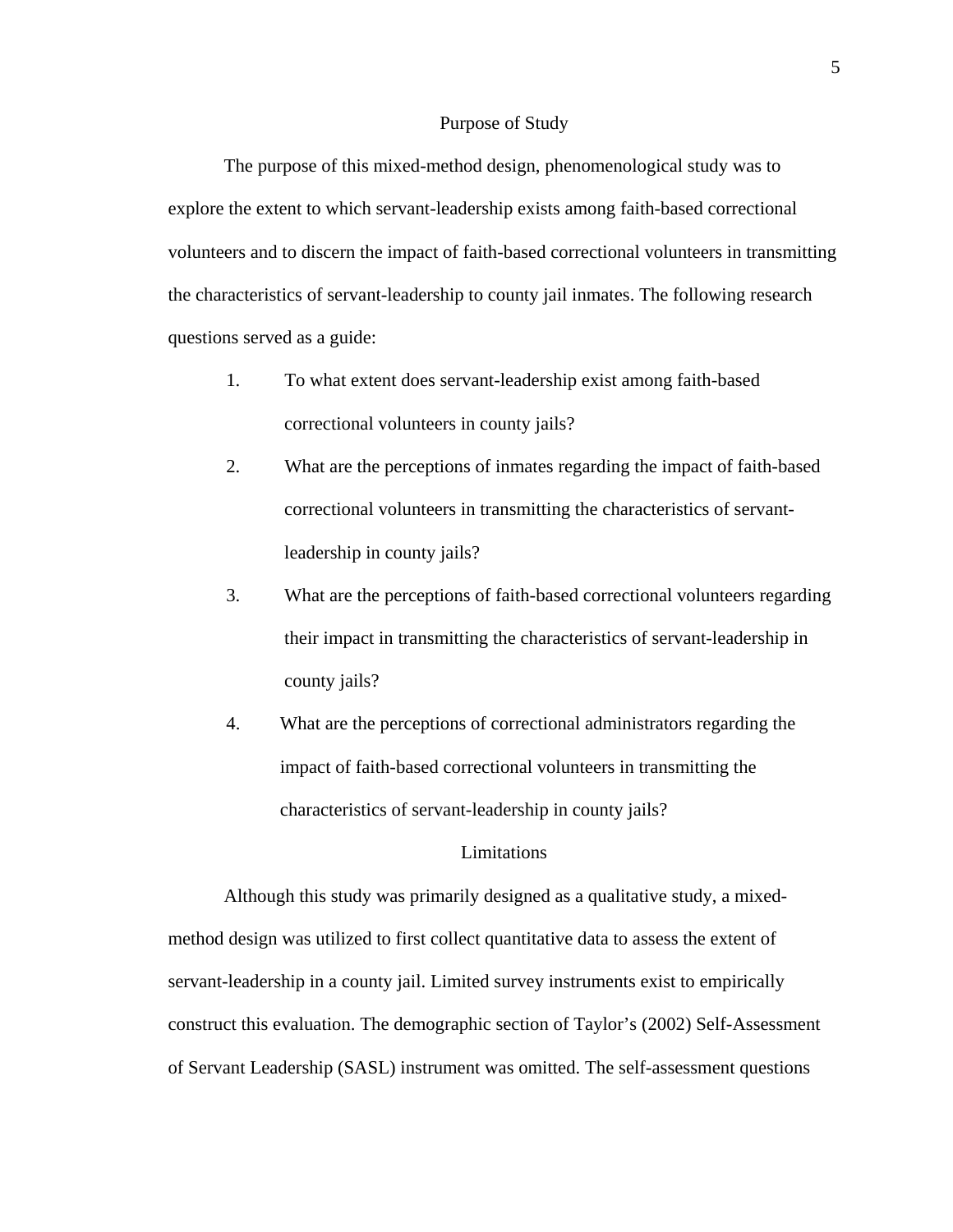remained intact. A comparison of quantitative and qualitative data collected from inmates, faith-based volunteers and correctional administrators was required to provide some degree of triangulation to the findings (Patton, 1990; Creswell, 1998; Merriam, 1998).

 Generalization of the findings were limited because only one location was used and because of the qualitative nature of the research. The findings may be less definitive, requiring the practitioners, rather than the researcher, to judge the applicability of the findings. Merriam (1998), however, argued generalization is neither a strength nor goal of qualitative research. Similarly, Patton believed the strongest argument for generalizing is extrapolation, the "modest speculations on the likely applicability of findings to other situations under similar, but not identical conditions" (1990, p. 489). Patton alleged extrapolation is broadly accepted by both qualitative researchers and the general public.

 The methodology involved a purposive sample to insure that the participants were uniquely suited for the intent of the study. A convenient sample of inmates, volunteers and administrators were used for the study because they were either incarcerated, volunteering, or working in a county jail at the time the study was conducted. This method of sampling had three potential sources of bias. Those that have previously been incarcerated, volunteered or employed in a county jail and impacted by faith-based correctional volunteers did not have an opportunity to be interviewed. Secondly, county jail inmates, volunteers and employees who refused to sign an Informed Consent Form were also not interviewed. Finally, those county jail inmates, volunteers and employees that chose to be interviewed, may have done so only because they may have strong unilateral perceptions about the faith-based correctional volunteers.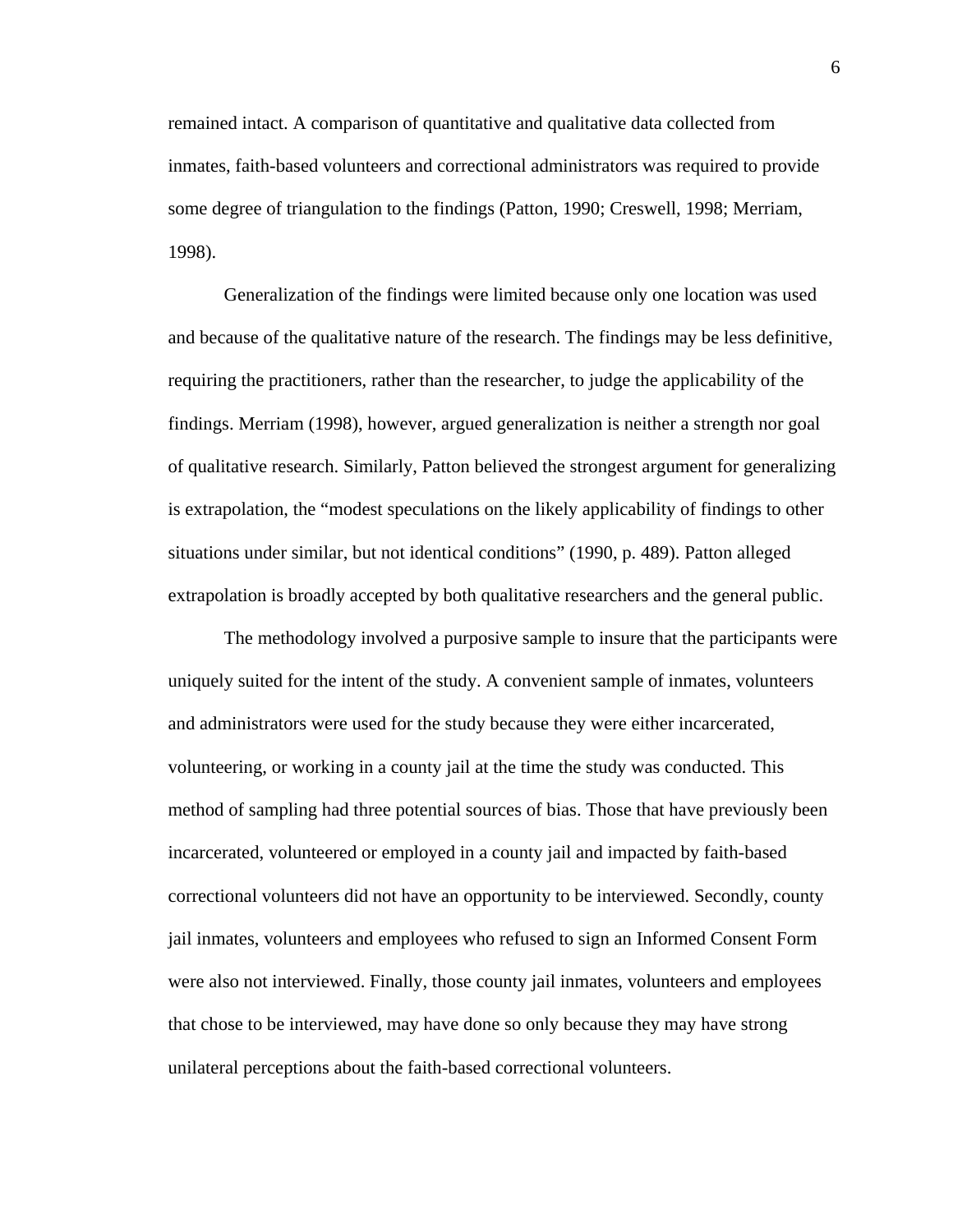#### Definition of Key Terms

The following terms were defined for clarification in understanding this study.

*County jail administrators.* Bureaucratic or paramilitary personnel include line officers that hold the rank of sergeant or correctional officers I or II. Middle management includes lieutenants and captains, while the county sheriff is the highest ranking supervisor.

*Correctional leadership*. A fundamental process by which the jail's culture is "engendered such that tasks, objectives, and goals are achieved through the coordinated efforts of supervisors and inmates" (Stojkovic & Farkas, 2003, p. 7).

*County jail.* A confinement facility administered by a county law enforcement agency "that holds persons detained pending adjudication and/or persons committed after adjudication for sentences of a year or less" (Allen & Simonsen, 2000, p. 156).

*Faith-based correctional volunteer.* A person who attempts to "transform the negative or harmful behaviors of their clients into positive behaviors that are rooted in their faith". The faith-based volunteer performs community service out of his or her own free will, without payment (The Good Shepherd, 2004, ¶ 6).

*Inmate.* A person being held in a jail or prison.

*Prison.* "A confinement facility having custodial authority over adults sentenced to confinement for more than a year" (Allen & Simonsen, 2000, p. 702).

*Servant-leadership*. An understanding and practice of leadership that places the good of those led over the self interest of the leader. Servant leadership promotes the valuing and development of people, the building of community, the practice of authenticity, the providing of leadership for the good of those led and the sharing of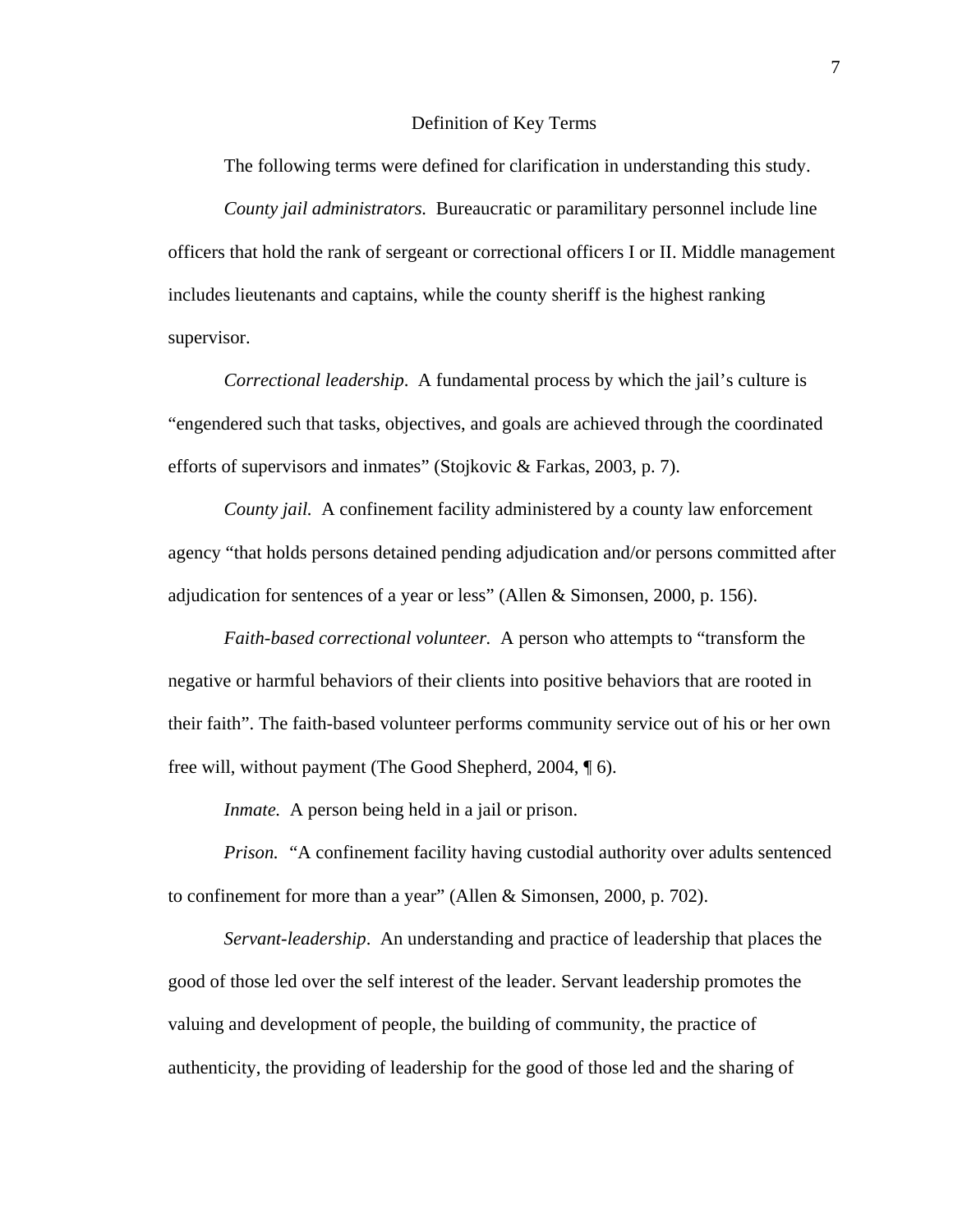power and status for the common good of each individual, the total organization and those served by the organization (Laub, 1999).

#### Summary

 This dissertation presents the findings of the researcher and the grounding literature providing a basis for research. The study examined the extent to which servantleadership exists among faith-based correctional volunteers and discerned the impact of faith-based correctional volunteers in transmitting the characteristics of servantleadership to county jail inmates. This study contributes to other studies by defining and examining servant-leadership in county jails. Servant-leadership has not been systematically defined nor copiously substantiated by empirical research (Russell  $\&$ Stone, 2002). Implementation of servant-leadership was evaluated to ascertain how this leadership facilitates inmate transformation. Finally, the dissertation empirically analyzed Greenleaf's theory as to whether servant-leadership assists county jail inmates become healthier, wiser, freer, more autonomous and more likely themselves to become servants.

 Chapter 2 contains a comprehensive review of literature related to the phenomenon of how inmates, correctional volunteers and jail administrators perceive the impact of servant- leadership in county jails. The review describes the nature of the problem and explains why it was important to examine the impact of servant-leadership in county jails. The review also evaluated the strength and weaknesses of previous studies relating to servant-leadership, faith-based correctional volunteers and correctional organizations. The discussion closes with a summary that recapitulates the main issues revealed in the literature review and presents a comprehensive interpretation of what is known to date.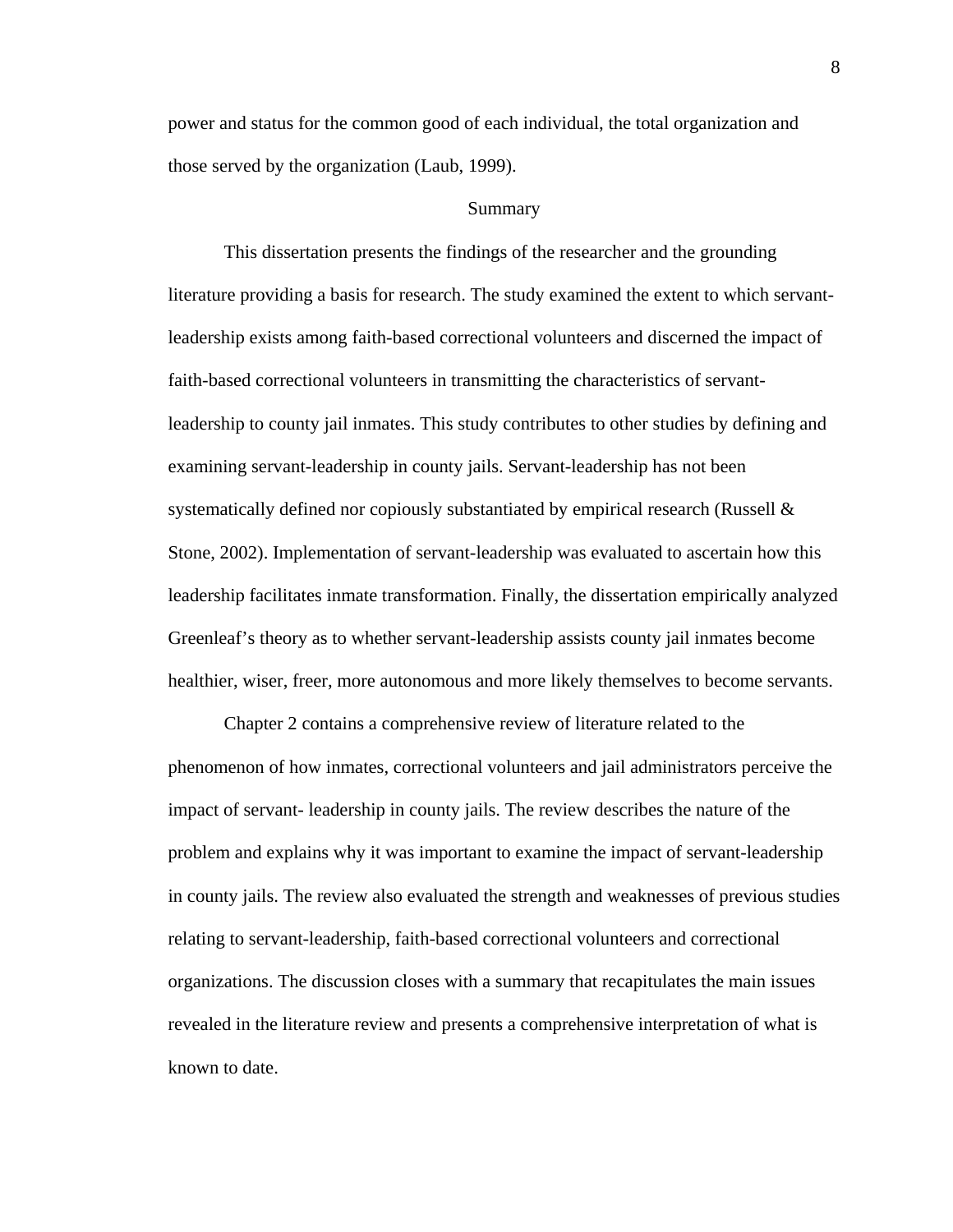Chapter 3 presents the methodological design employed in this dissertation. A review of the study's purpose and research questions were provided. The research setting and participants were methodically clarified in this section. Also, the rationale for selecting a combination of qualitative and quantitative, or mixed-method design was presented. In addition, the data collection procedures, including the quantitative instrument and in-depth personal interviews were discussed. The chapter concludes with a description of the statistical analyses utilized to answer the research questions.

Chapter 4 contains quantitative statistics analyzed and presented in tables to illustrate the extent to which faith-based correctional volunteers exhibit the characteristics of servant-leadership. Also, descriptive findings from in-depth interviews with faithbased correctional volunteers, jail inmates and jail administrators reveal the varied perceptions and experiences of the three groups as they relate to faith-based correctional jail volunteers and the characteristics of servant-leadership.

Chapter 5 presents an analysis and synthesis of the research findings. Conclusions and implications for further study are also included in the final chapter.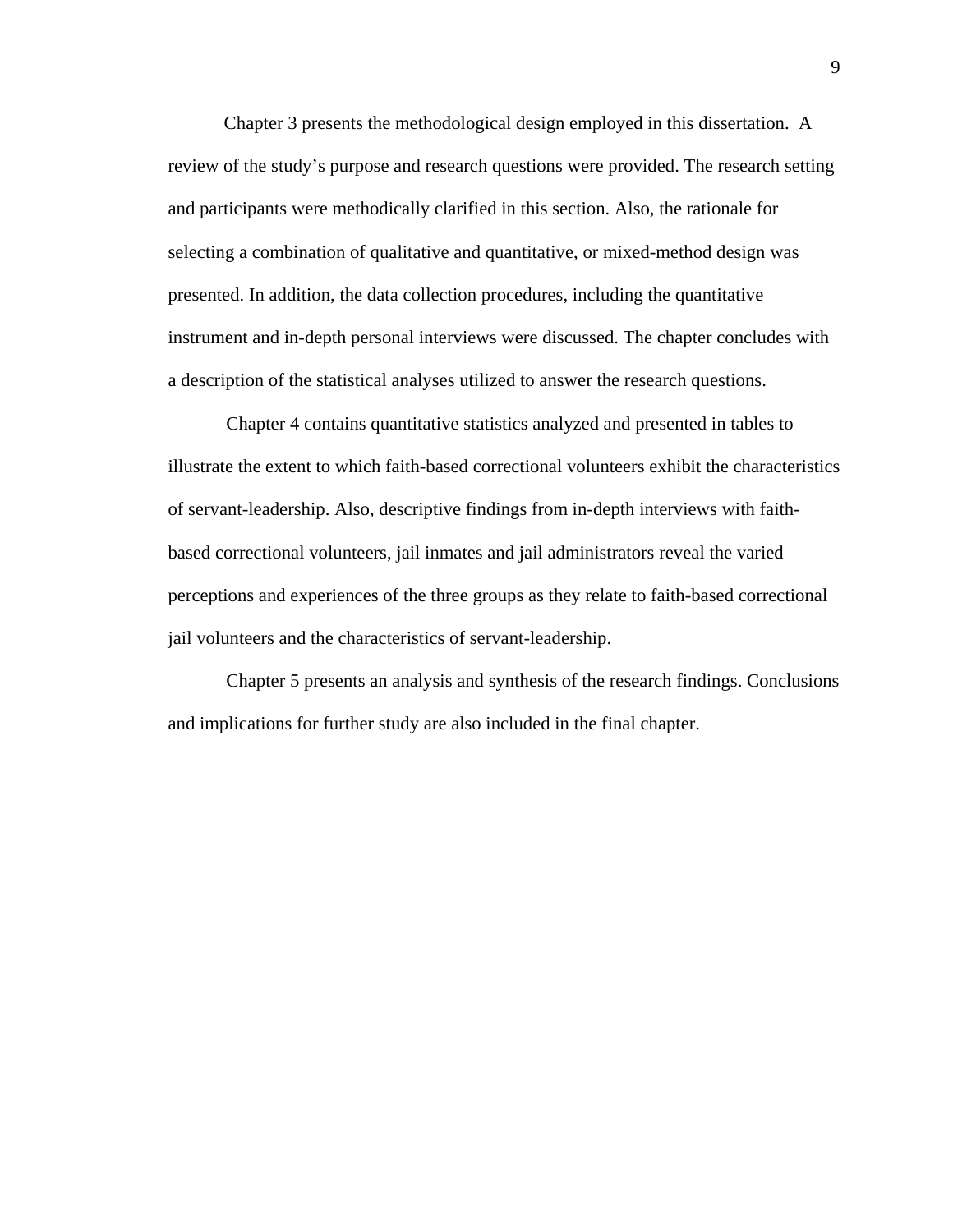#### CHAPTER 2

#### REVIEW OF RELATED LITERATURE

#### Introduction

 Tom Peters (1982) stimulated a moderate revolution in the business world when he published *A Passion for Excellence*. Business officials quickly bought his book and began to apply his recommended techniques in hopes of increasing productivity/success. Peters' emphasis on empowerment, vision, and "management by wandering around" (p. 289) symbolized a polemic shift from Weberian Bureaucracy (Weber, 1947/1997) and Taylor's Scientific Management (Copley, 1923). While Peters' argument may have revolutionized the private sector, the concepts he championed had been introduced in the not-for-profit-world at least a decade earlier (Burns, 1978; Greenleaf, 1970; Likert, 1967). Peters drew upon concepts and foundations of transformational leadership. He advocated addressing the concerns of employees and consumers and listening to stakeholders, a modified form of transformational leadership. The previous literature suggests several ways in which a transformational leader may influence a follower, while addressing the main concerns and needs of those being served. It is the last suggestion, the foundation of servant-leadership (Greenleaf, 1991), that served as the focus for this study. The purpose of the study was to examine the extent to which servant-leadership exists among faith-based correctional volunteers and to discern the impact of faith-based correctional volunteers in transmitting the characteristics of servant-leadership to county jail inmates. While there are significant research findings on servant-leadership, there is a dearth of correctional research relating to servant-leadership. To address this void in the

10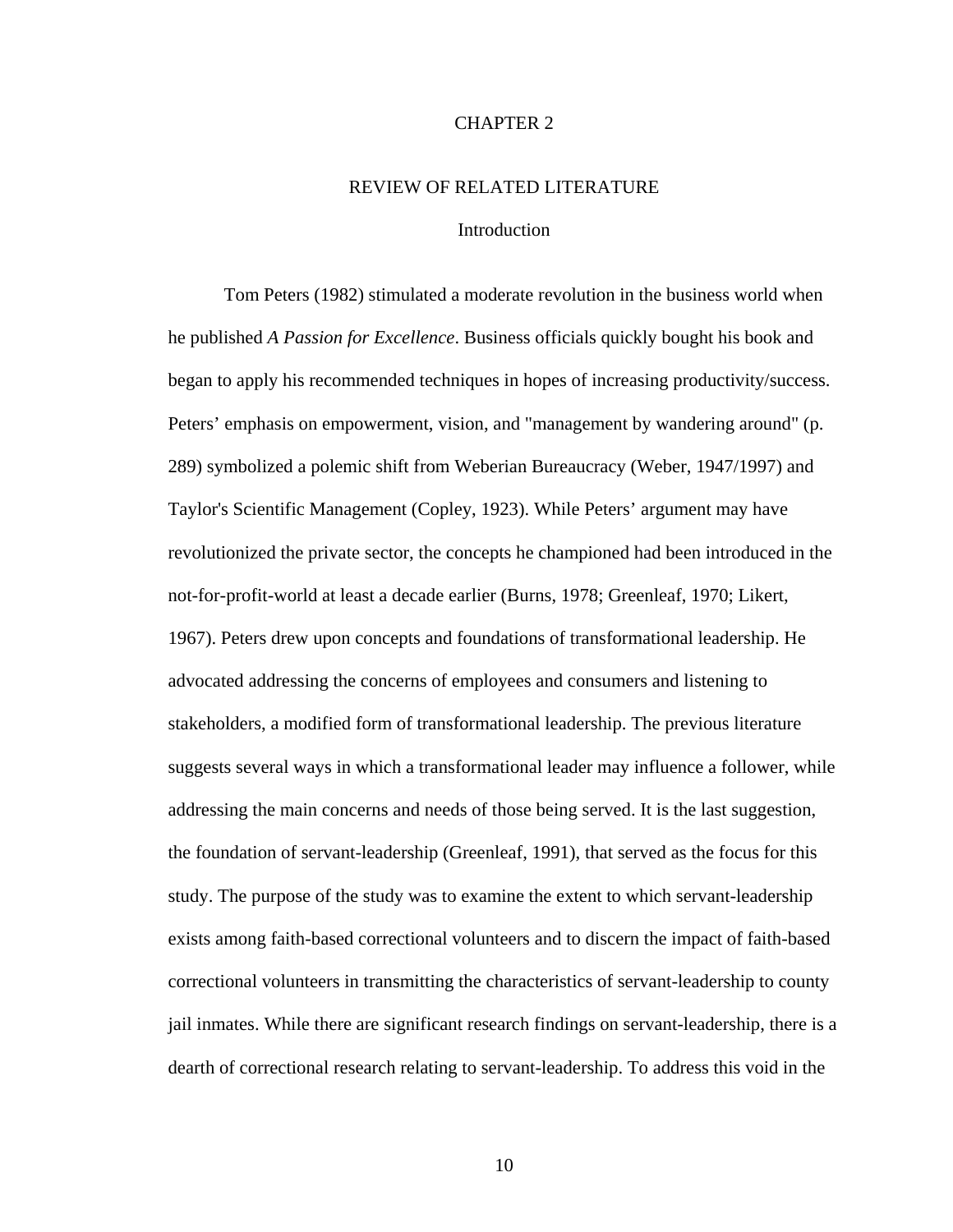literature, the current study represents an inaugural investigation of the relationship existing between faith-based correctional volunteers (servant-leaders) and jail inmates.

 This chapter describes three areas: (a) a historical development of transformational leadership theory, tracing its early developments to present ideas; (b) a historical perspective of Robert Greenleaf's servant-leadership concept, including a discussion of the ten characteristics of servant-leadership; and concludes with (c) a discussion of the historical perspective of volunteerism, from its historical early stages to its current influence on criminal reformation.

Historical Development of Transformational Leadership Theory

 Historically, leaders and researchers have utilized a variety of methods to identify and understand effective leadership. Most researchers evaluate leadership effectiveness in terms of the outcome of the leader's actions for followers (Yukl, 1997). The variables studied to ascertain leadership efficacy include characteristics of both the leader and the follower. Bass (1990) suggested examining multiple variables when attempting to evaluate leadership effectiveness. Consequently, there has been an increased effort to intersect, connect and integrate the variables (Bass, 1996). An example is the research on transformational leadership, a process by which leaders appeal to followers' values and emotions to accomplish change. James MacGregor Burns's (1978) general theory of transformational leadership has emerged as a prominent leadership paradigm. Most of the leading works on contemporary leadership theory drawn from his early contributions (Avolio, 2005; Bass, 1985; Bennis & Nanus, 1985; Greenleaf, 2002; Kouzes, 1998; Maxwell, 1998; Sergiovanni ,1992; Tichy & Devanna,1990; Yukl, 2002).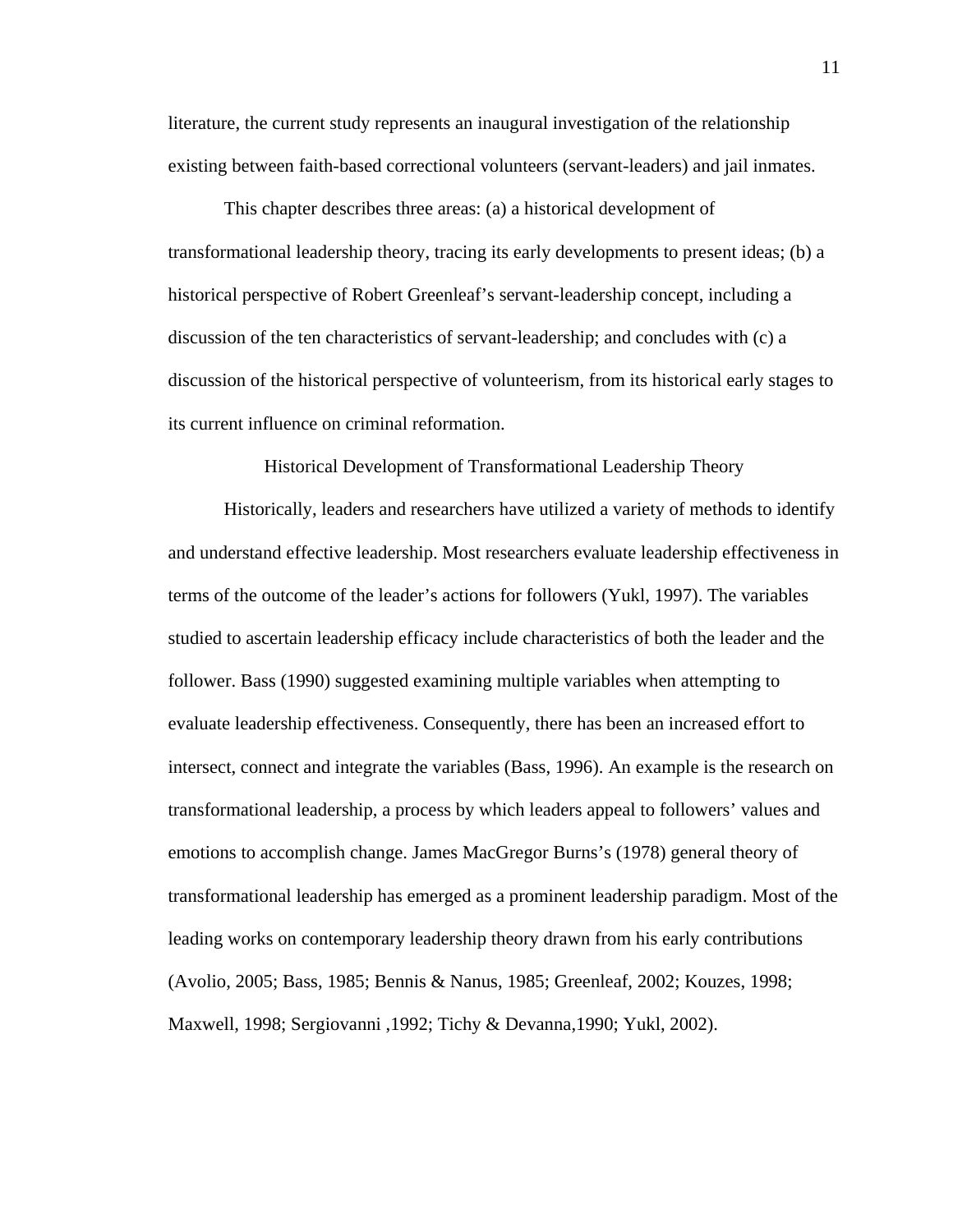According to Yukl (2002), management researchers in the early 1980s developed an interest in the poignant and symbolic facets of transformational leadership, focusing on its dynamics and processes. After decades of research, studies have presented consistent pragmatic support for this inquiry (Avolio, 2005; Bass, 1985; Bennis & Nanus, 1985; Greenleaf, 2002; Kouzes, 1998; Maxwell, 1998; Sergiovanni, 1992; Tichy & Devanna, 1990; Yukl, 2002).

 Research has suggested that the process by which leaders appeal to followers' values and emotions is a central feature of transformation theory (Avolio, 2005; Bass, 1990; Kouzes, 1998; Tichy & Devanna, 1990). All of the aforementioned works describe leadership as a process of influencing commitment to shared objectives and empowering followers to accomplish those shared objectives.

Rooted in Weber's prominent work on charismatic leaders, the basic premise of Burns's theory is that "transforming leadership appeals to the moral values of followers in an attempt to raise their consciousness about ethical issues and to mobilize their energy and resources to self-interest" (Yukl, 2002, p. 241). Burns (1978) believed that by appealing to the followers' eminent needs, transformational leaders encourage followers to look past their self-interest to achieve beyond normal and reasonable expectations. As a result, followers are self-actualized and develop into leaders themselves. Consequently, Burns's idea involves a multifaceted network of behaviors that engage both leaders and followers.

 Support for Burns's position, that transformational leadership elevates the followers and leaders to higher moral ground, is consistently found in other works (Bass, 1996; Quantz & Rogers, 1991; Sergiovanni, 1996). For example, Sergiovanni (1996)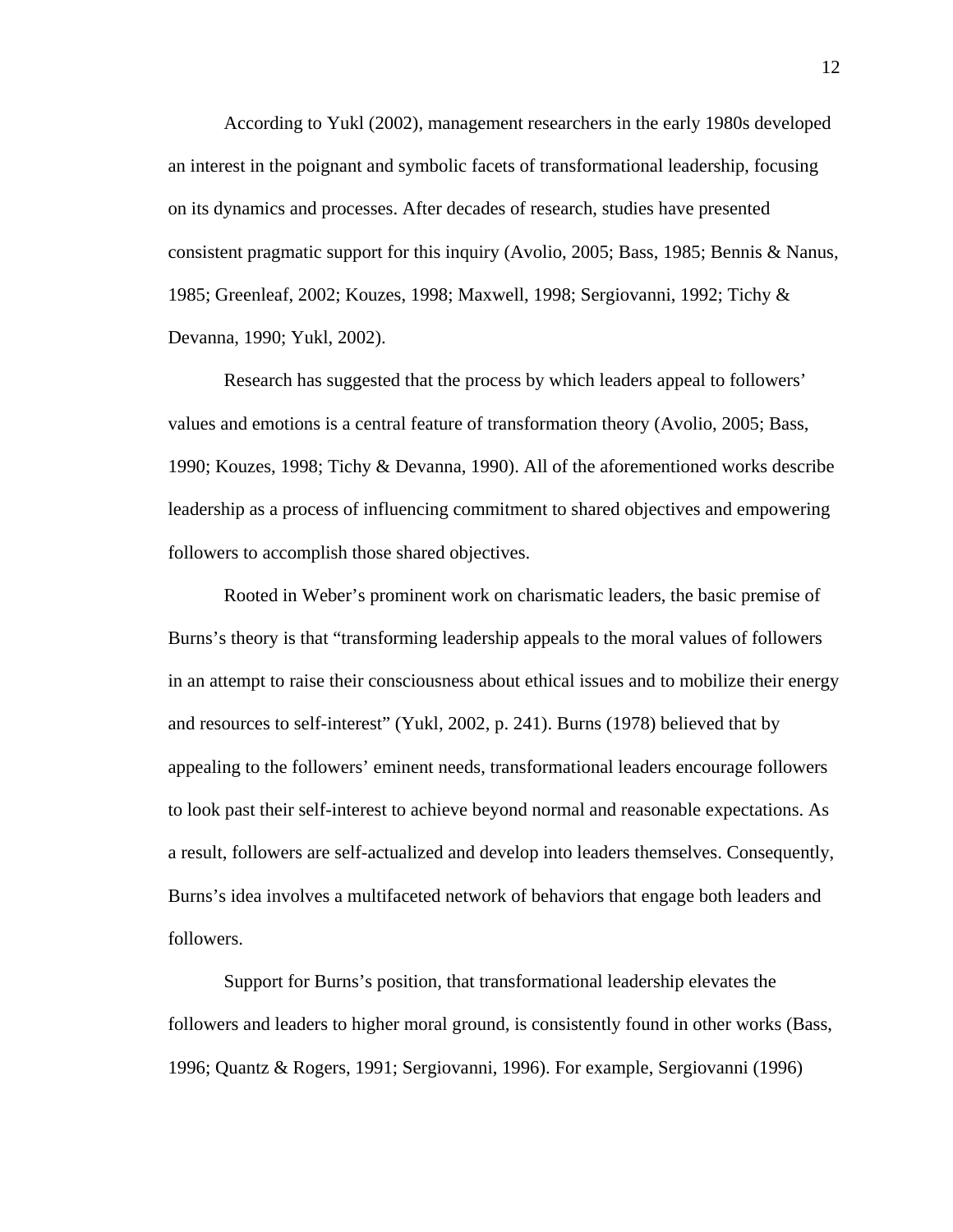found transformational leadership provides a "sense of inspiration, intellectual stimulation, and personal considerations" (p. 94). Similarly, Quantz and Rogers (1991) found leaders do not simply cultivate or pull followers together; rather, they help promote conditions and dialogue which stimulates and provides principled support. Finally, Bass (1996) found transformational leaders guide followers' experience by encouraging hope, conviction, respect, faithfulness and admiration toward the leader. Accordingly, the followers are inspired to achieve beyond their own, and their leaders', initial expectations.

 For decades, researchers have published literature supporting a transformational leadership process. For instance, Yukl (1997) believed transformational leaders develop followers by "delegating significant authority. . . eliminating unnecessary controls. . . and building a strong culture to support empowerment" (p. 261). Likewise, the path by which leaders empower followers is an essential attribute in transformation theories presented by Bass (1996) and Tichy and Devanna (1990).

 Supported primarily by anecdotal evidence, but consistent with Burn's (1978) initial theory, Behling and McFillen (1996) hypothesized that effective leaders project self-assurance, which generates admiration or empowerment in the follower. In 1998, Pielstick analyzed leadership literature to produce a profile of transformational leaders. According to his findings, "Transformational leaders provoke heightened levels of commitment, self-sacrifice, motivation, and performance from followers. Transforming leaders instill a sense of pride, respect, and trust. Followers exhibit significantly higher levels of satisfaction under transforming leaders. Followers become leaders" (¶ 65). Finally, McCann, Langford and Rawlings (2003) examined the relationship between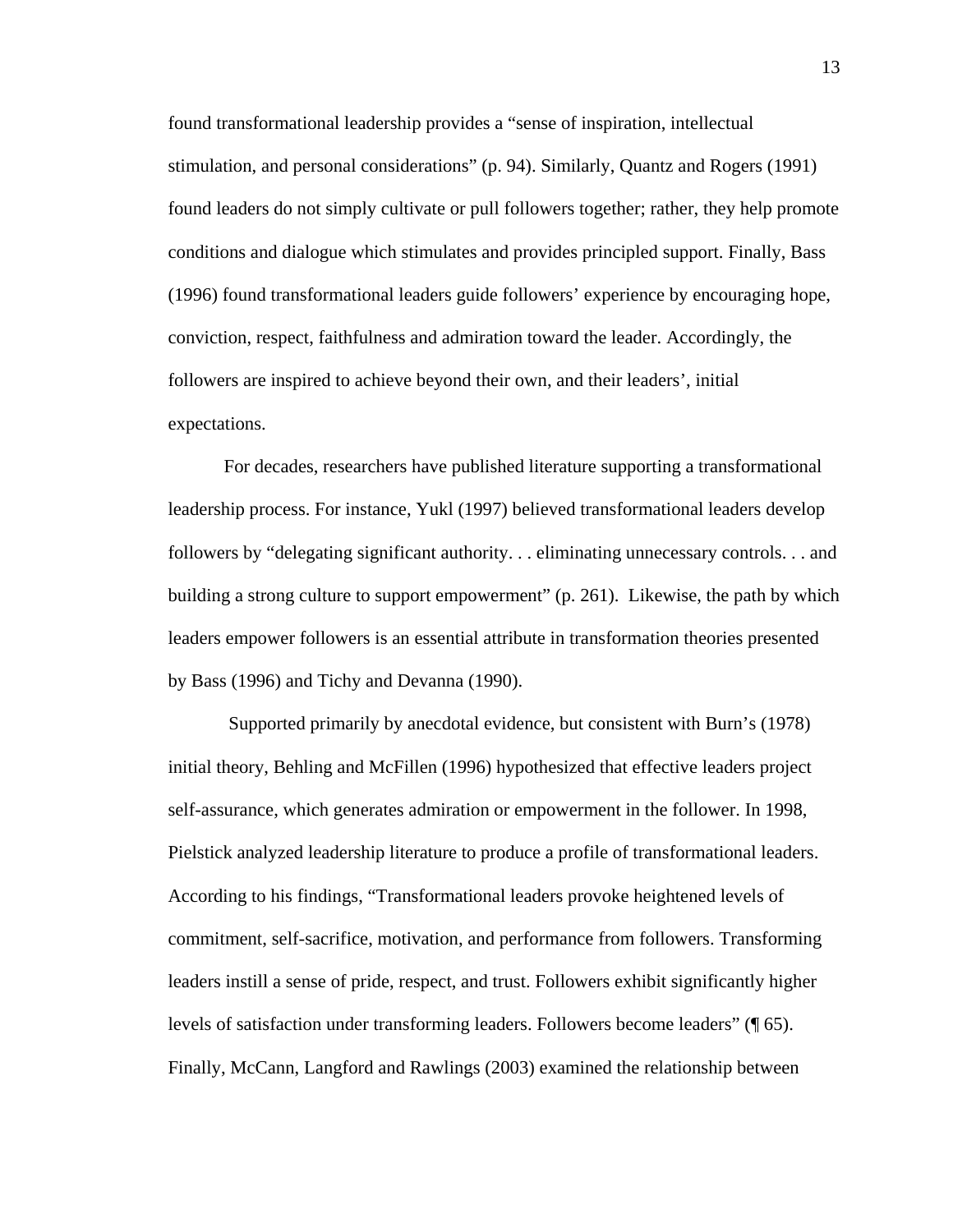transformational leaders and follower beliefs on organizational commitment. Testing the pattern predicted by Behling and McFillen (1996), they found transformational leaders influence followers by awe and inspiration, but not empowerment.

 Transformational leadership is not without its critics. Behling and McFillen (1996) argue that a clear archetype for this form of leadership does not exist. Continuing that critique, Rost (1991) maintained transformational leadership theories fail to explain how the follower is fully developed. Likewise, Beyer (1999) has noted the theory needs to examine situations that determine whether transformational leadership will occur and whether it will be effective. Although some situational variables have been identified, only a few empirical studies have examined contextual variables (Avolio, 2005; Bass, 1996).

 In summary, Burns (1978) described leadership as a process, not a prescriptive set of separate steps. It is a symbiotic process in which both the leader and the follower affect or inspire each other over time. For Burns, transforming leadership may be exhibited by anyone in an organization, regardless of type of position. Although obscured in different terminology, several of the leadership behaviors in transformational leadership, such as: idealized influence, inspirational motivation and individualized consideration (Yukl, 2002), reflect a theme identifiable in previous research, specifically, the concept of servant-leadership.

#### The Servant-Leadership Concept

 An important "transformational approach to life and work" (Spears & Lawrence, 2004, p.12) is embodied in Robert K. Greenleaf's (1904-1990) servant-leadership concept. The term servant-leadership was first introduced by Greenleaf in 1970 after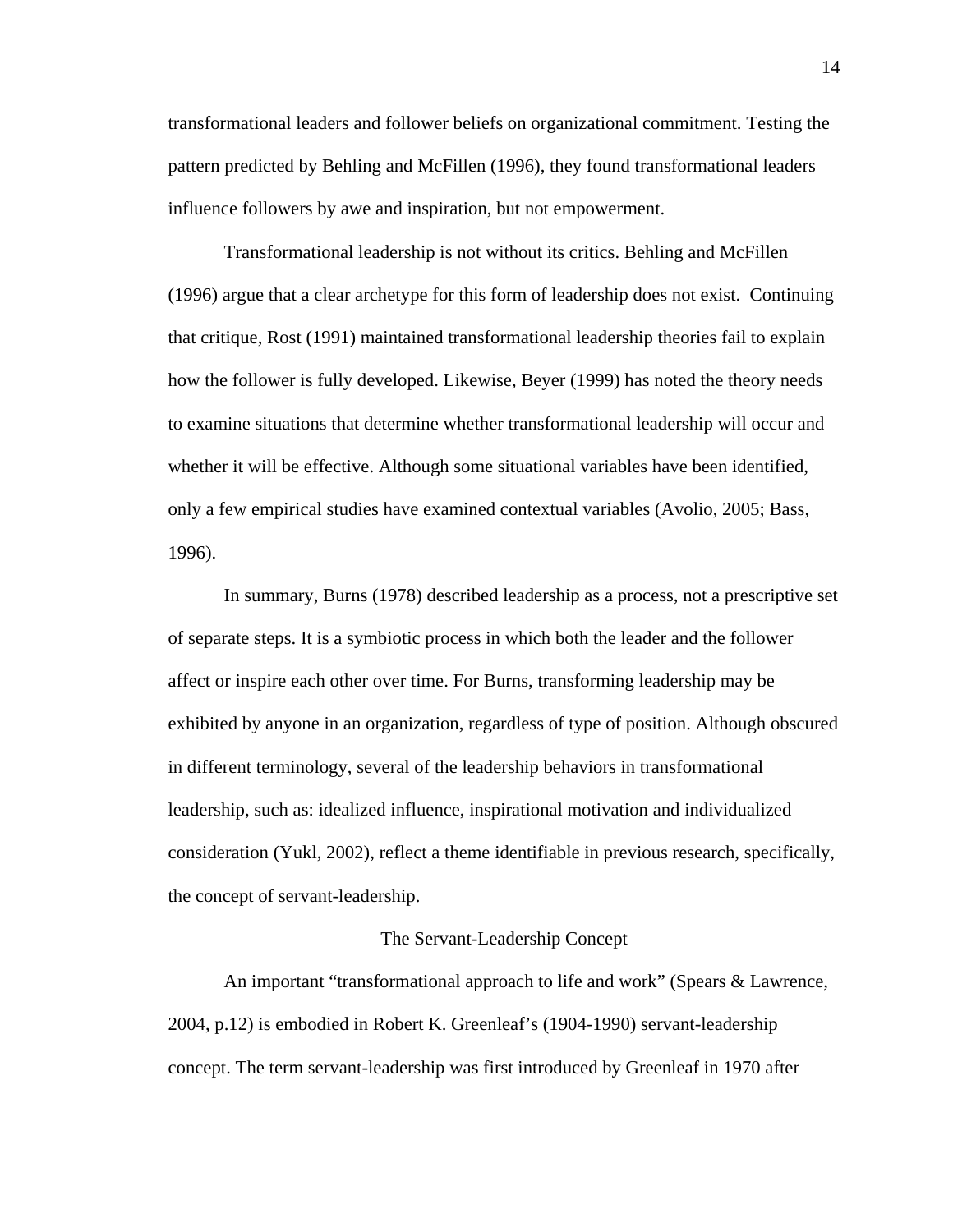reading Herman Hesse's 1965 short novel, *Journey to the East.* Leo, the main character, was initially perceived by others on the journey as a servant because of all the ways in which he assisted or helped the travelers. While Leo was with the group, the journey advanced well. Leo, nevertheless, abandoned the journey and the group ultimately collapsed from disorder. Many years later, the narrator of the story located Leo and exposed Leo's true identity as a distinguished leader, the titular head of the order that sponsored the journey. Although the leader of the order, Leo announced his real desire was to be of service to the group. Greenleaf revealed the story persuaded him to believe a "great leader is seen as servant first" (1991, p. 2). In other words, Greenleaf assumed the significance of the story was that a person has to first serve humanity and through one's service, a person will be acknowledged as a leader (Spears, 1998).

 In his foundational work, *The Servant as Leader*, Greenleaf (1991) explained his core belief that service is the leader's top priority. In his words, leadership "begins with the feeling that one wants to serve, to serve first. Then conscious choice brings one to aspire to lead" (p. 7). Drawing from Greenleaf's revelation, Spears (1998) declared that "true leadership" (p. 4) emerges from those whose main impetus is a profound longing to help others. Similarly, Horstman (2001) described Greenleaf's servant-leadership concept as a model to "create a more caring serving society for the well being of all" (p. 32).

 Editors Fraker and Spears, in *A Lifeline of Ideas*, compile a series of Greenleaf's essays on issues involving faith, spirit, theology, and religious institutions. The theme, among the various essays, was the inspiration for beginning or continuing the personal pursuit for a more fulfilling life (Greenleaf, 1996). Most significant is the essay, *Seeker*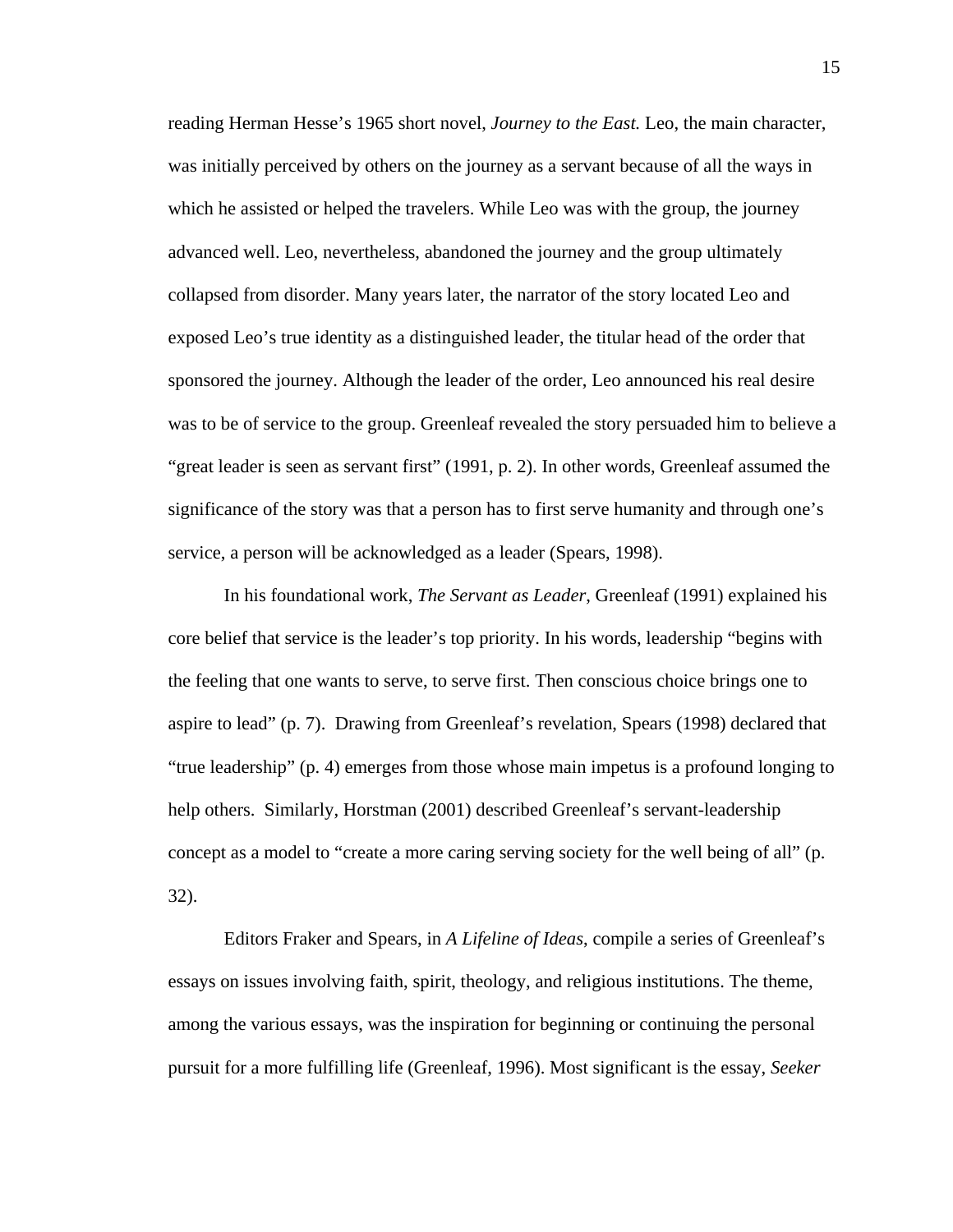*and Servant,* which includes a foreword by Parker Palmer. It is in this essay that Greenleaf comments on a leader's characteristic to care for those most deprived, by adopting a servant approach. According to Greenleaf, "if one is servant, either leader or follower, one is always searching, listening, or expecting" a more caring humanity (Greenleaf, 1996, p. 3).

 Researchers have addressed the process of developing the requisite qualities of a servant-leader. Koestenbaum (1991) stated great leaders teach others by modeling and training followers to become servant-leaders. Notably, the concept of servant-leadership is a prolonged, intricate concept to adopt. Spears (2004) warned that servant-leadership is "not a quick-fix approach" (p. 12). In a similar vein, DeGraaf, Tilley, and Neal (2004) explained that the practice of serving and leading others involves time. They contend that one may effortlessly lead or serve, but experience anguish when the two are combined. Finally, Autry (2001) argued the process of converting to a culture of servant-leadership and to develop an essential servant-leader character is time consuming.

#### The Servant-Leadership Characteristics

 To guide individuals through the process of developing servant-leaders, Larry Spears (1998) embarked on a methodical examination of the uniqueness of a servantleader. Using Greenleaf's original writings, Spears extracted a set of ten characteristics of the servant-leader he believed are compulsory to produce positive change throughout society (Spears, 2004). The following characteristics: listening, empathy, healing, awareness, persuasion, conceptualization, foresight, stewardship, commitment to the growth of people and building community, represent the heart of servant-leadership as described by Greenleaf and articulated by Spears (1998).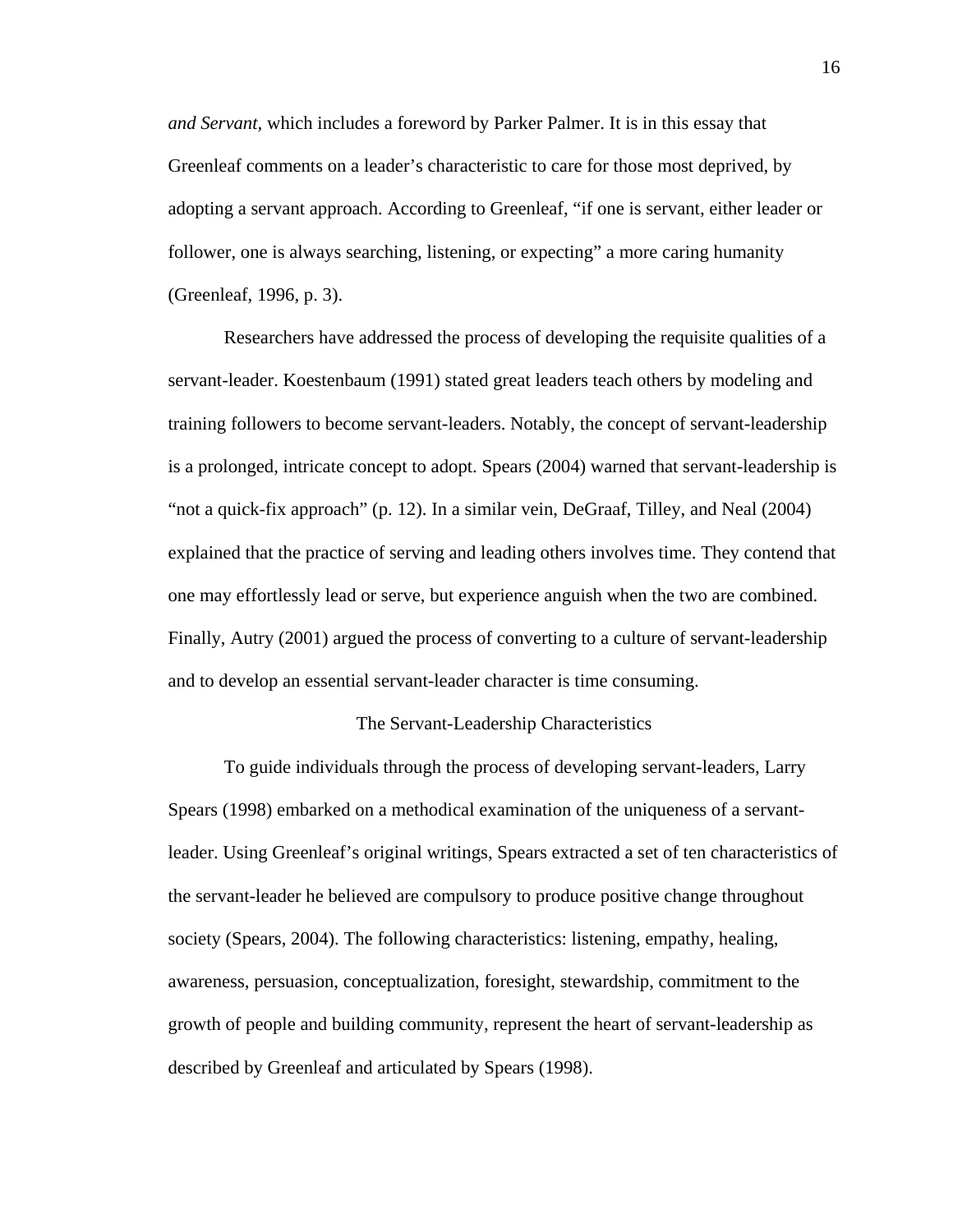#### *Listening*

Numerous researchers have echoed Greenleaf's interpretation of listening as an act of paying attention to or attempting to hear another (Autry, 2001; DeGraaf, Tilley & Neal, 2004; Fitch, 2002; Frick & Spears, 1996; Greenleaf, 1991; Powers & Moore, 2004). Servant-leaders listen intently to others to recognize and clarify the needs and concerns of an individual or a group (Greenleaf, 1991; McGee-Cooper, 2001). Researchers have emphasized the need for leaders to utilize silence (Freeman, 1984), reflection (Preskill & Torres,1999), meditation (Kurtz, Stone & Holbrook, 2002) and active listening (Bennis & Goldsmith,1997) to answer their own inner voice as well as to listen to others. Specifically, Spears has stated that the servant-leader "seeks to listen receptively to what is being said, and not said!" (1998, p. 5).

 In *Turning to One Another*, Margaret Wheatley (2002) argued "we can change the world if we start listening to one another again" (p.3). She believed that the novel ideas that we so badly need to resolve social problems and restore those that have been deprived will come from straightforward, open, conversation. Consistent with Spears' servant-leadership characteristic, Wheatley believes that listening moves people closer to each other, builds relationships. In her words, "When we listen with less judgment, we always develop better relationships with each other. It's not differences that divide us. It's our judgments about each other that do . . . good listening brings us back together" (2002, p. 36).

#### *Empathy*

 Greenleaf believed listening serves as an important building-block toward achieving servant-leadership, but the endeavor to identify with and understand others is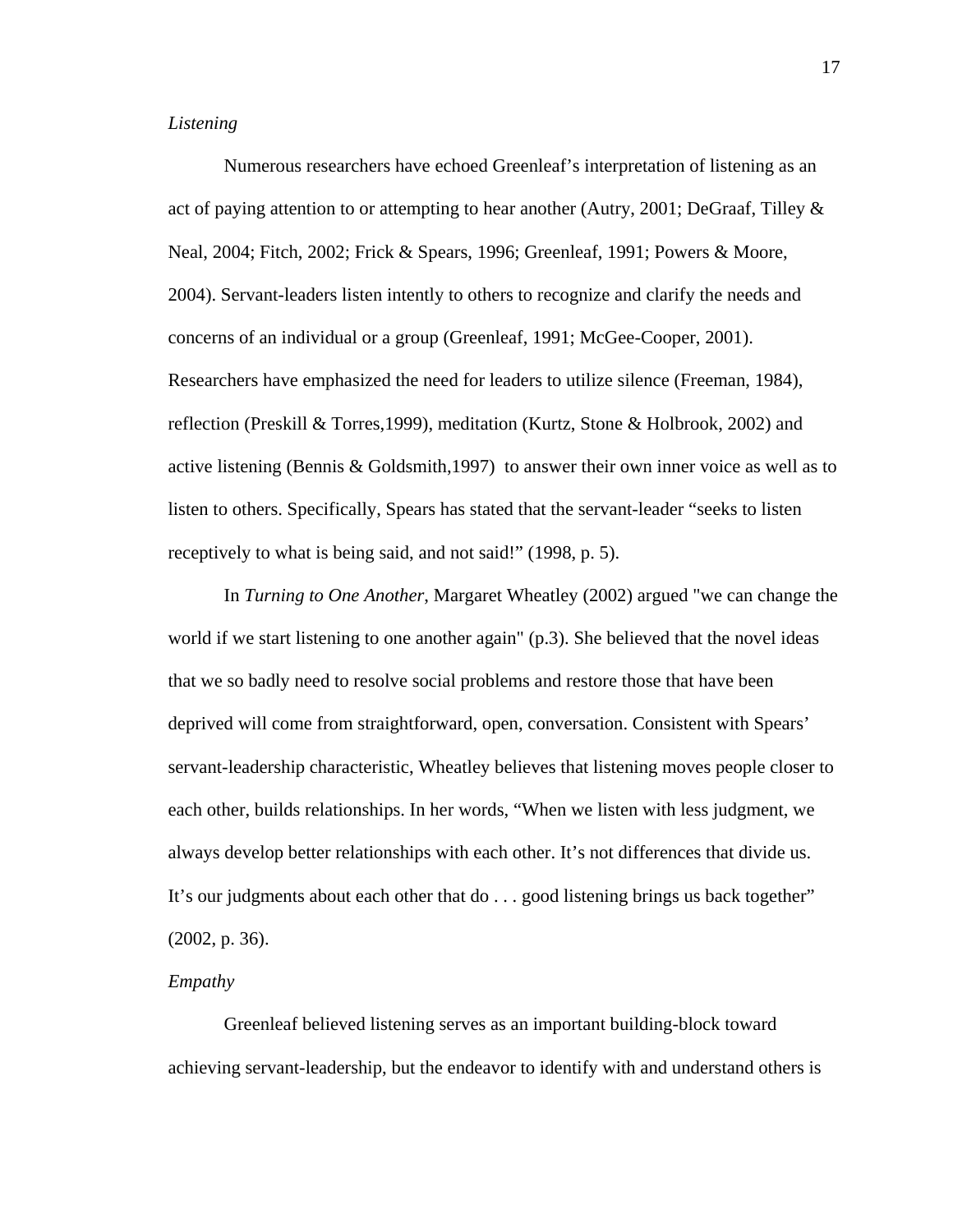incomplete unless it is accompanied by empathy (Spears, 1998). Comer and Dollinger (1999) describe empathy as, "the ability to discern another person's thoughts and feelings with some degree of accuracy and involves listening on an intuitive level" (p.15). Greenleaf (1977) stated the servant always "accepts and empathizes, never rejects" (p. 20). Addressing the value of empathy, Greenleaf wrote:

 Individuals grow taller when those who lead them empathize and when they are accepted for what they are, even though their performance may be judged critically in terms of what they are capable of doing. Leaders who empathize and who fully accept those who go with them on this basis are more likely to be trusted (p. 20).

The cumulative influence of empathy, therefore, appears to lie in the servant-leader's capacity to understand the good intentions of others without "reject[ing] them as people, even while refusing to accept their behavior or performance" (Spears, 1998, p. 13).

## *Healing*

Another identifiable characteristic in the progression of servant-leadership is the potential to achieve healing for those they lead or serve. According to Furman (2004), healing is a progression toward wholeness. Furman asserts the word healing comes from the Anglo-Saxon *haelan*, meaning "to make whole."(p.1). Spears (1998) acknowledged that many followers "have broken spirits and have suffered from a variety of emotional hurts" (p.13). Greenleaf (1991) adamantly believed a servant-leader possesses the aptitude to make those who are deprived whole. Servant-leaders are capable of creating a nourishing environment by establishing a caring relationship based on trust, empathy, acceptance, and commitment. Once such an environment is established, the follower can then embark on the process of healing themselves.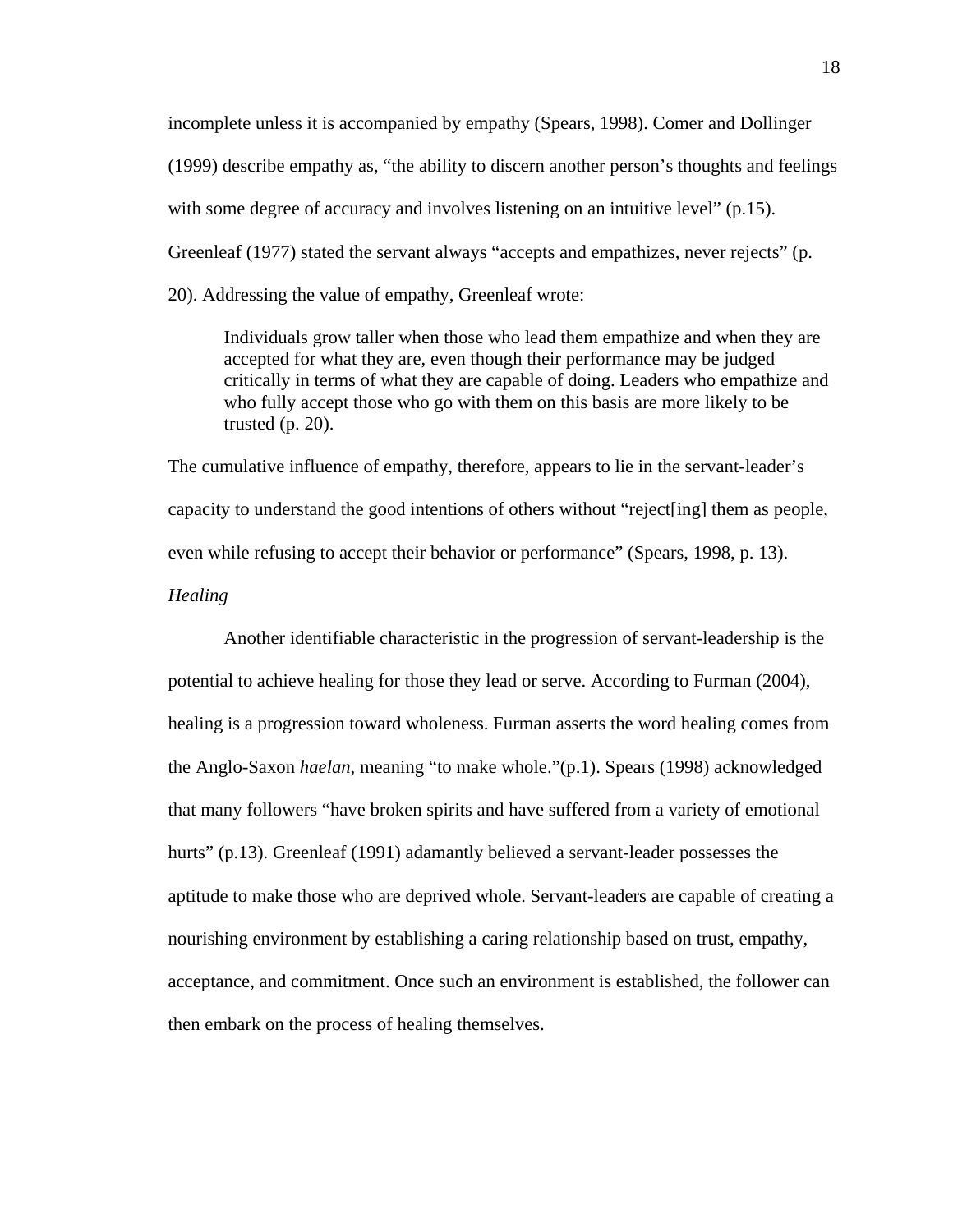#### *Awareness*

There is interdependence among Spears' (1998) ten characteristics. It is difficult to accomplish empathy and healing without appreciating the impact of awareness. A servant leader has wide-ranging awareness. Researchers believe awareness results from reflections. Eyler (2002), for example, distinguishes reflection as such a significant leadership characteristic that she laid out a "reflection map" for leaders to follow (p. 16). The reflection map depicts a process that stresses the importance of reflecting before, during and after an experience with others. Similarly, Preskill and Torrez believe reflection stimulates inquiry and learning and may occur "while engaged in an activity, at the completion of the activity, or for future activities" (1999, p. 58). Finally, Strage (2004) and Terry and Bohnenberger (2004) stressed the importance of reflection before, during and after an occurrence because it allows leaders to assess their goals, attitudes and observations and it challenges them to see the social issues that lie below the surface.

 Researchers have warned that awareness is fettered by the "microwave theory" (Preskill & Torrez, 1999, p. 12), implying that leaders have been trained to react to issues in limited and convenient (but not necessarily effective) ways. They state, "Leaders have not been acculturated to seek more comprehensive understanding of causes, to experiment with strategies, or to foresee problems" (p. 13). Referring to the investment of time required to enable others to act, Nancy Ortberg commented "there's no way to microwave it" (2004, p.95). Furthermore, Wheatley (2005) suggests leaders' awareness would improve if they would "slow down" (p. 132), take time to reflect. She stated:

 The problem is we seldom stop to notice what just happened. Without such reflection, we go blindly on our way, ignoring the learnings, creating more unintended consequences, and failing to achieve anything useful. It's amazing to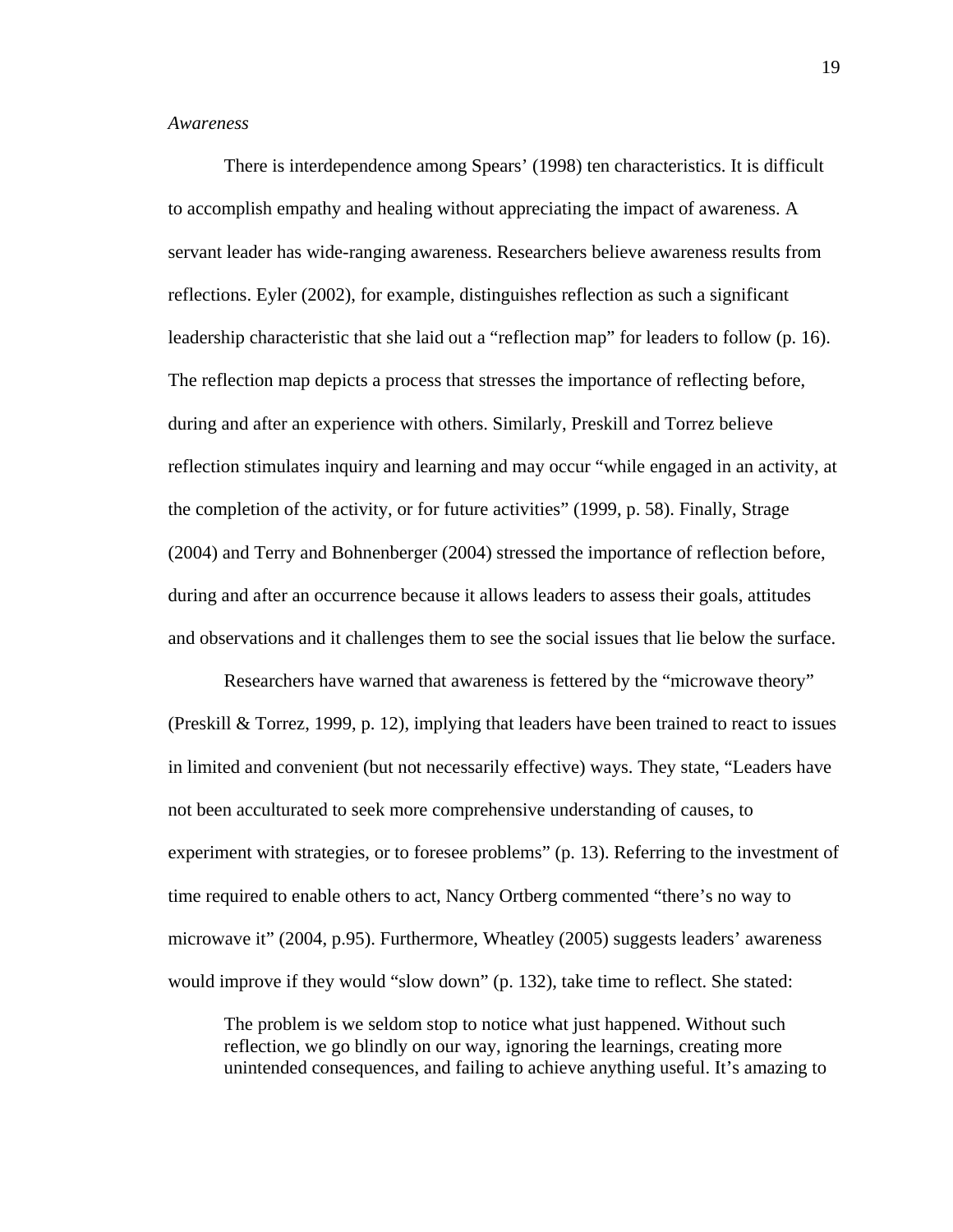me how much we do, but how little time we spend reflecting on what we just did (p. 208).

#### *Persuasion*

There is an old adage; you can't be a leader without followers. Leadership theorists have focused considerable attention on the various avenues in which leaders influence followers. For example, in 1959, French and Raven developed a Power Taxonomy, specifying five different types of power relationships and influence processes found in all organizations. Among the five categories, coercive power suggests a person's authority to allocate rewards and sanctions enables one to serve as a leader. Ortberg (2004) believes an effective organization is only as strong as its leader's willingness to concede power. In her words, "leaders use their power in service of others, not in service of themselves" (p. 90).

 Bolman and Deal (1997) synthesized the works of earlier leadership theorists and developed four paradigms or "frames", indicating that all leaders rely on "a personal frame or image to gather information, make judgments and determine how best to get things done" (p.12). Bolman and Deal's third frame, political, emphasizes the allocation of power and resources and contends leaders motivate followers by persuasion, negotiation and coalition building. In addition, Yukl (1998) recognized the effectiveness of "rational persuasion", the use of "explanations, logical arguments and factual evidence" to influence followers (p. 160).

 Specifically referring to servant-leadership, Frick and Spears (1996) believe a servant-leader attempts to persuade others, rather than intimidate or use power to gain conformity. Greenleaf declared: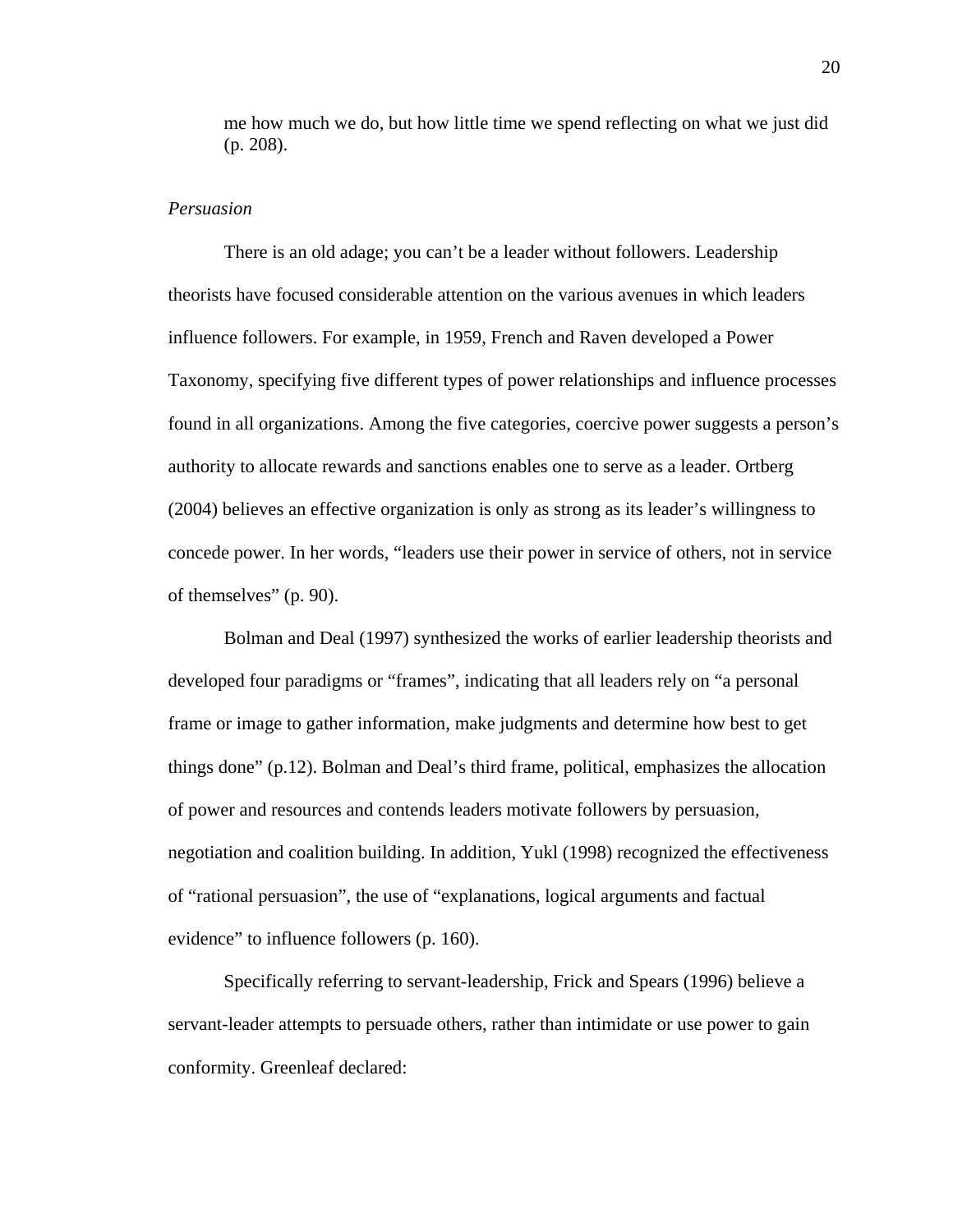One is persuaded upon arriving at a feeling of rightness about a belief or action through one's own intuitive sense, persuasion is usually too undramatic to be newsworthy. . . Significant instances of persuasion may be known to only one or a few, and they are rarely noted in history. Simply put, consensus is a method of using persuasion in a group (Frick & Spears, 1996, p. 139).

 On the shores of the Sea of Galilee, Jesus exemplified a servant-leader's capacity to change the world by exercising persuasive influence, instead of power. For example, Peter was asked three times, "Do you love me?" Peter responded by saying, "Lord, you know everything; you know that I love you." Then, in a simple act of giving his power away, Jesus stated, "If so, then feed my sheep" (John 21:17). Christ's willingness to sacrifice his earthly purpose and his ability to persuade his disciples to carry out his vision (feed his sheep), despite resistance, epitomizes the servant leader's reliance upon persuasion.

#### *Conceptualization*

 An effective servant-leader possesses the uncanny ability to conceptualize at a higher level and is not only identified as an "out-of-the-box-thinker" (Lerner, 2005, p. 5). DeGraaf, Tilley and Neal (2004) refer to conceptualization as "seeing the big picture" (p. 147), stressing the need for leaders to examine problems from an abstract perspective to obtain a more complete picture of the task or situation at hand. Similarly, Greenleaf describes a leaders' conceptual aptitude in the following manner: "Leadership, in the sense of going out ahead to show the way, is more conceptual than operating. The conceptualizer, at his or her best, is a persuader and a relation builder" (Frick & Spears, 1998, p. 140). In *The Leadership Challenge*, Kouzes and Posner (1997) clarify how leaders embrace expansive conceptual thinking. They state:

 Leaders find the common thread that weaves together the fabric of human needs into a collective tapestry. They seek out the brewing consensus among those they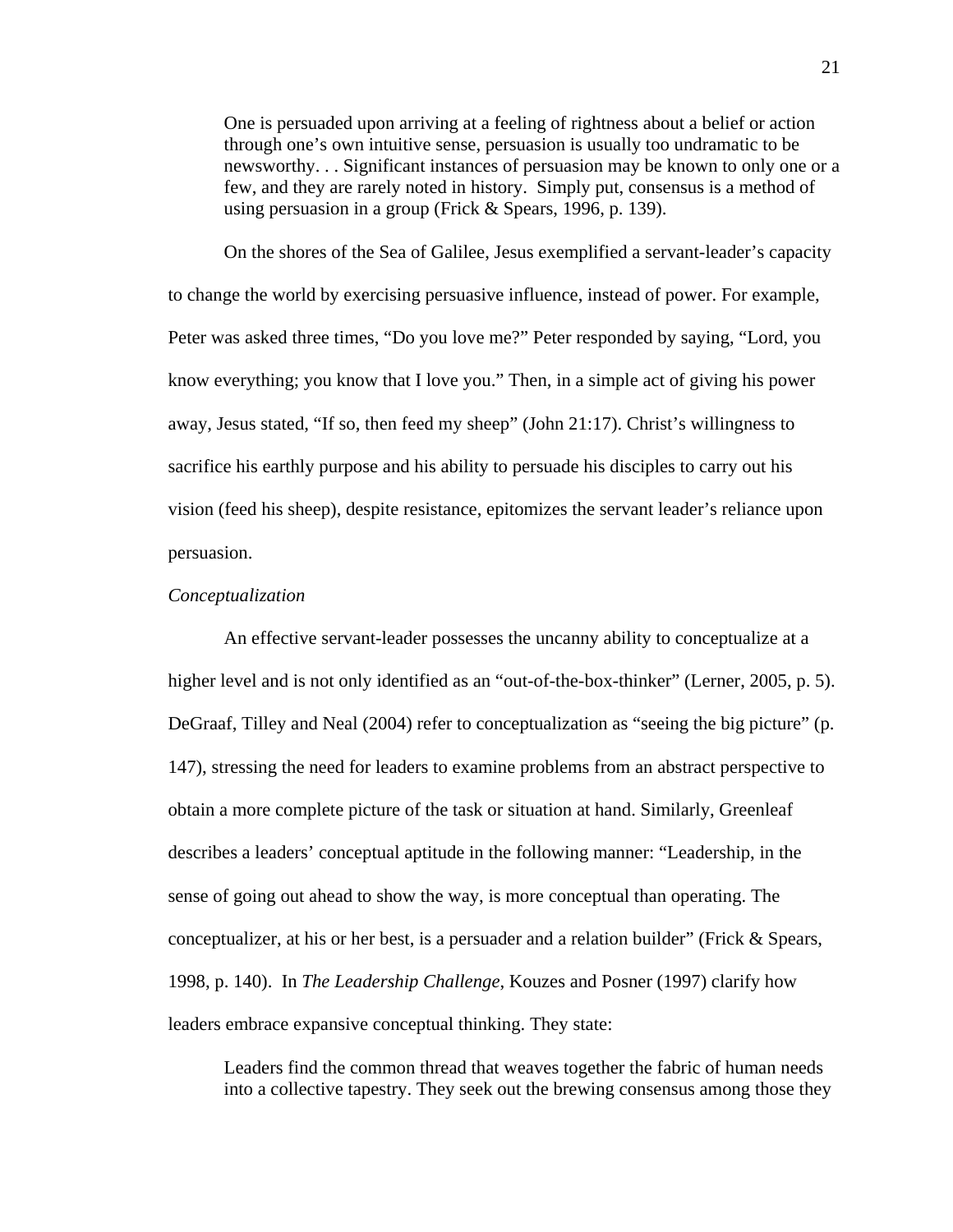would lead…They listen carefully for quiet whisperings in dark corners. They attend to subtle cues…They watch the faces. They get a sense of what people want, what they value, what they dream about (p. 115).

In conclusion, Spears contends the servant-leader seeks to nurture their abilities to

"dream great dreams", to create a vision (2004, p. 14).

#### *Foresight*

Once a vision has been conceptualized, a true servant-leader must possess the

foresight to identify all challenges and adapt appropriately. Foresight, the ability to

foresee or anticipate what is around the corner before anyone else, is one of Warren

Bennis' ten traits to becoming a "tomorrow leader" (2002, p. 102). In his *The Servant as* 

#### *Leader* essay, Greenleaf said:

 Foresight means regarding the events of the instant moment and constantly comparing them with a series of projections made in the past and at the same time projecting future events- with diminishing certainty as projected time runs out into the indefinite future (1991, p. 15).

Greenleaf powerfully expresses the significance of foresight by declaring "the

failure (or refusal) of a leader to foresee may be viewed as an "ethical failure" (p. 18).

Inspired by Greenleaf's evaluation of foresight, Daniel Kim concluded in *Foresight as* 

*the Central Ethic of Leadership*:

 If we are to exercise foresight, we need to continually expand our awareness and perception, to take in more than what we might if we kept the focus of our attention too narrow and strictly logical. We must go beyond the limitations of our own direct experiences and cultivate a capacity to see things yet unseen, to see the unseeable. And when we begin to see things that nobody yet sees, we must have the capacity to stay centered even if that awareness is not well received by others or makes us feel uncomfortable (p. 209).

As Ken Blanchard (2004) notes, in *Reflection on Encourage the Heart*, Jesus

serves as a phenomenal leadership role model by living according to the vision, having

the foresight to perceive things that nobody yet sees, and possessing the ability to enlist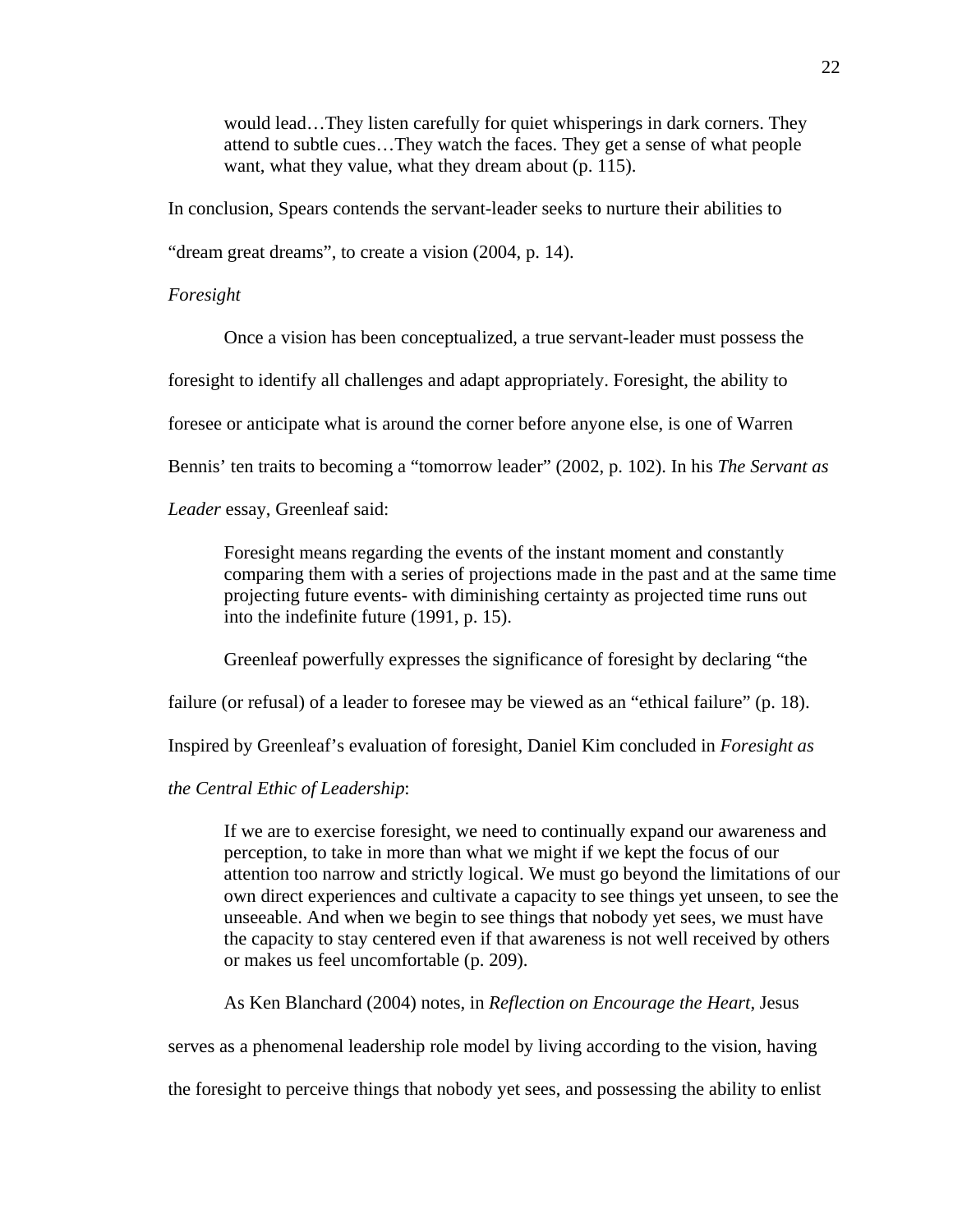others in pursuit of the vision. For example, Jesus had been well-informed of the vision when he washed the feet of the disciples. He wanted the disciples to lead like himself, by serving others. In the words of Blanchard, "Jesus was not implying they should go out and help people do anything they wanted…When it came to implementing the vision, he wanted them to be servant-leaders "(p. 109).

#### *Stewardship*

 Proven servant-leaders are often described as altruistic, unselfish, or magnanimous. Spears (1998) incorporates those, and similar adjectives into his characteristic of stewardship. Sergiovanni (2000), for instance, believes leaders with foresight can be trusted to be stewards, to make sound decisions and put what is best for their followers ahead of their individual agendas. The meaning of stewardship is "to hold something in trust for another" (DeGraff, Tilley, & Neal, 2004). Similarly, Blanchard depicted stewardship as serving "other's interests, not their own" (2004, p. 103). Furthermore, Greenleaf believed stewards hold their organizations "in trust for the greater good of society" (Spears, 2004). He maintained stewardship was accomplished by caring for the well being of the group and serving the needs of others.

# *Commitment to the Growth of People*

 The success of any group or organization is predicated upon the commitment of its members to embrace their leader's vision, to establish ownership with the results, and to grow personally and professionally. The successful servant leader understands and attends to the needs of his or her followers. In *The Leadership Challenge*, Kouzes and Posner (1987) list five leadership practices – model, inspire, challenge, enable and encourage – that permit others to want to accomplish great things. They believe leaders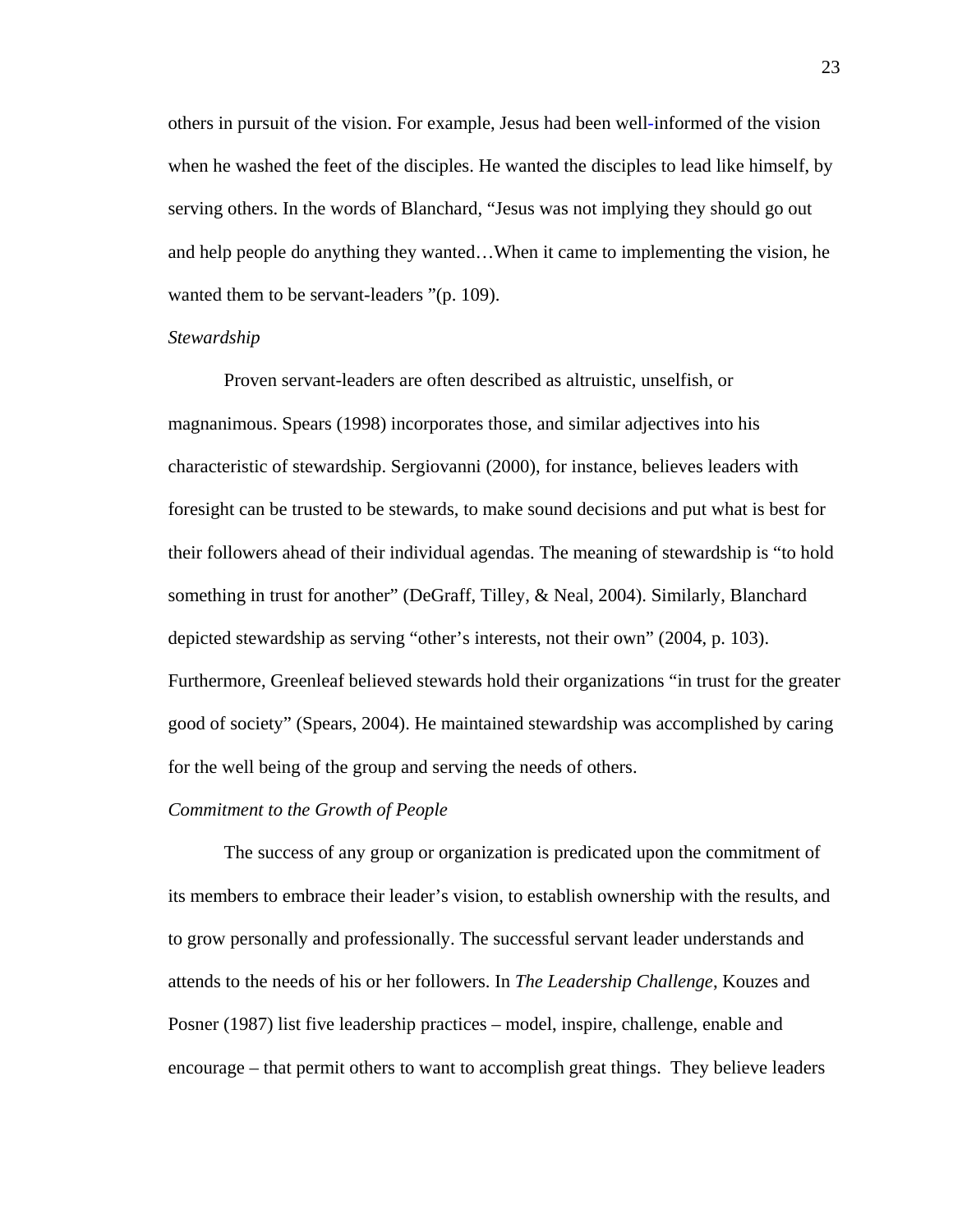gain the support and assistance of stakeholders through their commitment to others' growth. According to Kouzes and Posner, effective leaders strengthen "those who must live with the results, and make it possible for others to do good work. They encourage collaboration, build teams, and empower others" (p. 10). Similarly, Maxwell (2002) believes empowerment enhances a follower's confidence, energy level and productivity, which ultimately advances the organization's well being. Speaking frankly to leaders about the benefits of a commitment to the growth of people, Maxwell states:

 You will find that most aspects of your life will change for the better. Empowering others can. . . increase the effectiveness of your organization, increase your influence with others and, best of all, make an incredibly positive impact on the lives of the people you empower (p. 97).

 Blanchard and Hodges (2003) also reflect on the importance of caring for others' growth. They believe a servant leader must prepare others to be persistent by sharing what they know and providing opportunities to learn and grow. To promote growth, Wheatley (2005) insists a leader must provide followers with good resources, such as: "ideas, methods, mentors, processes, information, technology, equipment, money" (p. 175). As an example, Blanchard and Hodges noted, "Jesus modeled the true servant leader by investing most of his time training and equipping the disciples for leadership when his earthly ministry was over" (p. 21). Finally, Greenleaf 's belief in the significance of servant-leaders' commitment to the individual growth of people is reflected in his true test of a servant leader, "Do those served grow as persons; do they, while being served, become healthier, wiser, freer, more autonomous, more likely themselves to become servants"(1991, p.7)?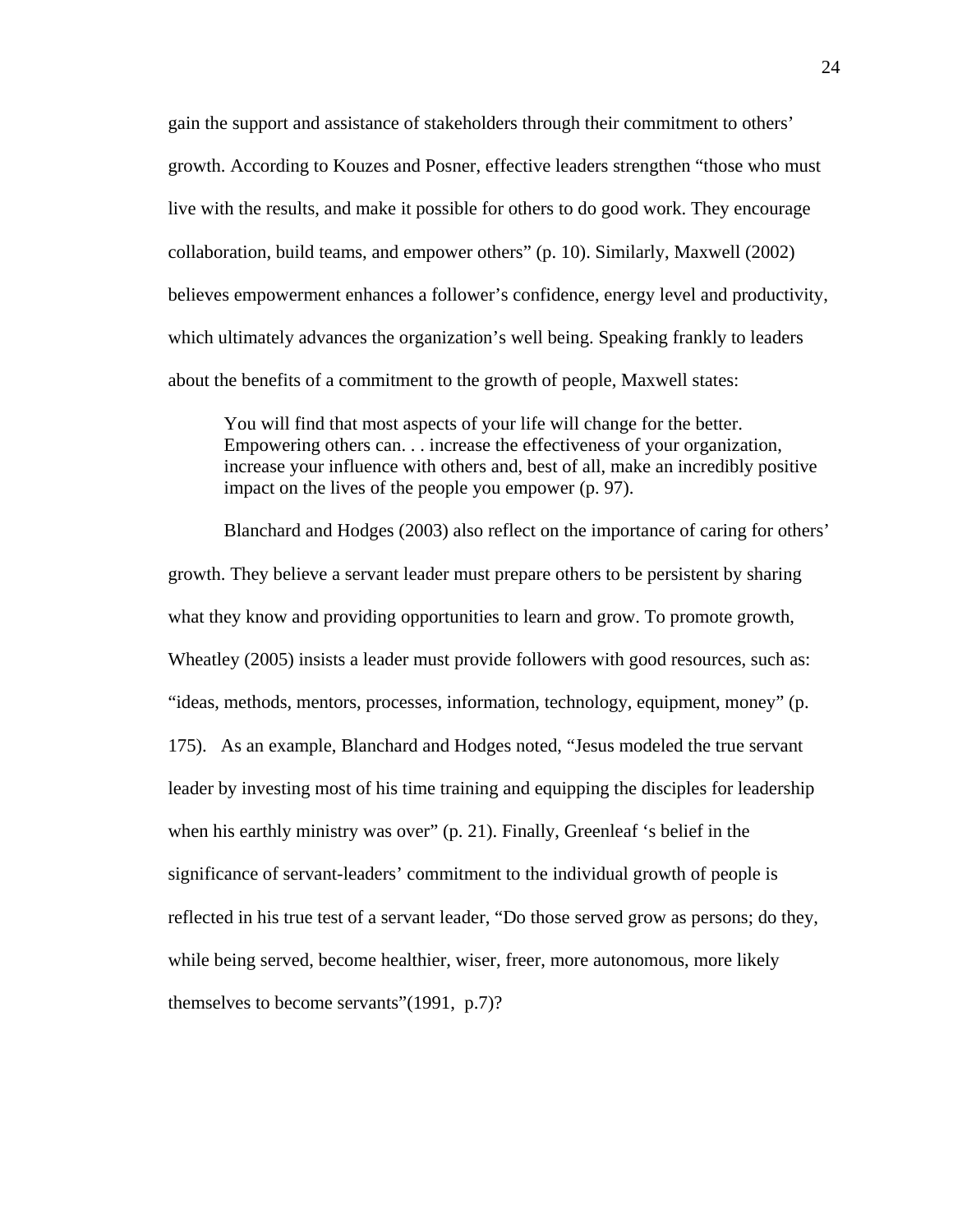#### *Building Community*

Lerner's (2005) contention regarding the strength of an organization being greater than the sum of its individual parts exemplifies Spears' (1998) emphasis on building community. Gardner (1986) believes building and rebuilding community is one of the most vital skills a leader can possess. There are several approaches to building community outlined in the research. For example, Sergiovanni (1992) stated that caring is an integral part of building community, while Autry (1991) stressed openness, commitment and compassion to enhance community growth. Other researchers contend communities will mature and become stronger by connecting and involving persons (Kretzmann & McKnight, 1993). Wheatley (2005) emphasized a sense of belonging and a united sense of purpose as prerequisites to community growth. Consistent with Bolman and Deal's (1997) symbolic frame, which centers on how symbols, myths and stories mediate the meaning of organizations, Wheatley (2005) contends stories of "pioneering leaders-in-community" must be told to build unity or a cooperative spirit. In this regard, Wheatley states "We need to hear their stories, celebrate their successes, and continue to support them as our beacons to the future" (p. 175). Finally, Burchard (2003) emphasizes how indispensable building community is to an organization. He affirms:

 Your collaborators need to know they are heard, trusted, supported, and cared for. They need to hear that they are fellows in an endeavor, that one person's gain or loss is another's. That together, standing side-by-side, they are stronger than they could ever be apart (p. 125).

#### Servant-Leadership in Faith and Service

 Greenleaf was a Quaker by faith and service (Frick & Spears, 1996). From Greenleaf's various writings, it is obvious that service was the most vital idea for him. He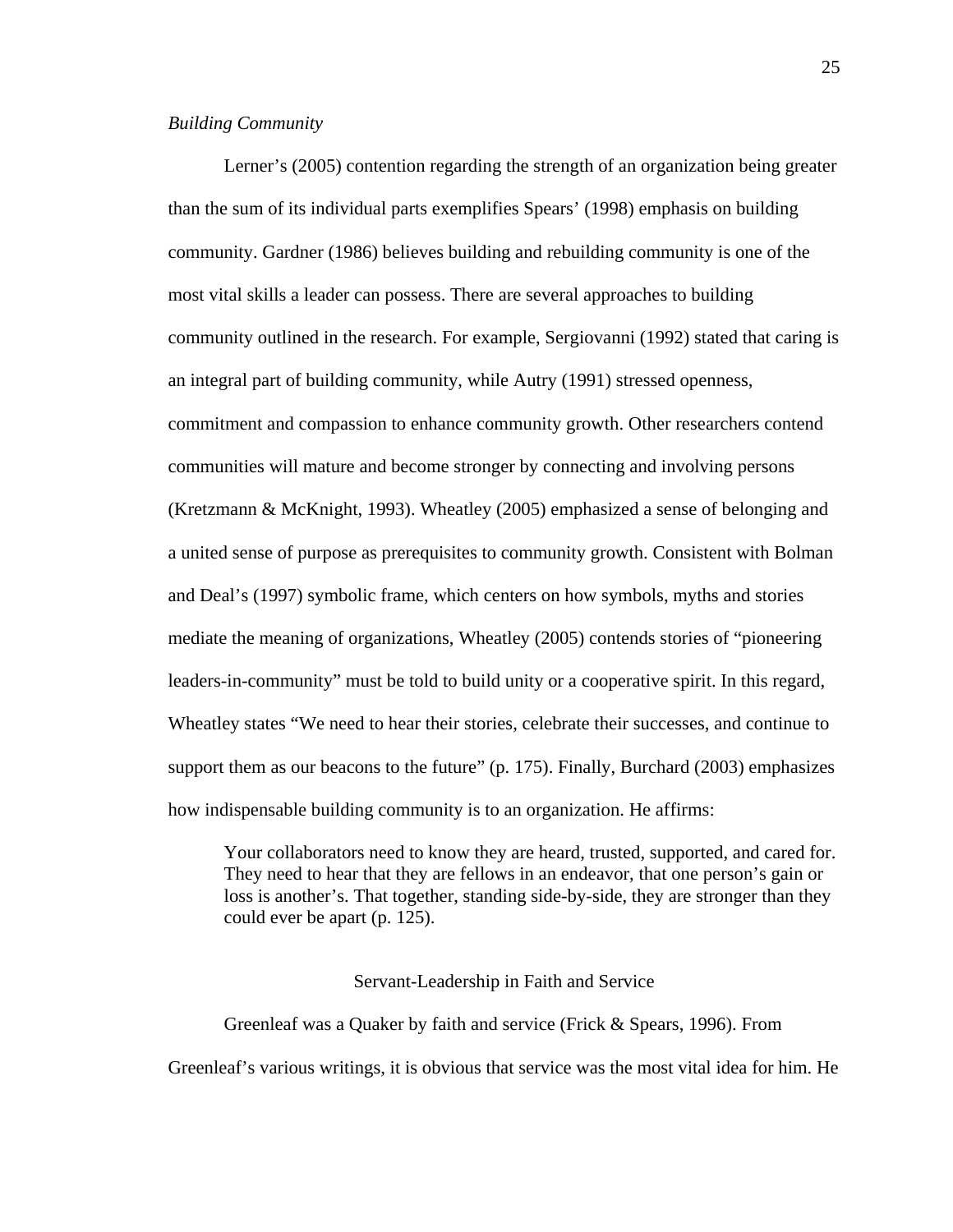repeatedly grounded the word in biblical references (Vaill, 1998). He believed effective leadership was dependant on faith and service to develop strong, effective caring communities in all segments of our society (Greenleaf, 1982). Greenleaf's conception of faith, however, was not tied to any "specific religious beliefs or practice" (Boyer, 1999, p. 19). Instead, his idea of the servant-leader was embedded in the belief that "people have inherent worth, a dignity not only to be strived for, but beneath this striving, a dignity irrevocably connected to the reality of being human" (Ferch, 2003, p. 226).

 Wheatley (2004), president of The Berkana Institute, a charitable global foundation supporting life-affirming leaders worldwide, concurred with Greenleaf's statements regarding faith. Wheatley (2004) verified a position taken by Fowler (1981) that there is a global cohesiveness in faith which dispossess of any need to be well-versed in diverse religious customs or doctrines. She persuades servant-leaders to serve others in order to develop a "fundamental and unshakeable faith in people" (Wheatley, 2004, p. 243). Accordingly, Wheatley stated:

 If you don't have faith in people, you can't be a servant. . . If you're not serving human goodness, you can't be a servant. . . There is no greater act on the part of the leader than to find ways to express that great faith in people (p. 243).

 Volunteerism is a logical outgrowth of faith and service. Although Greenleaf avoided specifically addressing the need for volunteers, it is implicit in his *Servant as Leader* (1991) and Wheatley's (2004) message. Volunteerism is the action component of faith and service.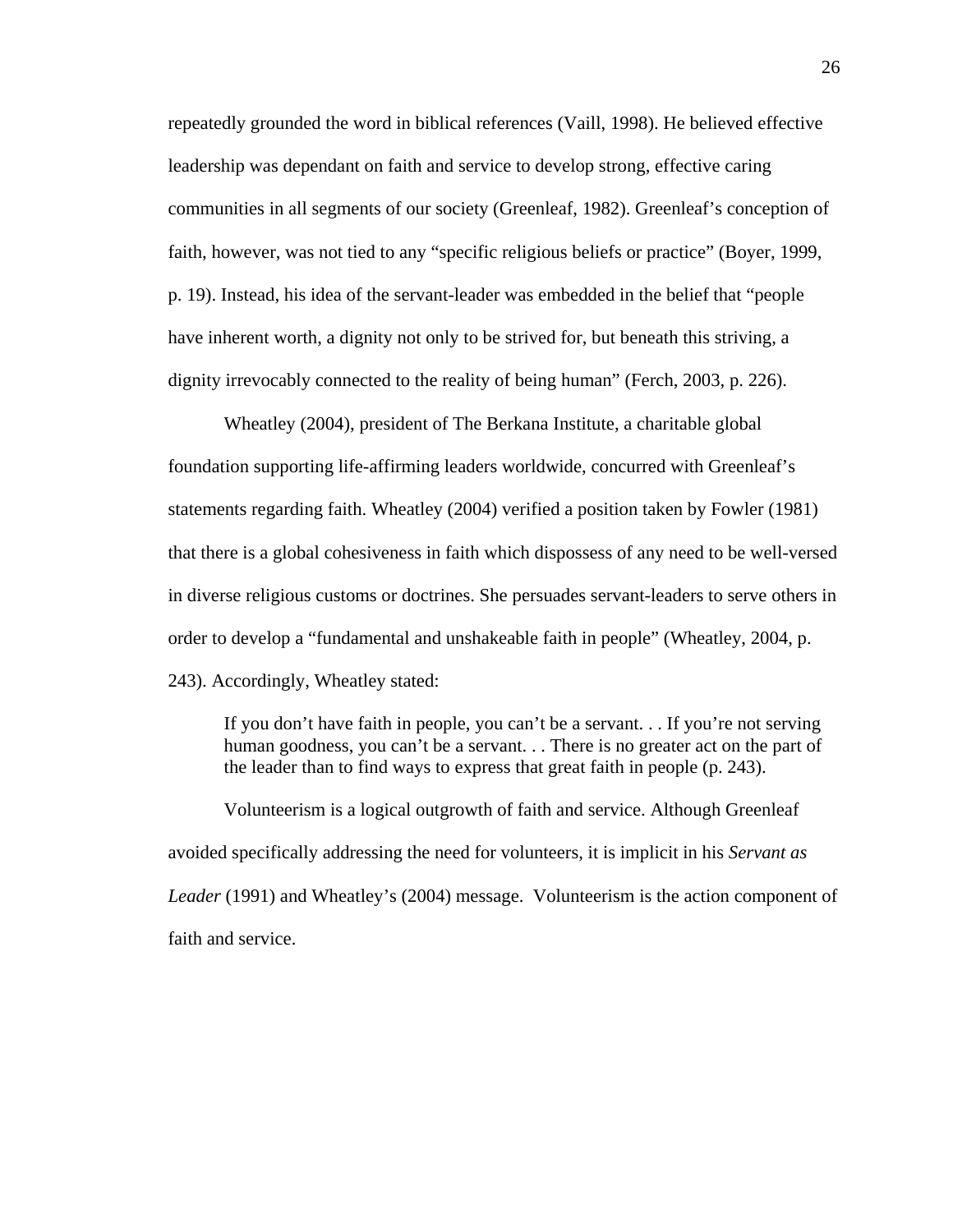#### Historical Perspective of Volunteerism

 Society has made copious endeavors to improve humankind through volunteerism. Rooted in the historical perspective of volunteerism is the influence of Christianity, government and corrections.

#### *Influence of Christianity*

 The central origins of volunteerism can be found in the inspiration of Christianity. The Christian doctrine is known for its messages of how the great leader Jesus championed others, regularly serving their needs ahead of his own. Jesus made a myriad of attempts to empower his followers to care for others by serving them first. In Paul's letter to the Corinthians, he said, "All this is from God, who reconciled us to himself through Christ, and gave us the ministry of reconciliation" (2 Corinthians 5:18). Simply stated, reconciliation means serving others by repairing a relationship that has gone wrong, attending to a world that is painfully broken (Washington, 2005).

 Following Christ's resurrection, Luke, a gospel writer, tells how Jesus served the needs of two broken-hearted disciples while walking with them on the road to Emmaus. The disciples did not recognize Jesus. He was just an empathetic stranger to them, one that proved to be a good listener. Jesus listened to the disciples tell how their hopes had been shattered when Jesus died. They said, "We had hoped he would be the one to redeem Israel" (Luke 24:21). Starting with Moses and working his way through the prophets, the stranger (Jesus) opened the scriptures to them and they hung on his words. He told them that Jesus was the suffering servant, the broken one, who came into his glory with his service wounds still visible. It was as if Jesus wanted them to know that people should recognize Christ and his followers by their scars, not their power. He also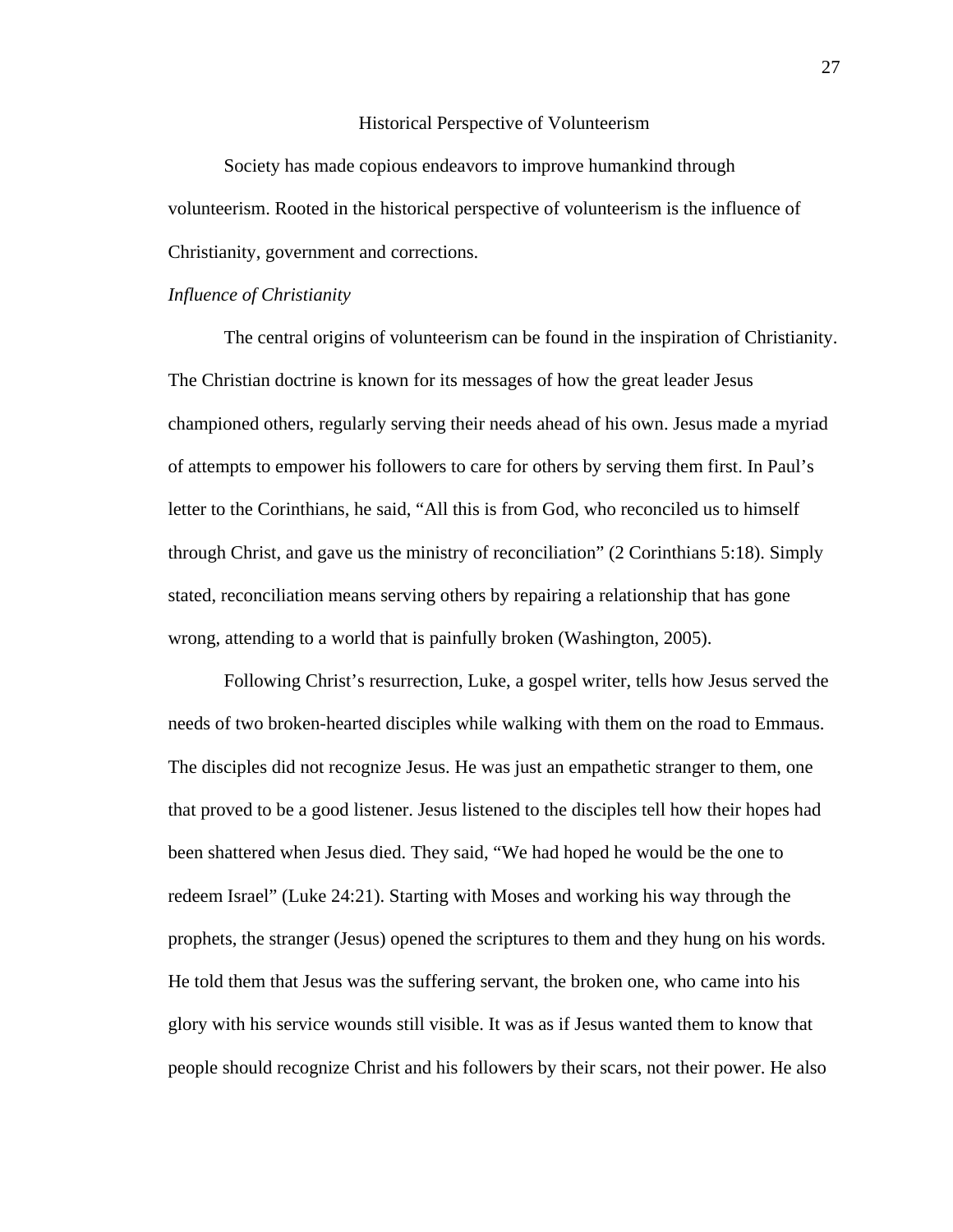wanted them to know that they were not to despise the painful parts of their lives anymore, nor interpret their defeats as failures. When the disciples arrived at their home, they invited the stranger to stay. It was their house, their food, their table, but when the three of them sat down together, it was the guest who acted as the host. He reached out, took the bread, blessed it, broke it and gave it to them. Through the torn, fragrant edges of the loaf he held out to them, they knew who he was, their leader (Luke 24:13-35). Jesus' actions illustrates that a servant-leader is one who is a servant first. By attending to the needs of one another, the servant-leader has the potential for affecting helpful transformation in others.

 More recently, research on volunteerism has consistently found a positive relationship between religion and volunteering (Park & Smith, 2000). Pope John Paul II, in 2004, attempted to empower his followers to serve the needs of others. The church, he declared, values the contribution of citizens. In the words of Pope John Paul II, "Vigilant concern for the poor, the abandoned and the mistreated, and promotion of a globalization of charity will do much to indicate a path of genuine development which overcomes social marginalization and favors economic benefit for all" (2004, p.357). Similarly, recent articles have been published providing reports on interviews conducted with people who perceive volunteerism as a service to their religious conviction (Becker & Dhingra, 2001; Neal, 2000). While volunteerism may be at the heart of Christian religions, they don't maintain exclusive rights. Governments have provided both formal and informal volunteer efforts for centuries.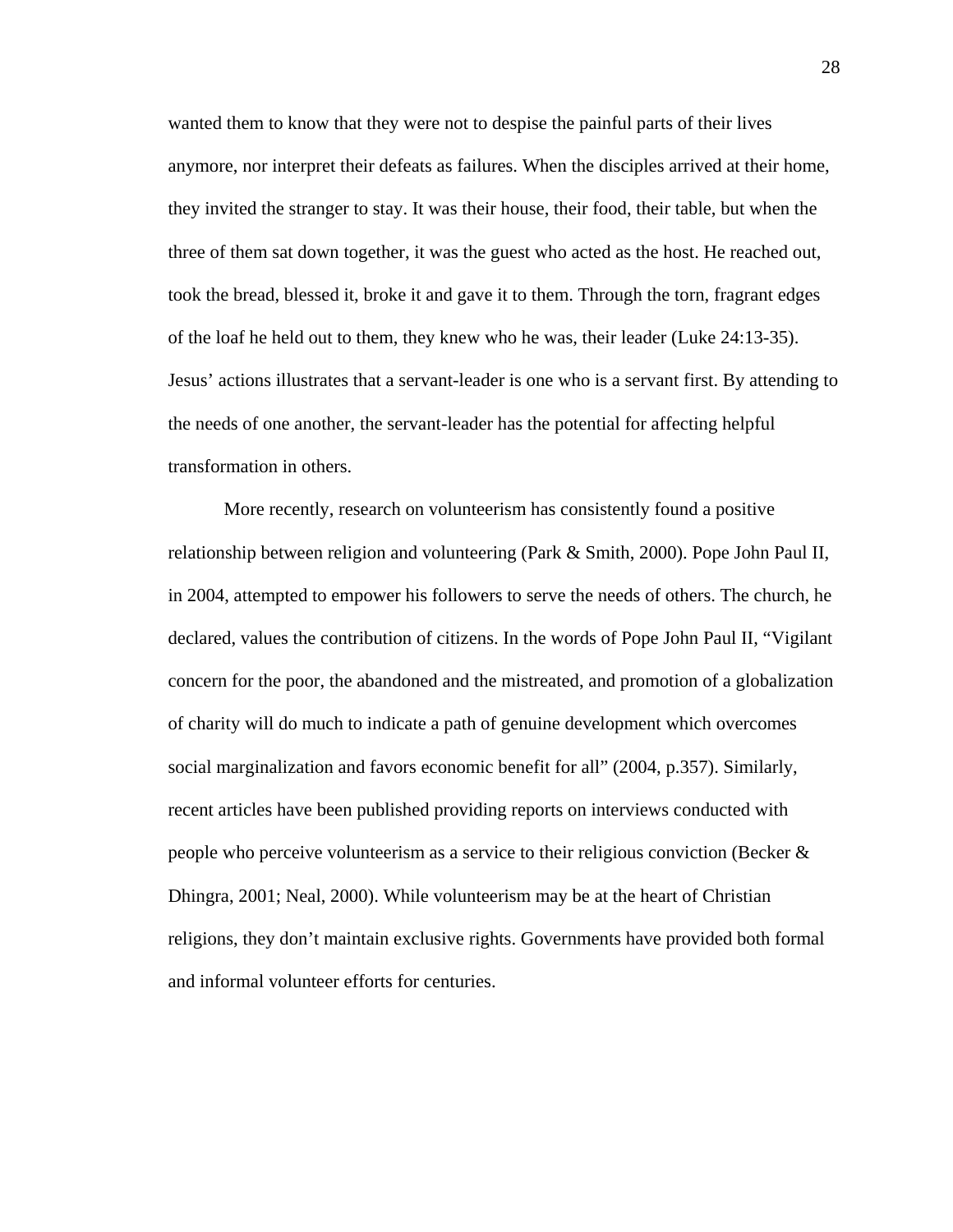# *Influence on Government*

 The communal power of religion and its influence on government has significantly impacted the rationale and justification for volunteerism. In the sixteenth century, the Roman Catholic Church prevailed as the dominant social force exerting dominance over governmental institutions. Ultimately, church volunteers were granted power to act as secular judges, thus obscuring the boundaries separating church and state laws. When Henry VIII secularized the monasteries and convents, new approaches to care for the poor were necessitated. Previously, the poor had been serviced by church volunteers (Friedlander & Apte, 1980). The Poor Law of 1601, enacted by the English Parliament, transferred the duty of caring for the poor to the local community (Piven, 1983). During the eighteenth century Enlightenment in Europe, additional changes in the underlying principle for volunteerism occurred. Social questions were no longer viewed through a religious context and the government became responsible for those in need (Welch, 2004).

 During the development of American colonies, volunteer activities involved neighbors helping each other (Moran, 2001). As America industrialized and cities concomitantly increased in size, the traditional patterns of volunteerism, established in the early pioneer days, were replaced by structured forms of united community efforts (Piven, 1983). According to Moran (2001) the first institutions established for homeless children were products of volunteer religious communities. However, the yellow fever and cholera outbreaks between 1790 and 1835 forced the establishment of secular orphanages, and dictated an increased demand for volunteers (Moran, 2001).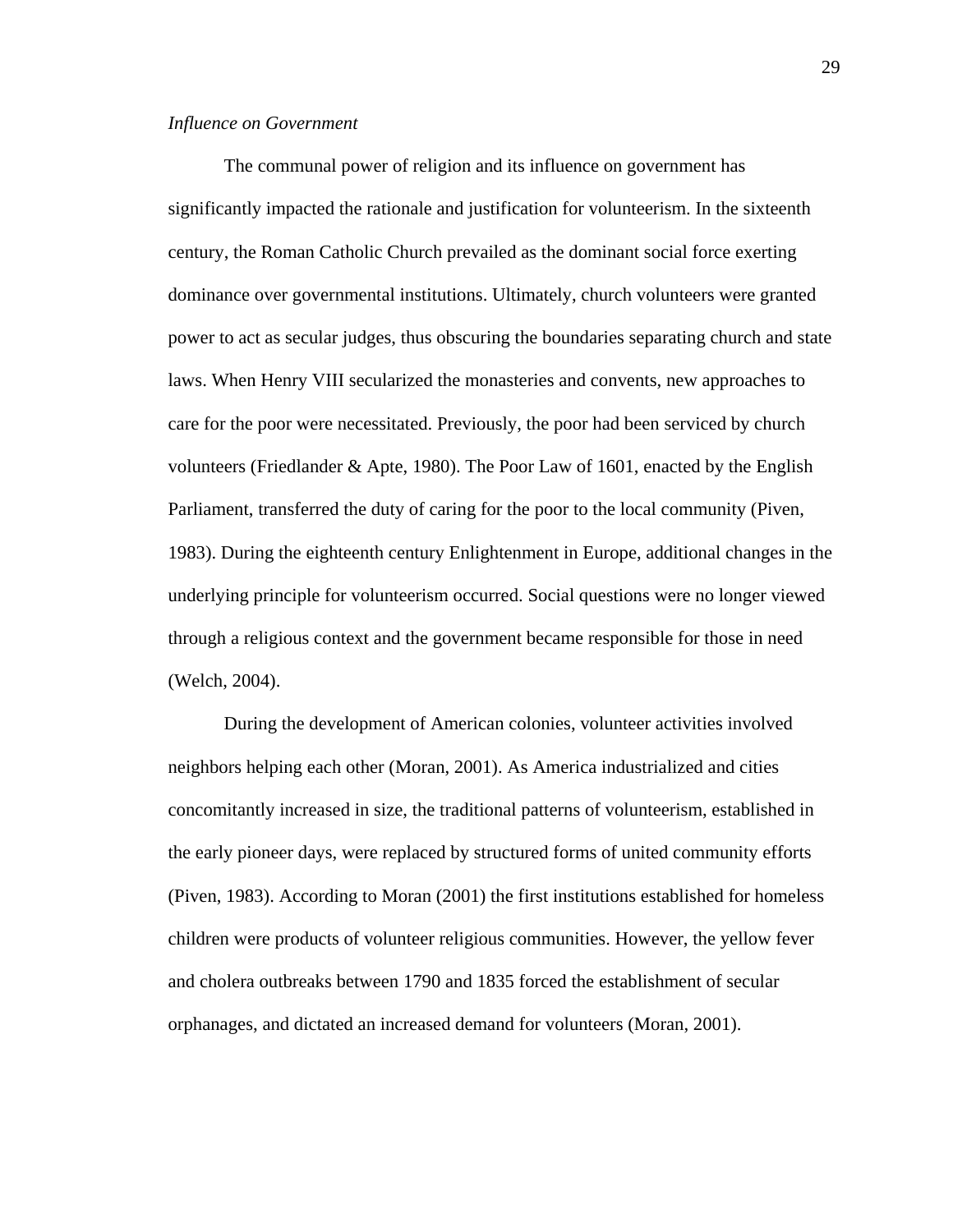Throughout periods of war, America has witnessed amplified efforts toward volunteerism. During the Civil War, Clara Barton served as a volunteer nurse on the battle fields for those with medical needs. Following the war, the American Red Cross was established as one of the first volunteer service organizations in America (Boylston, 1955). During World War I, Americans observed a virtual explosion of service organizations. Two of the more notable organizations were the Young Men's Christian Association, more commonly referred to as the YMCA (Gladdish & Ferrell, 2001) and the Salvation Army (Hazzard, 1998).

 Aside from a time of war, President John F. Kennedy was the first president to publicly promote service through volunteerism. In his well-known Inaugural Address, Kennedy relied upon emotion and empathy to motivate a generation of Americans to volunteer their time toward helping others. His famous phrase: "Ask not what your country can do for you, but what you can do for your country" exemplified his pursuit to engage Americans in public service (Kennedy, 2005, p. 255). President Johnson's Great Society program was designed to fight poverty in the United States. It consisted of a series of legislative acts that funded many governmentally sanctioned volunteer programs, such as: (a) Job Corps, to provide vocational training for disadvantaged youth; (b)Volunteers in Service of America (VISTA), a domestic Peace Corps; and (c) Head Start, to instruct disadvantaged preschoolers (VISTA, retrieved April 11, 2005).

 Similarly, President Richard Nixon promoted the government's position on volunteerism. He structured Action, a group of volunteer programs including, (a) the Peace Corps, (b) the Foster Grandparent Program, (c) the Retired Senior Volunteer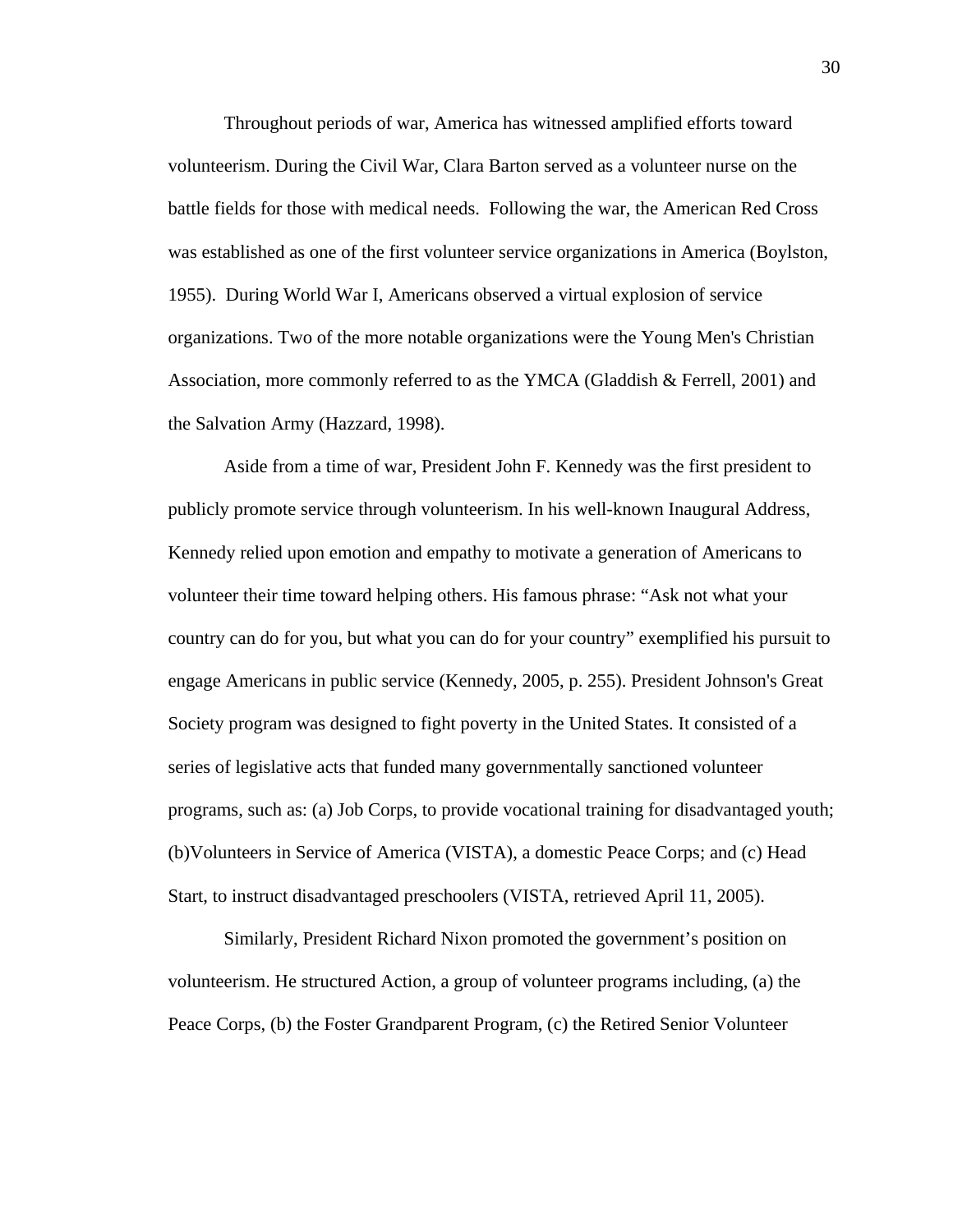Program, (d) the Service Corps of Retired Executives, and (e) the Active Corps of Executives (Moran, 2001).

 The National and Community Service Act of 1990 was passed by Congress to provide funding for community service programs from kindergarten through college. President George H.W. Bush promoted the Act to combat illiteracy and poverty, provide job skills, enhance educational skills, and fulfill environmental needs. This legislation was the most thorough community service bill ever passed. Senator Edward Kennedy endorsed the accomplishment by stating, "teaching young children to help others…encourages the values that will help keep America strong for the next generation" (Kennedy, 1991, p.772).

 Not all volunteers in government results from legislative or federal action. Some are motivated to volunteer as funds or resources become limited and needs are no longer met, while others come forward through personal or faith-based motivation.

# *Influence in Corrections*

Having traced the progression of volunteerism, it is evident that society has made innumerable efforts to improve humanity, to make a greater nation and a better world to live. Embedded in the history of volunteerism is society's extensive struggle with how to manage criminals. The debates of how society should correct those who demonstrate undesirable behavior are timeless and generally reflect the social forces of that historical period (Welch, 2004). At the outset of the enlightenment philosophy, social control efforts were entirely dependent on volunteers whose impetus was grounded in personal or faith-based motives. As this informal control became less capable of affecting criminal behavior, governments became more involved in the process. Formal efforts at managing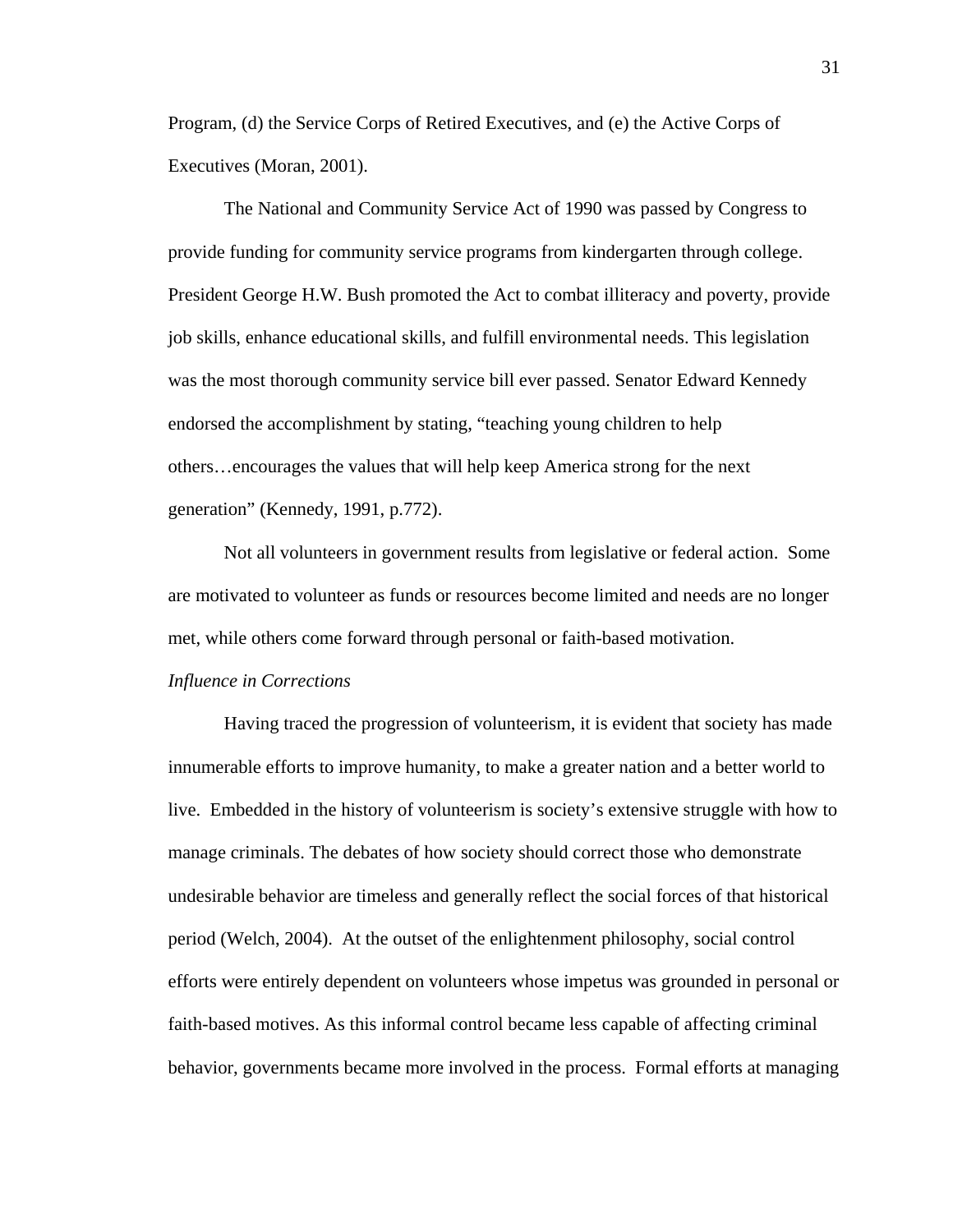criminals were eventually developed in the form of jails and prison (Clear & Cole, 1990). However, informal volunteer efforts in correctional facilities have never dissipated. In times of financial exigency, governments commonly restrict funds on a political basis; programs for children and the elderly are generally the last to be affected. Programs for corrections tend to be at the front of the list and create a consistent need for volunteers in corrections. Prisoners are not a voting constituency and withholding correctional funds is politically safe.

 Throughout the history of corrections, the influence of volunteers on the treatment of offenders has been significant and maintained its foundation in religion. During the 1600s, the Puritans in New England used correctional punishment as a means to enforce their strict codes. Crime was predominately associated with sin; therefore, the offender was treated as a sinner. Community/church pressures in the form of banishment, hangings, and brandings were used by citizens to purge offenders of their sins or wrongdoings (Colvin, 2000). Executions and corporal punishments were common for serious offenses. The sheriff was responsible for managing the county jails and prisons were operated by governmental agencies. The facilities were plagued with disease and violence, without adequate food and sanitation for prisoners (Johnson, 1987).

 Published in 1687, Isaac Newton's *Principia* and John Locke's 1690 *Essay Concerning Human Understanding,* inspired colonial society to reject Christianity for secular reasoning (Welch, 2004). Society no longer viewed criminals through a religious lens. As a result, the criminal justice system underwent significant reforms by criticizing indeterminate sentencing, disparity in sentencing and atrociously severe punishment by advocating the improvement of prison conditions (Johnson, 1987).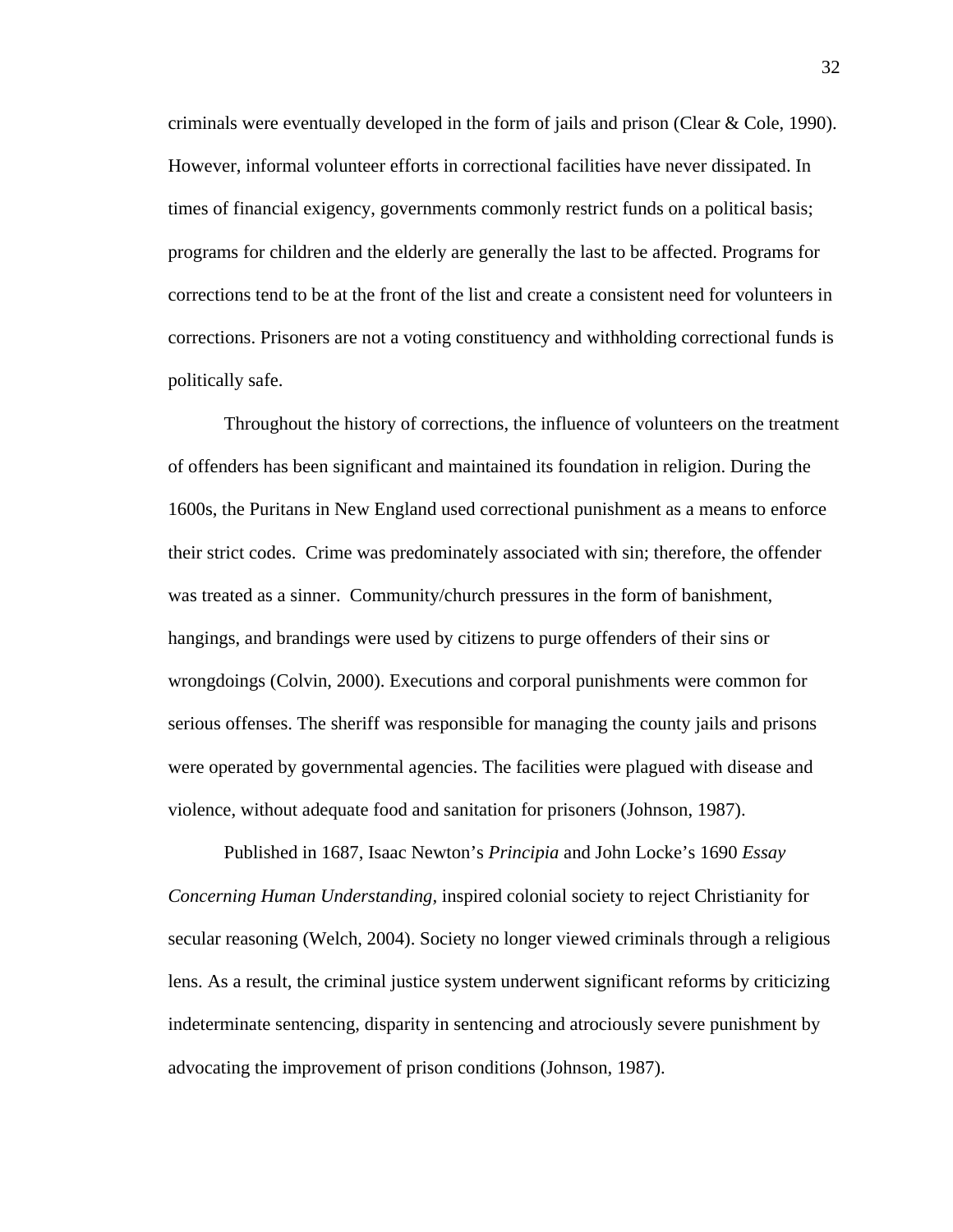In the late 1700s, the Pennsylvania Quakers sought to improve harsh prison conditions. Dr. Benjamin Rush endorsed "criminal contamination" among prisoners (Johnson, 1987, p. 24), whereby inmates were housed in isolation and silence. For the duration of their criminal sentence, offenders were quarantined from outsiders and other inmates in an attempt to avoid negative influences. The Philadelphia Society for Alleviating the Miseries of the Public Prisons (also known as the Society of Friends) was the source of power behind the state or secular prisons and favored the use of volunteers to lead faith-based redemption through religious instruction, practice and reflection (Bartollas, 2002). Since then, faith-based volunteers have served as an integral part of a multitude of correctional activities.

 In order to meet the demands of society and the needs of the offenders, volunteers in corrections are currently used in almost every correctional facility in the United States. According to the most recent Bureau of Justice Statistics (BJS) data, as of year end 2004, more than 1.4 million prisoners were held in state and federal prisons and over 750,000 persons were awaiting trial or were serving a sentence in a jail (BJS, retrieved October 31, 2005). After witnessing sharp increases in the 1980s and 1990s, the incarceration rate in the past decade has recently grown at a slower pace. Between 1995 and 2003, the incarcerated population grew an average 3.4% annually. BJS (2005) reported a lower population growth during the twelve-month period ending December 31, 2004 in state prisons (up 1.4%) as opposed to jails (up 3.9%) and federal prisons (up 6.6%). Since 1980, the incarceration rate has more than tripled. In 2004, the incarceration rate exceeded 700 persons per 100,000 population (BJS, 2005), "making the United States the number one jailer in the world" (Welch, 2005, p.3).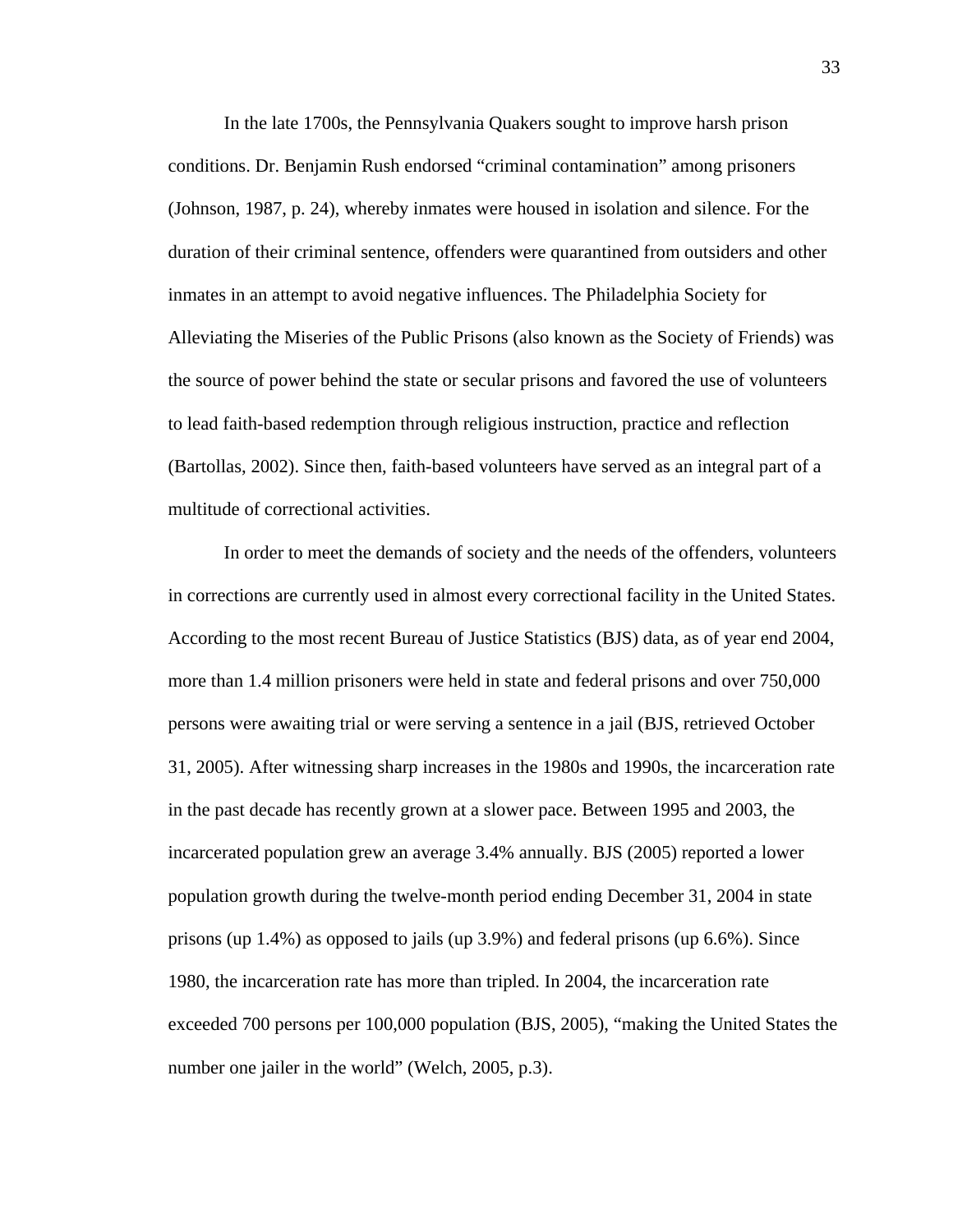Clearly, the government's dependence on incarceration for controlling criminals is enormous and burdens existing, and sometimes limited, financial resources. The costs associated with building and maintaining America's prisons and jails are almost unfathomable. According to the Bureau of Justice Statistics (2005), the cost of incarcerating one inmate ranges from approximately \$19,000 a year in state facilities to approximately \$23,000 in federal institutions. In addition, due to rising construction costs, officials now estimate it costs approximately \$100,000 to build each prison cell (BJS, 2005). With the increase in inmate populations, correctional facilities operate with limited public funds and the public demands that those funds be used for the safety and protection of inmates and society. Therefore, any meaningful programming directed toward inmate reformation, primarily becomes the responsibility of volunteers (Stalder, 1999).

 One of the most time-honored and prevalent services in a correctional institution is faith-based programming (Stalder, 1999). Most prisons employ one chaplain who represents the major Christian denominations. Some facilities even recruit chaplains for Jews and Muslims. For the most part, however, prisons depend on one paid chaplain to provide traditional faith-based services to a diverse prison population (Cook, 2001). The activities of chaplains are often enhanced by local faith groups represented in the prison population and who are interested in prison ministry (Quinn, 2003). Prison Fellowship Ministries, which serves as a government funded faith-based group, also supplements the activities of chaplains. Public funding for faith-based prison ministries has been made available through President Clinton's 1996 *Charitable Choice* and President George W. Bush's 2001 *Faith-Based and Community Initiatives* programs (McDaniel, Davis &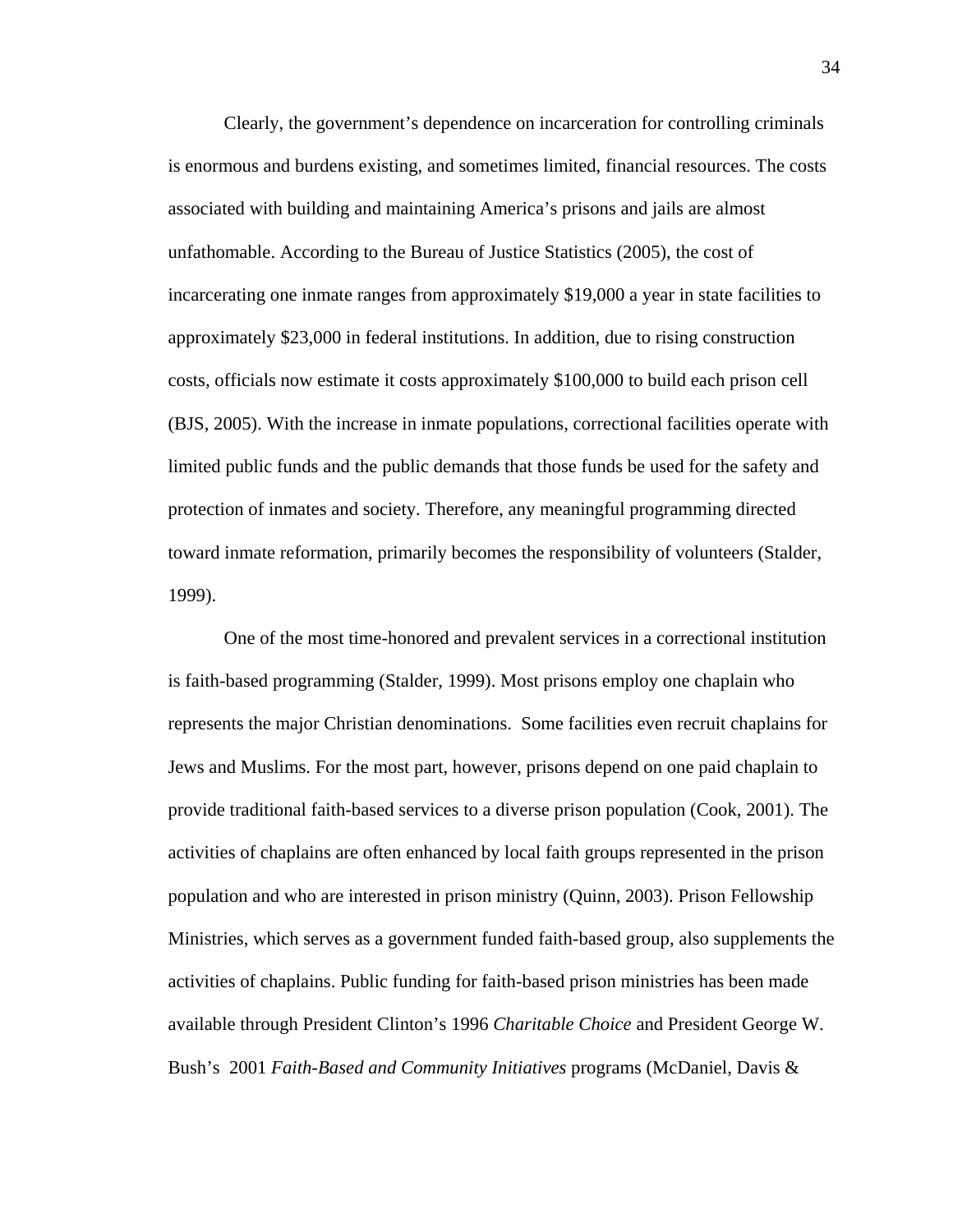Neff, 2005). As a result, correctional budgets in several states, including: Georgia, Kansas, Iowa, Minnesota, Tennessee and Texas, now include public tax funds for religious programming in prisons, such as: InnerChange, Prison Fellowship Ministries, Colson's Prison Fellowship Ministries, and the Department of Chaplaincy Program (Jablecki, 2005). Supporters for subsidization of faith-based program say these programs save the institution money. For example, "Kansas pays up to \$4,000 for each inmate who participates in a regular group-therapy program; InnerChange therapy costs the state only \$1,086 per inmate" (Shapiro, 2003, p. 58). Critics, on the other hand, argue government funding endangers the voluntary spirit that strengthens such faith-based programming (Doerr, 2004; Jabliecki, 2005; McDaniel, Davis & Neff, 2005).

 All of the gains that religious prison programs can cite are achievable through volunteer faith-based programming. Volunteers in prisons often instruct prisoners about faith and faith-based matters, focusing on ethical or moral issues. They may counsel inmates privately or in a group and tender support in managing the various deprivations of imprisonment (Stalder, 1999). In 1995, Joan Petersilia estimated yearly costs associated with volunteer religious services in South Carolina was "inexpensive at between \$150-\$200 per inmate served; in contrast, other effective correctional programs cost around \$14,000 per person" (O'Connor & Perreyclear, 2002, p. 11).

 Faith-based volunteers constitute the bulk of correctional volunteers, especially in county jails where, unlike prisons, they do not employ chaplains (Stalder, 1999). Jails differ from prisons in other respects, mostly in the wide variety of prisoners detained in the facility. Jails are detention facilities that are usually for short-term detention, confinement of no more than one year. However, they may hold prisoners for much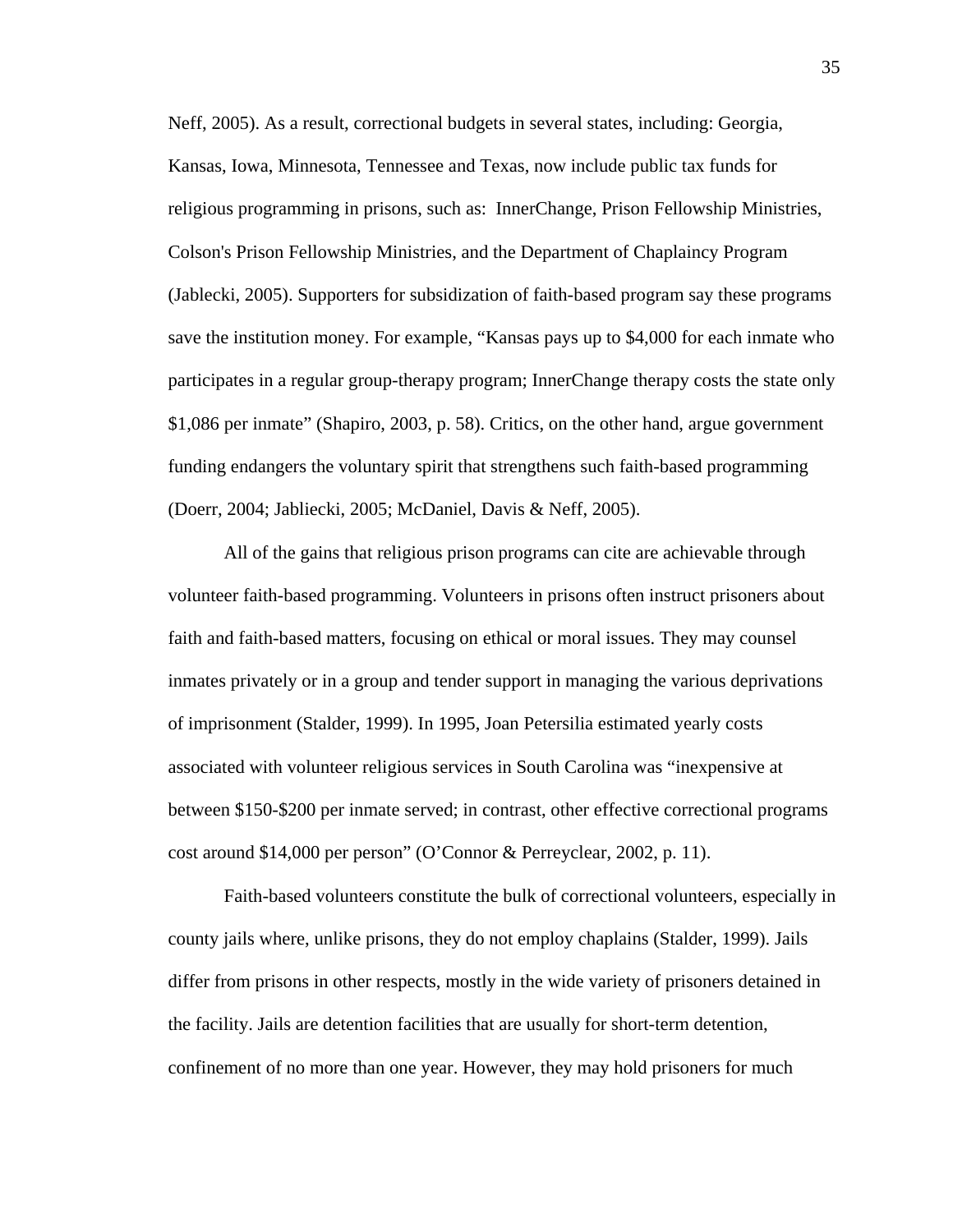longer terms. For instance, jails detain pre-trial offenders (those inmates awaiting trial) and those that are awaiting transfer to prison. In addition, jails house inmates that have been recently arrested and may be experiencing high levels of anxiety or under the influence of alcohol or controlled substances (Bartollas, 2002). In fact, it is estimated that jails admit thirty times as many persons as prisons do each year (Kerle, 1999). Finally, jails differ from prison in their size. They are complex facilities that may house fewer than 20 inmates or nearly 20,000, such as the population of the Los Angeles County Jail (Harrison & Karberg, 2004).

 Programming to address needs of offenders in jails is nearly non-existent. The uniqueness of the jail affects efforts to provide a program to the jail inmates. For example, the large numbers of prisoners being admitted to jails in this country creates serious personnel problems and overcrowding (Stalder, 1999). Secondly, jails have limited funds to pay for services. Similar to problems facing prisons, most jails compete with schools and roads for local funding from property taxes, which leads to great interest in cost-cutting measures. Finally, studies show that nearly 33% of jail inmates have chronic, persistent mental, alcohol, and/or drug problems (Stalder, 1999). Few jails employ the staff to address those concerns. Clearly, there is a well-defined need for volunteers in jails.

 Research has revealed much about the nature of the relationship between faithbased programming and corrections. O'Connor and Perreyclear (2002) revealed that religious convictions in corrections are extremely diverse and widespread. Nearly half of the prison population in a South Carolina prison attended more than 800 religious services or meetings during a one-year period. Those prisoners attended programming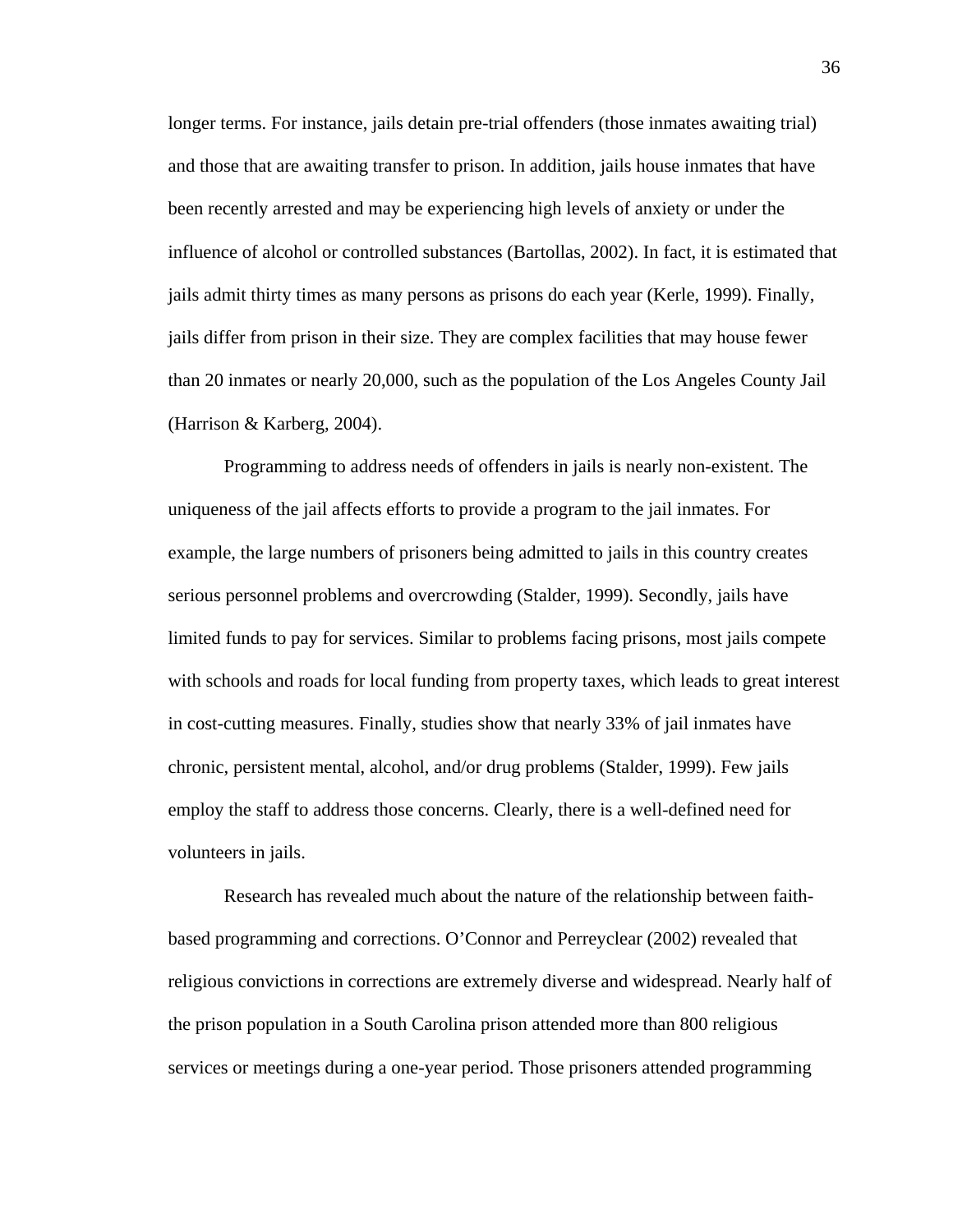that consisted of an assortment of faith-based groups including Protestants, Catholics, Jehovah Witnesses, Muslims and self-help groups such as Alcoholics Anonymous. Research has further shown that offenders who participate in faith-based programming find imprisonment more bearable and discourages further criminal acts (Clear, Hardyman & Stout, 2000). Sundt, Dammer and Cullen (2002) conducted research in prisons to examine how prison chaplains transform offenders. They reported that chaplains produce positive changes in offenders through their direct ministry and by engaging community volunteers in leading faith-based programs.

 Most jails in the United States exclusively rely upon faith-based volunteers for emotional and faith-based treatment. What is the impact of these volunteers? There is a complete void in research and analysis. No one has systematically assessed the impact of jail volunteers. While there is potential for success, there is also potential for failure. There is a need to assess the impact of faith-based volunteers in jails.

 In the current study, efforts to advance the extant research was taken to ascertain the effectiveness of faith-based volunteers. Specifically, the emphasis of this study is to determine whether faith based volunteers in county jails serve inmates by "attending to their needs in order to help them become healthier, wiser, and more willing to accept their responsibilities" (Yukl, 1997, 404). Ultimately, do faith-based correctional volunteers pass Robert Greenleaf's servant-leadership test?

 Do those served grow as persons; do they, while being served, become healthier, wiser, freer, more autonomous, more likely themselves to become servants? And what is the effect on the least privileged in society? Will they benefit or at least not be further deprived (1991, p.7)?

 The succeeding chapter describes the methodological strategies to be used in answering the aforementioned questions. This triangulated study employed both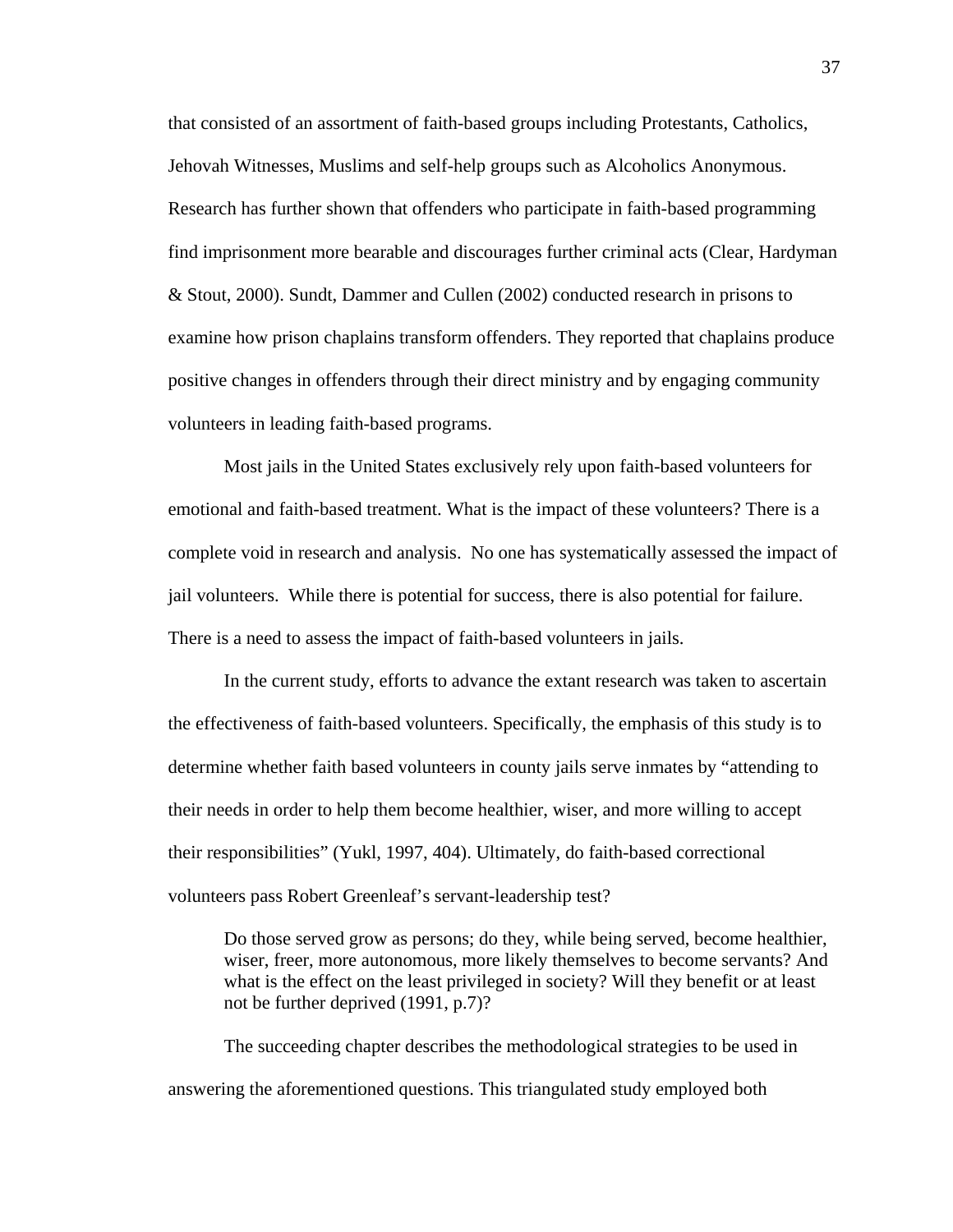qualitative and quantitative measures, as a case study, to evaluate the contributions and limitations of volunteers as servant leaders.

Chapter 4 contains quantitative statistics analyzed and presented in tables to illustrate the extent to which faith-based correctional volunteers exhibit the characteristics of servant-leadership. Also, descriptive findings from in-depth interviews with faithbased correctional volunteers, jail inmates and jail administrators reveal the varied perceptions and experiences of the three groups as they relate to faith-based correctional jail volunteers and the characteristics of servant-leadership.

Chapter 5 presents an analysis and synthesis of the research findings. Conclusions and implications for further study are also included in the final chapter.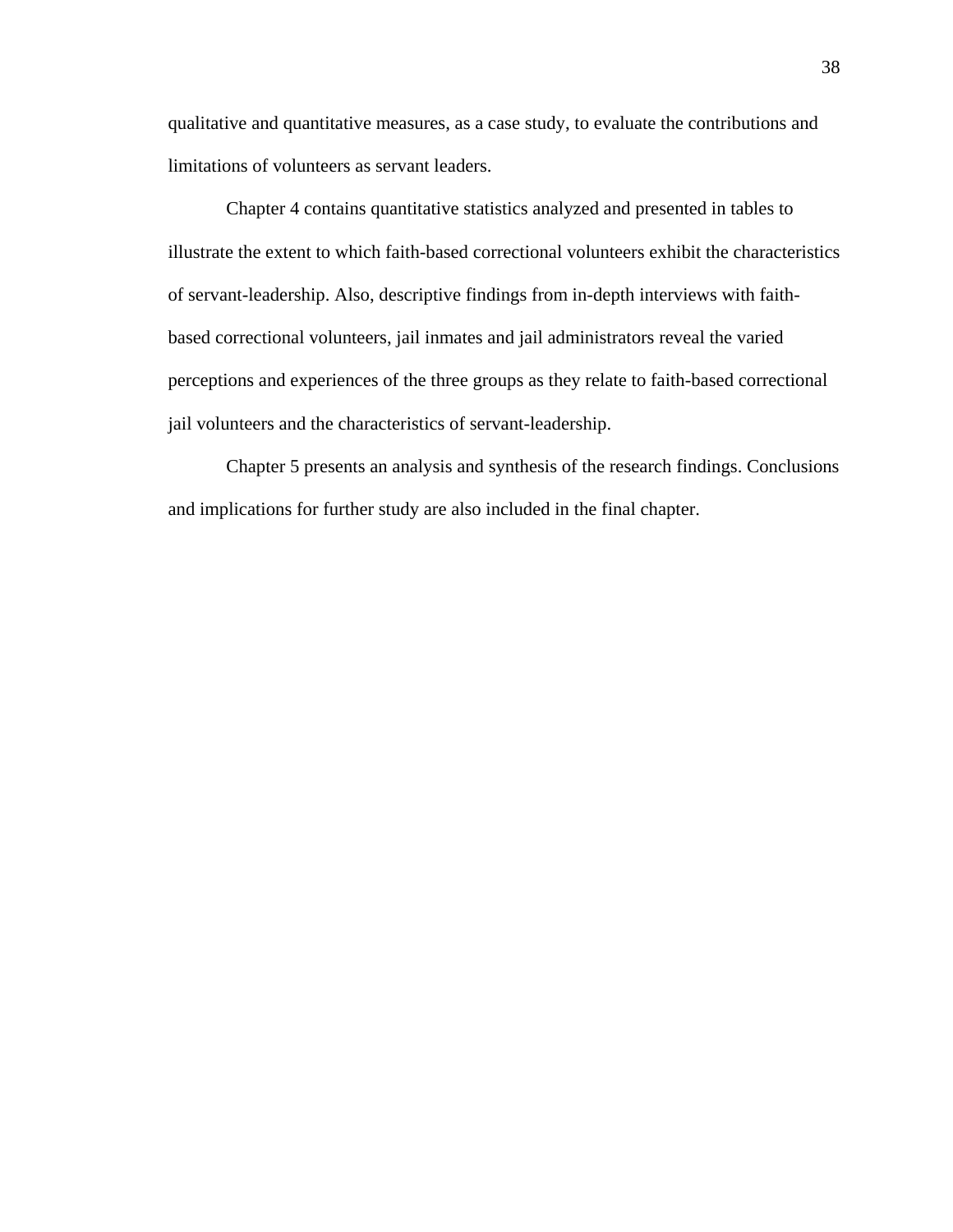# CHAPTER 3

# RESEARCH DESIGN AND METHODOLOGY

# Introduction

 As the review of literature evolved, the influence of faith-based volunteer programming on inmate transformation became apparent. These faith-based correctional jail volunteers are individuals, perhaps servant-leaders, who through personal principles, ideas, enthusiasm and loyalty strive to transform inmates. Although research has been conducted concerning the influence of faith-based correctional volunteer programming in prisons, the current understanding of volunteer leadership in jails is in its infancy and this study represents the inaugural research concerning whether a relationship exists between servant-leadership and faith-based correctional jail volunteers. This chapter relies on the perceptions and experiences of: (a) faith-based correctional jail volunteers, (b) participating inmates, and (c) jail administrators to discern the impact of servantleadership in county jails. This chapter specifically details: (a) methodology, (b) population and sample, (c) data collection and instrumentation, and (d) data analysis.

 The purpose of this mixed-method design (both qualitative and quantitative), phenomenological case study was to explore the extent to which the concept of servantleadership exists among faith-based correctional jail volunteers. In addition, the study assessed the impact of faith-based correctional jail volunteers in transmitting Spears' (1998) ten characteristics of servant-leadership to county jail inmates.

The following research questions served as a guide:

39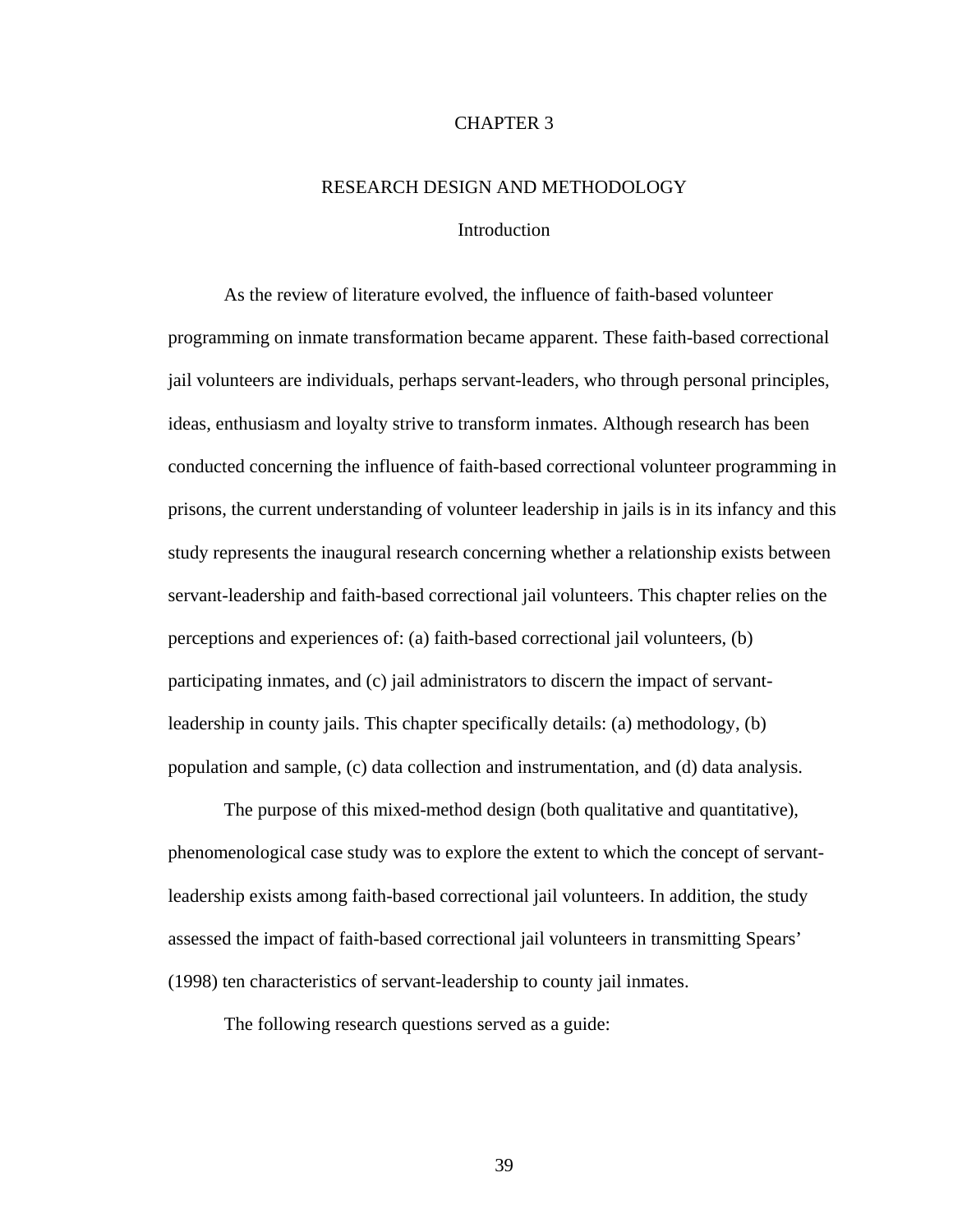- 1. To what extent does servant-leadership exist among faith-based correctional jail volunteers in county jails?
- 2. What are the perceptions of inmates regarding the impact of faith-based correctional jail volunteers in transmitting the characteristics of servantleadership in county jails?
- 3. What are the perceptions of faith-based correctional jail volunteers regarding their impact in transmitting the characteristics of servantleadership in county jails?
- 4. What are the perceptions of correctional administrators regarding the impact of faith-based correctional jail volunteers in transmitting the characteristics of servant-leadership in county jails?

# Method

 This mixed-method design case study utilized a phenomenological approach to interview individuals in their natural setting and to investigate major stakeholders' perceptions of a particular phenomenon about the extent and impact of faith-based correctional jail volunteers in county jails. A phenomenological approach concentrates on investigating how individuals understand and transform experiences into perceptions both individually and as shared meaning (Denzin, 1998). According to Patton (1990), a phenomenological approach cautiously and methodically captures and describes "how people experience the phenomenon – how they perceive it, describe it, feel about it, judge it, remember it, make sense of it, and talk about it with others" (p. 104).

Fraenkel and Wallen (2003) contend that phenomenologists assume there is some "commonality" to the perceptions that humans have in how they interpret experiences (p.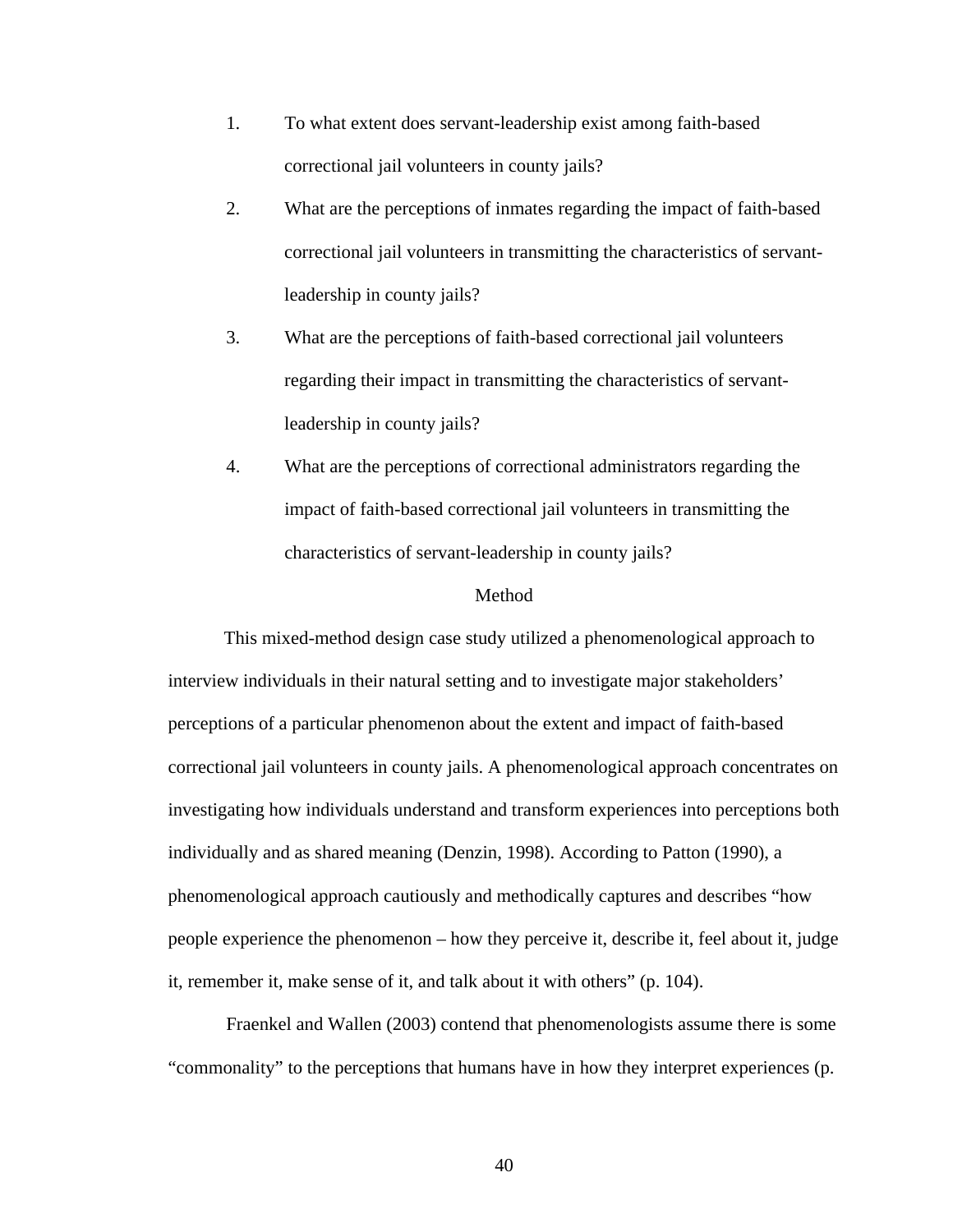437). This study was designed to explore the extent to which the characteristics of servant-leadership are practiced by faith-based correctional jail volunteers in a county jail. The study also attempted to identify any existing commonality in the transmission of the characteristics of servant-leadership, perceptions and reactions, by interviewing jail administrators, participating inmates, and faith-based correctional jail volunteers.

# Population and Sample

 An important step in the research design and methodology is the identification of one's study population (Creswell, 2003). The participants of this triangulated study were drawn from a population of three groups: (a) faith-based correctional jail volunteers, (b) current participating county jail inmates, and (c) county jail administrators. The county jail is located in the mid-west and has an average daily inmate population of 205. The County is a first class county with a population of 68,693 and a median yearly family income of approximately \$36,000. The mean yearly family income is slightly lower than the state's mean of \$40,309. There are 576 square miles of territory in the County. In addition, the racial composition of the County is primarily white (94%), higher than the state's average of 85%. Five percent of the County is black, while the state's average is 12%. Finally, the County jail incarcerates only adults (seventeen or older), which constitutes 76% of the County's population (Census Data Center, 2005).

 Once the general population was identified, the unit of analysis or the sample was selected (Merriam, 1998). The first step in this process was querying jail administrators, seeking the names of volunteers who had provided a direct service to inmates in the past twelve months. Once potential participants were identified, they were sent a letter (See Appendix A) designed to ascertain their willingness to participate in the study by asking,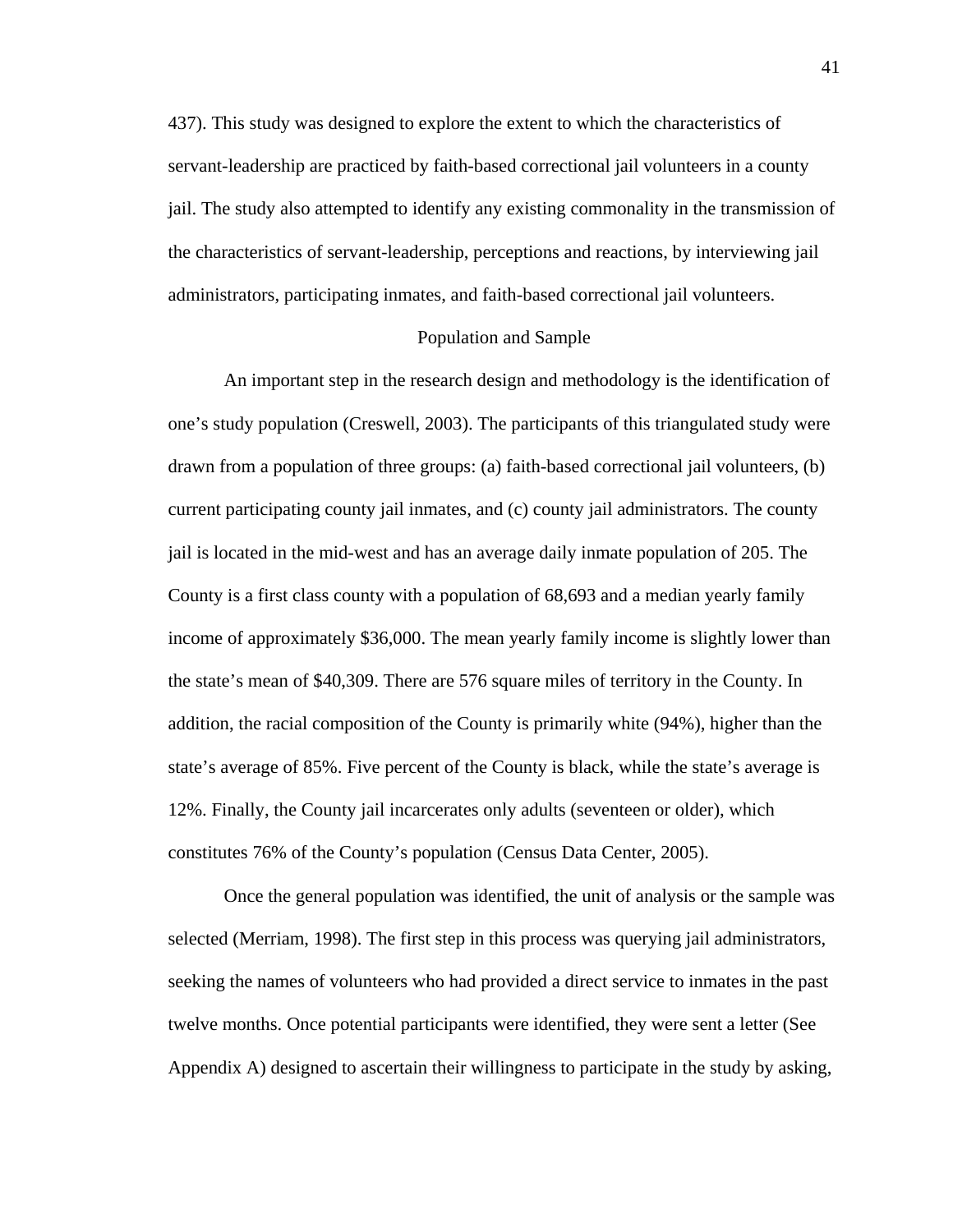"Would you be willing to complete a servant-leadership questionnaire and participate in an interview designed to explore the experiences and perceptions of faith-based volunteers in county jails?" Willing participants were later asked to provide names of additional volunteers, a form of "snow-ball sampling" (Seidman, 1998, p. 47). According to Patton (1990), this approach was appropriate for locating "information-rich key informants" (p. 46). Volunteers returning letters with an affirmative response were contacted to schedule a date, time and location to complete the Self-Assessment of Servant Leadership questionnaire (See Appendix B) and to participate in an open-ended interview (See Appendix C).

 A second sample of stake-holders included inmates incarcerated in the county jail during the time frame of the research study and was selected through "purposive sampling" (Fraenkel and Wallen, 2003, p. 104). A preliminary letter of inquiry was handdelivered to all inmates identified by jail administrators as participants in a faith-based volunteer program at some point during the previous twelve months. The letter was designed to ascertain the inmate's willingness to participate in the study by asking, "Would you be willing to participate in an interview designed to explore the perceptions and experiences of faith-based volunteers in county jails?" (See Appendix D). Jail administrators were contacted to schedule interviews with those inmates agreeing to participate in an open-ended interview (See Appendix E).

 A third group consisted of jail administrators who had managed a faith-based volunteer program during the past twelve months to provide a potentially different perspective on the phenomenon under study, the extent and impact of faith-based correctional volunteers in county jails (Creswell, 2003). All jail administrators, as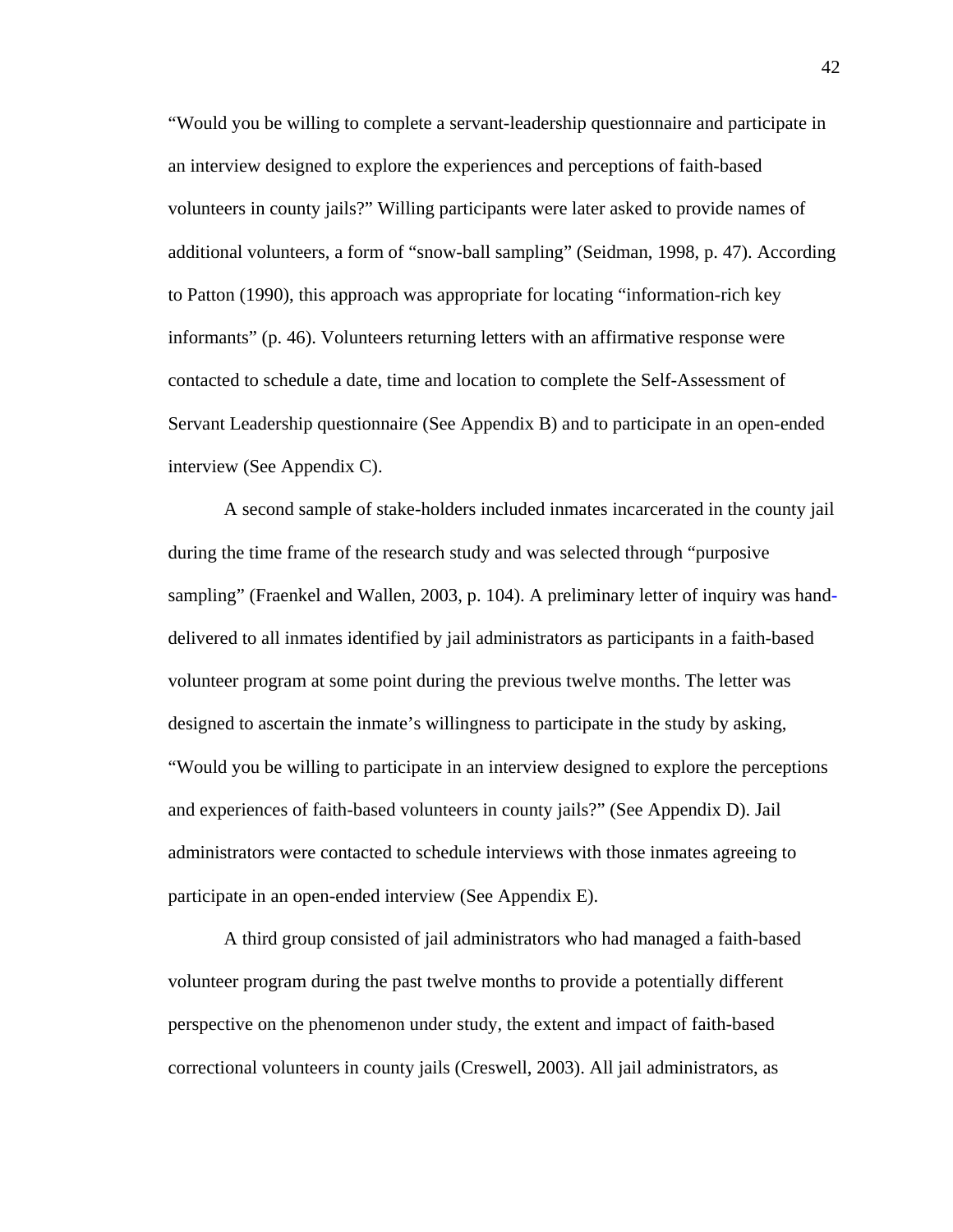previously defined, were sent a preliminary letter of inquiry (See Appendix F) requesting their participation in a structured/open-ended interview (See Appendix G). Administrators returning letters with an affirmative response were contacted to schedule a date, time and location to conduct the interview.

 Qualitative researchers maintain there are no rules for sample size (Patton 1990; Creswell, 1998; Merriam, 1998). However, Patton (1990) specifically noted vague sampling size as a practical problem for researchers seeking dissertation design approval. Accordingly, several researchers have recommended sampling until a point of saturation or redundancy is reached (Lincoln and Guba, 1985; Patton, 1990; Merriam, 1998). In order to reasonably concentrate on the phenomenon, a minimum sample of fifteen faithbased volunteers represented seventy-five percent of the approved faith-based volunteer population as reported by jail administrators was desired by the researcher. A minimum sample of twenty-five inmates was sought. According to jail officials, this sample size represented half of the estimated population of participating inmates. Lastly, all of the jail administrators (n= 5) were asked to participate in the study. A Participant Informed Consent Form was prepared and signed by all participants, prior to each interview, outlining statements of confidentiality, right to withdrawal, lack of risk, and all other ethical issues or concerns. The Informed Consent Form for the volunteers (See Appendix H) differed from the jail administrator's Form (See Appendix J) since they participated in interviews and responded to a questionnaire. In addition, the inmates' Informed Consent Form (See Appendix I) differed because it was composed at a six grade reading level, to accommodate those inmates with varying reading abilities.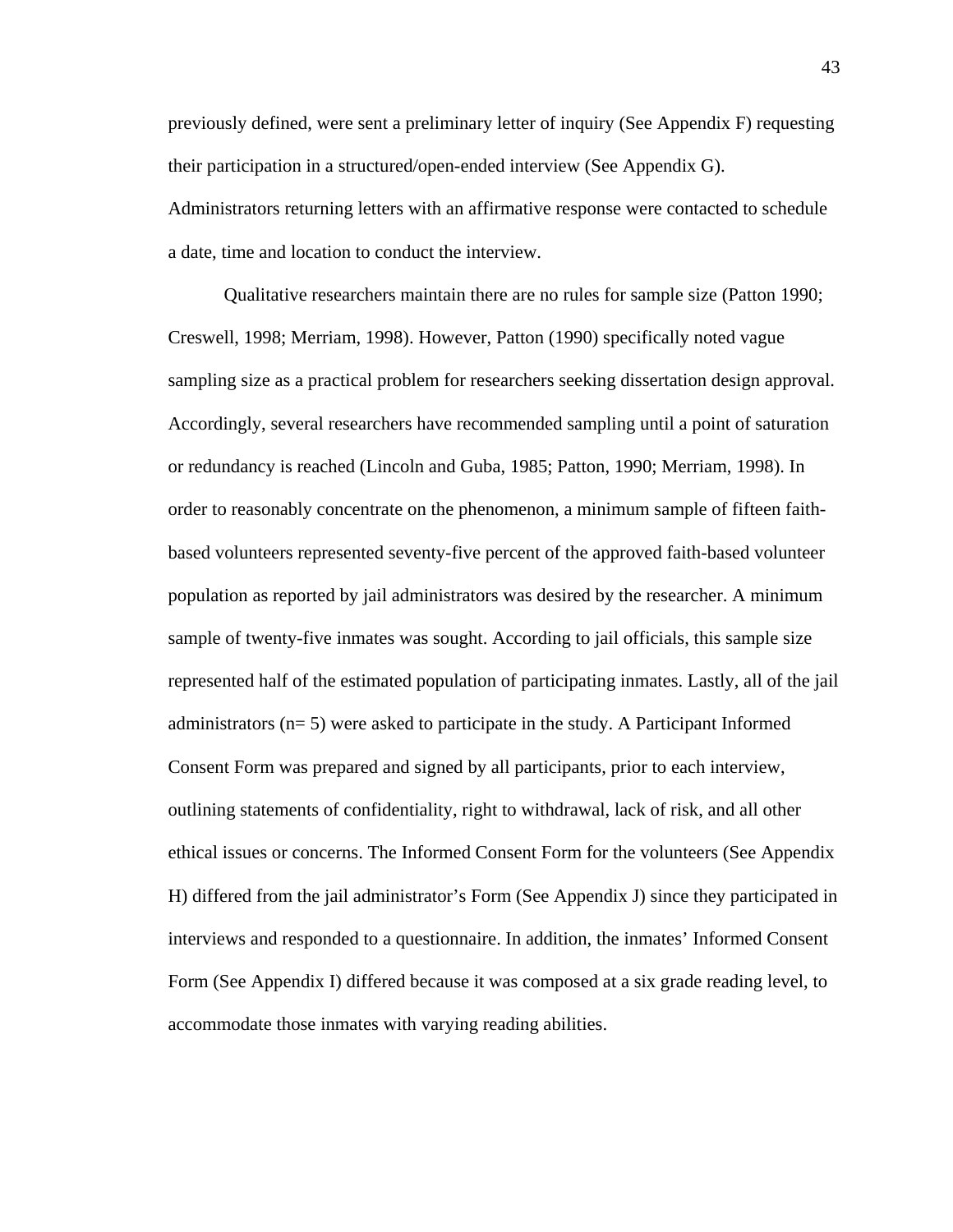#### Data Collection and Instrumentation

 This study utilized a mixed-design data collection process. Quantitative data for this study was obtained through a survey of faith-based volunteers and qualitative data was obtained through interviews of inmates, volunteers, and jail administrators.

 The first phase of the study focused on quantitative data collected from information generated by administrating the Self-Assessment of Servant Leadership (SASL) instrument to the faith-based correctional jail volunteers (Taylor, 2002). When the responses of the instrument were tabulated, the researcher was able to ascertain to what extent servant-leadership was exhibited among faith-based correctional jail volunteers in county jails. SASL scores for each volunteer were entered and analyzed via SPSS, focusing on aggregate data.

#### *Self-Assessment of Servant Leadership (SASL)*

According to Taylor (2002), there was no instrument that empirically measured servant-leadership characteristics prior to 1998. However, the void in research was addressed with the development of The Self Assessment for Servant Leadership Profile (SASLP) by Page and Wong in 1998 (Taylor, 2002). Initially, the survey instrument included 200 item descriptors of servant leaders, but that quantity was subsequently reduced by Hamilton in 1999 to a 99 item instrument, grouped into twelve distinct categories. The categories are closely linked to Spears' (1998) ten characteristics of servant leaders.

 Page and Wong's pilot study and Hamilton's adapted study measured alpha² values for each subscale and total assessment score. Both studies found consistent results. The following are the results for Page and Wong's servant-leadership categories: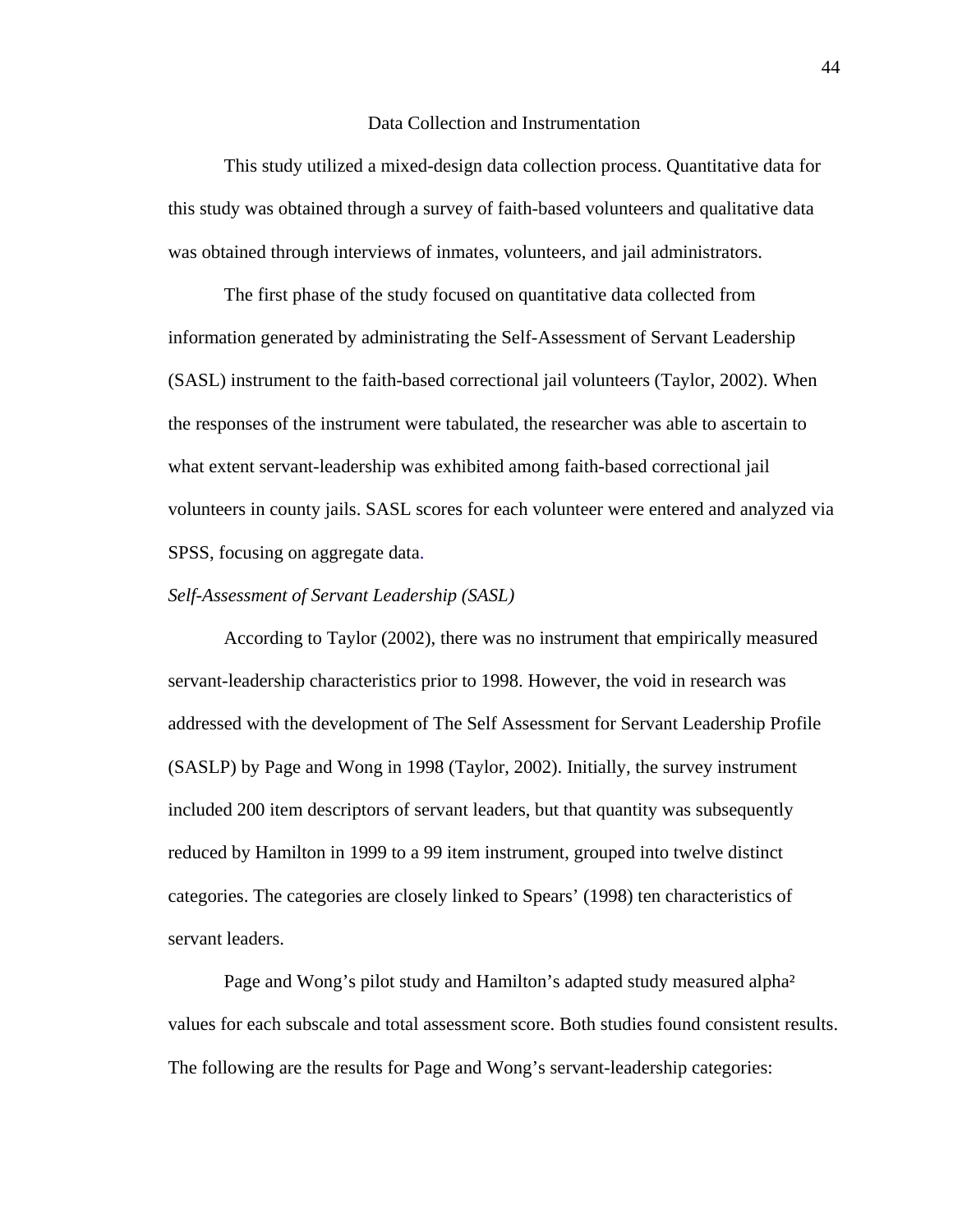Integrity (.80), Humility (.66), Servanthood (.76), Caring for Others (.71), Empowering Others (.77), Developing Others (.91), Visioning (.57), Goal-setting (.77), Leading (.84), Modeling (.76), Team-Building (.82), and Shared Decision-Making (.80). Hamilton's (1999) results slightly varied in the following categories: Integrity (.70), Humility (.65), Developing Others (.91), and Visioning (.60) (Taylor, 2002).

 In 2002, Taylor modified the 99 item SASLP to twenty-four items that represented each of the ten categories of servant leader characteristics, resulting in the Self-Assessment of Servant Leadership (SASL). A comparative analysis of the original 99 item instrument (SASLP) with the modified twenty-four item instrument (SASL) revealed a positive correlation with the total score of both tests of .95. The alpha reliability score of .96 resulted for the original 99 item instrument and .92 for the modified 24 item instrument (Taylor, 2002).

# *Interviews*

The second phase of this mixed-design data collection strategy process relied on qualitative data collected from information generated through semi-structured (Merriam, 1998), open-ended (Merriam, 1998) retrospective interviews (Fraenkel & Wallen, 2003) with faith-based correctional jail volunteers, county jail inmates and county jail administrators.

Creswell (1998) described several characteristics of qualitative research problems. One such characteristic identified by Creswell was that "qualitative research is exploratory and that researchers use it to explore a topic when the variables and theory base are unknown" (Creswell, 1998, p. 146). Interview guides were developed by the researcher based upon data that emerged throughout the literature review and were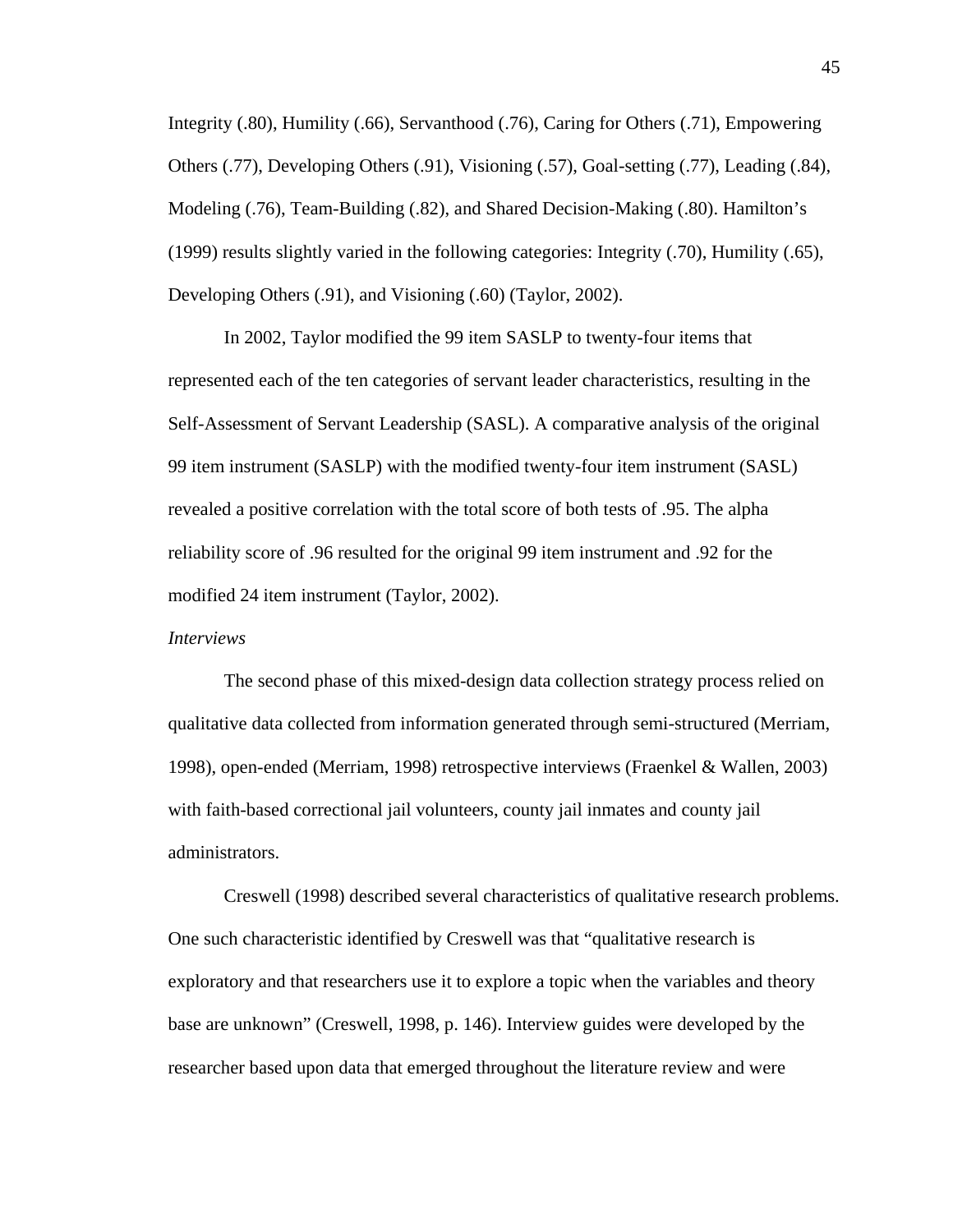designed to ask the participants to reconstruct their experiences and to explore their meanings. As Seidman (1998) suggested, most of the questions asked in the in-depth interviews followed from the interviewees' comments or explanations.

*Faith-based Volunteers.* The semi-structured interview guide (See Appendix C), prepared by the researcher, was designed to elicit answers on the part of the volunteers. The interview guide increased the "comprehensiveness of the data and makes data collections somewhat systematic for each participant" (Fraenkel & Wallen, 1998, p. 457). The guided questions were designed to explore the perceptions and experiences of faithbased correctional jail volunteers regarding their effectiveness in transmitting the characteristics of servant-leadership in county jails.

*Inmates.* The inmate interview is generally less structured than the volunteers' interview guide. All inmates were asked the same standardized, open-ended questions (See Appendix E). As McCracken (1988) noted, however, "within each of the questions, the opportunity for exploratory, unstructured responses remains" (p. 25). The interviewer prompted the inmates by asserting, "Please explain your answer?" and "Please give some examples?" The questions were more retrospective in nature. Fraenkel and Wallen (1998) believed retrospective interviews seek to persuade a "respondent to recall and then reconstruct from memory something that has happened in the past" (p. 456). As compared to written survey, the relatively unstructured interview provided flexibility in language and potentially enhanced the quality and length of responses.

*Jail Administrators*. The interviews with the jail administrators represented the most unstructured, informal interviews of all the groups (See Appendix G). The interviews were designed more as an exploratory guide (Fraenkel & Wallen, 1998). There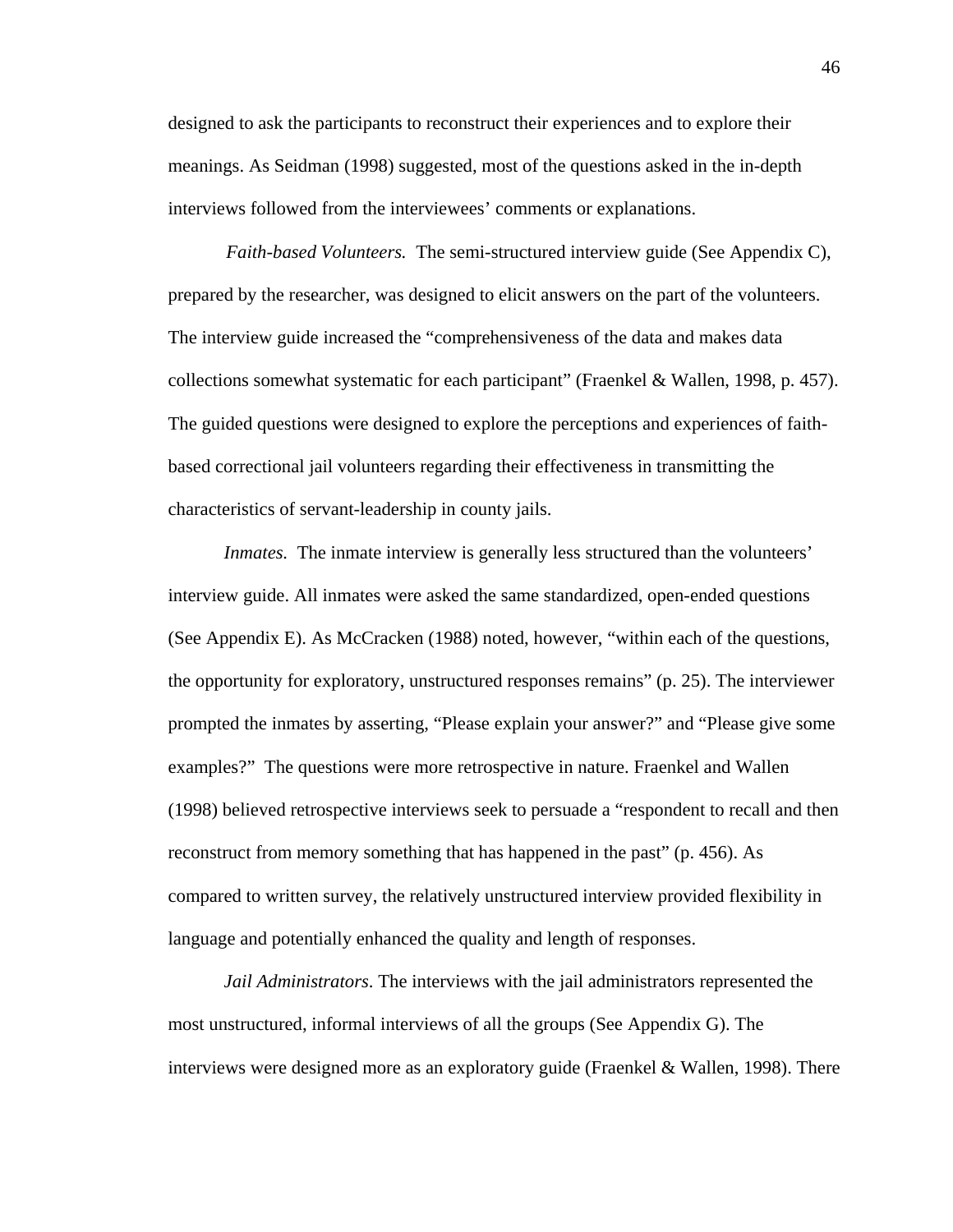were only a few predetermined sets of questions, focusing primarily on formulating questions that would glean information that may be used for interviews in the two other groups (Merriam, 1998). For the most part, the informal interviews consisted of conversations to identify how the faith-based correctional volunteer program is administered in the jail and its perceived impact.

 Each interview was tape-recorded and transcribed verbatim to ensure that data were preserved for analysis. Consistent with Merriam's suggestions (1998), the interviewer also took notes during the tape-recorded interview to document reactions to participant comments. Furthermore, the interviews were conducted individually in sessions that range from twenty to forty minutes. Finally, the interviews were conducted over a period of three months. The aforementioned procedures applied to each of the stakeholders: faith-based correctional jail volunteers, (b) current participating county jail inmates, and (c) county jail administrators.

# Data Analysis

 The quantitative data obtained from the SASL were entered into a SPSS computer information system for statistical analysis. The categorical data were obtained by determining the frequency of occurrence in the categories. The data were analyzed by examining a comparison of the total SASL score on the categories of behavior which include the ten characteristics of servant leadership. These characteristics include listening, empathy, healing, awareness, persuasion, conceptualization, foresight, stewardship, commitment to the growth of the people, and building community. A frequency distribution chart was presented to illustrate the extent to which servantleadership exists among faith-based correctional jail volunteers.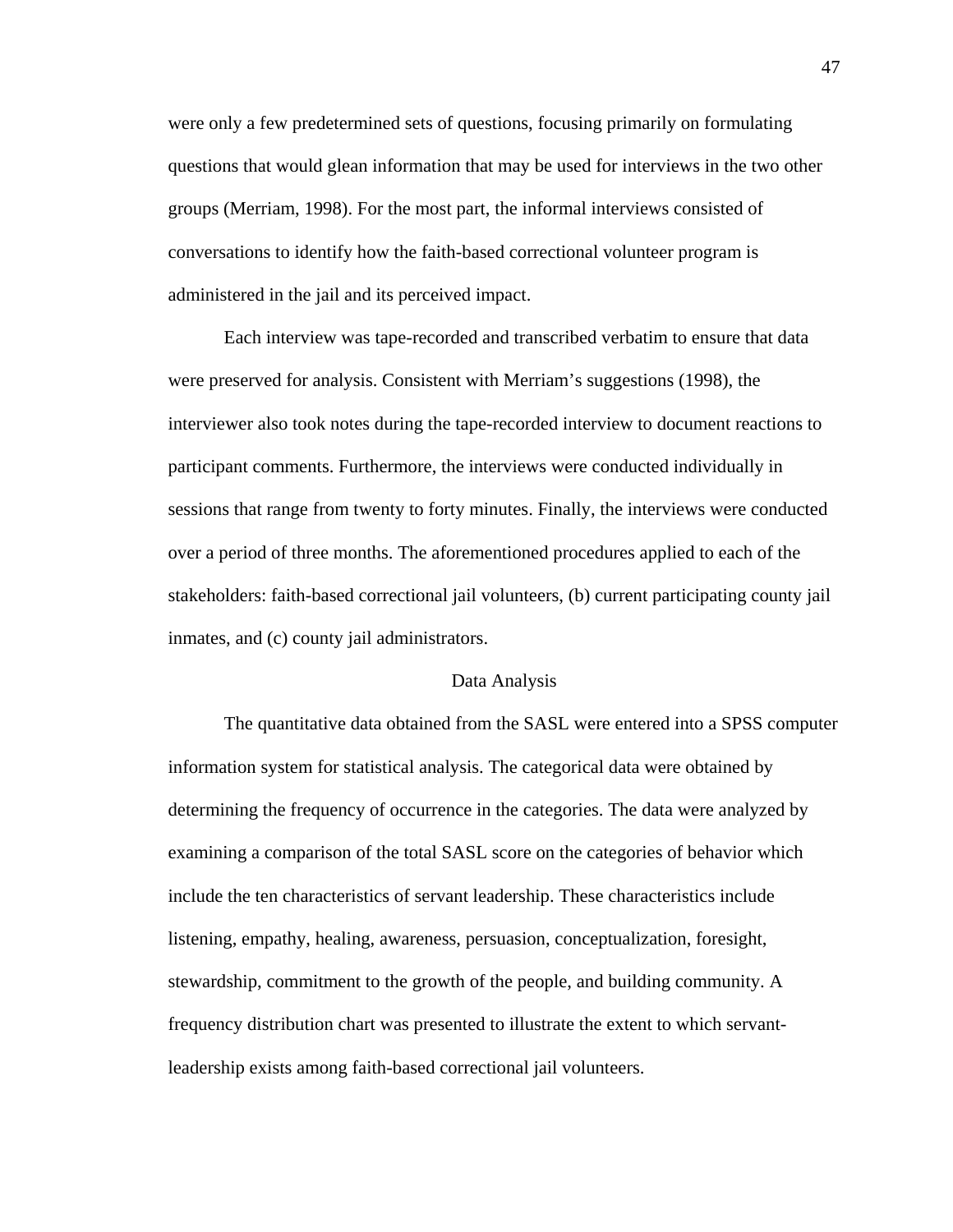The qualitative data employed descriptive statistics to examine the participant sample. Collection and analysis of the qualitative data occurred simultaneously. As suggested by Merriam (1998), coding occurred at two levels: "identifying information about the data and interpretive constructs related to analysis" (p. 164). For example, each interview included identifying notations so that they could be referenced during the analysis process.

 A phenomenological analysis strategy was utilized to aid the researcher in understanding servant-leadership, as described by the participants. The first specific technique of a phenomenological analysis strategy is accomplished through "epoche" (Creswell, 2003, p. 52), the Greek word meaning to "refrain from judgment" (Patton, 1990, p.484). Merriam (1998) described "epoche" as the process that a researcher employs to try to view the "phenomenon from several different angles or perspectives" (p. 158).

 "Bracketing" (Merriam, 1998, p. 158) or "brackets out" (Patton, 1990, p. 485) is the second specific technique used to analyze the participants' experiences. This analytical process, according to Patton (1990), is a term coined by Husserl in 1913 that "brackets out the world and presuppositions to identify the data in pure form, uncontaminated by extraneous intrusions" (p. 485).

 Once the data were bracketed, Creswell (1998) suggested the next step in the analysis involved treating the data with equal value and dividing the data into statements. That is, the data was "horizonalized" (Patton, 1990, p. 486) for examination. The data was then transformed into "clusters of meanings", as expressed in phenomenological concepts, or "codes" (Manning & Cullum-Swan, 1998, p. 253). From the various clusters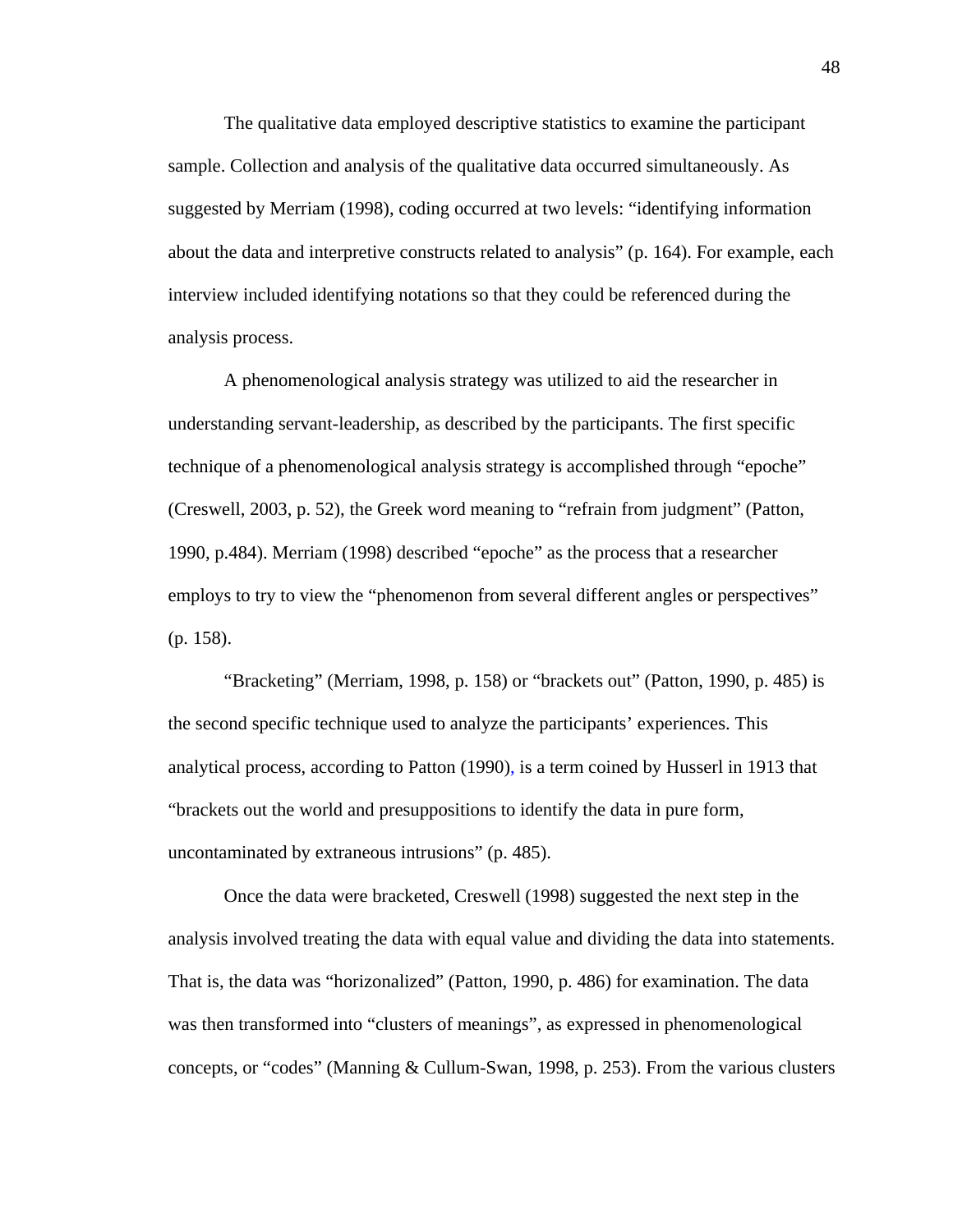or codes, the researcher was able to view the participants' perceptions from differing lenses or themes.

 The subsequent step in the phenomenological analysis involved connecting the various themes to arrive at a general description of the experience. The descriptions were presented in both textural and structural approaches. Patton (1990) explained that textural descriptions were the participants' perceptions or an "abstraction of the experience that provides content and illustration, but not yet essence" (p. 486). Conversely, structural descriptions, in a phenomenological analysis, were explanations of the real meaning of the experience or the "deeper meanings for the individuals who, together, make up the group" (Patton, 1990, p. 486). Finally, the phenomenological analysis concluded with a synthesis of the texture and structure, "recognizing that a single unifying meaning of the experience exists" (Creswell, 1998, p. 55).

 To add rigor to the qualitative research, NVivo, a computer software program was utilized in the data analysis process (Richards & Richards, 1994). NVivo enabled the researcher to import transcripts directly from a word processing package and code the documents effortlessly. Coding stripes were made in the margins of each transcript to organize which codes had been used previously. Also, it was possible to write messages in NVivo about particular portions of transcripts and link these to pertinent sections of text in other transcripts (Gibbs, 2002).

 Another benefit of using NVivo was to enhance the accuracy of data examination. This was important when the data were searched in terms of servant-leadership characteristics. For example, which inmates described faith-based correctional jail volunteers as good listeners? Implementing NVivo's electronic search provided more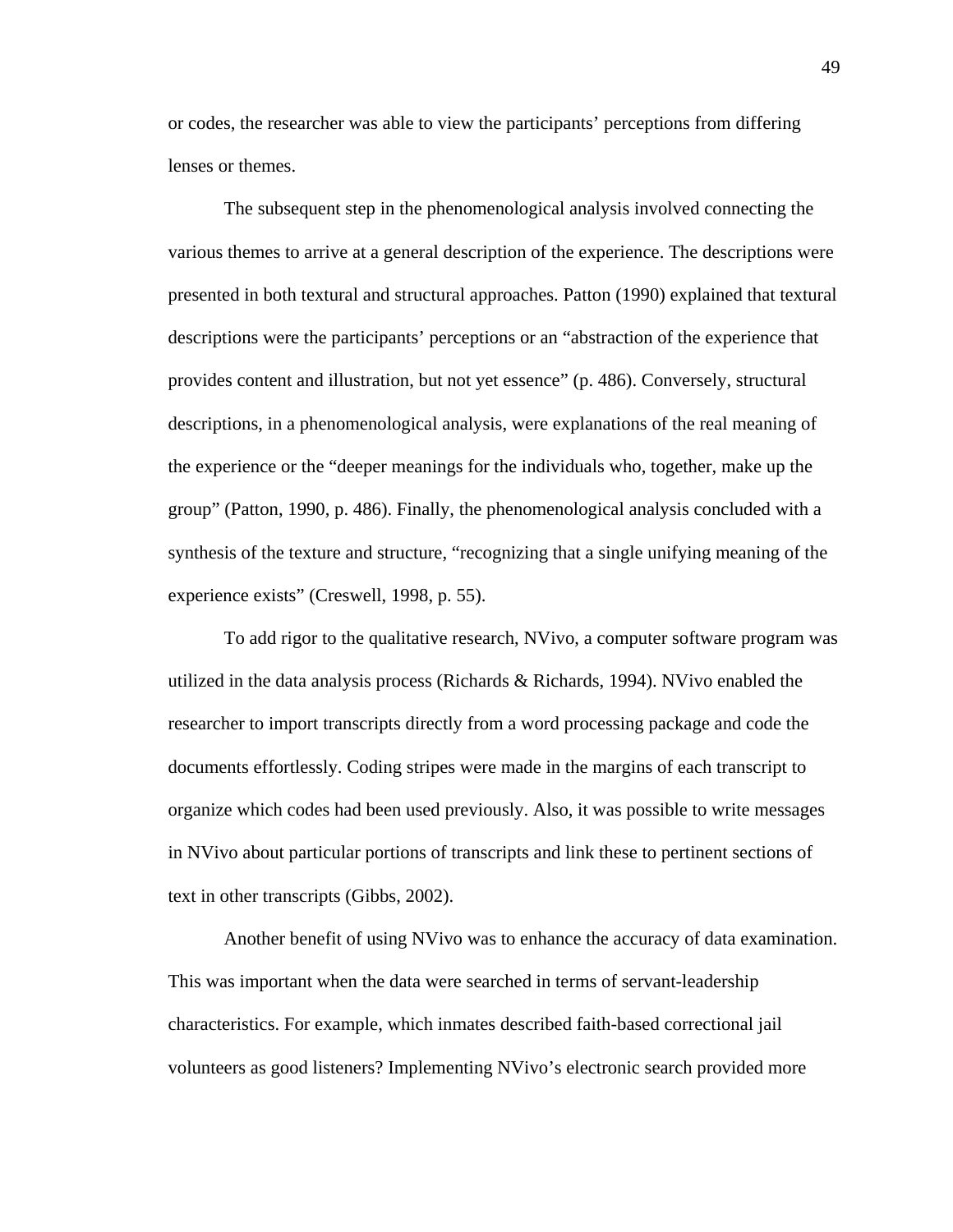trustworthy results, because human error is more likely when data is examined manually (Walsh, 2002).

## Summary

In summation, the purpose of this study was to review the extent and impact of faith-based correctional volunteers in transmitting the ten characteristics of servantleadership identified by Spears (1998) to county jail inmates. While there are significant research findings on servant-leadership, there is a dearth of correctional research relating to the phenomenon, and the literature relating to jails is nonexistent. To address this void in the literature, the current study represented the inaugural investigation of the relationship that exists between faith-based correctional volunteers and jail inmates. As previously mentioned, this was an exploratory case study designed to lay a foundation and/or identify the perceived reasons that have led to the phenomenon. Because apparent or probable answers to the research questions did not exist, no specific hypotheses were warranted.

In an attempt to discern commonality, a triangulated study incorporating two methodological strategies, with three distinct populations, was employed. To identify the extent of servant-leadership among faith-based correctional volunteers, the SASL was administered and analyzed. Additional insight was gleaned by interviewing the faithbased correctional jail volunteers, jail inmates, and jail administrators.

Chapter four presents descriptive statistics from the SASL, designed to examine the extent to which faith-based correctional volunteers exhibit the characteristics of servant-leadership. Also, descriptive findings from in-depth interviews with faith-based correctional volunteers, jail inmates and jail administrators reveal the varied perceptions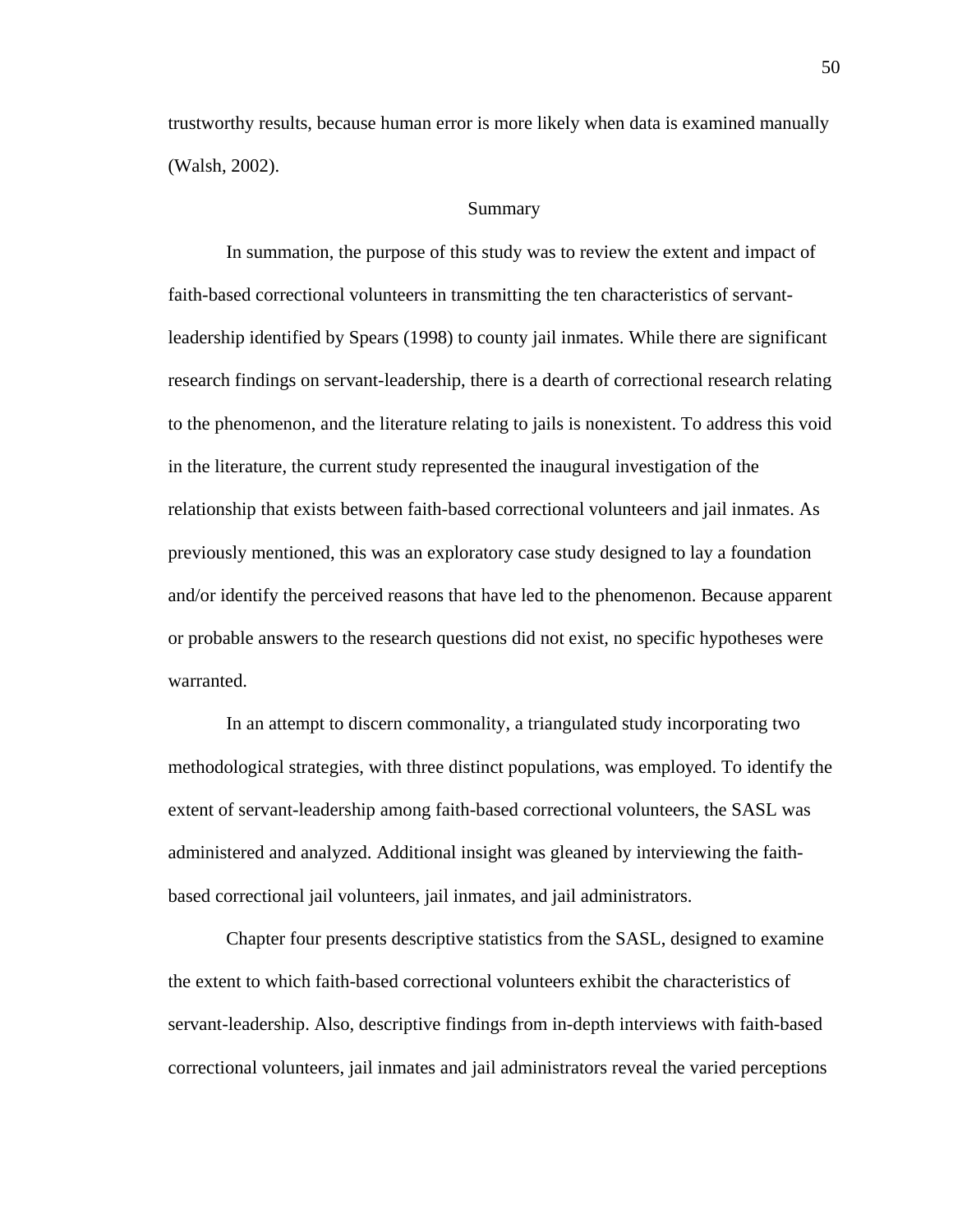and experiences of the three groups as they relate to faith-based correctional jail volunteers and the characteristics of servant-leadership.

Chapter 5 presents an analysis and synthesis of the research findings. Conclusions and implications for further study are also included in the final chapter.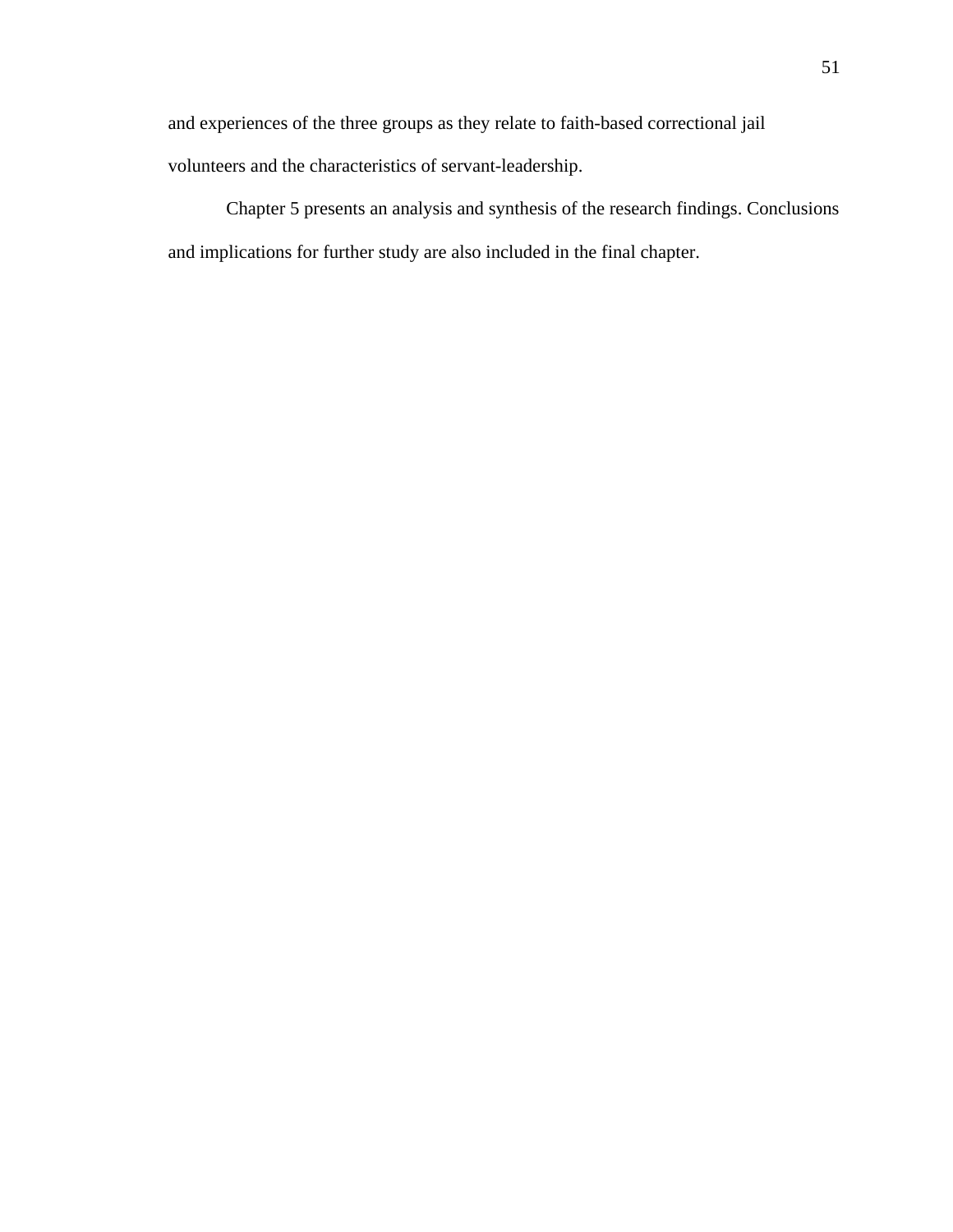# CHAPTER 4

# DATA ANALYSIS

# Introduction

 While the phenomenon of the influence of faith-based correctional volunteers on prison inmates has been recognized (Clear & Sumter, 2002; Dammer, 2002; O'Connor & Perreyclear, 2002), the literature addressing faith-based leadership in county jails is lacking. An important "transformational approach to life" (Spears & Lawrence, 2004, p. 12) is embodied in Greenleaf's servant-leadership concept. The emphasis of this study was to discover whether faith based volunteers in county jails influenced inmates by conveying the characteristics of servant-leadership.

 The overriding purpose of this study was to examine the extent to which servantleadership exists among faith-based correctional jail volunteers in county jails and to discern the impact of faith-based correctional volunteers in transmitting characteristics of servant-leadership to county jail inmates. The Self-Assessment of Servant Leadership (SASL) instrument, designed as a method of identifying individuals who personify servant-leadership (Taylor, 2002), was utilized to examine the extent of servantleadership among faith-based correctional jail volunteers. The study also utilized semistructured (Merriam, 1998), open-ended (Merriam, 1998), retrospective (Fraenkel & Wallen, 2003) interviews to examine the perceptions of inmates, faith-based correctional jail volunteers and correctional administrators regarding the impact of faith-based correctional jail volunteers in transmitting the characteristics of servant-leadership to

52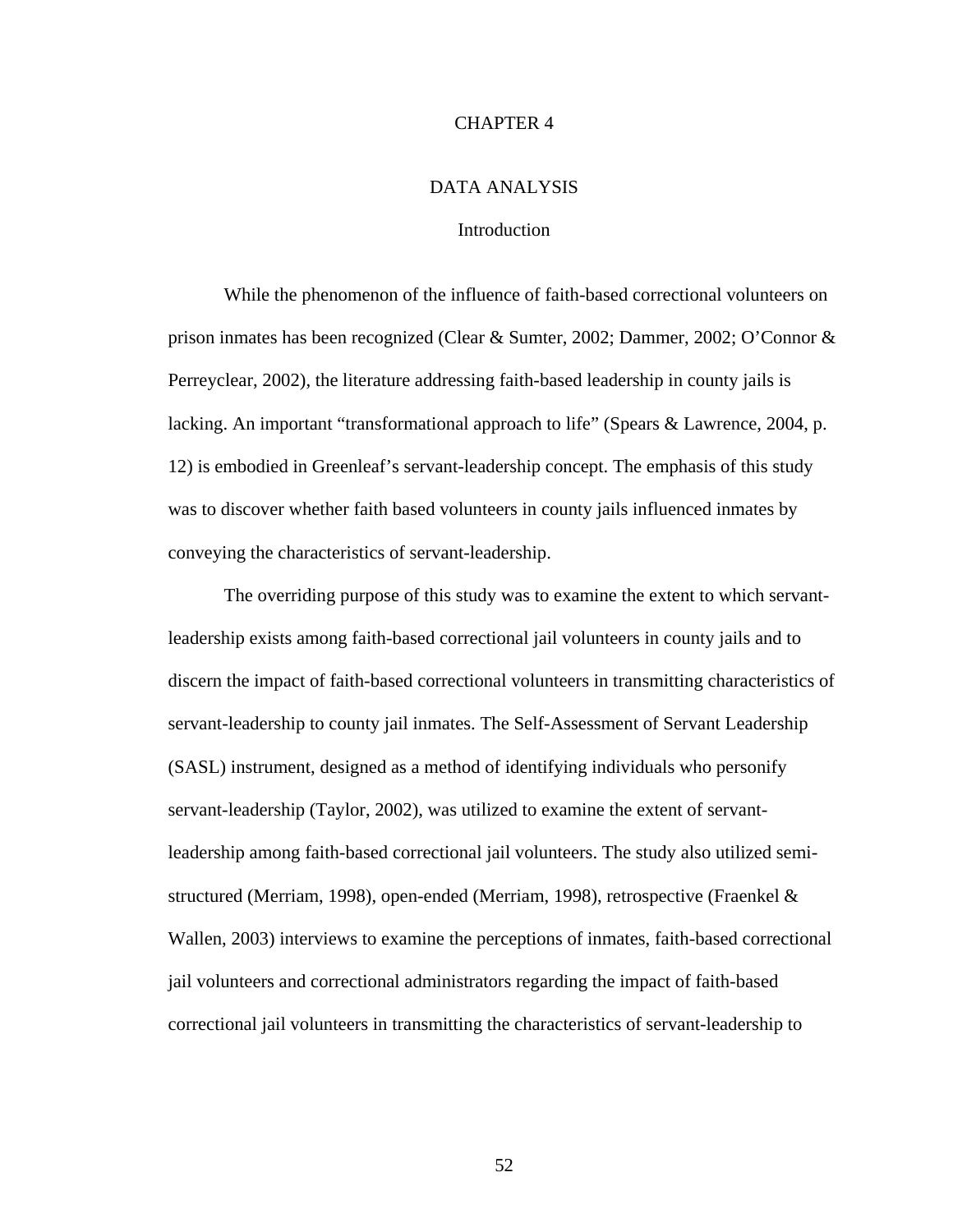inmates in a county jail. This chapter presents the organization of data analysis, the presentation of the descriptive characteristics of respondents and participants, the analysis of quantitative and qualitative data, the findings and concludes with a summary of the results of the study.

# Organization of Data Analysis

 Multiple methods of data analysis were used in this study. To identify servant leaders the Self-Assessment of Servant Leadership (SASL) instrument was used. To examine the perceptions of inmates, faith-based correctional jail volunteers and correctional administrators semi-structured, open-ended, retrospective interviews were conducted. These interviews were designed to determine the perspectives of the individuals regarding the impact of faith-based correctional jail volunteers in transmitting the characteristics of servant-leadership within a county jail. The study was guided by the following research questions:

- 1. To what extent does servant-leadership exist among faith-based correctional volunteers in county jails?
- 2. What are the perceptions of inmates regarding the impact of faith-based correctional volunteers in transmitting the characteristics of servantleadership in county jails?
- 3. What are the perceptions of faith-based correctional volunteers regarding their impact in transmitting the characteristics of servant-leadership in county jails?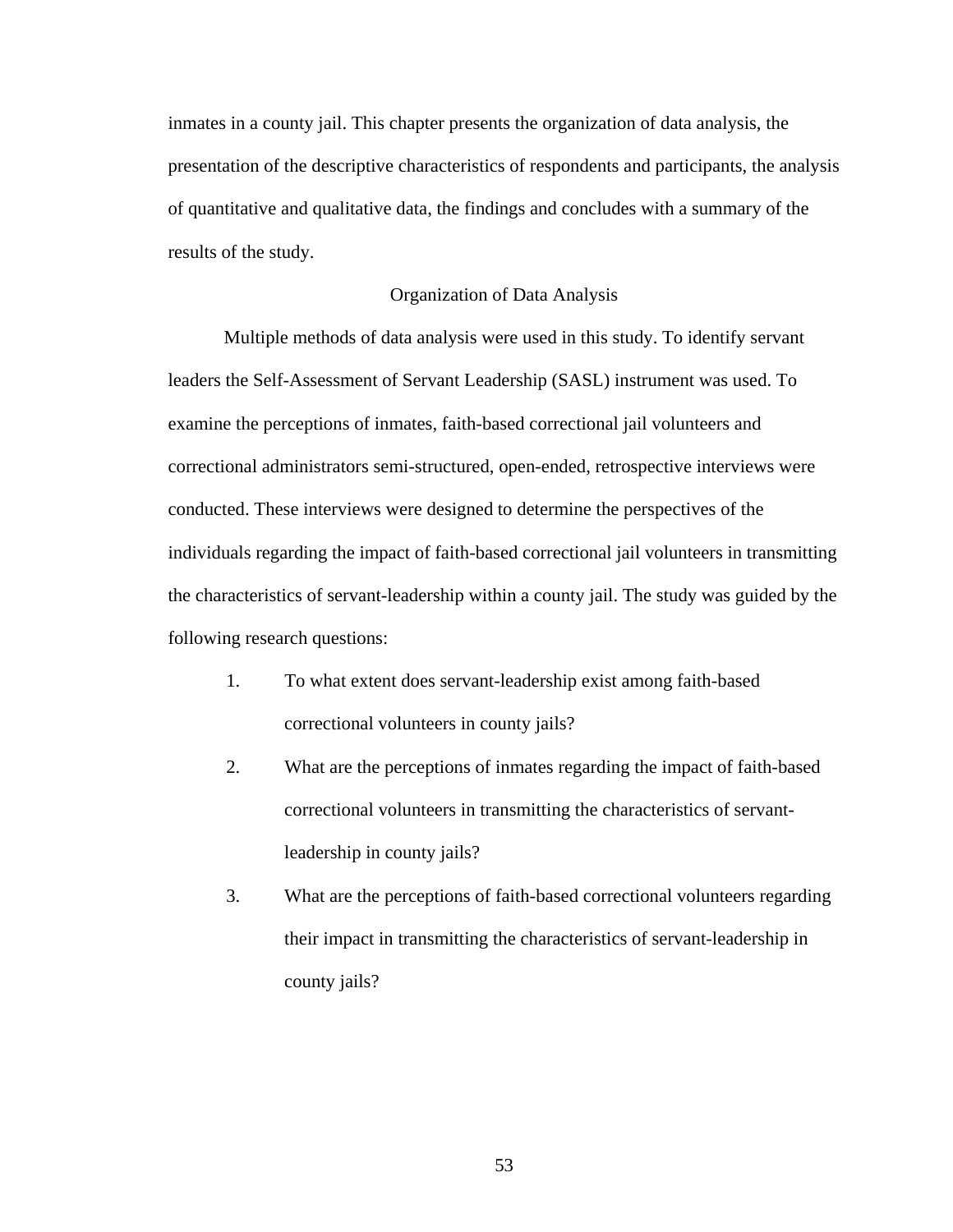4. What are the perceptions of correctional administrators regarding the impact of faith-based correctional volunteers in transmitting the characteristics of servant-leadership in county jails?

The first research question was tested by statistical analysis to determine the extent to which servant-leadership exists among faith-based correctional jail volunteers in county jails. The Self-Assessment of Servant Leadership (SASL) instrument (See Appendix B) was administered to fifteen faith-based volunteers serving a rural mid-west county jail. Quantitative data from the SASL was entered into the statistical software program through SPSS 11.5. The findings obtained from the SASL were presented through categorical data obtained by determining the frequency of occurrence in ten categories of servant-leadership characteristics.

Questions two, three and four were examined through data inspection and descriptive analysis. A phenomenological analysis strategy was utilized to aid the researcher in understanding servant-leadership, as described by the participants. In-depth interviews with fifteen faith-based correctional volunteers, twenty-five jail inmates (See Appendix G) and five jail administrators (See Appendix I) were completed to ascertain their varied perceptions of the impact of faith-based correctional volunteers in transmitting the characteristics of servant-leadership in county jails.

To conduct a sophisticated examination of electronic text data contextually, QSR NVivo 2 software was employed for qualitative analysis. The findings were described through a narrative description and serve to answer the remaining three research questions. The intent is not to condense the findings to statistical form but to reveal it as descriptively and as richly as possible.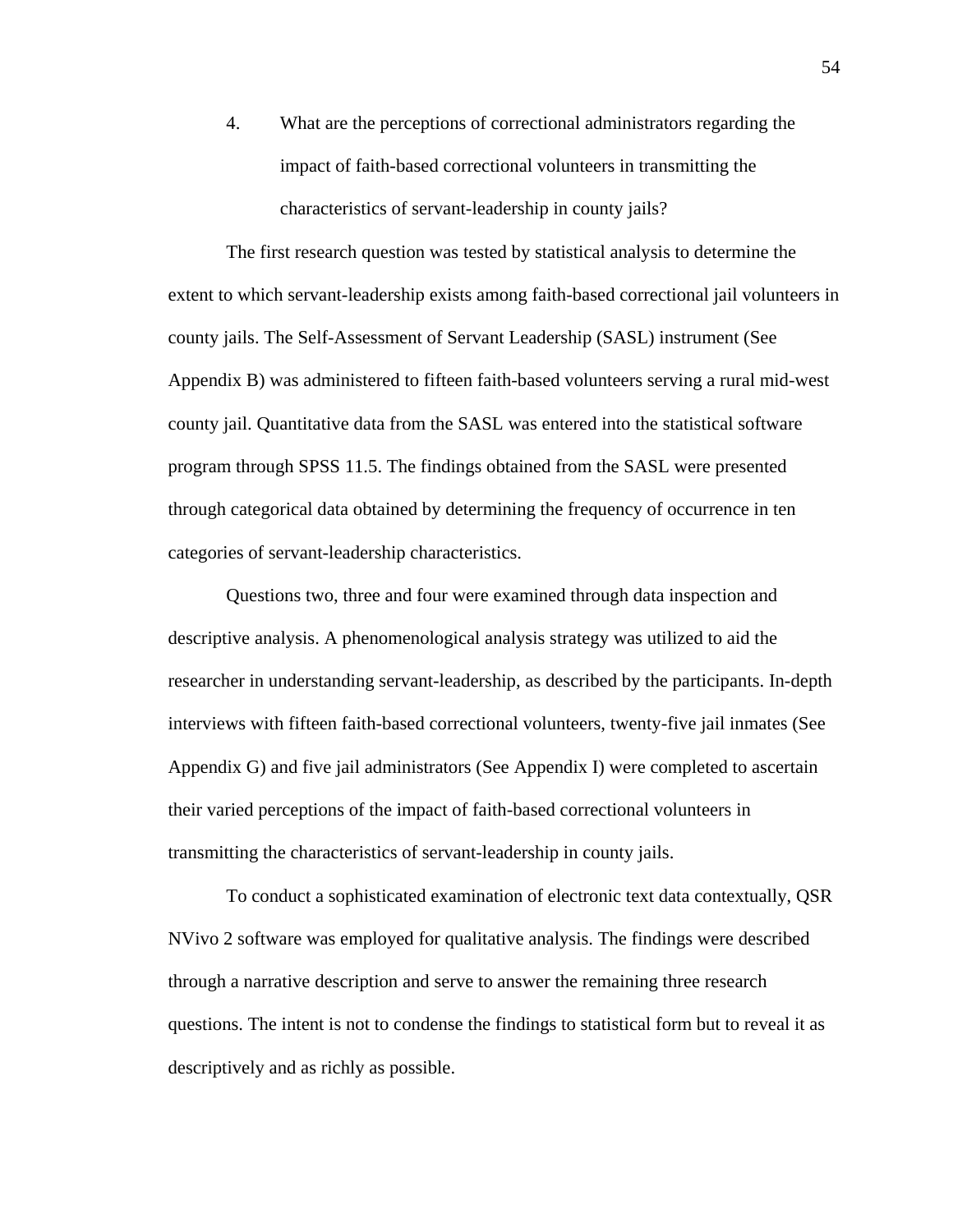Presentation of Descriptive Characteristics of Respondents/Participants

The demographics of the fifteen responding faith-based volunteers are reported in Table 4.1. The fifteen volunteers were recruited to provide their perceptions of and experiences with transmitting the characteristics of servant-leadership in county jails.

Table 4.1

| Respondent/Participant    | Gender | Time as volunteer |
|---------------------------|--------|-------------------|
| Faith-Based Volunteer #1  | Male   | 5 years           |
| Faith-Based Volunteer #2  | Male   | 5 years           |
| Faith-Based Volunteer #3  | Male   | 7 years           |
| Faith-Based Volunteer #4  | Female | 3 years           |
| Faith-Based Volunteer #5  | Male   | 10 years          |
| Faith-Based Volunteer #6  | Female | 10 years          |
| Faith-Based Volunteer #7  | Male   | 7 years           |
| Faith-Based Volunteer #8  | Female | 6 months          |
| Faith-Based Volunteer #9  | Male   | 5 years           |
| Faith-Based Volunteer #10 | Male   | 3 years           |
| Faith-Based Volunteer #11 | Male   | 2 years           |
| Faith-Based Volunteer #12 | Male   | 1 month           |
| Faith-Based Volunteer #13 | Male   | 2 years           |
| Faith-Based Volunteer #14 | Female | 3 years           |
| Faith-Based Volunteer #15 | Male   | 2 years           |

*Demographics of Responding/Participating Faith-based Correctional Jail Volunteers* 

A quantitative design utilizing the Self-Assessment of Servant Leadership (SASL) instrument guided this mixed-design data collection process. As depicted in Table 4.1,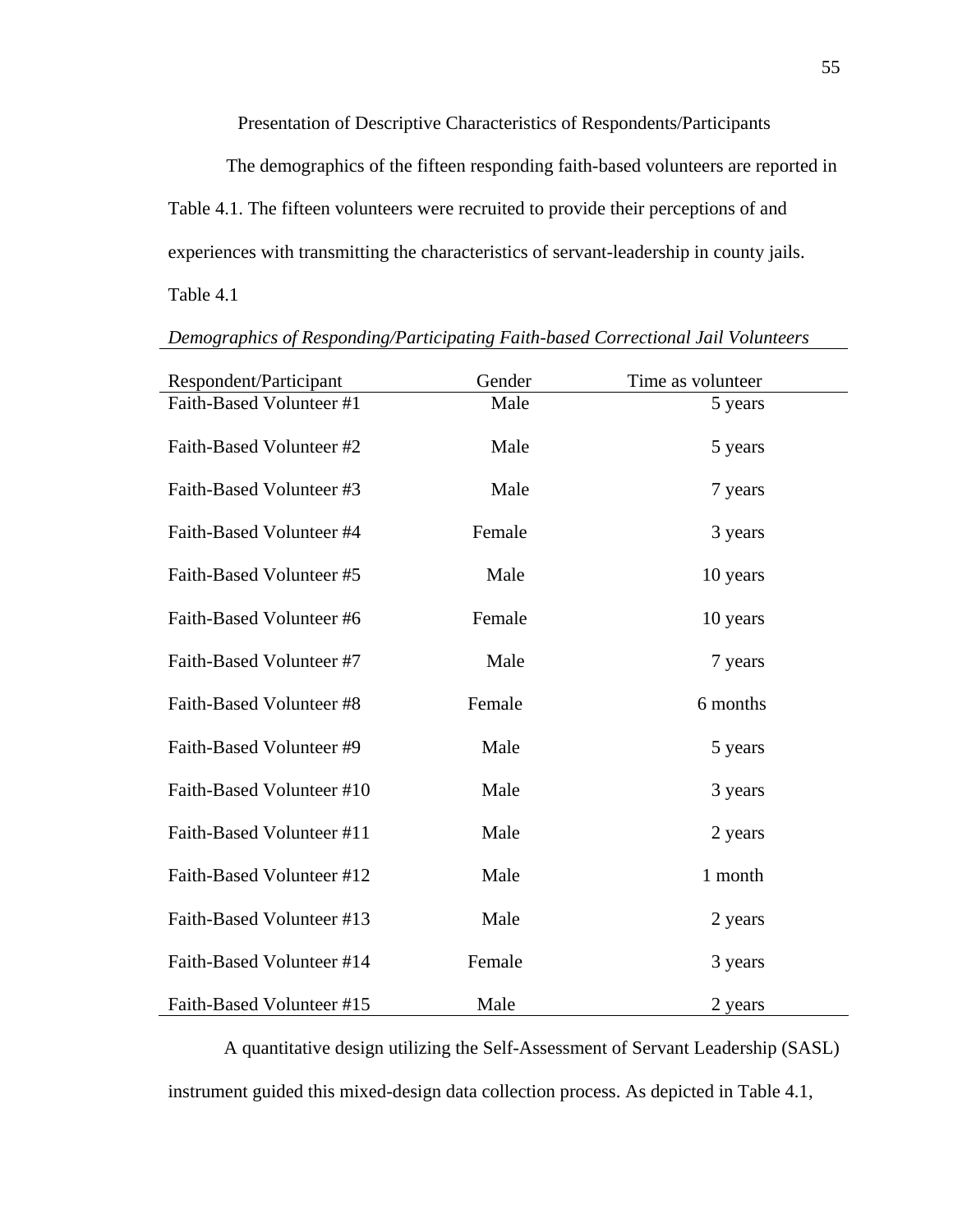the instrument was administered to faith-based correctional jail volunteers who served as respondents in the first phase of the study by completing the SASL instrument. A Participant Informed Consent Form (See Appendix H) was prepared and signed by all participants. The Consent Form outlined statements of confidentiality, right to withdrawal, lack of risk, and all other ethical issues or concerns. Respondents took an average of 10 minutes to complete the instrument. These fifteen respondents were also participants in the second phase of the study by completing the semi-structured interviews (See Appendix C). The interviews lasted an average of 40 minutes.

 The aforementioned respondents/participants were recruited because they had provided a direct service to inmates during the time frame of the study, October 2005 through April 2006. They were identified by reviewing the approved list of faith-based correctional jail volunteers maintained by the jail administration. The researcher utilized "snow-ball sampling" (Seidman, 1998, p. 47). Once an SASL and interview was completed, the respondent/participant was asked to identify other volunteers they believed would be willing to provide data. According to Patton (1990), this approach was appropriate for locating "information-rich key informants" (p. 46).

 Volunteers were asked to schedule a date, time and location to complete the SASL and to interview (See Appendix A). With the exception of two respondents/participants, all completed the SASL and were interviewed at the county jail. One was interviewed and was administered the SASL at a restaurant and the other was interviewed and administered the SASL at the respondent's/participant's home.

Table 4.2 represents the demographics of the twenty-five participating inmates. These participants were incarcerated in the county jail during the time frame of the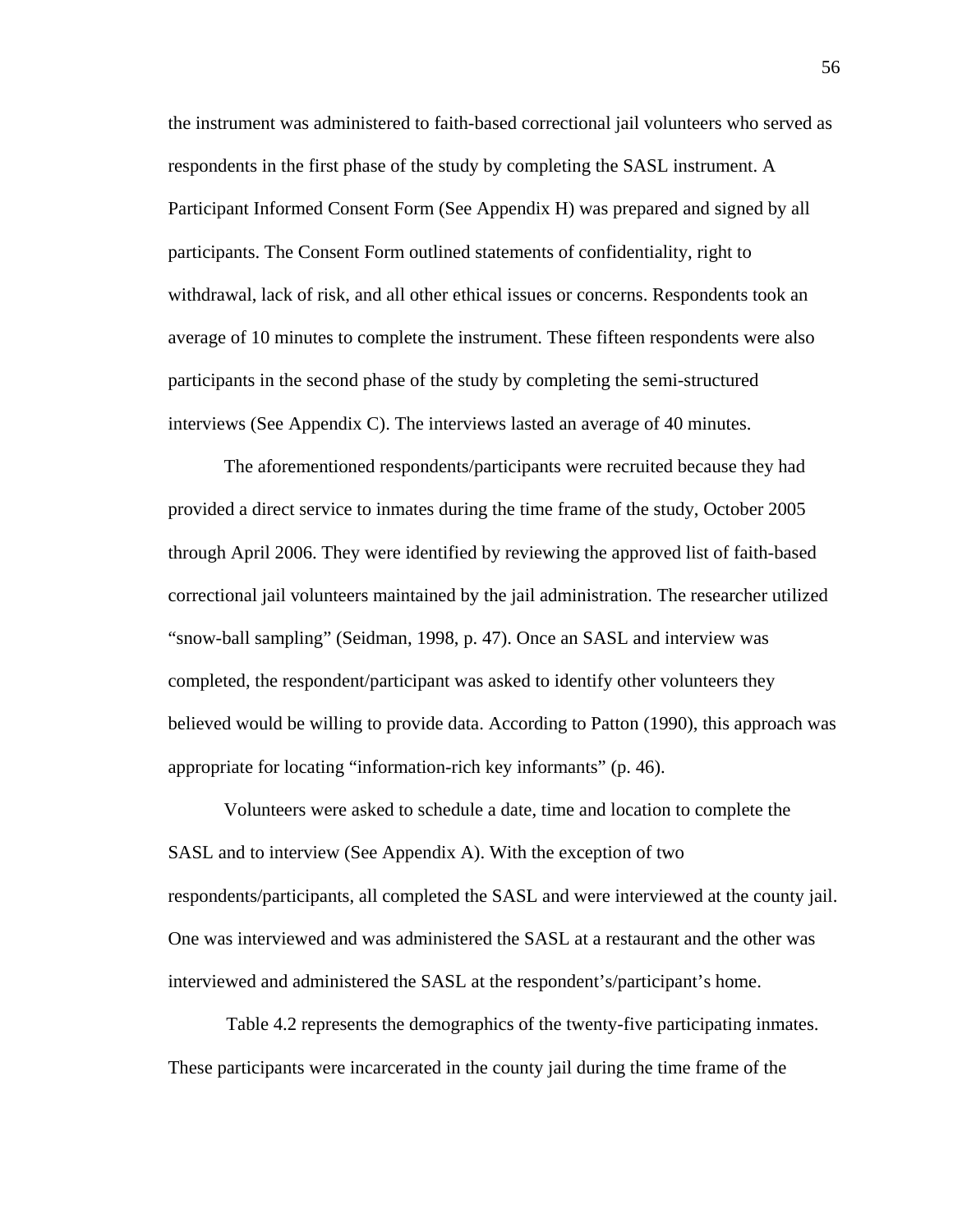research study and had worked with one or more faith-based correctional jail volunteers. They were recruited to provide their perceptions of and experiences with faith-based correctional jail volunteers in transmitting the characteristics of servant-leadership in county jails.

Table 4.2

| Participant  | Gender | Time in jail | Crime                             |
|--------------|--------|--------------|-----------------------------------|
| Inmate $#10$ | Male   | 8 months     | DWI, $2nd$ Offense                |
| Inmate #11   | Male   | 6 weeks      | DWI, $2nd$ Offense                |
| Inmate #12   | Male   | 2 years      | Possess Marij./Paraphernalia      |
| Inmate #13   | Female | 1 month      | DWI/Violation of Probation        |
| Inmate #14   | Female | 40 days      | <b>DWI/Violation of Probation</b> |
| Inmate #15   | Female | 6 months     | Possession of Meth                |
| Inmate #16   | Female | 2 months     | Possession of Meth                |
| Inmate #17   | Female | 1 month      | <b>Burglary</b>                   |
| Inmate #18   | Female | 3 months     | Possession of Meth                |
| Inmate #19   | Male   | 4 months     | Assault w/ Deadly Weapon          |
| Inmate #20   | Male   | 2 months     | Forgery                           |
| Inmate #21   | Male   | 5 weeks      | DWI, $2nd$ Offense                |
| Inmate #22   | Male   | 6 months     | 3 <sup>rd</sup> Degree Assault    |
| Inmate #23   | Male   | 4 months     | Domestic Assault                  |
| Inmate #24   | Female | 1 month      | Forgery                           |
| Inmate #25   | Female | 10 months    | Sale of Meth                      |

# *Demographics of Participating Inmates*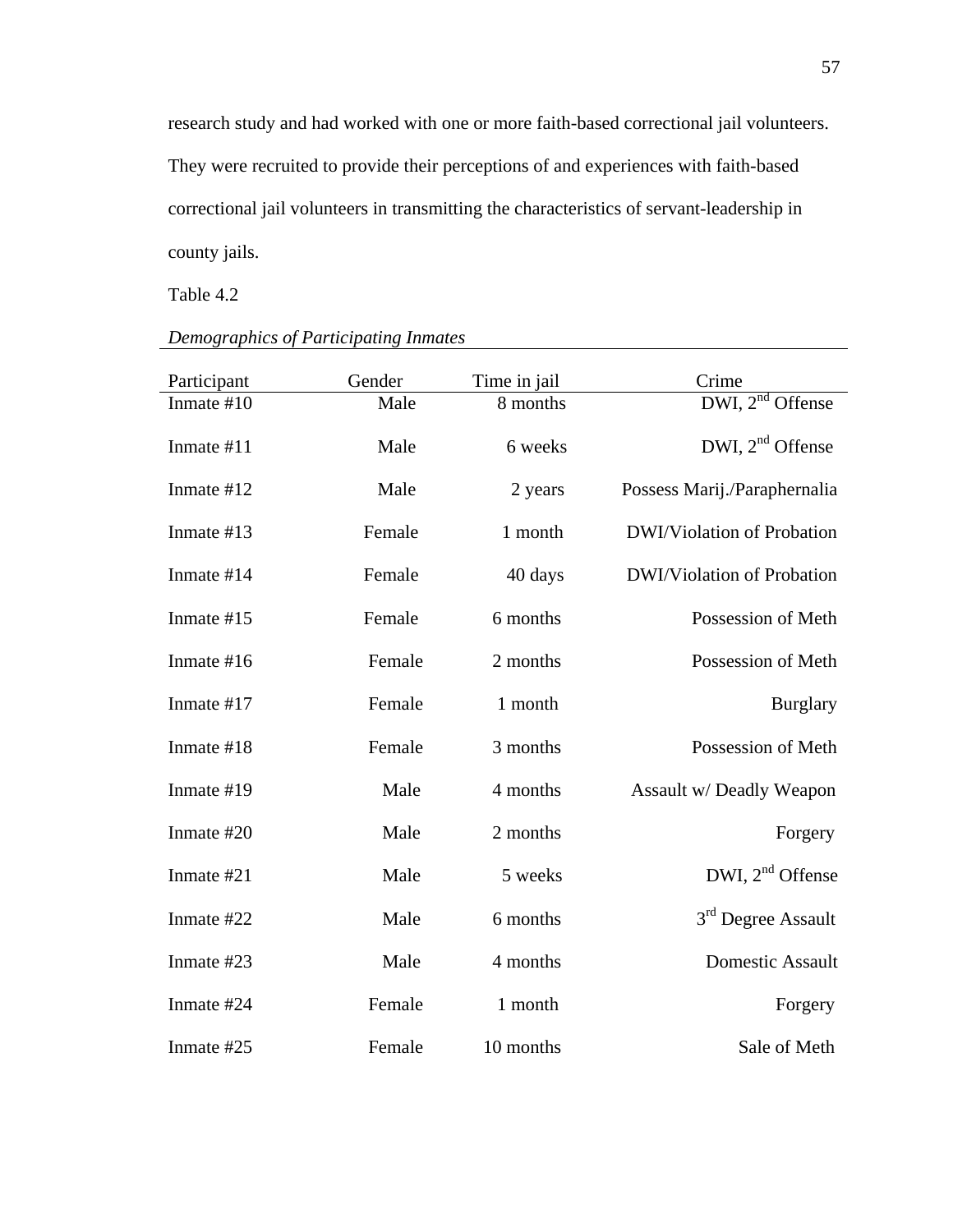| Inmate #26 | Female | 30 days              | <b>DWR</b>                     |
|------------|--------|----------------------|--------------------------------|
| Inmate #27 | Male   | 2 months             | Passing Bad Checks             |
| Inmate #28 | Male   | 2 months             | Non-support                    |
| Inmate #29 | Male   | 4 months             | <b>Trafficking Drugs</b>       |
| Inmate #30 | Male   | 3 months             | Possession of Cocaine          |
| Inmate #31 | Male   | 18 months            | Aiding and Abetting            |
| Inmate #32 | Male   | $2\frac{1}{2}$ years | 1 <sup>st</sup> Degree Murder  |
| Inmate #33 | Male   | 7 months             | Possession/Sale Cocaine        |
| Inmate #34 | Female | 6 months             | Possession Meth Paraphernalia  |
| Inmate #35 | Male   | 6 months             | Felony Assault 2 <sup>nd</sup> |

 The inmates listed in Table 4.2 were selected through "purposive sampling" (Fraenkel and Wallen, 2003, p. 104). A preliminary letter of inquiry was hand-delivered to all inmates identified by jail administrators as participants in a faith-based volunteer program at some point during the time frame of the study (See Appendix D). Jail administrators were contacted to schedule interviews with those inmates agreeing to participate in the interview phase. A Participant Informed Consent Form was prepared at a six grade reading level and signed by all participants, prior to each interview outlining statements of confidentiality, right to withdrawal, lack of risk, and all other ethical issues or concerns (See Appendix I). All of the inmates were interviewed pursuant to an Interview Schedule (See Appendix C) written at a six grade level. The interviews were conducted in an interviewing room located within the county jail, with the average interview lasting approximately 50 minutes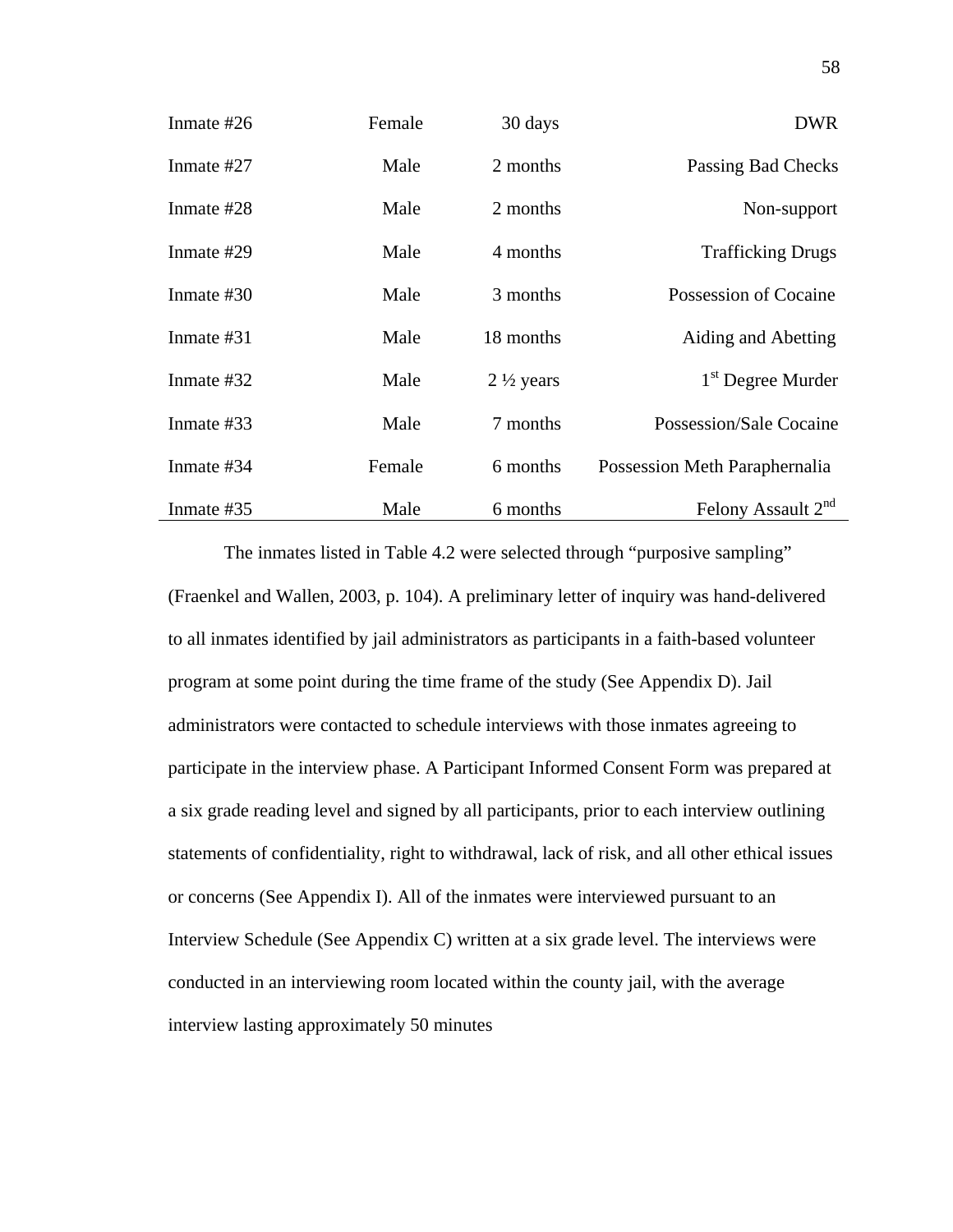Table 4.3 depicts the demographics of the five jail administrators who have managed a faith-based volunteer program during the past twelve months. These five interviews primarily consisted of conversations to identify how the faith-based correctional volunteer program is administered in the jail and its perceived impact.

Table 4.3

| Participant            | Gender | Time served as administrator |
|------------------------|--------|------------------------------|
| Jail Administrator #41 | Male   | 5 years                      |
| Jail Administrator #42 | Female | 3 years                      |
| Jail Administrator #43 | Male   | 18 months                    |
| Jail Administrator #44 | Male   | 15 years                     |
| Jail Administrator #45 | Male   | 14 years                     |

*Demographics of Participating Jail Administrators* 

 The jail administrator participants consisted of jail administrators who provided a potentially different perspective on the phenomenon under study, the extent and impact of faith-based correctional volunteers in county jails. A Participant Informed Consent Form (See Appendix J) was prepared and signed by all participants, prior to each, outlining statements of confidentiality, right to withdrawal, lack of risk, and all other ethical issues or concerns. All jail administrators participated in an interview. The interviews were designed as an exploratory guide, with only a few predetermined questions (See Appendix G). Each interview was conducted at the correctional facility and lasted an average of 30 minutes.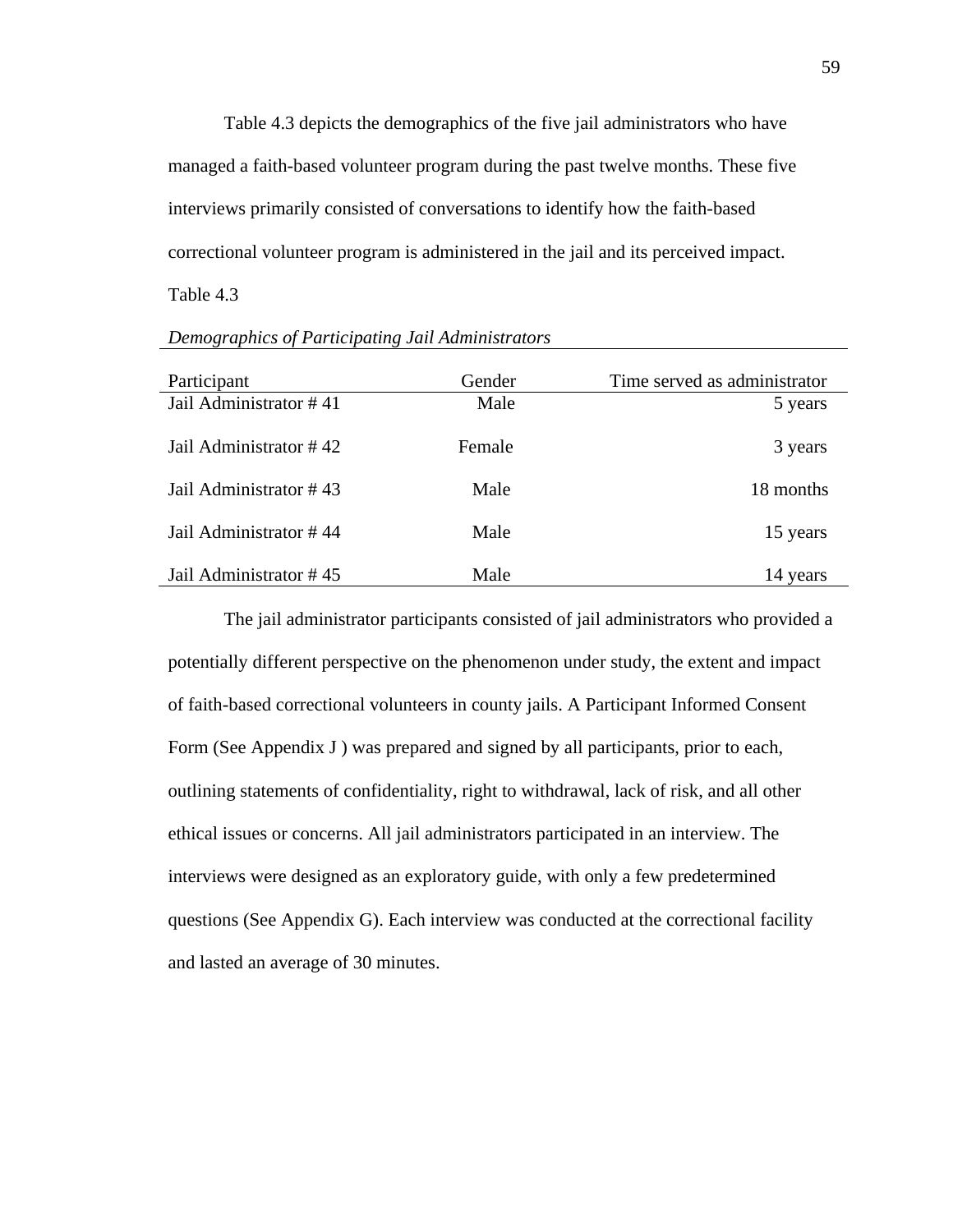#### Analysis of Data

 As previously stated, four research questions guided this study to examine the extent to which servant-leadership exists among faith-based correctional jail volunteers in county jails and to discern the impact of faith-based correctional volunteers in transmitting the characteristics of servant-leadership to county jail inmates. The first research question required statistical analysis to determine the extent to which servantleadership exists among faith-based correctional jail volunteers in county jails. QSR NVivo 2, a qualitative analysis software program, was used to manage, code, and analyze data for the remaining three questions.

 Results for the first research question were acquired by the use of the SASL (See Appendix B), a twenty-four item instrument that represented each of the ten categories of servant leadership characteristics: listening, empathy, healing, awareness, persuasion, conceptualization, foresight, stewardship, commitment to the growth of people and building community. The basic assumption that underlies the SASL attitude scale is that individuals were asked to respond to a series of statements of preference related to descriptors of their leadership style. Participants subjectively assessed their own leadership style according to a seven-point Likert scale, a 1 (strongly disagree) indicated a negative attitude and would have been scored a 1. At the other end of the scale, a 7 (strongly agree) indicated a positive attitude and was scored a 7. Respondents were asked to mark 4 (undecided) if they were undecided about the descriptor, but the instructions urged them to use this category sparingly.

 The SASL scores were entered into SPSS 11.5 and the distribution of each variable was summarized using descriptive statistics. Measures of central tendency,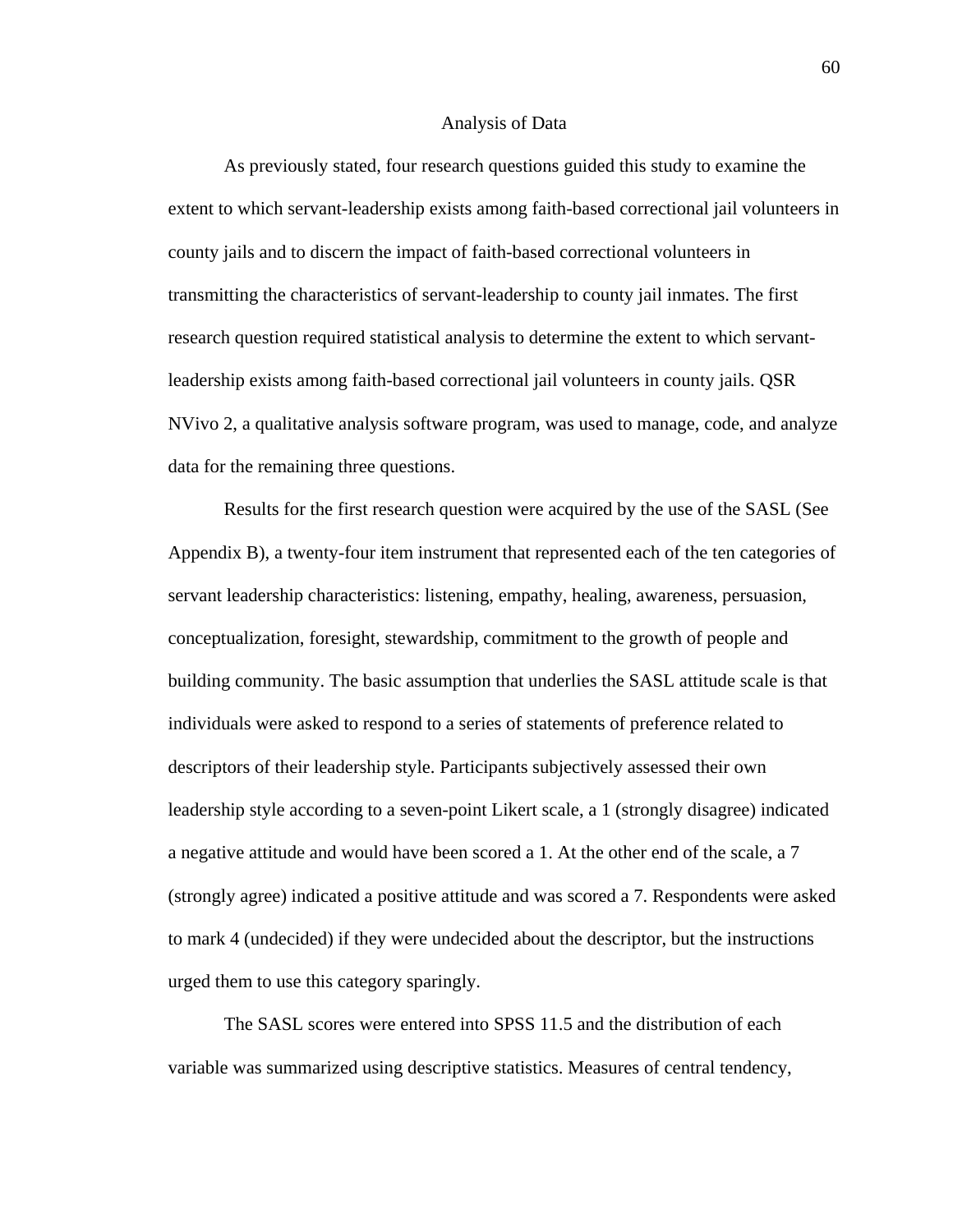including the mean, the median and the mode were computed. Standard deviation was also computed to describe the distribution's variability around the spread of scores on each variable.

 The qualitative data generated from questions two, three and four were analyzed by a phenomenological analysis strategy. This strategy was utilized to aid the researcher in understanding servant-leadership, as described by the participants during interviews.

 The first specific technique of a phenomenological analysis strategy was accomplished through "epoche". This process required the researcher to view the "phenomenon from several different angles or perspectives" (Merriam, 1998, p. 158).

 "Bracketing" (Merriam, 1998, p. 158) or "brackets out" (Patton, 1990, p. 485) was the second specific technique used to analyze the participants' experiences. Once the data from each transcription were bracketed, the next step in the analysis involved treating the data with equal value and dividing the data into statements or "horizonalized" data (Patton, 1990, p. 486) for examination. The data was then transformed into "clusters of meanings", as expressed in phenomenological concepts, or more commonly referred to as "codes" (Manning & Cullum-Swan, 1998, p. 253). From the various clusters or codes, the researcher was able to view the participants' perceptions from differing lens or themes.

 The subsequent step in the phenomenological analysis involved connecting the various themes to arrive at a general description of the experience. Finally, the phenomenological analysis concluded with a synthesis of the data, "recognizing that a single unifying meaning of the experience exists" (Creswell, 1998, p. 55).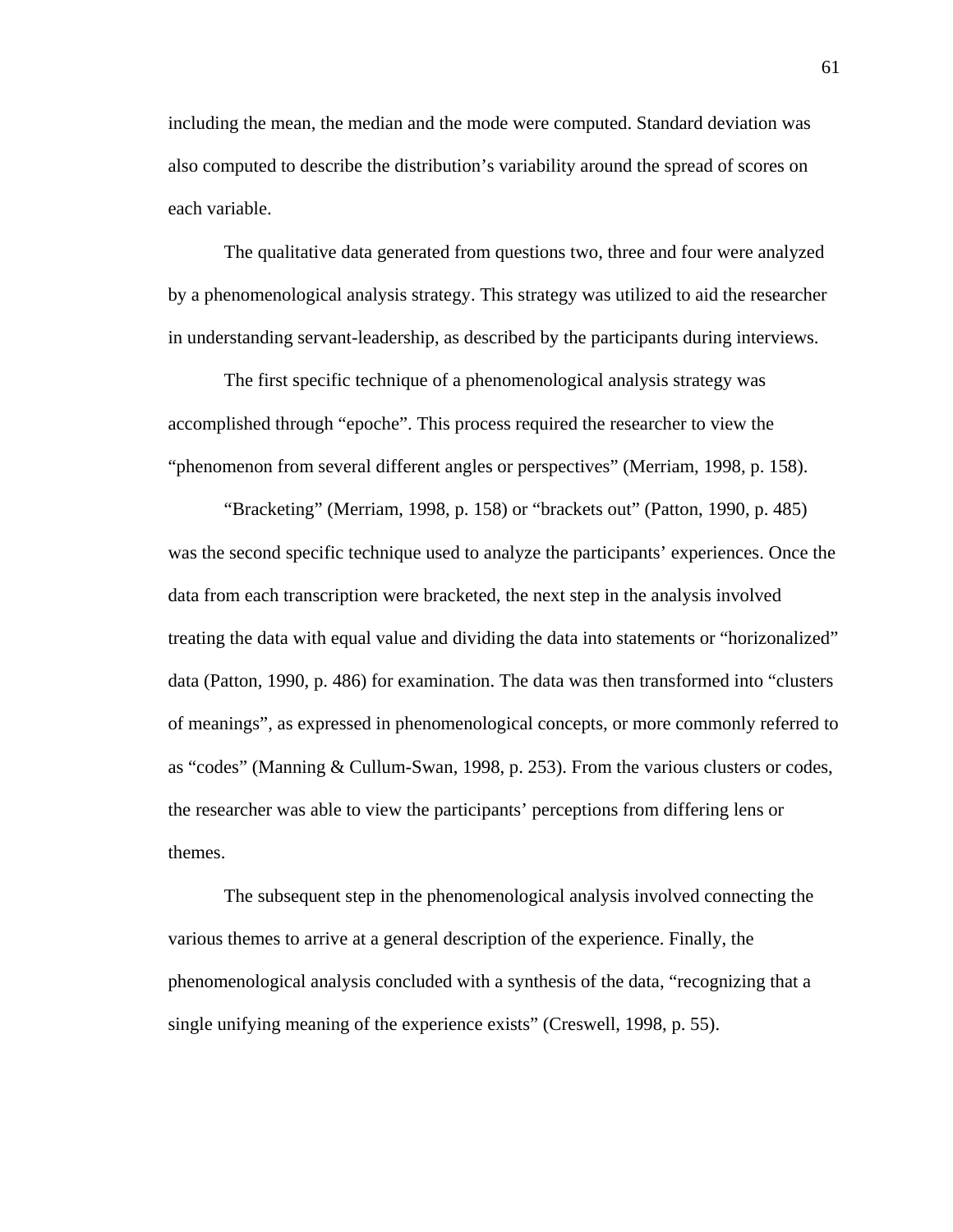To add rigor to the qualitative analysis, QSR NVivo 2, a computer software program was utilized in the data analysis process (Richards & Richards, 1994). QSR NVivo 2 enabled the researcher to import transcripts directly from a word processing package and code the documents effortlessly. Coding stripes were made in the margins of each transcript to organize which codes had been used previously. Also, links to pertinent sections of text in other transcripts were made. Subsequently, text searches allowed the researcher to search for a particular string of characters. Finally, Boolean searches, using "or", "and" or "not", were conducted to find intersections, union, negations and differences among the participants.

#### Findings

 The four research questions and their related findings are presented concurrently to enable comprehension. The first question employed quantitative data and was reported in terms of scores. The researcher utilized categorical data to summarize the statistics. The remaining three research questions generated qualitative data. The researcher utilized codes and themes as aids in arriving at a narrative description of findings.

 *Research question 1. To what extent does servant-leadership exist among faithbased correctional volunteers in county jails?*

The SASL composite scale scores were entered into SPSS 11.5. The total possible SASL score for the instrument falls in the range of 24 to 168. The range for the fifteen participants was 145 to 164, a rudimentary indication of variability. The mean score in the distribution was 157 and the standard deviation, the most useful index of variability, was 6.68. To complete the measures of central tendency, the median score was 153.89 and the mode was 161. According to Taylor (2002), the respondents that rated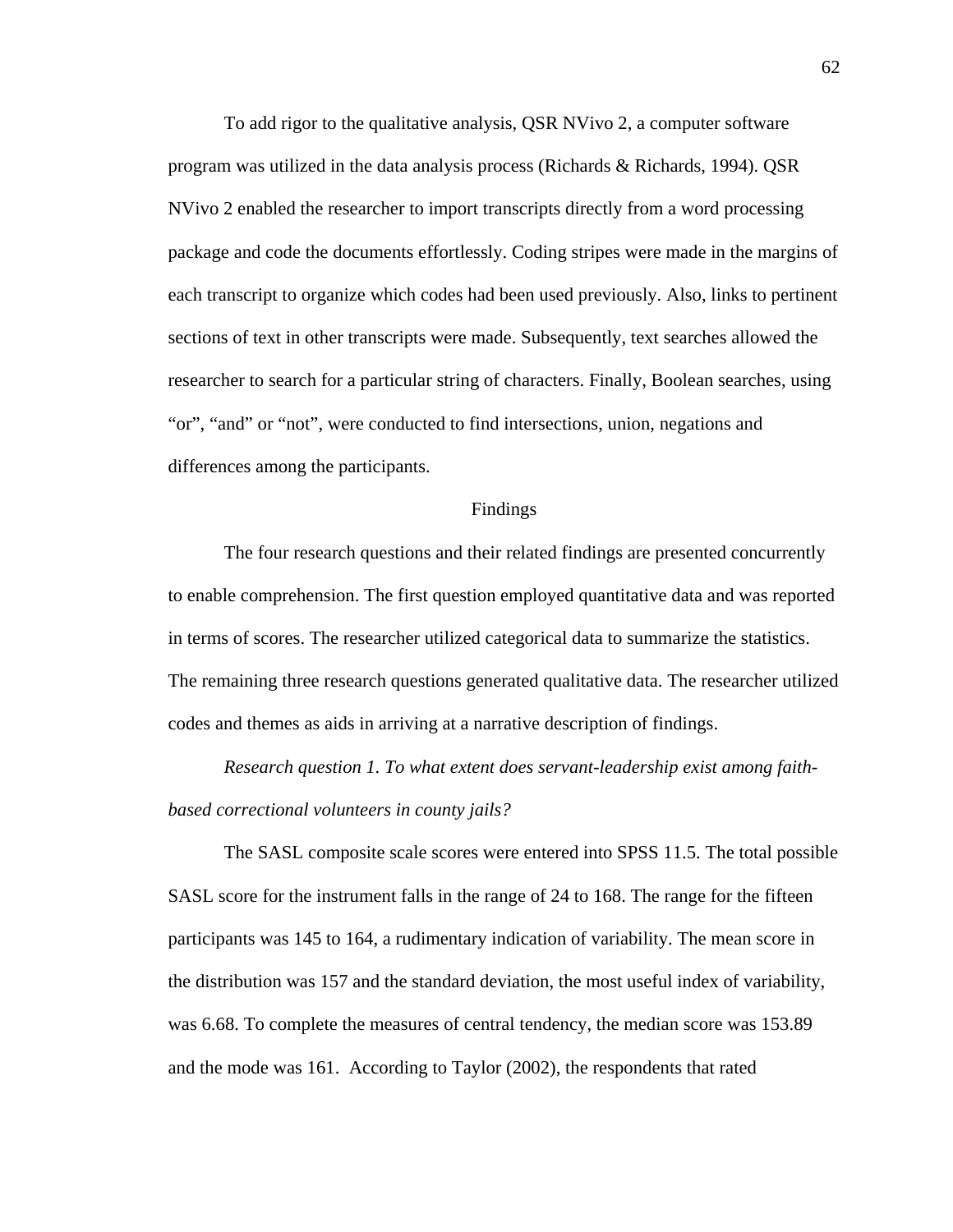themselves at 145 or higher should be identified as servant leaders. Of the fifteen instruments completed by the faith-based correctional jail volunteers, all respondents were identified as servant leaders. The SASL instrument was designed for individuals to monitor themselves on several leadership characteristics. From all available quantitative evidence, it appears as if the faith-based correctional volunteers demonstrated servant leadership as measured by the SASL.

To better analyze the data, a frequency distribution (n=15) was prepared. This was accomplished by listing the composite scores in rank order from high to low with tallies to indicate the number of subjects receiving each score. Table 4.4 presents the data. Table 4.4

| Raw scores | Frequency      |
|------------|----------------|
| 164        | $\mathbf{1}$   |
| 161        | $\overline{4}$ |
| 160        | $\mathbf{1}$   |
| 155        | $\mathbf{1}$   |
| 153        | $\mathbf{1}$   |
| 151        | $\overline{2}$ |
| 150        | $\mathbf{1}$   |
| 146        | $\overline{2}$ |
| 145        | $\mathbf{2}$   |

*Frequency Distribution of SASL Composite Scores*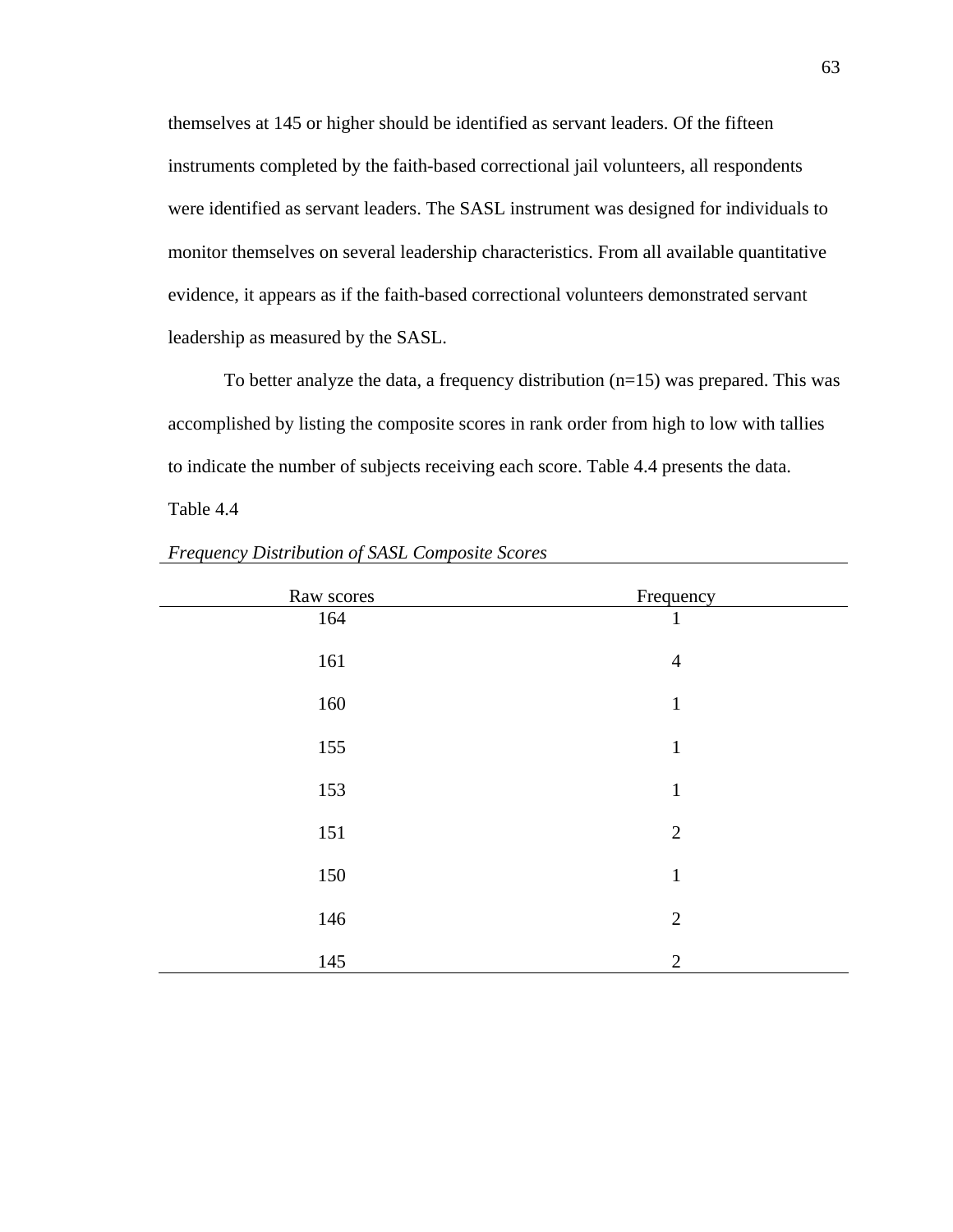*Research question 2. What are the perceptions of inmates regarding the impact of faith-based correctional volunteers in transmitting the characteristics of servantleadership in county jails?* 

Results from the twenty-five inmates specifically addressed the ten characteristics of servant-leadership: listening, empathy, healing, awareness, persuasion, conceptualization, foresight, stewardship, commitment to the growth of people and building community. Also, three major themes emerged from the inmate interviews. The major themes were: (a) volunteers' laughter and positive attitudes inspire inmates; (b) while being served, inmates serve others; and (c) volunteers encourage a sense of peace, hope and faith. Findings for this research question conclude with the inmates' perceptions of the overall influence of the faith-based correctional volunteer program.

#### *Servant-leadership characteristics*

 *Listening.* Faith-based correctional volunteers unmistakably practice the servantleadership characteristic, listening. Every one of the inmates responded affirmatively when asked, "How well do the volunteers listen to you?" One inmate clearly stated "Oh, they are excellent listeners", while a different inmate remarked, "they are very good listeners." Only one was a bit hesitant, but acknowledged "most of them listen pretty good."

 When asked to give examples of why they believed the faith-based correctional jail volunteers are good listeners, the responses were as diverse as the inmates. Many believed volunteers were good listeners because they sat quietly while the inmates talked, asked follow-up questions, and paid attention to their body language. For instance, a male inmate, incarcerated for trafficking drugs, stated, "They just sit there and let you talk...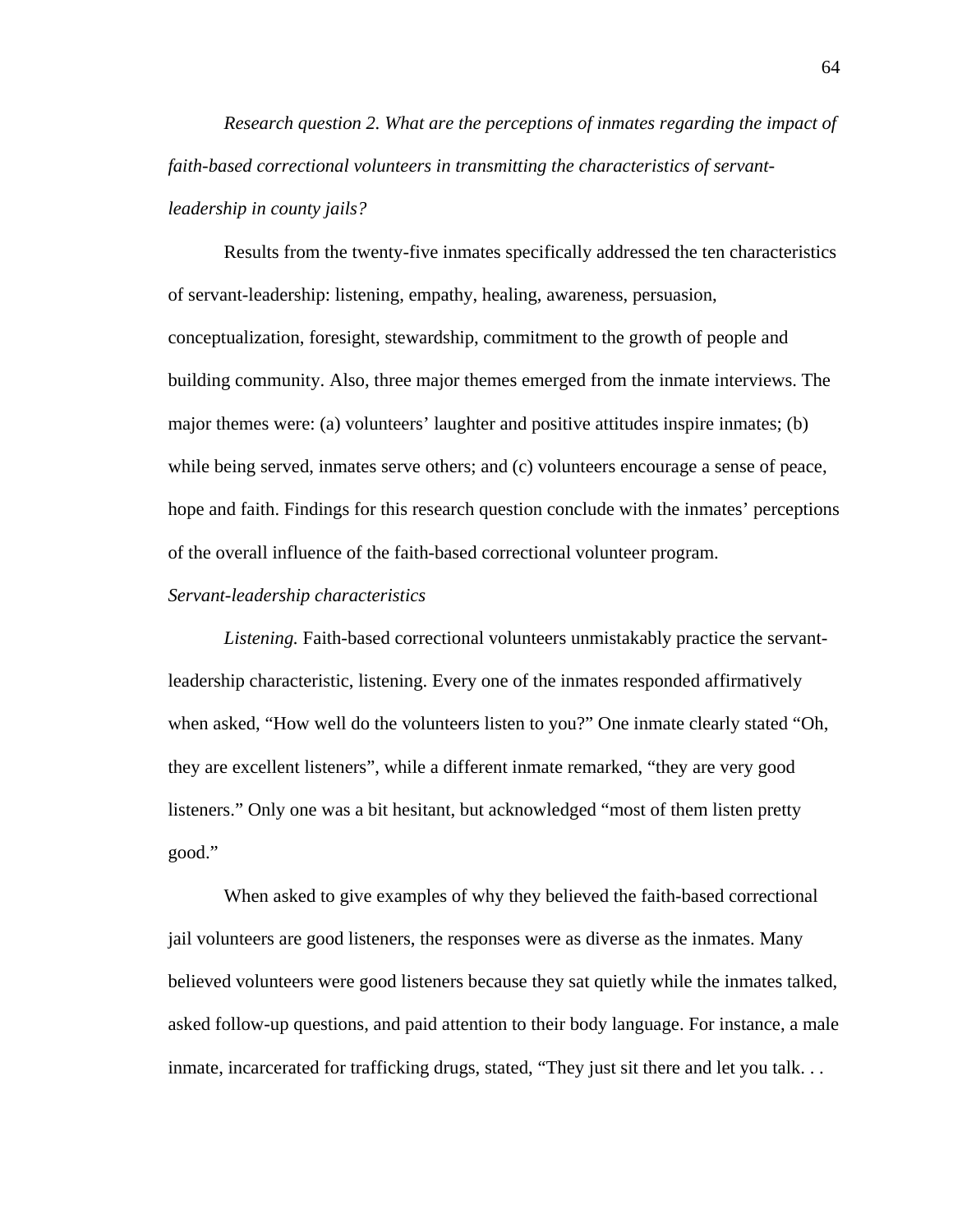it's a nice change to have people listen, I mean really listen to me." Another inmate commented, "Oh, they'll listen to anything you say, then they ask questions and make sure you get a straight answer." Finally, a male inmate, serving time for Driving While Intoxicated, gave the following example:

What's cool is that I can say stuff and he gets it and I think he even gets the stuff I don't say. I think he's really good at paying attention to my body language and if I'm depressed he can pick up on that without me even saying anything.

 While the abovementioned examples were prolific, the majority of examples revolved around the volunteers' willingness to make eye contact with the inmates. Many believed the volunteers were good listeners because "it's the way they look at you when you are talking that makes you think they are listening." One inmate explained, "People do not make eye contact with you in here [jail]." In fact, nearly half of the participants shared the sentiment of that inmate. In the words of a participant, "I think the ones that are most effective are the ones that look you in the eye." A male inmate awaiting trial for Assault  $2<sup>nd</sup>$  Degree made the following summative remark:

 I like the church people. They look at me in the eyes and I don't think anyone does that. I mean, people usually look away, around, not at me and they look at me like I'm somebody special. Maybe I like them because they make me feel special.

 Correspondingly, the inmates were very specific about the impact the volunteers' good listening skills had on them as inmates. Because of their ability to "really listen", one inmate said he sensed the volunteers' unquestioning and concerning dispositions. The inmate explained, "They are very concerned about you, not what you are in here for." Another inmate claimed she perceived the volunteers as "caring" because they listened to her so well. Speaking in reference to an enhanced rapport, an inmate who had been incarcerated for eight months commented: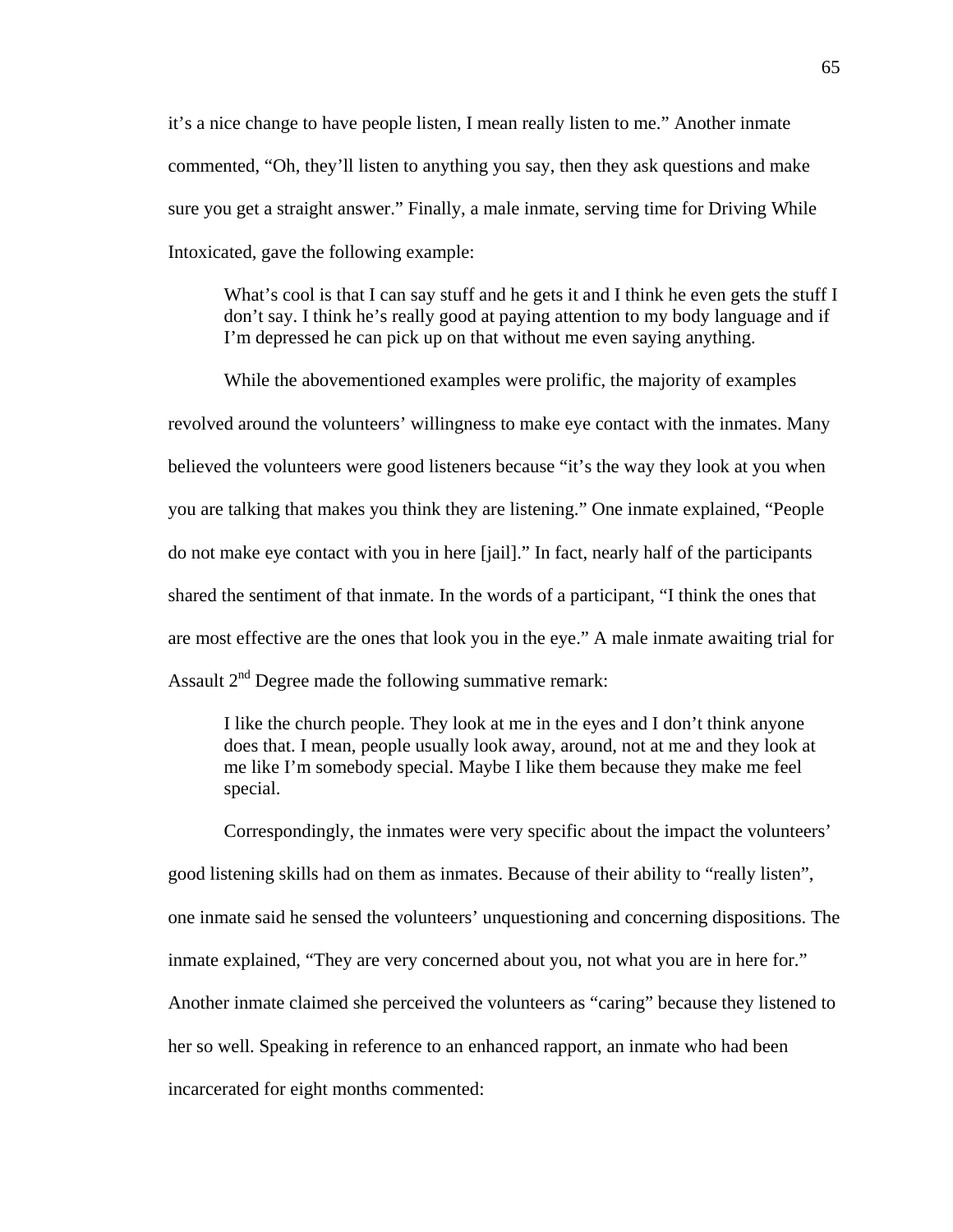They just kind of sit back and let me talk. I tell them what's on my mind, what I'm scared about or freaked-out about. My mom was always preaching to me. They are not like that. I have a better relationship with these guys than I do my mom because they listen more than they preach.

Finally, an inmate, awaiting trial on an Aiding and Abetting charge for Arson, explained he felt "calmer" because of the volunteers' eagerness to listen. In his words, "Sometimes a person that will just sit down and listen to you will make you a whole lot calmer."

*Empathy.* The majority of participants believed faith-based correctional volunteers show empathy, one of the servant-leadership characteristics. When asked if the participants think the volunteers were able to relate to or understand the inmate's situation, many of them answered in a positive manner. A female inmate awaiting trial for selling methamphetamine affirmed, "Most of them at least empathize." One inmate perceptibly noted, "It just seemed as if they could relate to what I was thinking, what was going on in my head. Hell, I didn't even know what was going on in here and they seem to understand."

In contrast, a significant number of inmates were unsure if the volunteers could relate to their situation because they questioned whether volunteers have the capacity to "understand what people go through in [jail]." Statements such as "a lot of them have had families or themselves have been in here, so they understand" and "They really can't relate to it unless they've been here" are representative of the reasons inmates gave for why they believed inmates are or are not empathetic.

Generally, inmates believed volunteers that did not have any prior incarcerations were also empathetic because they admitted they too had been painfully broken by things such as addictions or legal problems that did not result in an incarceration. Finally, the inmates believed volunteers that had neither suffered from broken spirits nor been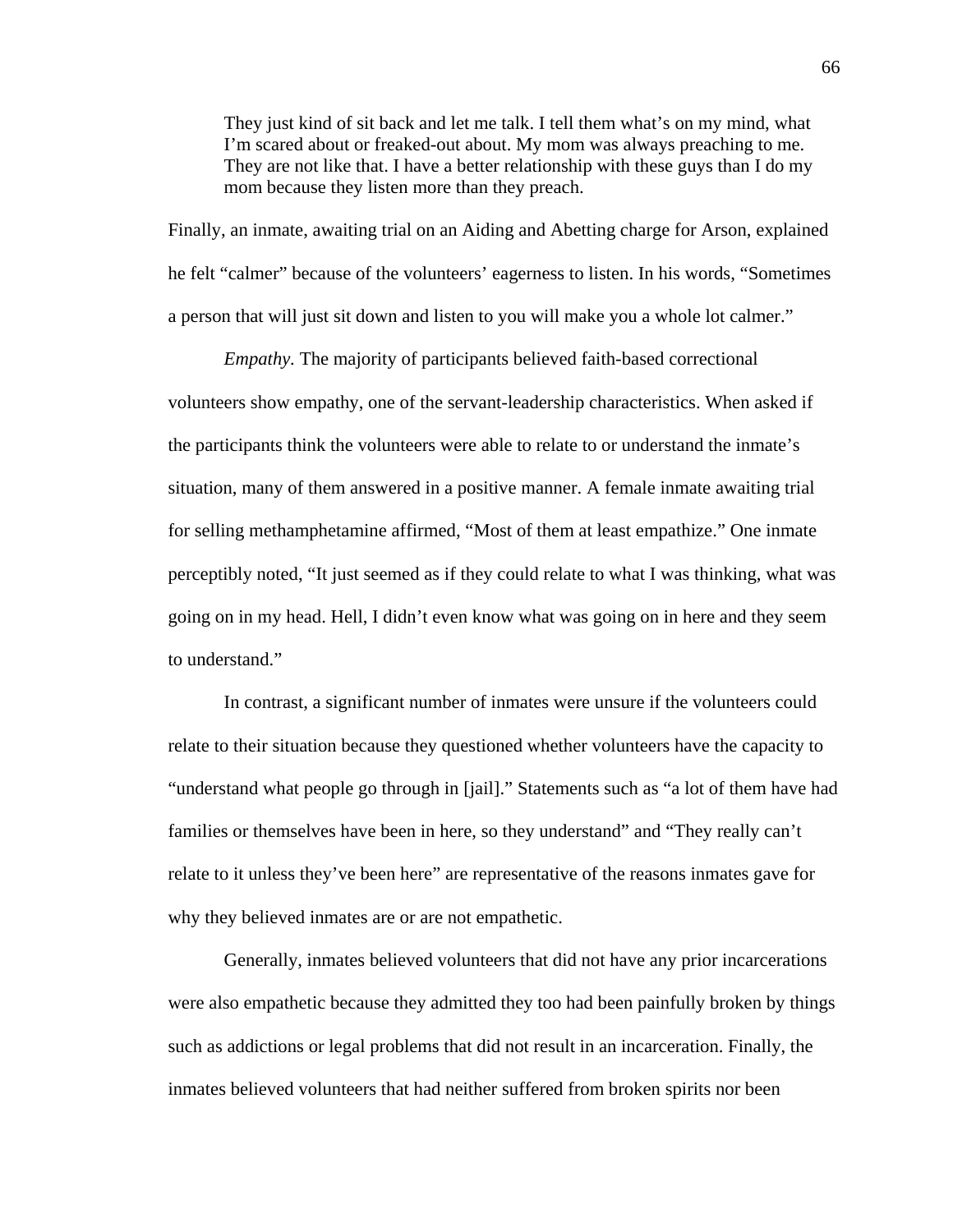previously incarcerated became empathetic by "coming to jail enough to understand." One inmate stated:

The ones that have been in jail before seem to understand us. I think it's hard for those that haven't ever been locked-up to really understand. But, they seem to try, even though you can tell they don't like the things we have done. I think they learn from us.

*Healing.* Nearly all participants reported that they believed faith-based correctional volunteers transmit the servant-leadership characteristic of healing. Inmates reported volunteers shaped the healing process by making them feel better about themselves after they started meeting with the volunteers. One inmate said, "I do think that they make us feel better." Another inmate, serving time for Possession of Marijuana and Drug Paraphernalia clarified, "They have healed me, or at least have made me better, much better than I was before I started going to the sessions." Finally, a female offender incarcerated for Forgery explained, "You can be feeling all down and out and when they come in, they start talking and playing music and you're feeling a whole lot better about yourself when they leave."

While, many inmates talked about how the volunteers helped them feel better about themselves, several of those specifically used the term "broken spirits" to describe their original emotional states. By one inmate's account:

Not that they transform us. . .that's the work of their message. But, they help us see that our mistakes and bad decisions do not define us. Really, they remind us that those are verbs and we are nouns. They help us see that our spirits may have been broken, but faith can make us like new.

Participants were asked to provide examples as to why they believed the volunteers have the ability to make them feel better about themselves. Three minor themes emerged. According to the inmates, volunteers foster healing by generating an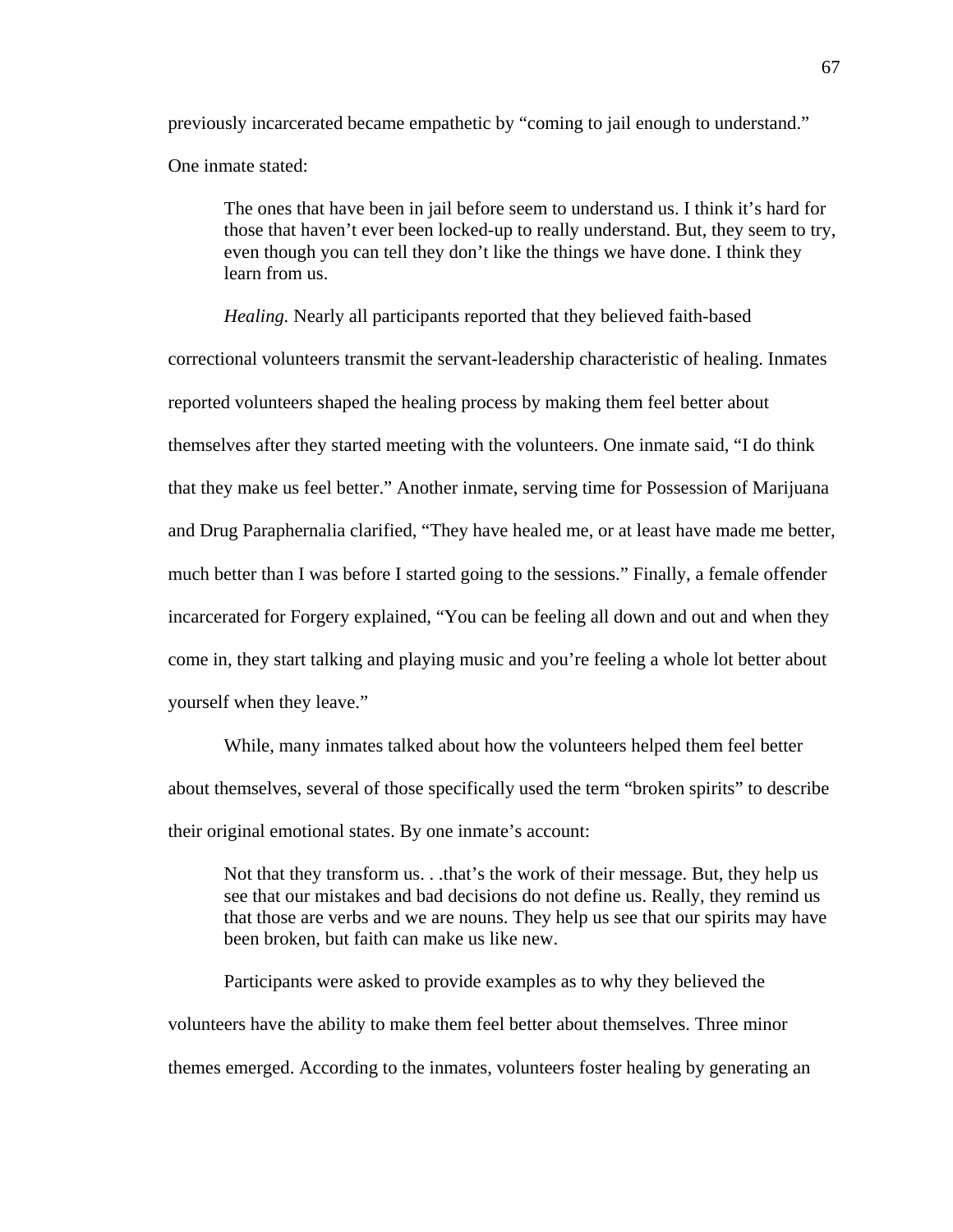atmosphere of trust, empathy and acceptance. One inmate clearly avowed "trust" when asked how the volunteers helped heal him. In his words:

I get really down in the dumps, not like wanting to kill myself or anything, but really down and they just seem to pull me out of what some people might say depression. It's depressing as hell in here. For some reason, they make you feel like you can trust them and I swear there ain't one soul in this world that I could say that about before now. I think I could trust them with anything.

Other inmates implied empathy from the volunteers enhanced their healing.

"They have been down the same kind of roads and . . . know where you're coming from." and, "It seems like they've been where a lot of people in here have been" were typical responses. Several inmates seemed to agree that empathy probably separates the faithbased volunteers from other spiritual leaders. "They can kind of get to you a lot more than a regular preacher. I mean, they're not really preachers, not all of them.

Finally, the volunteers' ability to create a sense of acceptance appeared to have significantly influenced the inmates healing. Several inmates perceived acceptance as a consequence of the volunteers' active listening skills. For instance, a male inmate commented, "They just listen. Sometimes that's all you need is for someone to just sit down and listen. Some of them that can relate to the stuff you've gone through can make you feel a whole lot more accepted." Another inmate made the following comment

They make you feel like, just because you're in jail doesn't mean you can't feel human. Most of the guards talk down to you, treat you like you're a number. The people that come in here for fellowship, I don't think it even registers with them that they are talking to prisoners. They are talking to a room of prisoners, some of them have murdered. They just see us as people, God's children. That's how they make us feel better.

*Awareness*. Twenty-two of the twenty-five participants believed the faith-based correctional volunteers convey the servant-leadership characteristic of awareness. Inmates were asked if the volunteers truly understand the issues they face. One inmate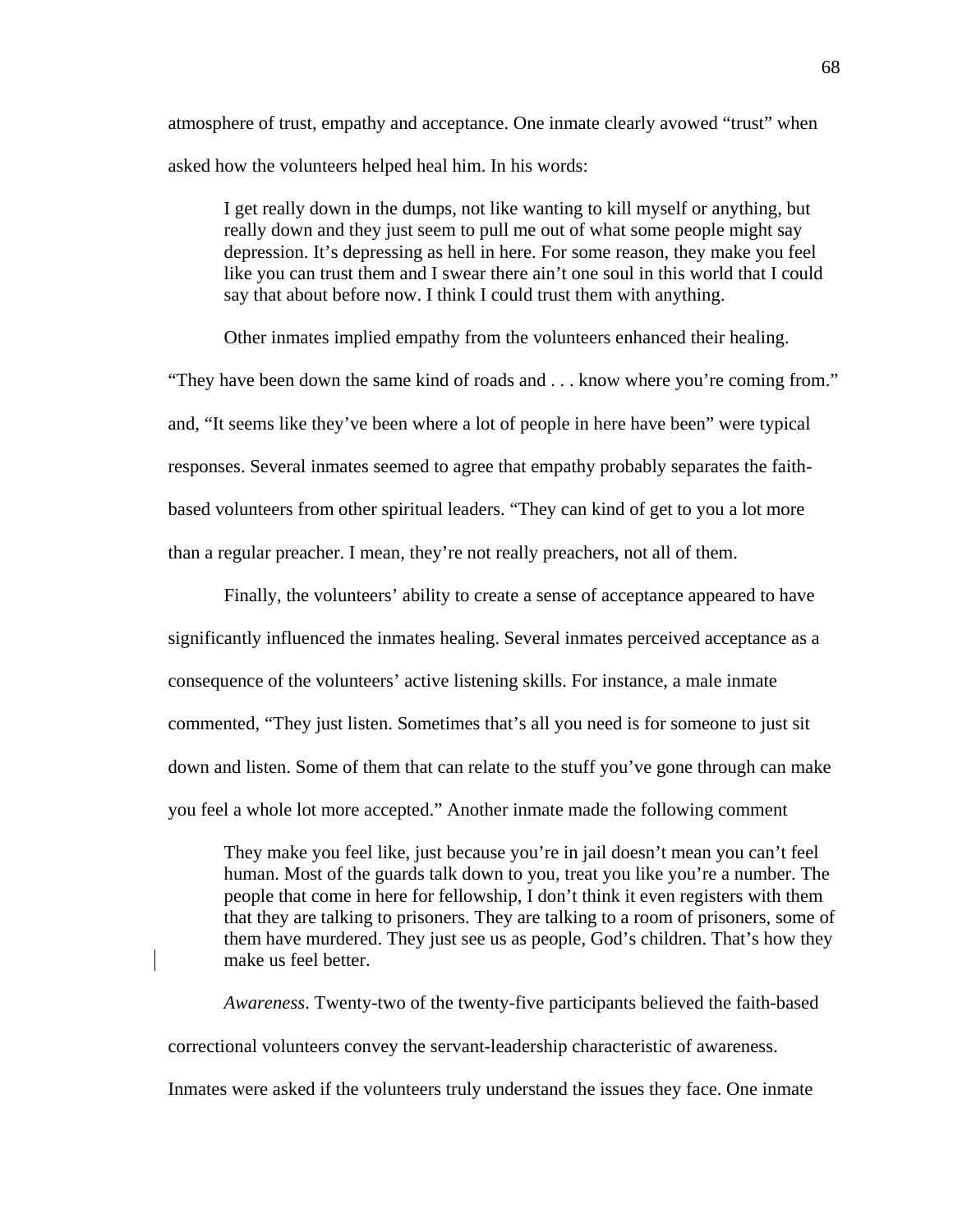who did not believe the volunteers are aware of the various issues that confront inmates said, "I don't think they do because they don't live our lives. They're not in here enough . . . so they don't understand what goes on." Similarly, another inmate claimed the volunteers are unaware of issues because they do not know "what really is going on in my life."

In contrast to the aforementioned results, an overwhelming majority of the inmates indicated that the volunteers are aware of "problems" the inmates face. Comments such as they understand what it's like "to not be around our children", "to have someone sick on the outside and not be able to do anything about it", and "what I was going to do about work when I am out of here" reflect the commonality of their thinking.

When asked to provide examples of why the inmates believed the faith-based correctional volunteers are or are not aware of the issues, the inmates cited specific actions of volunteers that revealed their awareness. One inmate explained, "They know how important it is for them to come. It's important for them to share and to bring music in. . . . We do not hear music. So, I think they understand that." Another inmate remarked, "There's been inmates in here that needed phone calls made and couldn't get the jailers to do it. So, depending on circumstances, they've made phone calls. They've brought socks and underwear for inmates that don't get nothing."

*Persuasion*. Participants overwhelming acknowledged faith-based volunteers utilize another servant-leadership characteristic, persuasion, to affect change in inmates. In discussing persuasion, the inmates clearly differentiated between power and influence. Most inmates agreed that inmates do not respond well to the coercive use of power. A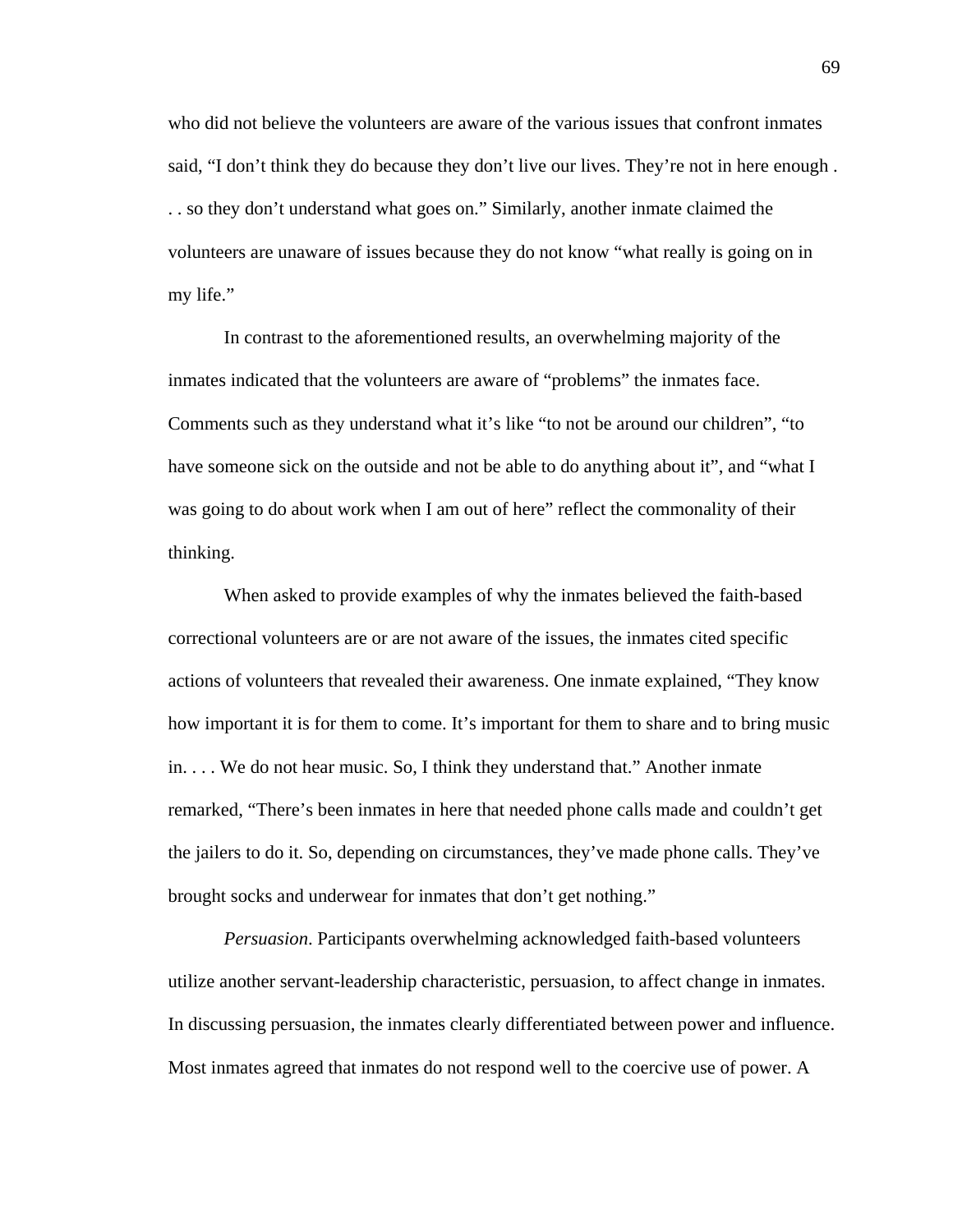female inmate serving time for selling a controlled substance affirmed, "They definitely don't use power." Another inmate stated:

No one comes in here and uses some power kick and gets our attention. I like this one guy because he doesn't have any power. He has nothing to do with this criminal justice crap; he just talks logically, shares his faith, tells me how he changed his life and that gets my attention. If he came in here preaching this or that or trying to throw some weight around, I wouldn't give him the time of day. I've had enough of people using power on me.

 The majority of participants indicated that the faith-based correctional volunteers persuade inmates to change their lives through influence. Inmates reported that they fulfill this responsibility in a number of ways. One inmate stated, "They try to influence us by their behavior. They set good examples for us." Another inmate commented, "These volunteers convince us by pointing out how God does more healing than judging and that he wants us to follow his lead." Similarly, inmates believed volunteers use "the influence of the scripture, God's work" or "Godly influence and encouragement" as methods to persuade inmates to change their lives.

Several inmates provided evidence that persuasion had a positive influence on

inmates. Speaking in reference to the impact persuasion had on inmates, a female

participant said:

I notice that they have some influence . . . because when [the volunteers] are in here the girls don't act half as crazy as they do when they are not in here. They've got some influence on [the inmates] behavior, because we just look at them in a different way. . . They are church people. You can't be acting up and cussing in front of church people.

Another inmate told of how inmates were persuaded by a volunteer to avoid an

altercation. According to the inmate,

We've had a lot of animosity lately in my pod. People are at each other... [the volunteer] came in and talked to us about forgiveness. We were ready to fight, to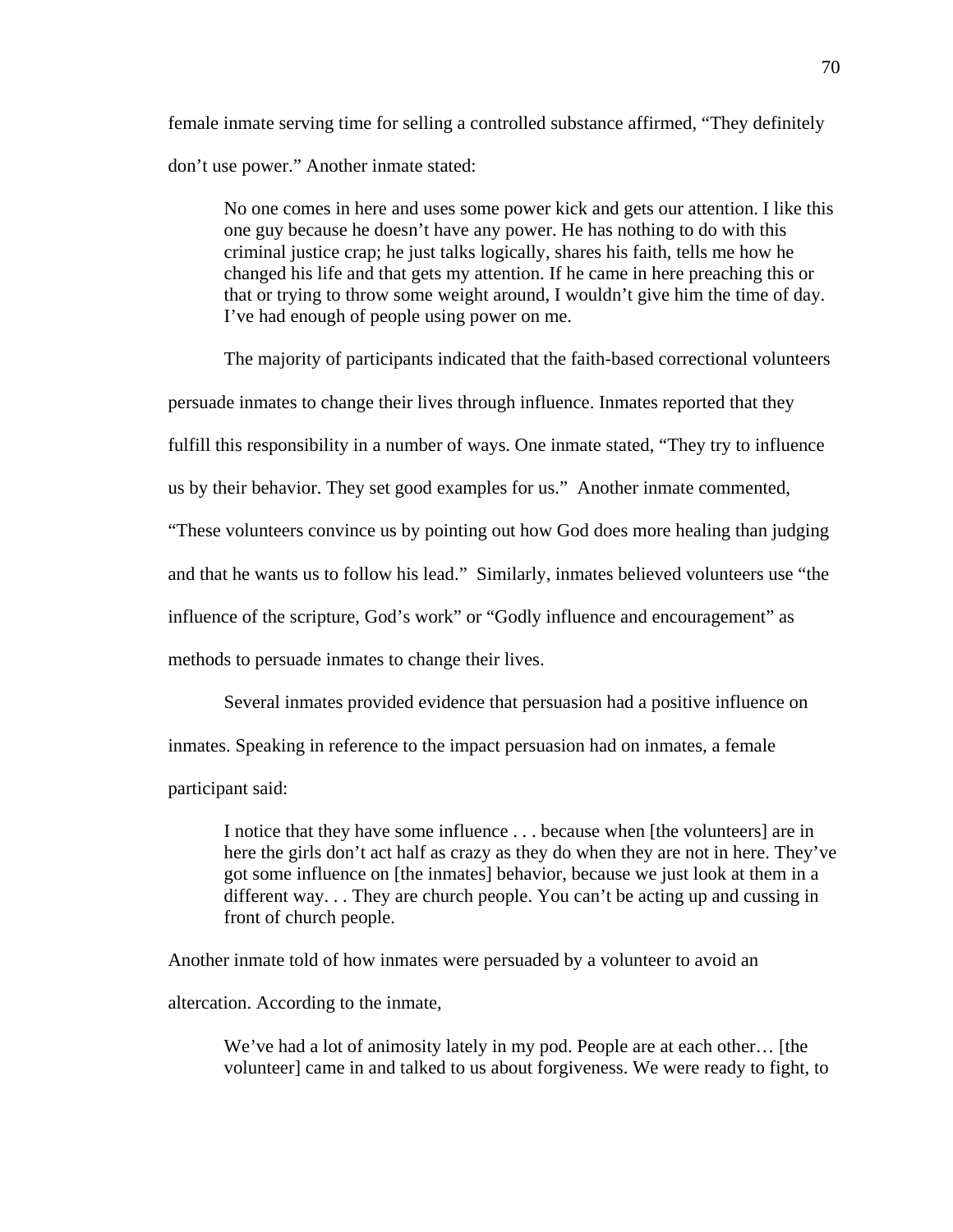go to the hole and everything. Until [the volunteer] was preaching about that and we all ended up hugging. . . She brought us together.

*Conceptualization.* The majority of participants think faith-based correctional volunteers are conceptual thinkers because they understand what inmates want, value, and dream about. Inmates believe the volunteers view inmates in an abstract manner in order to gain a better understanding of these things. Some inmates described the volunteers as being able to "see stuff from a different angle." One inmate explained, "I think they see through some of the stuff I talk about. . . I am too involved in my own shit and they see the whole picture, not just my own little world." Similarly, other inmates describe the volunteers as abstract thinkers because they "see the whole picture" or "the bigger picture." Some inmates reported volunteers attempted to get the full picture by "watching faces" and asking questions. One inmate stated, "When you say something, they ask you what you mean. They don't just try to guess, they let us tell them." Another inmate, who had worked with the volunteers for six months, declared:

 They don't really talk to us about what we do every day. . . . They spend most of their time talking to us about the bigger picture, the possibilities of a life beyond these bars. I think they realize that this is what most of us dream about.

Additionally, the volunteers were described as conceptual leaders because they guide inmates, or "show the way". Remarks such as "They pray all the time for [inmates] that are leaving"; and "They understand that if you get out and don't do right, you'll probably end up right back in here" reflect the uniformity of their beliefs. A female offender who had served six months for possession of methamphetamine stated:

The volunteers talk to me about how I can have a different kind of life, how to want for different things, things that are not harmful to me and others, when I get out. The volunteers talk to me about how to get a fresh start, how to look for others that are free of drugs.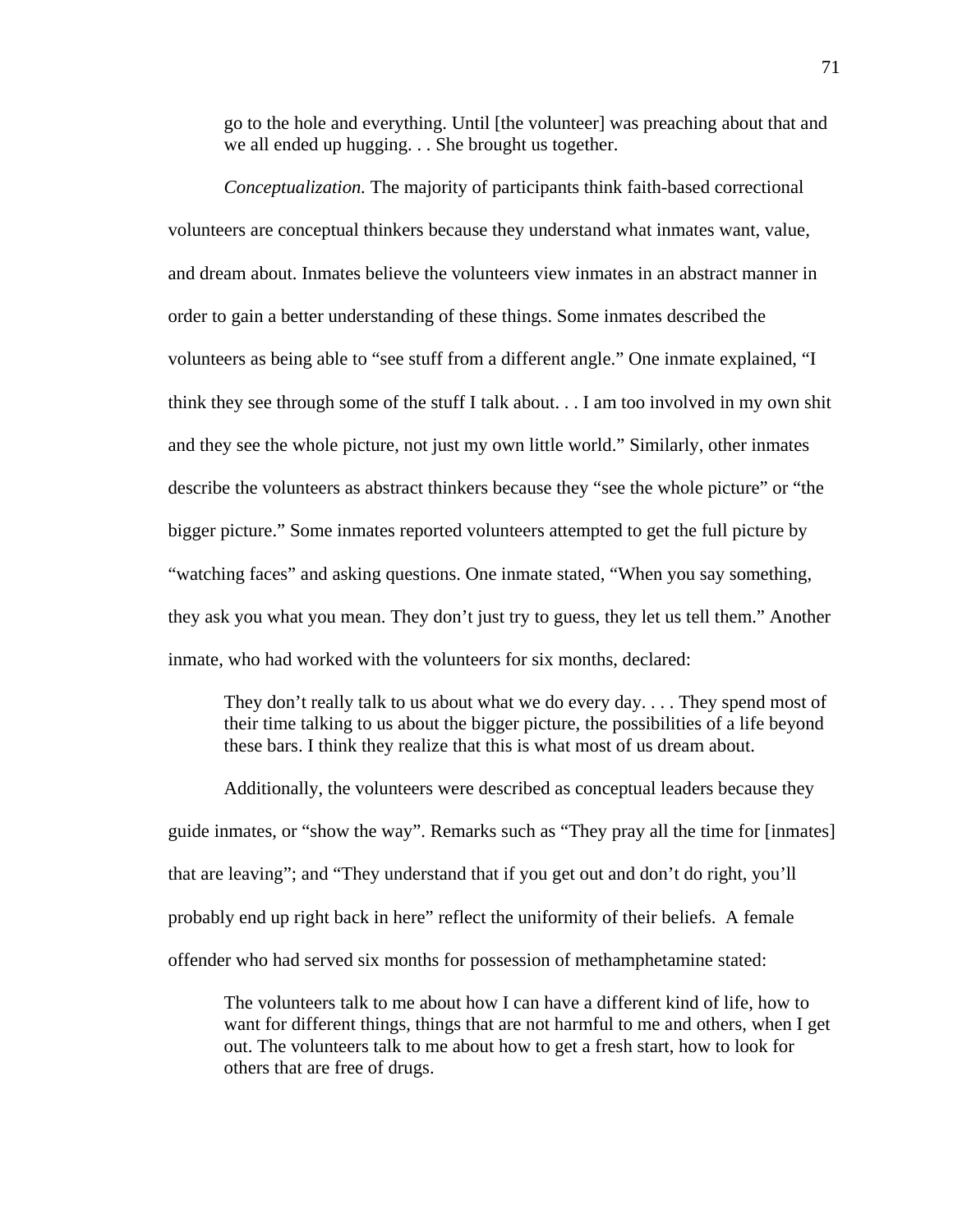*Foresight.* Nearly all of the inmates believed faith-based correctional volunteers transmit the servant-leadership characteristic of foresight. Participants were asked whether they believed the volunteers understood what lies ahead of inmates if they remain in jail or are released. Twenty-four of the twenty-five inmates provided anecdotal evidence to confirm volunteers "realize what's in store" for the inmates. Generally, the inmates believed that foresight depended on the volunteers' level of experience. One inmate shared his thoughts:

They know from experience. They know what we are experiencing now is like really dark and they know the consequences of us making the wrong decisions in here or out there. Because of the people that have been in and out of here ... they know what lies ahead of us.

Interestingly, the lone inmate that did not believe the faith-based volunteers reveal foresight cited lack of experience as the reason. According to that inmate, "the ones that have been coming in here longer seem to know more about what lies ahead of us than the new ones."

 When asked to provide examples as to what the volunteers have said or done that made the inmates believe they transmit foresight, the answers rested on the volunteers' ability to anticipate problems. For example, one inmate stated, "The volunteers know . . . if you wanted drugs to deal with things on the street, then you'll want them again when you get out." Similarly, another inmate recited a volunteer's admonition, "You might change in jail, but once you get to the real world, you got more temptations. They remind us that it's not easy to change your life, inside or outside."

 In addition, many inmates maintained stories of inmates' past failures and successes implied the volunteers conveyed foresight. A female offender serving time for Driving While Intoxicated remarked, "Some have been coming here for a long time and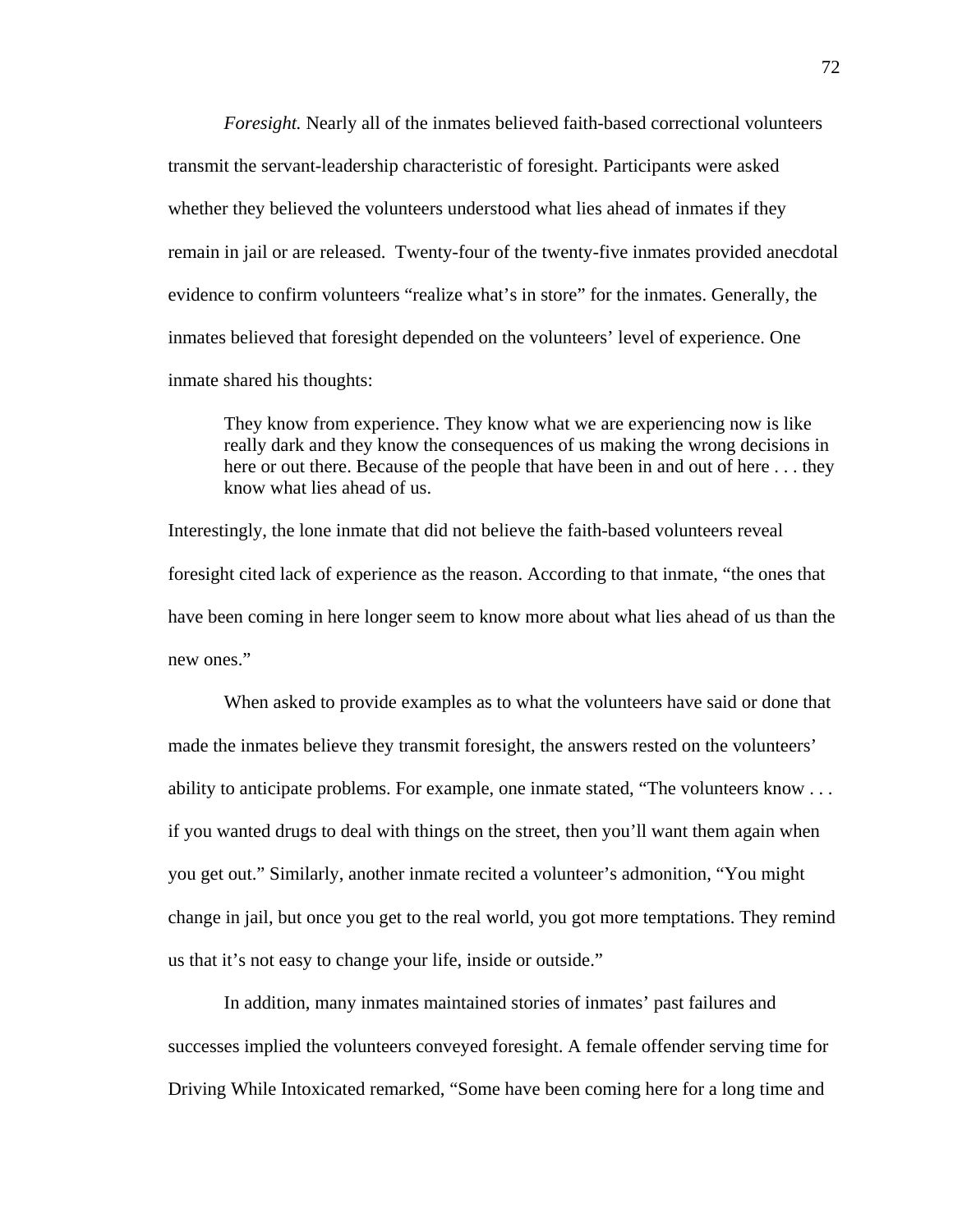have seen lots of women back and forth. So, I think they have an idea of how hard it will be to keep our faith once we are out of here."

 Finally, several inmates likened the volunteers' foresight to a vision. A number of inmates believed the volunteers encourage inmates to work with the volunteers and other inmates to achieve their vision that their lives can get better. In the words of an inmate:

Most of them  $\dots$  understand what kind of stuff I'm going to go through while I'm here and the stuff I'm going to be going through when I get out. They talk to me too about what the other guys in here must be going through. That makes me feel like I'm not all alone. I've caught myself talking more to the other guys about faith. . . . I just know that they've taught me to have faith that things will and can get better.

*Stewardship.* According to the participants, faith-based correctional volunteers

unquestionably exhibit stewardship, a servant-leadership characteristic. When asked to

provide examples of why the inmates believed the volunteers are good stewards, most of

the inmates asserted volunteers were "trustworthy," a unique attribute in the jail setting.

A male inmate incarcerated for trafficking methamphetamine explained:

When you are in here, you don't know who you can trust.... You don't know who has a real heart. The volunteers have real hearts. The old ones, especially, I can really trust. Some of the younger ones seem to judge us more.

Likewise, another inmate implied stewardship when he noted, "they care about our

wellbeing . . . I trust them because if they didn't care about us, they wouldn't come here."

Statements such as "You know they don't have to be here. They do not have to do

anything to try to make our lives so much better, but they do" and "I guess they are more

concerned and involved with our spiritual growth. That's why they are here. They don't

have to be" are typical reasons inmates gave for describing the volunteers as good

stewards. One inmate seemed to recapitulate those feelings when he said: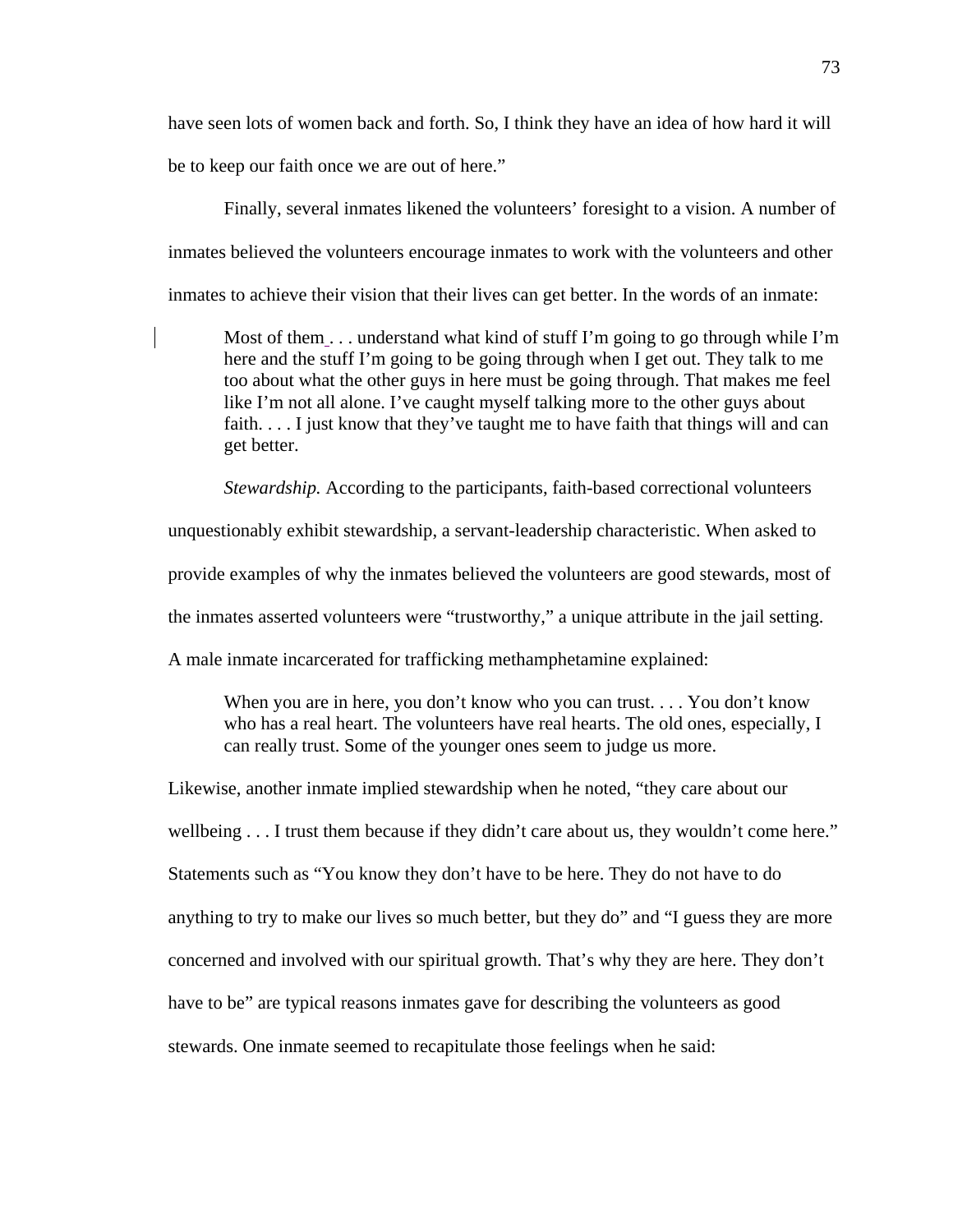I think they want to help us, but they can't give us material things. . . . I trust them that they want to do more for us. . . . You can tell that they want to help us with the things we need. . . . They know that we need to feel better about ourselves more than we need a candy bar from the commissary. What they do to meet our needs is more valuable than anything you can buy on commissary day.

*Commitment to growth*. Evidence is clear that faith-based correctional volunteers are committed to or care about inmates' personal and/or spiritual growth. All participants concurred that volunteers show this servant-leadership characteristic in several ways. Most indicated that the volunteers want the inmates to grow, to become a "better person." Statements such as "We know they are here to try to reform, rehab us." And, "This one volunteer really wants me to be a better person, not necessarily a religious person, just better than what I am now and have been" are indicative of the volunteer's commitment to inmates' growth.

 Another way volunteers show their commitment to inmates' growth is by helping the inmates accomplish great things. The inmates revealed that volunteers provide the necessary resources to enable their growth. Most inmates reported that the volunteers "talk to us more about our spiritual growth. I think they do that best by being so interested in our well being, especially our spiritual well being." Several inmates commented that the volunteers promote their spiritual growth when "they bring in Bibles and everything to aid us." Other inmates explained how volunteers provided the resource of music to augment inmates' spiritual growth. As one inmate stated:

 Each volunteer goes to each one of us and make a real effort to meet our personal, but especially our spiritual growth. They bring us music to listen to. The music is wonderful because we don't get to listen to such beautiful sounds in here. The music is nurturing. I feel like they are mothers that play the music to calm us, to allow the Holy Spirit to feed our souls.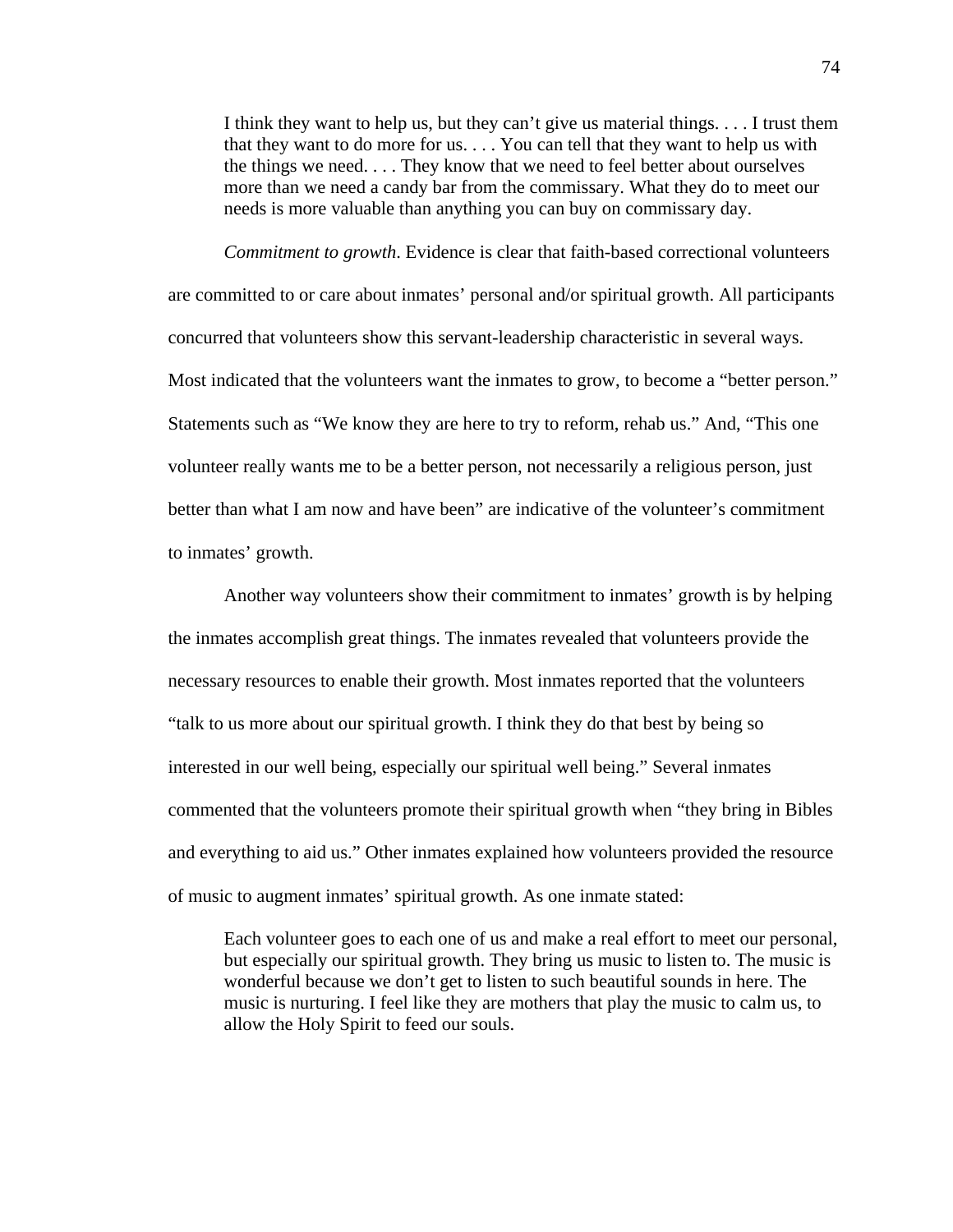*Building community*. The majority of participants believed the faith-based correctional volunteers were successful in building a connection among the inmates, as well as connecting with the inmates. Several inmates acknowledged that a session with volunteers "really brings us together" and allows inmates to "stick together". One inmate explained, "We feel a connection, especially to the ones that come back each and every week." In contrast to these comments, a few inmates believed "some of them are not as good as the others." In that regard, an inmate explained that some volunteers are not as successful in building a sense of community because they are not as "people orientated".

When asked to provide examples of ways the volunteers build a connection with inmates, the responses materialized into three minor themes. First, the inmates believed volunteers build community by developing a sense of "we are all in this together". An inmate eloquently explained:

It's just like school, or work, we have to get along. It's just a lot harder in here. People have bad tempers and are use to fighting when they are frustrated, pissedoff. The volunteers seem to be able to get us to understand each other, to help each other. On one day, one of us may be really down and the next day another. We've gotten to where we recognize that in others and we help each other out. People are in here from all over the country. We talk different, look different, smell different, but after the volunteers leave, we seem to be more alike.

Another way volunteers build community is by developing a sense of

"belonging". In order to accomplish that mission, several inmates commented that the volunteers get the inmates to "trust each other". One inmate said, "I didn't have a true friend on the streets. In my business, it's hard to trust people. You just don't do it. So, I think they connect with us through trust." Other inmates reported volunteers promoted "family" to develop a sense of "belonging". An inmate stated, "Spirits are higher because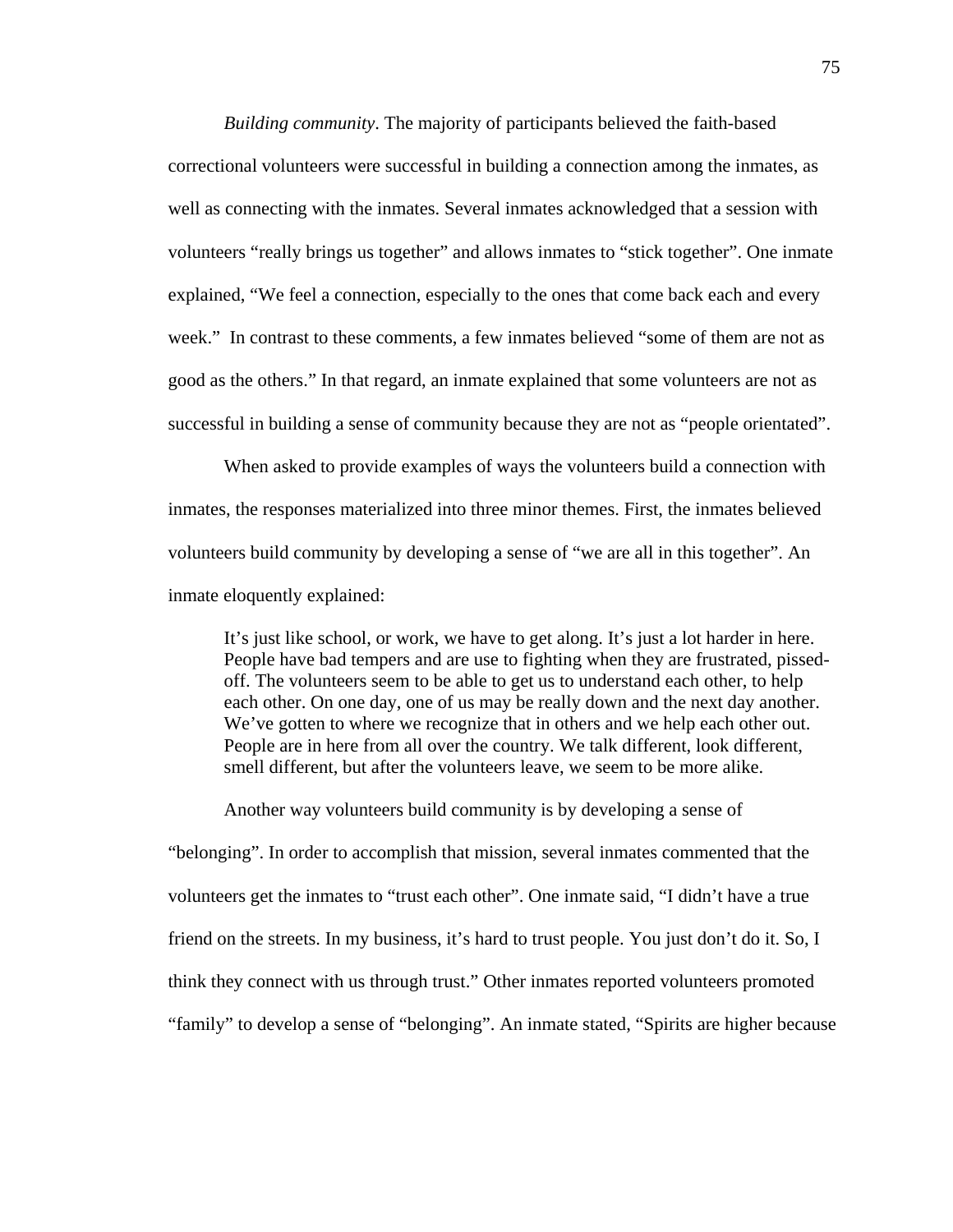you feel like you have someone that loves you, cares for you. These inmates don't have family and [the volunteer] seems like their family. It just brings us closer together."

 The last method volunteers use to build community is to be objective. Several inmates remarked that the volunteers establish cohesion among the inmates by not passing judgment on them. In the words of one inmate, volunteers build community by "helping us see that we are not all losers that we are all God's children and we can help each other get better."

 In conclusion, participants reported that the volunteers' ability to build a sense of community created two positive outcomes. Several inmates believed a sense of community enabled inmates to be "stronger" or "a better person". Next, a sense of community prompted the inmates to "get along better". Commentaries such as "If we get along, the time goes . . . a lot faster" and "when the volunteers are here, the atmosphere is more peaceful," echo the shared perceptions.

#### *Themes*

Three major themes emerged as inmates commented on the impact of faith-based correctional jail volunteers in transmitting the characteristics of servant-leadership in county jails. The themes included: (a) volunteers' laughter and positive attitudes inspire inmates; (b) while being served, inmates serve others, and (c) volunteers promote a sense of peace, hope and faith.

*Volunteers' laughter and positive attitudes inspire inmates*. Throughout the interviews, over half of the inmates made reference to the significant impact the volunteers' enthusiasm and positive attitudes had on the inmates. One inmate described the volunteers as "positive people". Commenting on the jail's apathetic and negative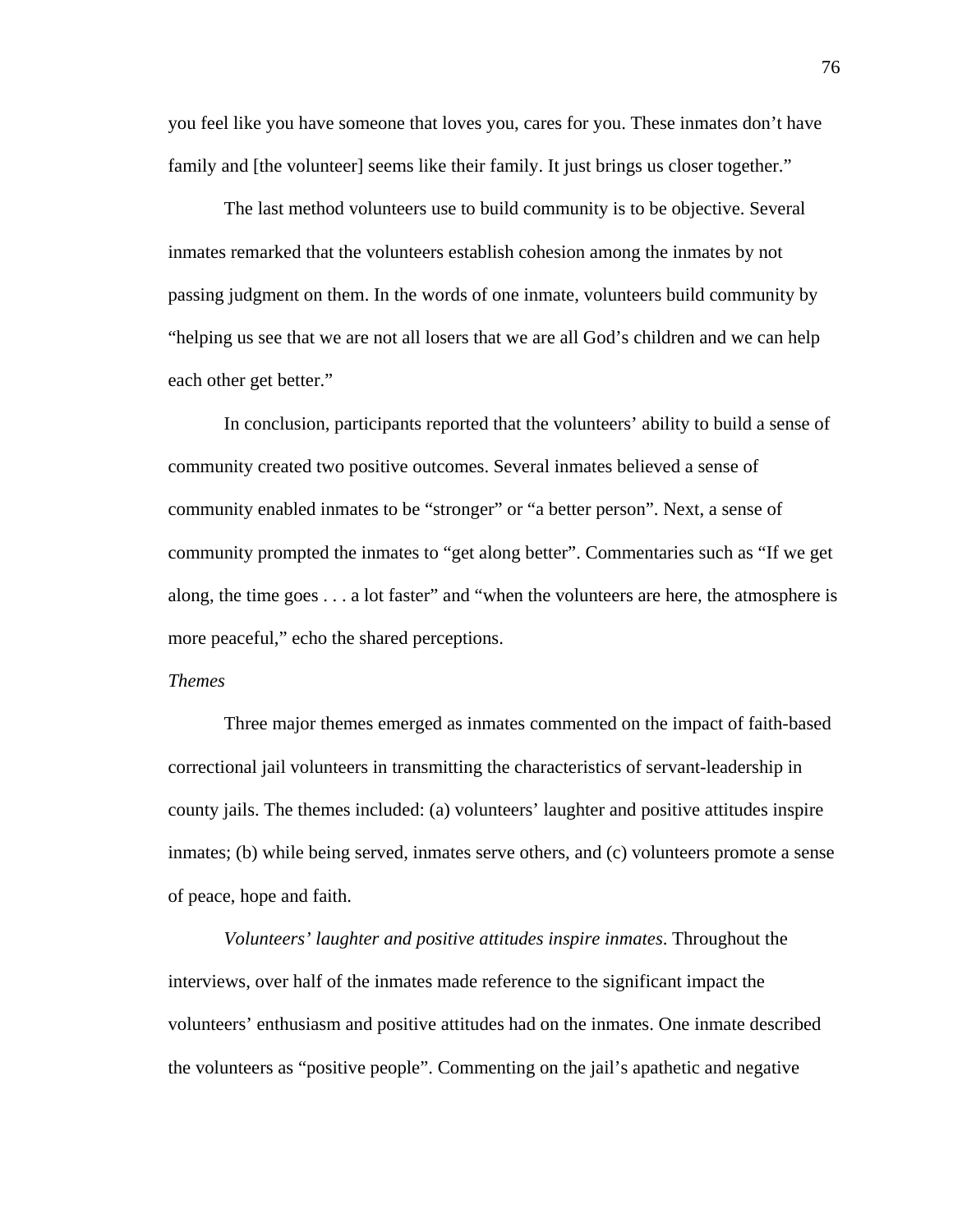environment, a female inmate asserted, "We need some kind of positive around here." Most inmates claimed the volunteers' positive attitudes inspired them to believe their circumstances would improve. An inmate, serving a sentence for Domestic Violence, acknowledged faith-based correctional volunteers have a "positive outlook on everything." He said a volunteer assured him, "you are doing this and everything is going to get better."

Another inmate described the volunteers as "very enthusiastic". Several inmates commented on the contagiousness of the volunteers' enthusiasm. Most believed the volunteers' enthusiasm lifted inmates' morale. One inmate confirmed, "they are in good spirits. They lift you up, no matter what situation you are in." Other inmates believed the volunteers' enthusiasm encouraged a connection between the volunteers and inmates. When asked specifically about how a connection was made, an inmate explained, "I think they connect with us by laughing with us. There's not a lot of laughter around here. I think they are happy and we want to be like that." The influence of laughter and positive attitude also transcends into observable behaviors.

*While being served, inmates serve others.* Nearly half of the participants reported they have served other inmates because of the effect of the faith-based correctional volunteers on them. Several inmates communicated poignant accounts of how they were inspired by the volunteers to "pass on" the tradition of serving others. For instance, a female inmate told a story of how she had received a Bible from a volunteer. In the end, the inmate gave the Bible to another inmate that was being transferred to a different jail. The inmate recalled:

I'd say we really connected while she was here. I still get to share my love for God with her through letters. I think that's great, because the volunteer had given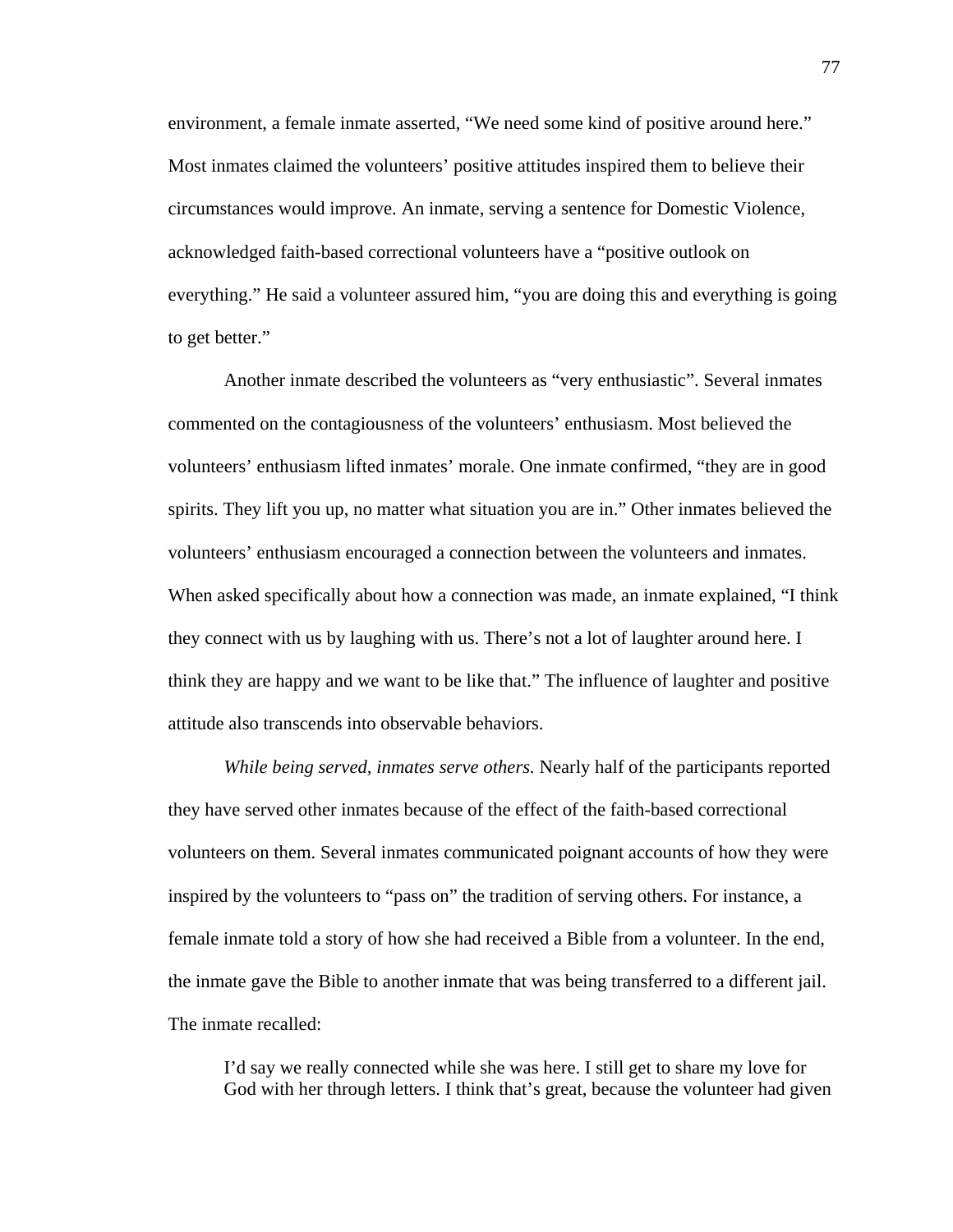me that Bible and I turned around and gave it to her. I hope someday she'll get to give it to someone else in need.

A few participants commented on how the volunteers had enabled the inmates to experience substantial spiritual growth. As a result, the inmates were inspired to share the news with other inmates. One inmate stated, "I talk to them about how helpful the volunteers have been to me, how I've given my heart to God and how much better I feel about myself." Similarly, another inmate said he had noticed that he helps others by being nice to them. In his words, "I think I am nicer to the other inmates because my old cellmate was nice to me."

A number of inmates reported on how they were motivated to participate in the faith-based correctional volunteer program because of its impact on other inmates. One inmate stated, "I had a cellmate that told me about them. She said she really liked how she had changed since she started going and I figured I could use some change." Similarly, an inmate said she was motivated by her cellmate to start working with the volunteers. She said:

I didn't really want to have anything to do with [the volunteers]. I didn't want to be one of those people that just get religious in jail, so I refused to come out of my cell. But, my cellmate always seemed to come back so much happier, so much at peace, that I eventually decided to start listening.

The influence of the faith-based volunteers extends beyond inspiring inmates to serve one another and establishes tranquility, hope and conviction.

*Volunteers encourage a sense of peace, hope and faith.* Twenty of the twenty-five participants described the faith-based correctional volunteers with descriptors such as "loving", "caring" and "compassionate". In their opinions, these qualities inspire peace, hope and faith in the inmates.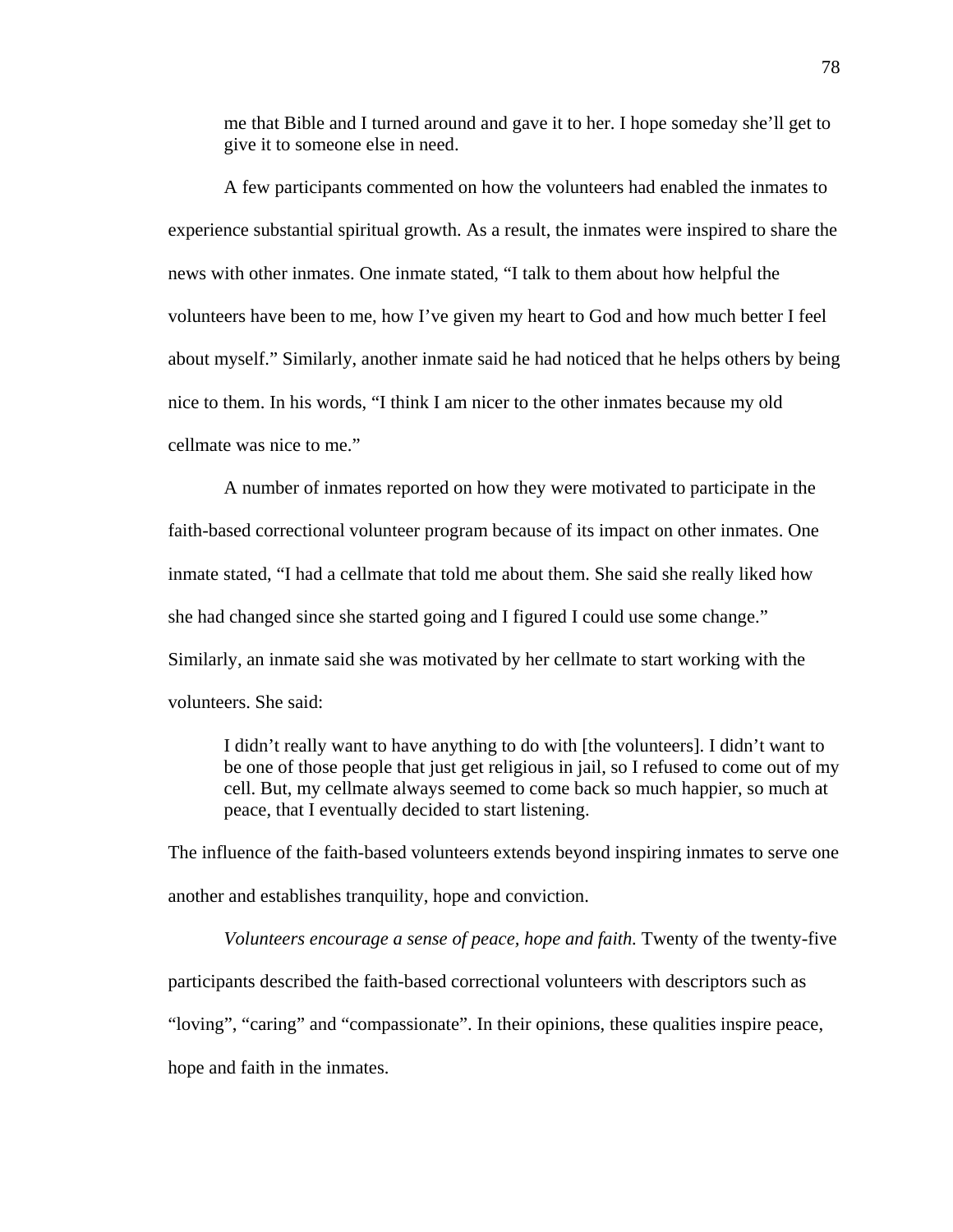A third of the inmates made references to the "peaceful" feeling they get when they are in the presence of the faith-based correctional volunteers. Frequently, inmates made statements such as, "I felt this incredible sense of peace come over me", "What made me continue going was that they made me have peace", and "I'm just more at peace" to describe the volunteers' profound influence. Speaking in reference to the faithbased correctional volunteer program, one inmate expressed, "It gives me peace. It gives us light in a really dark world that most of us never even knew existed."

In addition, a number of inmates believed the volunteers convey "hope", which facilitates their healing powers. A female who had been incarcerated for six months said, "They make me think that things are possible, that I can have a better life than what I've had." More succinctly, another inmate stated, "They give me hope that things can be better." Similarly, inmates believed the volunteers inspire hope by providing the resources to enable healing. As an example, an inmate commented:

If it wasn't for the volunteers, some of us would lose our sanity. I think that if we had to live with just these officers and just with the other inmates and not have that peace . . . it would be just an awful thing. I think the volunteers give us enough information that we can build hope for a different direction.

Finally, the inmates believed faith-based correctional volunteers demonstrate remarkable compassion which cultivates faith. One inmate conceded that the volunteers faith made him feel as if he had been "forgiven", expediting the recovery from their destructive habits. "I knew I was going to need their faith to get through this. They really do treat you like you are okay, like you haven't done anything bad." Another inmate, awaiting trial for Forgery, explained volunteers let inmates know that "they are here for us, that they care. They give us faith because they have faith in us."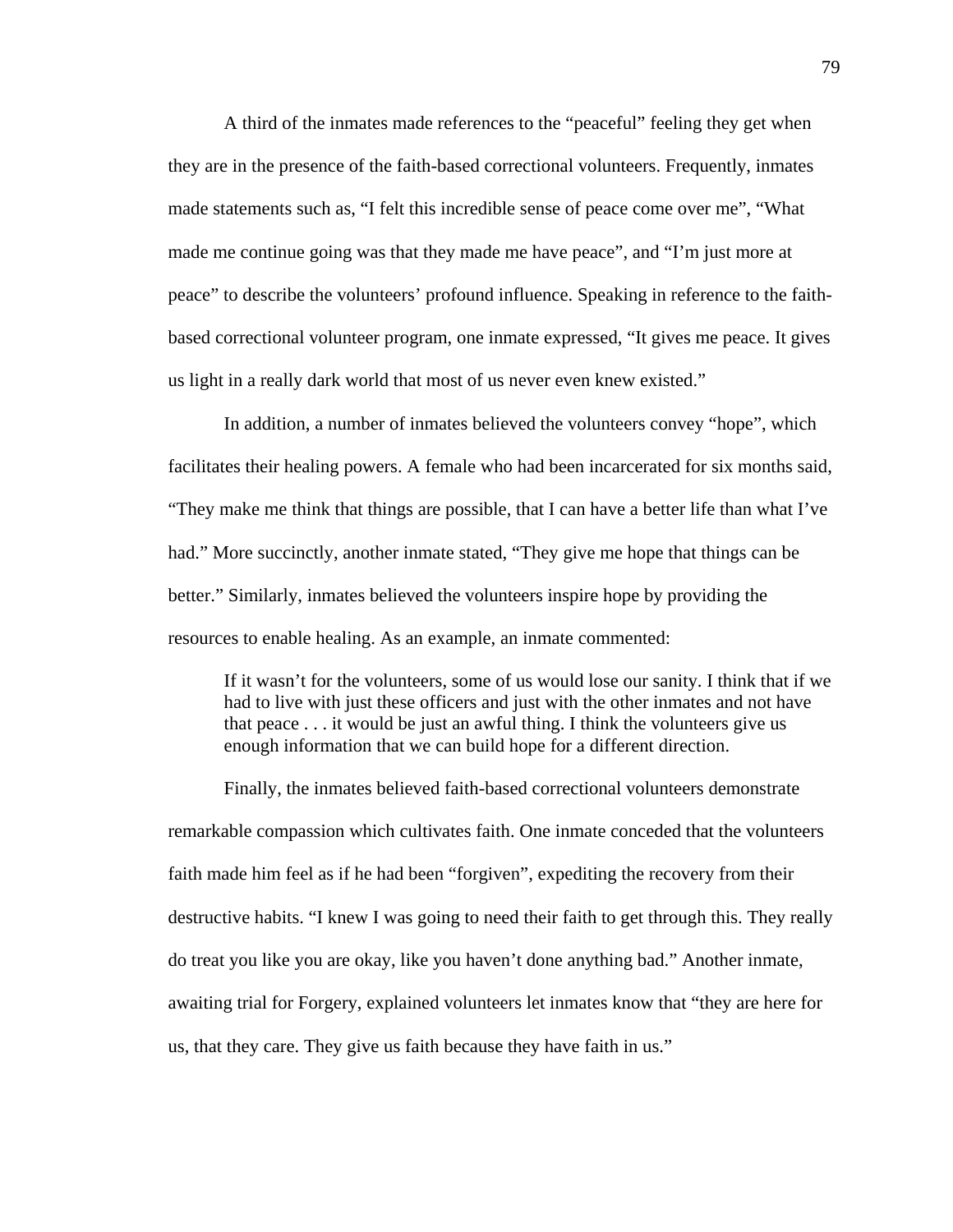# *Overall Influence*

 The inmates reported a wide assortment of responses when asked, "Overall, what influence do the faith-based volunteers have on the inmates? Twenty-three of the twentyfive inmates perceived a difference in participating and nonparticipating inmates. When compared to the inmates that do not involve themselves in the faith-based program, the participants believed they engage in fewer infractions, were more content, use less profanity, and read the Bible more. For example, several inmates reported that they believed those that are involved in the volunteers' program "cause less trouble less trouble in the jail than those that don't". Other inmates believed those that participate in the program were "happier". Statements such as "they seem happier" and "I think the ones that work with the volunteers are happier than the ones that don't" are indication of this conviction. A number of inmates remarked that there appeared to be less profanity, or "cussing" by the program members. One inmate described a difference in the groups' language. She said, "every other word out of their mouth is God damn this and God damn that and those that go, try to watch their cuss words." Finally, several of the inmates observed the inmates that attend the faith-based meetings "read their Bible more" than those who do not attend.

 Generally, the majority of inmates believed the faith-based volunteers influence inmates when they facilitate attitudinal change and relieve tension in the jail. By the account of an inmate, "I think it gives [inmates] more positive attitudes. It gives you hope, faith. It changes your whole outlook." Another inmate explained the perceived change in his attitude when he stated:

When I came in here I had a real attitude. I did not want to be here and I was asking God why he was punishing me like this . . . I was tired of doing this and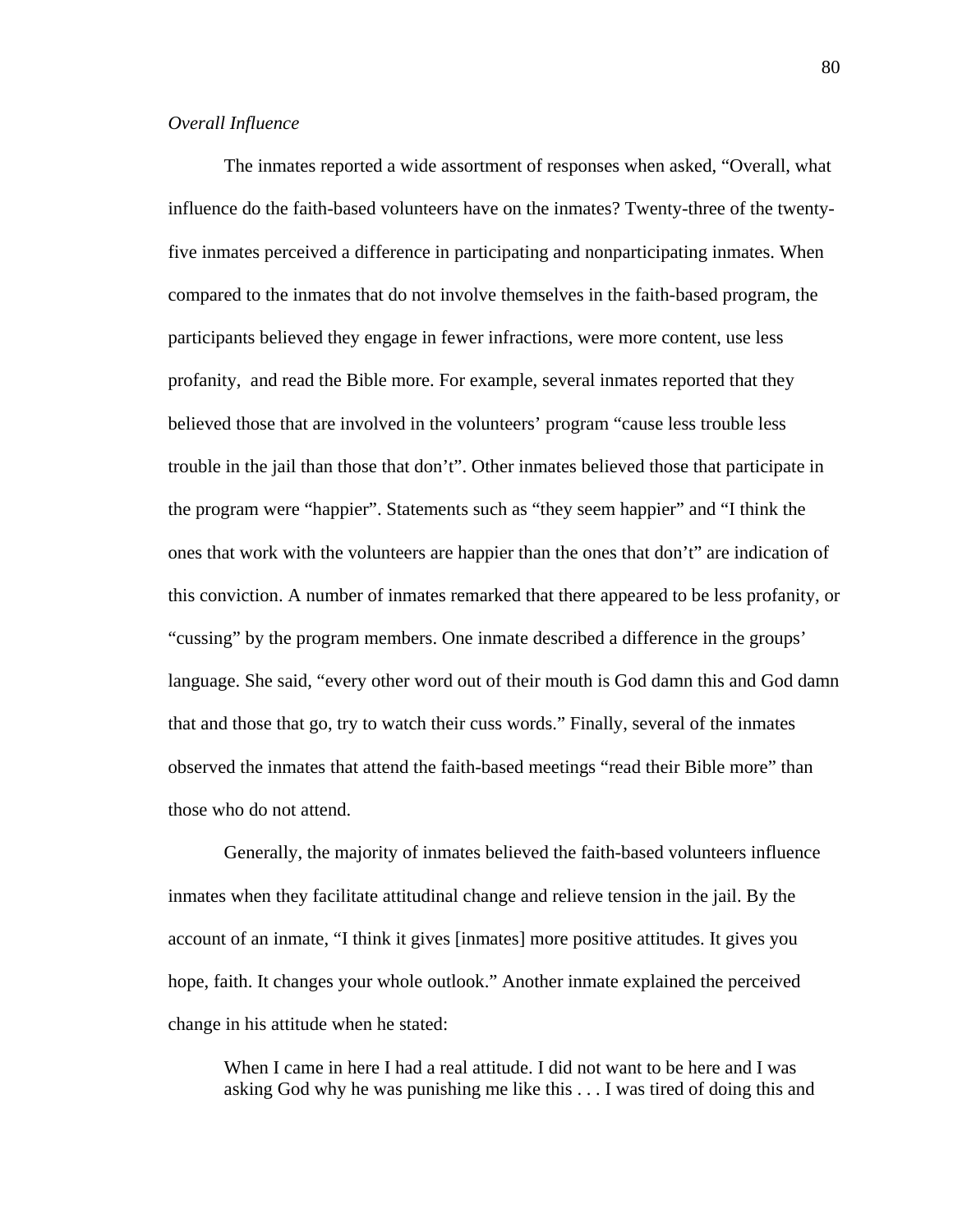doing that and I was really just ready to give it up. They helped me to see that I just need to focus on the things I could do for others. They told me that I should just focus more on giving, instead of receiving all the time. I've started that and it's beautiful now. It works; it truly works in here.

Similarly, a number of inmates commented that they have observed a more respectful attitude from both participating and nonparticipating inmates. An inmate stated, "The program has a big impact on a lot of people. Even the people that don't care about it, benefit. They shut up when [the volunteers] are there. They are not disrespectful at all."

 The inmates overall believed the faith-based correctional volunteers influence the inmates most profoundly by helping reduce tension in the jail. A significant number of inmates remarked that the program "releases tension in the pod". As an example, one inmate said, "I think a lot of fights are avoided because of the influence of the volunteers. I know I used to fight all the time and I haven't been in a fight since I started going to the sessions." Similarly, another inmate commented that inmates attend sessions with the faith-based volunteers on Tuesday, but not again until Sunday. In her words, "We call it the long run. We start fighting about stuff during the long run and then we get over it on Sunday when we meet with the volunteers." Yet another inmate referred to the volunteers' ability to relieve stress in the following comment:

 Overall, they just boost everybody's morale, every time they come. It seems like it releases tension in the pod. From Tuesday to Sunday, all that stuff has time to build up and when they show up, it kind of relieves everybody's tension.

In conclusion, numerous inmates remarked about the cumulative affects of the

program. In the words of one inmate:

 If they don't have this in every jail, they need it in every jail house because it opens up a whole lot of people's lives. It makes a person feel more wanted, more needed. With out God, you can't make it in the world, man. If you can make it in here with God, you know you can make it in the world with him. . . . I get a tingling feeling every time the volunteers come.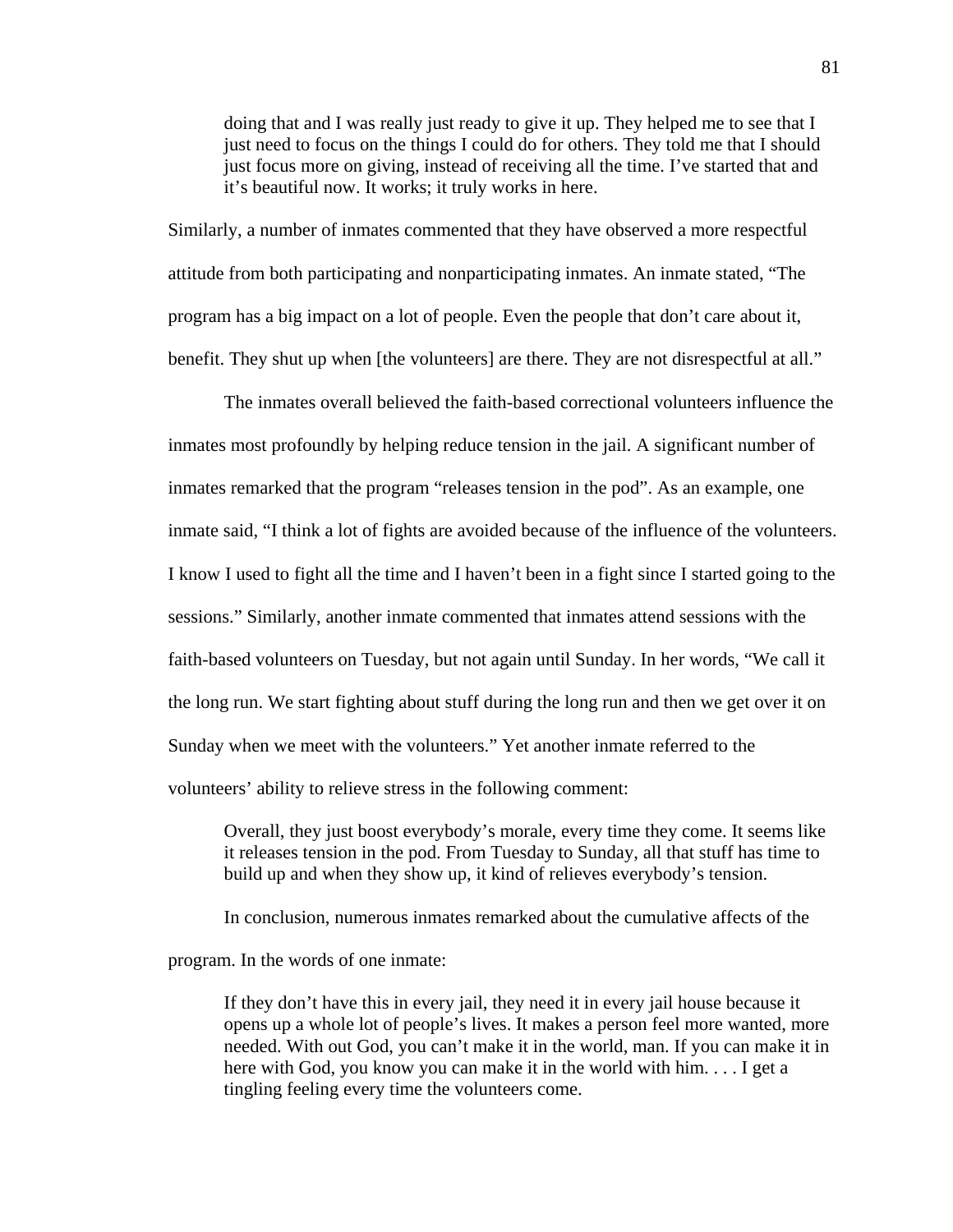Correspondingly, another inmate said, "It's a very good program and they shouldn't do away with it. It should happen in every jail. It has definitely made an impact on me." Finally, a female inmate, making reference to the overall influence of the faith-based correctional volunteer program, best summarized the benefits of the faith-based volunteer program, "It's the silver lining in a black cloud or it's the pot of gold at the end of the rainbow. It's the good in all this bad."

*Research question 3. What are the perceptions of faith-based correctional volunteers regarding their impact in transmitting the characteristics of servantleadership in county jails?* 

Results from the fifteen faith-based correctional volunteers specifically addressed the ten characteristics of servant-leadership: listening, empathy, healing, awareness, persuasion, conceptualization, foresight, stewardship, commitment to the growth of people and building community. Findings for this research question conclude with a discussion of two major themes which emerged from the interviews. The themes were: (a) volunteers started serving to fulfill a spiritual conviction to help others, and (b) volunteers love feedback.

### *Servant-leadership characteristics*

*Listening.* Faith-based correctional volunteers clearly practice the servantleadership characteristic, listening. Every one of the fifteen volunteers answered positively when asked, "Are you a good listener?" When asked to clarify why they believe they were good listeners, the majority of volunteers exemplified their opinions when they stated, "I think I'm a good listener" or "the inmates tell me I'm a good listener."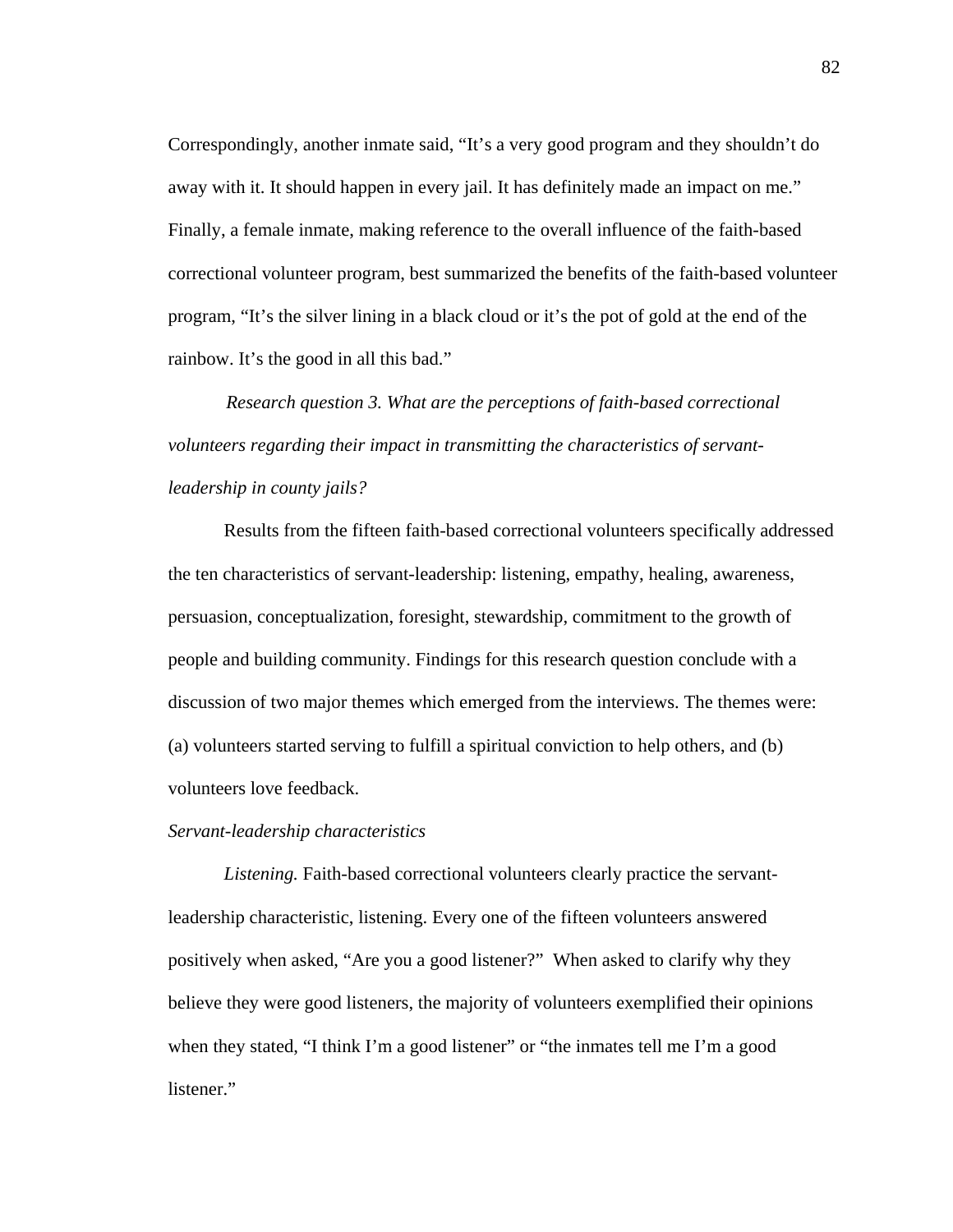Five of the fifteen volunteers specifically mentioned that they "look the inmate in the eye" to show they listen. One volunteer stated, "I had one guy tell me that he appreciated the way I listen, really listen, to his story.... I try to look them in the eye when they talk to me. That seems to be important to them." Similarly, another volunteer remarked," I think the way I can bring more compassion in my life and into the lives of these inmates is to be a good listener. I look them in the eye and I try to remember names and their situations." Finally, a faith-based correctional volunteer of seven years said:

I try to pay attention, to make eye contact with these guys and that seems to get them to open up, to talk more. I had an inmate tell me once that no one ever looks him in the eyes and he appreciated how that made him feel more important.

Six of the fifteen volunteers explained they practice good listening skills by concentrating on inmates' non-verbal communication or "body language". A female volunteer who has serviced the jail for three years explained, "I try to pay attention to their nonverbal behavior because I think I can learn as much from that as I do from what they say." Likewise, another volunteer explained, "I try to read the body language because . . . inmates are so reluctant to trust that they don't always want to open up. So, I catch myself trying to read their non-verbal messages." Finally, another volunteer echoed that sentiment. In her words:

I try to listen to what the inmates say, but I also try to pay attention to what they don't say. Sometimes the inmates are quiet and I try to figure out what message they are sending by not talking.

*Empathy*. All of the fifteen participants believed faith-based correctional volunteers transmit empathy, one of the servant-leadership characteristics. Statements such as "I try not to be sympathetic and I think I am empathetic" and "I do understand their situation" typified the responses.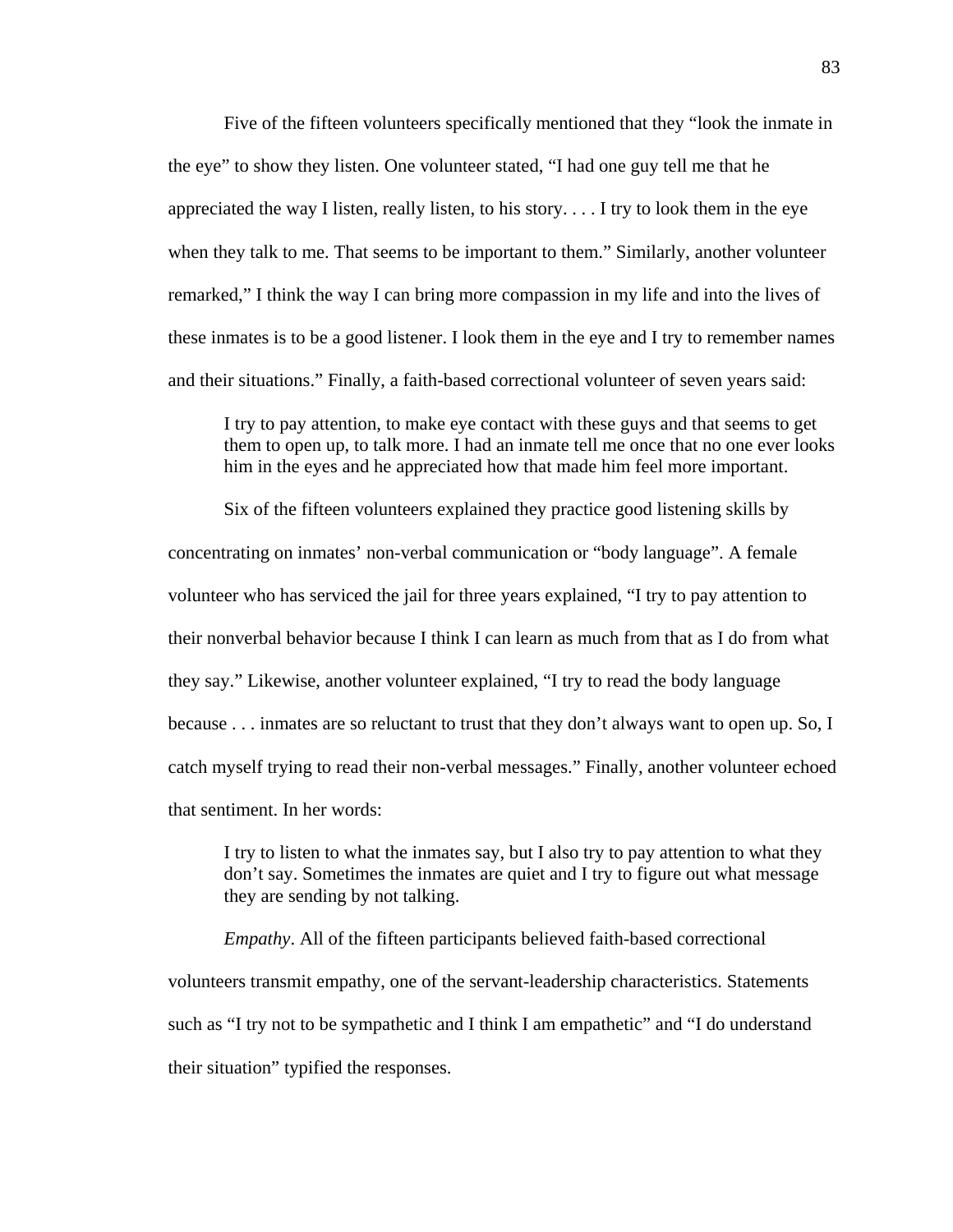When questioned as to why they believe they transmit empathy, the volunteers' explanation centered around three minor themes. First, several volunteers said they understood the inmates' situation because they had years of volunteer experience in a jail setting. In the words of a male volunteer with seven years of volunteer experience, "I have been coming in here for many years. I've heard many stories that help me understand what they are experiencing, the fears and deep sadness they feel because they feel all alone." Several volunteers believed the listening skills they acquired throughout their years of volunteering enabled them to be empathetic. One volunteer stated, "I was never in trouble . . . but I think by listening to them, I understand their situations." Another inmate said, "I think I can identify. . . . I can identify with their situations because I've listened. I listen closely when I'm here and I think I develop empathy, that understanding of their emotions, feelings."

In addition, the volunteers believed they understood the inmates' situation because they, a family member, or friend had previously been incarcerated. One volunteer confessed he was empathetic because he "spent almost a year in this jail . . . long enough to understand the plight of the inmate." Another volunteer explained, "I haven't been in their shoes, so to speak. But, I have had friends in jail and I have a brother that's an alcoholic. So, I think I understand their situations."

Finally, some of the volunteers conceded that their own brokenness as a result of addictions to alcohol or controlled substances enabled them to understand the inmates' situations. A volunteer explained he "became a believer later in life, after making a lot of stupid mistakes. So, I think God has used those stupid times in my life to allow me to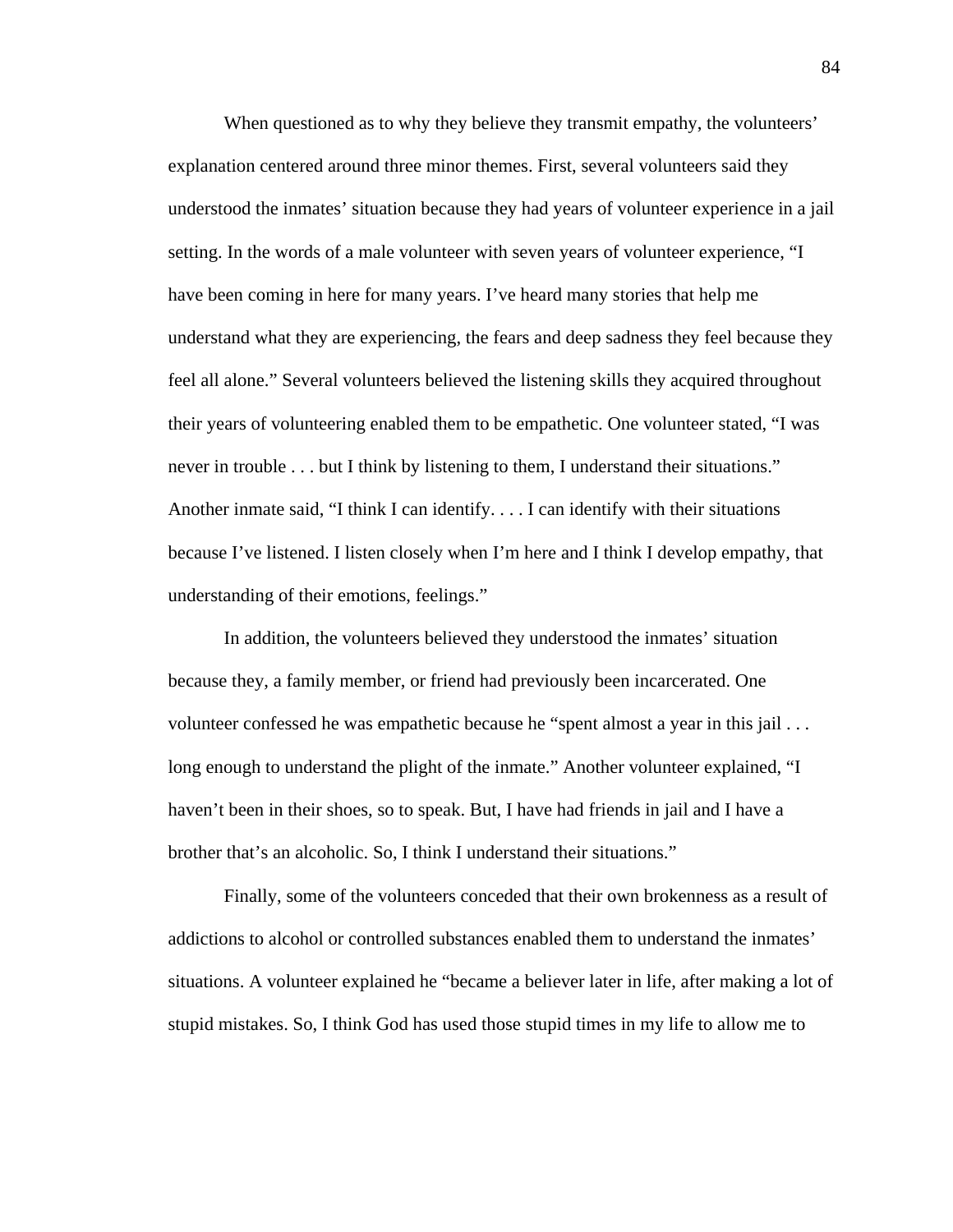understand better. I feel, see and know their pain." More powerfully, a volunteer, recovering from an alcohol addiction, explained why he believes he is able to empathize:

I don't know that I understand the situations as to why they are here. I understand the dark empty spot they have in their hearts that God belongs in and he's not there. That's what I understand. And, with God in that dark empty spot, they'll see a lot of changes. Without him they'll stay the same.

*Healing*. There is strong evidence that faith-based correctional volunteers promote the servant-leadership characteristic of healing. Participant comments such as, "the inmates are healthier after I've been here," "I make the inmates feel better about themselves" and "the inmates seem happier after I've been here" are representative of evidence of healing. Most of the volunteers remarked that healing is needed to restore individuals that are without hope. According to one volunteer, "they are just broken, hurting souls. I think that when I'm here and maybe after I'm gone, this place is not as doom and gloom." Another volunteer stated, "Some of these guys are really down in the dumps, depressed and I think they feel better when we have our sessions."

While all fifteen participants sensed they were part of the healing in the jail, none accepted responsibility for the curing. The volunteers believed healing is a direct result of the volunteers' spiritual conviction, the work of a higher power. For example, a volunteer remarked, "the only healing I do is by getting them to read the Bible". Another volunteer commented, "I think I share my faith with them and that makes them feel better, not as torn apart."

Several volunteers provided analogies to describe the healing process. A volunteer said, "I think when you properly bring the word of God to a man, there can be healing there. I think all I do is carry the bucket. The water is God and that's what heals." Correspondingly, another volunteer stated: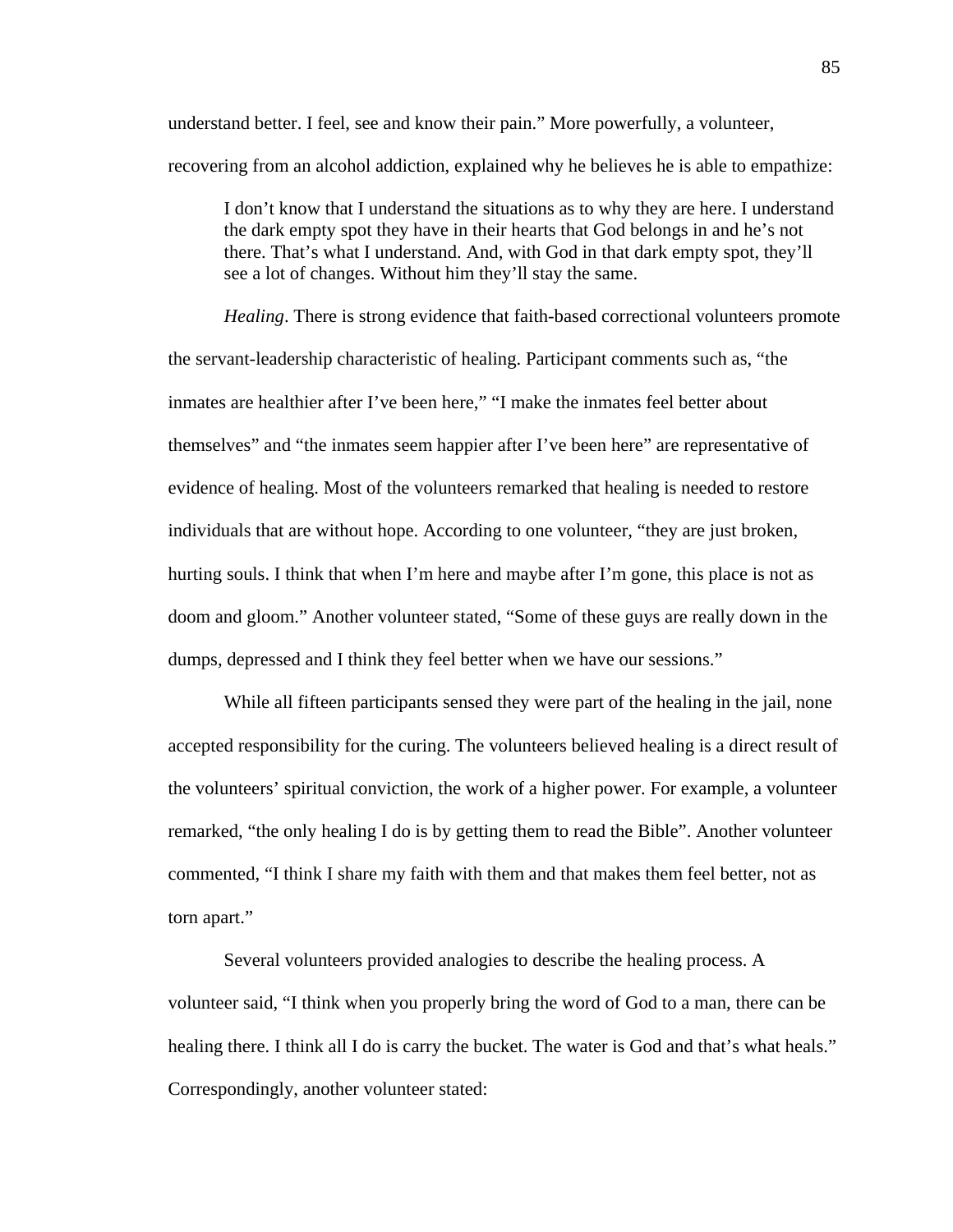My job is somewhat like a doctor. I need to be able to reach out to them and give them the medicine to make them healthier. I believe the majority of them have never heard the Word of God, really heard it. I want to leave here knowing that they are a little bit healthier each week because of the time they spent hearing God's message.

*Awareness*. All but one of the fifteen participants believed faith-based correctional volunteers displayed the servant-leadership characteristic of awareness. To exemplify how they become aware of inmate concerns, the volunteers made statements such as "the inmates keep us informed of issues that are causing them trouble" and "the girls tell us all the time about issues that affect them". Several volunteers remarked that inmates' prayer requests are excellent tools to promote the volunteers' awareness. One volunteer stated,

Things that have come to my attention are things that are written on the prayer request. It's amazing to me that the majority of the prayer lists are very unselfish. They request prayer for family, other inmates, for the 'cops', as they put it, or attorneys. I've got pages and pages of prayer requests and very few of them are for themselves.

Most of the volunteers claimed that they were aware of the inmates' specific needs. Some of the specific inmate needs identified by the volunteers were "to visit with their children, their husband or boyfriends." Another volunteer stated, "they have trouble contacting loved ones on the street." In addition, the lack of sufficient undergarments is a need for most female offenders. The volunteers explained that women must purchase their undergarments from the commissary and many do not have the resources to do so.

The majority of the identified concerns, however, were neither material nor physical needs. In contrast to those needs, most volunteers believed they were aware of inmates' need "for comfort," "for hope," and "to feel loved." Concerning comfort, a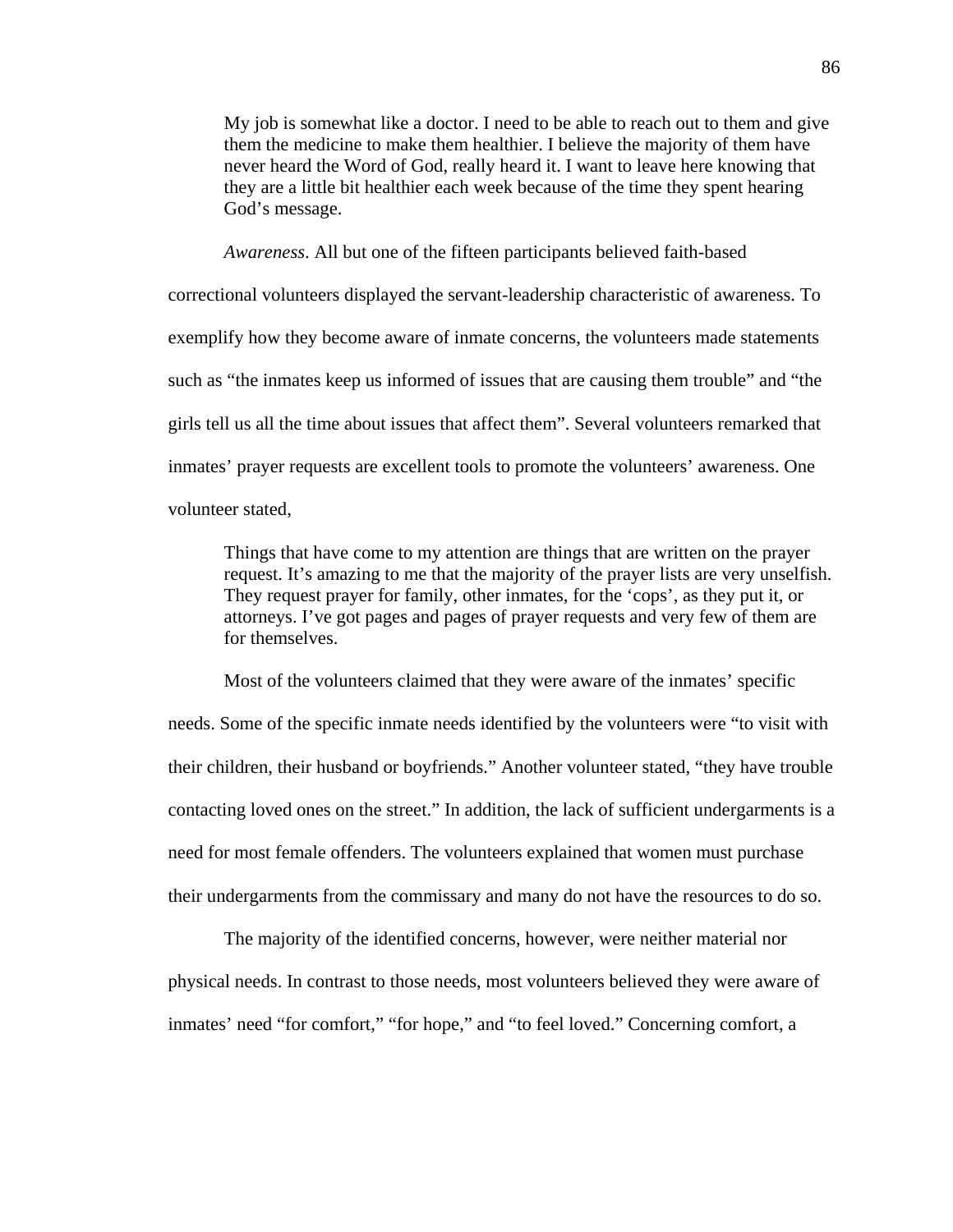volunteer stated, "I can tell that they desperately need comfort. Many of them are in pain, feel guilt for their behavior and embarrassment." An additional volunteer stated:

I know that they all want their freedom, either from jail or from their pain. Some of them just have dealt with their pain in such negative, harmful ways that they can't imagine what life is like without it. I know that they need to feel important to someone, to feel like their life is worth something.

Speaking in reference to hope, a volunteer said, "God gives us and has gifted me the gift of exultation, which has given me hope. And that's what they need." Finally, numerous volunteers believed they were aware of the inmates' need to "feel loved." One inmate remarked that inmates "want someone to love them." Another said, "I try to be aware of what is going on in the cell block. I think I am aware of their problems, their pain, how they feel alone and not loved."

Only one volunteer did not believe he was well aware of inmates' issues. He had served in the capacity of a faith-based correctional volunteer for approximately two years and associated awareness with volunteers' length of experience. "I haven't been doing this long enough to know" was his statement. He elaborated on his statement by asserting, "Some of the guys have been ministering to the inmates for many years, so I think they are more aware of the issues than me." While the other volunteers believed they transmitted awareness to the inmates, one explained, "It's taken me awhile. When I first started, I was clueless."

*Persuasion.* Participants overwhelming agreed that faith-based volunteers utilize another servant-leadership characteristic, persuasion, to transform inmates. A clear distinction was made between coercive power and influence. The majority of participants believed faith-based correctional volunteers affect change in inmates by means of influence. A few specifically discounted coercive power as an effective approach to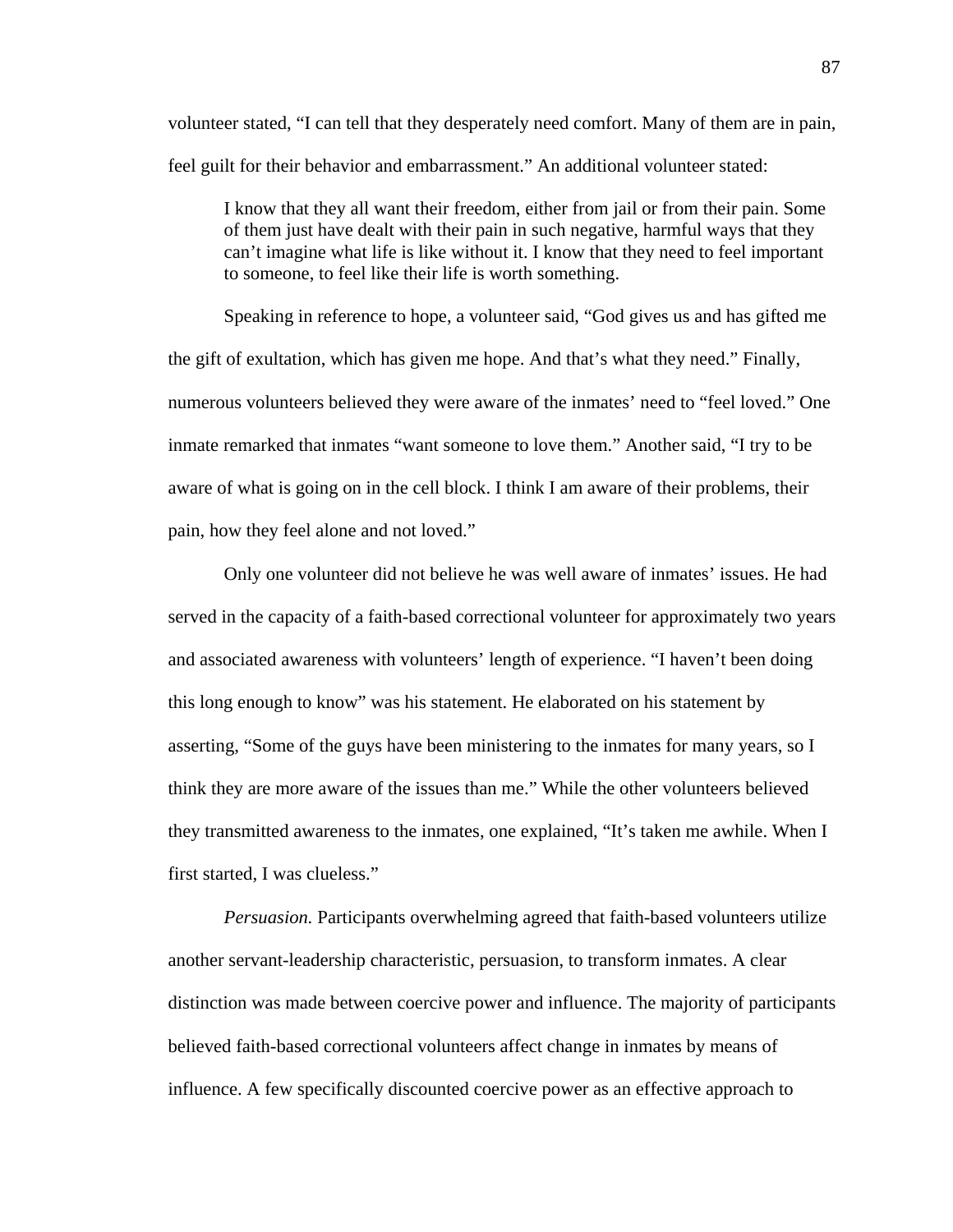stimulating change in inmates. One volunteer stated, "I have the perspective that nobody else is going to make an inmate do anything . . . . I'm trying to persuade them to understand that nobody is going to push or coerce them into anything". Sharing that opinion, a volunteer explained, "I'm not a very tough person and I don't think that works with the inmates anyway. They need us to be more of an influence, to set examples, rather than be powerful, controlling people."

More than half of the fifteen participants commented that volunteers influence inmates by their exemplar behavior. Comments such as "I hope that they see, from my examples, how happy one can be with God in their heart" and "I don't coerce them . . . I give them suggestions and lead by example" reflected the commonality of the responses. By the account of a volunteer:

I try to influence them by my actions. I'm a volunteer . . . so I'm not paid to do this. In the same light, the inmates are not required to even come out and listen to me. So, the only way I would ever have anyone to witness to is by getting their attention, to influence them to see that their lives could be better.

Finally, several volunteers believed they persuade inmate change by speaking

judiciously with the inmates. A volunteer provided the following explanation:

I persuade them through my actions and the Word. I try to use rational explanations to explain things, so maybe they can have a reference, something that makes them understand better. The more rationale the message, then I think the message is more powerful.

*Conceptualization.* Thirteen of the fifteen faith-based correctional volunteers

scribed themselves as conceptual thinkers. When asked if they understand what inmates

want, value and dream about, only two answered pessimistically. Comments such as

"they value and appreciate the volunteers," "they dream about freedom," and "they want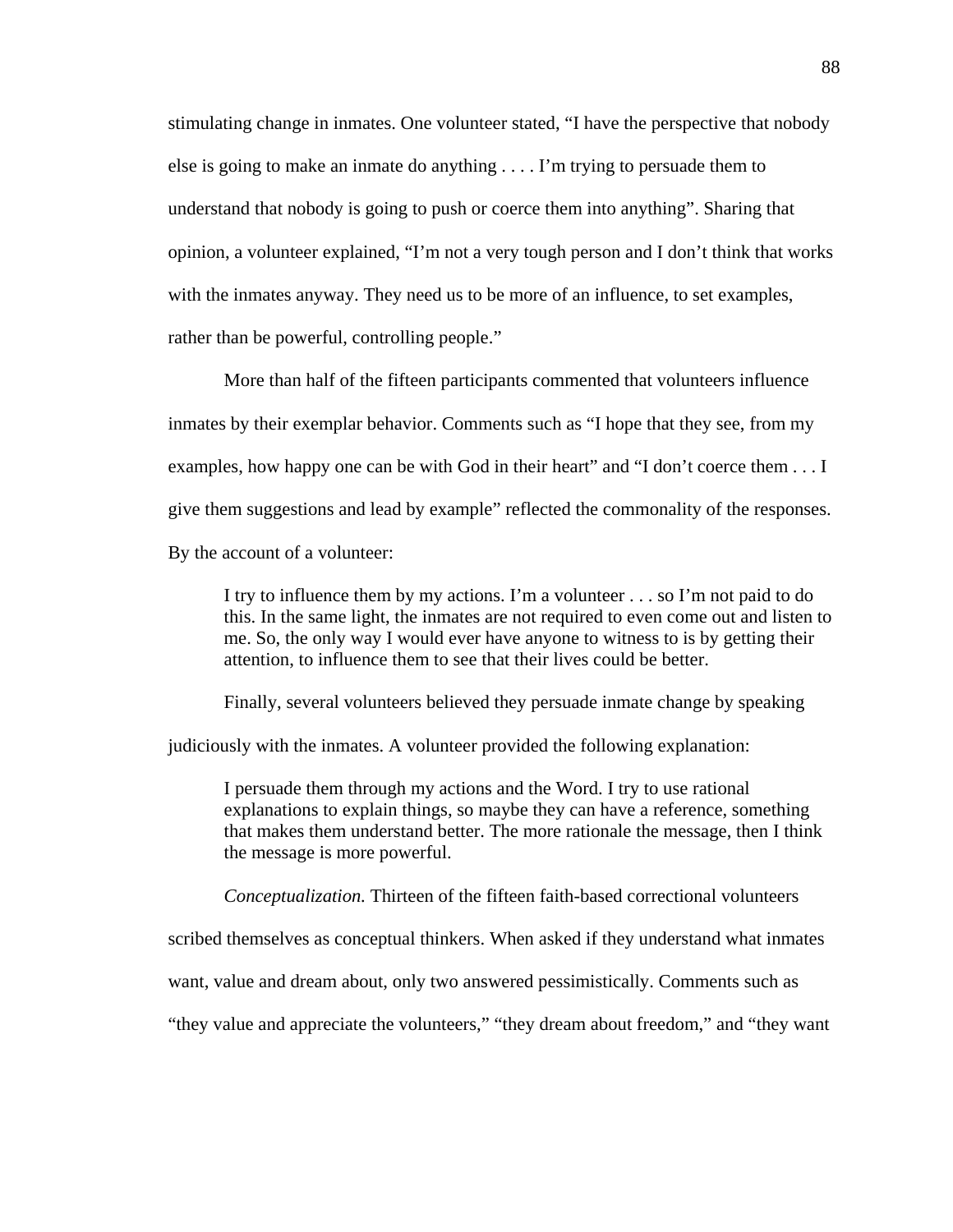to feel like they belong, to feel like they are not bad people" epitomized the volunteers' perceptions of inmates' wants, values and dreams.

On the contrary, two of the participants did not believe they understood inmates' values and dreams, but did recognize their wants. According to the majority of volunteers, inmates "are not very good about talking about dreams or things they value. They do talk about wants." Another volunteer surmised, "They don't always talk about dreams. Maybe it's because they are afraid to dream."

Most of the volunteers believed they are analytical thinkers. Specifically, one volunteer stated, "I think I can see outside the box or outside the jail." Similarly, another volunteer said, "I try to look at the big picture, to really listen to what all the inmates are saying, because that gives me a more accurate picture." Finally, a volunteer remarked:

I think I can see the whole picture, even though they sometimes only tell us what they want or dream about. After listening to them for a while, I've been able to see through many of their tales to get a better idea of . . . what they dream about.

*Foresight*. All of the fifteen faith-based correctional volunteers believed they transmit the servant-leadership characteristic, foresight, to inmates. When questioned as to whether they were able to foresee what lies ahead of the inmates, the participants answered with agreement. A volunteer explained, "I know the road ahead of them is going to be hard, very hard, and I know that it's easier for them to have faith in here than in the real world." Likewise, a volunteer commented, "I know from watching inmates that keep coming back in here, after they've been released, that it's not an easy road."

Every one of the participants believed their volunteer experience produced foresight. On volunteer stated, "I have seen many inmates come and go during the five years I've been coming here. . . . It's not an easy road and I try to prepare them for what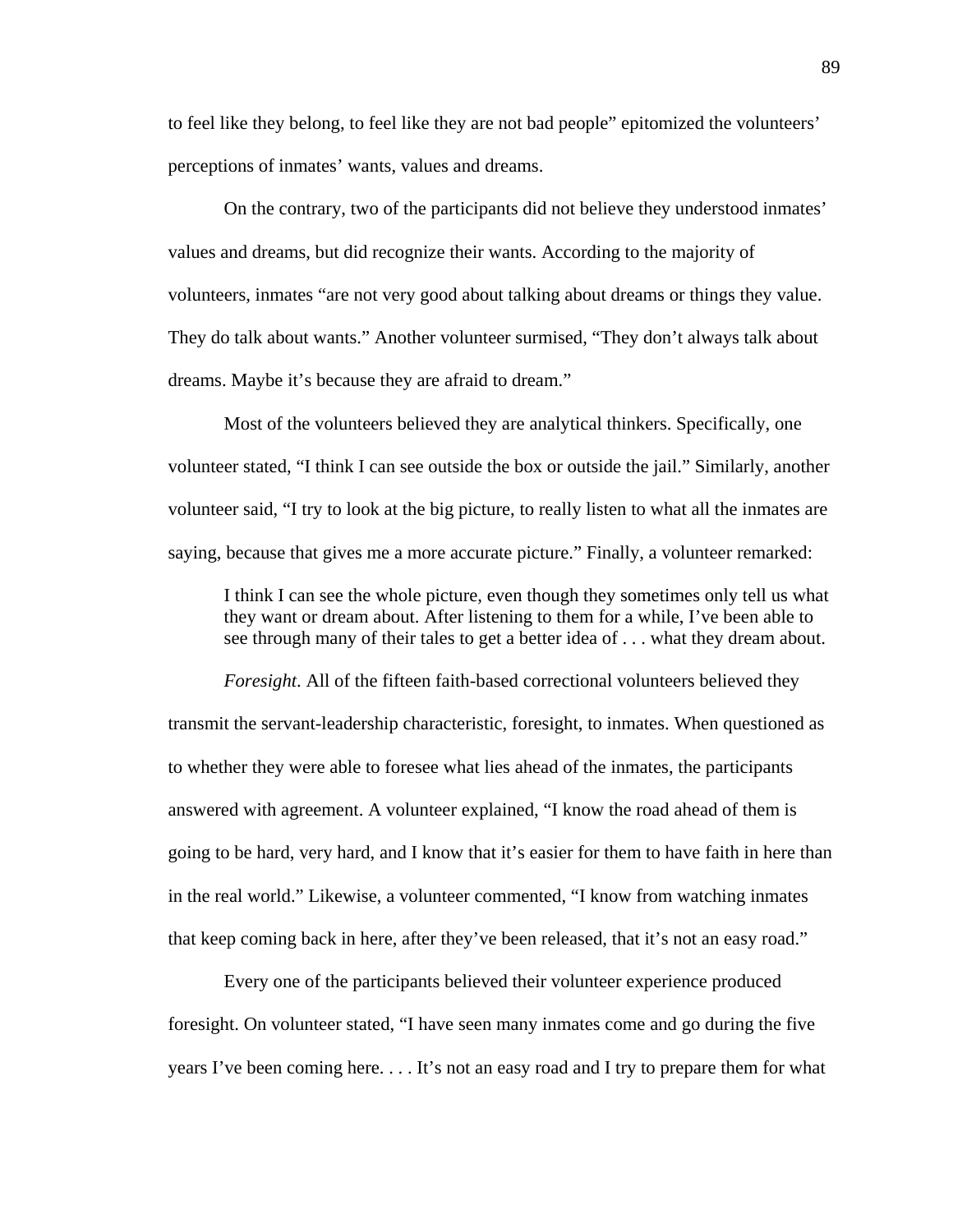lies ahead of them." A seven-year volunteer conveyed the perception of most participants

with the following comment:

When I first started, I don't think I had much foresight. But, the more I do this, the more I am able to see what problems and concerns face them. Whether they are in jail for a short time or for a long time, I can see from their past behavior, like drinking and drugging, that they will have certain problems once they are released. It's not like I can predict what will happen, but I can share with them my experiences from volunteering for so long.

Alternatively, another volunteer believed he transmits foresight because of his

experience as a former inmate. By his account:

I can see when guys are playing the game. I could tell when I was in jail in 2000. I had a 'celly' . . . he's been back in twice, since we were released. He uses religion. He uses whatever tools he comes upon to try to further his personal agenda. So, I don't expect every prisoner that I work with to be serious about change. But, I do believe that I can see the potential and I want the inmates to know that I trust them, that they are important to me.

As a final point, the majority of volunteers believed their awareness of inmate

issues fostered foresight. One volunteer stated, "I know what lies ahead of the inmates,

especially if they get out. It's so hard for them to make it. A bunch of them come back

because they struggle on the streets." Another volunteer explained, "I talk to them

about what lies ahead of them in this life and eternity. They listen more when they are

locked up and deprived of so much . . . family, food, fresh air. Finally, a volunteer

remarked:

As sad as it is, some of them you can tell that they are going to go right out and do exactly the same thing, because they are not ready. They are not healed. They are not better. . . . They have to change their friendships, their situations. That's so difficult because they get out of here with nothing. They've gotta go back and depend on the same idiotic friends they had before.

*Stewardship*. Faith-based correctional volunteers believe they transmit

stewardship, another servant-leadership characteristic. When asked if they are a good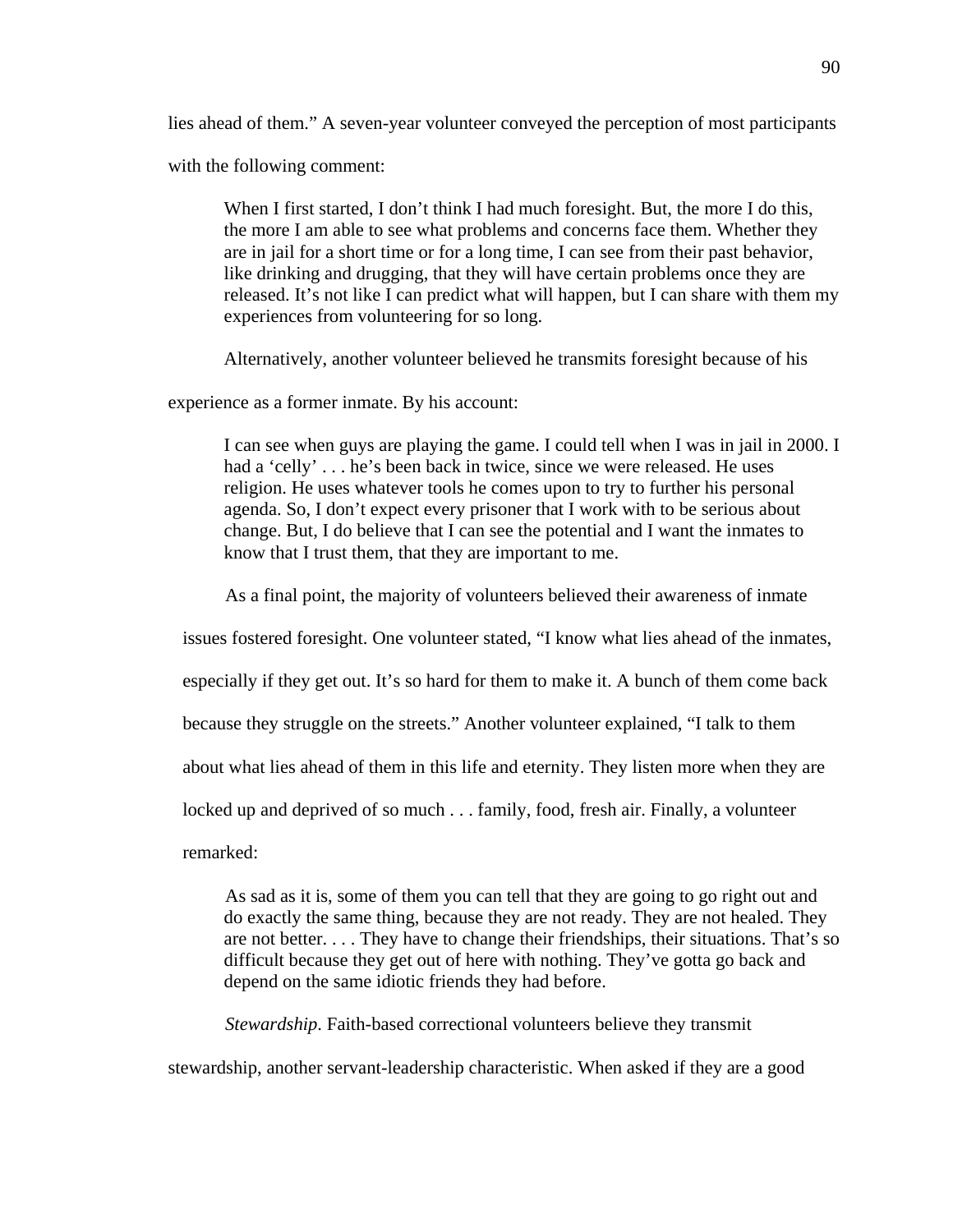steward, all of the participants responded in a positive manner. Most of the volunteers perceive themselves as "trustworthy". A volunteer explained, "I think they trust me to show up and that's about the best I can do." Similarly, a three-year volunteer stated, "I think they entrust their lives to us. They have faith that we can help them be better people. I take that very seriously." Finally, a female volunteer remarked, "We are really restricted on what we can do for them. . . . I think they trust me that I'm there to give them Jesus."

The majority of participants described themselves as good stewards because they volunteer their time to the faith-based correctional program. Participants reported, "I use my time to come see them, to share my love for God with them. I think that's a pretty good use of my time and theirs" and "I feel like my time is being spent wisely." One volunteer eloquently explained the value of his service when he made the following statement:

I am not permitted to give money to any of the inmates. But, I know that great things can happen without money. There are those that have family that put money on the inmates' books and those that don't have a cent to their name. Yet, the healing of God's word doesn't cost a thing. I think the message that I bring the inmate is worth more than gold and I try to use the Word as if I was spending valuable money.

*Commitment to growth*. Ample evidence exists to believe faith-based correctional volunteers are committed to inmates' personal and/or spiritual growth. All participants acknowledged they transmit this servant-leadership characteristic. Generally, the volunteers believed that they concentrate more on the inmates' "spiritual growth." For example, one volunteer stated, "I'm committed to helping them where I can. Their spiritual growth is what I'm most concerned with." Over half of the fifteen volunteers made reference to uplifting the inmates' spirits. One volunteer asserted, "I'm here each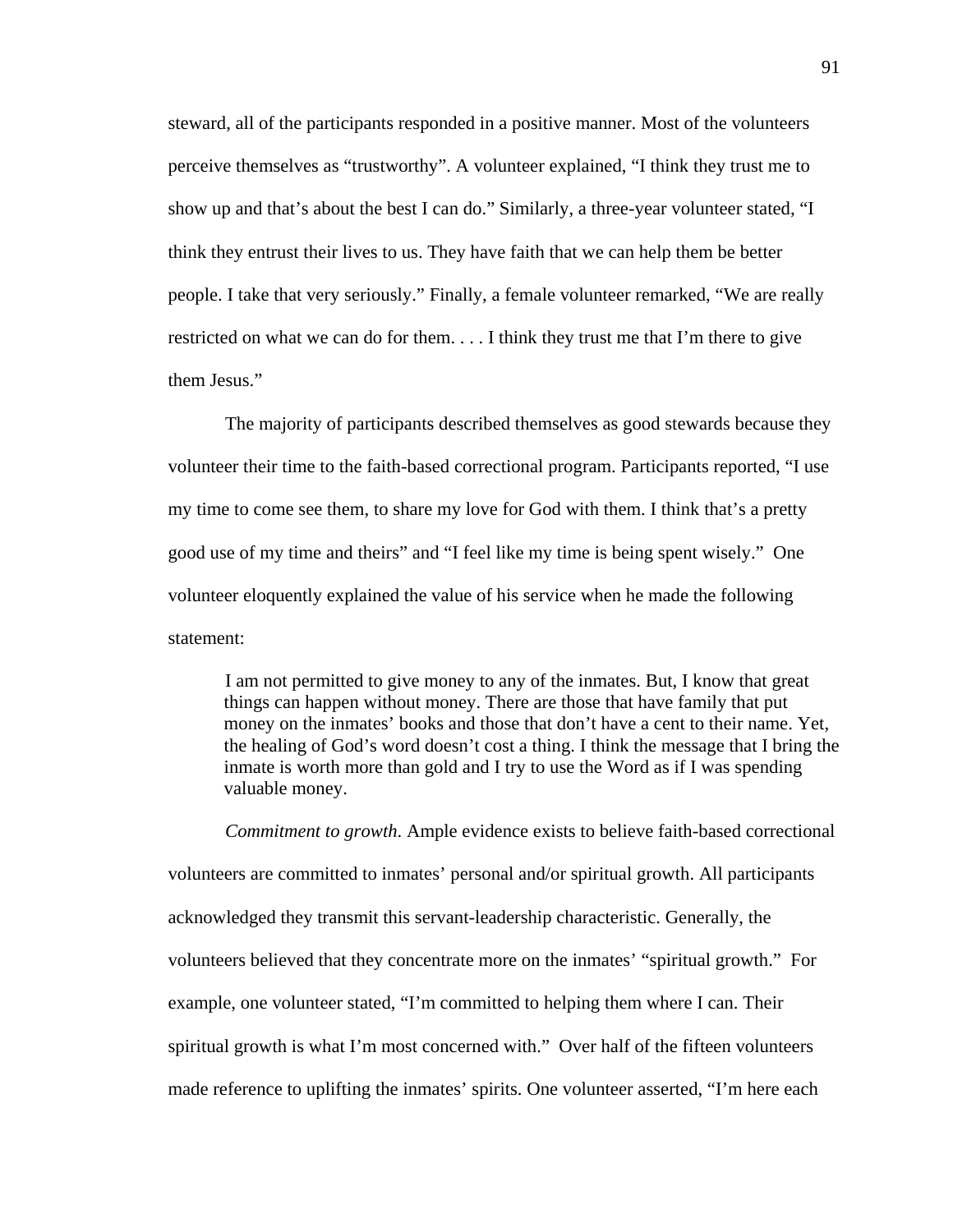week, to nurture their spirits, to help them grow in their spiritual life." Another volunteer explained:

I try to nurture their spiritual growth. I do that by really praising them for reading their Bible. They really like it when you praise them for doing good things. I don't think they are too accustomed to getting praise.

In addition, a majority of the participants believed they are committed to "reforming" or "improving" the inmates. Several volunteers stressed they would "love to see all of them put their lives back together." Correspondingly, one volunteer declared, "I go out of my way and am committed to helping them improve their lives." Most of the volunteers believed their efforts "changed" or made the "inmates' lives better". For example, a volunteer stated, "I use my time and knowledge of the Bible to give them tools, to give them . . . hope that they can grow, can be better than what they were when they came in here." Another volunteer made the following summative remark:

I personally think the inmates are smarter and feel better about themselves because of what they are learning in here. I think it would be both spiritually and personally beneficial to the inmates if they could have volunteers in here each night.

*Building community*. All of the participants believed faith-based correctional volunteers were successful in building a sense of community, the final servant-leadership characteristic. The majority of volunteers perceived a sense of community when the inmates appeared to "depend on each other." For example, one volunteers stated, "The guards tell me that they sometimes ask for permission to do their own Bible study. That shows me that they depend on each other, certainly more so than when they first came in here." Similarly, a volunteer said, "I try to get them to feel like they belong, like they can rely on each other. I think that once they see that they are more similar than different, they get along better."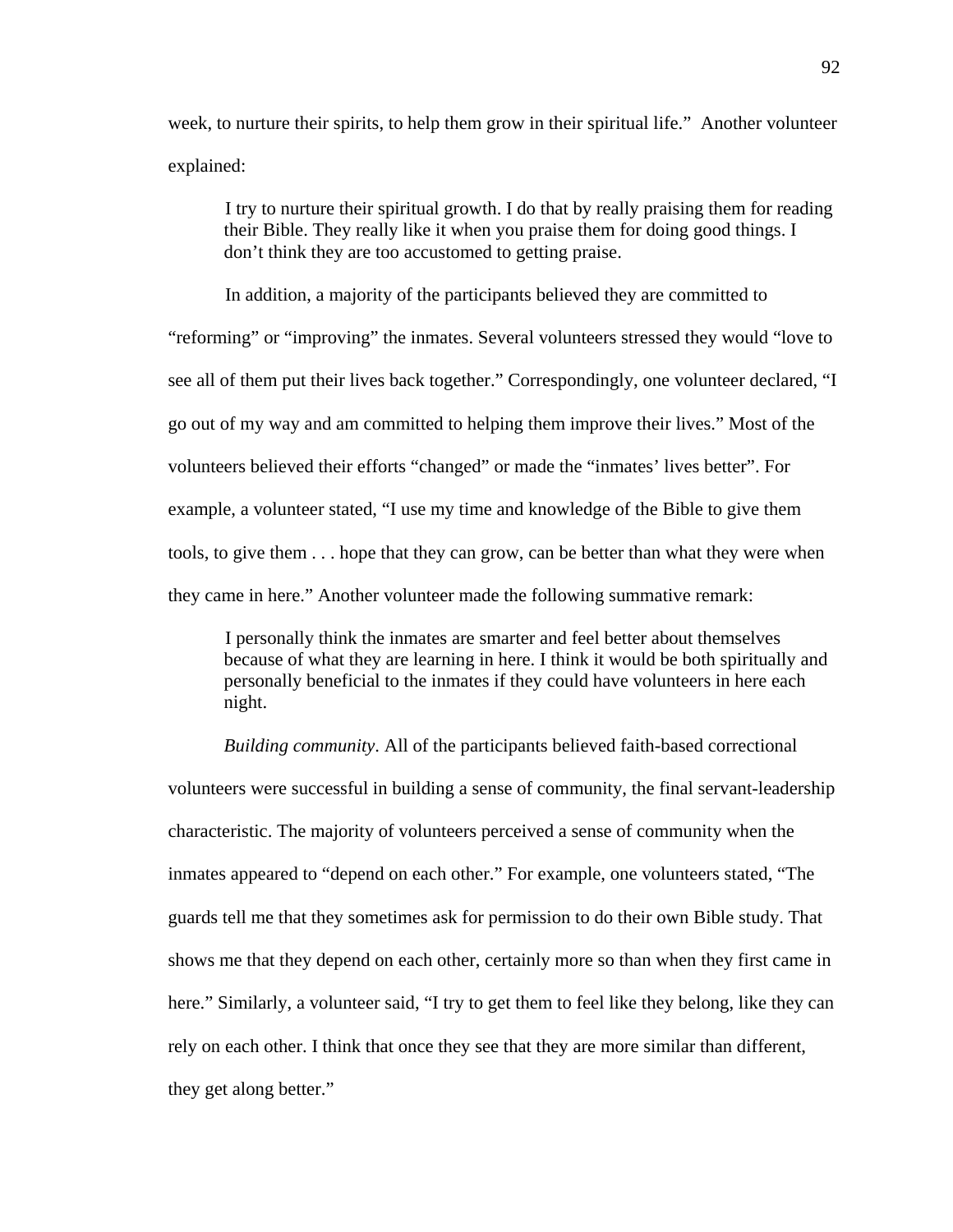Several participants perceived a sense of community when they "develop a common bond" between the volunteers and the inmates and among the volunteers. By the account of a volunteer:

 We create a sense of belonging. I think the inmates feel it when you see them helping each other; group hugs are another indicator. After meetings, the volunteers always get together. We have a great time together. . . . I just feel connected to each other.

"I think the ones that have been in jail for a while feel connected" was a typical response from a number of volunteers.

Finally, a few volunteers believed "laughter" created a sense of community. For instance, a volunteer stated, "I think they are happy to see me. We joke around with them and I see them joking around with the other inmates. I don't think they joke like that when we are not here."

# *Themes*

Two major themes emerged from the volunteers' interviews. The major themes were: (a) volunteers started serving to fulfill a spiritual conviction to help others, and (b) volunteers love feedback.

 *Volunteers started serving to fulfill a spiritual conviction to help others*. All of the faith-based correctional volunteers reported their volunteer services arose out of a profound desire to pass on their spiritual beliefs. Most of the volunteers explained they were recruited by those who had been previously volunteering at the jail. One participant gave the following reason:

 I have a friend that's been providing spiritual guidance to the girls in here for . . . ten years. She said that they don't always have enough people to fill all the pods and thought I had what it takes to share my beliefs with the prisoners.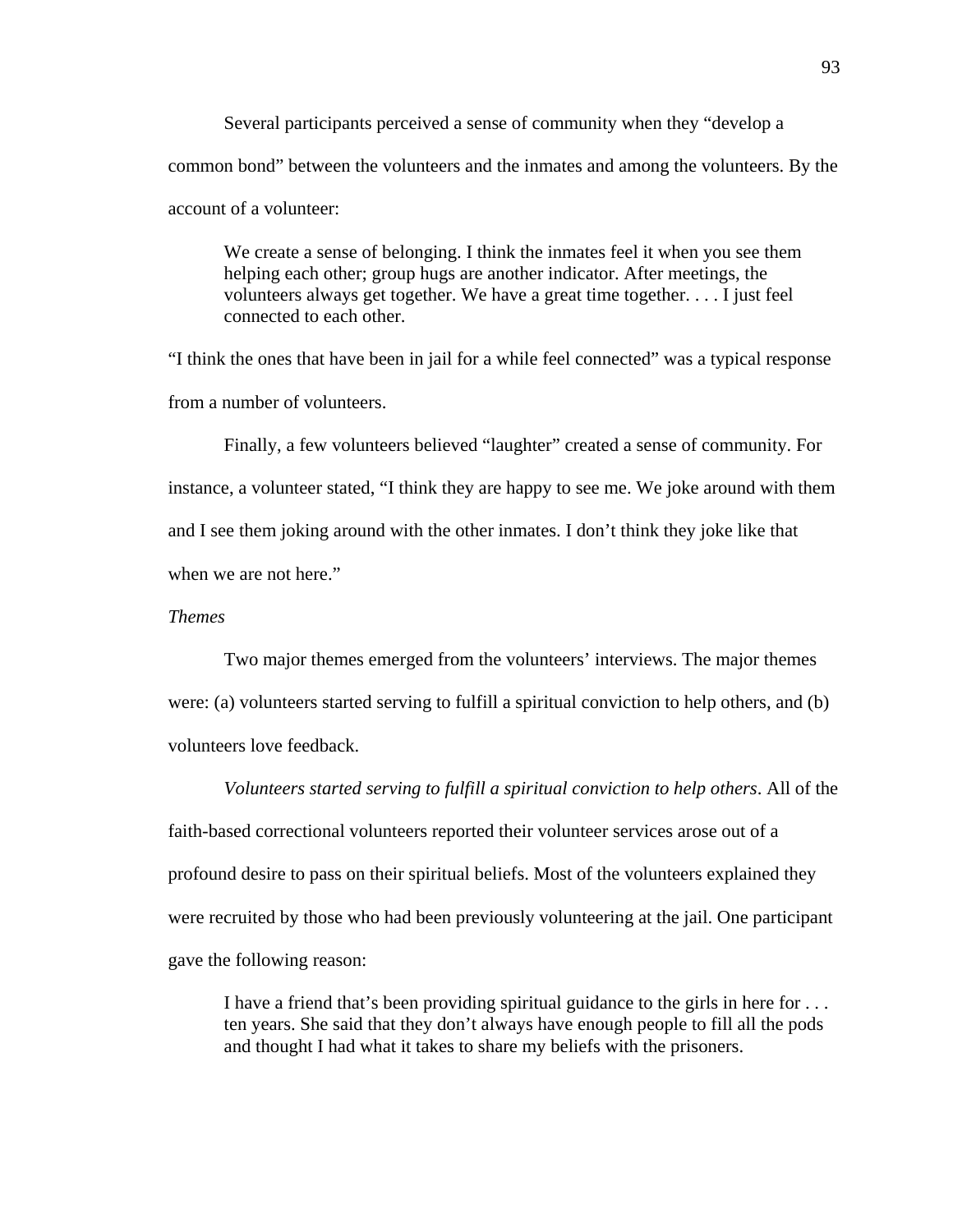In contrast, one volunteer said he was inspired to start volunteering at the jail because he heard about the faith-based correctional volunteer program from a former inmate. The volunteer explained:

 There was this man that came to one of our men's study groups. He told us that he had just been released from jail and had been saved while in jail. He said the church people saved his life. He said the church people had made him healthier than he had ever been in his life. When I heard his story, I knew that this was something I wanted to do.

Finally, a few volunteers explained they started volunteering at the jail because of an intrinsic motivation. One volunteer affirmed, "In the scripture, in Matthew 25, it talks about doing things for the least of things." Similarly, a volunteer stated, "You have to do it because you want to serve the Lord and serve the needs of these lost souls. If you do that, it is very motivating; you really want to come back each week".

In addition to explaining why the volunteers started volunteering at the jail, numerous volunteers explained that volunteers must possess the "heart" for serving a jail population. Comments such as, "I've always had the heart to help others improve their position in life" and "you have to actually have a heart for these people" represent the unity of their opinion. By the account of one volunteer, "You have to have the right heart for this. Some people are great leaders, Sunday school teachers, public speakers, but are afraid of this environment."

 In conclusion, several participants believed faith-based correctional volunteers "must be called by God". A ten-year volunteer elaborated on that statement with the following comment, "The [volunteers] that are there every week have a calling in their life. It has nothing to do with whether they want to go or not; it's a calling." Likewise, a long-time volunteer remarked: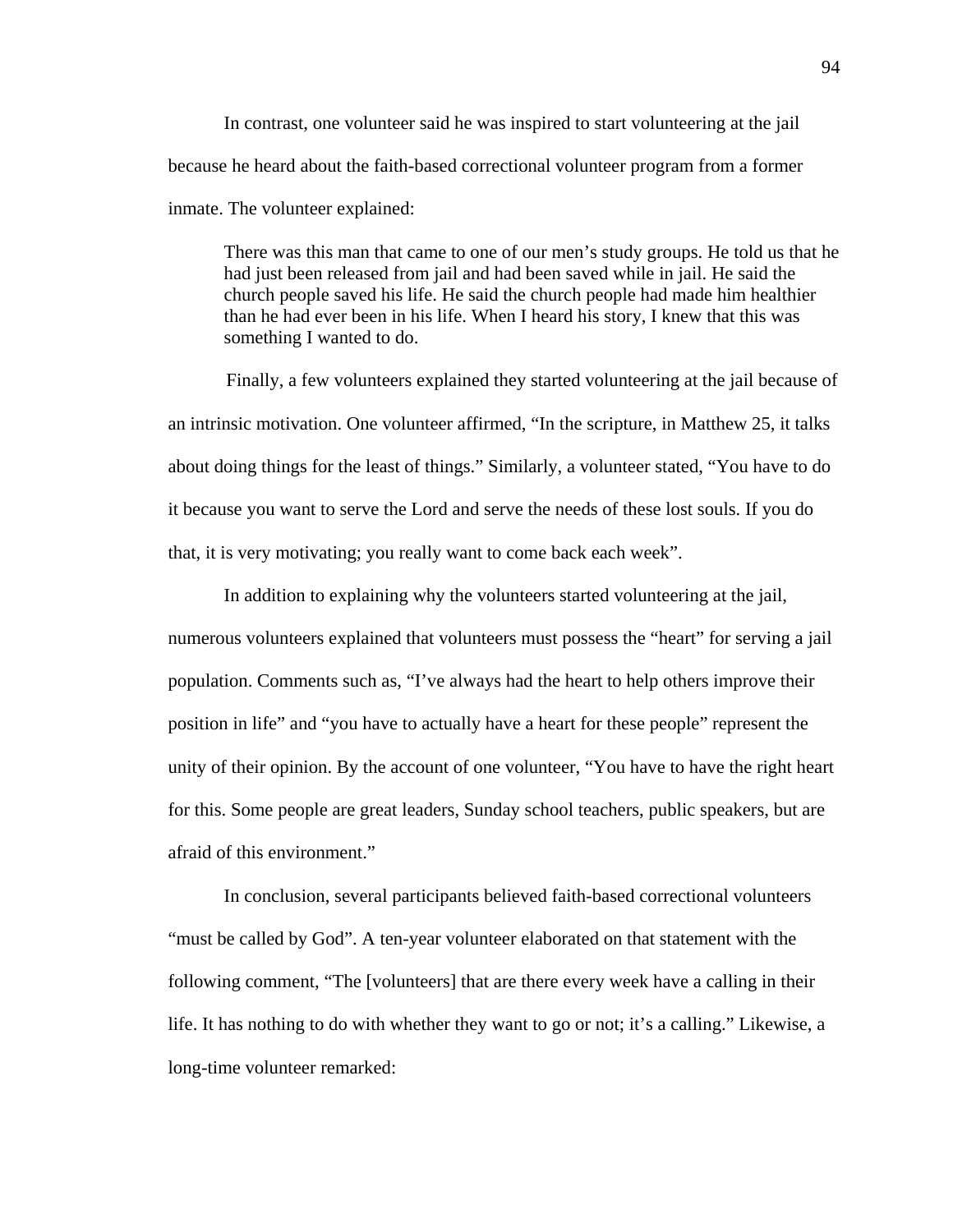This is a special ministry. God gives us the blessing. It's not about us giving it to the inmates. We are simply carriers of the Word to these gentlemen and ladies in here that need to hear the Word. We laugh with the inmates and I think that is good medicine for those that are hurting. It's the fellowship that the volunteers share with each other that strengthens us.

*Volunteers love feedback*. The second theme that emerged from the findings was the volunteers' practice of asking questions, probing for feedback. Twelve of the fifteen participants made reference to how the faith-based correctional volunteers frequently ask inmates questions for two reasons. A few volunteers said they implore feedback to "get to know the inmate better." One volunteers stated, "I need and encourage the inmates to give me feedback. I ask lots of questions to get an understanding of what I could do better to meet the needs . . . of the majority of the inmates." Finally, a volunteer surmised why she solicits feedback. She said, "I just want to know them. I want to know things that are going on in their heads, how they are doing."

In contrast, however, most of the volunteers believed they solicit feedback to assess the quality of each session. A volunteer commented, "I ask a lot of questions to get them to tell me how the session went, what I could do differently, if it is effective. . . I need the feedback because it helps me do a better job." Similarly, a volunteer remarked, "I love getting feedback. That's the only way I know if I'm doing my job okay."

*Research question 4. What are the perceptions of correctional administrators regarding the impact of faith-based correctional volunteers in transmitting the characteristics of servant-leadership in county jails?* 

The third group of participants, jail administrators, proved to be more difficult to directly connect to the servant-leadership theme. Although the five jail administrators play an important role in facilitating the faith-based programs and can observe any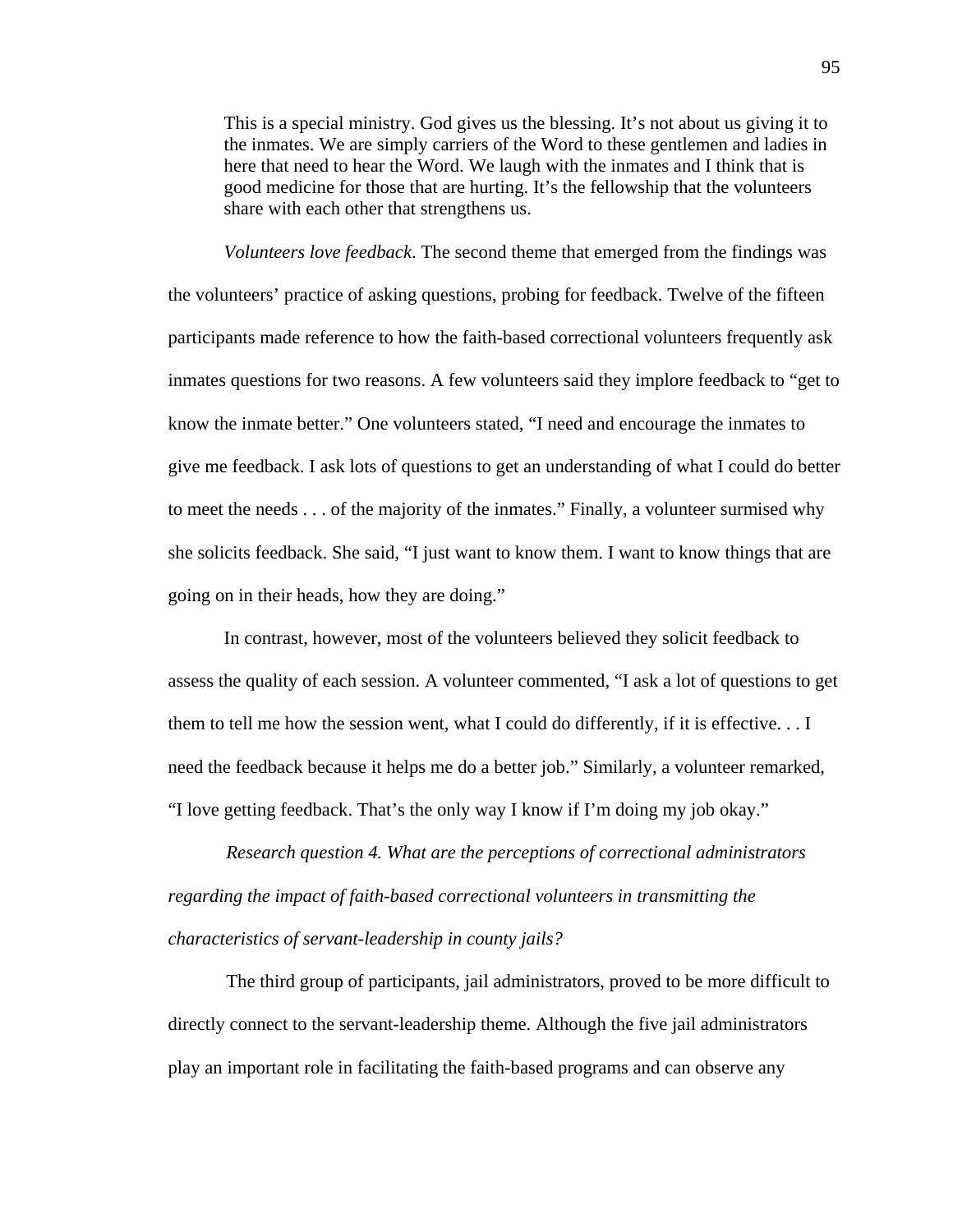behavioral changes that result, they don't observe or participate in the programs and are ill-equipped to address the ten servant-leadership characteristics. As a result, the researcher was forced to modify question four to:

*What are the perceptions of correctional administrators regarding the impact of faith-based correctional volunteers in county jails?* 

As noted in the methods section, the interviews with the jail administrators were conducted more as an exploratory guide. There were only a few predetermined sets of questions (See Appendix G) focusing primarily on how the faith-based correctional volunteer program is administered in the jail and its perceived impact. When questioned as to how the faith-based correctional volunteer program operated in their county jail, the responses were all consistent. The administrators explained faith-based correctional volunteers represent the local ministerial alliance and Gideons, International. These volunteers serve as an extended missionary arm of their respective churches and must have an endorsement letter from their church counsel before gaining entrance to the jail.

The volunteers meet at the county jail each Sunday and Tuesday. The ministerial alliance conducts their group sessions on Sunday from 2:00 pm to 4:00 pm. Similarly, the Gideons, International volunteers meet for a two hour group session on Tuesdays, from 7:00 pm to 9:00 pm. Prior to each group session, correctional officers must perform a rudimentary search of the volunteers' supplies to search for contraband, any items that prisoners are prohibited to possess. For example, "ink pens," "food," "hard-back books," or "perfume" are not allowed in the cellblock. When questioned as to how effective the faith-based volunteers are in facilitating the program, the jail administrators shared unified organizational perceptions. The following statement represents the common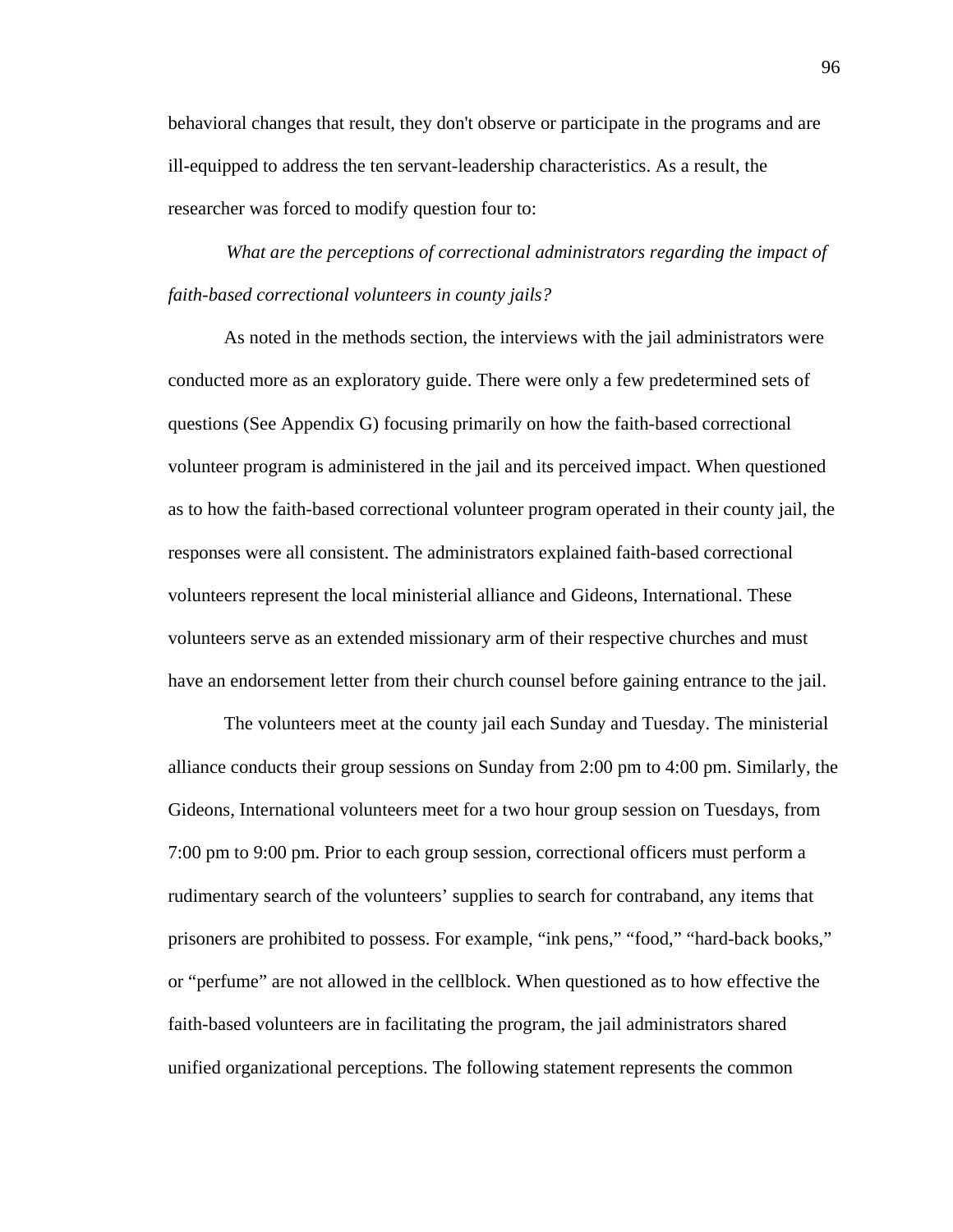responses, "I think they do a great job. They come at their given hour and they follow the rules about not bringing contraband into the jail."

In contrast, the responses were more varied when asked to comment on their perception of the influence the volunteers have on the inmates. Without any probing of the ten servant-leadership characteristics, jail administrators recognized seven of them: empathy, healing, awareness, persuasion, stewardship, commitment to growth, and building community. A jail administrator believed that the volunteers show "empathy" to the inmates when they embrace the inmates, despite the prisoners' criminal behaviors. Speaking in reference to "healing", one jail administrator explained, "I believe they are a good morale booster, interested solely in helping the inmate heal or improve."

In addition to healing, the majority of jail administrators believed volunteers exhibit the servant-leadership characteristic, persuasion. Administrators believed volunteers displayed persuasion when they influence inmates to strengthen their spiritual base. According to one administrator:

Religion or faith is a good thing to have in this setting, because if something happens wrong in court, they have a way to deal with it, to deal with their frustrations. [The volunteers] influence the inmates to read the Bible. And they've even have influenced some of the inmates to work with the other inmates by conducting their own Bible studies.

Other administrators acknowledged the servant-leadership characteristic "awareness." One administrator claimed volunteers "really take care of the inmates' needs." Likewise, a few administrators believed the volunteers are firmly aware of the inmates' need to accept responsibility for their actions. One administrator eloquently gave the following explanation:

The volunteers are good about helping the inmates understand themselves. They help the inmate try to change, even though the process is very hard and painful. I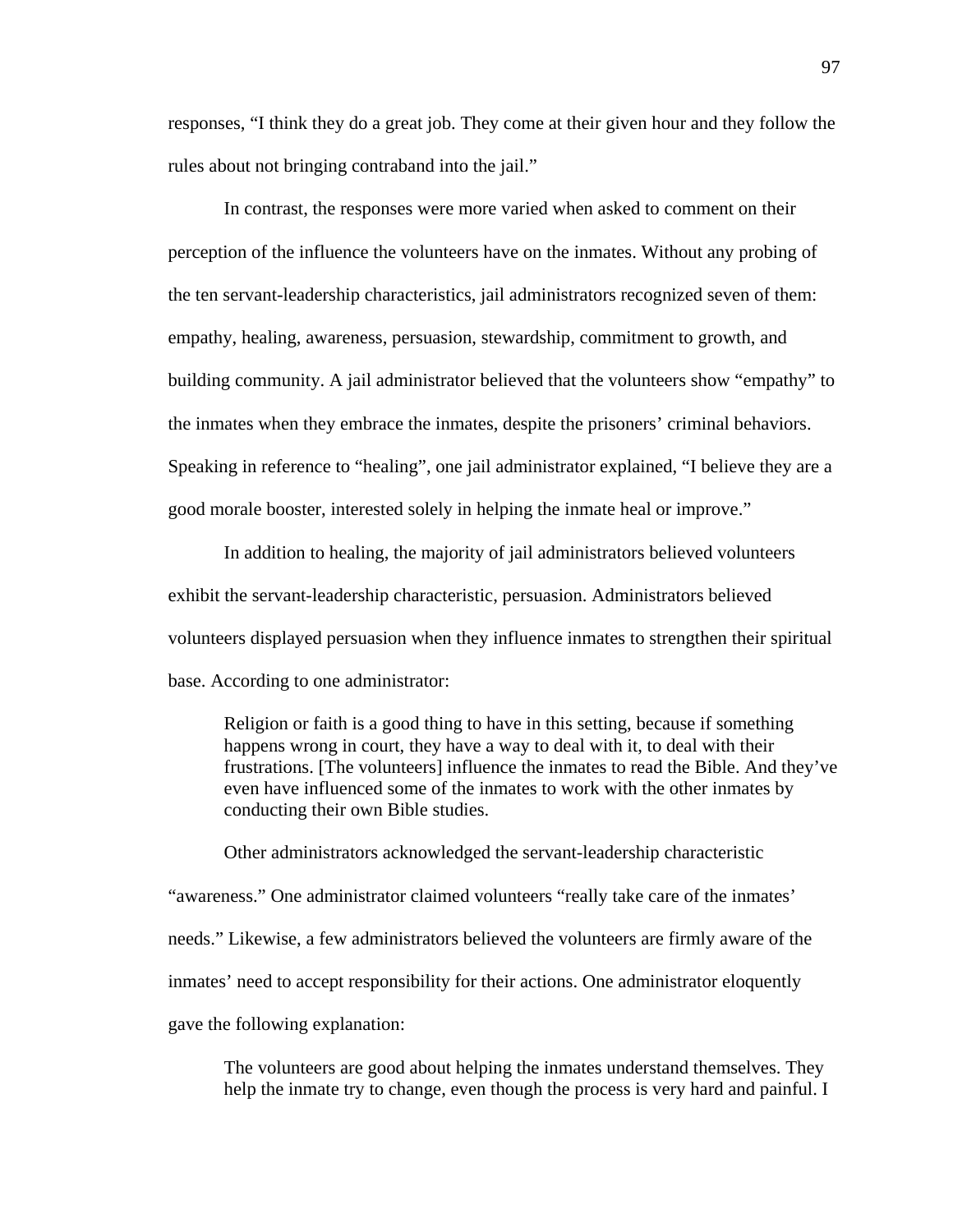think so many of the inmates are accustomed either to blaming others because they didn't understand themselves or to avoid having to change their behaviors. The church people help them tolerate the stress and assume responsibility for their criminal ways.

Additionally, all jail administrators believed faith-based correctional volunteers exhibit stewardship in county jails. They believed volunteers were good stewards because they were interested in the inmates' "spiritual well-being" and because the volunteers willingly contribute their services to address the inmates' needs.

Moreover, the servant-leadership characteristic, commitment to growth, was described by the jail administrators. Volunteers were recognized for their concern for the inmates' spiritual growth. According to one jail administrator, "Some of the inmates come in here and need guidance. Some are in here for the first time, in a strange environment; I think the spiritual counseling they receive from the volunteers is a big benefit to them." Another administrator made the following summative remark, "I know that many of the volunteers do not agree with what the inmates have done to get lockedup in here, but they seem to be very supportive and interested in helping the inmates improve their lives."

In conclusion, four of the five jail administrators indirectly acknowledged their belief that faith-based correctional volunteers exhibit the servant-leadership characteristic, sense of community. The sentiment of the jail administrators was volunteers "help the inmates get along much better with each other" and they "connect" or "build a relationship with the inmates." One jail administrator said, "They have influenced some of the inmates to work with the other inmates by conducting their own Bible studies." Another administrator commented, "the volunteers seem to buddy-up or connect with certain inmates." Finally, a jail administrator remarked, "The volunteers are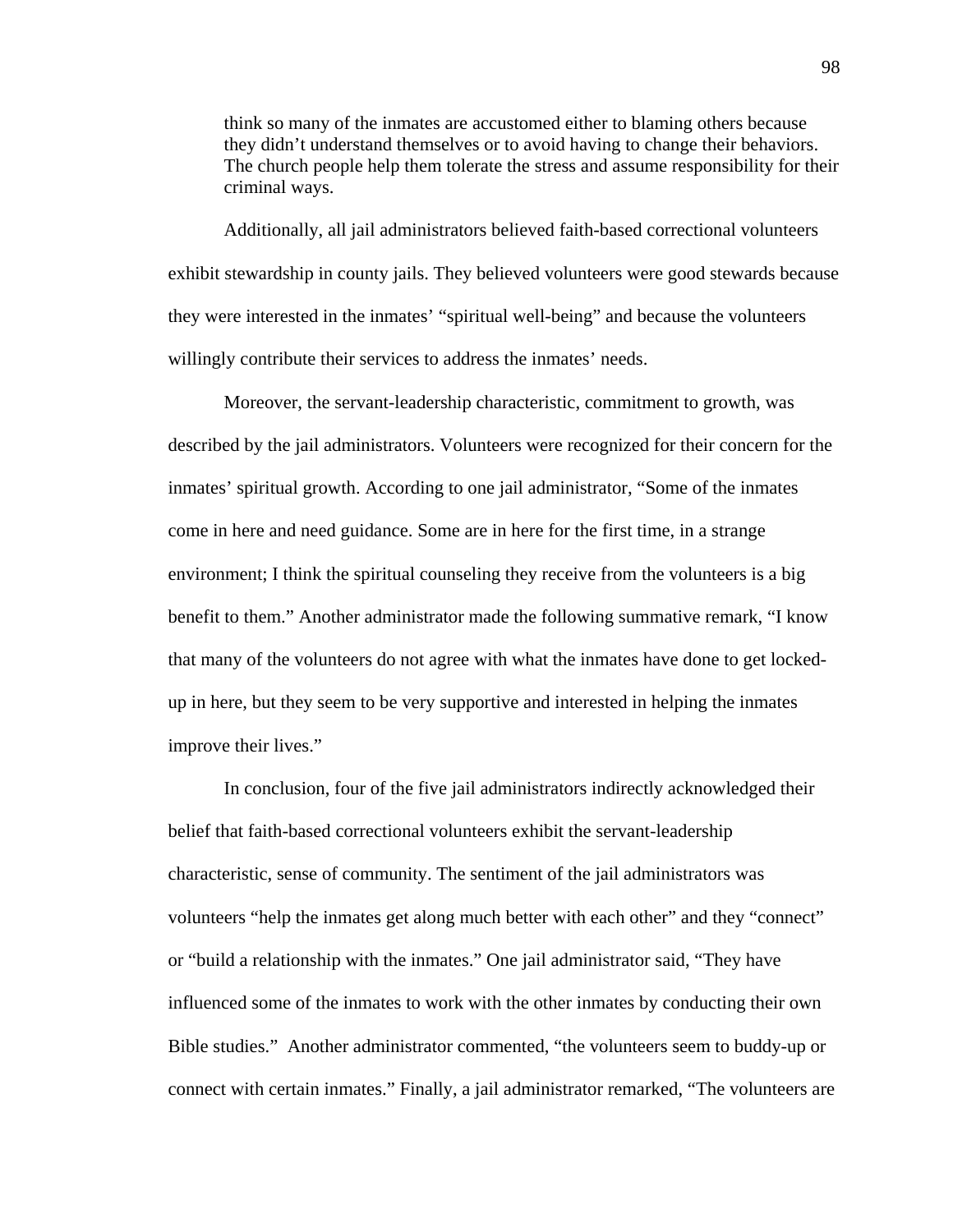building a relationship with the inmates, I do believe, the whole time they are with the inmates."

In addition to the influence of the seven servant-leadership characteristics, administrators believed the inmates are influenced by the volunteers' ability to inspire "hope." In the words of a jail administrator, "I would definitely say that they touch, help, or give hope to seventy-five percent of those they work with."

Finally, jail administrators were asked to comment on their perceptions and experiences of the impact the volunteers have on jail administration. The findings revealed a valuable effect. Three of the five administrators believed the faith-based correctional volunteers impact the jail administration by tending to the inmates' needs. For example, one administrator said, "The female volunteers will give us a list of things that inmates need. They'll actually go out and purchase things and return the items to us." He further explained actions of that type strengthen the inmate/guard relationship. In his words, "It makes us look like the good people. It is perceived by the inmates as we are the good guys for that."

Three of the jail administrators believed the volunteers are helpful in enriching the inmates' mental state. One administrator commented:

I believe they do in fact help us by helping keep the inmates' morale up. If the inmates are or have their minds on destructive stuff, it helps us. When they are not bored, they are not thinking of ways to get in trouble. The volunteers help out a lot with that.

Of those administrators, two believed volunteers augment the inmates' state of mind by being "non-judgmental". On administrator alleged that volunteers accept inmates' wrongdoings. He believed volunteers recognize that inmates, "have made bad decisions and need to be removed from society, but that doesn't make them smaller, more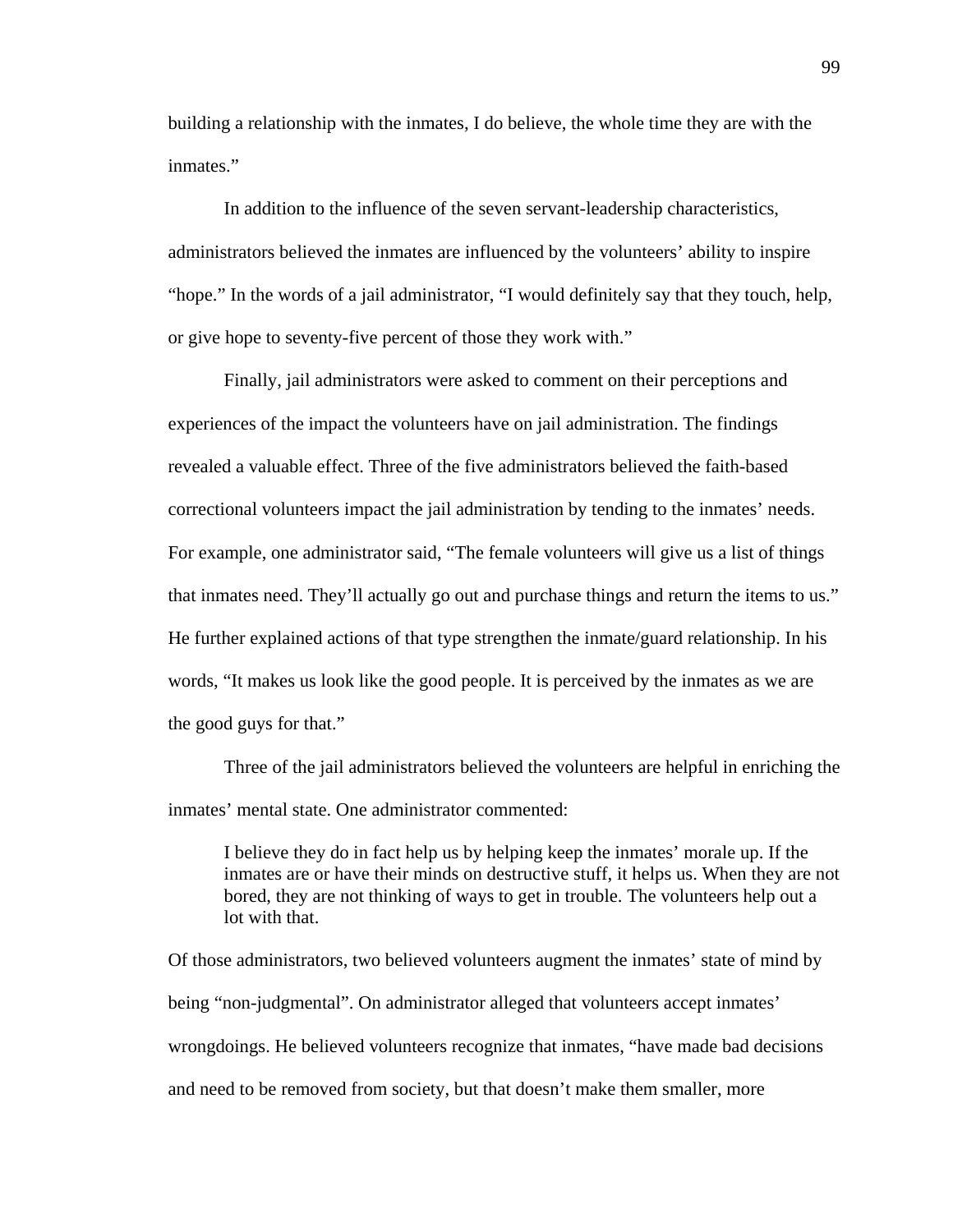controllable than anyone else." The other administrator explained his perception in the following manner:

I believe they are very effective in serving the spiritual needs of the inmates. They seem to really have the heart for the inmates. I know that many of the volunteers do not agree with what the inmates have done to get locked-up, but they seem to be very supportive and interested in helping the inmates improve their lives.

"They help reduce tension" was the jail administrators' overwhelming response to the question, "What are your perceptions and experiences of the impact the volunteers have on jail administration?" All of the administrators firmly believed the faith-based correctional volunteers have a "calming" affect on the inmates. One administrator commented, "I don't think we have ever had a fight while the church people are here or immediately after they've left. Maybe it kind of calms them down." Another administrator said, "I think it helps alleviate stress." Similarly, an administrator explained the volunteer program "helps relieve the stress on the inmates and makes our job easier because there are fewer disciplinary problems."

There was substantial evidence that the volunteers help reduce the occurrences of physical altercations. One administrator said, "The volunteers helped reduce the number of fights in the jail." A different administrator explained:

There was a while when we first got into the new facility that we didn't really have the protocol up for the volunteers. It started getting a little rough in here. There were quite a few fights. Once we got the ministerial alliance put in place, the fights dropped off about . . . seventy-five percent.

Two of the administrators believed the faith-based program provides the inmates with a means to break the mundane nature of incarceration. One administrator remarked, "It gives them a positive activity, other than just sitting around watching TV. Without the volunteers, they would be sitting around and idles hands are not good around here."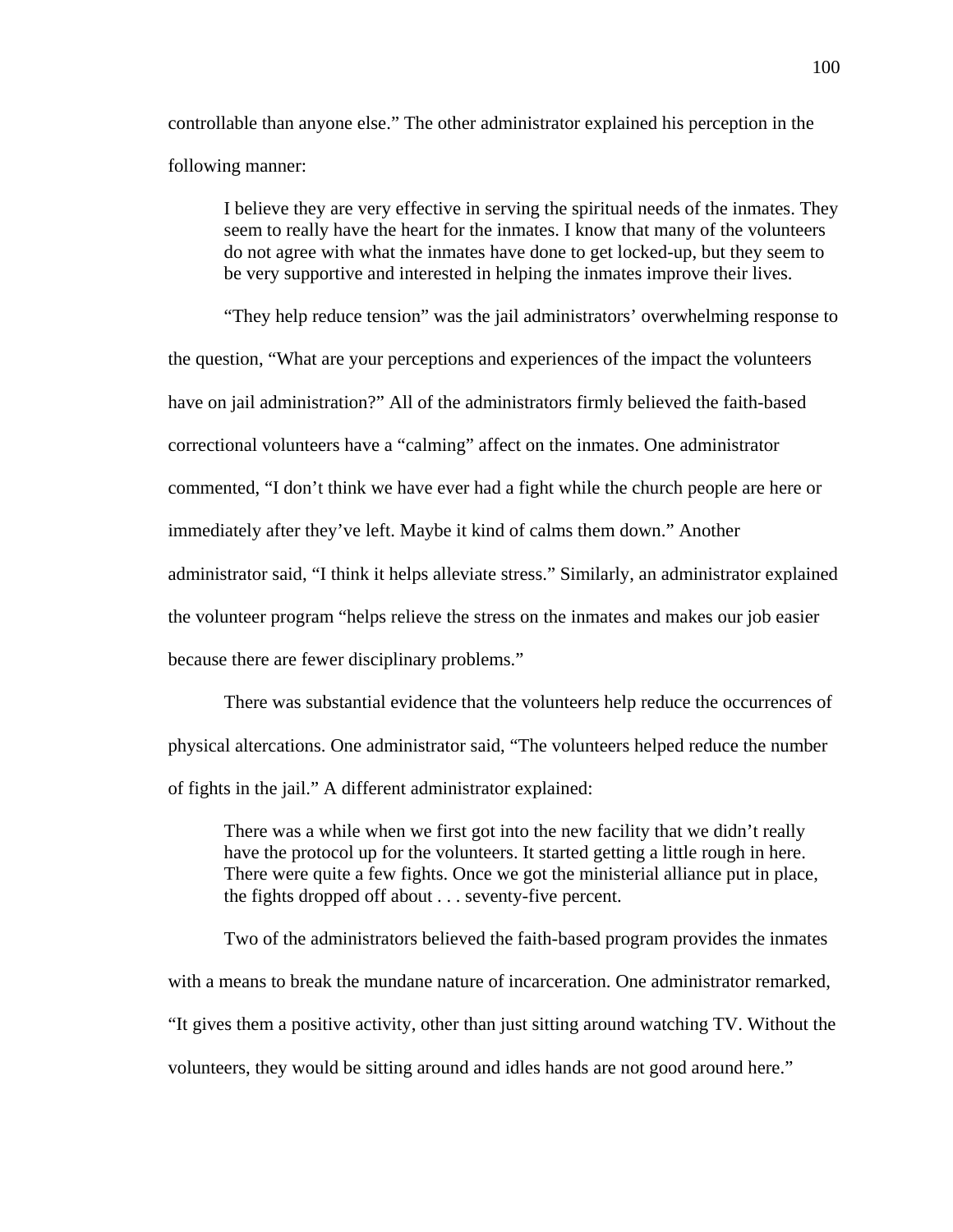Two of the five jail administrators had a more critical perception of the

volunteers' influence. While acknowledging the powerful influence volunteers have on

inmates while incarcerated, the two administrators expressed skeptic opinions. One

administrator commented:

While they are here, in the jail, I think the inmates think that they are being helped. But once they get back out on the streets, it's like they forget all about it and they go right back to their bad ways, behaviors.

Giving credence to the aforementioned opinion, another administrator stated that there

are those who believe:

It's a 'fox-hole religion' because when they get out of here, they go back to doing the same thing. And that may be true in a lot of cases, but I do think there are those that really benefit; their personal lives have benefited and after they get out of incarceration, have gone on and become productive citizens because of the influence of the faith-based volunteers.

Finally, the jail administrators were asked if the overall influence of the faith-

based volunteer program was worth any procedural difficulties. All of the jail

administrators answered affirmatively. The following statement represents the

commonality in the various responses. "I'm a firm believer in the faith-based program

that they provide to the inmates and we will continue to do it as long as I'm in charge of

the jail."

#### Summary

In summation, the purpose of this chapter was to present the findings in regard to the research questions which examined the extent and impact of faith-based correctional volunteers in transmitting the characteristics of servant-leadership to county jail inmates. While there are significant research findings on servant-leadership, there is a lack of correctional research relating to the phenomenon, and the literature relating to jails is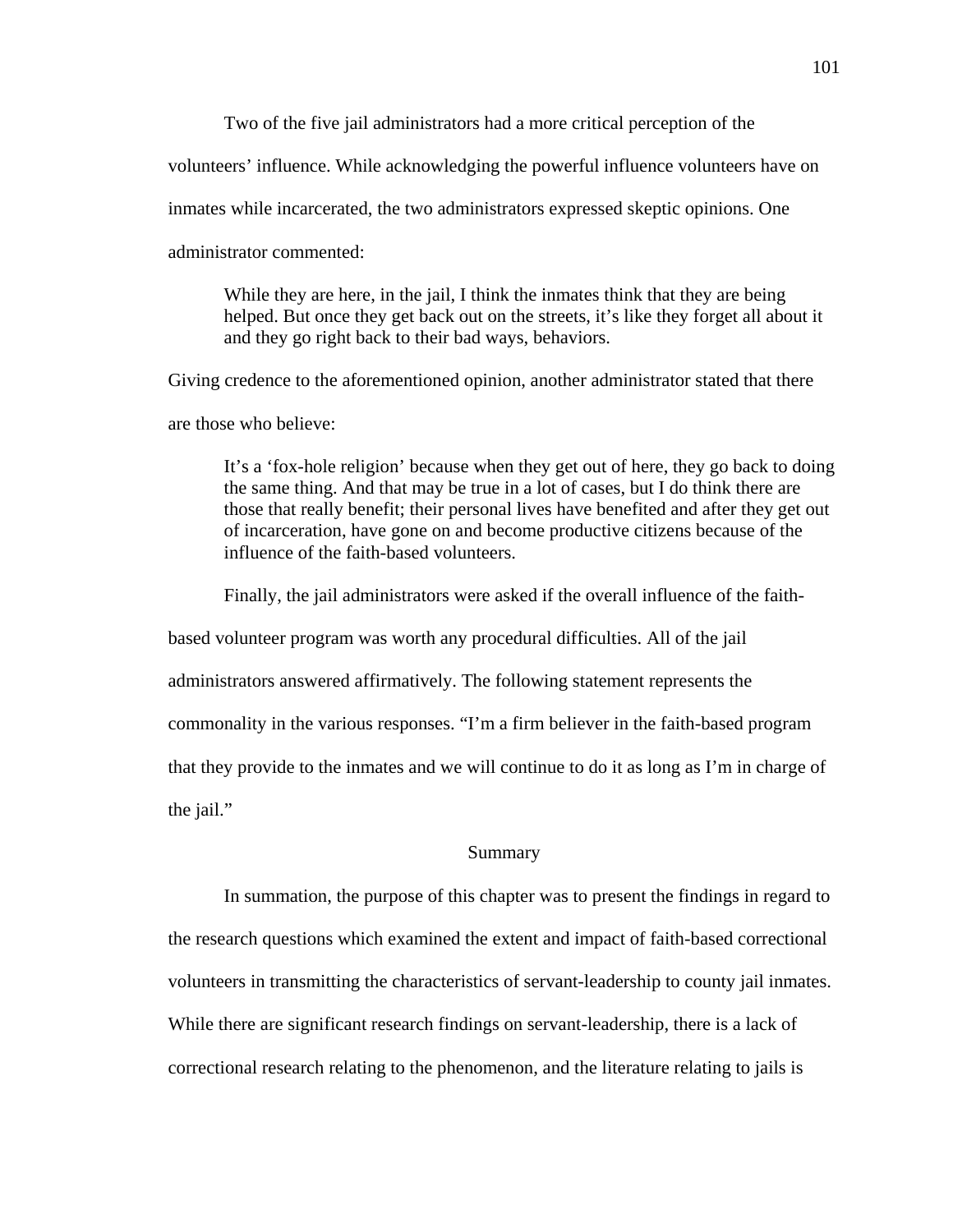nonexistent. To address this void in the literature, the current study represented the inaugural investigation of the relationship that exists between faith-based correctional volunteers and jail inmates.

Findings for each of the four research questions were presented. For the first research question, quantitative data obtained from the SASL was entered into a SPSS computer information system for statistical analysis. A frequency table numerically illustrated the extent to which servant-leadership exists among faith-based correctional jail volunteers.

Qualitative findings from the second and third research question specifically addressed the ten characteristics of servant-leadership: listening, empathy, healing, awareness, persuasion, conceptualization, foresight, stewardship, commitment to the growth of people and building community for volunteers and inmates, respectively. Results for each research question concluded with a discussion of the major themes which emerged from the interviews.

Finally, findings for the fourth research question addressed only seven of the ten servant-leadership characteristics: empathy, healing, awareness, persuasion, stewardship, commitment to growth, and sense of community. The findings revealed two themes and concluded with a discussion of the jail administrators' perception of the overall influence of the faith-based correctional jail program.

Chapter five presents an analysis and synthesis of these research findings. The chapter includes five sections: Summary of the Study, Findings, Conclusion, Implications, and Future Research.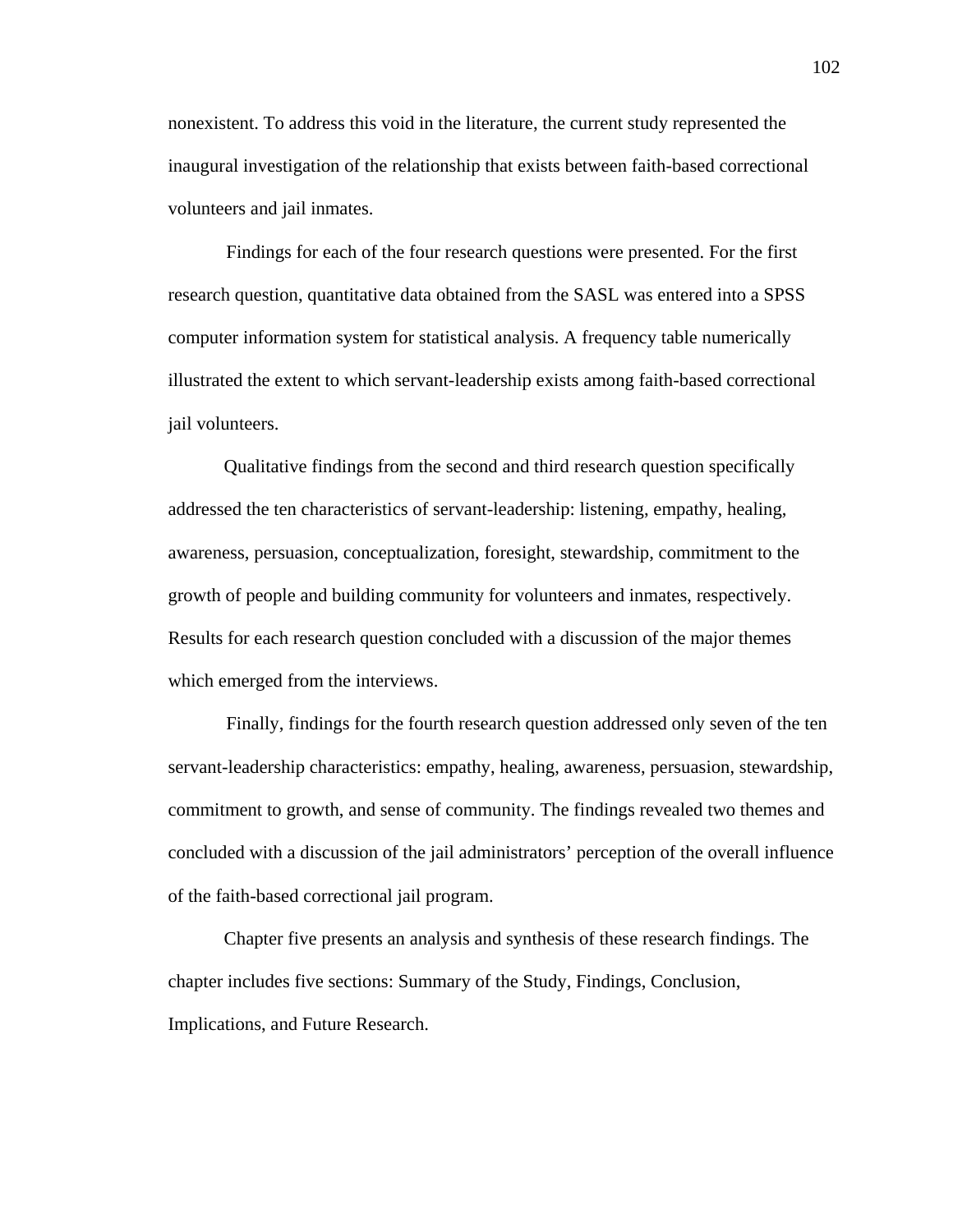## CHAPTER 5

# FINDINGS, CONCLUSIONS, AND IMPLICATIONS Introduction

This chapter consists of five sections. The first section, Summary of the Study, provides an overview of the study, including a discussion of the problem, a brief review of the literature review, and the population from which the data was drawn. The second section, Findings, presents the results from the analysis of data. The Conclusion contains a thorough synthesis of the literature and findings. The succeeding section, Implications, presents practical suggestions for addressing the issues associated with servant-leadership and faith-based correctional volunteers. The chapter concludes with the Future Research section, which outlines a rationale for suggested research.

# Summary of the Study

Although research shows some benefits of faith-based programming on offender transformation (Clear, & Myhre, 1995; O'Connor & Perreyclear, 2002; Sumter, 1999), the current understanding of the impact of faith-based servant-leadership in county jails was non-existent. In an effort to augment the literature, the current study represents the inaugural examination of the relationship existing between faith-based correctional volunteers and county jail inmates. This was an exploratory case study designed to lay a foundation or identify the perceived reasons that have led to the phenomenon.

The purpose of this study was to examine the extent to which servant-leadership exists among faith-based correctional jail volunteers in county jails and to discern the

103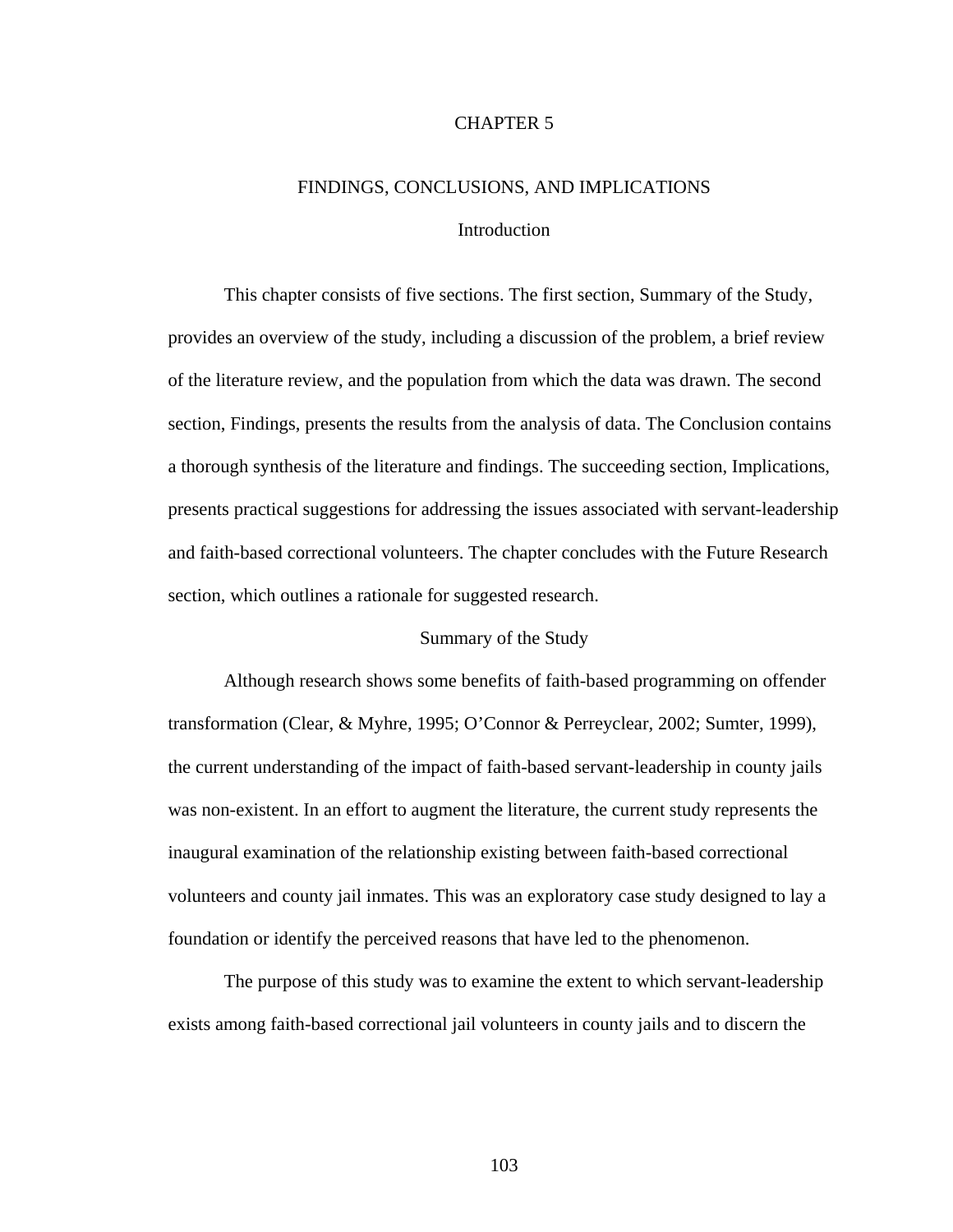impact of faith-based correctional volunteers in transmitting the characteristics of servant-leadership to county jail inmates.

 The Self-Assessment of Servant Leadership (SASL) instrument, designed as a method of identifying individuals who personify servant-leadership (Taylor, 2002), was administered to fifteen faith-based correctional volunteers to examine the extent of servant-leadership among jail volunteers. The study also utilized semi-structured (Merriam, 1998), open-ended (Merriam, 1998), retrospective (Fraenkel & Wallen, 2003) interviews to examine the perceptions of inmates and faith-based correctional jail volunteers regarding the impact of faith-based correctional jail volunteers in transmitting the characteristics of servant-leadership within a county jail. Jail administrators were also interviewed regarding their perception of the overall influence of the faith-based correctional jail program.

The following research questions served as a guide:

- 1. To what extent does servant-leadership exist among faith-based correctional volunteers in county jails?
- 2. What are the perceptions of inmates regarding the impact of faith-based correctional volunteers in transmitting the characteristics of servantleadership in county jails?
- 3. What are the perceptions of faith-based correctional volunteers regarding their impact in transmitting the characteristics of servant-leadership in county jails?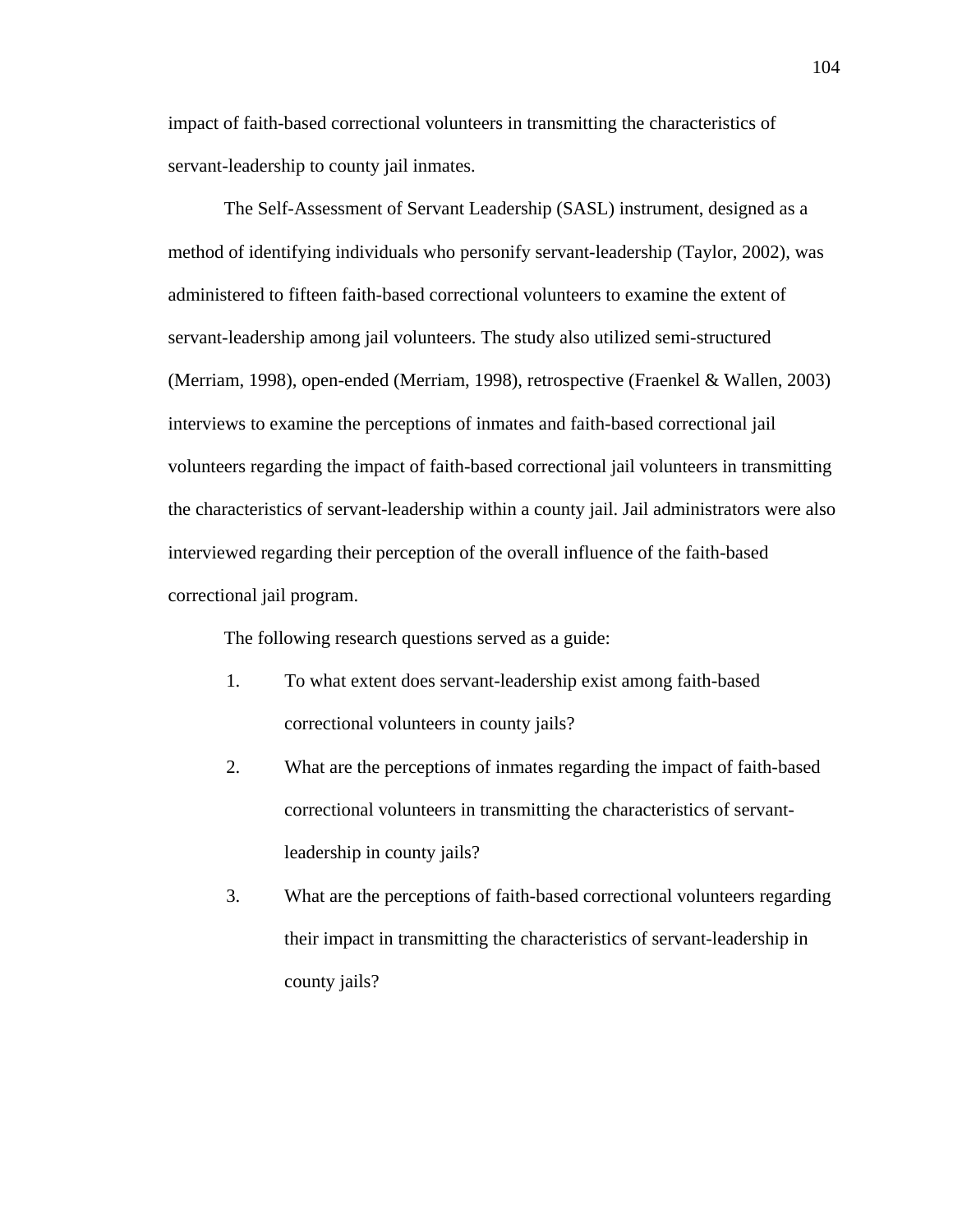4. What are the perceptions of correctional administrators regarding the impact of faith-based correctional volunteers in transmitting the characteristics of servant-leadership in county jails?

In order to glean the ideas of others interested in the research questions, the researcher conducted a comprehensive review of literature related to the phenomenon of how inmates, correctional volunteers and jail administrators perceive the impact of servant-leadership in county jails. The literature review described three areas: (a) a historical development of transformational leadership theory, tracing its early developments to present ideas; (b) a historical perspective of Robert Greenleaf's servantleadership concept, including a discussion of the ten characteristics of servant-leadership; and concluded with (c) a discussion of the historical perspective of volunteerism, from its historical early stages to its current influence on criminal reformation.

This mixed-method design case study utilized a phenomenological approach to interview individuals in their natural setting and to investigate major stakeholders' perceptions of a particular phenomenon regarding the extent and impact of faith-based correctional jail volunteers in county jails. In an attempt to detect commonality, a triangulated study, with three distinct populations, was utilized. To identify the extent of servant-leadership among faith-based correctional volunteers, the SASL was administered and analyzed. Additional insight was gleaned by interviewing faith-based correctional jail volunteers, jail inmates, and jail administrators.

## Findings

The first research question asked to what extent does servant-leadership exists among faith-based correctional volunteers in county jails? According to Taylor (2002),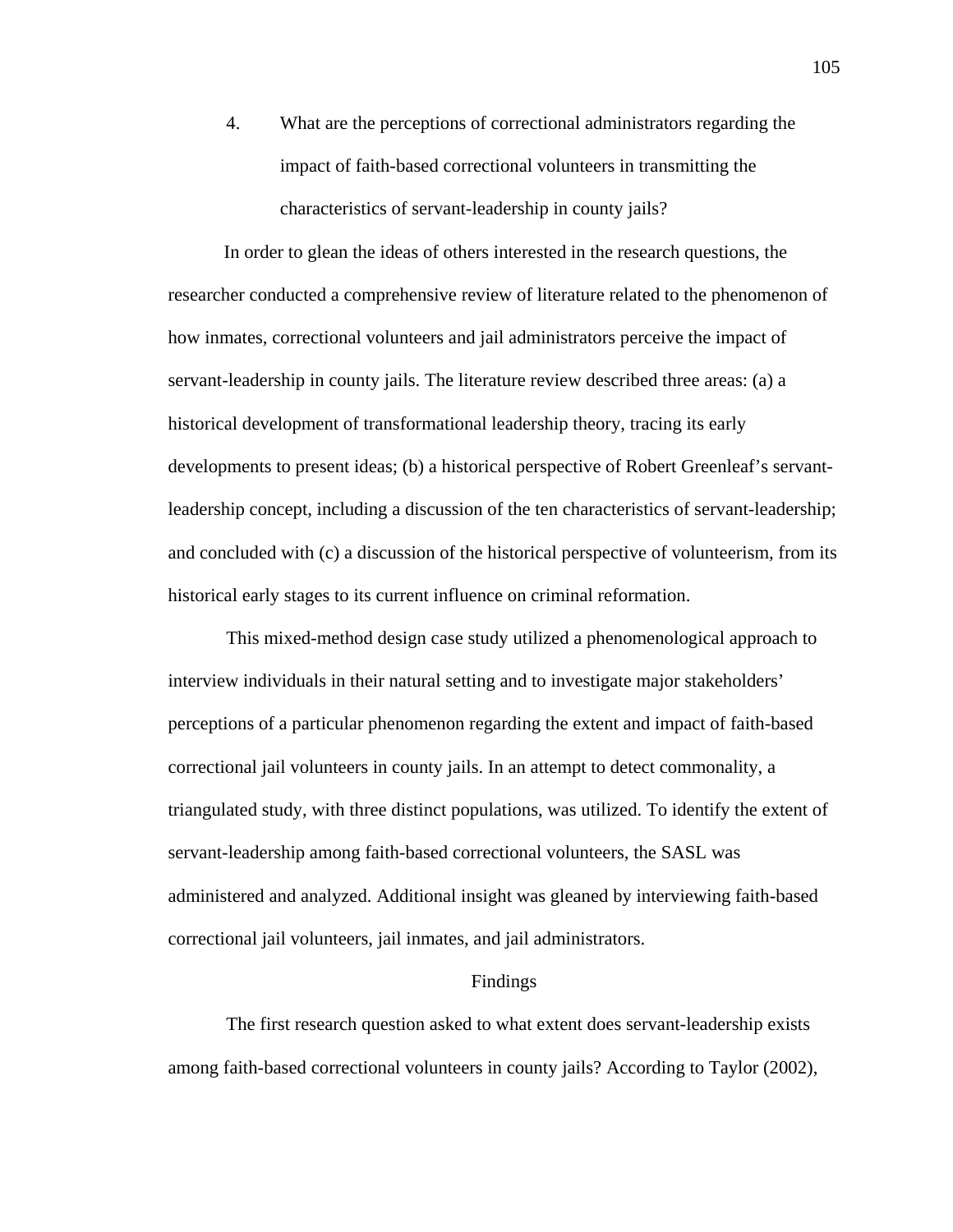the respondents that rated themselves on the SASL at 145 or higher should be identified as servant leaders. Of the fifteen instruments completed by the faith-based correctional jail volunteers, all respondents were identified as servant leaders. The range for the fifteen participants was 145 to 164; the mean was 153.89.

The second research question was, "What are the perceptions of inmates regarding the impact of faith-based correctional volunteers in transmitting the characteristics of servant-leadership in county jails? The findings overwhelming indicated that inmates perceive faith-based correctional volunteers as servant leaders. Results from the twenty-five inmates specifically addressed the ten characteristics of servant-leadership: listening, empathy, healing, awareness, persuasion, conceptualization, foresight, stewardship, commitment to the growth of people and building community. Also, three major themes emerged from the inmate interviews. The major themes were: (a) volunteers' laughter and positive attitudes inspire inmates; (b) while being served, inmates serve others; and (c) volunteers encourage a sense of peace, hope and faith. Findings for this research question indicated that the inmates' perceived an overall positive influence of the faith-based correctional volunteer program.

Findings for the third research question, "What are the perceptions of faith-based correctional volunteers regarding their impact in transmitting the characteristics of servant-leadership in county jails?" were also positive. Results from the fifteen faithbased correctional volunteers specifically addressed the aforementioned ten characteristics of servant-leadership: listening, empathy, healing, awareness, persuasion, conceptualization, foresight, stewardship, commitment to the growth of people and building community. Findings for this research question concluded with a discussion of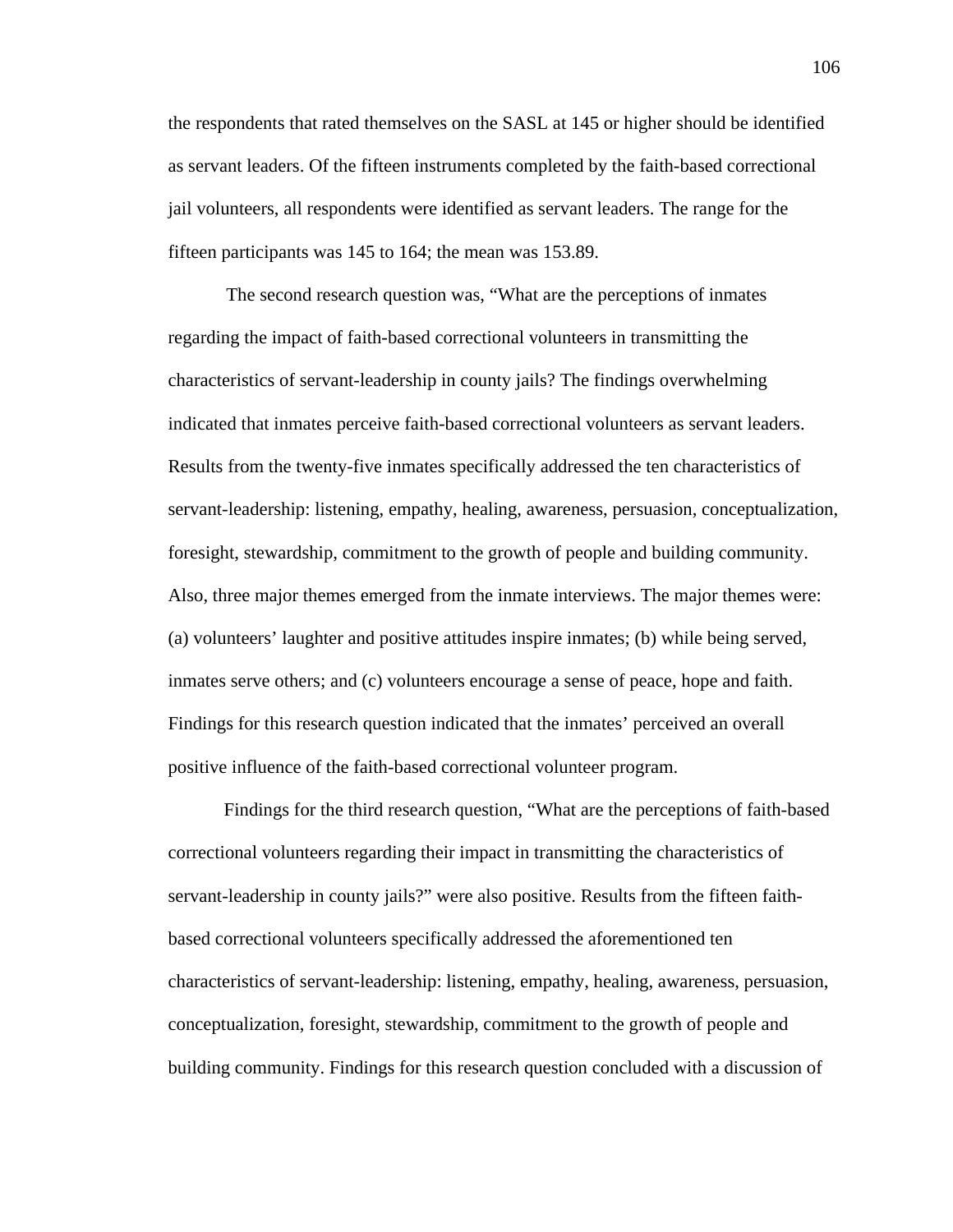the two major themes that emerged from the interviews. The two major themes were: (a) volunteers started serving to fulfill a spiritual conviction to help others, and (b) volunteers love feedback.

Finally, the fourth research question was modified from its original structure. Although the five jail administrators facilitate the faith-based programs and detected behavioral changes among inmates, they do not observe or participate in the programs and were unqualified to address the ten servant-leadership characteristics. As a result, the researcher was forced to modify question four to read, "What are the perceptions of correctional administrators regarding the impact of faith-based correctional volunteers in county jails?" The findings revealed a valuable effect. The jail administrators indirectly recognized seven of the ten servant-leadership characteristics: empathy, healing, persuasion, awareness, stewardship, commitment to growth and sense of community. The findings also indicated that volunteers successfully reduce tension in the jail, have a calming influence on inmates and reduce the number of physical altercations in the jail. The findings concluded with a discussion of the jail administrators' perception of the overall positive influence of the faith-based correctional jail program.

#### **Conclusions**

According to Fraenkel and Wallen (2003), an exploratory research project was necessary to discern the impact of faith-based correctional volunteers in transmitting the characteristics of servant-leadership to county jail inmates. Fraenkel and Wallen believed there is some "commonality to perceptions that human beings have in how they interpret similar experiences, and they seek to identify, understand, and describe these commonalities" (p. 437). The researcher studied multiple perceptions of the phenomenon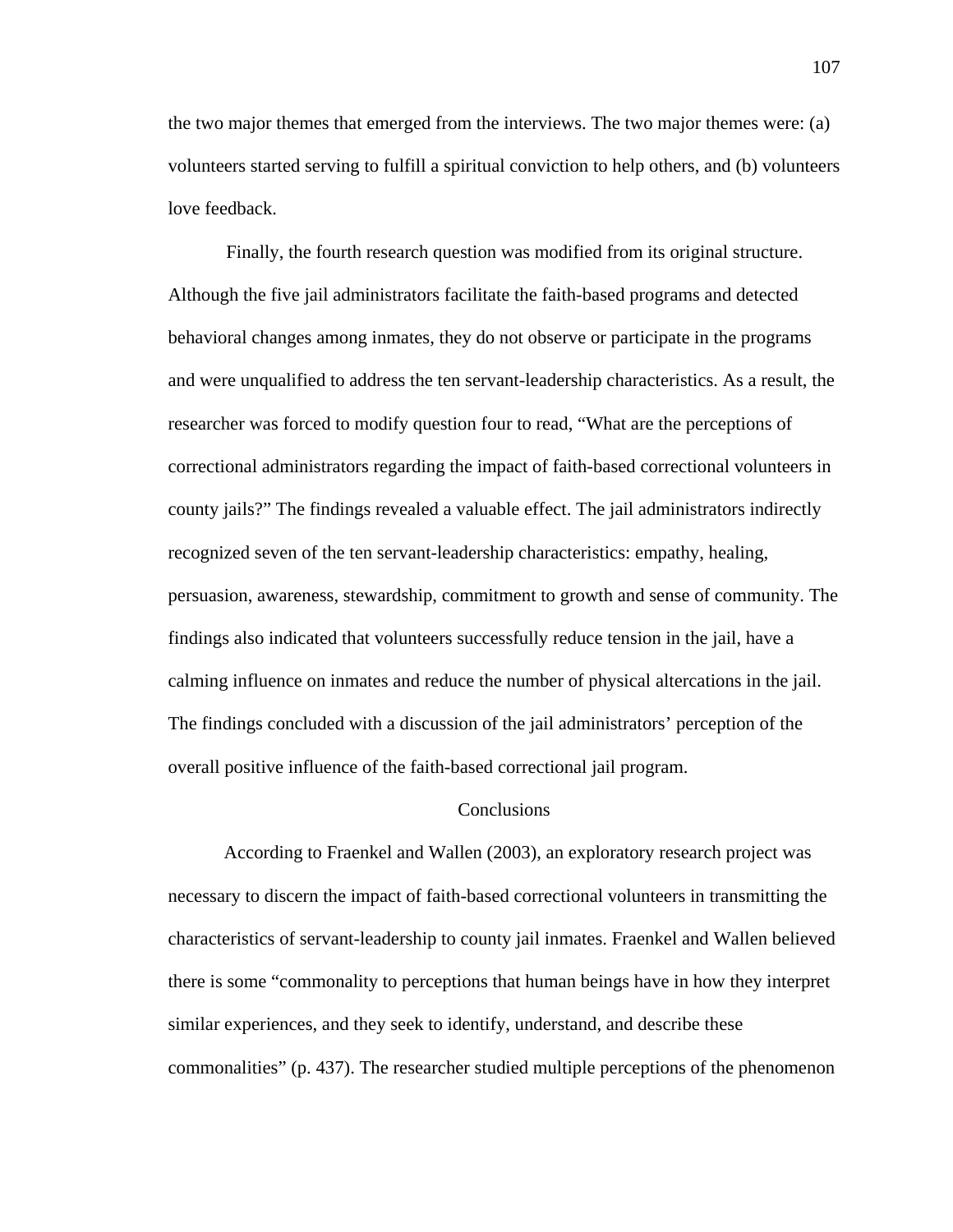as experienced by three different populations, inmates, faith-based correctional volunteers and jail administrators, and then attempted to determine what was common to their perceptions and reactions. The goal was to investigate the phenomenon without clear expectations. Exploratory research of the nature suggested by Fraenkel and Wallen normally necessitates qualitative methods. The researcher, however, had to first determine whether servant-leadership exists among faith-based correctional volunteers in county jails. To answer that question, Creswell (2003) suggested the implementation of survey research to collect information from a sample of faith-based correctional volunteers. The Conclusions presented a discussion of results from the Self- Assessment of Servant Leadership questionnaire. A synthesis of the findings for each of the ten servant-leadership characteristics is also presented. The section concludes with a synthesis of the major themes that emerged from the interviews.

## *Self-Assessment of Servant Leadership Questionnaire*

Fifteen faith-based correctional volunteers responded to the Self-Assessment of Servant Leadership (SASL), a twenty-four item instrument that contained statements representing each of the ten categories of servant leadership characteristics: listening, empathy, healing, awareness, persuasion, conceptualization, foresight, stewardship, commitment to the growth of people and building community. The basic strategy that underlies the SASL's attitude scale is that individuals were asked to respond to twentyfour statements of preference related to descriptors of their leadership style (Taylor, 2002). Responses to the SASL determine if the participating respondents identify themselves as a servant-leaders.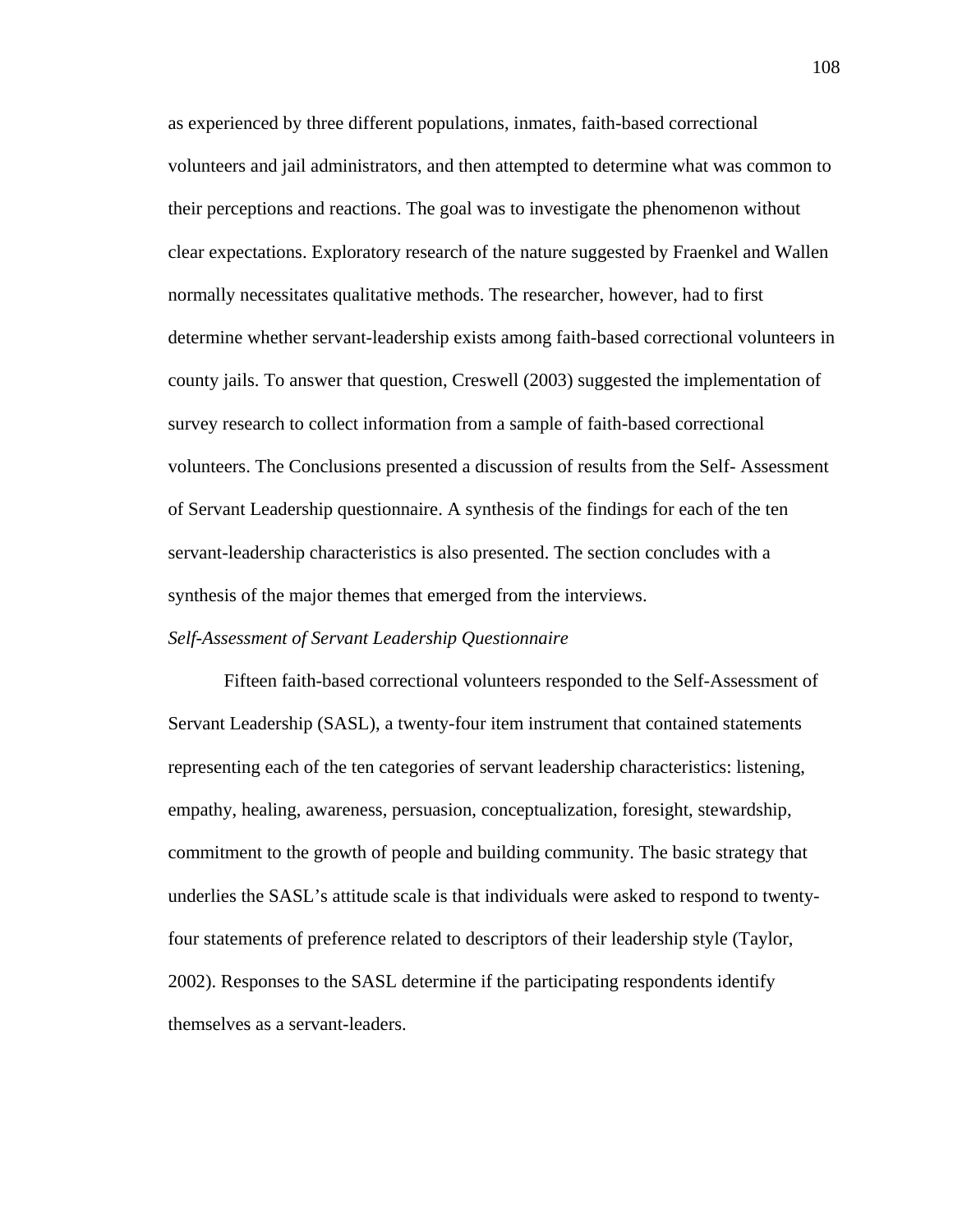Consistent with Likert's (1967) experience, participants subjectively assessed their own leadership style according to a seven-point scale, a 1 (strongly disagree) indicated a negative attitude, and, at the other end of the scale, a 7 (strongly agree) indicated a positive attitude. Respondents were asked to mark 4 (undecided) if they were undecided about the descriptor, but the instructions urged them to use this category sparingly. This suggestion was appropriate to address one problem commonly associated with survey research, people's desire to choose an acceptable answer. Schutt referred to these respondents as "fence-sitters" (2006, p. 242). He described fence-sitters as people who see themselves as being neutral, but may skew the results if forced to choose between opposites. On the other hand, researchers warned about, respondents who choose a specific response when they really do not have an opinion (Fraenkel & Wallen, 2003; Schutt, 2006). The respondents in this study appeared to be neither because they seemed to have answered the questionnaire straightforwardly. For instance, they openly disclosed uncertainty when they did not fully understand a statement. Similarly, if they had questions regarding a statement, they asked for clarification. When the responses of the instrument were tabulated, the "undecided" category was used in moderation. Of the fifteen respondents, only two volunteers used the "undecided" category and it was used in reference to the same statement, "I try to match people with their jobs in order to optimize productivity."

According to Taylor (2002), the respondents that rated themselves on the SASL at 145 or higher should be identified as servant leaders. The range for the fifteen participants was 145 to 164. The researcher, therefore, was able to ascertain that servantleadership exists among faith-based correctional volunteers in county jails.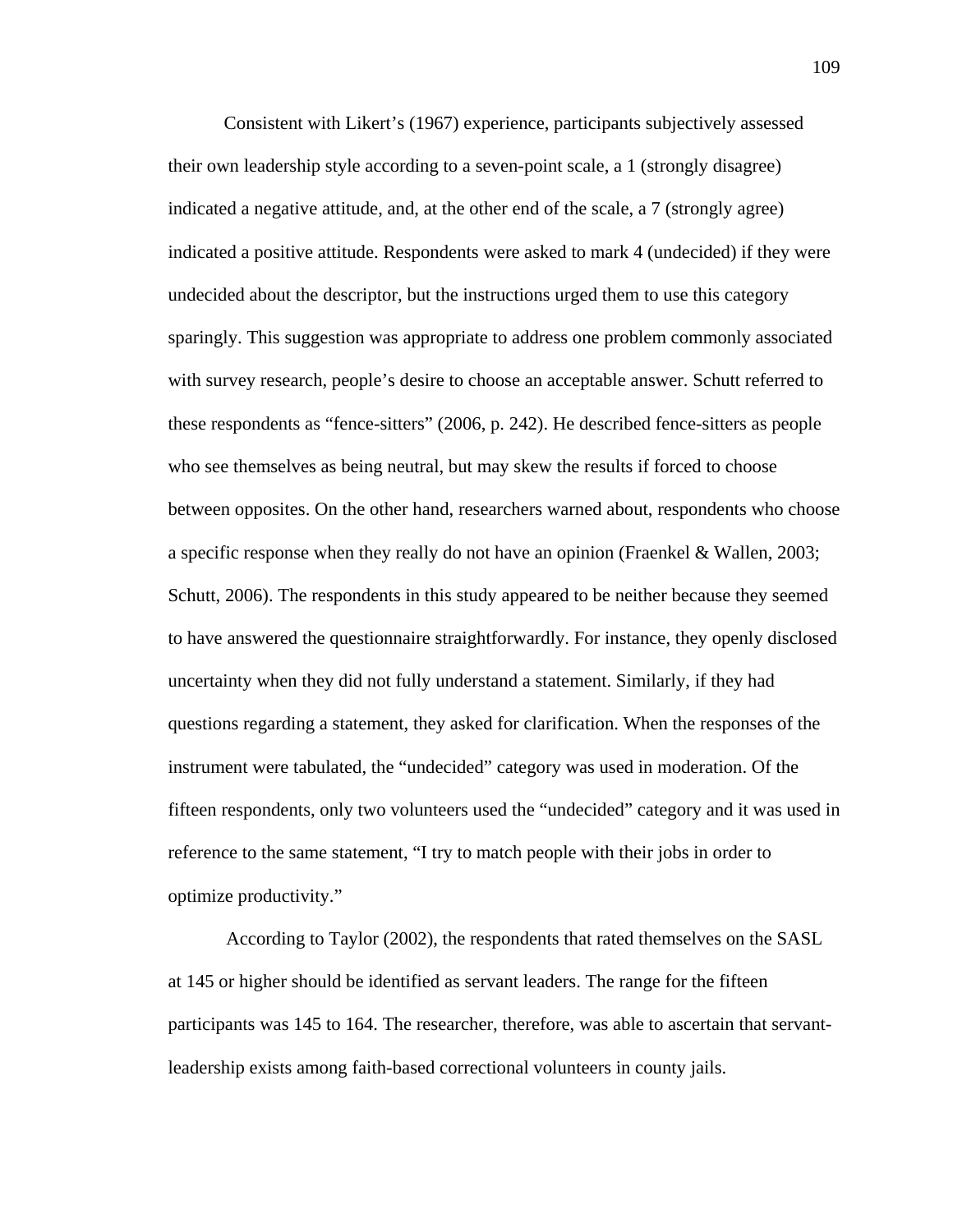## *Servant Leadership Characteristics*

 *Listening.* The second important finding revolved around the servant-leadership characteristic, listening. Numerous researchers have endorsed Greenleaf's (1991) interpretation of listening as an act of paying attention to or attempting to hear another (Autry, 2001; DeGraaf, Tilley & Neal, 2004; Fitch, 2002; Frick & Spears, 1996; Powers & Moore, 2004). Findings from interviews with volunteers and inmates echoed Greenleaf's assertation. Many inmates described the volunteers as "excellent listeners" because they "really pay attention to what we say". One volunteer revealed that he "listens closely, to look like [he has] command of all the details". Both volunteers and inmates agreed that "eye contact" between the volunteers and inmates increases the perception of listening. Comments such as, "I look them in the eye when they talk to me" and "I try to make eye contact with these guys" expressed the volunteers' intent to convey listening. Likewise, most of the inmates believed they can tell the faith-based volunteers are good listeners because they "look you in the eye". One inmate explained, "You can tell they listen to us. You can see it in their eyes."

Research by Spears (1998) explained that the servant-leader "seeks to listen receptively to what is being said, and not said!" (p. 5). Correspondingly, Freeman (1984) emphasized the need for leaders to utilize silence and Bennis and Goldsmith (1997) promoted active listening to pay attention to others. Accordingly, most of the volunteers revealed that they augment their listening skills by concentrating on inmates' non-verbal indicators. A volunteer stated, "I try to pay attention to their nonverbal behavior because I think I can learn as much from that as I do from what they say." Moreover, the inmates shared the same opinion. Supportive of the research, one inmate stated, "I think [the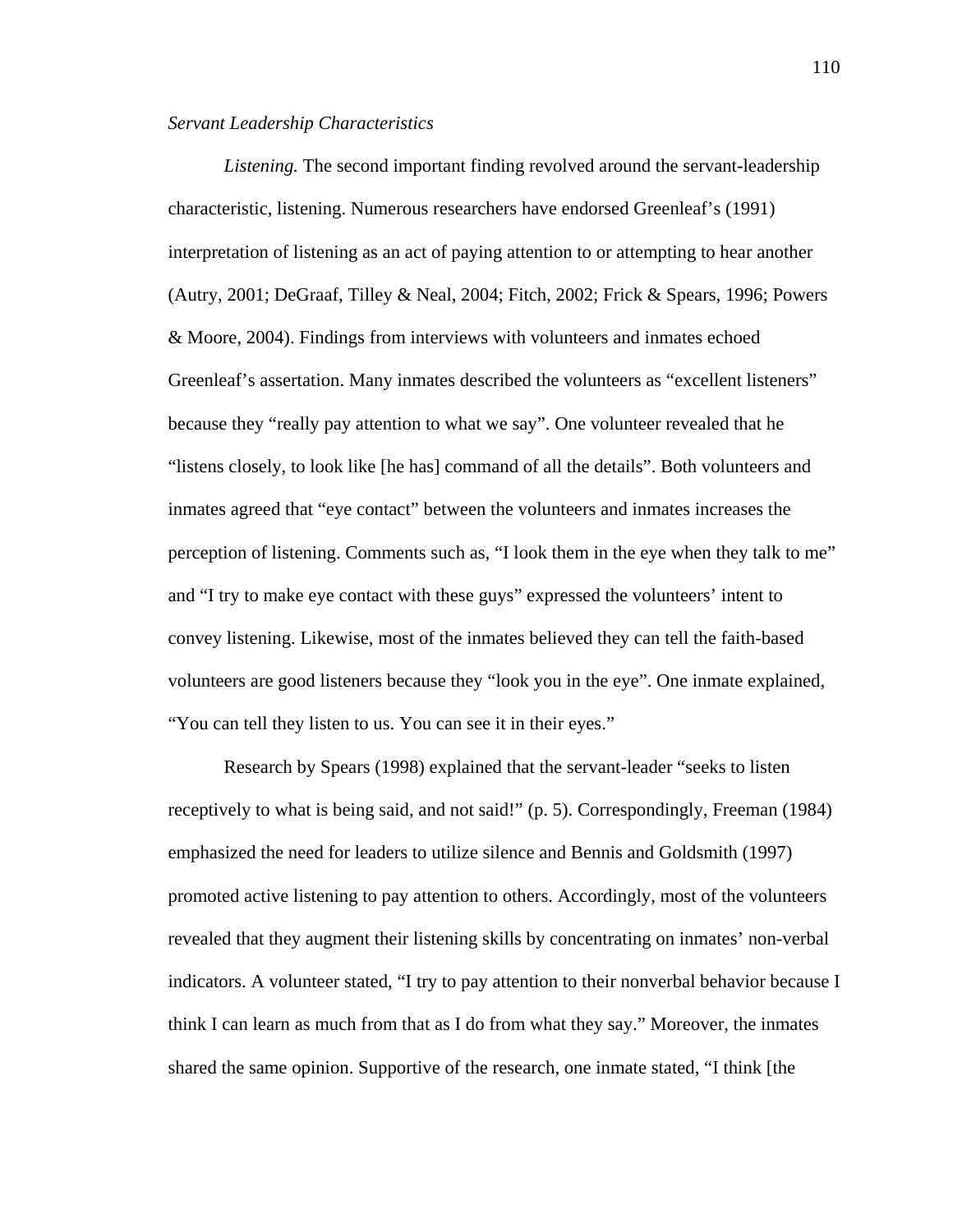volunteer] is really good at paying attention to my body language and if I'm depressed he can pick up on that without me even saying anything."

In addition, research by Greenleaf (1991) and McGee-Cooper (2001) found that servant-leaders listen intently to others to recognize and clarify the needs and concerns of an individual or a group. Findings from inmates and volunteers support the research. Indeed, the majority of volunteers expressed their concern when they overwhelmingly acknowledged on the SASL that they genuinely care for the welfare of the inmates with whom they serve. Indeed, fourteen of the fifteen respondents "agreed strongly" with the corresponding statement. Likewise, during interviews, several volunteers indicated that they listen closely to clarify inmate needs. Statements from inmates such as, "they really care about us" and "they ask us lots of questions to find out what we need" represent the inmates' perceptions and support the volunteer's self-assessment.

Specific to addressing the needs of others, Wheatley (2002) suggested that leaders can transform people if they learn to listen to one another. Statements from both inmates and faith-based correctional volunteers support her claim. One inmate stated, "Sometimes a person that will just sit down and listen to you will make you a whole lot calmer." Complimenting Wheatley, research by Kouzes and Posner (2003) revealed that leaders' active listening skills can affect change by creating a "trusting climate" (p. 78), an environment that Welch (2005) confirmed is not typically generated in jails. The volunteers' positive responses on the SASL to the statement, "I am genuine and candid with people" are consistent with their remarks during the interviews. One volunteer stated, "When I listen to the inmates they act like they really trust me." Similarly, the inmates concurred with the research. One inmate shared his perception when he stated,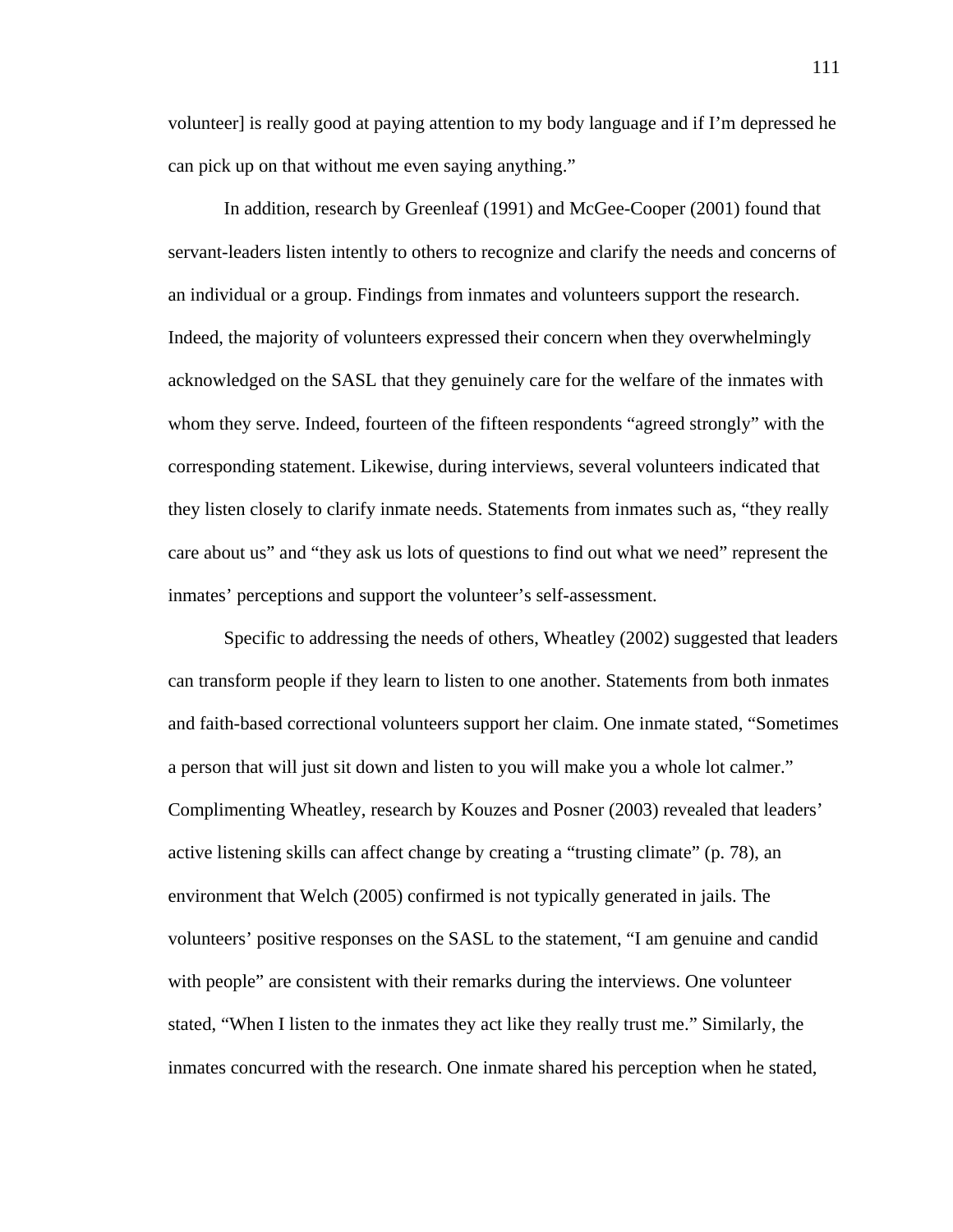"when they listen to me, really listen to me, I feel like I can trust them". Several inmates commented that trust is an emotion that is rarely shared in the county jail (Welch, 2005).

*Empathy*. Researchers have made a connection between listening and empathy. For example, Greenleaf believed listening serves as a building-block toward achieving empathy. He claimed the effort to identify with and understand others is incomplete unless it is accompanied by empathy (Spear, 1998). Similarly, other researchers have described empathy as "the ability to discern another person's thoughts and feelings with some degree of accuracy and involves listening on an intuitive level" (Comer & Dollinger, 1999, p.15).

Because of the aforementioned researchers' assumptions, and the faith-based correctional volunteers' strong listening skills, this researcher did not anticipate a divide between the inmates' and volunteers' perceptions of the extent to which faith-correctional volunteers exhibit empathy. The researcher's expectations were confirmed when the findings revealed a narrow fissure. Consistent with the previous findings, both the volunteers and inmates acknowledged that faith-based correctional volunteers "are empathetic" because they are good listeners. They agreed that good listening skills enabled the volunteers to "relate to the inmates' situations". In addition, the volunteers and inmates agreed that some volunteers are empathetic because they too had been painfully broken by things such as their own addictions, prior incarcerations or familyrelated legal problems. Furthermore, the ninety-three percent "strongly agree" response on the SASL to the statement, "Many people come to me with their problems because I listen to them with empathy" corresponded with volunteers' comments during the interviews.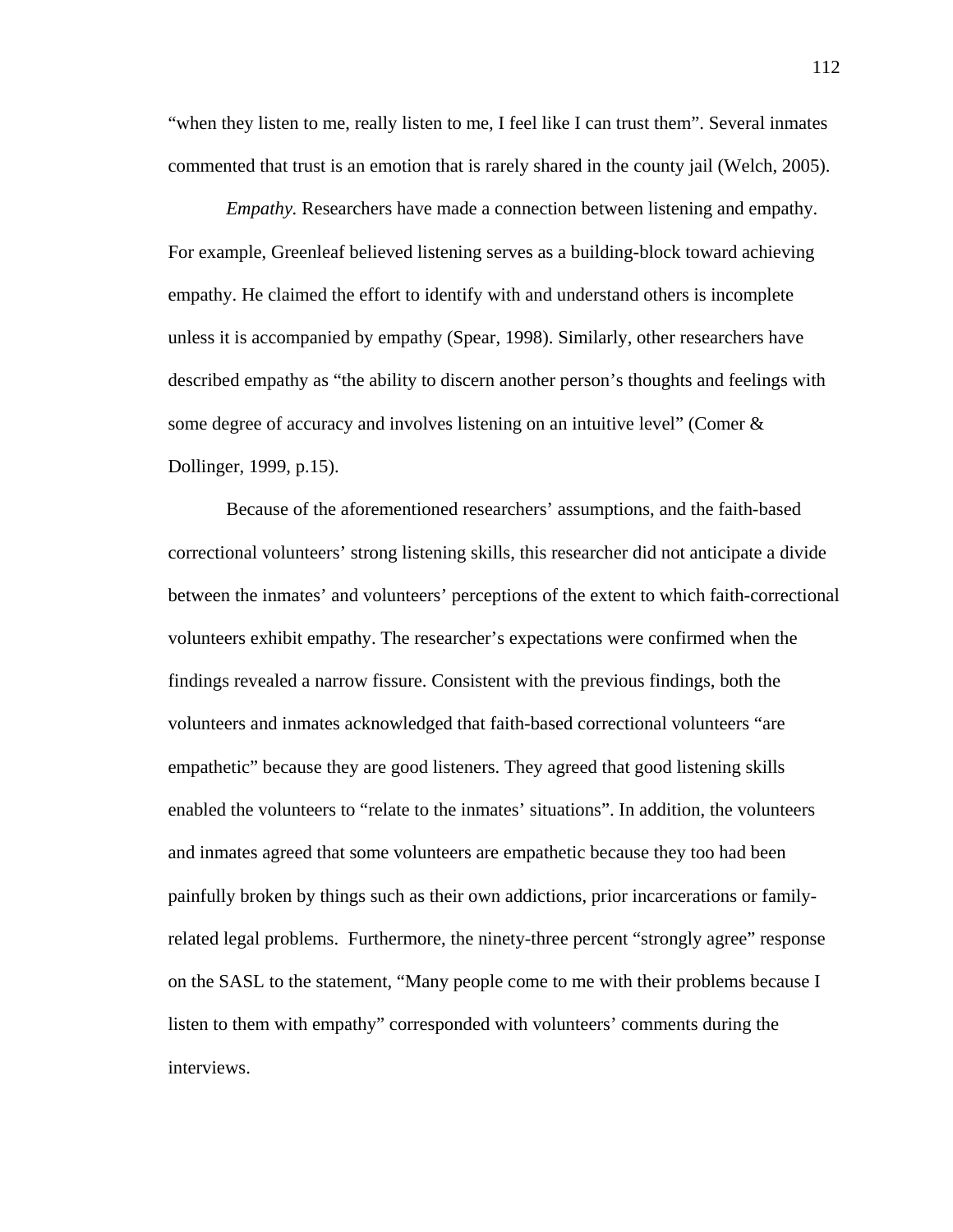The only disparity that emerged in the findings was that five of the twenty-five inmates did not believe volunteers had the capacity to empathize unless they had also experienced a period of incarceration. The perception was dismissed by the majority of the inmates and volunteers when both stated that empathy was attained by "coming to jail enough to understand." For example, a volunteer explained, "I have been coming in here for many years. I've heard many stories that help me understand what they are experiencing." Likewise, an inmate stated, "the ones that have been coming here the longest time can relate to us more."

According to Spears, the cumulative influence of empathy lies in the servantleader's capacity to understand the good intentions of others without "reject[ing] them as people, even while refusing to accept their behavior or performance" (1998, p. 13). The findings from the inmates, volunteers and jail administrators were consistent with Spears' viewpoint. Several inmates commented that the volunteers were not judgmental. For example, one inmate stated, "I think it's hard for those that haven't ever been locked up to really understand. But, they seem to try, even though you can tell they don't like the things we have done." Similarly, a volunteer said, "much of the inmates' situations are like the rest of us . . . we are all sinners and we've done stupid things. I don't think a lot of people would touch them with a ten feet pole." Finally, a jail administrator clarified that leaders "must recognize that we are all on the same. Some have made bad decisions and need to be removed from society, but that doesn't make them smaller, more controllable than anyone else."

*Healing*. Responses from all three populations indicated faith-based correctional volunteers exhibit the servant-leadership characteristic, healing. This finding is consistent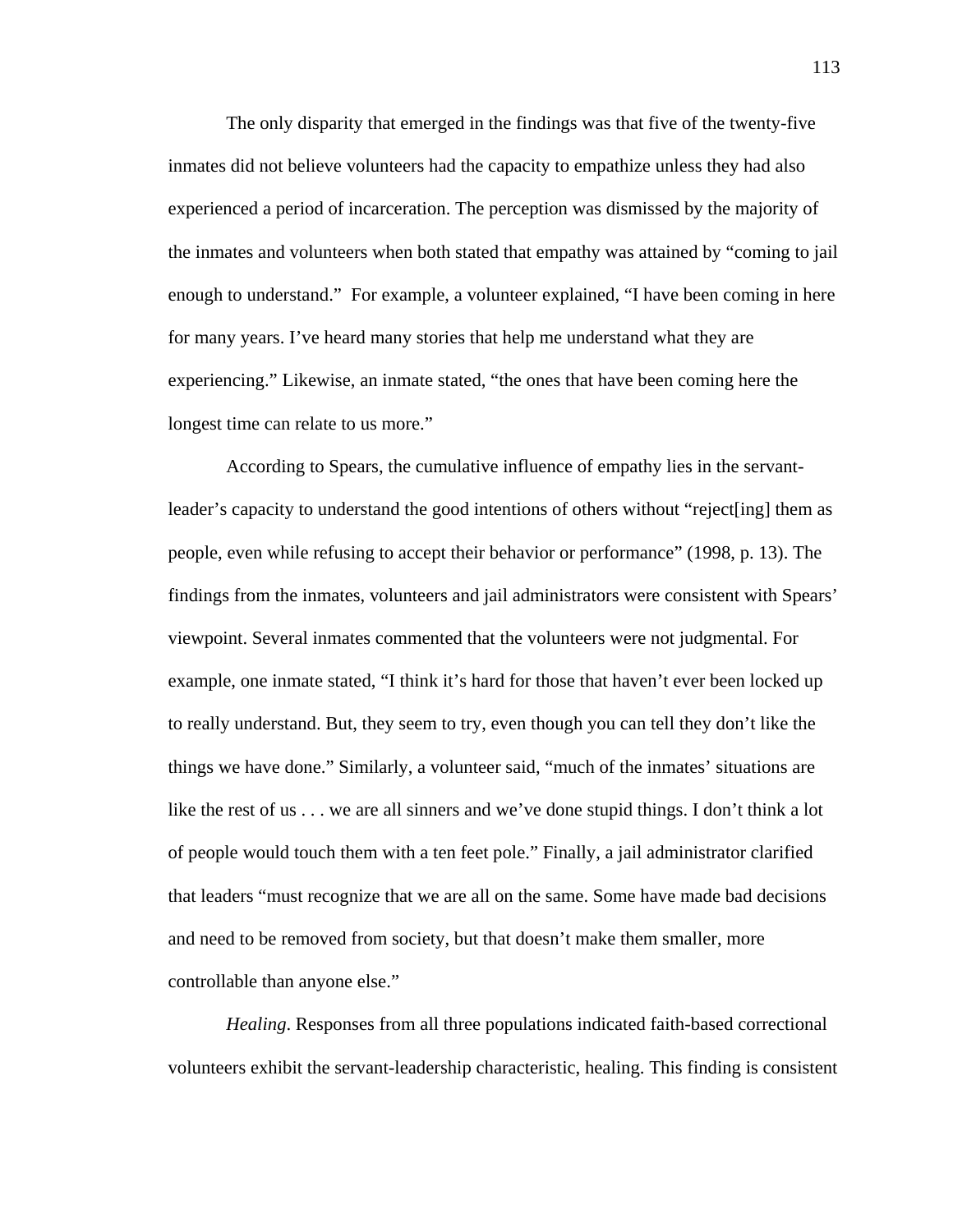with many research studies on healing (Furman, 2004; Greenleaf, 1991; Kouzes & Posner, 2003, Spears, 1998; Ortberg, 2003). For example, Greenleaf (1991) adamantly believed a servant-leader possesses the aptitude to make those who are deprived whole. Likewise, Furman (2004) expressly identified healing as a progression toward wholeness. The findings in this study confirmed Greenleaf's and Furman's positions. Furthermore, the findings are consistent with Ortberg's (2003) stance on serving. She alleged, "Serving means that when this person leaves my leadership sphere of influence he or she will be a better person and leader because of the time spent with me" (p. 97). As evidence, all three groups, inmates, volunteers and jail administrators reported faith-based correctional volunteers shaped the healing process by causing inmates to "feel better about themselves." A volunteer comment such as, "the inmates are healthier after I've been here", an inmate's remark, "they make us feel better about ourselves when they've been here", and a jail administrator's statement, "I would definitely say that they . . . help those they work with." represent the commonality of their perceptions. The volunteers' affirmative responses on the SASL to the statement, "I have great satisfaction in bringing out the best in others" lend credibility to their explanations during the interviews.

Both Greenleaf (1991) and Spears (1998) believed servant-leaders are capable of healing followers' broken spirits by establishing a caring relationship based on trust, empathy, acceptance and commitment. Once such an environment is established, Greenleaf believed the follower can then embark on the process of healing themselves. The volunteers implicitly acknowledged that they promoted healing by establishing trust, empathy, acceptance, and commitment, and the inmates' commentary distinctively affirmed each characteristic. Alternatively, many inmates and a few jail administrators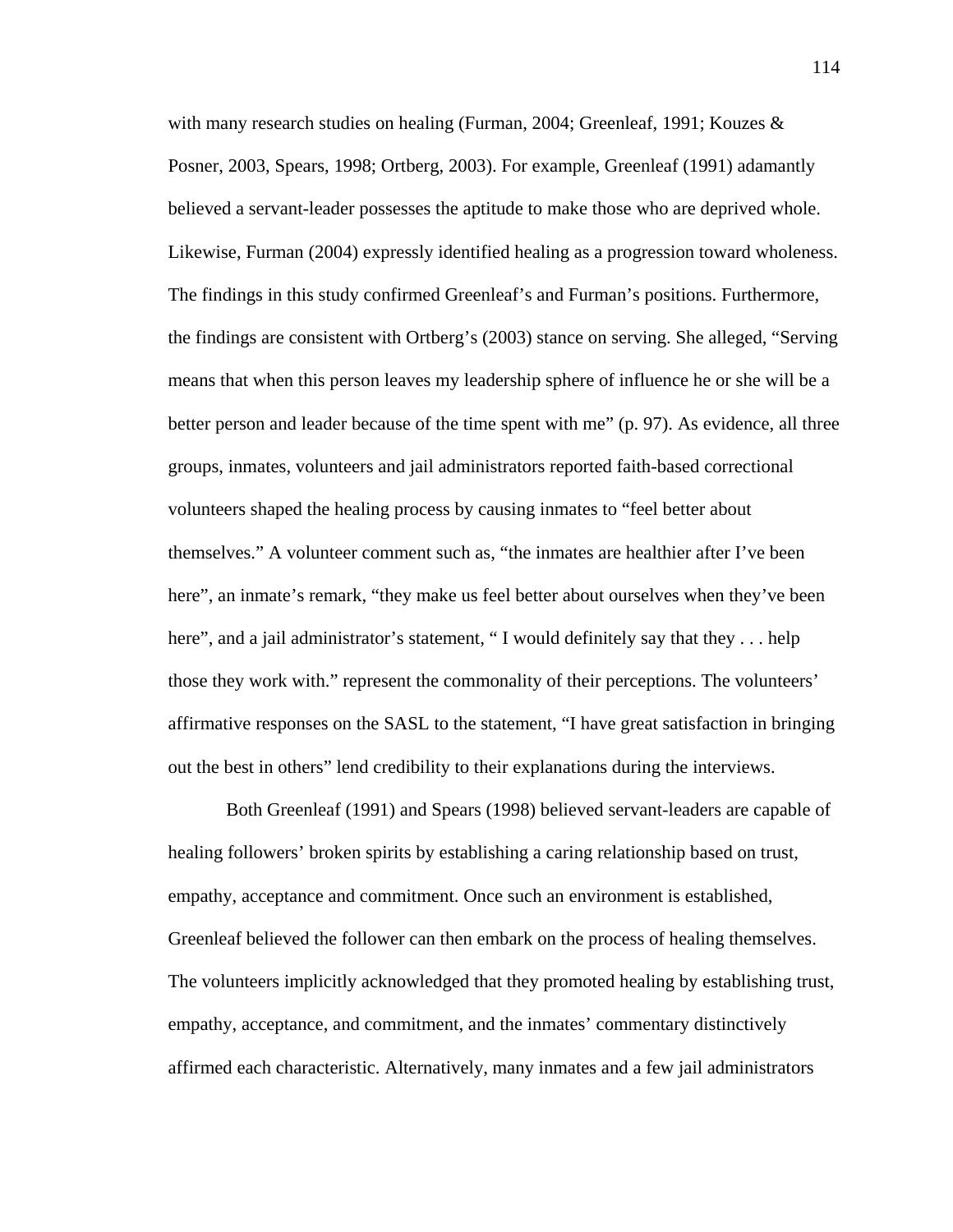agreed with Dammer (2002) that volunteers encouraged healing by creating "hope". All three groups agreed that the greatest contribution to the inmates' healing is the "spiritual guidance" provided by the volunteers.

*Awareness.* The findings for the next servant-leadership characteristic, awareness, reveal that the faith-based correctional volunteers' display of awareness has a noteworthy impact on county jail inmates. All three populations agreed that the volunteers are acutely aware of inmates' material and spiritual needs. The majority of inmates and jail administrators directed their comments toward the awareness of material needs. For example, many inmates and jail administrators believed volunteers are aware of their "problems", such as their need or desires for "better food", "personal items", a need to visit with their "children and family", and "concerns about work."

While the volunteers' confirmed the inmates' and volunteers' perceptions, they believed the nucleus of their awareness was inmates' intrinsic needs, such as their need to feel "comfort, "hope", and "love". Statements such as, "I think they want the same things you and I want" and "They need to feel they are important to someone, to feel their life is worth something" exemplified their acuity. The volunteers' insight is compatible with the Greenleaf's (1991) writings. Making reference to followers, Greenleaf stated, "They are seeking the same things we are: fulfillment, wholeness, a sense of belonging" (p. 98). Greenleaf believed servant leaders discover these principles while providing a service to others.

Other researchers have expanded on Greenleaf's viewpoint by maintaining awareness results from leaders' reflections (DeGraaf, Tilley, & Neal, 2004). Strage (2004) and Terry and Bohnenberger (2004) stressed the importance of reflection before,

115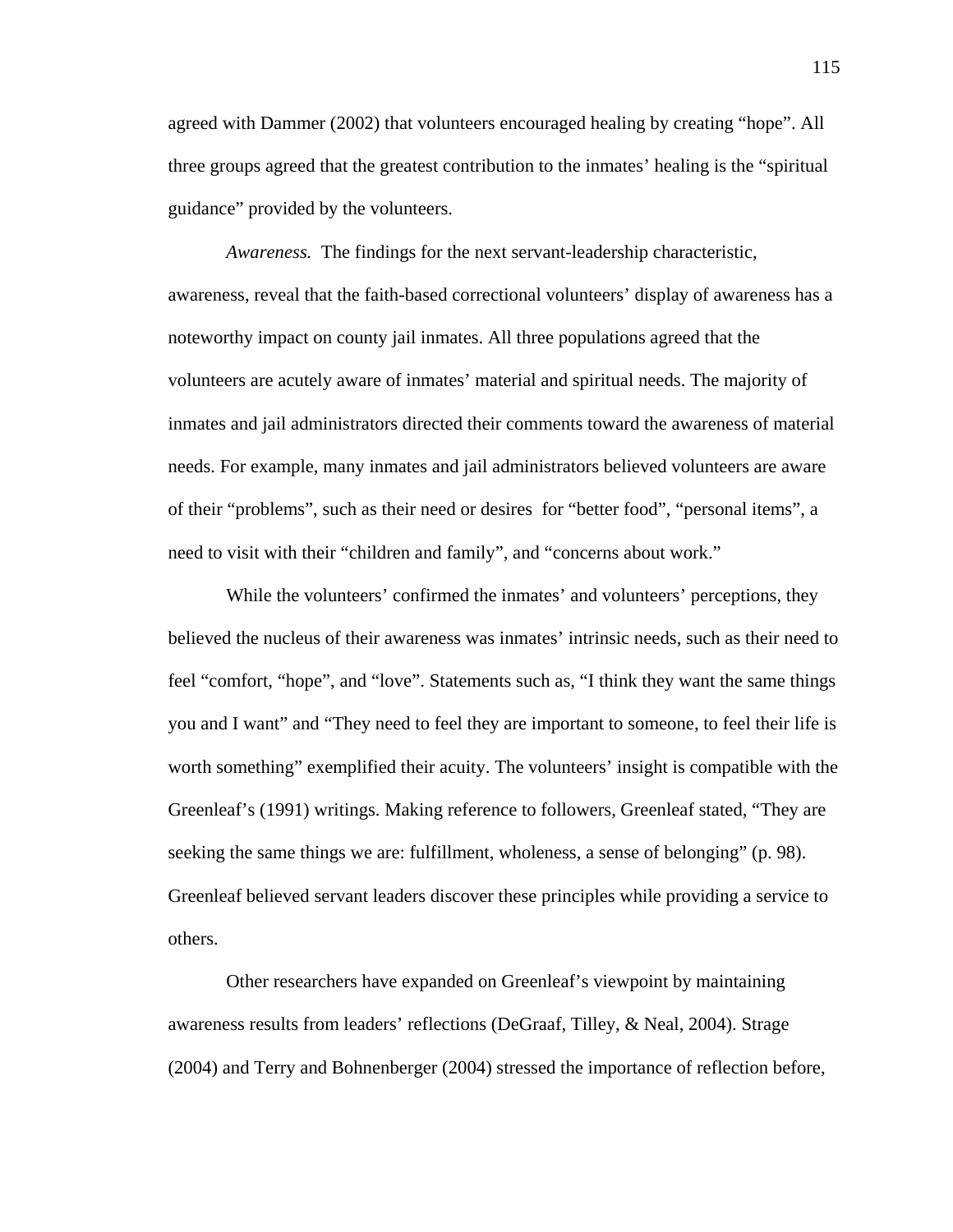during and after an occurrence to be aware of issues that lie below the surface. Throughout the interviews, many volunteers commented on how they believed their eminent awareness was generated by their individual and group reflections. Similarly, thirteen of the fifteen volunteers "strongly agreed" with the SASL statement, "I learn from subordinates whom I serve", which corroborates their remarks during the interviews.

Finally, the findings revealed that both volunteers and inmates believed faithbased correctional volunteers' awareness is associated with the volunteers' length of experience. Most volunteers and inmates believed the volunteers that learned to be "aware" were those "that have been coming to the jail the longest time." This perception is consistent with research by Preskill and Torrez. As the researchers theorized, awareness is hampered by the "microwave theory" (1999, p. 12), which implies that awareness necessitates time.

 *Persuasion*. It appears that faith-based correctional volunteers' use of persuasion has a major impact on county jail inmates. All of the respondent groups affirmed the previous research findings by establishing that inmates react best to volunteers' persuasion because they do not respond well to the coercive use of power (Bolman & Deal, 2002; Frick & Spears, 1996). The overwhelming majority of inmates and volunteers indicated that the faith-based correctional volunteers persuade inmates to change their lives through influence. Both inmates and volunteers believed the volunteers' set "great examples" as a method of influence. Similarly, every one of the volunteers strongly agreed with the SASL statement, "I lead by example." Comparably, these findings are consistent with research by Kouzes and Posner (2003). They argued,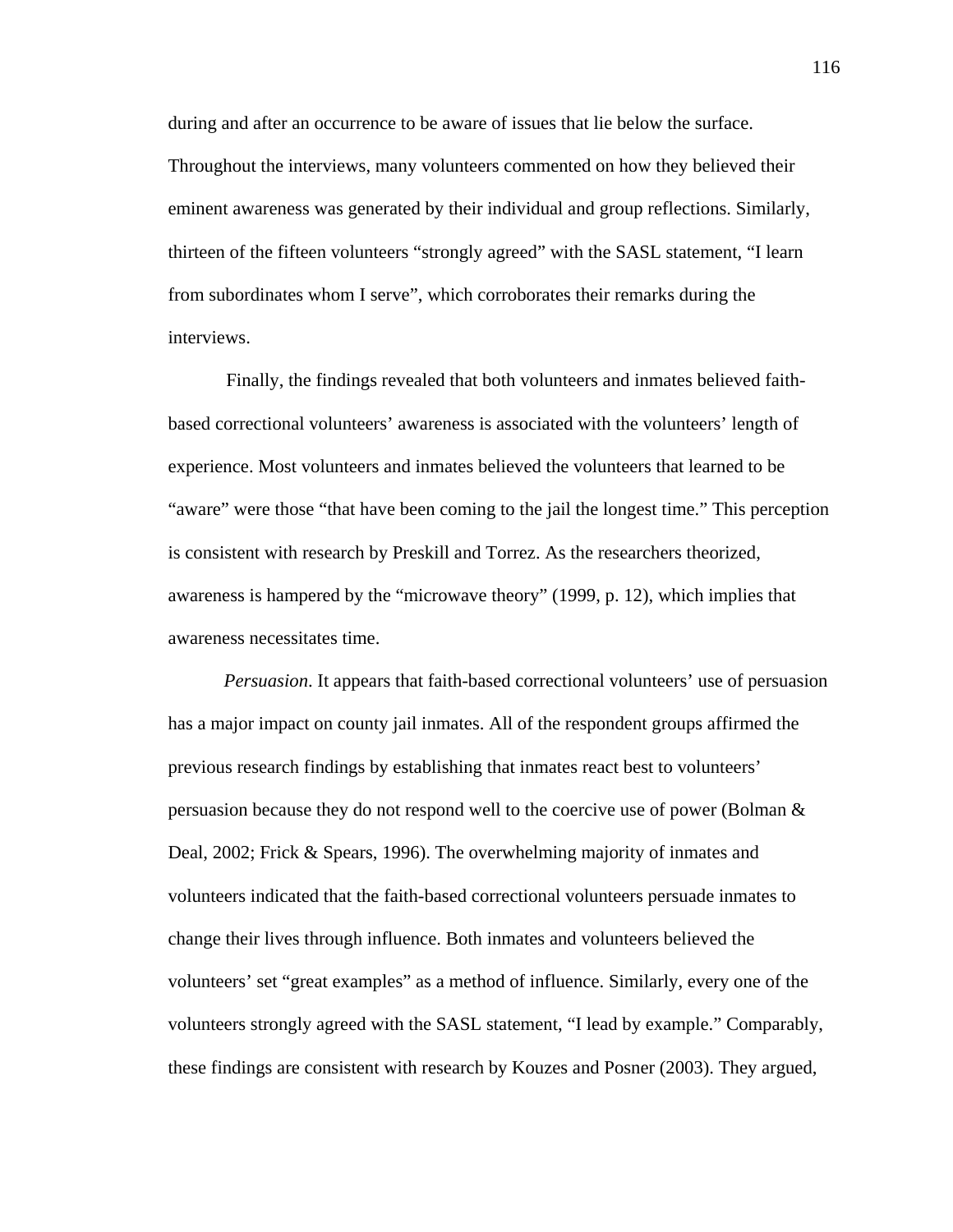"The most powerful thing a leader can do to mobilize others is to set an example by aligning personal actions with shared values" (p. 12). Likewise, other researchers have reported that effective leaders empower followers through their self-assured examples (Behling and McFillen, 1996).

 Conversely, research by McCann, Langford and Rawlings (2003) critically examined transformational leaders and found followers are influenced more by awe and inspiration than empowerment. In profound agreement, inmates, volunteers and jail administrators believed volunteers use "the influence of the scripture" or "Godly inspiration" as techniques to persuade inmates to change their lives.

 Finally, the findings also support Yukl's (1998) assertion that effective leaders influence followers through "rational persuasion", the use of "explanations, logical arguments and factual evidence" (p. 160). Many of the volunteers and several inmates made reference to the methods volunteers employ to explain things. As an example, one volunteer said, "I try to use rational explanations to explain things, so maybe they can have a reference, something that makes them understand better." Similarly, an inmate commented on the factual information given to him by volunteers. He said, "They tell us ways in which it can be worse, and if we don't change, how worse it can be."

*Conceptualization.* Greenleaf described a leaders' conceptual aptitude in the following manner: "Leadership, in the sense of going out ahead to show the way, is more conceptual than operating. The conceptualizer, at his or her best, is a persuader and a relation builder" (Frick & Spears, 1998, p. 140). This researcher's examination of the servant-leadership characteristic conceptualization indicated faith-based correctional volunteers utilize their persuasive skills to convey conceptualization.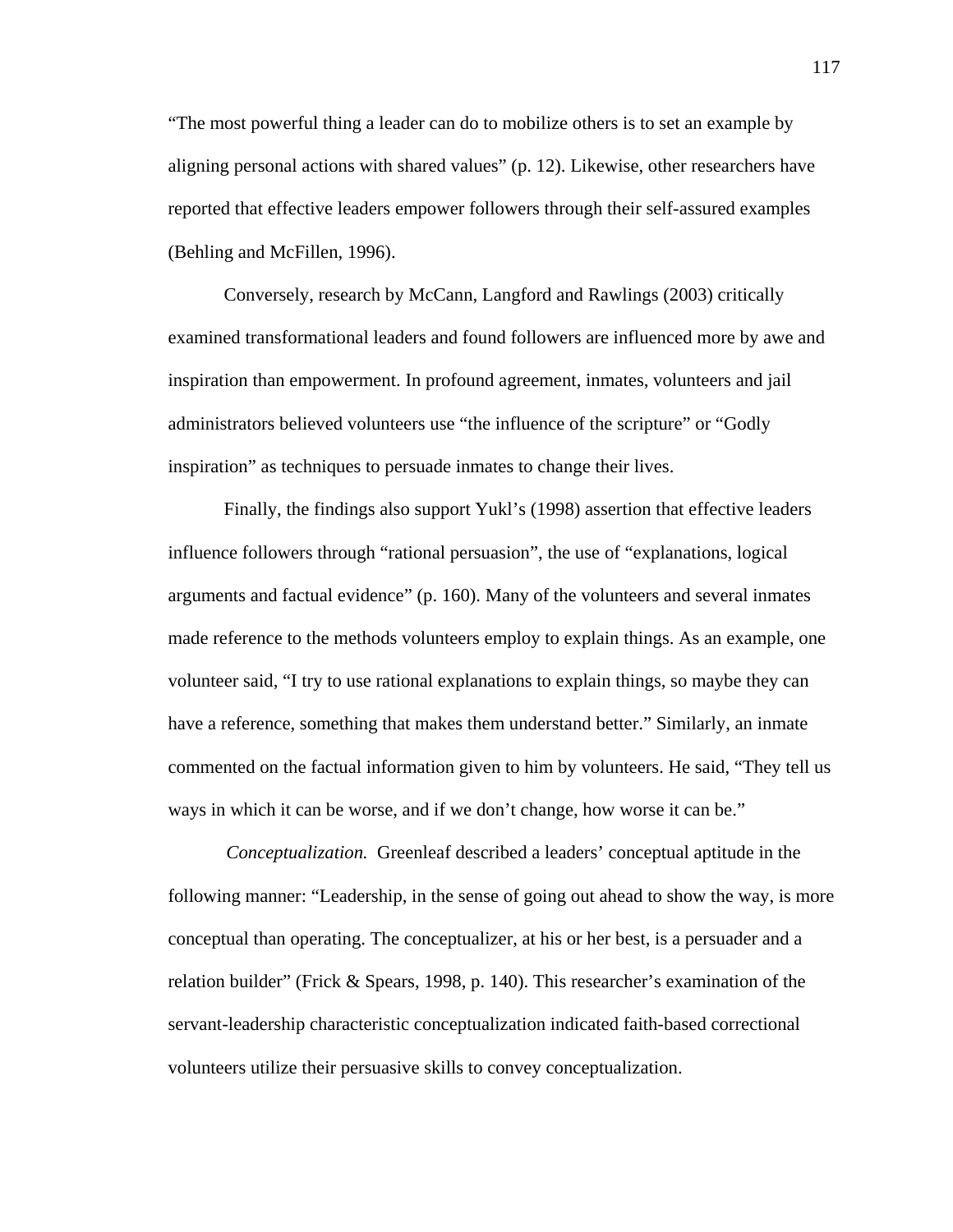The majority of participants concurred with research that described conceptualthinking leaders as those who "get a sense of what people want, what they value, what they dream about" (Kouzes & Posner, 1997, p. 115). The findings revealed both volunteers and inmates believed most faith-based correctional volunteers view inmates in an abstract manner in order to gain a better understanding of inmates' wants, values and dreams. Although two of the volunteers did not believe they understood inmates' values and dreams, they did recognize their wants. One volunteer explained, inmates "are not very good about talking about dreams or things they value. They do talk about wants".

Additional research revealed servant-leaders demonstrate the ability to conceptualize at a higher level because they are "out-of-the-box-thinker[s]" (Lerner, 2005, p.5). Similarly, DeGraaf, Tilley and Neal (2004) referred to conceptualization as "seeing the big picture" (p. 147), which stressed the need for leaders to examine problems from an abstract perspective in order to obtain a more complete picture of the task or situation at hand. The findings from this study confirmed those reports. For example, one inmate described the volunteers as being able to "see stuff from a different angle." Also, a volunteer stated, "I think I can see outside the box or outside the jail". Similarly, another volunteer said, "I try to look at the big picture, to really listen to what all the inmates are saying, because that gives me a more accurate picture."

*Foresigh*t. With agreement between inmates and faith-based correctional volunteers, the findings in this study indicated volunteers have a considerable influence on inmates as they transmit the servant-leadership characteristic of foresight in county jails. Many of the findings are consistent with researchers' descriptions of foresight. According to Greenleaf, "foresight means regarding the events of the instant moment and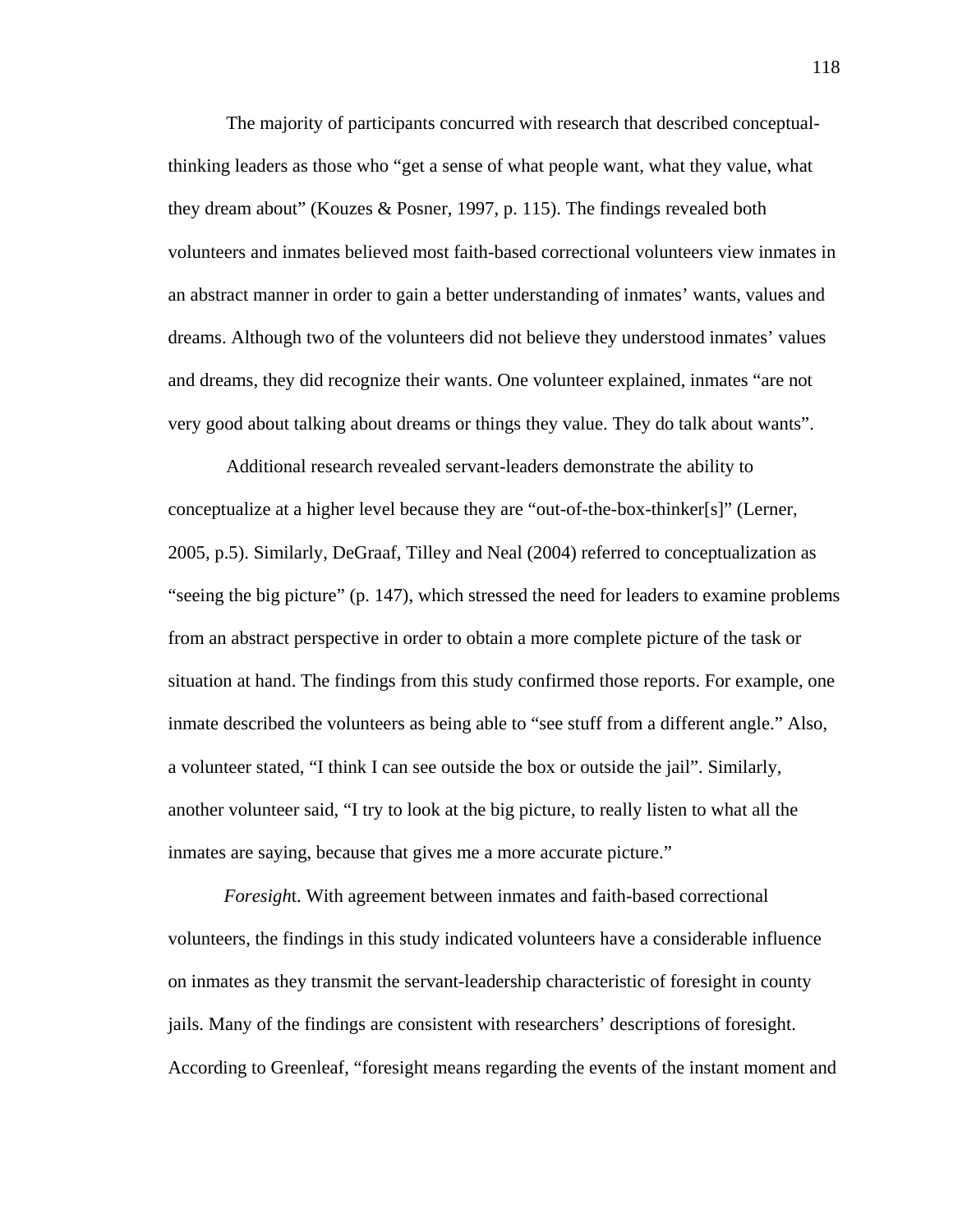constantly comparing them with a series of projections made in the past and at the same time projecting future events" (p. 15). Similarly, Bennis (2002) described foresight as the "ability to foresee or anticipate what is around the corner before anyone else" (p. 102). A comment from an inmate, "the volunteers realize what's in store for the inmates" and a volunteer's statement, "I know the road ahead of them is going to be hard, very hard, and I know that it's easier for them to have faith in here than in the real world" typifies how the shared perceptions relate to previous research.

There was ample evidence from the inmate and volunteer interviews indicating the volunteers, who have served time, come from "broken" families or who have been volunteering longer have more foresight. These findings support Greenleaf's (1991) views on visionary servant-leadership. According to Greenleaf, a leader must have an armor of confidence in facing the unknown, more than those who accept his or her leadership. Greenleaf believed that the visionary confidence comes from the leaders' anticipation and experience to deal with the stress of real-life situations.

*Stewardship*. As a result of the previous evidence of foresight and the existing research, it was anticipated that faith-based correctional volunteers would exhibit the servant-leadership characteristic of stewardship because of their foresight. Researchers believed leaders with foresight can be trusted to be stewards, to make sound decisions and put what is best for their followers ahead of their individual agendas (Greenleaf, 1991; Sergviovanni, 2000). Similarly, Blanchard depicted stewardship as serving "other's interests, not their own" (2004, p. 103). The findings from this study met the expected link between foresight and stewardship. According to inmates, volunteers and jail administrators, faith-based correctional volunteers indisputably exhibit stewardship in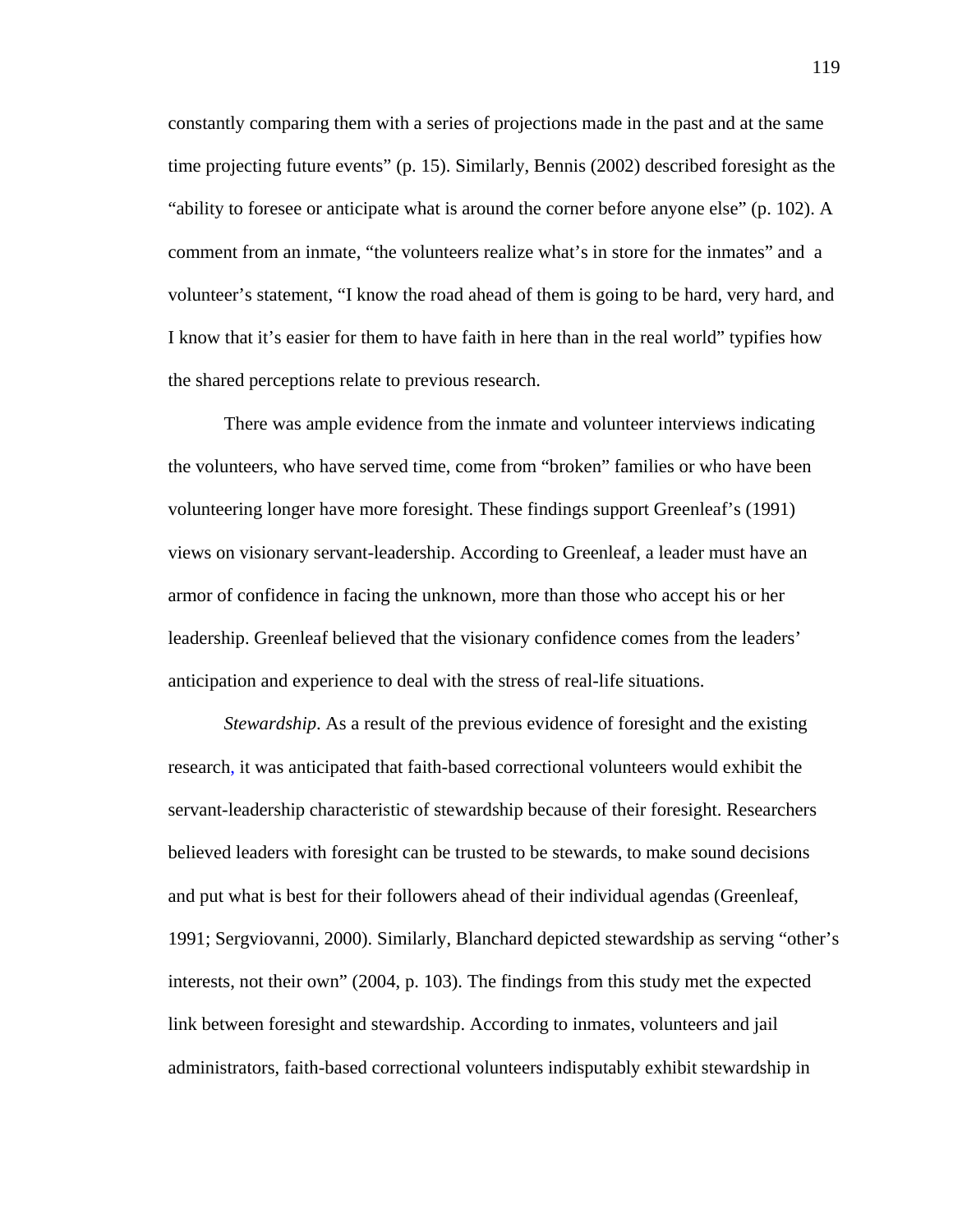county jails. The overwhelming majority of participants believed volunteers were good stewards because they were "interested in the inmates' well-being" and "volunteer their time to meet the needs of others." Typically stated, an inmate said, "I guess they are more concerned and involved with our spiritual growth. That's why they are here. They don't have to be." A volunteer stated, as well, "I use my time to come see them, to share my love for God with them. I think that's a pretty good use of my time and theirs". Likewise, a jail administrator explained, "They want to be here. They are not being asked to come in. We've never asked; they are showing up on their own to volunteer." Finally, all of the volunteers strongly agreed with the SASL statement, "I am willing to make personal sacrifices in serving others", which substantiated their comments during the interviews.

In addition to being concerned with the inmates' well-being, the inmates and volunteers described faith-based volunteers as "trustworthy," an element Ortberg (2004) acknowledged as the foundation of any good leader. Specifically, Ortberg said, "you have to lay a foundation of trust before people can individually do their best" (p. 89). This opinion was echoed by an inmate, "I like to meet with [the volunteers] because I trust them." Similarly, a volunteer said, "I think they entrust their lives to us. They have faith that we can help them to be better people."

*Commitment to growth*. Kouzes and Posner (1987) believed servant leaders gain the trust and assistance of stakeholders through their commitment to others' growth. Comparatively, Blanchard (2004) found the servant leader's main reason for leading "is to help others win. Put another way, it's to help people live according to the vision God placed inside them" (p. 104). The findings in this study support their assertions that faithbased correctional volunteers are committed to or care about inmates' personal and/or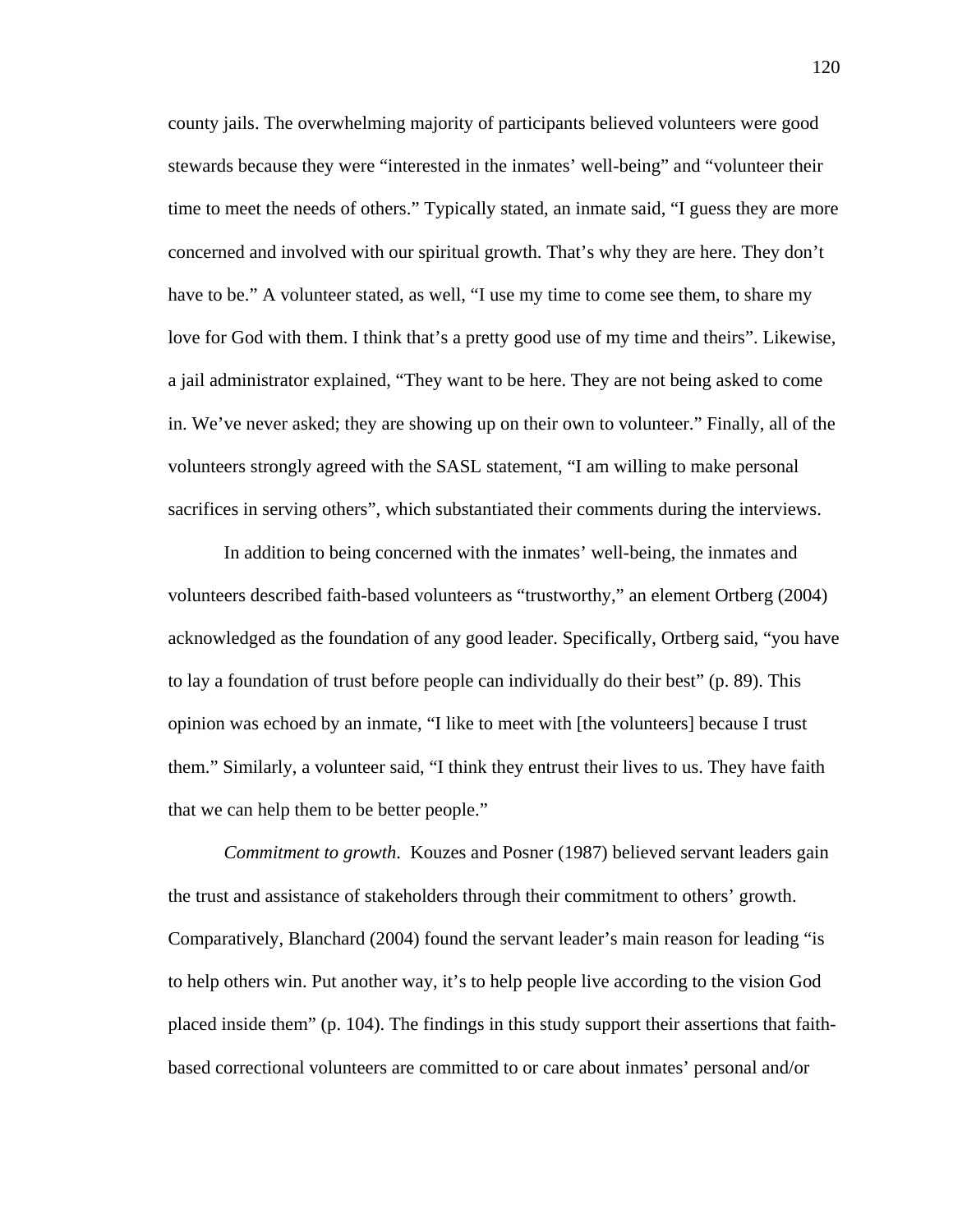spiritual growth. Each group of participants believed volunteers show their commitment to inmates' growth by helping the inmates accomplish great things. Specifically, the participating groups intensely believed the volunteers are committed to "reforming" or "improving" the inmates.

To promote growth, Wheatley (2005) insisted a leader must provide followers with good resources, such as "ideas, methods, mentors, processes, information technology, equipment, money" (p. 175). Findings from this study corroborate Wheatley's argument. In addition to providing spiritual ideas, inmates and volunteers revealed that volunteers show they are committed to growth when they supply inmates with necessary resources, such as "Bibles" and "music." Furthermore, a volunteer explained, "I use my time and knowledge of the Bible to give them tools, to give them hope that they can grow, be better than what they were when they came in here." The volunteers' affirmative responses on the SASL to the statement, "I invest considerable time and energy equipping others" gave credibility to their accounts during the interviews.

Finally, Greenleaf's belief in the significance of servant-leaders' commitment to the individual growth of people is reflected in the findings. The results from interviews with inmates, volunteers and jail administrators assertively answer his true test of a servant leader, "Do those served grow as persons, do they, while being served, become healthier, wiser, freer, more autonomous, more likely themselves to become servants" (1991, p. 7)? Several volunteers believed the inmates are "healthier," "smarter," and feel better about themselves because of what they are learning" in jail. Similarly, one inmate declared, "they go out of their way to share God's word and are committed to help us get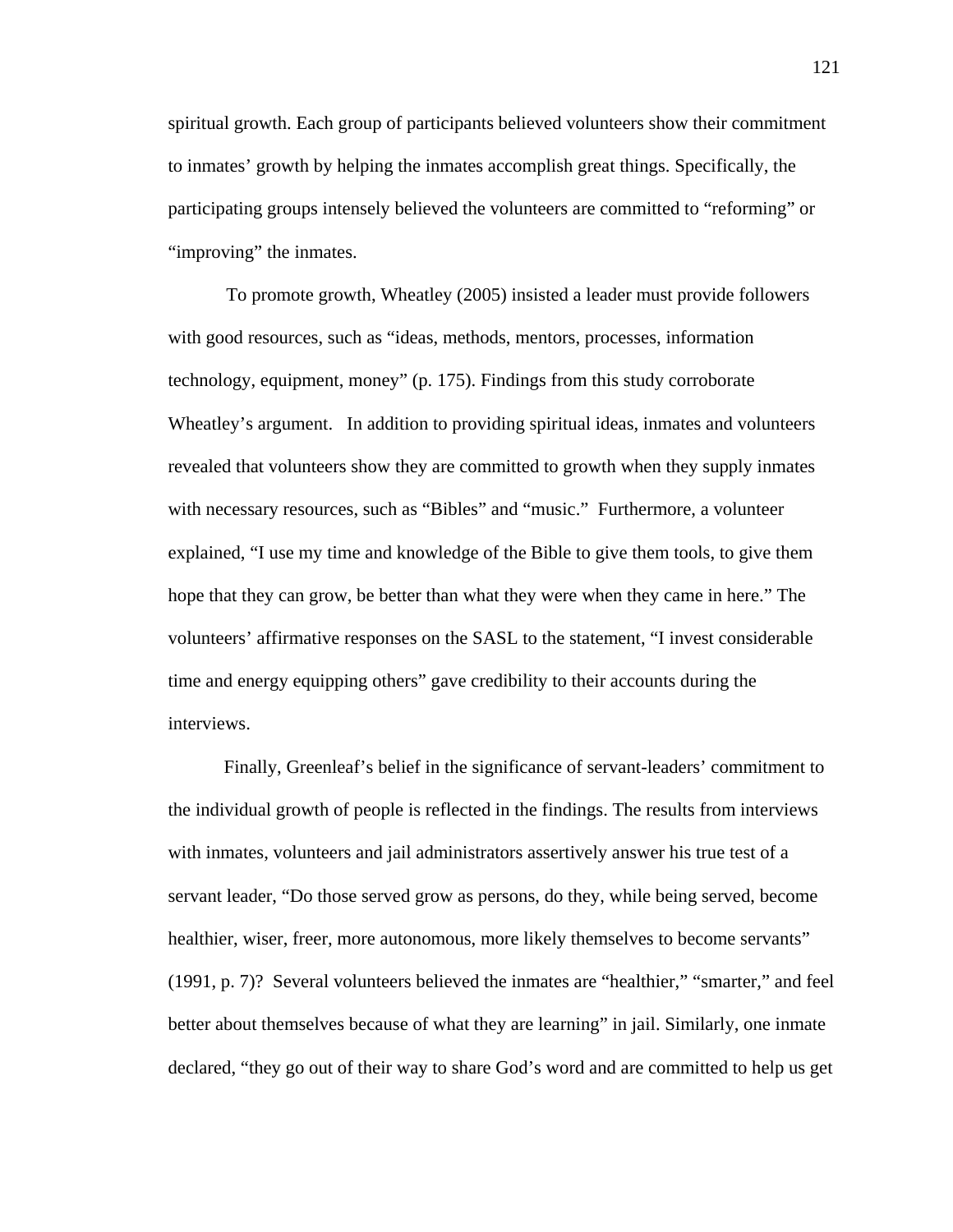better." In conclusion, one jail administrator commented that volunteers are "very supportive and interested in helping the inmates improve their lives."

*Building Community*. Much of the findings regarding this final servant-leadership characteristic are consistent with researchers' descriptions of building community. According to Gardner (1986) building and rebuilding community is one of the most vital skills a leader can possess. In particular, researchers have found that leaders create a sense of community by "fostering collaboration" (Kouzes & Posner, 2004, p. 28), encouraging "a sense of reciprocity" (McAllister-Wilson, 2003, p. 78), and promoting a feeling of "we're all in this together (Kouzes & Posner, 2004, p. 83). Furthermore, Kretzmann and McKnight (1993) found communities become stronger by connecting and involving persons, while Wheatley (2005) emphasized a sense of belonging and a united sense of purpose as prerequisites to community growth.

As a final point, the findings in this study also support additional research that emphasized how imperative building community is to an organization. For example, Lerner's (2005) contention that the strength of an organization is greater than the sum of its individual parts exemplifies Spears' (1998) emphasis on building community. Similarly, Burchard (2003) reported "collaborators need to know they are heard, trusted, supported, and cared for . . . that together, standing side-by-side, they are stronger than they could ever be apart" (p 125).

In this study, overwhelming evidence surfaced from the quantitative data and interviews to realize faith-based correctional volunteers cultivate a sense of community in the county jail. Each of the fifteen volunteers answered "strongly agree" to the SASL statement, "I encourage cooperation rather than competition through the group." Most of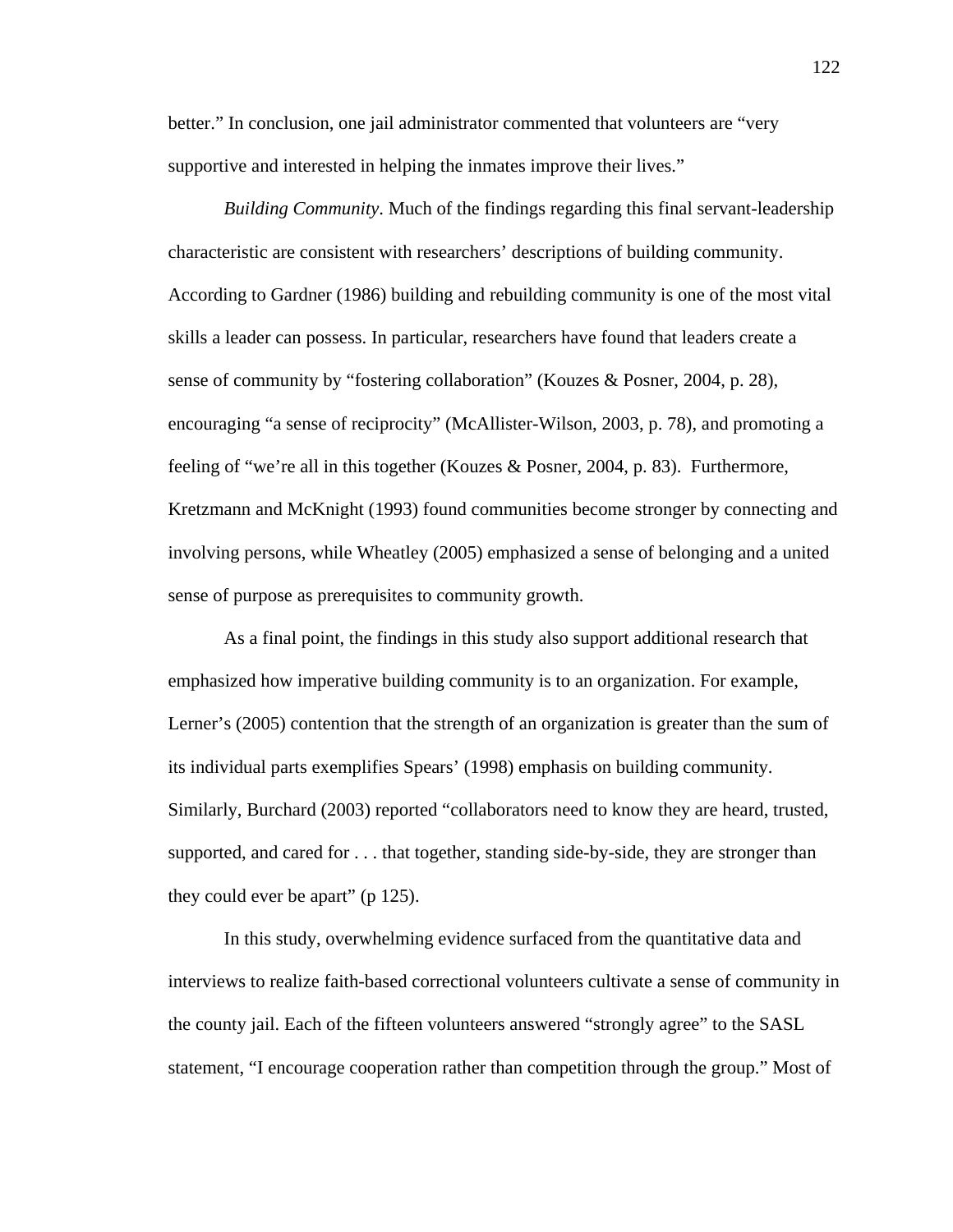the inmates, faith-based correctional volunteers and jail administrators believed volunteers were successful in "pulling everybody together" and getting inmates "to depend on each other." Comments such as, the volunteers "bring us all together" and they make us see that "we are all in the same adverse conditions" represent the commonality of the inmates opinions. Similarly, a volunteer said, "the inmates have to depend on each other when they are in need." Finally, a jail administrator commented, "There are times when the volunteers are not here or there are not enough volunteers for every pod. On those occasions, the inmates will actually lead the other inmates."

Based upon the quantitative results, the researcher is convinced that faith-based correctional volunteers transmit the ten servant-leadership characteristic in county jails. As a result of qualitative perceptions of the volunteers, inmates and jail administrators, the researcher is confident that faith-based correctional volunteers have an irrefutable impact in county jails. Because similar results with different measures of the same variables were achieved, the researcher is more secure in the validity of the findings. *Themes* 

 Five major themes emerged as inmates, volunteers and jail administrators jointly commented on the impact of faith-based correctional jail volunteers in transmitting the characteristics of servant-leadership in county jails. The combined themes included: (a) volunteers' laughter and positive attitudes inspire inmates; (b) while being served, inmates serve others; (c) volunteers promote a sense of peace, hope and faith; (d); volunteers started serving to fulfill a spiritual conviction to help others; and (e) volunteers love feedback.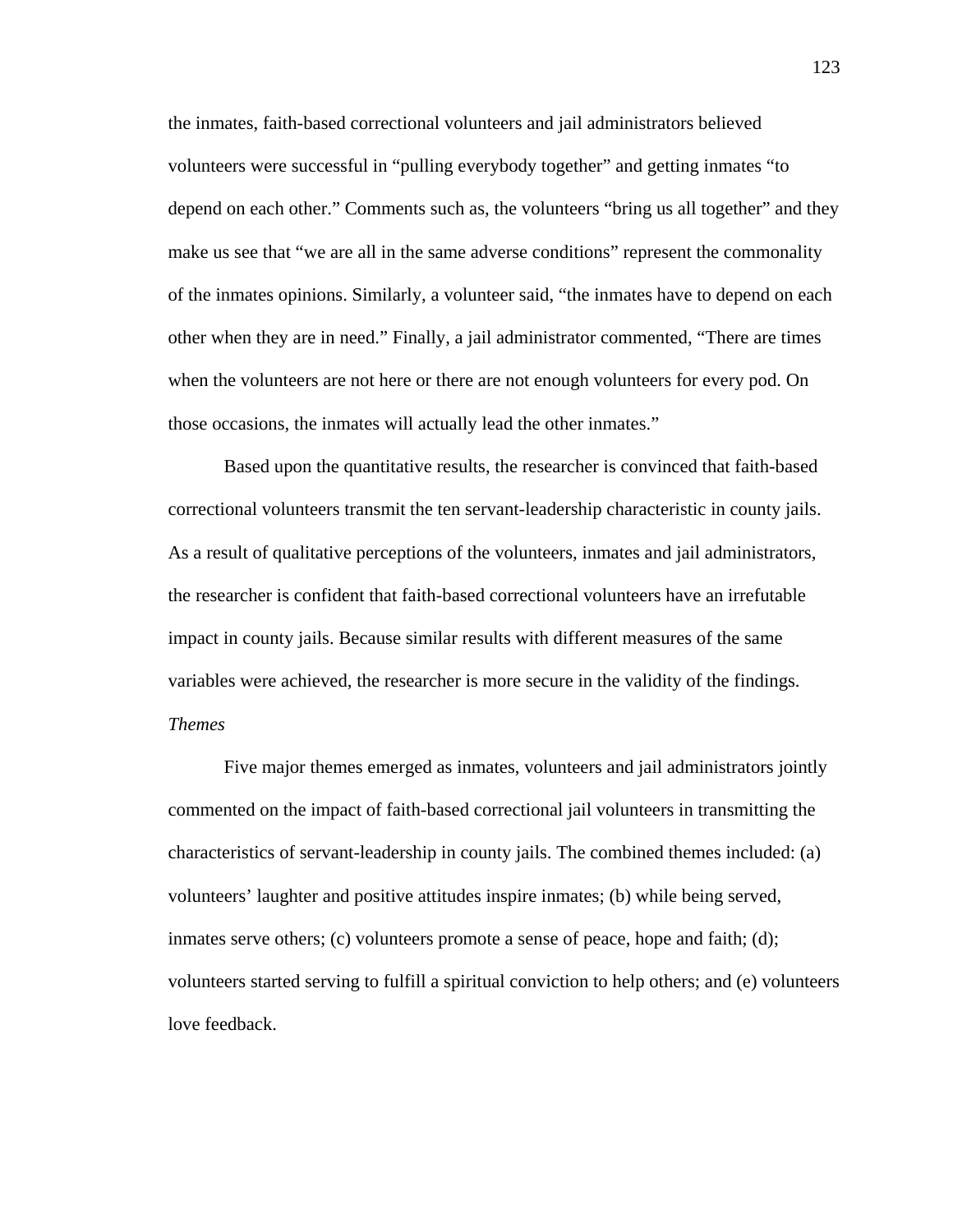*Volunteers' laughter and positive attitudes inspire inmates*. Throughout the interviews, over half of the inmates made reference to the significant impact the faithbased correctional volunteers' "infectious" enthusiasm and positive attitudes had on the inmates. One inmate stated, "[The volunteers] are in good spirits. They lift you up, no matter what situation you are in." Correspondingly, many of the volunteers discussed their perceptions of the impact their collective laughter and positive outlook has on the inmates. One volunteer explained, "They expect you to come in here pumped-up. If you do, you can see the enthusiasm spread across the pod." Another volunteer commented, "We laugh with the inmates and I think that is good medicine for those that are hurting." Finally, the volunteers' provided confirming responses on the SASL when they all "strongly agreed" to the statement, "I am able to inspire others with my enthusiasm and confidence for what can be accomplished."

 The aforementioned perceptions are consistent with literature that discussed the effects enthusiasm has upon others and the existing relationship between the leader and follower (Bass, 1990; Kouzes & Posner, 2004; Levy & Merry, 1986; Tichy & Devanna, 1986). For example, Kouzes and Posner (2004) found, "tremendous energy is generated when individual, group, and institutional values are aligned"  $(p.12)$ . They also reported that "people want leaders who are inspiring, upbeat, and energetic" (p. 124). Finally, Tichy and Devanna (1986) believed transformational leaders are viewed as change agents because they empower others by reinforcing optimism in the followers' ability to change.

*While being served, inmates serve others.* From all available evidence, faith-based correctional volunteers pass Greenleaf's (1991) ultimate test of servant-leadership, "Do those being served, by the way they are served, ultimately become disposed themselves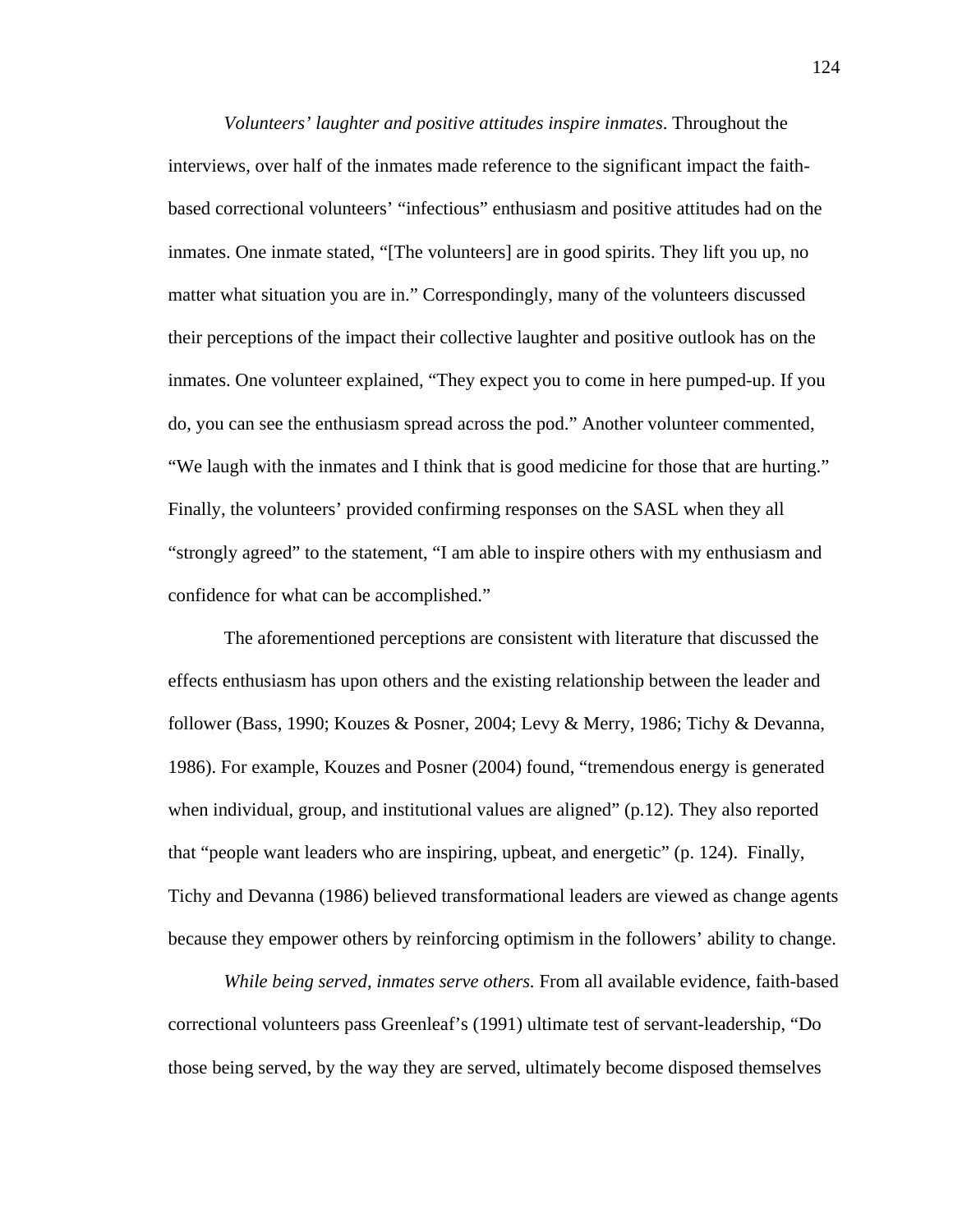to be servants" (p. 94)? Inmates, volunteers and jail administrators conveyed stirring accounts of how they were inspired by the volunteers to "pass on" the tradition of serving others. Several inmates reported on how they were motivated to participate in the faithbased correctional volunteer program because of its visible impact on other inmates. An inmate's comment exemplified how an inmate (those being served) became a servant. He said, "God was trying to get me to minister to others when I was in the world, but now I do it in here". Similarly, volunteers acknowledged that they were "moved" to become a servant to the inmates because they had either been influenced by a volunteer during a previous incarceration or learned about it from an inmate's affirmation. For example, one volunteer said, "The volunteers helped me when I was an inmate, so now I, as a volunteer, am helping inmates." The volunteers' assertion supports Burns' (1978) research on transformational leaders, which claimed self-actualized followers develop into leaders themselves.

*Volunteers encourage a sense of peace, hope and faith.* Participants from each population described the faith-based correctional volunteers by using adjectives such as "loving," "caring" and "compassionate." Rooted in their perceptions, these qualities inspire peace, hope and faith within inmates and volunteers. While the volunteers and inmates specifically believed volunteers stimulated "peace," the jail administrator implied agreement. They believed the volunteer program generates "calmer" inmates. These beliefs were consistent with research that revealed inmates could achieve a certain "peace of mind" from faith-based programming (Dammer, 2002).

Additionally, all of the participants thought volunteers convey "hope," which they believed augments the inmates' "healing." The findings from this study support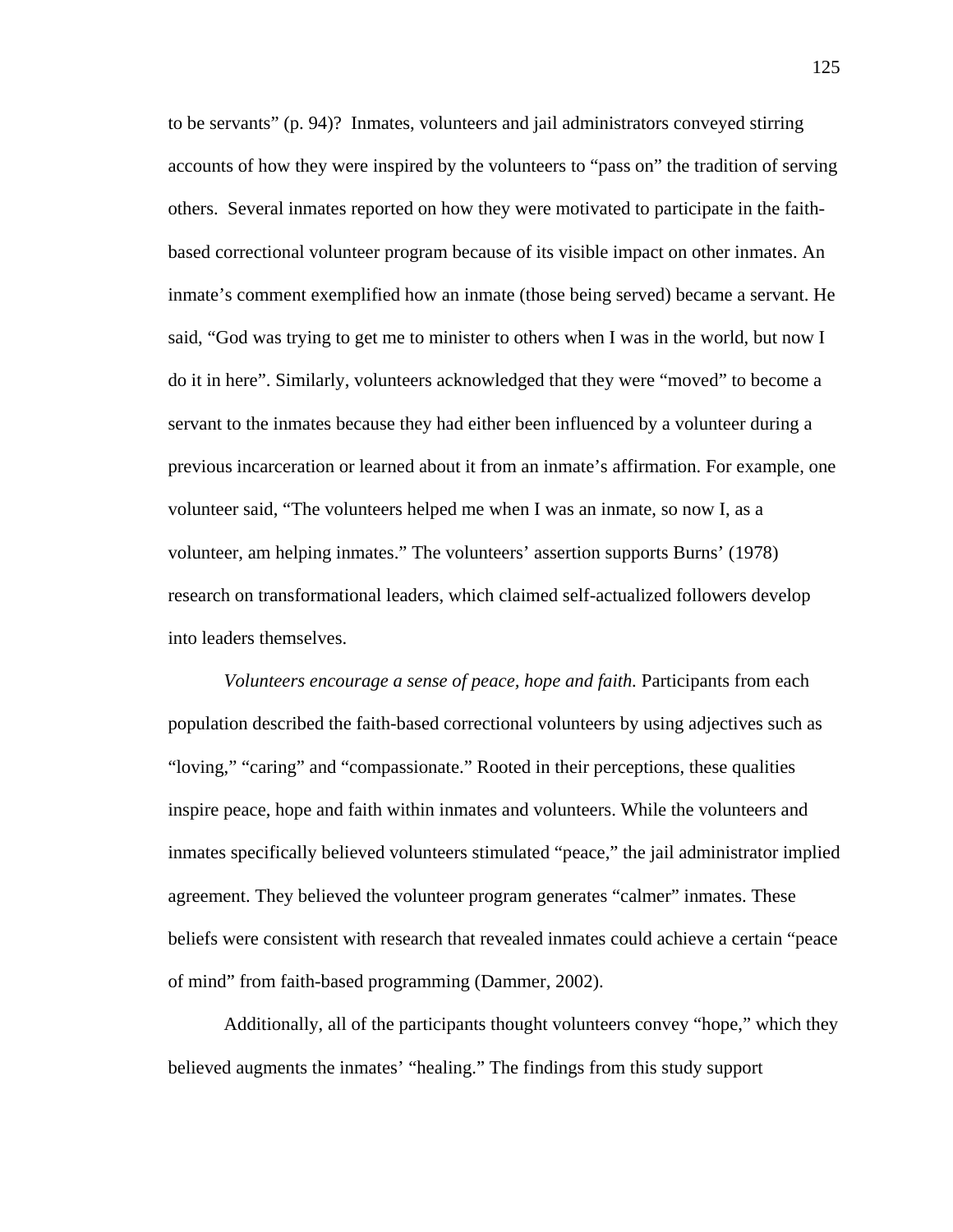Greenleaf's (1991) belief that servant-leadership offers hope and direction for a new era in human development and Kouzes and Posner's (2004) conviction that leaders communicate hope so that others clearly understand and embrace them as their own. Dammner (2002) also found that faith-based correctional programming provided inmates with hope for reform. Most importantly, the finding confirmed McAllister-Wilson's credence that hope "mobilize[s] their healing and their achieving powers" (2004, p. 126). For instance, one inmate explained, "They give me hope that things can be better." A jail administrator noted, "I've found that the volunteers really offer hope and guidance to the inmates." Volunteer comments such as, "I think my message gives them hope" and "God has given me hope" epitomizes the volunteers' perceptions.

Finally, Greenleaf (1982) believed effective leadership was dependent on faith and service to develop strong, effective caring communities in all society. Greenleaf's idea of the servant-leader was embedded in the belief that "people have inherent worth, a dignity not only to be strived for, but beneath this striving, a dignity irrevocably connected to the reality of being human" (Ferch, 2003, p. 226). One inmate stated, "They give us faith because they have faith in us." Likewise, a volunteer overpoweringly expressed Greenleaf's position when he made the following remark:

[The volunteers] must be interested in improving the quality of life for people that have done some very bad things and, realistically, may never change. They must love working with some contemptible, appalling people. And they must see the good in those wearing orange and be able to nurture hope.

*Volunteers started serving to fulfill a spiritual conviction to help others*. All of the faith-based correctional volunteers reported their volunteer services arose out of a profound desire to pass on their spiritual beliefs. Their dedication is consistent with studies by Becker and Dhingra (2001) and Neal (2000) which present discourse with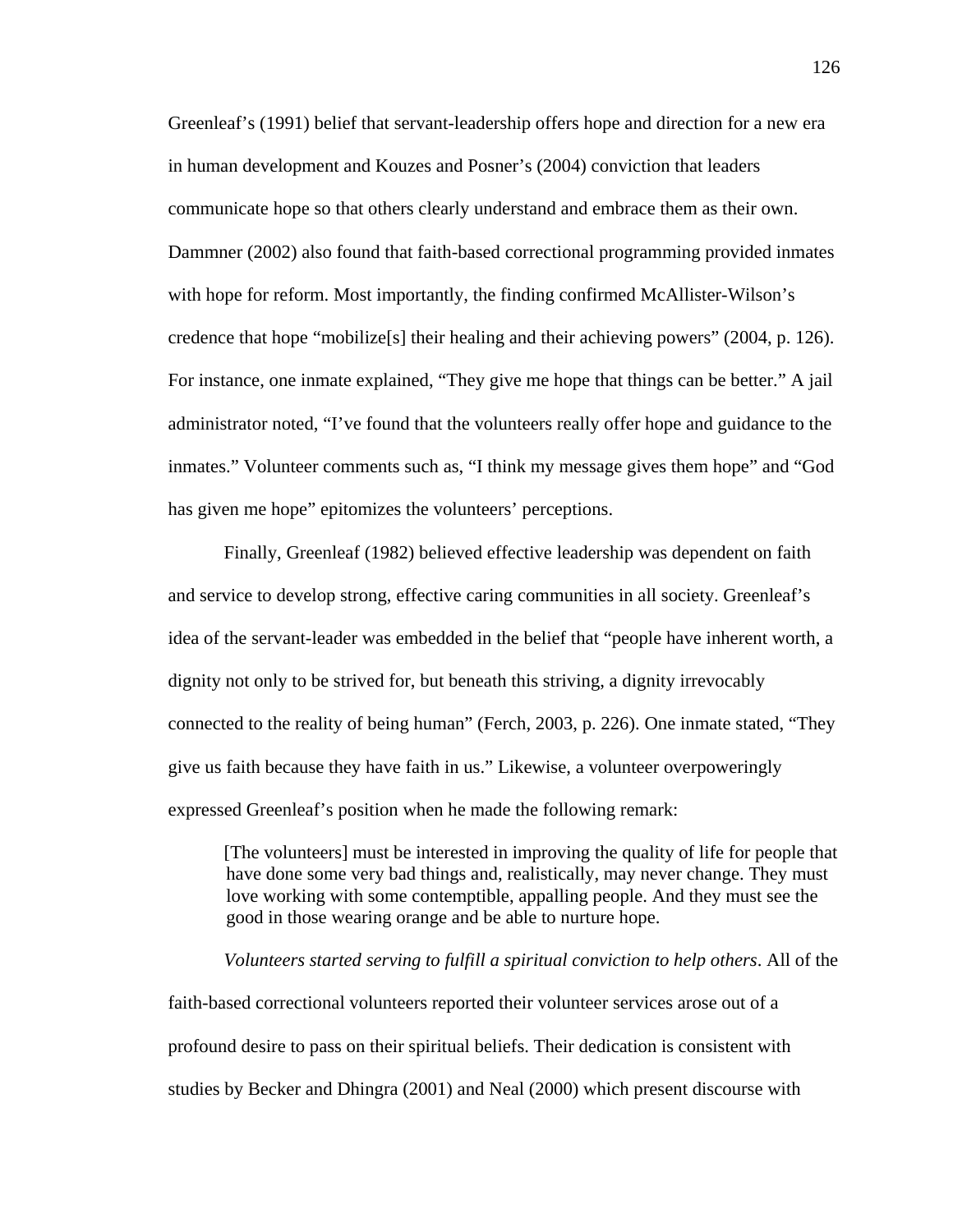people who perceive volunteerism as a service to their religious conviction. Similarly, Pope John Paul II attempted to empower his followers to volunteer their time to serve the needs of others. The church, he affirmed, values the aid of the community.

In addition to explaining why the volunteers started volunteering at the jail, numerous volunteers, inmates and jail administrators established that volunteers possess the "heart" for serving the jail population. Many inmates described the volunteers as having "big, caring hearts." Volunteers also believed "you have to have the right heart for this" and "I've always had the heart to help others improve their position in life." As validation of the volunteers' qualitative remarks, every one of the volunteers acknowledged a strong agreement with the SASL statement, "I have the heart to serve others." Finally, jail administrators also recognized the volunteers' concern for sharing their spiritual views regarding forgiveness and salvation with the inmates. The administrator said, "They seem to really have the heart for the inmates."

*Volunteers love feedback*. The final theme that emerged from the findings was the volunteers' practice of asking questions, soliciting feedback. Both volunteers and inmates made reference to how the faith-based correctional volunteers frequently ask inmates questions to "get to know the inmate better" and "to assess the quality of each session." These findings supported research on leaders' inquisitive traits (DePree, 1989) and reaction to feedback (Blanchard, 2004). For example, DePree found leaders ask questions to build trust. He believed a leader asks questions to lay a foundation that reveals a collaborative team effort. Inmates explained, "They always ask if we have questions" to "make us feel like we belong, that we are in this together."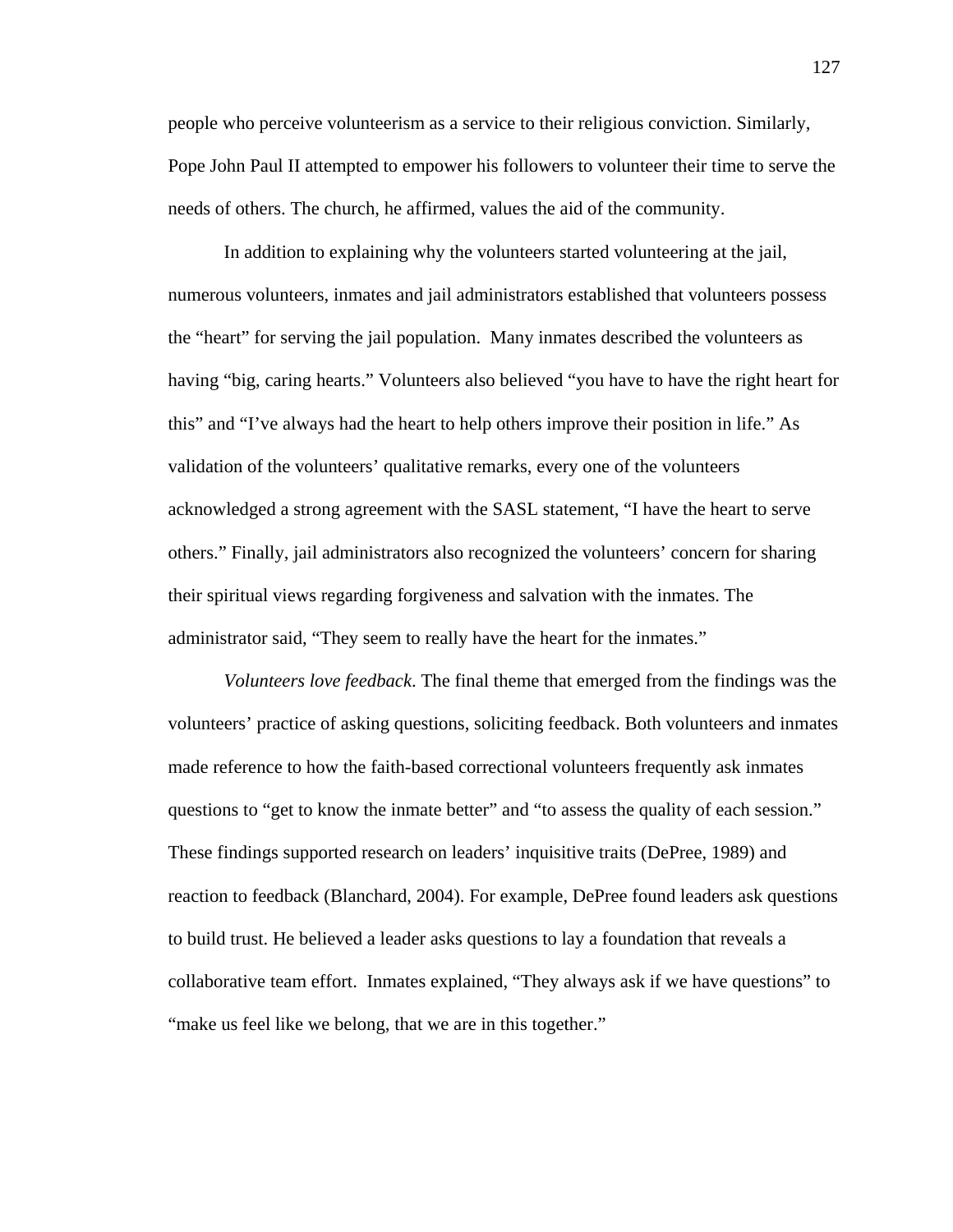Complimenting DePree's work, Blanchard (2004) noted a distinction between servant and self-serving leaders; the difference rests in the manner in which they react to feedback. According to his findings, "If you give servant leaders feedback . . . they consider it a gift. Servant leaders love feedback because the only reason they're leading is to serve. If you help them serve better, everybody wins" (p. 105). The volunteers and inmates support Blanchard's evaluation. An inmate believed volunteers seek feedback to "clear up any confusion." Similarly, a volunteer explained, "I need feedback because it helps me do a better job." Another volunteer explained, "I love getting feedback. That's the only way I know if I'm doing my job okay." Finally, a jail administrator explained that the volunteers formulate inquires, to make certain they are following regulations. *Overall Influence*

Pursuant to the interview schedules, only the inmates (See Appendix E) and the jail administrators (See Appendix G) were asked to comment on their perceptions of the overall influence of the faith-based correctional volunteer program. Without any probing of their perceptions, however, the faith-based correctional volunteers provided their opinion on the subject. Each of the three groups perceived a difference in participating and nonparticipating inmates. When compared to the inmates that do not involve themselves in the faith-based program, the inmates, volunteers and jail administrators believed those inmates engage in fewer infractions, were more content, use less profanity, and read the Bible more.

In general, all participants believed the faith-based correctional volunteers influence the inmates most profoundly by helping reduce tension in the jail. Several inmates remarked that the program "releases tension in the pod." Volunteers said the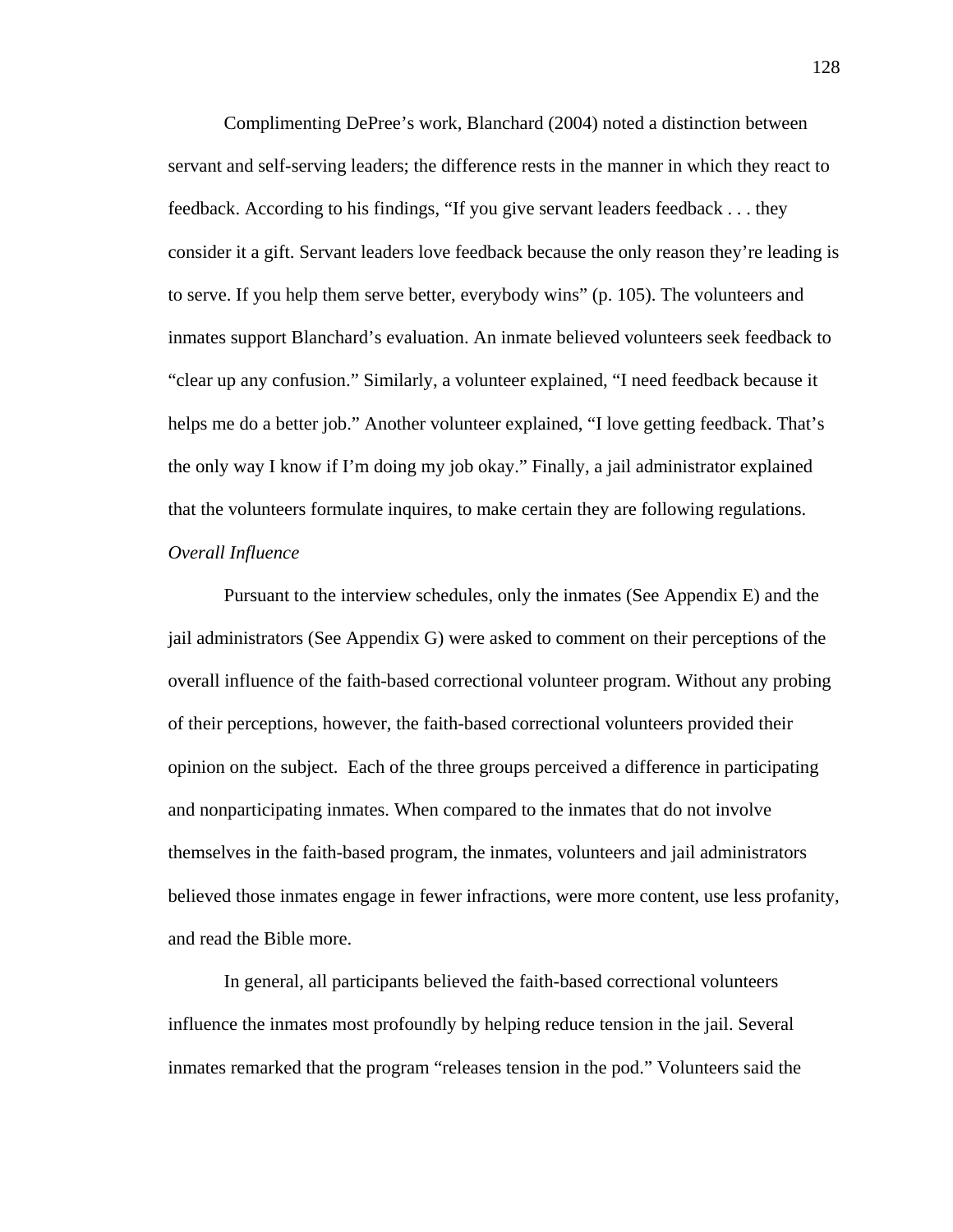participating inmates "get along a lot better" and "seem happier, more at ease." "They help reduce tension" was the jail administrators' overwhelming response. Another administrator commented, "I don't think we have ever had a fight while the church people are here or immediately after they've left. Maybe it kind of calms them down."

 Finally, an administrator explained that the program "helps relieve the stress on the inmates and makes our job easier because there are fewer disciplinary problems." These findings corroborate results from other studies that confirmed participation in faith-based programming significantly reduced the number of in-prison infractions (O'Connor & Perreyclear, 2002; Sundt, Dammer & Cullen, 2002). While those studies were conducted on faith-based correctional programming in prisons, findings from this study are based on a program delivered to county jails and there is a complete void of literature assessing faith-based programs in county jails.

 In conclusion, the limitation of not being able to generalize the findings of this study to all faith-based correctional volunteers in county jails should be noted. Only one county jail was used and the methodology involved a purposive sample to insure participants were uniquely suited for the intent of the study. A convenient sample of inmates, volunteers and administrators was used for the study because they were either incarcerated, volunteering, or working in a county jail at the time the study was conducted. Those that chose to participate may have done so only because of strong unilateral perceptions about the faith-based correctional volunteers. The findings, therefore, have been extrapolated from the samples to the faith-based correctional volunteer population in county jails.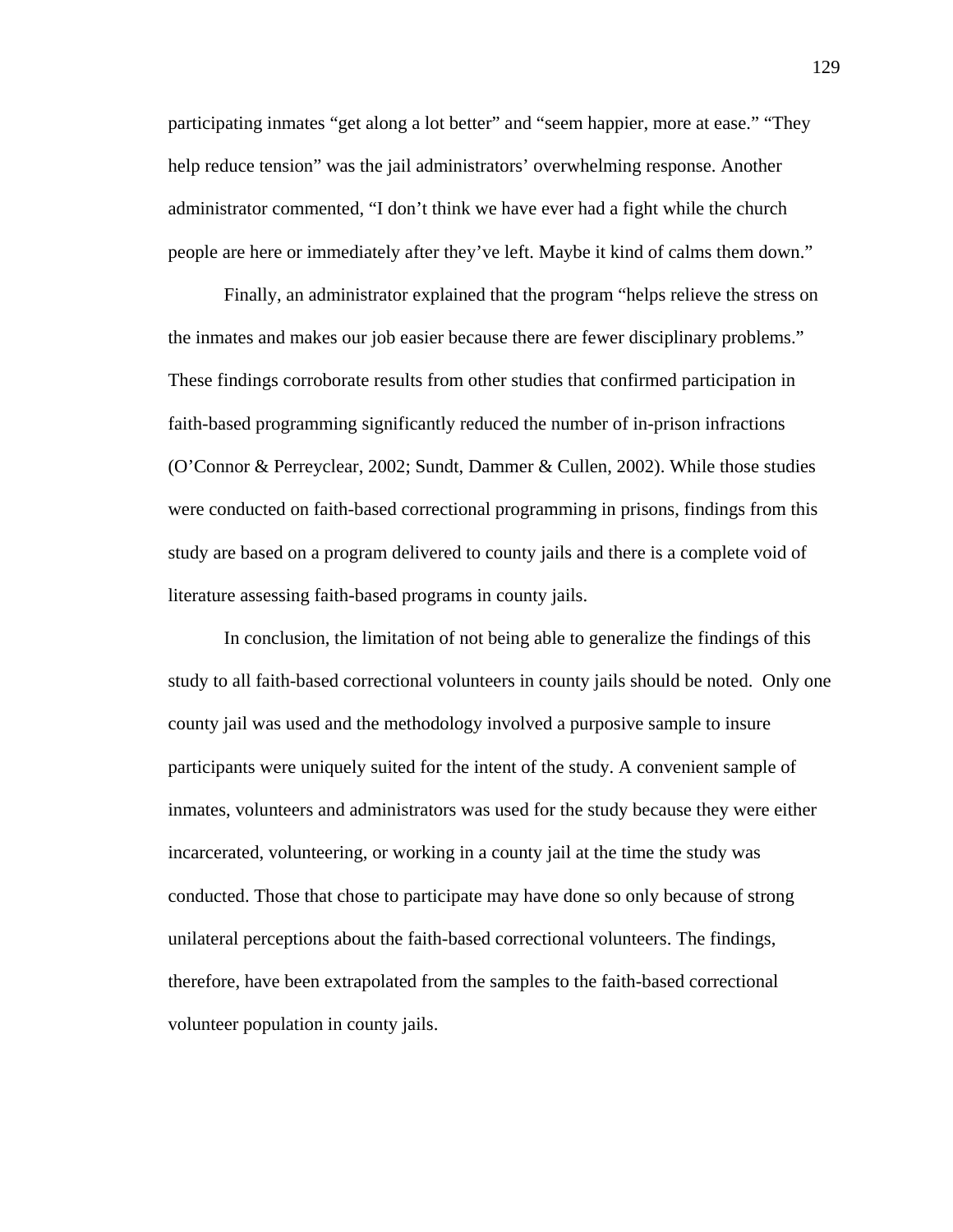#### Implications

The findings of this study in context with past research have significant implications to the county jail and the concept of servant-leadership. The following information represents practical suggestions for addressing the topics that have been introduced throughout the research. The topics include: (a) solicit more participation, (b) expand programming, (c) provide aftercare and extension to families, and (d) practice servant-leadership.

 The first suggestion is to solicit more participation. Increasing the number of inmates that participate in the faith-based correctional program would be beneficial to inmates and jail administration. The findings from this study clearly support the research that those offenders who participate in faith-based programming find imprisonment more tolerable and have fewer infractions (Clear, Hardyman & Stout, 2000). Imploring more participation, however, may be problematic because of church and state religious issues. Yet, the government has increasingly recognized the significance of faith-based prison ministries and correctional budgets in several states now include public tax funds for religious programming (Jabliecki, 2005).

Furthermore, there is ample evidence from this study that faith-based correctional volunteers have appreciably helped inmates "grow as persons" (Greenleaf, 1991, p.7). Not only have the inmates enjoyed reformation, many of the inmates have converted to servant-leaders. The findings answered Greenleaf's (1991) ultimate test of servantleadership, "Do those *while being served*, become healthier, wiser, freer, more autonomous, more likely themselves to become servants (p.94)? Informally, every group has leaders, if the inmate participants in faith-based programs are also informal pod or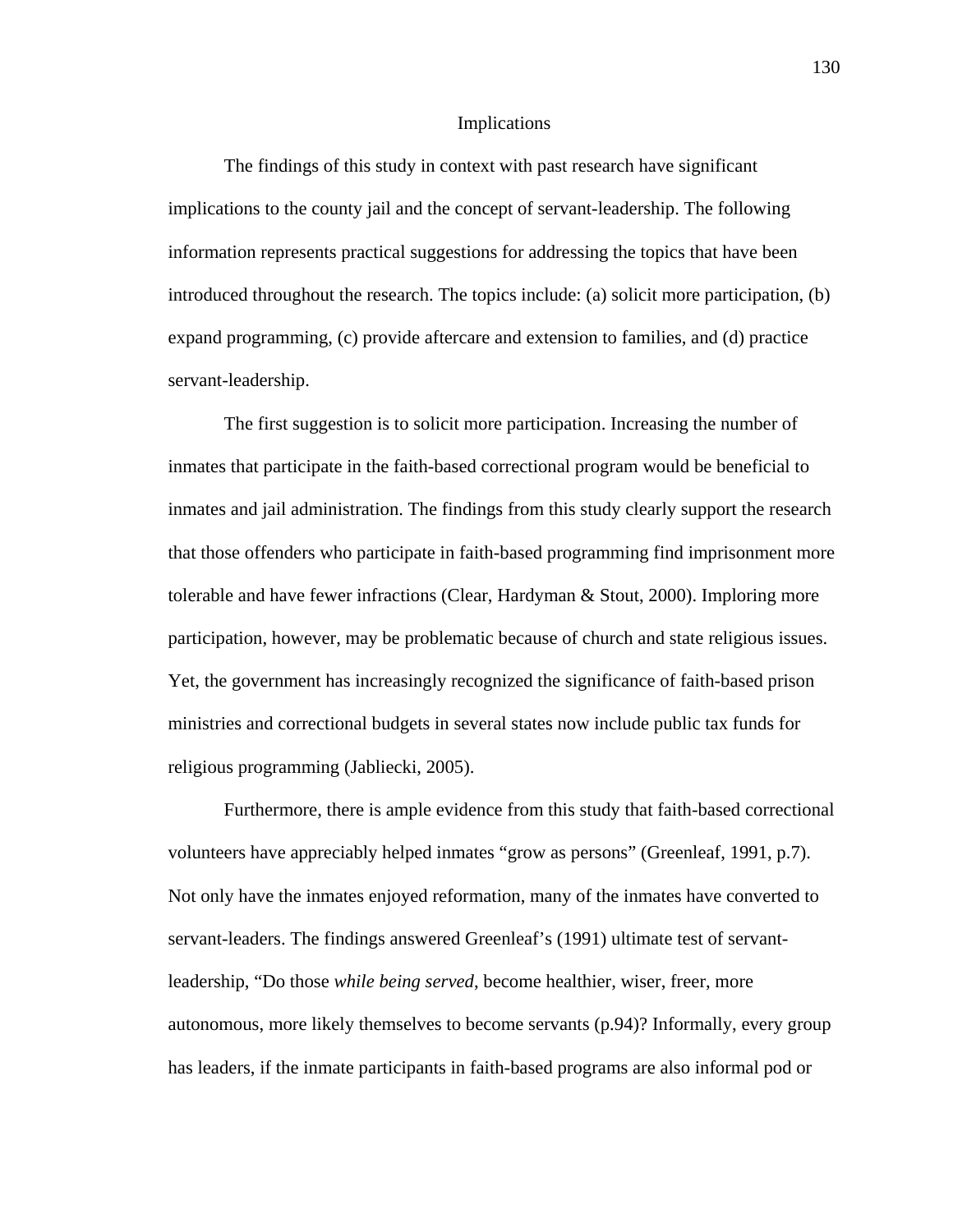jail leaders, they should be encouraged to seek others and increase participation. From the interviews, it is clear that some inmates already recruit other inmates, but it is rather spontaneous and unstructured. Jail administrators and faith-based correctional volunteers should access resources available through faith-based, prison correspondence courses, such as, Prisoners in Christ and Prison Fellowship Ministries, to train and inspire inmates to engage their fellow inmates.

The next suggestion is to expand programming. The majority of both volunteers and inmates believed the program should be extended to extra sessions. For example, a volunteer stated, "I'd like to see it expanded to additional nights." Similarly, an inmate said, "It would be nice if we had sessions more than we do . . . some between Tuesday and Sunday." Another inmate referred to the gap between Tuesday and Sunday as the "long run." Like others, she claimed violence in the jail intensifies during the "long run". As clarification, she said, "We start fighting about stuff during the long run and then we get over it on Sunday when we meet with the volunteers." Research has confirmed that faith-based correctional programming can assist inmates in complying with institutional rules and regulations and to become less aggressive and violent (Dammer, 2002). In a 1998 study by Califano, results revealed those inmates who attended classes more often in one year were less likely than inmates who attended fewer classes to commit institutional infractions. With an expansion of faith-based correctional programming, inmates may be less inclined to banish their frustrations in a hostile manner, whether through harming property, themselves or others.

While the phenomenon of faith-based correctional programming has been around for centuries (Stalder, 1999; Welch, 2005), there has been a revival of interest in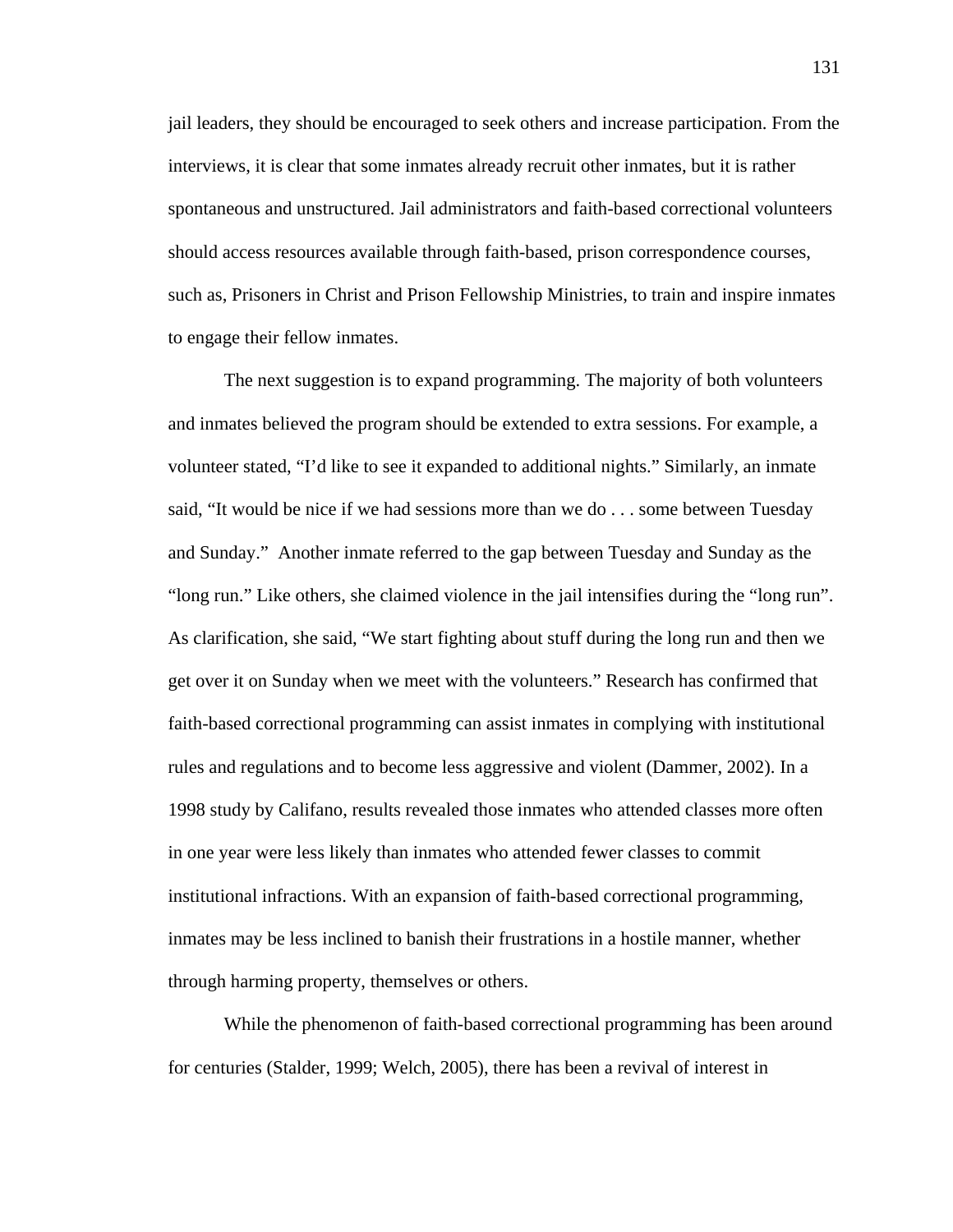increasing faith-based correctional programming in prisons and jails. This resurgence is evident by the explosion of "faith-based prisons or prison units in several states and the Federal prison system" (O'Connor, 2002). InnerChange, Prison Fellowship Ministries, Colson's Prison Fellowship Ministries, and the Department of Chaplaincy Program are examples of faith-based programs that are currently operated in prisons and exemplify society's yearning to connect faith, imprisonment and healing (Jablecki, 2005). Similarly, O'Connor and Perreyclear (2002) found the frequency of a prison inmates' involvement in faith-based programming had an impact on offender rehabilitation. To supplement the local ministerial alliance and Gideons, Inc., jail administrators should take advantage of resources from other local churches and religious groups who have expressed a willingness to expand their services to the county jail. Jail administrators should formally meet with the faith-based correctional volunteers to exchange ideas on recruitment and to encourage more participation.

The third suggestion is to provide aftercare and extend services to families. Not only should local churches or faith-based groups be utilized to meet prisoner's need during incarceration, they should also be recruited to act as mentors as inmates are reintegrated into the community. By their own admissions, several of the inmates had participated in a faith-based correctional volunteer program during a previous incarceration, proclaimed the benefits of their participation, yet they were recommitted to the jail. Why were they returned? Most of those released from confinement are confronted with challenges such as, employment, substance abuse issues, and housing (Schmalleger & Smykla, 2006). Findings from this study revealed many of the volunteers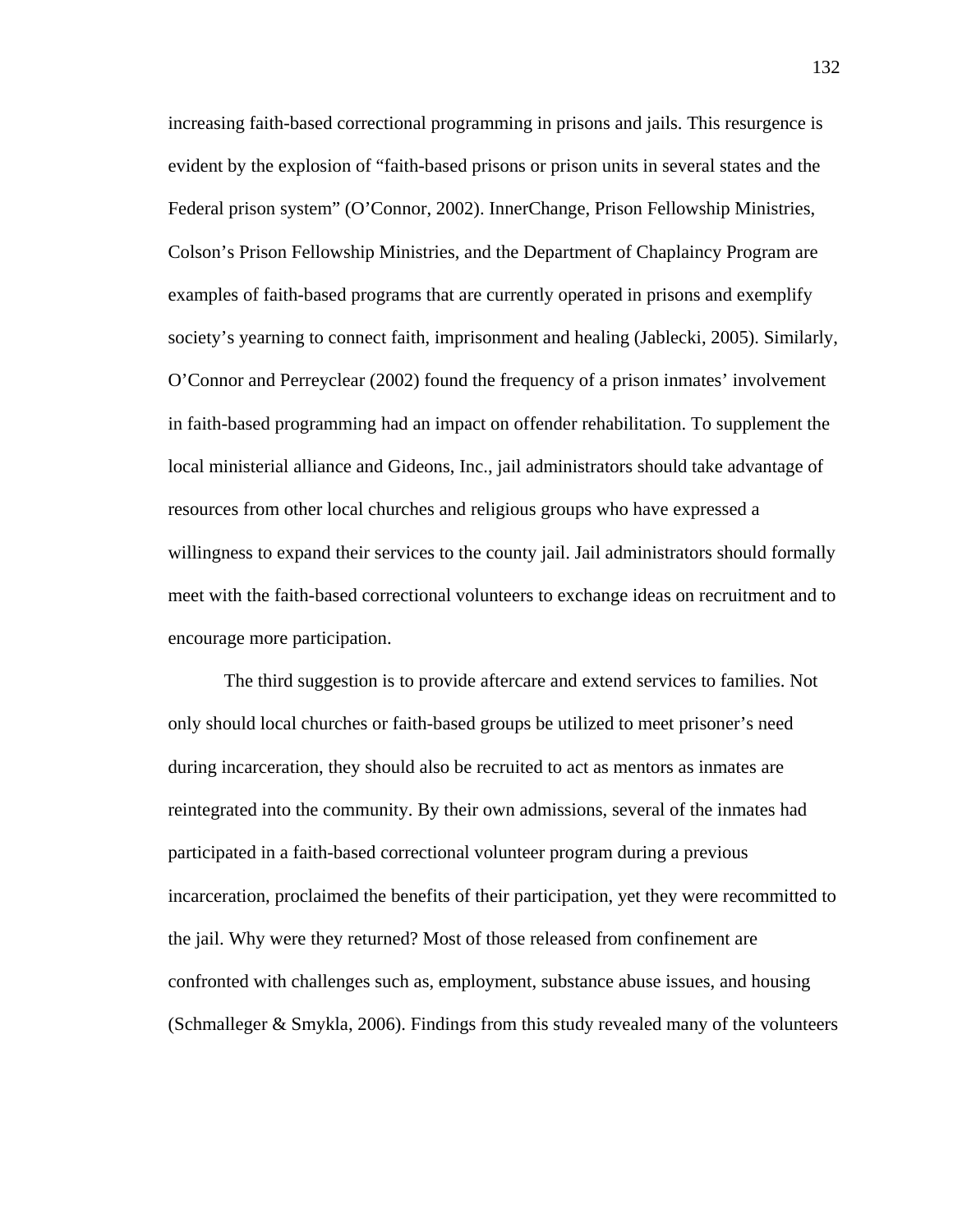had discontinued the faith-based programming which they had practiced while incarcerated. The jail administrator's "foxhole Christian" comment speaks to this also.

 Consistent with other research, findings from this study revealed faith-based correctional volunteers feel strongly that inmate healing is embedded in the volunteers' religious views about forgiveness and redemption (Sundt & Cullen, 1998; Sundt, Dammer & Cullen, 2002). In addition, the majority of the participating volunteers believed they volunteer because of a spiritual calling that extends beyond the jail. One volunteer spoke of how he wanted to connect with inmates when they are released with one-on-one counseling. Another volunteer commented about how he provided transportation to church for those who have been released from jail. Finally, one volunteer specifically spoke of how she provided inmates with a listing of programs that have emerged in various communities, programs that are designed to provide a link between the correctional faith-based programming and the community.

Is it possible to have faith-based correctional volunteers work with families and friends to build a spiritual support base for inmates when they are released? The volunteers think so. They recognize the county jail isolates inmates from society, both physically and psychologically. As a result, most of the faith-based correctional volunteers believed they can act as advocates and resource brokers, linking isolated offenders to family members and monitoring their progress once they have been released. A few volunteers discussed how they nurtured communication between inmates and their family members. Another volunteer explained how he provided a number of correspondence courses to both inmates and their families at no cost. To implement this supportive strategy, there will be a need to attract and mobilize more faith-based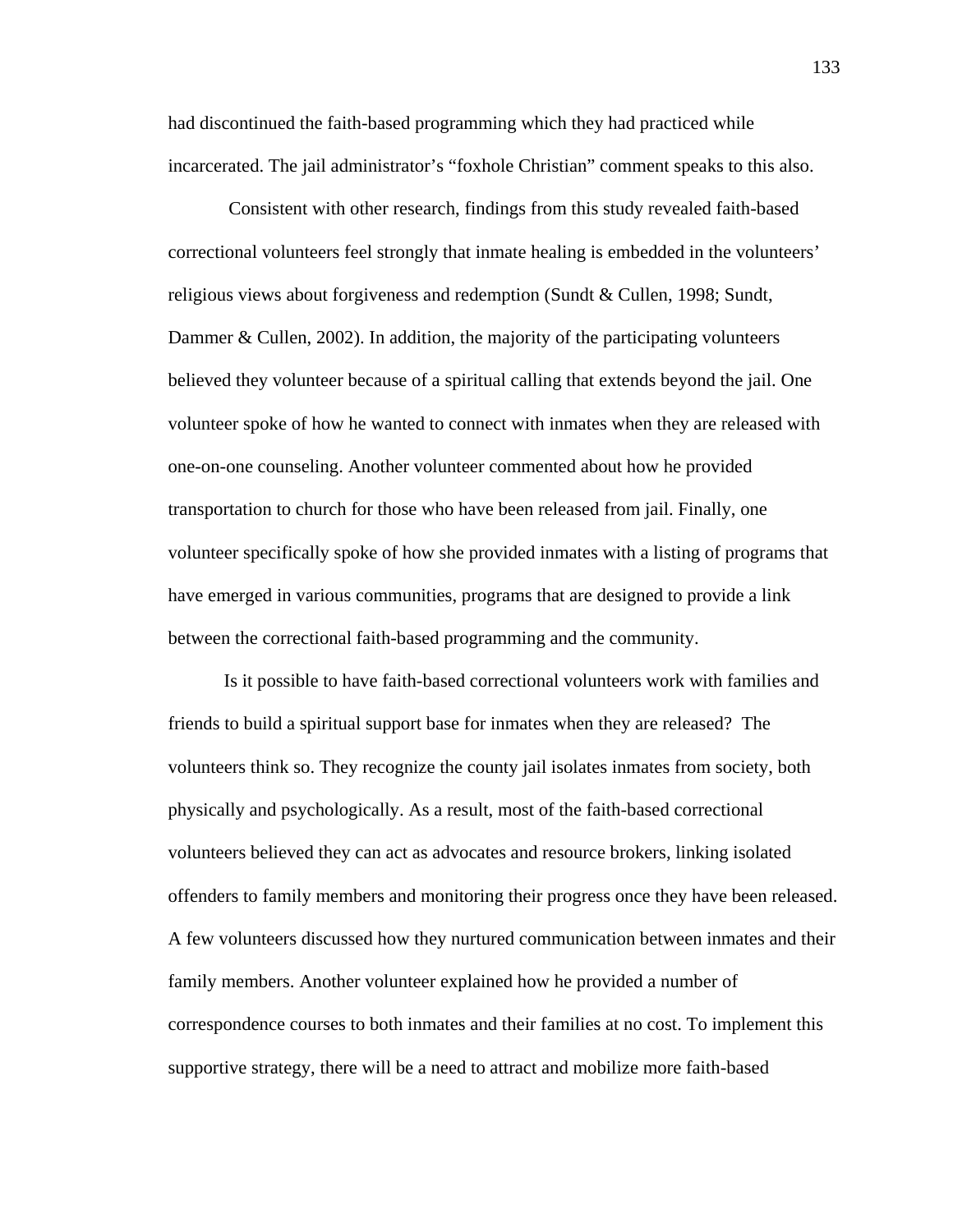correctional volunteers. Ideally, the jail administrators need to assign one person the task of coordinating activities between the two existing groups and any new programs that are implemented.

The final suggestion is to practice servant-leadership. The present study has demonstrated a growth in the extent and impact of servant-leadership in organizations. The voices of inmates, volunteers and jail administrators in a county jail revealed how Greenleaf's ideas have been implemented in a unique setting. For Greenleaf, service to followers is the primary responsibility of leaders. Faith-based correctional volunteers extend service by listening to, caring for, loving, and empowering inmates. Moreover, the volunteers truly represent servant-leaders by treating inmates, the "weak and marginal members of society, with respect and appreciation" (Greenleaf, 2003, p. 138). In the *Teacher as Servant*, Greenleaf passionately discussed Hermann Hesse's assertion by asking:

How can I possibly love this lousy world and all of these despicable people? You may say that such as assertion is hopelessly unrealistic. And, viewed through the attitude that your question suggests, it would seem hopelessly unrealistic. But if you can bring yourself to see the good (no matter how much may be bad), and if you can believe that behind all of these unlovely exteriors there is a spark of spirit, however small, then you can accept Hermann Hesse's assertion – it is only important to love the world (2003, p.138).

 The jail administrators have accepted an unconventional type of leadership in the county jail, a place that typically relies solely on power, as opposed to persuasion, to affect change in some rather despicable people. In order for the faith-based correctional volunteer to effectively serve the needs of the inmates and jail administrators, the volunteers' role must be defined. Most of the volunteers explained they were recruited by those who had been previously volunteering at the jail. Therefore, those recruiting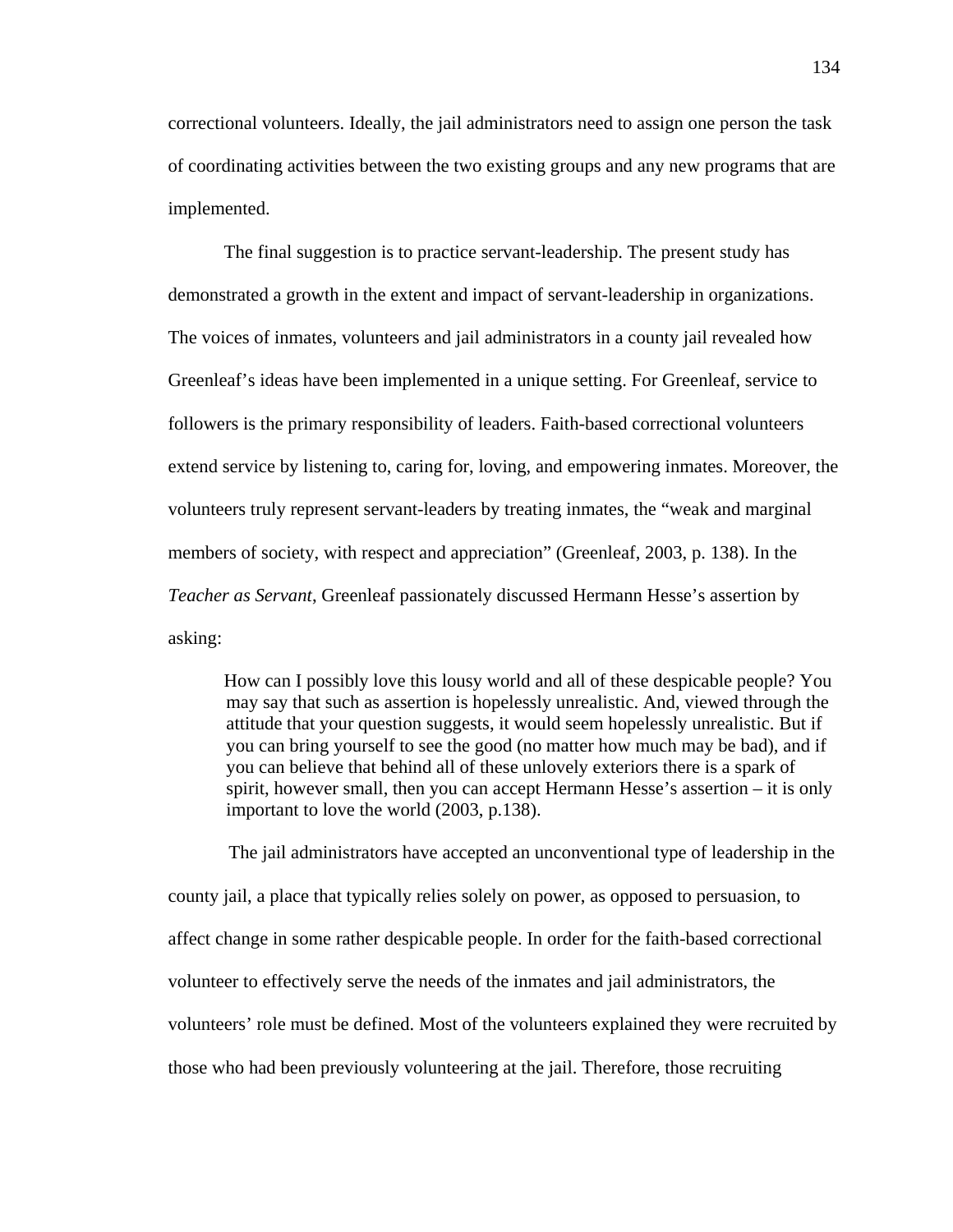volunteers should only enlist servant-leaders and discourage those volunteers who do not subscribe to the servant-leadership concept. The researcher advocates the use of the SASL as a screening instrument.

#### Future Research

 Future research is needed in a number of areas related to faith-based correctional volunteers and servant-leadership.

 1. A comparative study to determine if perceptions of the inmates, faithbased correctional volunteers and jail administrators are the same for those participants in a different county jail. A replication of this study could be conducted in a larger geographical area, since the current facility had a limited sample of faith-based correctional volunteers and participating inmates. A replication would also be useful to evaluate the program's impact and to enhance reliability.

 2. A gender-based study answering whether female or male inmates, volunteers, and jail administrators tend to perceive faith-based correctional volunteers more as servant-leaders.

 3. A correlational study to investigate the differences between institutional conduct of those inmates who participate in the faith-based correctional program and those who do not. A major benefit to this type of correlational study would be prediction. If, for example, a relationship of sufficient magnitude existed between the two variables, researchers might be able to predict that an inmate who participated in the faith-based correctional program would be likely to have fewer conduct violations. Equally important, there may be the potential to house participating inmates with disruptive non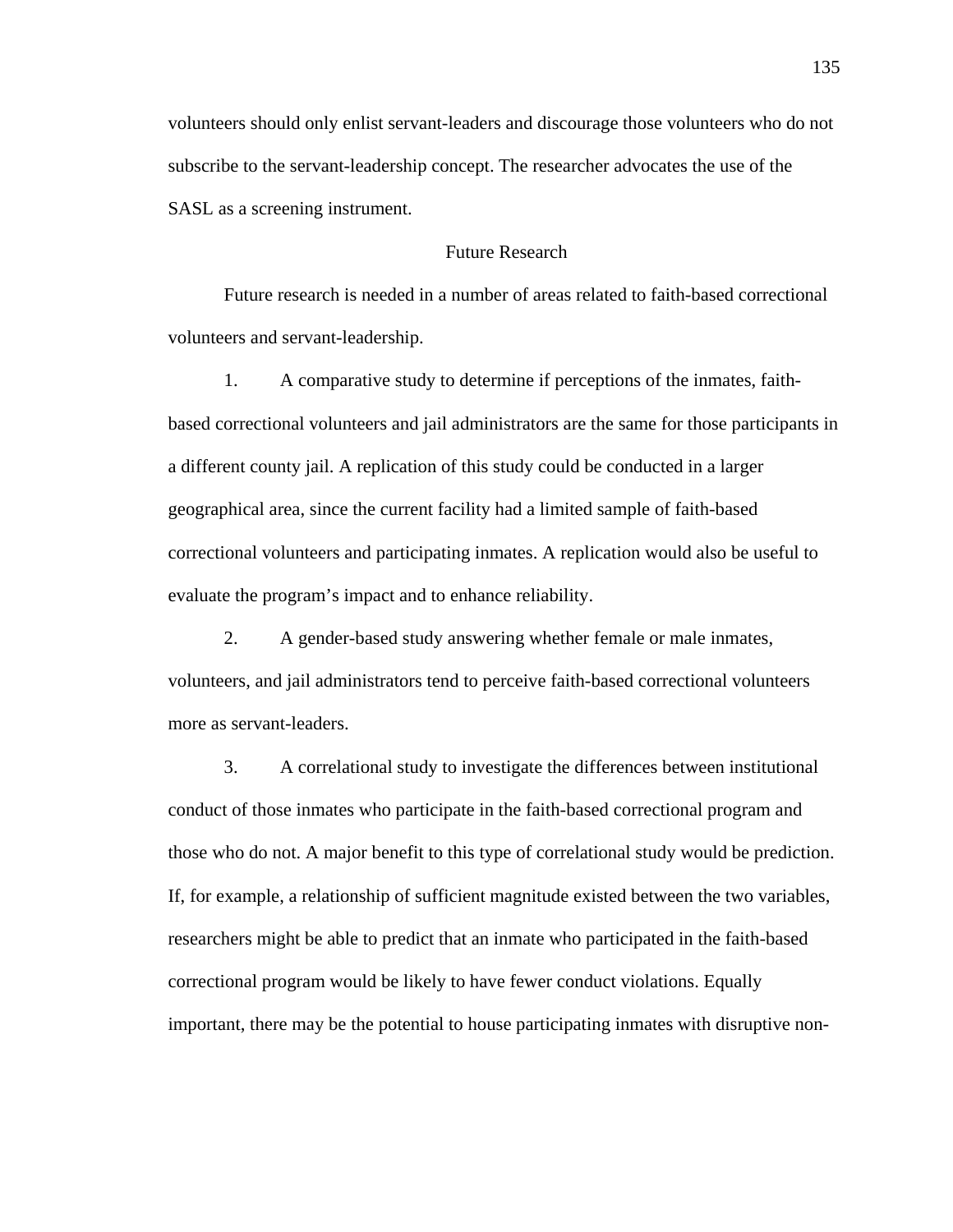participants to determine any influence the participating inmates may have on disruptive inmates.

 4. A longitudinal study to study the impact of faith-based correctional volunteers on inmates over time. The researcher may wish to survey the same sample of inmates and note changes in their behavior and explore the reasons for these changes during and following incarceration. Longitudinal data would enable a better understanding of the degree to which inmates are impacted by the knowledge they gained in the faith-based correctional program, and of whether the inmates continued to experience the sensation they described having in the program.

#### Summary

The purpose of this phenomenological study was to explore the extent to which servant-leadership exists among faith-based correctional volunteers and to discern the impact of faith-based correctional volunteers in transmitting the characteristics of servant-leadership to county jail inmates. While there are significant research findings on servant-leadership, there is a dearth of correctional research relating to the phenomenon, and the literature relating to jails is nonexistent. To address this void in the literature, the current study represents the inaugural investigation of the relationship that exists between faith-based correctional volunteers, servant-leadership and jail inmates. As previously mentioned, this was an exploratory case study designed to lay a foundation or identify the perceived reasons that have led to the phenomenon.

In an attempt to discern commonality, a triangulated study incorporating two methodological strategies, with three distinct populations, was employed. To identify the extent of servant-leadership among faith-based correctional volunteers, the SASL was

136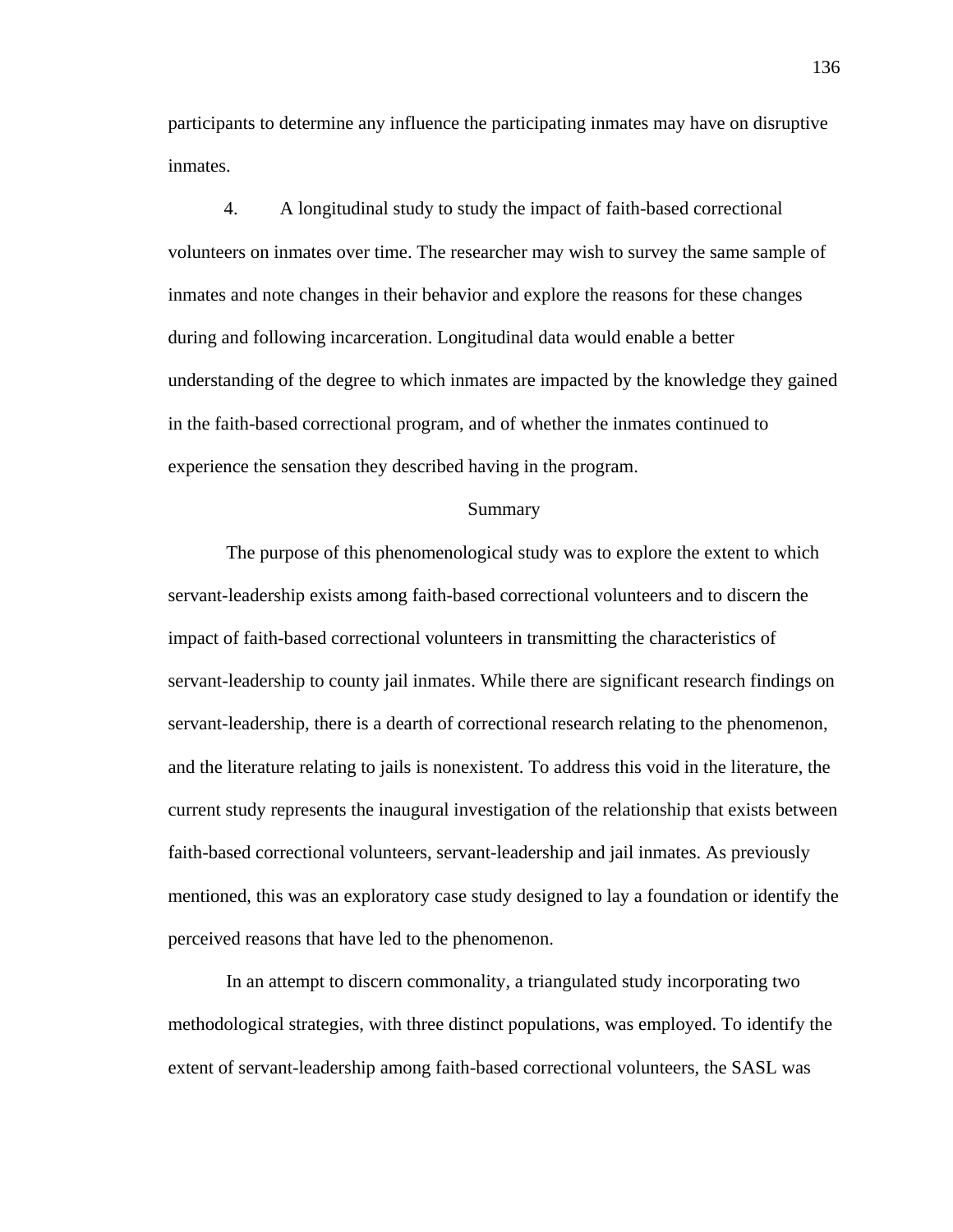administered and analyzed. Additional insight was gleaned by interviewing the faithbased correctional volunteers, inmates, and jail administrators.

The first research question asked to what extent does servant-leadership exists among faith-based correctional volunteers in county jails? Of the fifteen constructs completed by the faith-based correctional jail volunteers, all respondents were identified as servant leaders.

The second and third research questions asked inmates and volunteers to respectively provide their perceptions of the impact of faith-based correctional volunteers in transmitting the characteristics of servant-leadership to county jail inmates. Qualitative findings from the two research questions specifically addressed the ten characteristics of servant-leadership: listening, empathy, healing, awareness, persuasion, conceptualization, foresight, stewardship, commitment to the growth of people and building community. Five major themes emerged from the findings. The combined themes included: (a) volunteers' laughter and positive attitudes inspire inmates; (b) while being served, inmates serve others; (c) volunteers promote a sense of peace, hope, and faith; (d); volunteers started serving to fulfill a spiritual conviction to help others; and (e) volunteers love feedback.

The final research question asked jail administrators to provide their perceptions of the impact of faith-based correctional volunteers in county jails. Although they were not questioned regarding the ten servant-leadership characteristics, they made reference to seven: empathy, healing, awareness, persuasion, stewardship, commitment to growth, and sense of community. The findings concluded with a discussion of the jail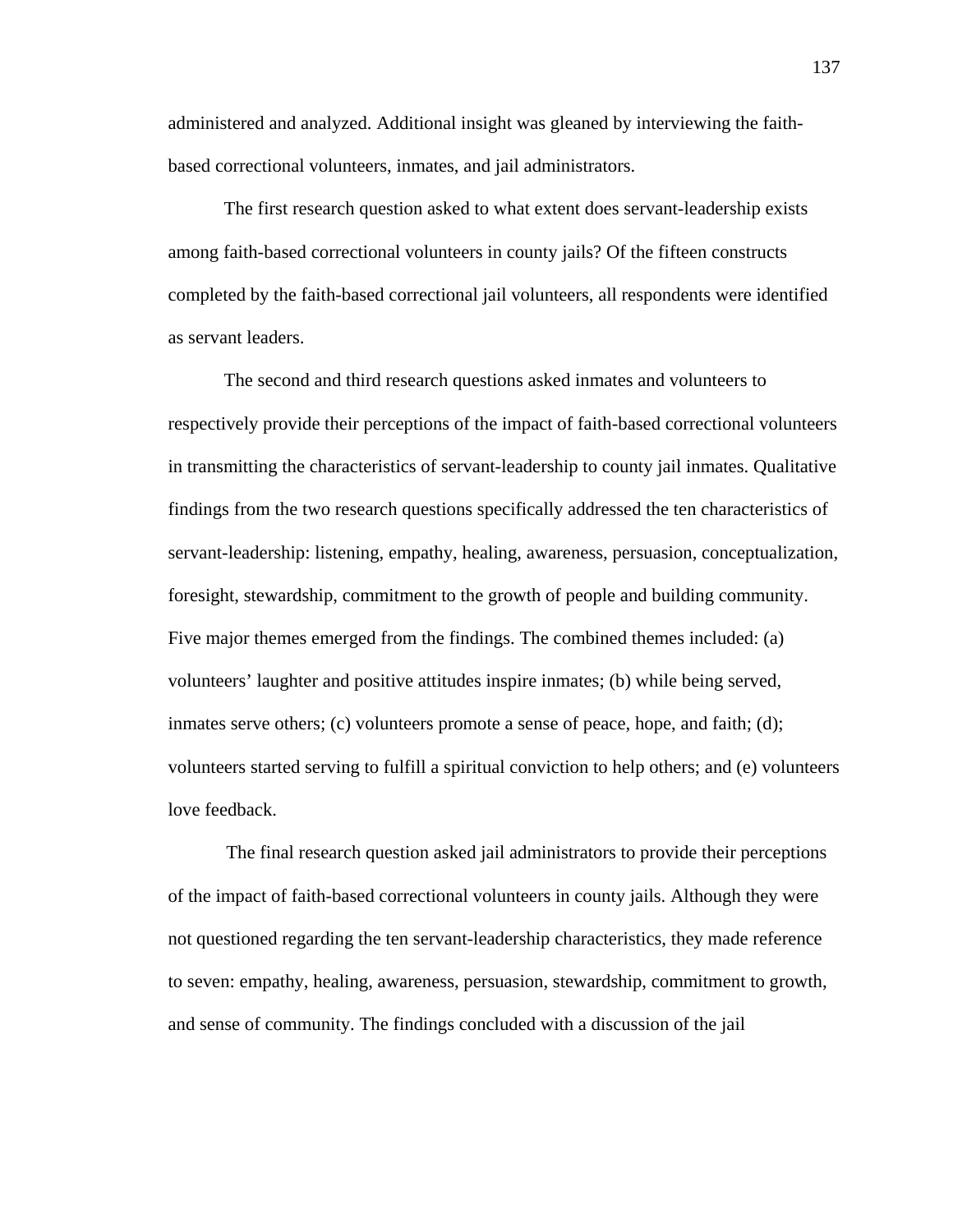administrators' perception of the overall positive influence of the faith-based correctional jail program.

The researcher was able to conclude that servant-leadership exists among faithbased correctional volunteers in county jails. According to Taylor (2002), the respondents that rated themselves on the SASL at 145 or higher should be identified as servant leaders. The range for the fifteen participants was 145 to 164.

Faith-based correctional volunteers were perceived by both inmates and volunteers as good listeners. In addition to numerous researchers, the findings endorsed Greenleaf's (1991) interpretation of listening as an act of paying attention to or attempting to hear another (Autry, 2001; DeGraaf, Tilley & Neal, 2004; Fitch, 2002; Frick & Spears, 1996; Powers & Moore, 2004). Most of the volunteers and inmates revealed that volunteers augment their listening skills by concentrating on inmates' nonverbal indicators. The findings echoed research by Spears (1998) who explained that the servant-leader "seeks to listen receptively to what is being said, and not said!" (p. 5). In addition, findings from inmates and volunteers supported research by Greenleaf (1991) and McGee-Cooper (2001) which found servant-leaders listen intently to others to recognize and clarify the needs and concerns of an individual or a group. The majority of volunteers expressed their concern when they overwhelmingly acknowledged on the SASL that they genuinely care for the welfare of the inmates with whom they serve. Finally, statements from both inmates and faith-based correctional volunteers support Wheatley's (2002) suggestion that leaders can transform people if they learn to listen to one another. The volunteers' positive responses on the SASL to the statement, "I am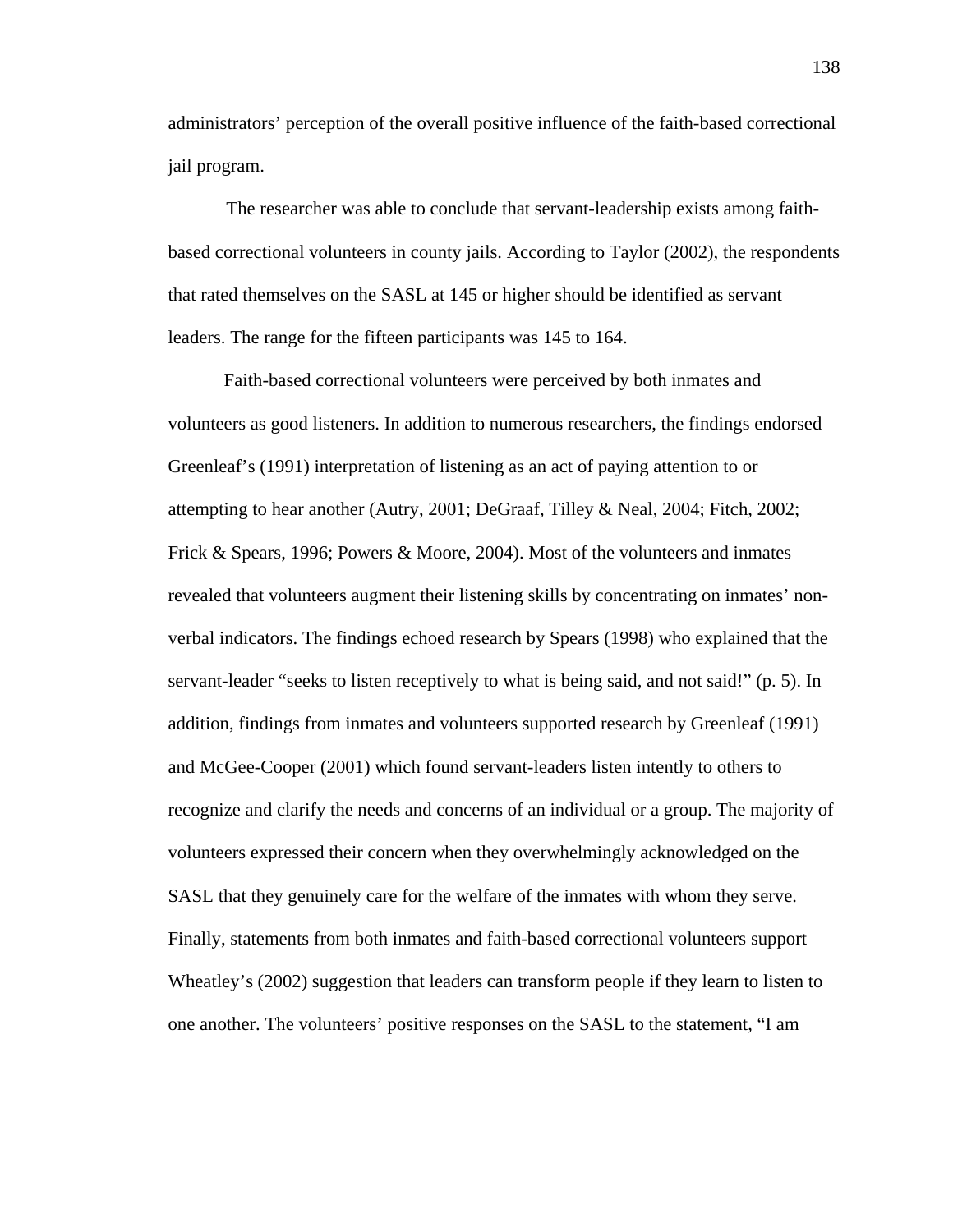genuine and candid with people" were consistent with their remarks during the interviews.

Next, researchers have made a connection between the servant-leadership characteristics listening and empathy. The findings were consistent with Greenleaf's belief that listening serves as a building-block toward achieving empathy (Spear, 1998). Both the volunteers and inmates perceived faith-based correctional volunteers as "empathetic" because they are good listeners. Furthermore, the ninety-three percent "strongly agree" response on the SASL to the statement, "Many people come to me with their problems because I listen to them with empathy" correspond with volunteers' comments during the interviews. The only disparity that emerged in the findings was that five of the twenty-five inmates did not believe volunteers had the capacity to empathize unless they had also experienced a period of incarceration. The perception was dismissed by the majority of the inmates and volunteers when both stated that empathy was attained by "coming to jail enough to understand." Finally, the findings from the inmates, volunteers, and jail administrators perceived volunteers as "nonjudgmental" which is consistent with Spears' viewpoint that the cumulative influence of empathy lies in the servant-leader's capacity to understand the good intentions of others without "reject[ing] them as people, even while refusing to accept their behavior or performance" (1998, p. 13).

Also, responses from all three populations indicated faith-based correctional volunteers exhibit the servant-leadership characteristic, healing. This finding is consistent with many research studies on healing (Furman, 2004; Greenleaf, 1991; Kouzes  $\&$ Posner, 2003, Spears, 1998; Ortberg, 2003). Furthermore, the findings were consistent

139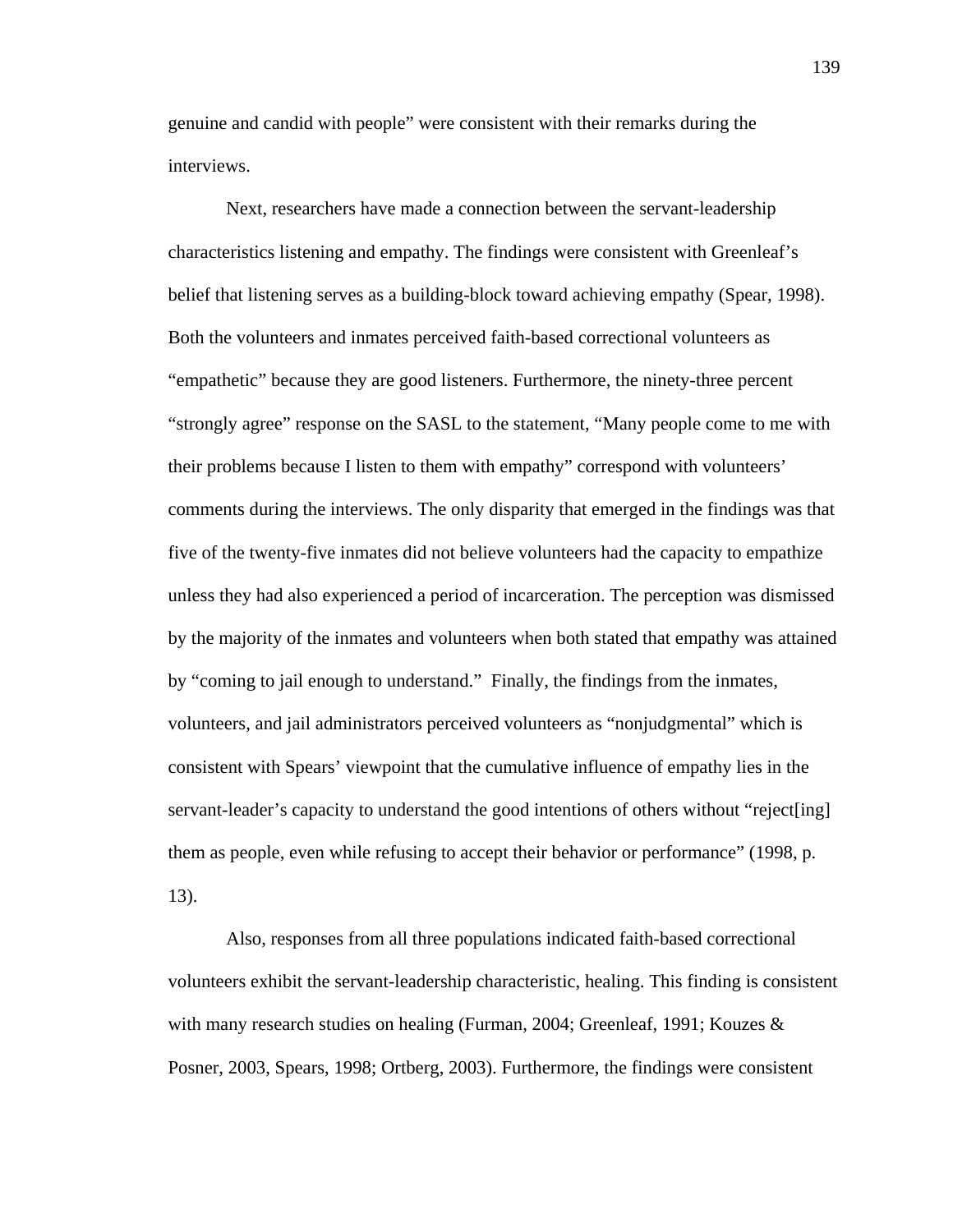with Ortberg's (2003) stance on serving. She alleged, "Serving means that when this person leaves my leadership sphere of influence he or she will be a better person and leader because of the time spent with me" (p. 97). The volunteers' affirmative responses on the SASL to the statement, "I have great satisfaction in bringing out the best in others" lend credibility to their explanations during the interviews. Also, the volunteers and inmates concurred with researchers when they implicitly acknowledged that the volunteers promoted healing by establishing trust, empathy, acceptance, and commitment (Greenleaf, 1991; Spears, 1998). Alternatively, many inmates and a few jail administrators agreed with research by Dammer (2002) that volunteers encouraged healing by creating "hope." All three groups agreed that the greatest contribution to the inmates' healing is the "spiritual guidance" provided by the volunteers.

Moreover, the findings revealed the faith-based correctional volunteers' display awareness, which has a noteworthy impact on county jail inmates. All three populations agreed that the volunteers are acutely aware of inmates' material and spiritual needs. The findings were consistent with Greenleaf's belief that servant leaders discover these needs while providing a service to others  $(1991)$ . Similarly, over ninety percent  $(n=13)$  of the volunteers "strongly agreed" with the SASL statement, "I learn from subordinates whom I serve", which corroborates their remarks during the interviews. Finally, the findings revealed that both volunteers and inmates believed faith-based correctional volunteers' awareness is associated with the volunteers' length of experience. This perception is consistent with research by Preskill and Torrez (1999), which claimed awareness requires time.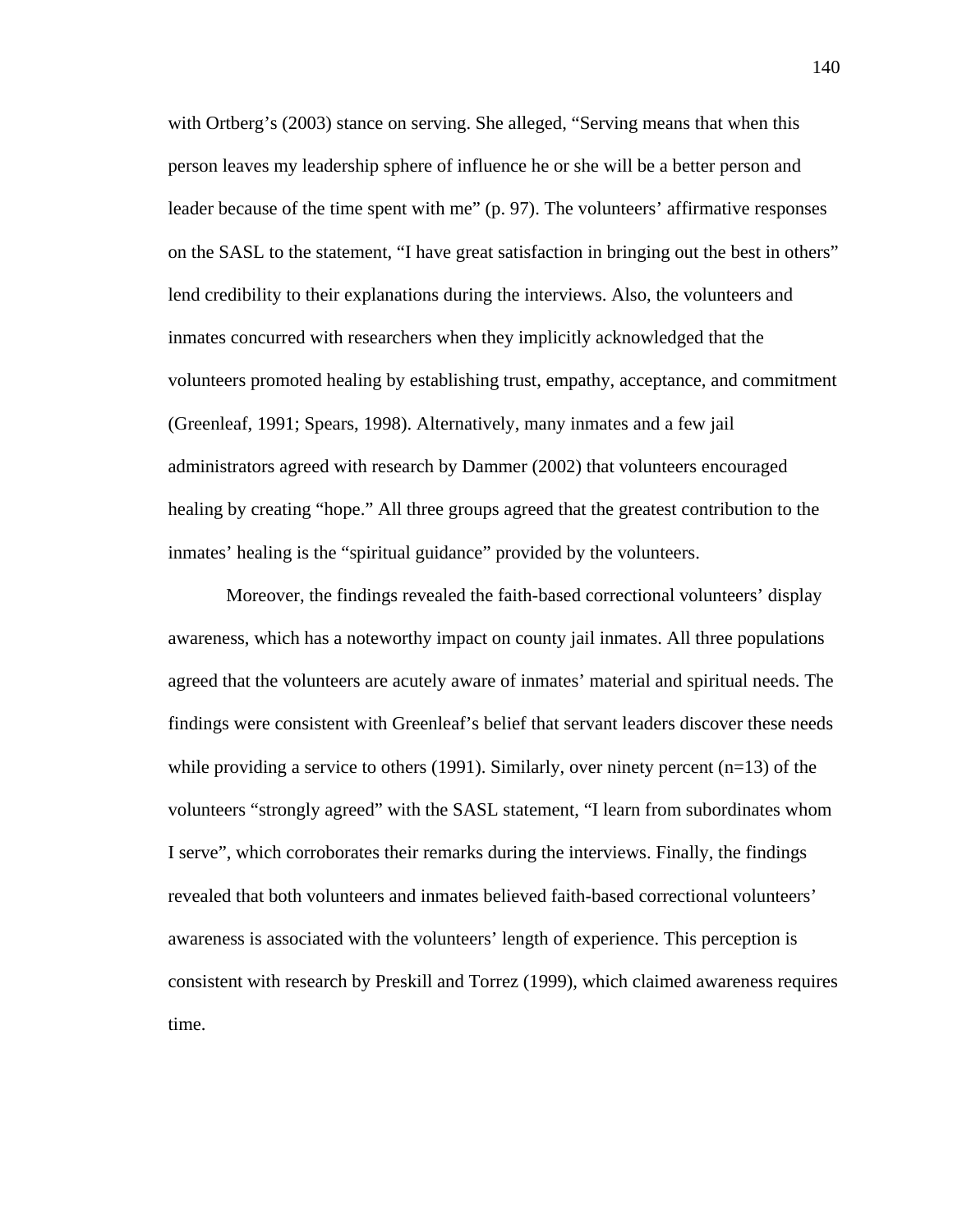Additionally, the findings revealed faith-based correctional volunteers' use of persuasion has a major impact on county jail inmates. Consistent with previous research, all of the respondent groups established inmates react best to volunteers' persuasion because they do not respond well to the coercive use of power (Bolman & Deal, 2002; Frick & Spears, 1996). The overwhelming majority of inmates and volunteers indicated that the faith-based correctional volunteers persuade inmates to change their lives through influence, by setting "great examples." Similarly, every one of the volunteers strongly agreed with the SASL statement, "I lead by example." These findings are consistent with other research which reported effective leaders empower followers through their selfassured examples (Behling and McFillen, 1996). Conversely, inmates, volunteers and jail administrators believed volunteers use "the influence of the scripture" or "Godly inspiration" as techniques to persuade inmates to change their lives. This finding correlates with research by McCann, Langford and Rawlings (2003) that critically examined transformational leaders and found followers are influenced more by awe and inspiration than empowerment. Finally, the findings also support Yukl's (1998) assertion that effective leaders influence followers through "rational persuasion", the use of "explanations, logical arguments and factual evidence" (p. 160).

Furthermore, the findings indicated faith-based correctional volunteers utilize their persuasive skills to convey conceptualization. The majority of participants concurred with research that described conceptual-thinking leaders as those who "get a sense of what people want, what they value, what they dream about" (Kouzes & Posner, 1997, p. 115). Additional research was substantiated by the findings which described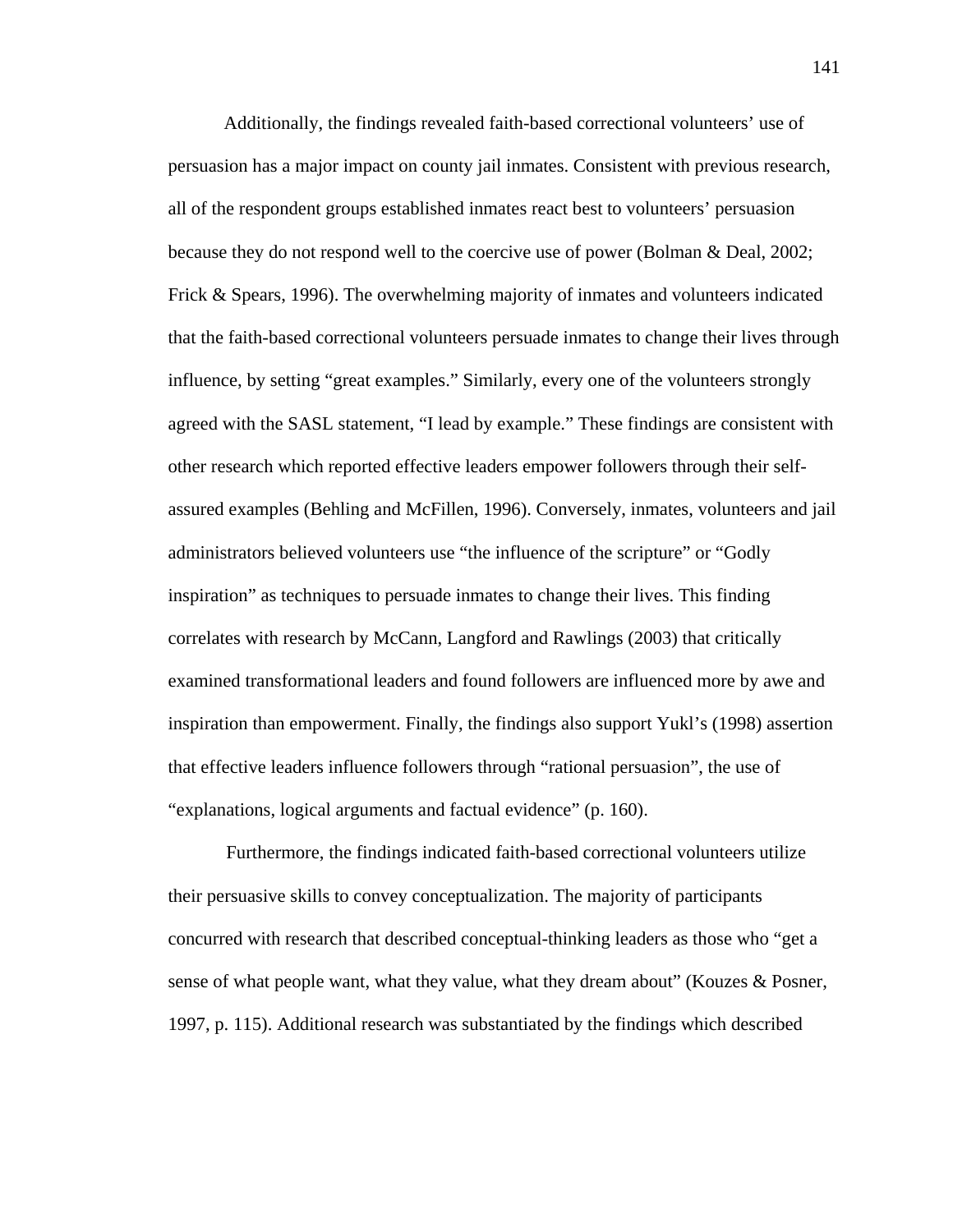volunteers as "out-of-the-box-thinker[s]" (Lerner, 2005, p.5) and able to see "the big picture" (DeGraaf, Tilley & Neal, 2004, p. 147).

The findings also indicated volunteers have a considerable influence on inmates as they transmit the servant-leadership characteristic of foresight in county jails. The results confirmed Greenleaf's belief that "foresight means regarding the events of the instant moment and constantly comparing them with a series of projections made in the past and at the same time projecting future events" (1991, p. 15) and Bennis's (2002) description of foresight, as the "ability to foresee or anticipate what is around the corner before anyone else" (p. 102). There was ample evidence from the inmate and volunteer interviews indicating the volunteers, who have served time, come from "broken" families or who have been volunteering longer have more foresight. These findings support Greenleaf's (1991) views on visionary servant-leadership.

Moreover, inmates, volunteers, and jail administrators believed faith-based correctional volunteers indisputably exhibit stewardship in county jails. The results supported previous research reporting that leaders with foresight can be trusted to be stewards, to make sound decisions and put what is best for their followers ahead of their individual agendas (Greenleaf, 1991; Sergviovanni, 2000). Finally, all of the volunteers strongly agreed with the SASL statement, "I am willing to make personal sacrifices in serving others," which substantiated their comments during the interviews.

The findings from this study also supported Kouzes and Posner's (1987) and Blanchard's (2004) assertions that faith-based correctional volunteers are committed to or care about inmates' personal and/or spiritual growth. Each group of participants believed volunteers show their commitment to inmates' growth by "reforming" or "improving" the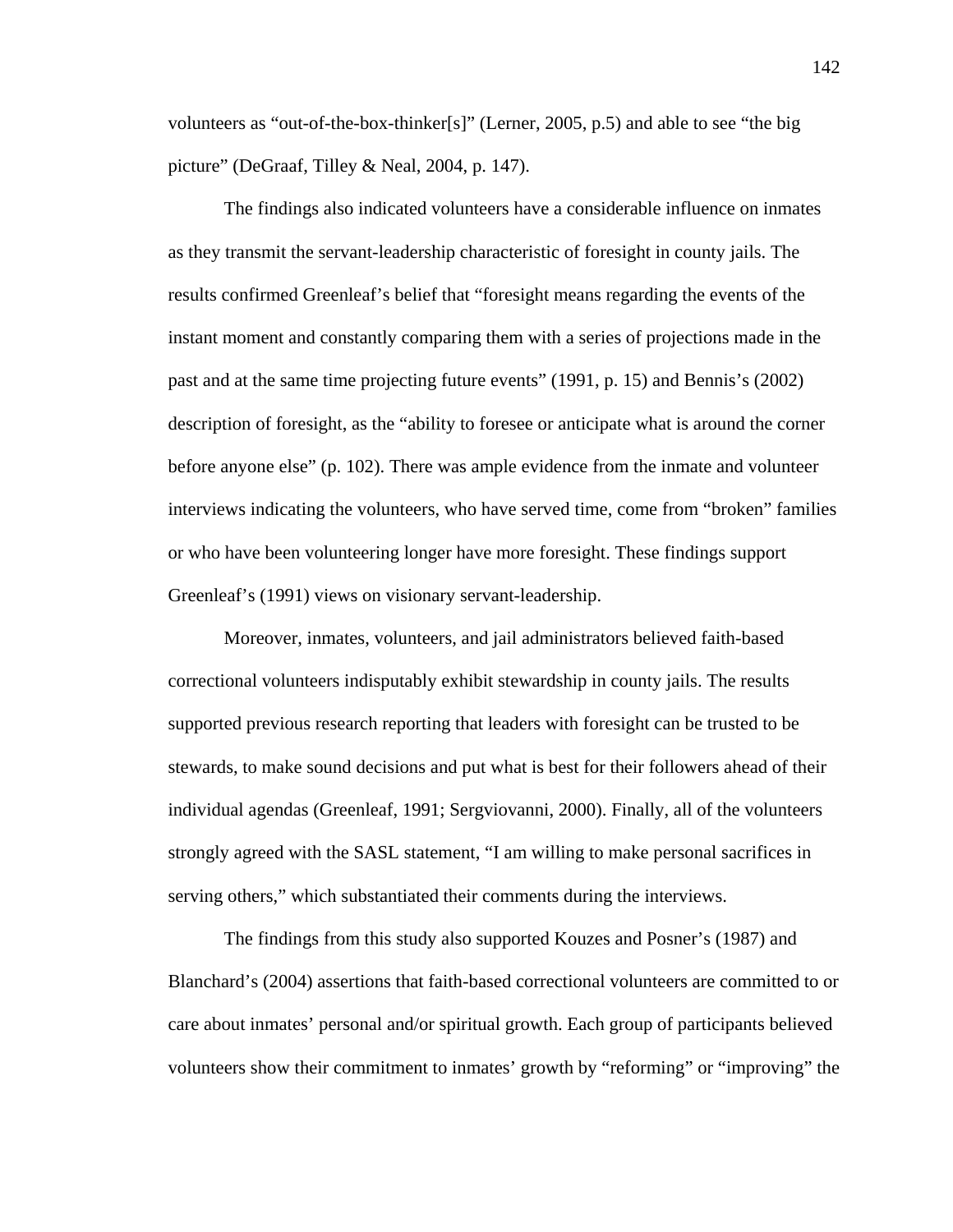inmates. Findings from this study corroborate Wheatley's (2005) argument that a leader must provide followers with good resources, such as "ideas, methods, mentors, processes, information technology, equipment, money" (p. 175). The volunteers' affirmative responses on the SASL to the statement, "I invest considerable time and energy equipping others" gave credibility to their accounts during the interviews. Finally, the results from interviews with inmates, volunteers and jail administrators assertively answered Greenleaf's true test of a servant leader, "Do those served grow as persons, do they, while being served, become healthier, wiser, freer, more autonomous, more likely themselves to become servants" (1991, p. 7)?

In conclusion, overwhelming evidence surfaced from the quantitative data and interviews to believe faith-based correctional volunteers cultivate a sense of community in the county jail. The findings regarding the final servant-leadership characteristic are consistent with researchers' descriptions of building community. In particular, the results revealed volunteers create a sense of community by "fostering collaboration" (Kouzes & Posner, 2004, p. 28), encouraging "a sense of reciprocity" (McAllister-Wilson, 2003, p. 78), and promoting a feeling of "we're all in this together" (Kouzes & Posner, 2004, p. 83).

In addition to findings on the ten servant-leadership characteristics, five major themes emerged as inmates, volunteers and jail administrators jointly commented on the impact of faith-based correctional jail volunteers in transmitting the characteristics of servant-leadership in county jails. The combined themes included: (a) volunteers' laughter and positive attitudes inspire inmates; (b) while being served, inmates serve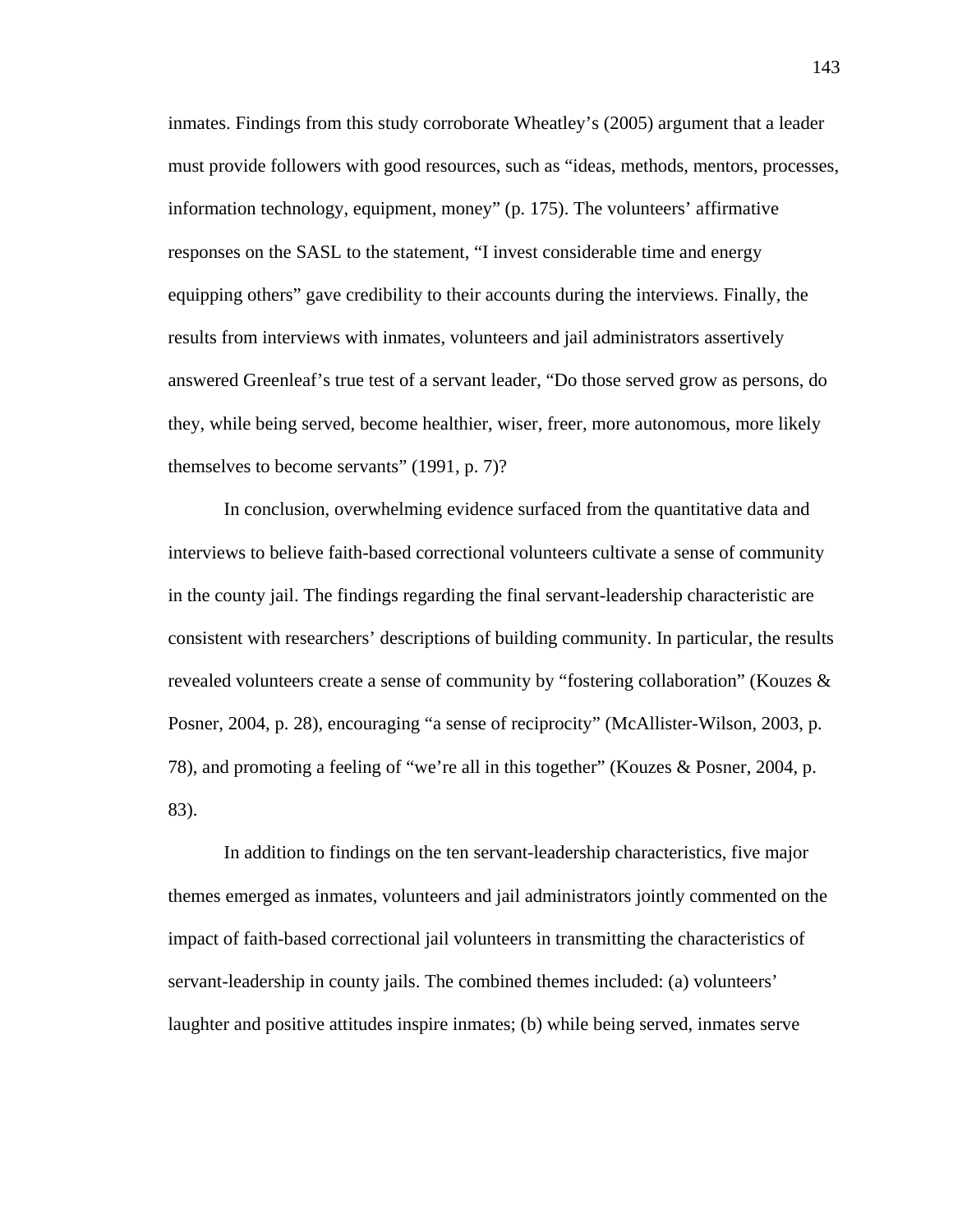others; (c) volunteers promote a sense of peace, hope and faith; (d); volunteers started serving to fulfill a spiritual conviction to help others; and (e) volunteers love feedback.

Throughout the interviews, over half of the inmates and many of the volunteers made reference to the first theme; faith-based correctional volunteers' inspire inmates with their "infectious" enthusiasm and positive attitudes. The volunteers provided confirming responses on the SASL when they all "strongly agreed" to the statement, "I am able to inspire others with my enthusiasm and confidence for what can be accomplished." The perceptions were consistent with literature that discussed the effect enthusiasm has upon others and the existing relationship between the leader and follower (Bass, 1990; Kouzes & Posner, 2004; Levy & Merry, 1986; Tichy & Devanna, 1986).

 The second theme emerged from inmates', volunteers' and jail administrators' stimulating accounts of how they were inspired by the volunteers to "pass on" the tradition of serving others. The findings confirmed faith-based correctional volunteers pass Greenleaf's (1991) ultimate test of servant-leadership, "Do those being served, by the way they are served, ultimately become disposed themselves to be servants" (p. 94)?

The third theme, volunteers promote a sense of peace, hope and faith, emerged as participants from each population described the faith-based correctional volunteers as "loving", "caring" and "compassionate". The findings were consistent with research that revealed inmates could achieve a certain "peace of mind" from faith-based programming (Dammer, 2002).The findings also support Greenleaf's (1991) belief that servantleadership offers hope and direction for a new era in human development and Dammer's (2002) conviction that faith-based correctional programming provided inmates with hope for reform. Finally, the results confirmed Greenleaf's (1982) belief that effective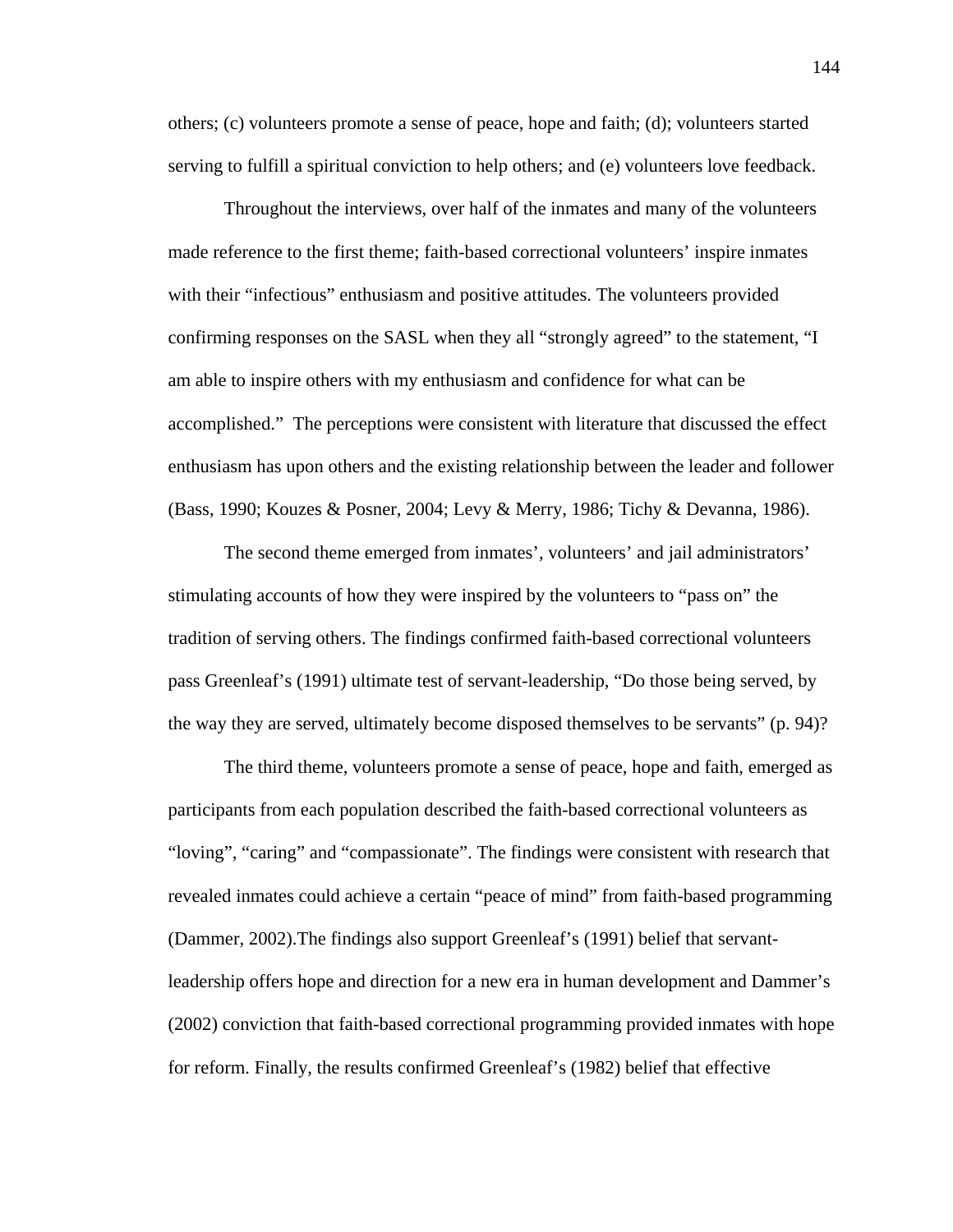leadership was dependent on faith and service to develop strong, effective caring communities in all society.

The fourth theme, volunteers started serving to fulfill a spiritual conviction to help others, emerged from the findings. Inmates, volunteers and jail administrators recognized the volunteers' concern for sharing their spiritual views regarding forgiveness and salvation with the inmates. Validating their qualitative remarks, every one of the volunteers acknowledged a strong agreement with the SASL statement, "I have the heart to serve others." Their dedication was consistent with studies by Becker and Dhingra (2001) and Neal (2000) which present discourse with people who perceive volunteerism as a service to their religious conviction.

The final theme that emerged from the findings was the volunteers' practice of soliciting feedback. The inmates, volunteers and jail administrators agreed that faithbased correctional volunteers ask many questions to clarify miscommunication and to assess their job performance. The perceptions supported research on leaders' inquisitive traits (DePree, 1989) and Blanchard's, (2004) work, distinguishing between servant and self-serving leaders, the difference resting in the manner in which leaders react to feedback.

In general, all participants believed the faith-based correctional volunteers influence the inmates most profoundly by helping reduce tension in the jail. Each of the three groups perceived a difference in participating and nonparticipating inmates. When compared to the inmates that do not involve themselves in the faith-based program, the inmates, volunteers and jail administrators believed the participating inmates engage in fewer infractions, were more content, use less profanity, and read the Bible more. These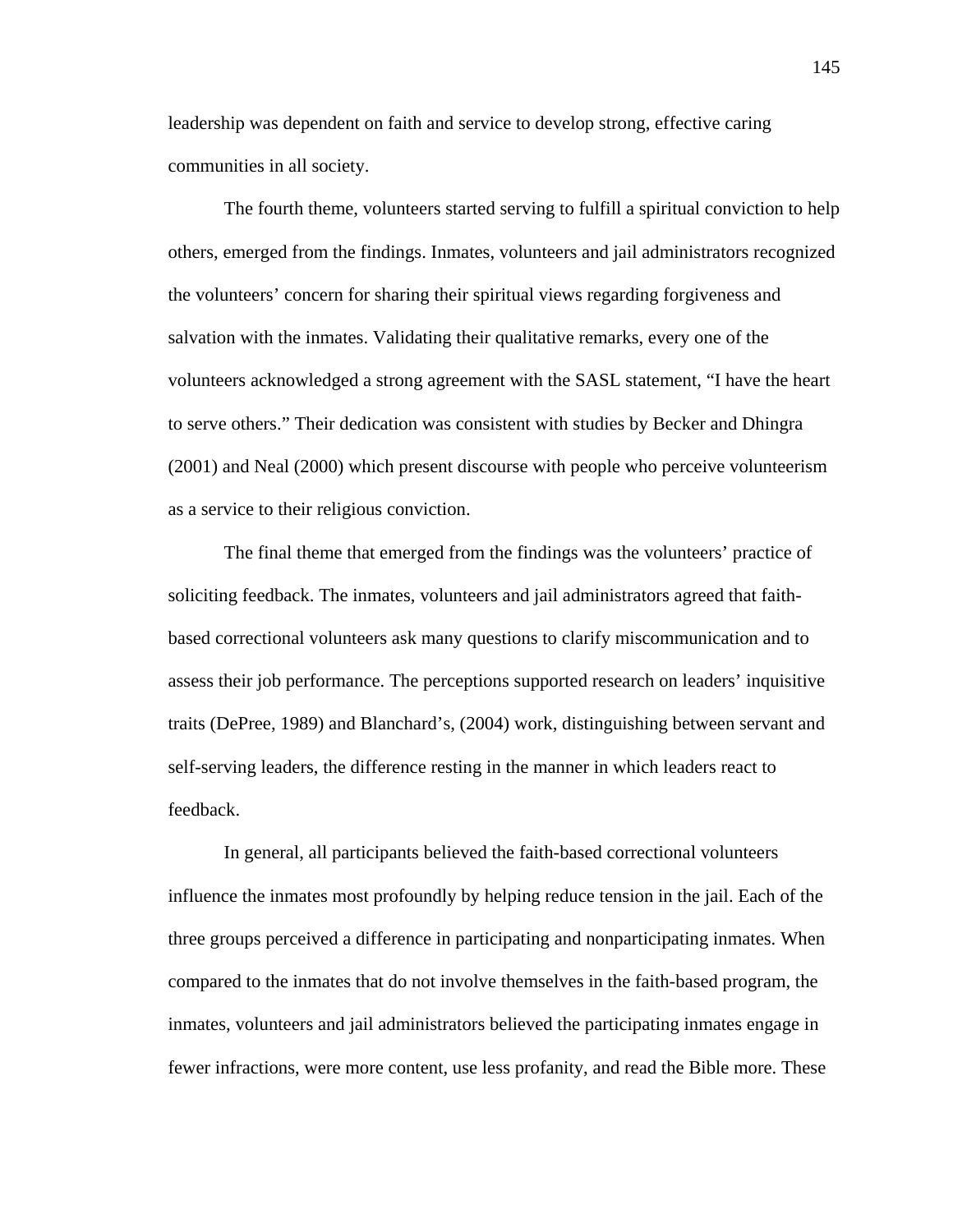findings corroborate results from other studies confirming participation in faith-based programming significantly reduces the number of in-prison infractions (O'Connor & Perreyclear, 2002; Sundt, Dammer & Cullen, 2002). While those studies were conducted on faith-based correctional programming in prisons, findings from this study are based on a program delivered to county jails and there is a complete void of literature assessing faith-based programs in county jails.

 In conclusion, this study represents the inaugural investigation of the connection between servant leadership and county jail inmates. Taken as a whole, the results of this study indicate that the faith-based correctional volunteers in county jails pass Robert Greenleaf's servant-leadership test:

 Do those served grow as person; do they, while being served, become healthier, wiser, freer, more autonomous, more likely themselves to become servants? And what is the effect on the least privileged in society? Will they benefit or at least not be further deprived (1991, p. 7)?

 While serving the inmates, faith-based correctional volunteers clearly assured that inmates were not further deprived when they helped them "become healthier, wiser, freer, more autonomous, more likely themselves to become servants" (Greenleaf, 1991, p. 7). As an exploratory study, this research has achieved its goal of providing a base line to study faith-based programming in local jails and, more specifically, the extent of servantleadership in those programs. The foundation has now been laid; the challenge for future students and researchers is to identify new dimensions of the topic and to explore other facets of the effects of faith-based programs in local county jails.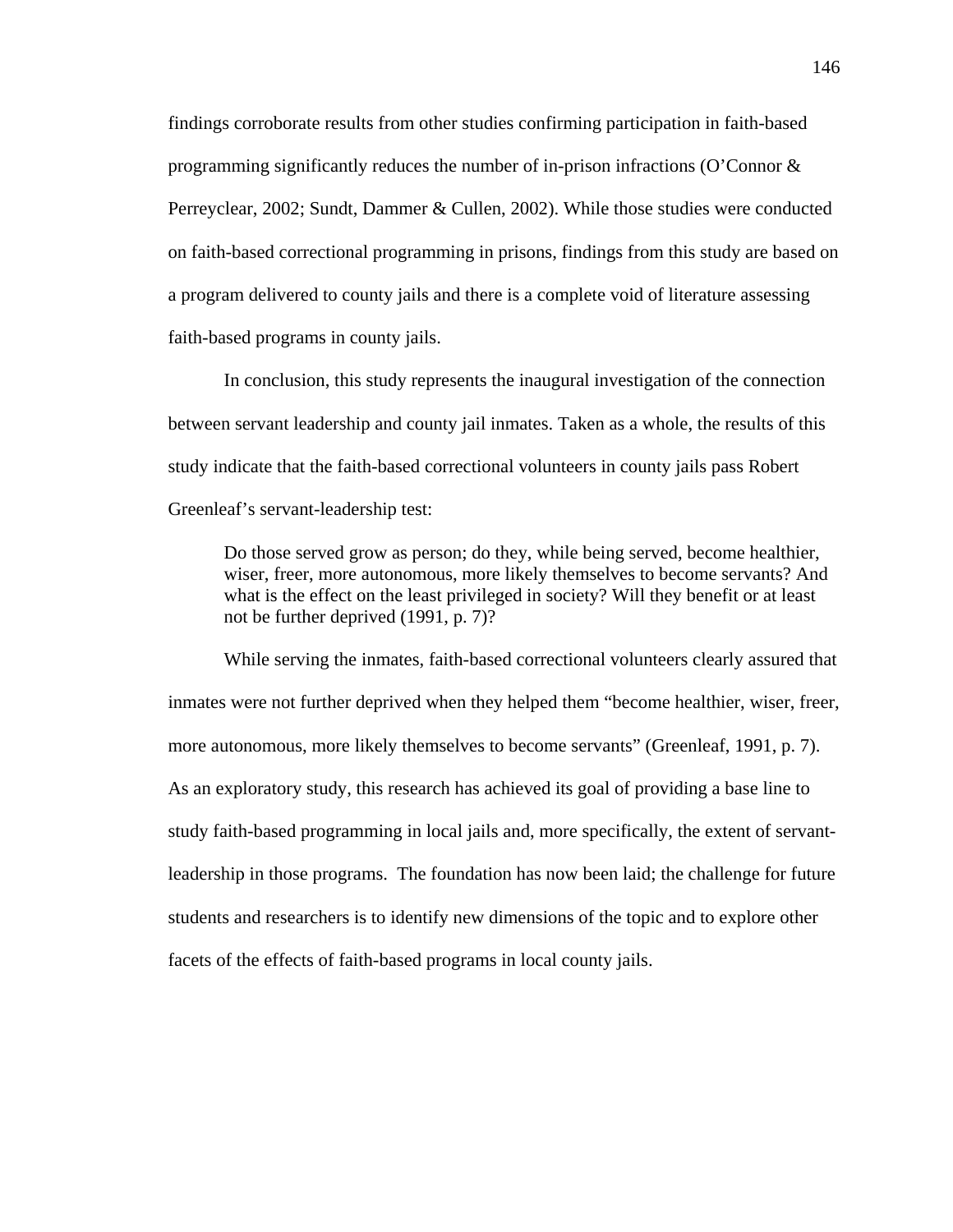#### Reference

- Allen, H. E., & Simonsen, C.E. (2000). *Corrections in America: An introduction*. Upper Saddle River, NJ: Prentice-Hall.
- Autry, J. A. (1996). *Love and Profit*. New York: Morrow.
- Autry, J. A. (2001). *The servant leader: How to build a creative team, develop great morale, and improve bottom line performance.* Roseville, CA: Prima.
- Avolio, B. J. (2005). *Leadership development in balance: Made/born.* Mahwah, N. J.: Erlbaum.
- Bartollas, C. (2002*). Invitation to corrections*. Boston: Allyn & Bacon.
- Bass, B. M. (1985). *Leadership and performance beyond expectation*. New York: Free Press.
- Bass, B. M. (1990). *Handbook of leadership: A survey of theory and research*. New York: Free Press.
- Bass, B. M. (1996). *A new paradigm of leadership: An inquiry into transformational leadership.* Alexandria, VA: U.S. Army Research Institute for the Behavioral and Social Sciences.
- Bass, B. M. (1997). Does the transactional-transformational paradigm transcend organizational and national boundaries? *American Psychologist, 52*, 130-139.
- Bass, B. M., & Avolio, B. J. (1990). *Multifactor leadership questionnaire*. Palo Alto, CA: Consulting Psychologists Press.
- Bass, B. M., & Avolio, B .J. (1994). *Improving organizational effectiveness through transformational leadership*. Thousand Oaks, CA: Sage.
- Becker, P.E., & Dhingra, P.H. (2001). Religious involvement and volunteering: Implications for civil society. *Sociology of Religion, 62*(3), 336.
- Behling, O., & McFillen, J. M. (1996). A syncretical model of charismatic/transformational leadership. *Group & Organization Management, 31*(2), 163-191.
- Bennis, W. G. (1984). Transformative power and leadership. In T. J. Sergiovanni & J.E. Corbally (Eds.), *Leadership and organizational culture: New perspectives on administrative theory and practice* (pp. 64-71). Urbana: University of Illinois Press.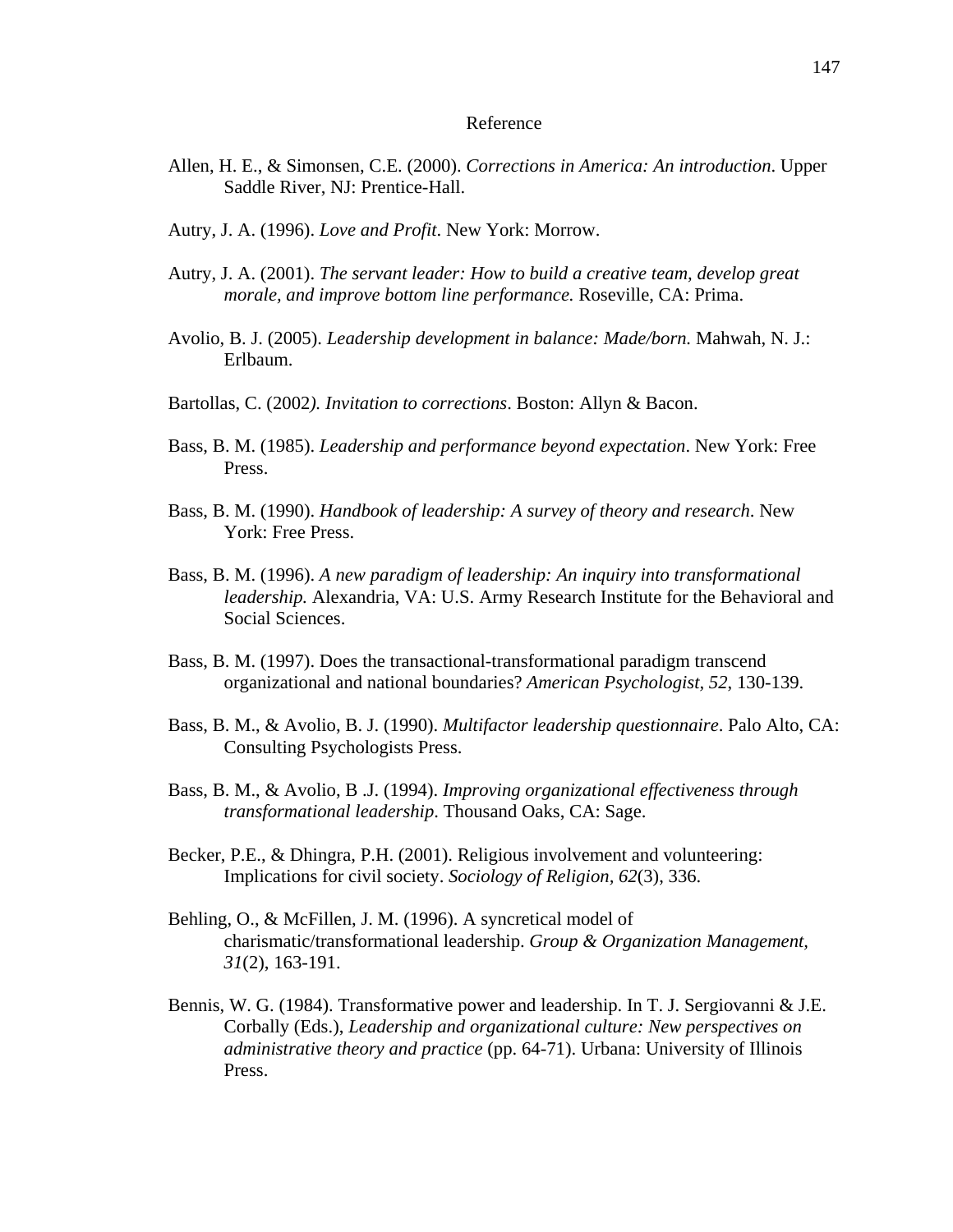- Bennis, W. G. (1989). *Why leaders can't lead: The unconscious conspiracy continues*. San Francisco: Jossey-Bass.
- Bennis, W. G. (1993). Managing the dream: Leadership in the 21st century. In W. E. Rosenbach & R. L. Taylor (Eds.), *Contemporary issues in leadership* (pp. 213- 218). Boulder, CO: Westview.
- Bennis, W. G. (2002). Become a tomorrow leader. In L. Spears and M. Lawrence (Eds.). *Focus on Leadership* (pp. 101-111). New York: John Wiley & Sons.
- Bennis, W. G., & Goldsmith (1997). *Learning to lead.* Reading, MA: Perseus Books.
- Bennis, W. G., & Nanus, B. (1985). *Leaders*. New York: Harper & Row.
- Beyer, J. M. (1999). Taming and promoting charisma to change organizations. *Leadership Quarterly*, *10*(2), 307-330.
- Blanchard, K., & Hodges, P. (2003).*The servant leader: Transforming your heart, head, hands and habits.* Nashville, TN: J. Countryman.
- Blanchard, K. (2004). Reflections on encourage the heart. In J. M. Kouzes, & B. Z. Posner (Eds.). *Christian reflections on the leadership challenge* (pp. 101-118). San Francisco: Jossey-Bass.
- Bolman, L. G., & Deal, T. E. (1997). *Reframing organizations: Artistry, choice, and leadership* (2<sup>nd</sup> ed.). San Francisco: Jossey-Bass.
- Boyer, G. B. (1999). Turning points in the development of male servant-leaders. *Dissertation Abstracts International, 60*(01), 386B. (UMI No. 9918504)
- Boylston, H. D. (1955). *Clara Barton, founder of the American Red Cross.* New York: Random House.
- Burchard, B. (2003). *The student leadership guide* (2nd ed.). Missoula, MT: Book-Surge, The University Center and The Center for Leadership Development at The University of Montana.
- Bureau of Justice Statistics (2005). Retrieved October 31, 2005 from http://www.ojp.usdoj.gov/bjs/prisons.htm
- Burns, J. M. (1978). *Leadership*. New York: Harper & Row.
- Califano, J.A. (1998). *Behind Bars: Substance abuse and America's prison population.*  New York: Columbia University, National Center on Addiction and Substance Abuse.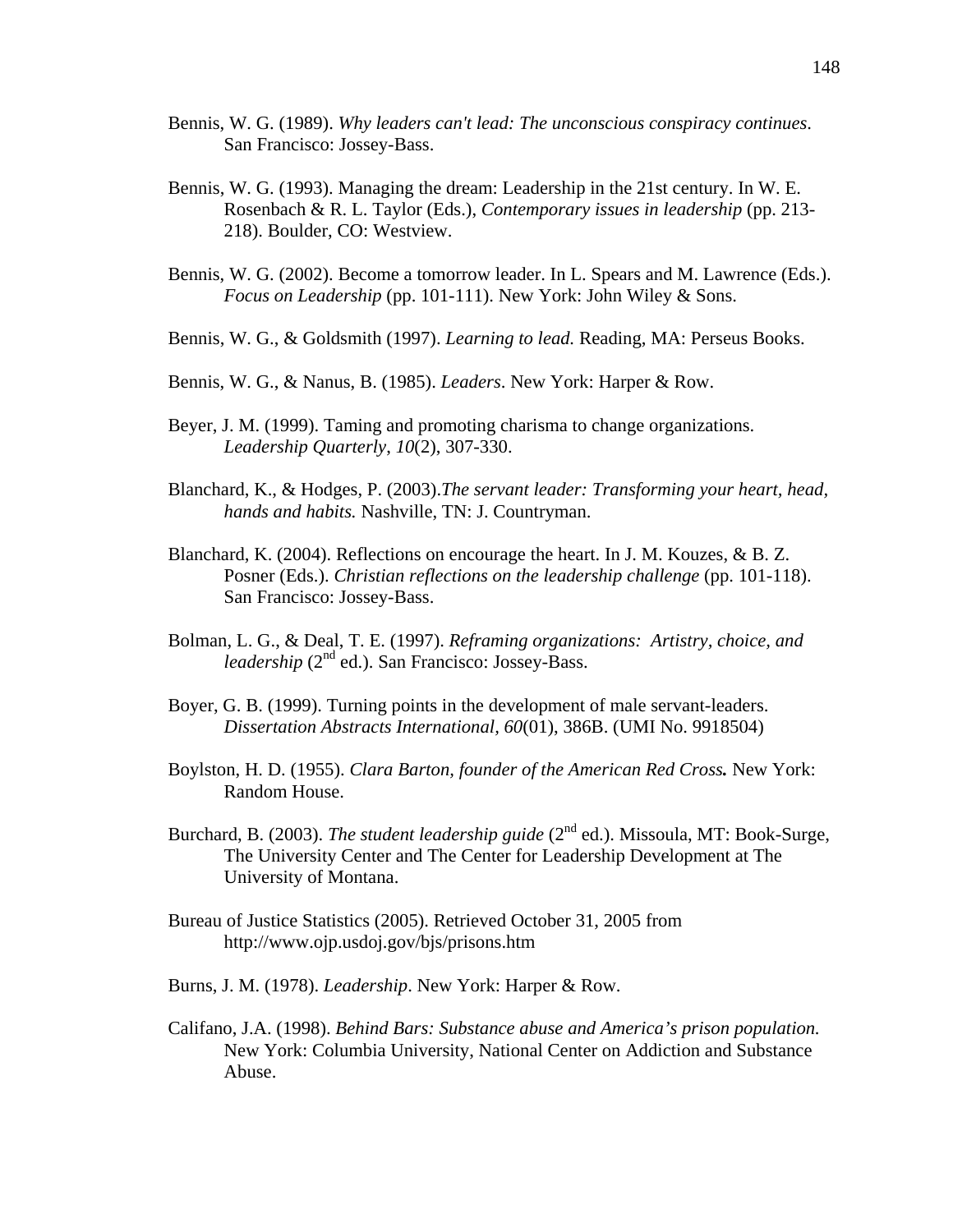- Census Data Center (2006). Retrieved on March 24, 2006 at http://mcdc2.missouri.edu/cgi-bin/sdcpro3links?&st=29&co=031
- Clear, T. R., & Cole, G. F. (1990). *American Corrections* (2nd ed.). Pacific Grove, CA: Brooks/Cole.
- Clear, T. R., Hardyman, T. L., & Stout, B. (2000). The value of religion in prison: An inmate perspective. *Journal of Contemporary Criminal Justice, 16*(1), 53-74.
- Clear, T., & Myhre, M. (1995). A study of religion in prison. *IARCA Journal on Community Corrections, 6*(6), 20-25.
- Colvin, M. (2000*). Penitentiaries, reformatories, and chain gangs: Social theory and the history of punishment in nineteenth-century America*. New York: St. Martin's Press.
- Comer, L.B., & Drollinger, T. (1999). Active empathetic listening and selling success: A conceptual framework. *The Journal of Personal Selling & Sells Management, 19*, 15-29.
- Crank, J., & Langworthy, R. (1992). An institutional perspective on policing. *The Journal of Criminal Law and Criminology*, *83*, 338-363.
- Cook, D. (2001). Prison chaplain services: A hand to hold behind the wall. *Corrections Technology & Management, 5*(5), 44-46.
- Conger, J. A., & Kanungo, R. N. (1998). *Charismatic leadership in organizations.*  Thousand Oaks, CA.: Sage.
- Copley, F. B. (1923). *Frederick W. Taylor, father of scientific management.* New York: Harper and Brothers.
- Creswell, J. W. (2003). *Research design: Qualitative, quantitative, and mixed methods approaches* (2<sup>nd</sup> ed.). Thousand Oaks, CA: Sage.
- Dammer, H. R. (2002). The reasons for religious involvement in the correctional environment. In O'Connor, T. P. & Pallone, N. (Eds.), *Religion, the community, and the rehabilitation of criminal offenders* (pp. 35-58). New York: Haworth Press.
- Denzin, N. K. (1998). The art and politics of interpretation. In N. K. Denzin & Y.S. Lincoln (Eds.) *Collecting and interpreting qualitative materials* (pp. 313-344). Thousand Oaks, CA: Sage.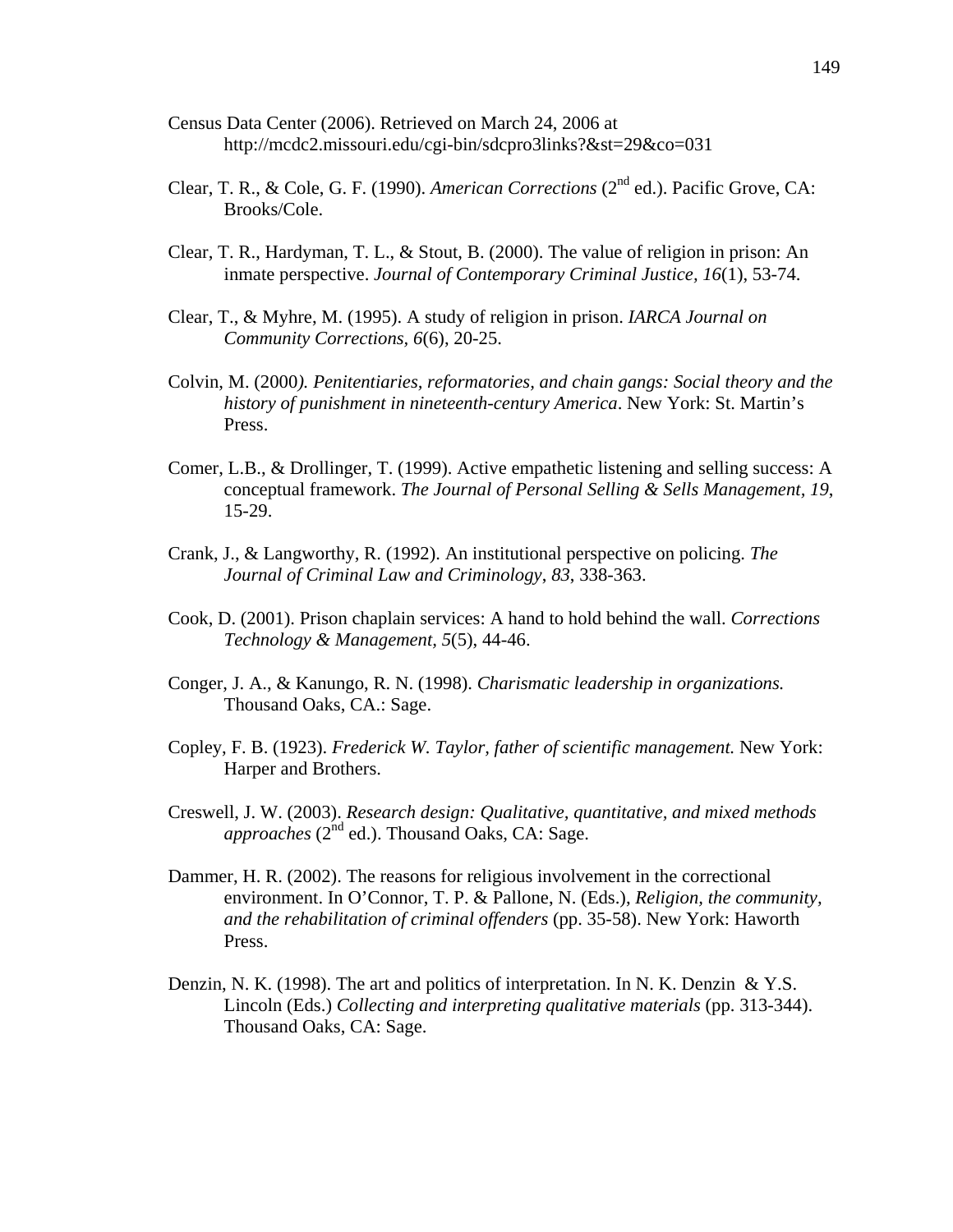- DeGraaf, D., Tilley, C., & Neal, L. (2004). Servant-leadership characteristics in organizational life. In L.C. Spears & M. Lawrence (Eds.), *Practicing servantleadership: Succeeding through trust, bravery, and forgiveness (pp.133-167). San* Francisco: Jossey-Bass.
- Deluga, R. J. (1992). The relationship of leader-member exchanges with laissez-faire, transactional, and transformational leadership in naval environments. In K. E. Clark, M. B. Clark, & D. P. Campbell (Eds.), *Impact of Leadership* (pp. 237-248). Greensboro, NC: Center for Creative Leadership.
- Den Hartog, D. N., Van Muijen, J. J., & Koopman, P. L. (1997). Transactional versus transformational leadership: An analysis of the MLQ. *Journal of Occupational and Organizational Psychology*, 70, 19-34.
- DePree, M. (1989). *Leadership is an art*. New York: Dell Publishing Group.
- Emerson, R. W. (2005). The quotation page. Retrieved on Nov. 1, 2005 at http://www. quotationspage.com/quote/2460.html
- Eyler, J. (2002). Reflection: Linking service and learning- Linking students and communities. *Journal of Social Issue, 58*(3) 517-534
- Ferch, S. R. (2004). Servant-leadership, forgiveness, and social justice. In L.C. Spears & M. Lawrence (Eds.), *Practicing servant-leadership: Succeeding through trust, bravery, and forgiveness* (pp.225-239). San Francisco: Jossey-Bass.
- Fraenkel, J. R., & Wallen, N. E. (2003*). How to design and evaluate research in education*. New York: McGraw-Hill.
- Frick, D., & Spears, L. (1996). *The private writings of Robert K. Greenleaf: On becoming a servant leader.* San Francisco: Jossey-Bass.
- Fowler, J.W. (1981). *Stages of faith: The psychology of human development and the quest for meaning*. San Francisco: Harper & Row.
- Freeman, J. H. (1984). Speech and silence in Jane Eyre. *Studies in English Literature (Rice)*, *24*(4), 683-708.
- French, J., & Raven, B. H. (1959). The bases of social power. In D. Cartwright (Ed.), *Studies of social power* (pp. 150-167). Ann Arbor, MI: Institute for Social Research.
- Friedlander, W., & Apte, R. Z. (1980). Introduction to social welfare  $(5<sup>th</sup>$  ed.). Englewood Cliffs, NJ: Prentice-Hall.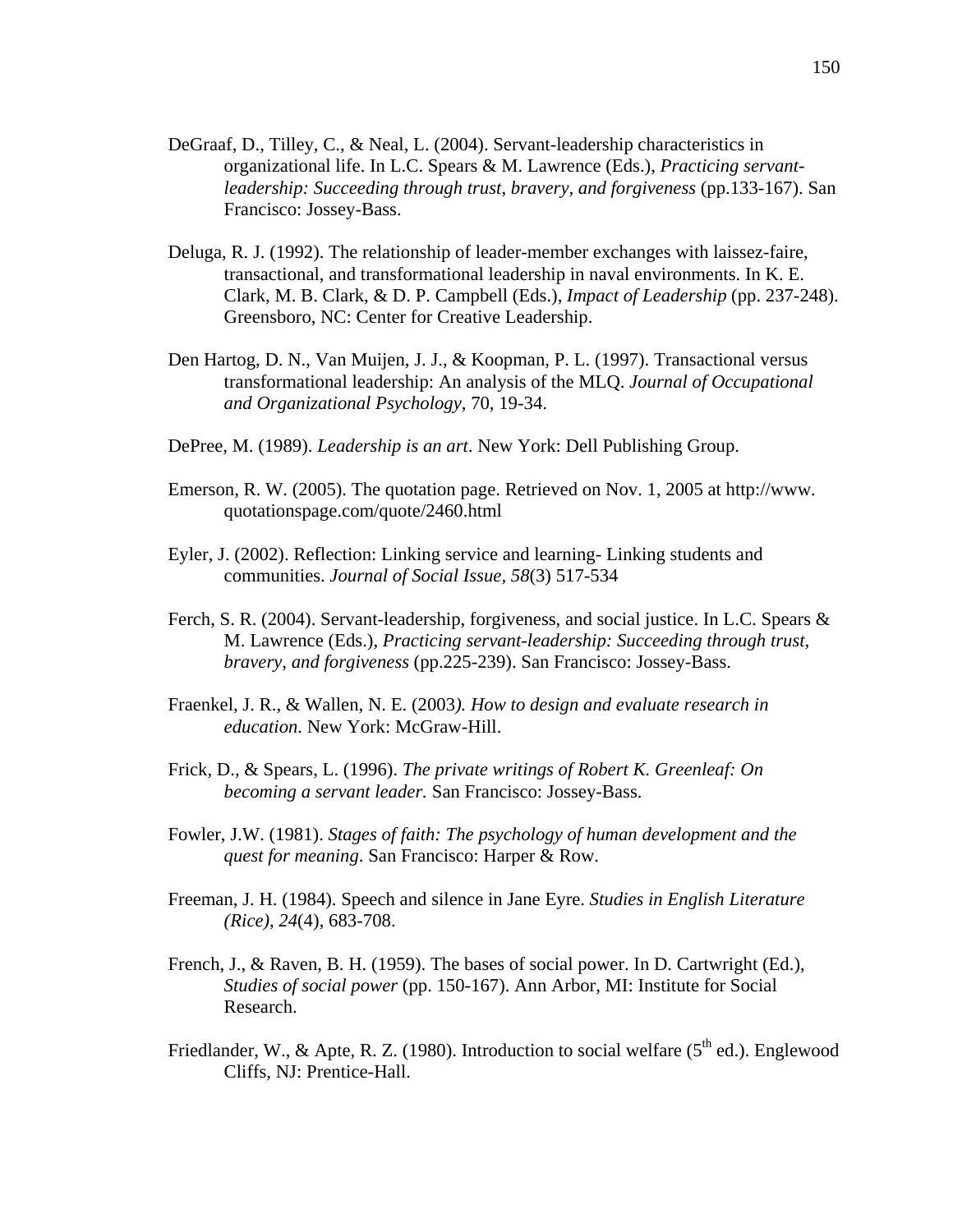Furman, J. (2004). Healing the mind and spirit as the body fails. *Nursing, 34*(4), 50-51.

- Gardner, J. W. (1986). *The nature of leadership*. Washington DC: Independent Sector.
- Gibbs, G. (2002) *Qualitative Data Analysis: Explorations with NVivo.* London: Open University Press.
- Gill, H.B. (1975). Breaking into prison. *Crime & Delinquency, 21*(4), 388-394.
- Gladdish, K. L., & Ferrell, J. M. (2001). *YMCA 150<sup>th</sup> Anniversary*. New York: Newcomen Society of the United States.
- Greenleaf, R. K. (1977). *Servant leadership: A journey into the nature of legitimate power and greatness.* New York: Paulist Press.
- Greenleaf, R. K. (1982). Spirituality as leadership. *Studies in Formative Spirituality, 3,* 53-64.
- Greenleaf, R. K. (1991). *The servant as leader*. Indianapolis, IN: The Robert K. Greenleaf Center.
- Greenleaf, R. K, (1996). A lifeline of ideas. In A.T. Fraker, & L.C. Spears (Eds.), *Seeker and servant: Reflections on religious leadership* (pp. 311-314). San Francisco: Jossey-Bass.
- Greenleaf, R. K., (1998). Servant: Retrospect and prospect. In L.C. Spears (Ed.), The *power of servant-leadership* (pp.17-59). San Francisco: Berrett-Koehler.
- Greenleaf, R. K. (2003). The servant-leader within: A transformative path. (H. Beazley, J. Beggs, & L. C. Spears, Eds.). New York: Paulist Press.
- Hamilton, S. E. (2004). Where are we now? A view from the Red Cross. *Families, Systems & Health: The Journal of Collaborative Family HealthCare, 22*(1), 58-61
- Hazzard, J. W. (1998, December). Marching on the margins: An analysis of the Salvation Army in the United States. *Review of Religious Research*, *40*(2), 121-143.
- Hesse, H. (1956). *The journey to the east*. New York: The Noonday Press.
- Horstman, J.H. (2001). Perspectives of servant-leadership and spirit in organizations. Unpublished doctoral dissertation, Gonzaga University.
- Jablecki, L. T., (2005, Sept/Oct). A critique of faith-based prison programs. *Humanist, 65*(5), 11-17.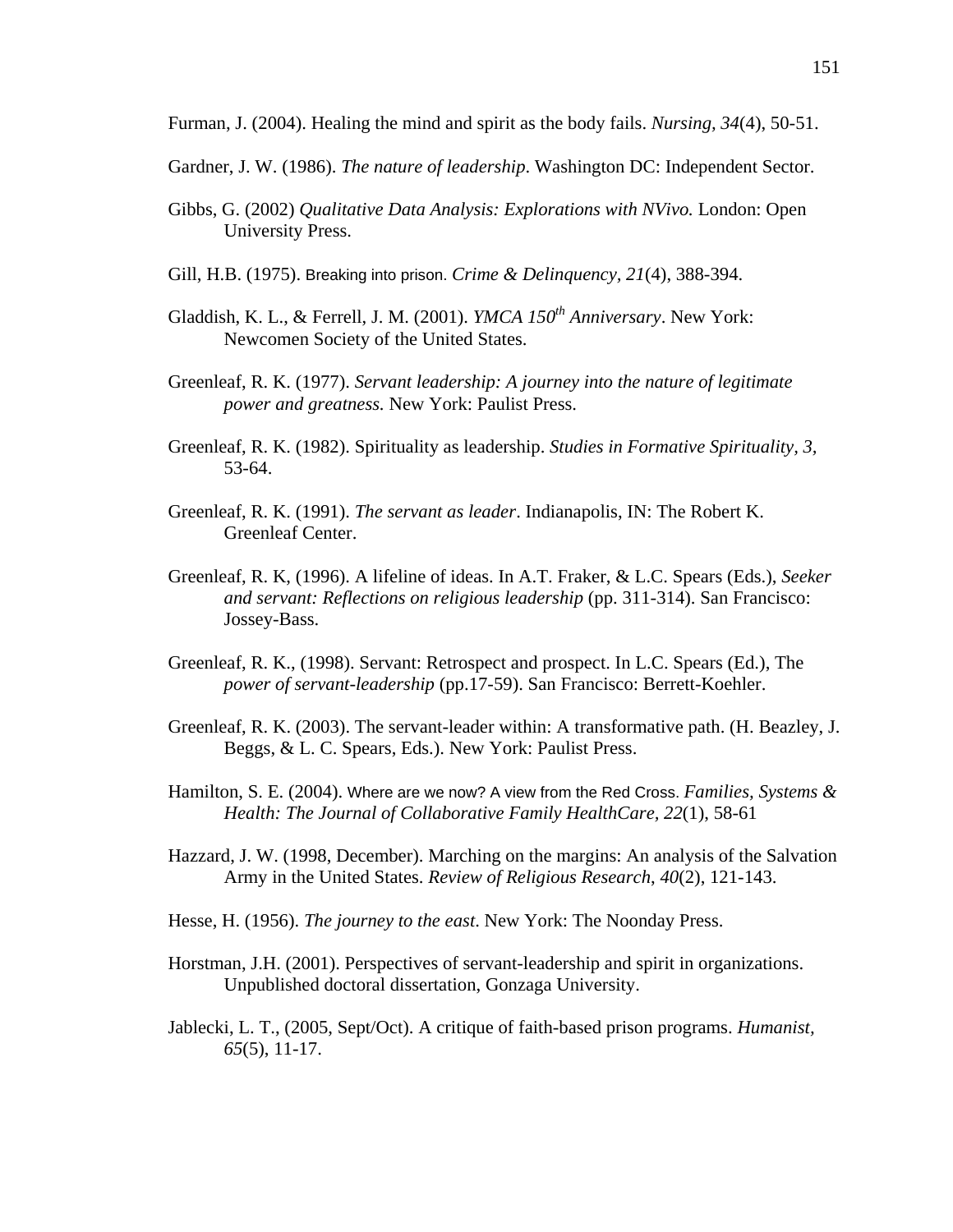- Johnson, C. E. (2001). *Meeting the ethical challenges of leadership: Casting light or shadow*. Thousand Oaks, CA: Sage.
- Johnson, R. (1987). *Hardtime: Understanding and reforming the prison*. Monterey, CA: Brooks/Cole.
- Kennedy, E. M. (1991). National service and education for citizenship. *Phi Delta Kappan, 72*(10), 771-774.
- Kennedy, J. F. (2005). For the freedom of man. *Vital Speeches of the Day, 71*(8), 253-255.
- Kerle, K. (1999). Short-term institutions at the local level. In P.M. Carlson & J. S. Garrett (Eds.). Prison and jail administration: Practice and theory (pp. 59-65). Gaithersburg, ML: Jones and Bartlett.
- Kim, D. H. (2004). Foresight as the central ethic of leadership. In L. C. Spears & M. Lawrence (Eds.), *Practicing servant-leadership: Succeeding through trust, bravery, and forgiveness* (pp. 201-224). San Francisco: Jossey-Bass
- Kouzes, J. M., & Posner, B. Z. (1987). *The leadership challenge*. San Francisco: Jossey-Bass.
- Kouzes, J. M., & Posner, B. Z. (1988). Relating leadership and credibility. *Psychological Reports*, *63*, 527-530.
- Kouzes, J. M., & Posner, B. Z. (2003). *Encouraging the heart: A leader's guide to rewarding and recognizing others*. San Francisco: Jossey-Bass.
- Kouzes, J. M., & Posner, B. Z. (2004). *Christian reflections on the leadership* San Francisco: Jossey-Bass.
- Koestenbaum, P. (1991).*Leadership: The inner side of greatness*. San Francisco: Jossey-Bass.
- Kretzmann, J. P., & McKnight, J. L. (1993). *Building communities from the inside out: A path toward finding and mobilizing a community's assets.* Evanston, IL: ACTA Publications.
- Kurtz, S., Stone, J. L, & Holbrook, T. (2002). Clinically sensitive peer-assisted mediation in mental health settings. *Health and Social Work*, *27*(2), 155-160.
- Laub, J. (1999). *Assessing the servant organization: Development of the servant organizational leadership assessment (SOLA) instrument.* UMI Dissertations International.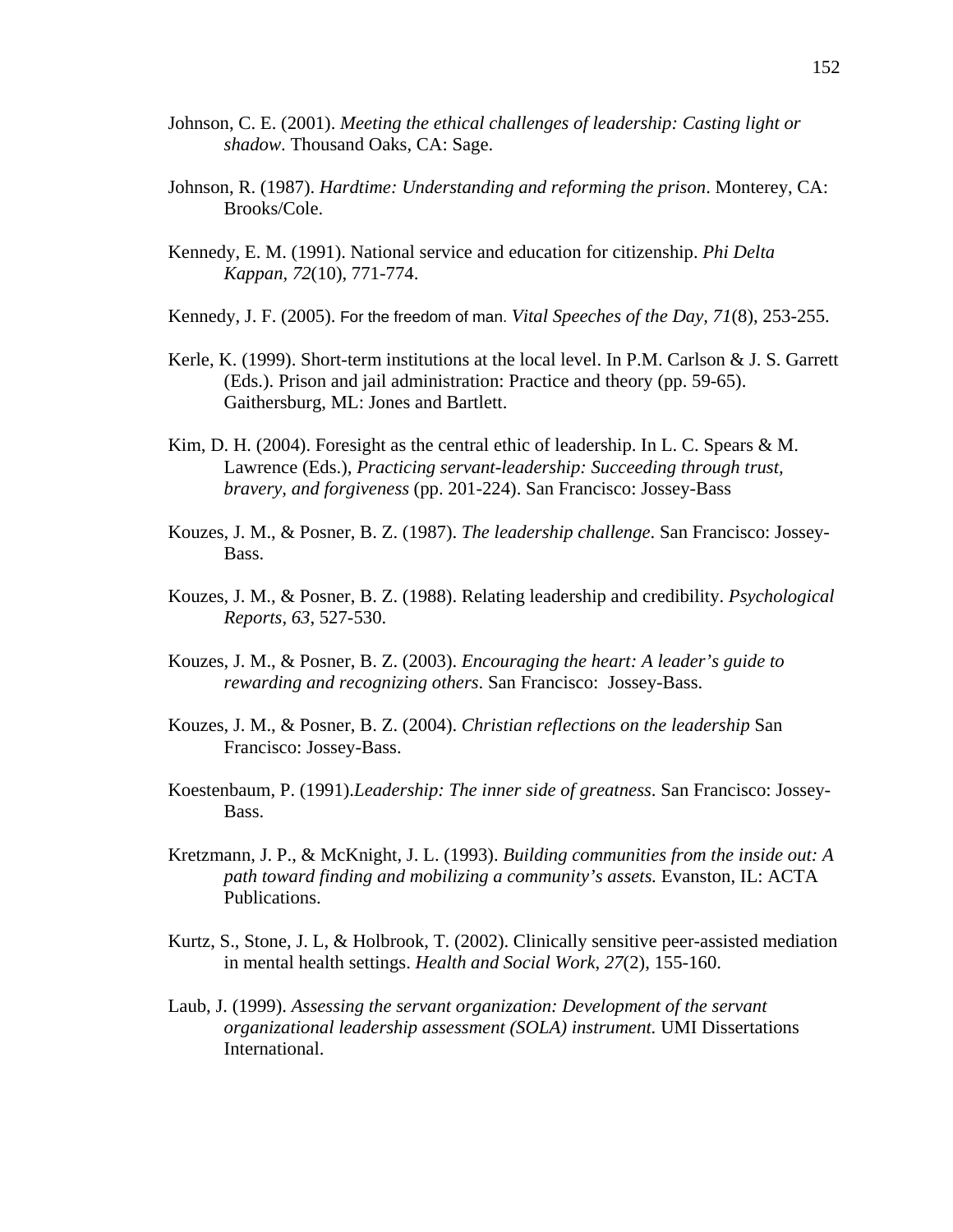- Lerner, S. (2005). Kids who think outside the box: Helping your unique child thrive in a cookie cutter world. New York: AMACOM.
- Lencioni, P. (1998). *The five temptations of a CEO*. San Francisco: Jossey-Bass.
- Levy, A., & Merry, U. (1986). *Organizational transformation*. New York: Praeger.
- Likert, R. (1967). *The human organization: Its management and value*. New York: McGraw-Hill.
- Lincoln, Y. S., & Guba, E. G. (1985). *Naturalistic inquiry*. Beverly Hills, CA: Sage.
- Locke, E.A. (1991). *The essence of leadership.* New York: Lexington Books.
- McAllister-Wilson, D. (2003). Inspire a shared vision. In J. M. Kouzes & B. Z. Posner (Eds.), *Christian reflections on the leadership challenge* (pp. 55-70). San Francisco: Jossey-Bass.
- McCann, J. A. J., Langford, P., & Rawlings, R. (2003, Supplement). New perspectives on the role of follower beliefs as mediating influences between charismatic transformational leadership and organizational commitment. *Australian Journal of Psychology, 55*, 137.
- McCracken, G. D. (1998). *The long interview.* Newbury Park, CA: Sage.
- McDaniel, D., Davis, D. H., & Neff, S. A. (2005). Charitable choice and prison ministries: Constitutional and institutional challenges to rehabilitating the American penal system. *Criminal Justice Policy Review, 16*(2), 164-188.
- Manning, P. K., & Cullum-Swan, B. N. (1998). Narrative, content and semiotic analysis. In N. K. Denzin & Y.S. Lincoln (Eds.) *Collecting and interpreting qualitative materials* (pp. 246-275). Thousand Oaks, CA: Sage.
- Manz, C.C. (1999). *The leadership wisdom of Jesus: Practical lessons of today*. San Francisco, Berrett-Koehler.
- Maxwell, J. C. (2002). Leadership 101: What every leader need to know. Nasville, Tn: Thomas Nelsen.
- Mealey, D. L. (1990). Inmate-to-inmate: Starting a prison literacy program. *Reading Today, 8*(2), 22-24.
- Merriam, S. B. (1998). *Qualitative research and case study applications in education: Revised and expanded from case study research in education*. San Francisco: Jossey-Bass.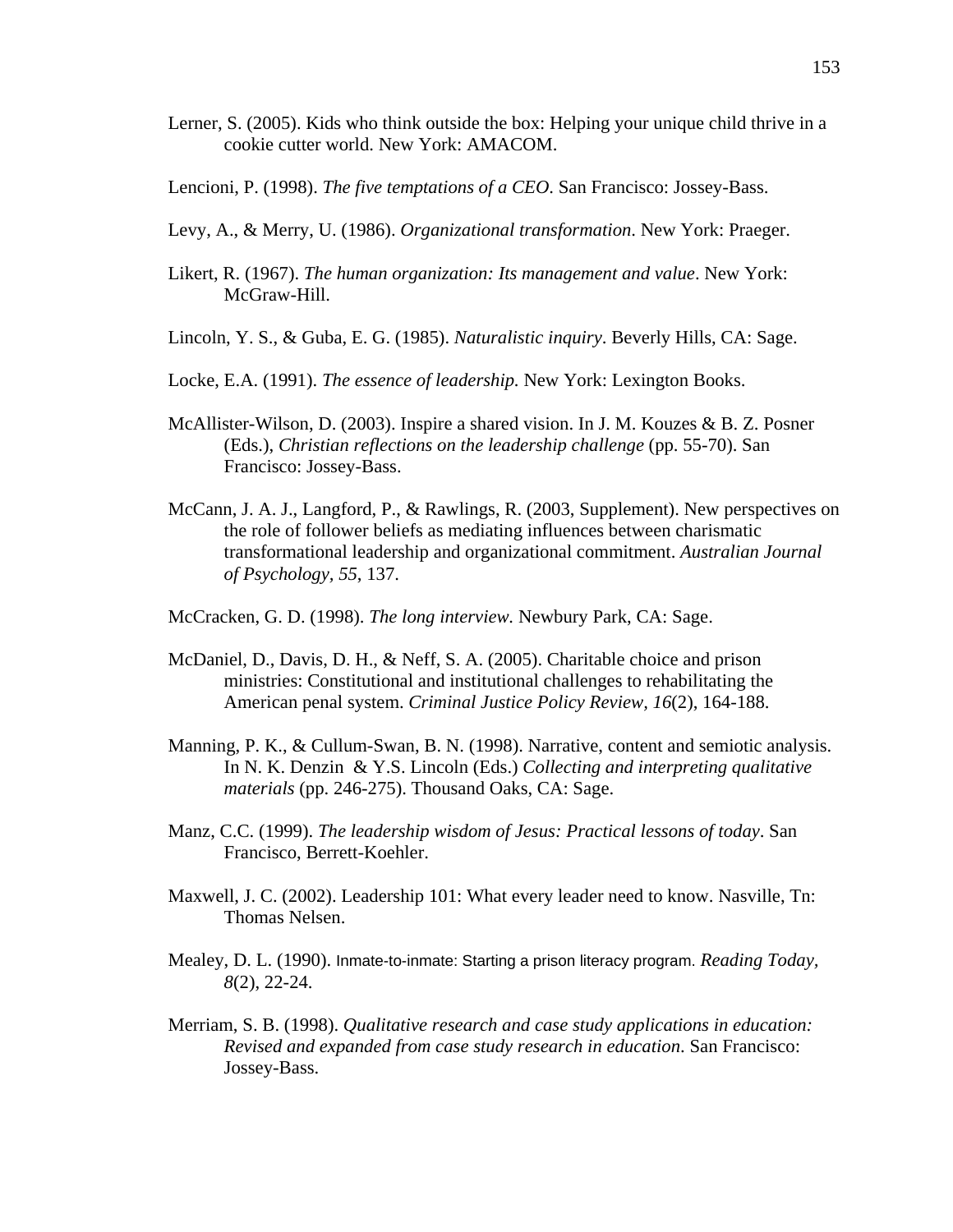- Moran, J. M. (2001). A study of the difference between volunteers and non-volunteers in friendship formation behaviors in adults with mental retardation. *Dissertation Abstracts International, 62*(12), 4121A. (UMI No. 3036848)
- National and Community Service Act of 1990, 42 U.S.C. §12401
- Neal, J. (2000, May). Work as service to the divine. *American Behavioral Scientist*, *43*(8), 1126-1334.
- Northouse, P.G. (1997). *Leadership: Theory and practice*. Thousand Oaks, CA: Sage.
- O'Connor, T. P. (2002). Introduction: Religion-offenders-rehabilitation: Question the relationship. In T. P. O'Connor & N. Pallone (Eds.), *Religion, the community, and the rehabilitation of criminal offenders* (pp. 1-9). New York: Haworth Press.
- O'Connor, T. P., & Perreyclear, M. (2002). Prison religion in action and its influence on offender rehabilitation. In T. P. O'Connor & N. Pallone (Eds.), *Religion, the community, and the rehabilitation of criminal offenders* (pp. 11-33). New York: Haworth Press.
- Ortberg, N. (2004). Reflections on enable others to act. In J. M. Kouzes, & B. Z. Posner (Eds.). *Christian reflections on the leadership challenge* (pp. 85-98). San Francisco: Jossey-Bass.
- Park, J. Z., & Smith, C. (2000). To whom much has been given...: Religious capital and community voluntarism among churchgoing protestants. *Journal for the Scientific Study of Religion, 39*(3), 272-287.
- Patton, M. Q. (1990). *Qualitative research & evaluation methods* (3<sup>rd</sup> ed.). Thousand Oaks, CA: Sage Publications.
- Peters, T. J., & Waterman, R. H. (1982). *In search of excellence.* New York: Harper & Row.
- Pielstick, C. D. (1998, Winter). The transforming leader: A meta-ethnographic analysis [Electronic Version]. *Community College Review, 26*(3), 15-34.
- Piven,W. I. (1983). Social welfare or social control?: Some historical reflections on regulating the poor. (Walter I. Trattner, Ed.). Knoxville: University of Tennessee Press
- Pope John Paul II (2004, April 1). Contemporary morality. *Vital Speeches of the Day*, *70*(12), 354-357.
- Powers, J. B., & Moore, J. W. (2004). *Servant-leadership and the art of teaching*. Indianapolis, IN: The Greenleaf Center for Servant-Leadership.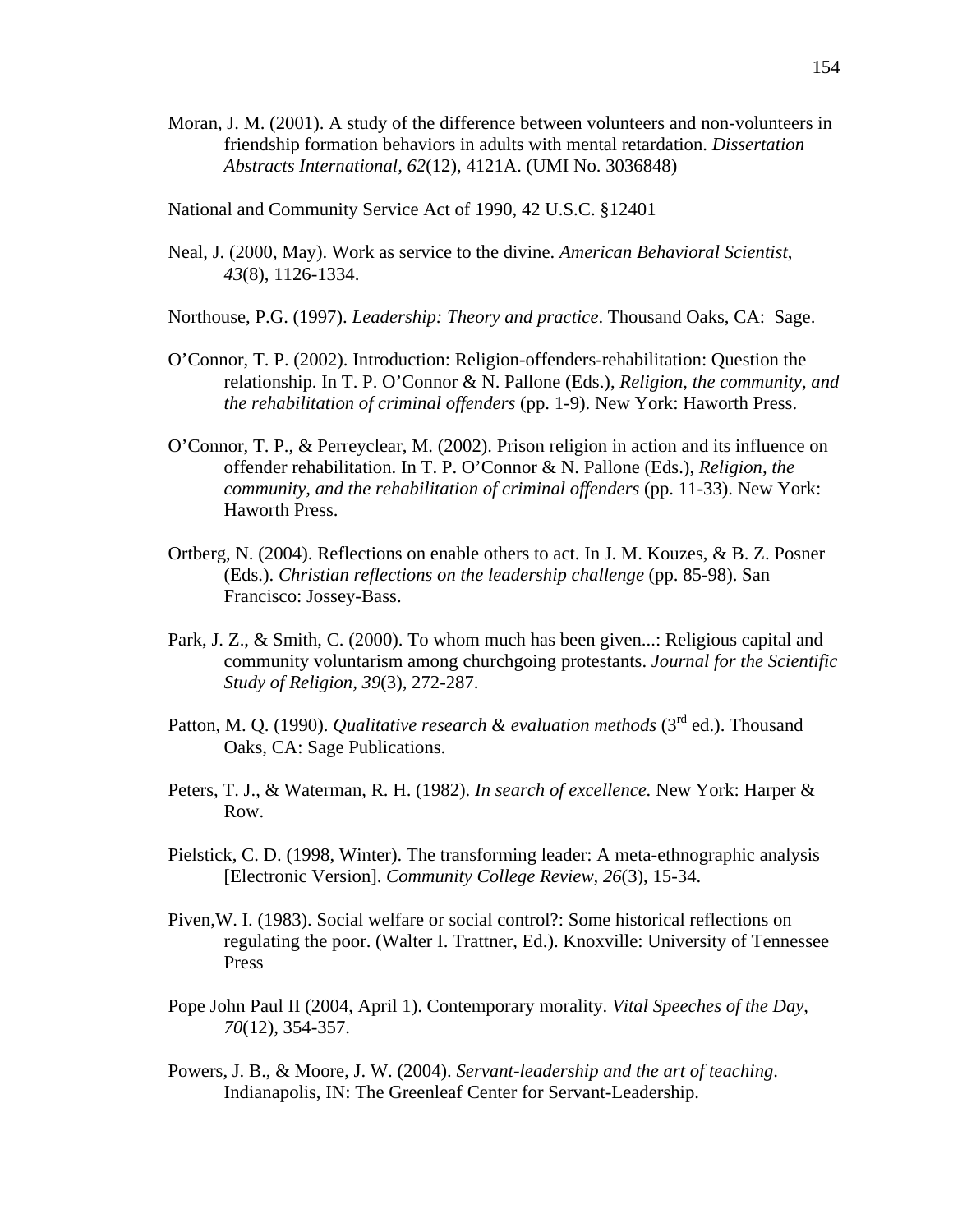- Preskill, H. S., & Torres, R. T. (1999). *Evaluative inquiry for learning in organizations*. Thousand Oaks, CA: Sage Publications.
- Quantz, R. A., & Rogers, J. (1991). Rethinking transformative leadership: Toward democratic reforms of schools. *Journal of Education*, *173*(3), 96-119.
- Quinn, J. F. (2003). *Corrections: A concise introduction* (2nd ed.). Prospect Heights, IL: Waveland Press.
- Rost, J. C. (1991). *Leadership for the twenty-first century.* New York: Praeger.
- Richards, L., & Richards, T. (1994). From filing cabinet to computer. In A. Bryman,  $\&$ R. G. Burgess (Eds.), *Analyzing Qualitative Data* (pp.146-172). London: Routledge.
- Russell, R. R., & Stone, A. G. (2002). A review of servant leadership attributes: Developing a practical model. *Leadership & Organization Development Journal, 23*(3), 145-157.
- Schmalleger, F., & Smykla, J. O. (2005). Corrections in the  $21<sup>st</sup>$  century. NewYork: McGraw-Hill.
- Schein, E. H. (1992). *Organizational culture and leadership* (2nd ed.). San Francisco, CA: Jossey-Bass.
- Schein, E. H. (1997). *Organizational culture and leadership*, 2<sup>nd</sup> ed. San Francisco: Jossey-Bass.
- Schutt, R. K. (2006). *Investigating the social world: The process and practice of research*  $(5<sup>th</sup>$  ed.). Thousand Oaks, CA: Pine Forge Press.
- Seidman, I. (1998). *Interviewing as qualitative research : A guide for researchers in education and the social sciences* (2<sup>nd</sup> ed.). New York: Teachers College Press.
- Senge, P. M. (1995). Robert Greenleaf's legacy: A new foundation for twenty-first century institutions. In L. Spears (Ed), *Reflections on leadership: How Robert k. Greenleaf's theory of servant-leadership influenced today's top management thinkers* (pp 217-240). New York: John Wiley and Sons.
- Sergiovanni, T. J. (1984). Cultural and competing perspectives in administrative theory and practice. In T.J. Sergiovanni & J.E. Corbally (Eds.), *Leadership and organizational culture: New perspectives on administrative theory and practice* (pp. ). Urbanna, IL: University of Illinois Press.

Sergiovanni, T. J. (1992). *Moral leadership*. San Francisco: Jossey-Bass.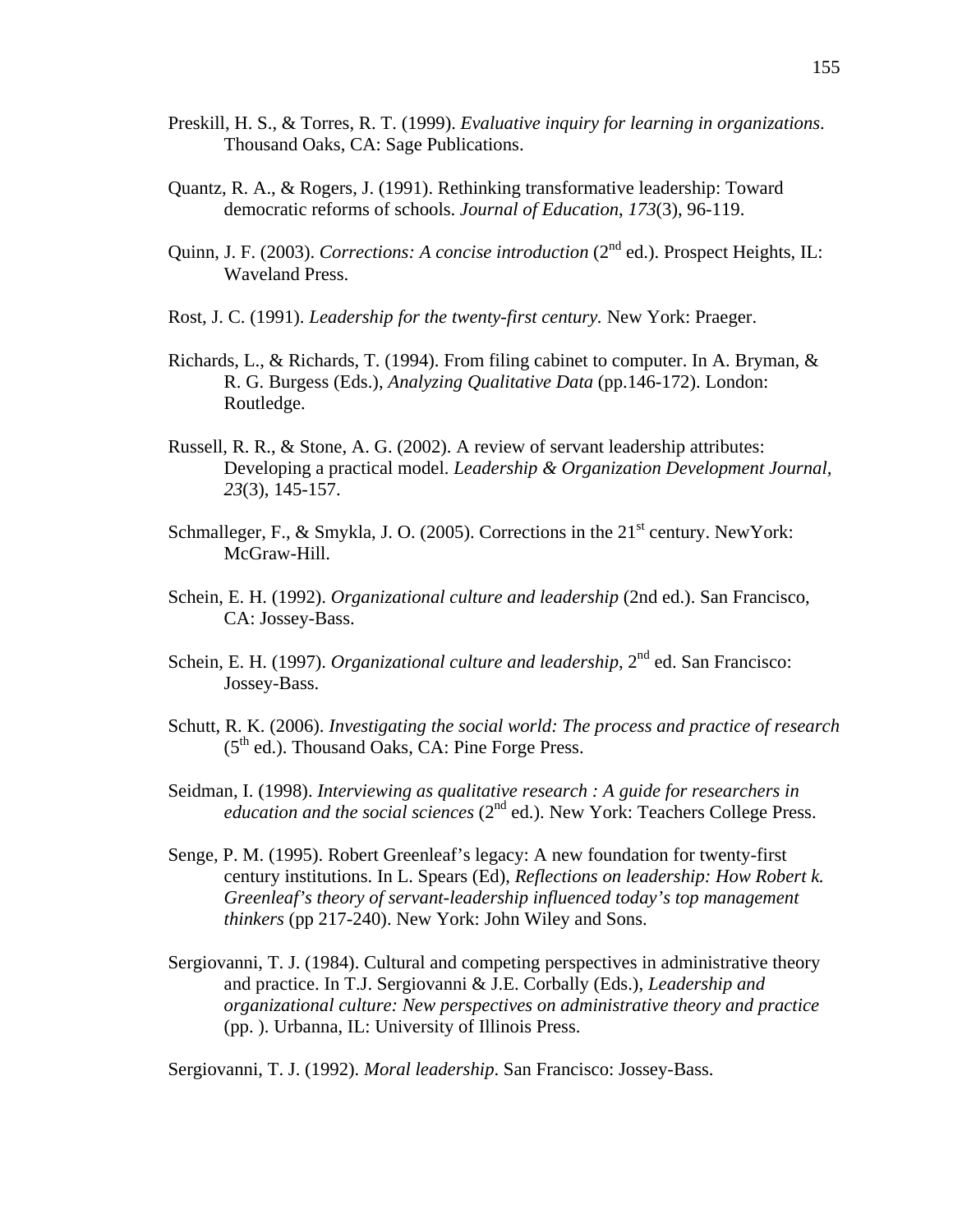- Sergiovanni, T. J. (2000). *Leadership for the school house.* New York: Wiley, John & Sons.
- Shapiro, S. (2003). Jails for Jesus. *Mother Jones, 28*(6), 54-62.
- Spears, L. C. (1998). Introduction. In L.C. Spears (Ed.). *The power of servant-leadership* (p.1-16). San Francisco: Berrett-Koehler.
- Spears, L. C. (2004, Summer).Anyone can be a servant-leader. *The Servant Leader, 56,*   $3-4.$
- Spears, L. C. (2004). The understanding and practice of servant-leadership. In L.C. Spears & M. Lawrence (Eds.), *Practicing servant-leadership: Succeeding through trust, bravery, and forgiveness* (pp. 2-24). San Francisco: Jossey-Bass.
- Stalder, R. L. (1999). Volunteering inside. In P.M. Carlson & J. S. Garrett (Eds.). Prison and jail administration: Practice and theory (306-311). Gaithersburg, ML: 1999.
- Stojkovic, S., & Farkas, M.A. (2003). *Correctional leadership: A cultural perspective*. Belmont, CA: Wadsworth/Thomson Learning.
- Stojkovic, S., Kalinich, D., & Klofas, J. (2003). *Criminal justice organizations: Administration and management,* 3rd ed. Belmont, CA: Wadsworth/Thomson Learning.
- Strage, A. (2004, June). Long-term academic benefits of service-learning: When and where do they manifest themselves? *College Student Journal, 38*(2), 257-261.
- Sumter, M. T., & Clear, T. (1998, March 14). *An empirical assessment of literature examining the relationship between religiosity and deviance since 1985*. Paper presented at the Academy of Criminal Justice Sciences Conference, Albuquerque.
- Sundt, J. L., & Cullen, F. T. (1998). The role of the contemporary prison chaplain? *The Prison Journal*, 78, 271-298.
- Sundt, J. L., Dammer, H. R., & Cullen, F. T. (2002). The role of the prison chaplain in rehabilitation. In O'Connor, T. P. & Pallone, N. (Eds.). *Religion, the community, and the rehabilitation of criminal offenders* (pp. 59-86). New York: Haworth Press.
- Taylor, F. (1911). *The principles of scientific management*. New York: Harper & Brothers.
- Taylor, T. A. (2002). Examination of leadership practices of principals identified as servant leaders. *Dissertation Abstracts International, 63*(05), 1661A. (UMI No. 3052221).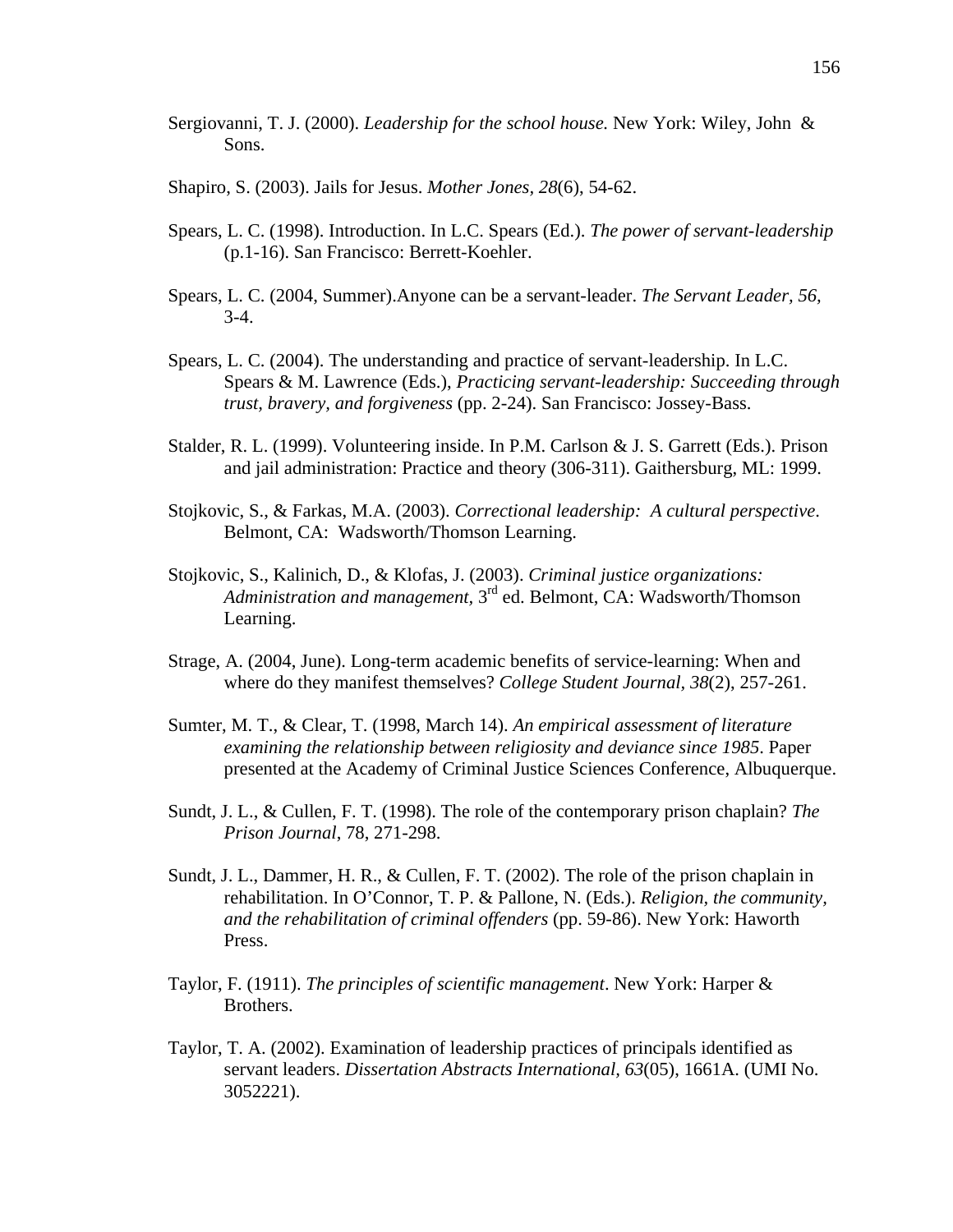- Terry, A. W., & Bohnenberger, J. E. (2004). Blueprint for incorporating service learning: A basic, developmental, K-12 service learning typology. *Journal of Experiential Education, 27*(1), 15-31.
- The Good Shepherd (2004). What are faith-based initiatives? Retrieved on February 16, 2005 from http://www.tgsrm.org/FBI.html#Faith-Based%20Initiative.
- Tichy, N. M., & Devanna, M. A. (1986). *The transformational leader*. New York: John Wiley & Sons.
- Tichy, N. M., & Devanna, M. A. (1990). *The transformational leader* (2nd ed.). New York: Wiley.
- Vaill, P. B. (1998). Foreword. In L. C. Spears (Ed.). *The power of servant-leadership* (p. ix-xvii). San Francisco: Berrett-Koehler.
- VISTA (2005). The origin of VISTA. Retrieved on April 11, 2005 from http://www. friendsofvista.org/history.html
- Washington, E. L. (2005). How to forgive. *Marriage Partnership*, *22*(1), 40-43.
- Weber, M. (1997). The theory of social and economic organizations. (T. Parsons, Trans.). New York: The Free Press. (0riginal work published 1947).
- Welch, M. (2004). *Corrections: A critical approach.* New York: McGraw-Hill.
- Welch, M. (2005). *Ironies of imprisonment*. Thousand Oaks, CA: Sage Publications.
- Welsh, E. (2002, May). Dealing with data: Using NVivo in the qualitative data analysis process. *Forum: Qualitative Social Research* [On-line Journal], *3*(2). Retrieved at: http://www.qualitative-research.net/fqs-texte/2-02/2-02welsh-e.htm April 24, 2005.
- Wheatley, M. (2002). *Turning to one another: Simple conversations to restore hope to the future.* San Francisco: Berrett-Koehler.
- Wheatley, M. (2004). The servant-leader: From hero to host. In L.C. Spears & M. Lawrence (Eds.), *Practicing servant-leadership: Succeeding through trust, bravery, and forgiveness* (pp. 241-268). San Francisco: Jossey-Bass.
- Wheatley, M. J. (2005). *Finding our way: Leadership for an uncertain time*. San Francisco: Berrett-Koehler.
- Yukl, G. (1998). *Leadership in organizations* (4th ed.). Englewood Cliffs, NJ: Prentice Hall.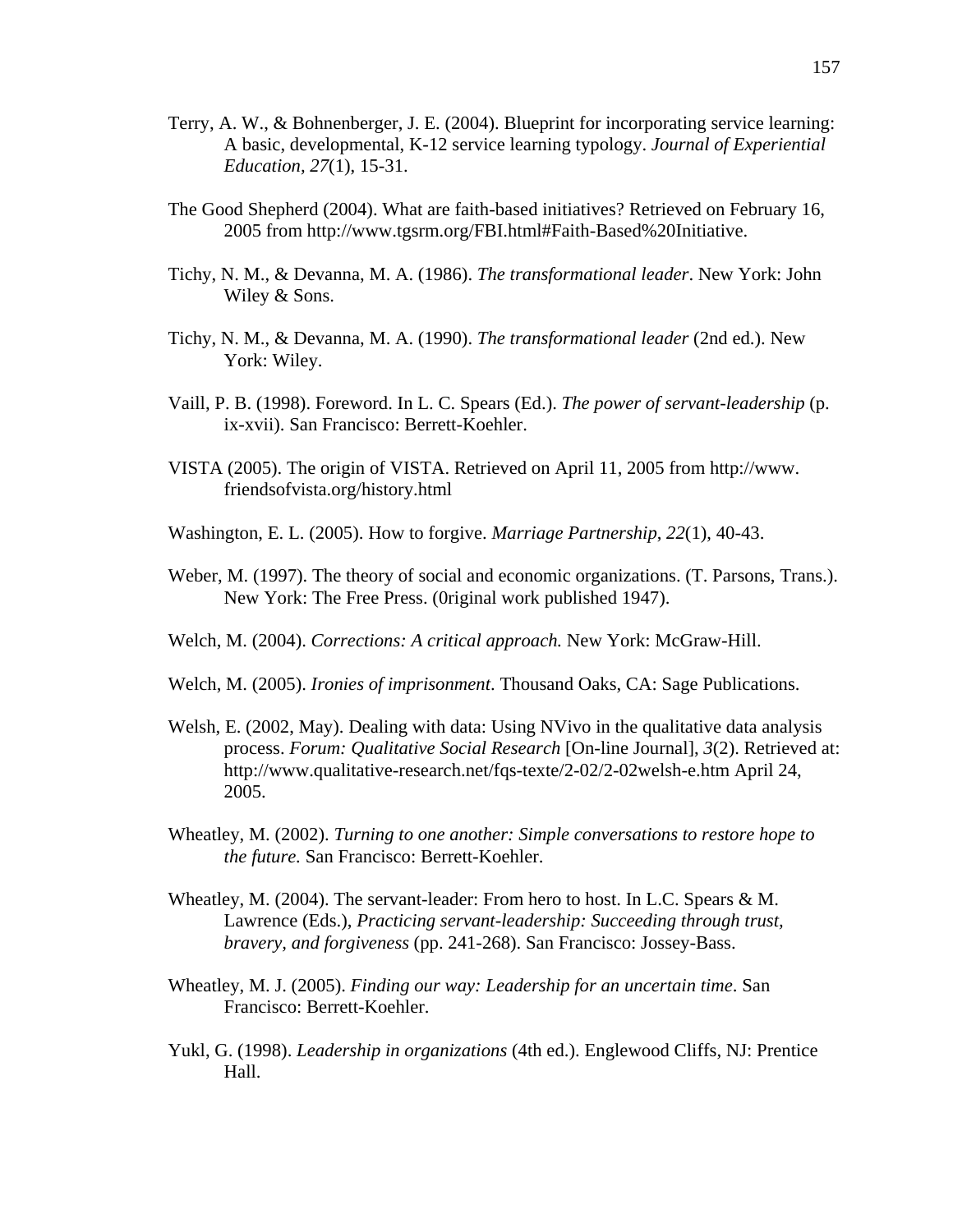### Appendix A

## Letter to Volunteer Participants

Date

Dear Faith-Based Volunteer:

Faith-based volunteers, such as you, have been serving inmates for centuries. Many prisons and most jails lack resources to adequately serve their populations. No one truly knows the impact these volunteer programs have. In order to better understand the role of faith-based volunteers, I need your help.

I am a doctoral candidate at University of Missouri – Columbia and have lived in Cape Girardeau County for over twenty years and I am writing to invite you to participate in my doctoral research. My dissertation topic examines the phenomenon of how inmates, faith-based correctional jail volunteers and jail administrators perceive the essence of volunteers in county jails.

Your previous contributions as a volunteer have identified you as a faith-based volunteer that has provided direct services to inmates during the past twelve months. Are you willing to complete a questionnaire and participate in an interview designed to explore the influence of faith-based volunteers in county jails?

I know that your time is limited and valuable. The questionnaire will take less than ten minutes to complete. The personal interview will take an estimated 30 minutes. If you wish to participate, please review the attached consent form. After doing so, simply return this message to me before [date] in the attached self-addressed, stamped envelope. Upon receipt, I will contact you to schedule a date, time and location to complete the survey and interview. I am not analyzing your individual responses. My analysis will focus on the findings of the volunteers as a group and there will be no attempt to identify an individual's feelings, thoughts or perceptions.

If you desire, I will provide you with a copy of the survey results.

Sincerely,

Linda Keena 820 Birdie Lane Jackson, MO 63755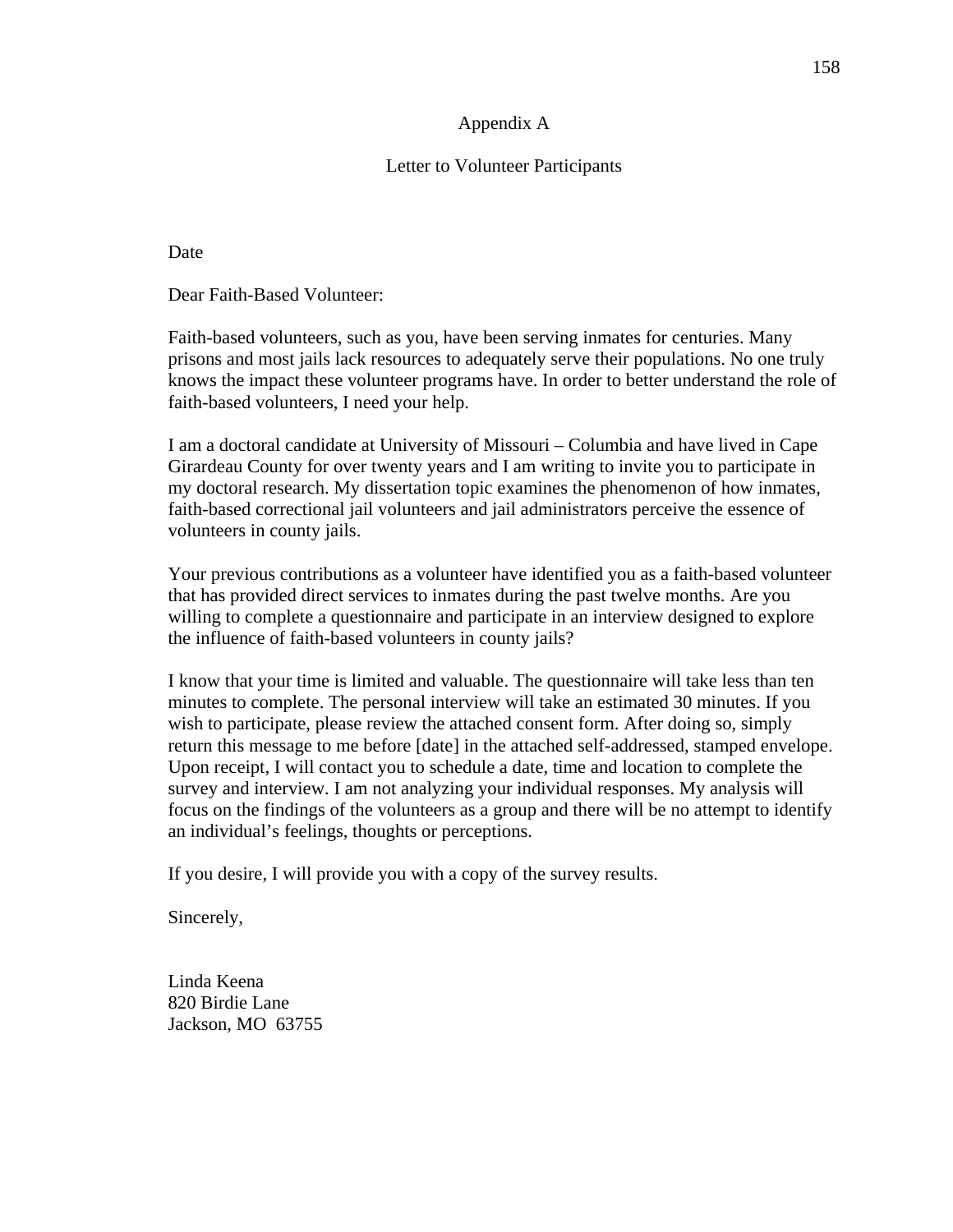#### Appendix B

#### Servant-Leadership Questionnaire

This instrument was designed for individuals to monitor themselves on several leadership characteristics. Please use the following scale to indicate your agreement or disagreement with each of the descriptors of your leadership.

> 1 2 3 4 5 6 7 Strongly Disagree Undecided Strongly Agree

For example, if you strongly agree, you may type in a number 7; if you mildly disagree, you may type in a number 3. If you are undecided, type in a number 4, but use this category sparingly.

| 1. I am genuine and candid with people.                                                                    |  |
|------------------------------------------------------------------------------------------------------------|--|
| 2. I learn from subordinates whom I serve.                                                                 |  |
| 3. I am willing to make personal sacrifices in serving others.                                             |  |
| 4. I genuinely care for the welfare of people working with me.                                             |  |
| 5. I consistently encourage others to take initiative.                                                     |  |
| 6. I have great satisfaction in bringing out the best in others.                                           |  |
| 7. My leadership is based on a strong sense of mission.                                                    |  |
| 8. I am very focused and disciplined at work.                                                              |  |
| 9. I usually come up with solutions accepted by others as helpful and effective.                           |  |
| 10. I lead by example.                                                                                     |  |
| 11. I am willing to sacrifice personal benefits to promote group harmony and                               |  |
| team success.                                                                                              |  |
| 12. I am willing to have my ideas challenged.                                                              |  |
| 13. I practice what I preach.                                                                              |  |
| 14. I readily admit when I am wrong.                                                                       |  |
| 15. I have a heart to serve others.                                                                        |  |
| 16. Many people come to me with their problems because I listen to them with<br>empathy.                   |  |
| 17. I continuously appreciate, recognize, and encourage the work of others.                                |  |
| 18. I invest considerable time and energy equipping others.                                                |  |
| 19. I am able to inspire others with my enthusiasm and confidence for what can                             |  |
| be accomplished.                                                                                           |  |
| 20. I am able to motivate others to achieve beyond their own expectations in<br>getting a job done.        |  |
| 21. I try to match people with their jobs in order to optimize productivity.                               |  |
| 22. I often demonstrate for others how to make decisions and solve problems.                               |  |
| 23. I encourage cooperation rather than competition through the group.                                     |  |
| 24. I place the greatest amount of decision-making in the hands of those most<br>affected by the decision. |  |
|                                                                                                            |  |

Note. From [The SASL Instrument is a modification of] "The Self-Assessment of Servant Leadership Profile" by Page, D. & Wong, T.P. (1998). A Conceptual Framework for Measuring Servant Leadership p. 20. Unpublished manuscript, Trinity Western University, Langley, British Columbia, Canada.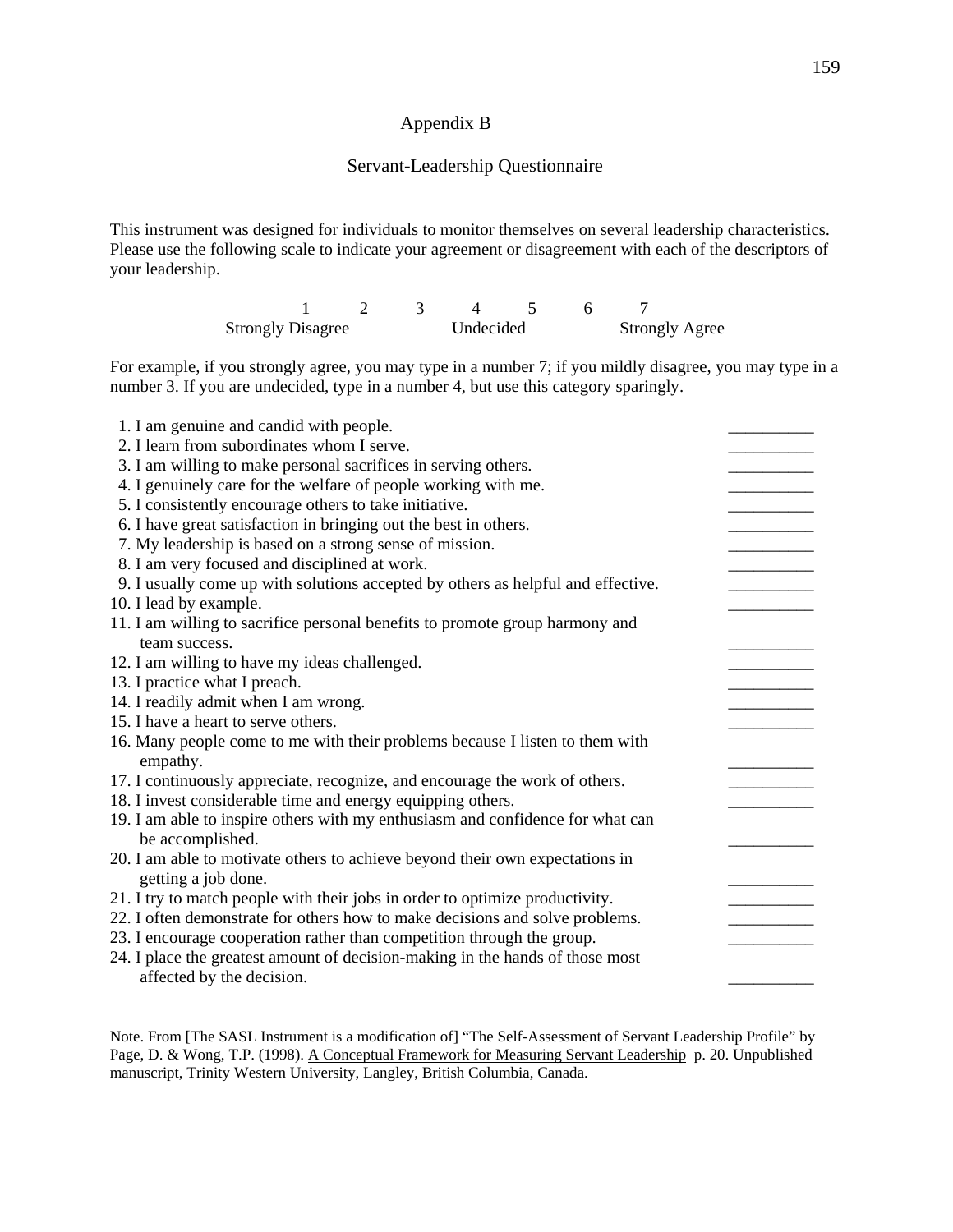#### Appendix C

# Faith-Based Volunteer Interview Guide

- 1. When did you begin volunteering in the county jail?
- 2. Approximately how many inmates have you counseled since you began?
- 3. How did your involvement begin, e.g. referred by minister, heard from other volunteer or so on?
- 4. What kind of preparation/training did you receive?
- 5. Can you recall your first session, what was your game plan, what message did you try to convey?
- 6. Has that changed over time, and if so how?
- 7. What do you think are important characteristics for a faith-based correctional volunteer and why?

Questions 8 – 17, probe for servant-leadership characteristics

- 8. Are you a good listener? If yes, please explain.
- 9. Are you empathetic, understand the inmates' situation? If yes, please explain.
- 10. Do you believe you have the ability to heal, make others feel better? Please explain.
- 11. Are you aware of issues that affect inmates? If yes, please explain.
- 12. Do you seek to convince the inmates, rather than coerce change within the inmates? Please explain.
- 13. Do you have an understanding of what inmates want, what they value, what they dream about? If yes, please explain.
- 14. Do you have foresight? Are you able to foresee what lies ahead of the inmates? If yes, please explain.
- 15. Are you a good steward? Do you care for the well being of the jail and serve the needs of the inmates? Please explain.
- 16. Are you committed to the inmates' growth, their renewal, and willing to do everything you can to nurture the inmates? Please explain.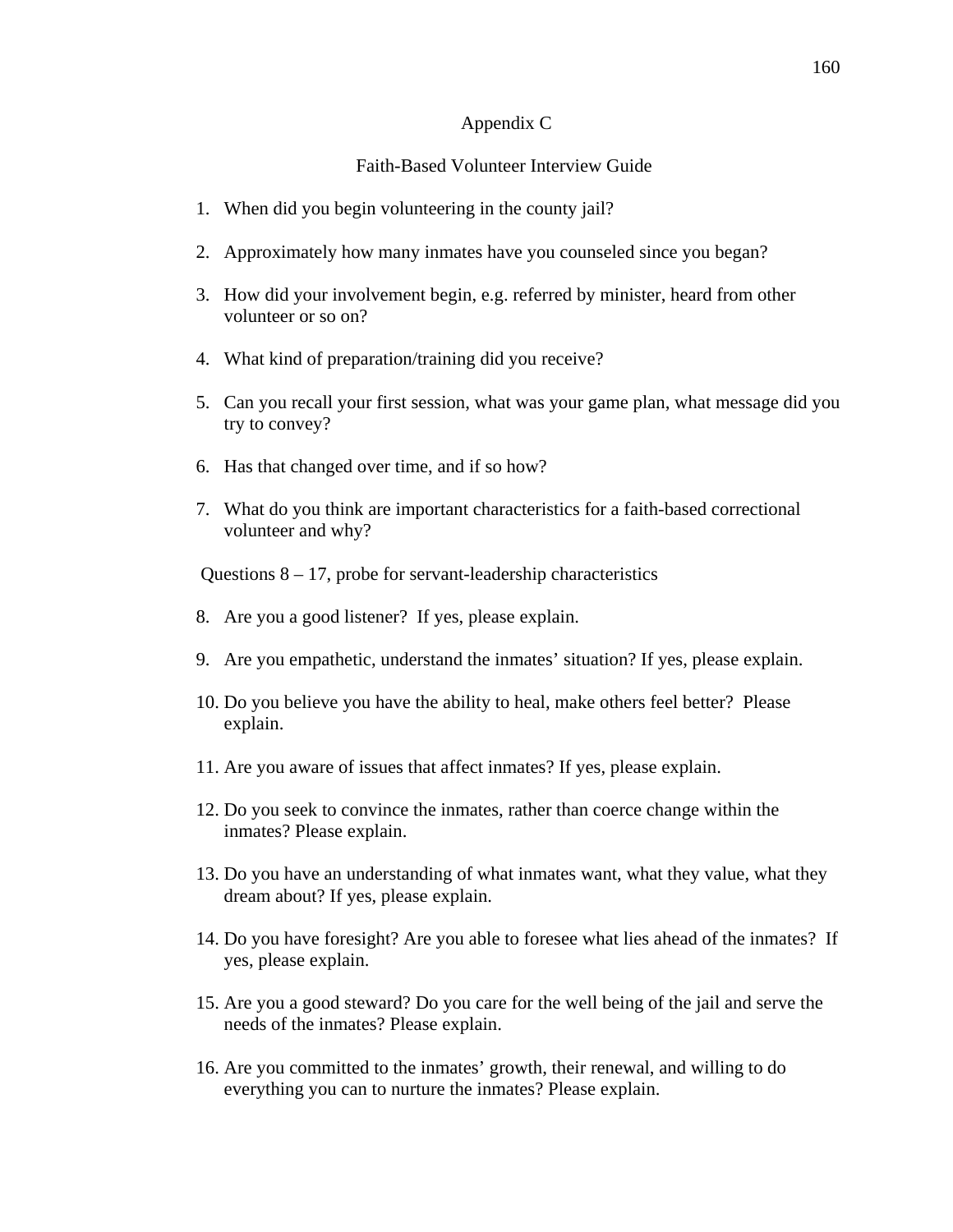- 17. Do you develop a sense of community, or a sense of belonging, between the inmates and yourself? Please explain.
- 18. What do you think is the most important characteristic for a faith-based correctional volunteer and why?
- 19. What advice do you have for someone considering correctional faith-based volunteering?
- 20. What changes, if any, need to be made in the program?
- 21. Is there anything else you would like to share with me that I have not covered through my questions?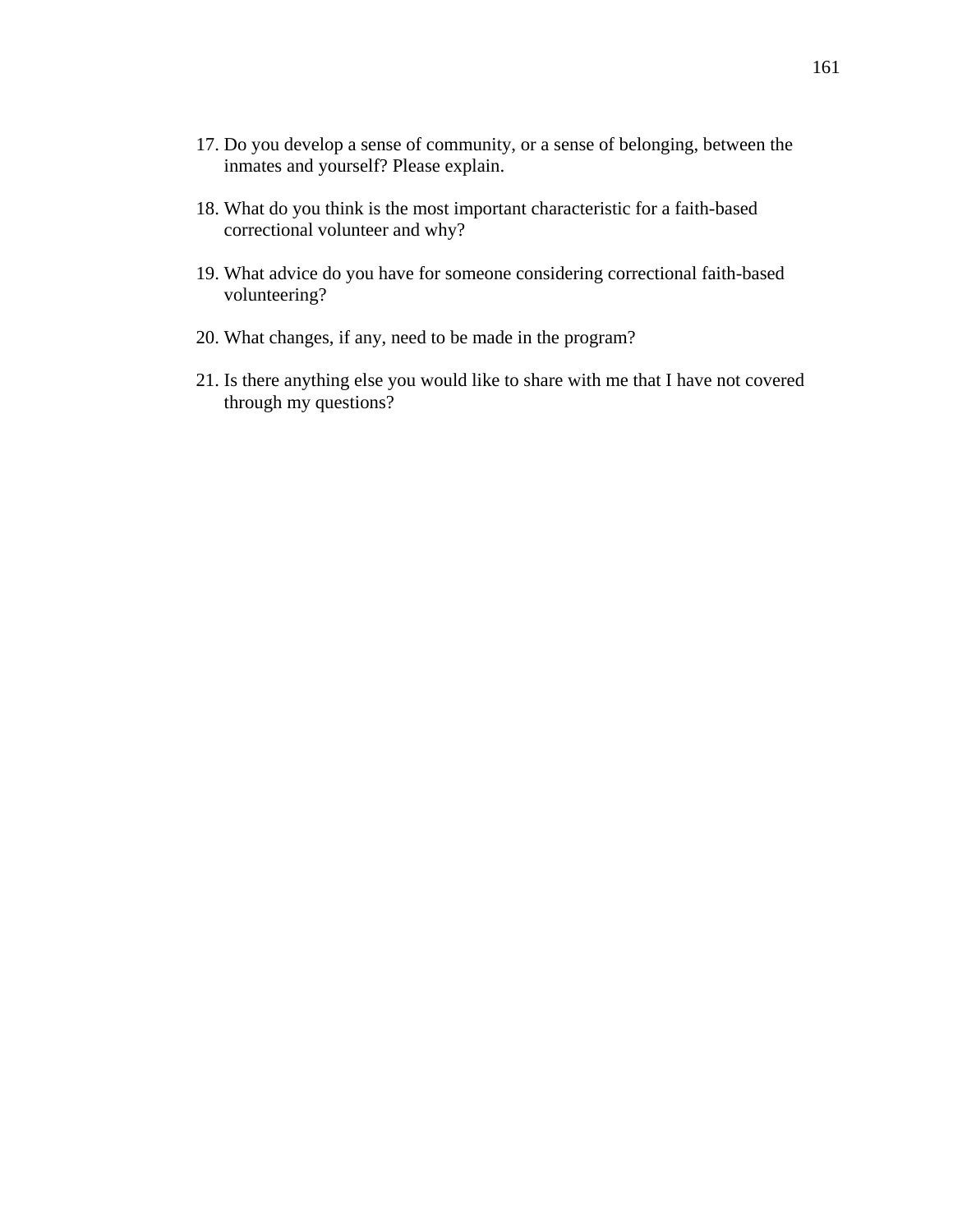# Appendix D

## Letter to Inmates

Date

Dear County Jail Inmate:

Faith-based volunteers have been working with inmates for as long as we can tell. Many prisons and most jails do not have enough money to serve the needs of the prisoners. No one really knows how these volunteer programs help the inmates. In order to find out more about faith-based volunteers, I need your help.

I am a doctoral student at University of Missouri – Columbia. I have lived in Cape Girardeau County for over twenty years. I am reading you this letter to see if you are interested in helping me in my doctoral research. My dissertation topic looks at how inmates, faith-based correctional jail volunteers and jail administrators see volunteers in county jails.

The jail administrator has told me that you have worked with a faith-based volunteer while you have been locked-up in this jail. Are you willing to let me ask you a series of questions that are planned to look at the impact of faith-based volunteers in county jails?

The interview will take about 45 minutes. If you agree to help, I will read to you the consent form. If you still want to help, you only need to sign the form. I will then get in touch with a jail administrator to schedule a date and time to complete the interview. I want you to know that I am not evaluating your individual answers. My focus is on the findings of all the inmates that I interview. I will not identify your individual feelings or the way you see things here at the jail.

I thank you very much for your help. If you want, I will give you with a copy of the survey results.

Sincerely,

Linda Keena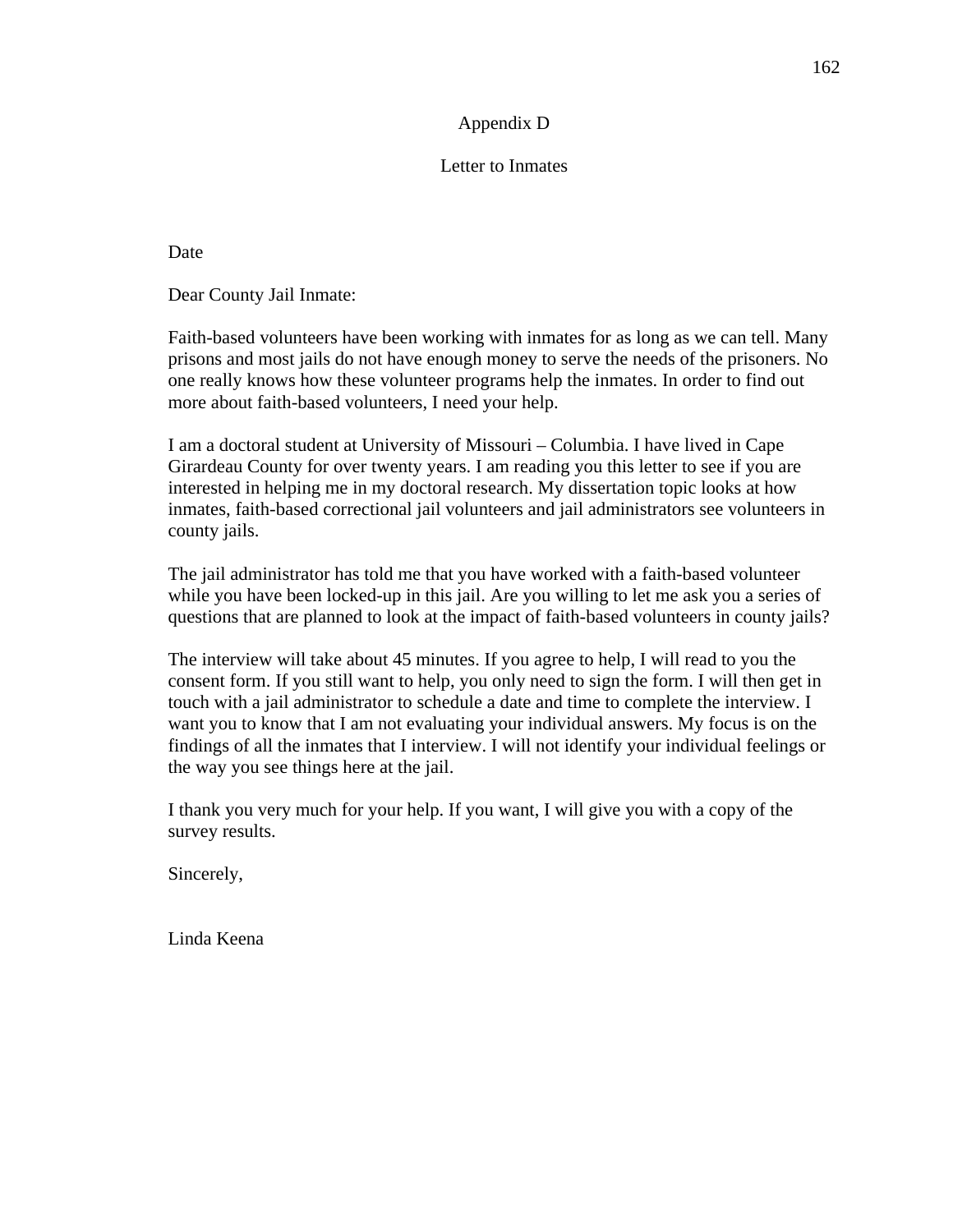#### Appendix E

### Inmate Interview Guide

- 1. How long have you been in jail?
- 2. What type of crime led to this stay in jail?
- 3. During this incarceration, how many times have you met with the volunteers known as church people?
- 4. How long had you been in jail before you met with the volunteers? Did you request them or did they contact you?
- 5. Have you been in jail before your current incarceration? If so, how many times and for what types of crimes?
- 6. If yes, did you meet with any volunteers on any of these other occasions? If you did not before, what prompted you to meet with them now, why the change?
- 7. What did you expect would happen when you first met with the volunteers?
- 8. Did you feel or receive any benefits from the first meeting?
- 9. What was it that made you decide to continue meeting with the volunteers?
- 10. Describe your religious practices/experiences prior to incarceration.
- 11. How has your attitude and behavior toward religion changed since you started meeting with the church people?
- 12. What is it that you like about meeting with your volunteers?
- 13. What personal qualities to the volunteers have that makes you want to continue meeting with them?
- Questions 14 31, probe for servant-leadership characteristics
- 14. How well do the volunteers listen to you? Please give me examples of why you believe they are good or bad listeners.
- 15. Do you think the volunteers' are able to relate to or understand your situation? Please give me examples why you believe they do or do not relate to you.
- 16. Do the volunteers make you feel better? Please give me examples of why you believe they do or do not have the ability to make you feel better about yourself?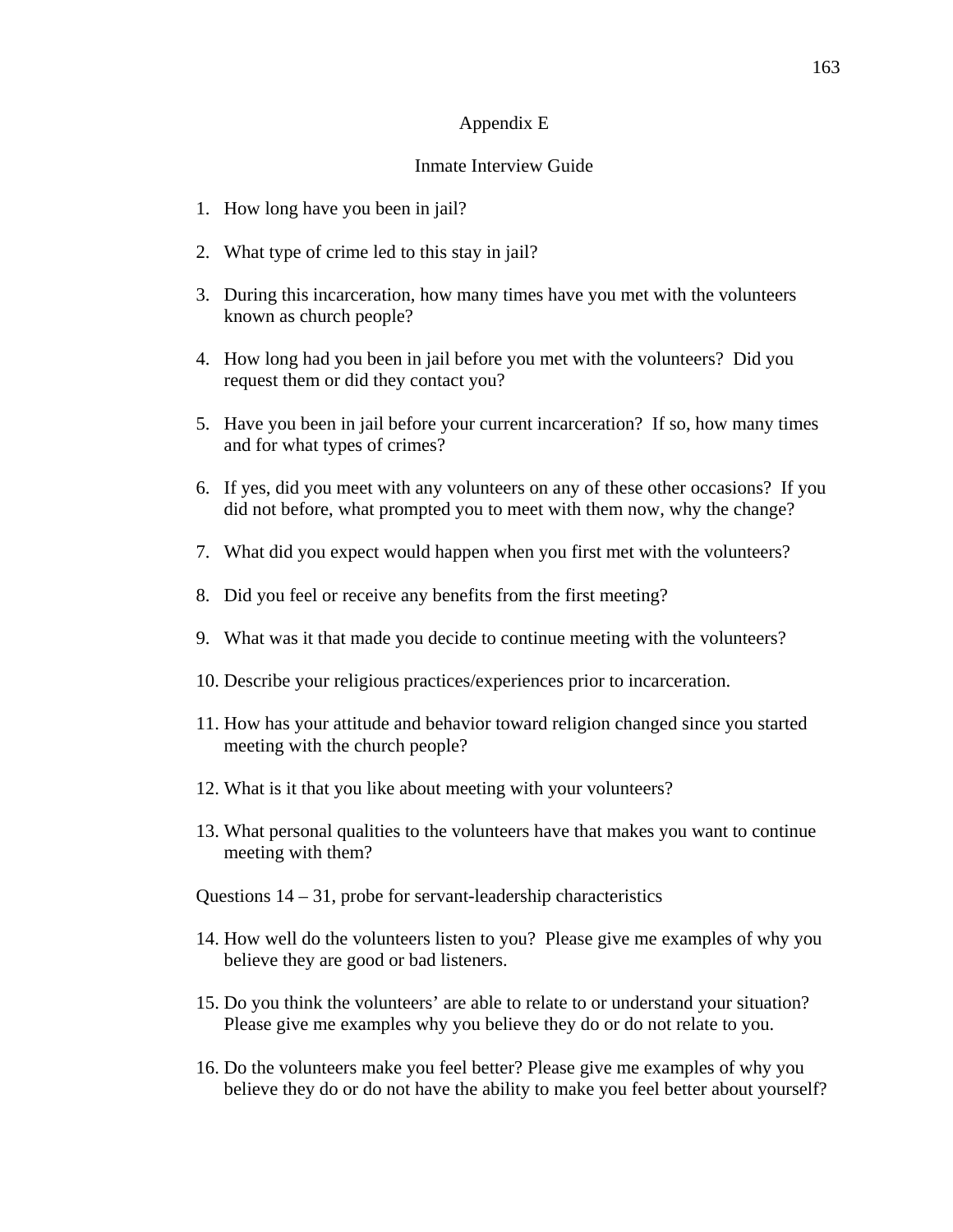- 17. Can the volunteers/church people truly understand the issues you face? Please give me examples of why you believe they are or are not aware of the issues.
- 18. What things do the volunteers do to change your life? Do they use power, influence, or both to change your situation. Can you give me some examples of how they try to help you change your life?
- 19. Do the volunteers' understand what you want, what you value, and what you dream about? Please give me examples of why you believe the volunteers know or don't know these things.
- 20. Do you think the volunteers' understand what lies ahead of you if you stay in jail or are released? What have they said or done that makes you feel that way? Please give me some examples?
- 21. Do you think the volunteers' are interested in your needs? Please give me examples of why you may or may not trust the volunteers to care about your well being.
- 22. Do you think the volunteers are committed to or care about your personal or spiritual growth? Please give me examples of ways the volunteers' may or may not show they care.
- 23. Are the volunteers successful in connecting with the inmates? Please give me examples of ways the volunteers' may or may not build a connection with you or any of your fellow inmates.
- 24. Please give me some specific examples as to how the volunteers may have have influenced your behavior.
- 25. Do you look forward to each session, why or why not? If you have ever skipped a session, please tell me why.
- 26. How often do you meet with the volunteers? Are the meetings set by them or you? Are they on call or will they come if you are having problems?
- 27. Do you think the time spent with the volunteers is adequate, too much or too little and why?
- 28. How do you think your participation in the program will affect you when you are released?
- 29. Overall, what influence do the faith-based volunteers have on the inmates?
- 30. What changes would you like to see in the program?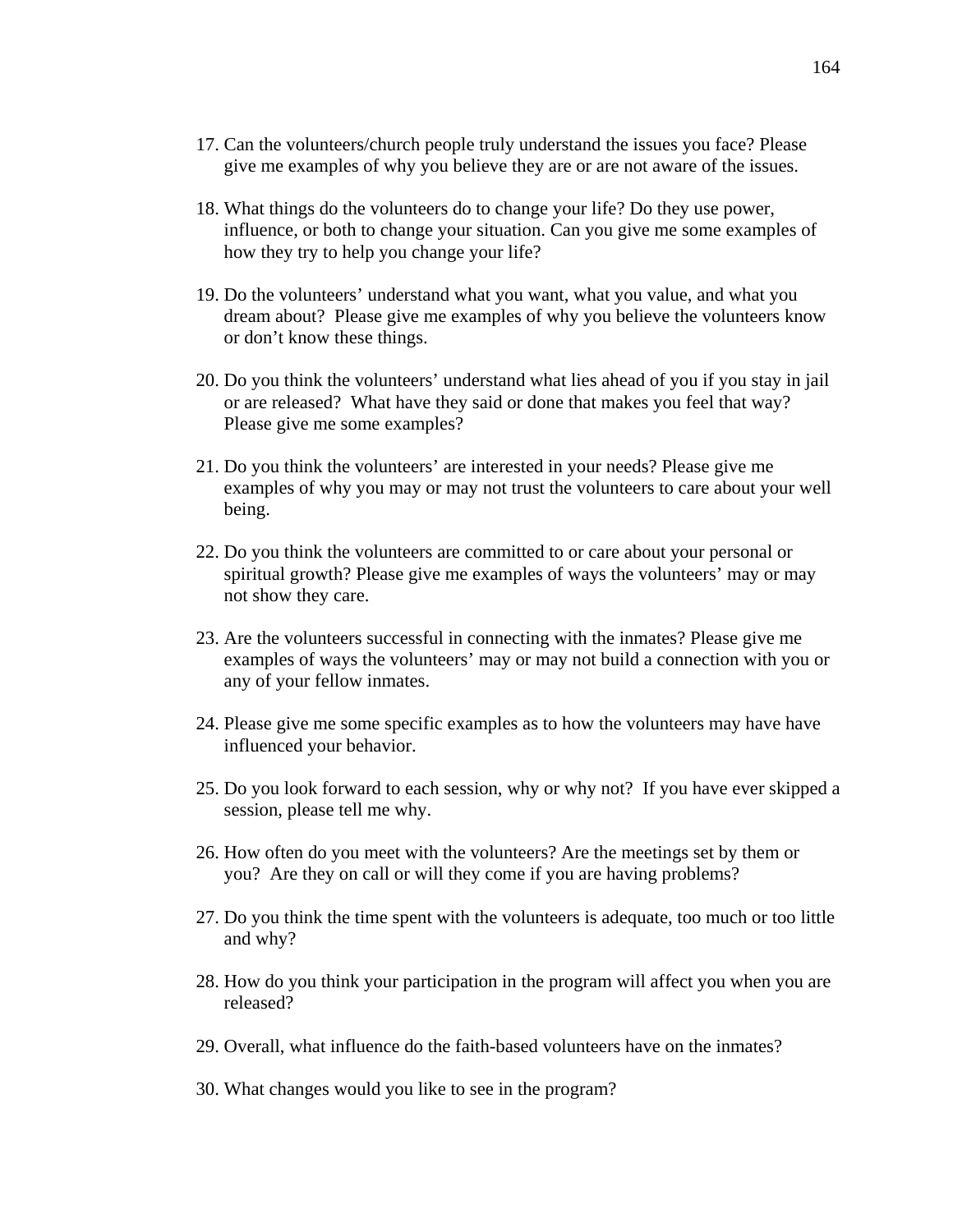31. Is there anything else you would like to share with me that I have not covered through my questions?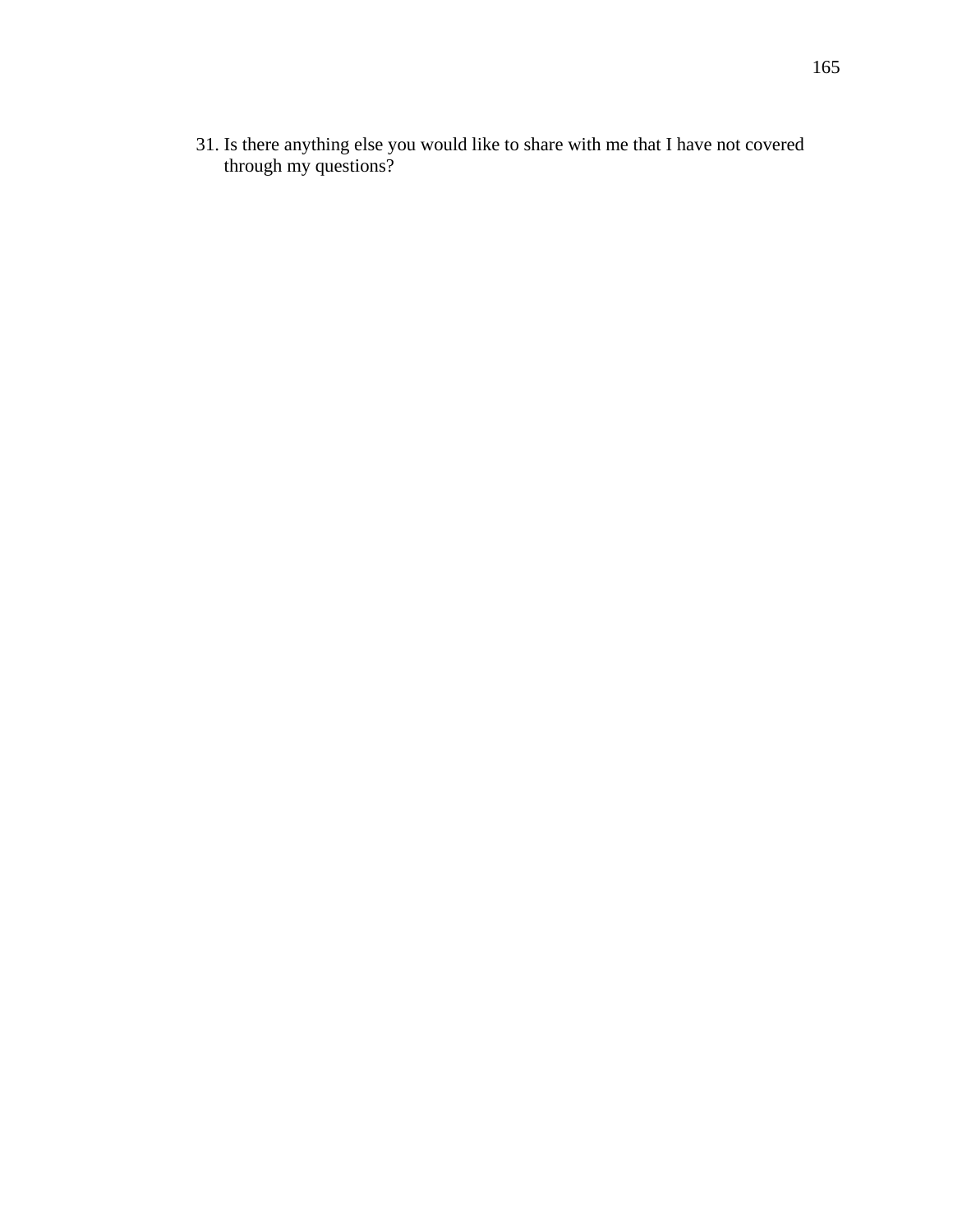## Appendix F

# Letter to Jail Administrators

Date

Dear County Jail Administrator:

Faith-based volunteers have been serving inmates for centuries. Many prisons and most jails lack resources to adequately serve their populations. No one truly knows the impact these volunteer programs have. In order to better understand the role of faith-based volunteers, I need your help.

I am a doctoral candidate at University of Missouri – Columbia and I am writing to invite you to participate in my doctoral research. My dissertation topic examines the phenomenon of how inmates, faith-based correctional jail volunteers and jail administrators perceive the essence of servant leadership in county jails.

You have been identified as an administrator of the local county jail and have managed a faith-based volunteer program during the past twelve months. Are you willing to participate in an interview designed to explore the influence of faith-based volunteers in county jails?

I know that your time is limited and valuable. The personal interview will take an estimated 30 minutes. If you wish to participate, please review the attached consent form. After doing so, simply return this message to me before date. Upon receipt, I will contact you to schedule a date, time and location to complete the interview.

I thank you very much for your support. I look forward to hearing from you. If you desire, I will provide you with a copy of the survey results.

Sincerely,

Linda Keena 820 Birdie Lane Jackson, MO 63755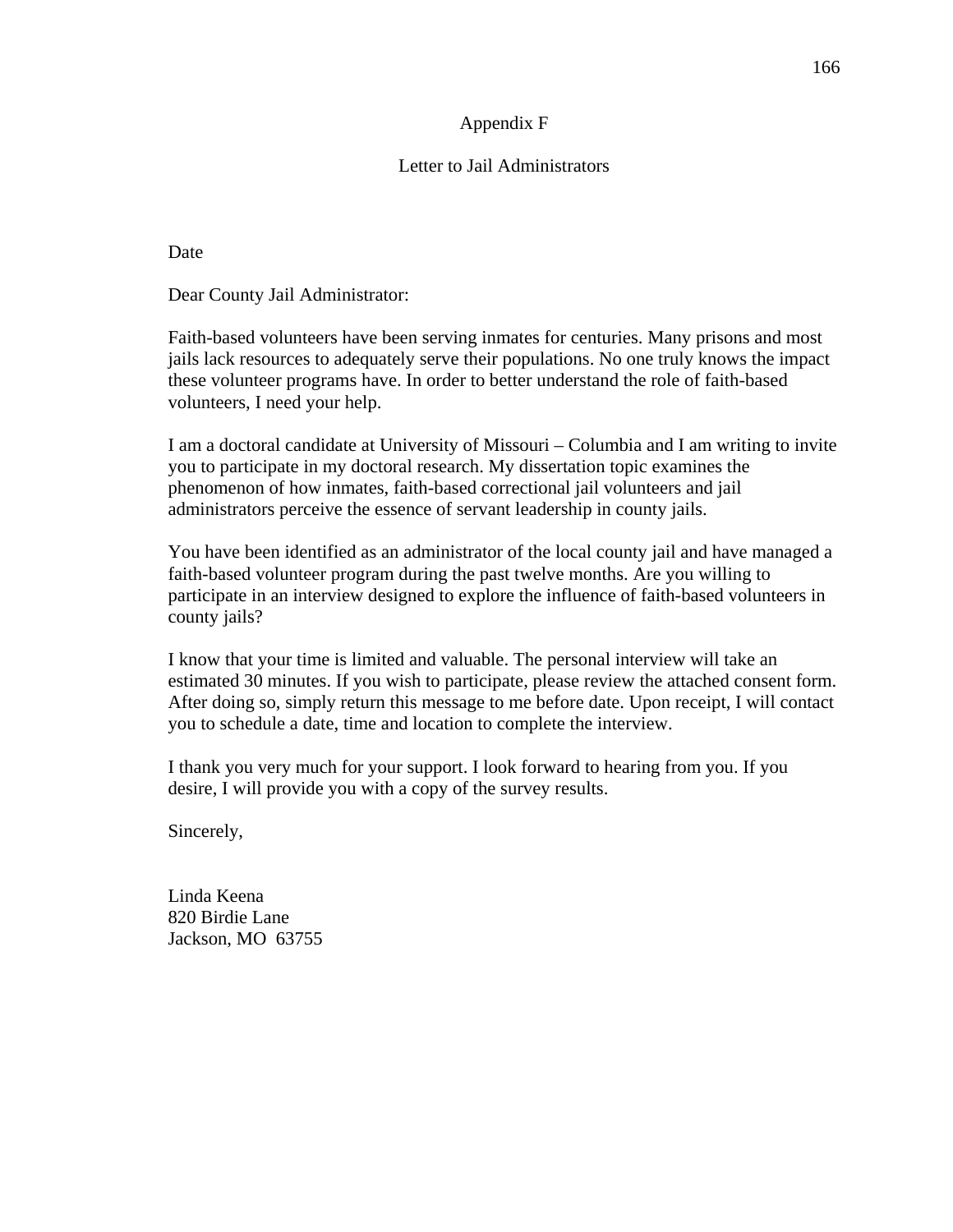## Appendix G

# Jail Administrator Interview Guide

- 1. How long have you been a jail administrator?
- 2. Did you work as a jailor before assuming administrative duties?
- 3. If yes, How long did you work as a jailor?
- 4. How is the faith-based correctional volunteer program operated in your jail?
- 5. Is there a protocol for inmates to follow in requesting a meeting with a faith-based volunteer?
- 6. If yes, please explain and discuss how the protocol was developed.
- 7. How often do the faith-based volunteers meet with inmates?
- 8. Do they meet in groups or individually?
- 9. If in groups, how many inmates will typically meet with a volunteer?
- 10. Have you denied a faith-based volunteer access to an inmate?
- 11. If yes, please explain.
- 12. How effective do you believe the faith-based volunteers are in facilitating the program? Please explain.
- 13. What is your perception of the influence the volunteers have on the inmates?
- 14. What are your perceptions and experiences of the impact the volunteers have on jail administration? For example, are the benefits (assuming there are some) worth any procedural difficulties?
- 15. Is there anything else you would like to share with me that I have not covered through my questions?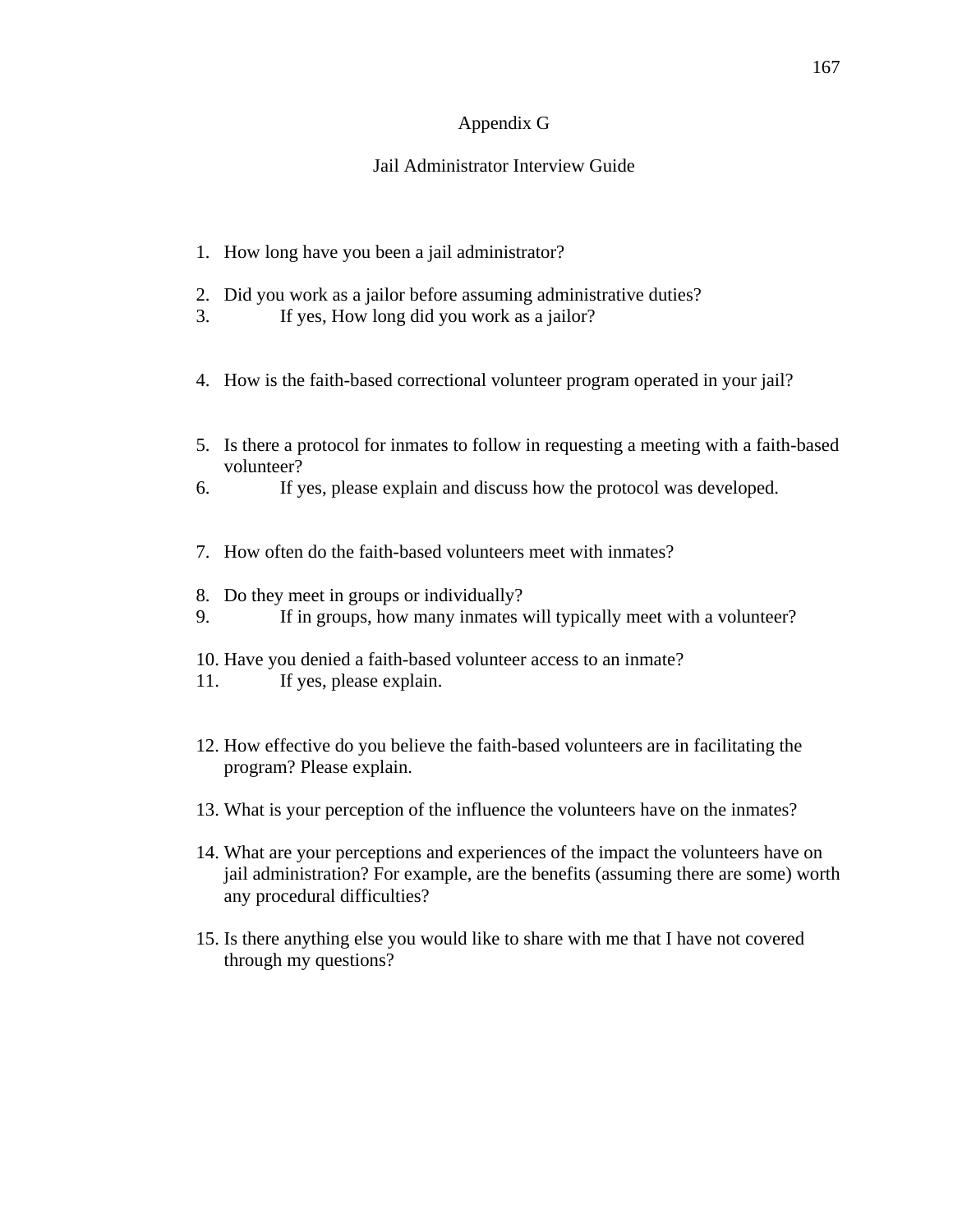#### Appendix H

# INFORMED CONSENT Faith-Based Volunteers

I, (Name\_\_\_\_\_\_\_\_\_\_\_\_\_\_\_\_\_\_\_\_\_\_), (Date\_\_\_\_\_\_\_\_\_\_\_\_\_\_\_\_\_) consent to participate

in this research project and understand the following:

PROJECT BACKGROUND: This study involves a study to explore the extent to which the concept of servant-leadership exists among faith-based correctional jail volunteers. You must be at least 18 years of age to participate.

PURPOSE: The purpose of this study is to explore the extent to which servantleadership exists among faith-based correctional volunteers and to discern the impact of faith-based correctional volunteers in transmitting the characteristics of servantleadership to county jail inmates.

VOLUNTARY: The interview is entirely voluntary. You may refuse to answer any question or choose to withdraw from participation at any time.

WHAT DO YOU DO? The participant will complete the interview that asks specific questions about the extent to which servant-leadership exist among faith-based correctional jail volunteers and your perception of the effectiveness of faith-based correctional jail volunteers in transmitting the characteristics of servant-leadership. The participant will also answer an instrument designed for individuals to monitor themselves on several leadership characteristics, The Self-Assessment of Servant Leadership Questionnaire. The interview should take approximately 30 minutes to complete. The questionnaire should take approximately 10 minutes to complete. There may be a need for the researcher to return to explore issues in more depth.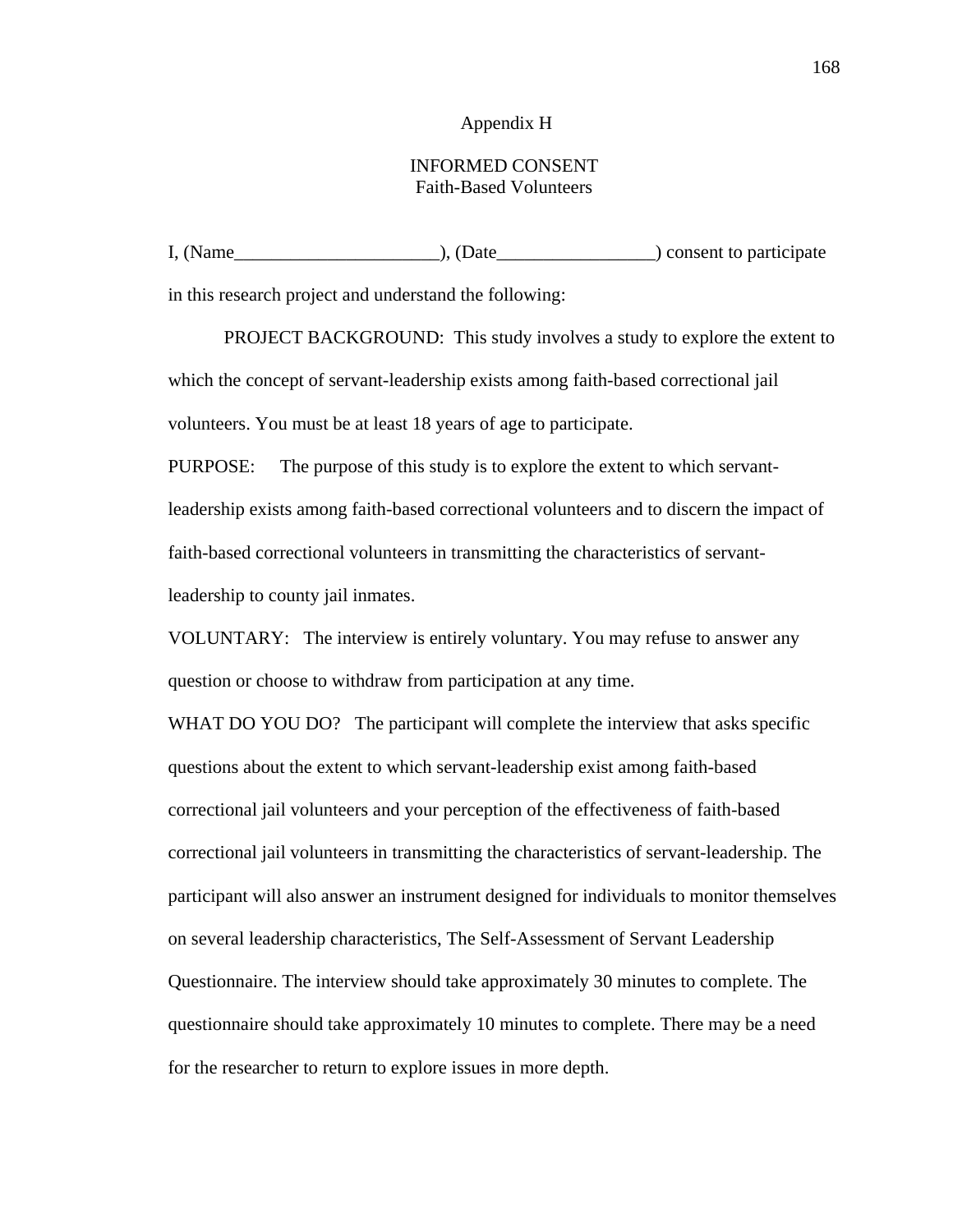BENEFITS: Your participation in this research project will enrich the information base regarding the servant-leadership phenomenon in county jails and how faith-based volunteers facilitate inmate transformation.

RISKS: This project does not involve any risks greater than those encountered in everyday life.

CONFIDENTIALITY: Please be assured that you will not be identifiable from the data collected during the interview. All collected data and transcribed interviews will be stored in a secured office and maintained for three years following completion of the project. Identifying information will be stored separately from the data, and destroyed at the completion of the project. With the exception of the dissertation committee chairperson, your jail location or any identifying particulars will not be discussed. Interview transcripts may be completed by two persons: (a) the interviewer and/or (b) a reputable and discrete transcriber. If someone other than the interviewer transcribes the audio tapes, all identifying particulars will be erased from the audio-tapes before submitting them for transcription. Your identity will not appear in any presentations or publications of the project (dissertation, papers, articles, workshops, etc.).Finally, pseudonyms will be substituted in the transcripts for all names of persons, jails, cities, and counties. Every step will be taken to adequately disguise your identity and location in any published materials or presentations.

 Thank you for your assistance. Your efforts are greatly appreciated. If you have any questions regarding the study, please contact Linda Keena at (573) 986-6162. If you have questions regarding your rights as a participant in research, please feel free to contact the Campus Institutional Review Board at (573) 882-9585.

169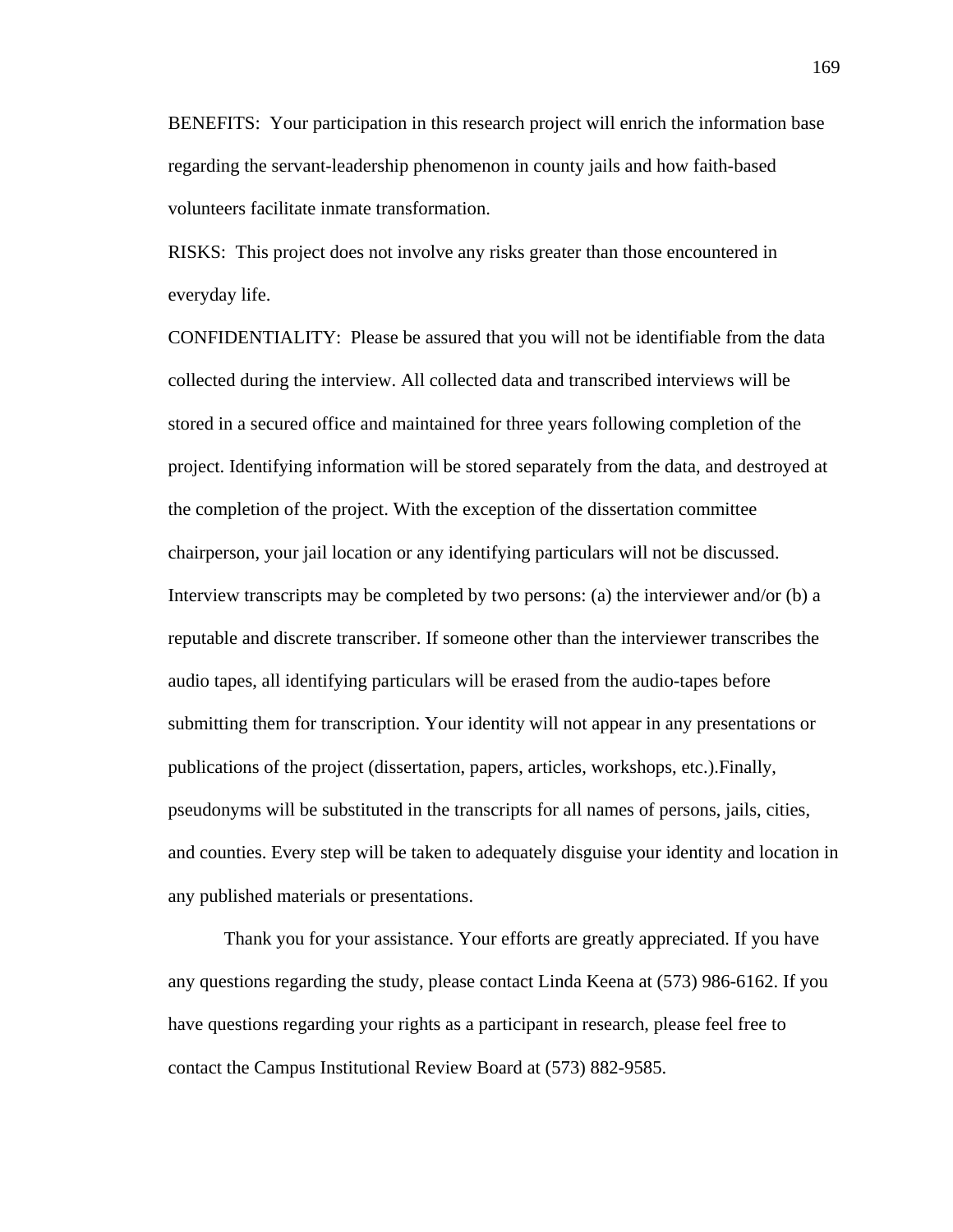I certify that I have received a copy of the authorization.

\_\_\_\_\_\_\_\_\_\_\_\_\_\_\_\_\_\_\_\_\_\_\_\_\_\_\_\_ \_\_\_\_\_\_\_\_\_\_\_\_\_\_\_\_\_\_

Signature of participant Date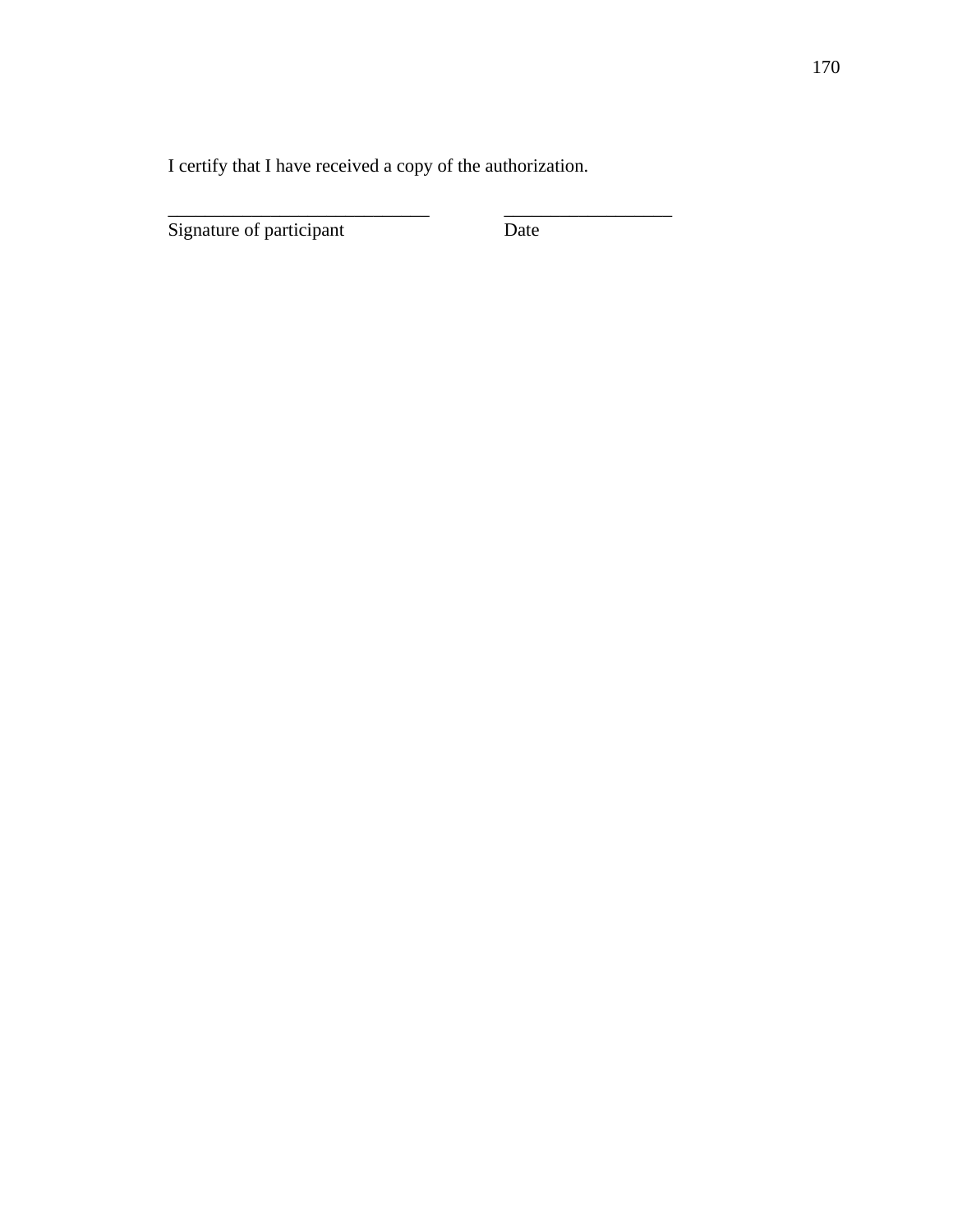### Appendix I

# INFORMED CONSENT Inmates

I \_\_\_\_\_\_\_\_\_\_\_\_\_\_\_\_\_\_\_\_\_\_ agree to answer questions in this study and know:

PROJECT BACKGROUND: This study will look at how faith-based volunteers work with inmates. I know that I have to be 18 years old or older or I can not answer any of the questions.

 PURPOSE: This is to find out if servant-leadership is used by faith-based volunteers when they work with us inmates.

 VOLUNTARY: I know that I do not have to answer any questions that I do not want to. I know I can quit at any time.

WHAT DO YOU DO? I will be asked questions about the times I meet with a faith-based volunteer. I know there are many questions and they will ask things like how long I have met with the volunteers, what I get out of the meetings and what I think other inmates get out of the meetings. There will also be questions about the volunteers' leadership style. The questions should only take about 30 minutes to answer. I know the person asking the questions can come back later to ask more questions if she thinks she needs to.

WHAT DO YOU GET OUT OF IT: If I answer the questions, I will help other people find out if faith-based volunteers use a servant-leadership style when they work with us inmates. I will help other people find out if I think the volunteers help us inmates.

WILL YOU BE HURT? I will not be hurt by answering the questions.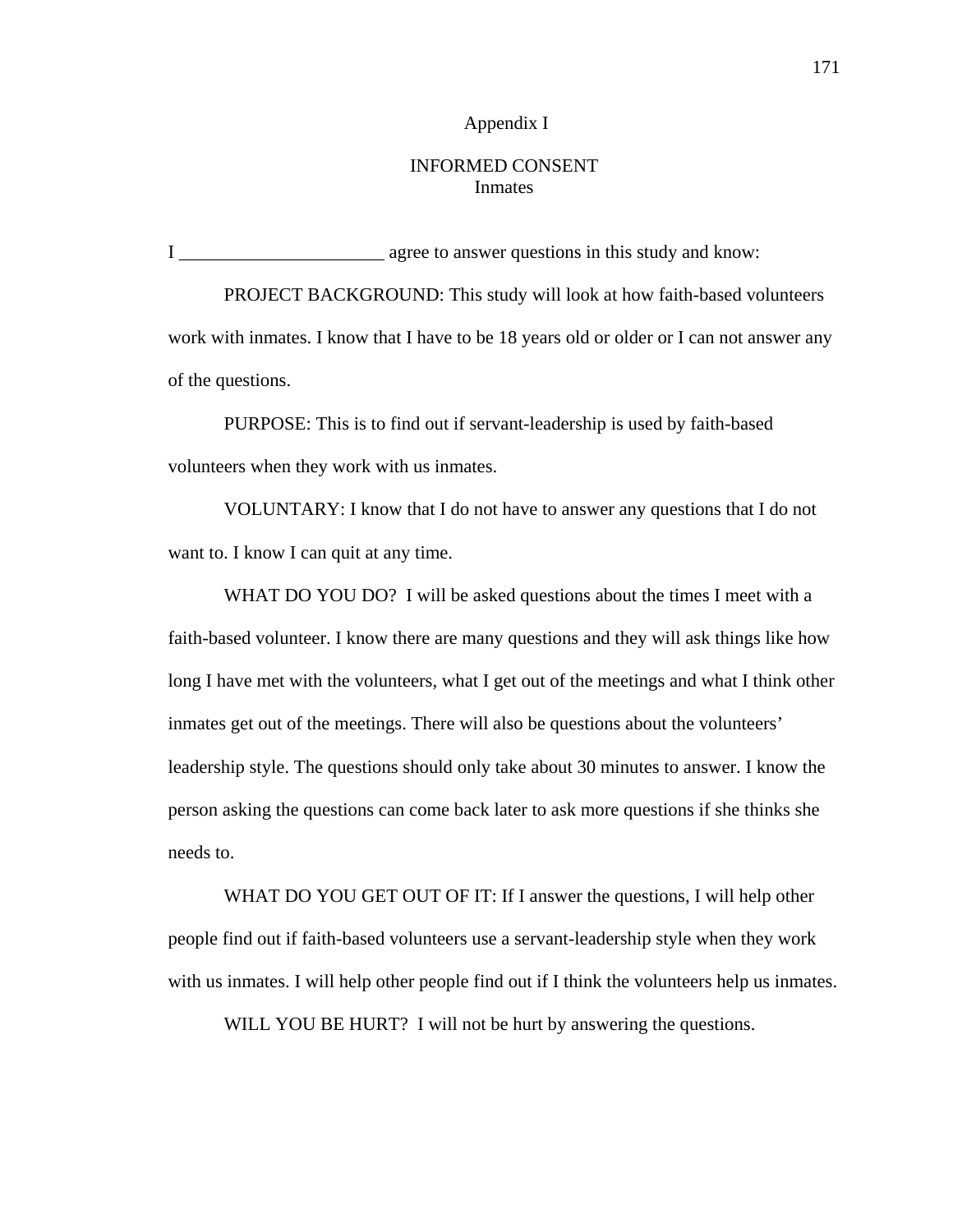WILL IT BE PRIVATE? I know that the answers I give to the questions will be typed just like I said it. The information will be put in a cabinet that is locked. It will not be thrown away for three years. My name or the name of the jail will not be used. They will be kept in a different spot from the typed questions and answers. Anything that has my real name on it will be thrown when the project is done. I know the typed questions and answers will be typed by the same person asking the questions. I know my real name will never be talked about at anytime. I know a fake name will be used in the typed questions and answers for my real name or the real name of the jail.

 Thanks for your help. It is really appreciated. If you have any questions about the study, call Linda Keena at this local number: (573) 986-6162. If you have questions about your rights, contact the Campus Institutional Review Board by writing a letter and mailing it in the postage-paid envelope that a jail administrator has been given.

I certify that I have received a copy of the approval.

\_\_\_\_\_\_\_\_\_\_\_\_\_\_\_\_\_\_\_\_\_\_\_\_\_\_\_\_ \_\_\_\_\_\_\_\_\_\_\_\_\_\_\_\_\_\_

Signature of inmate Date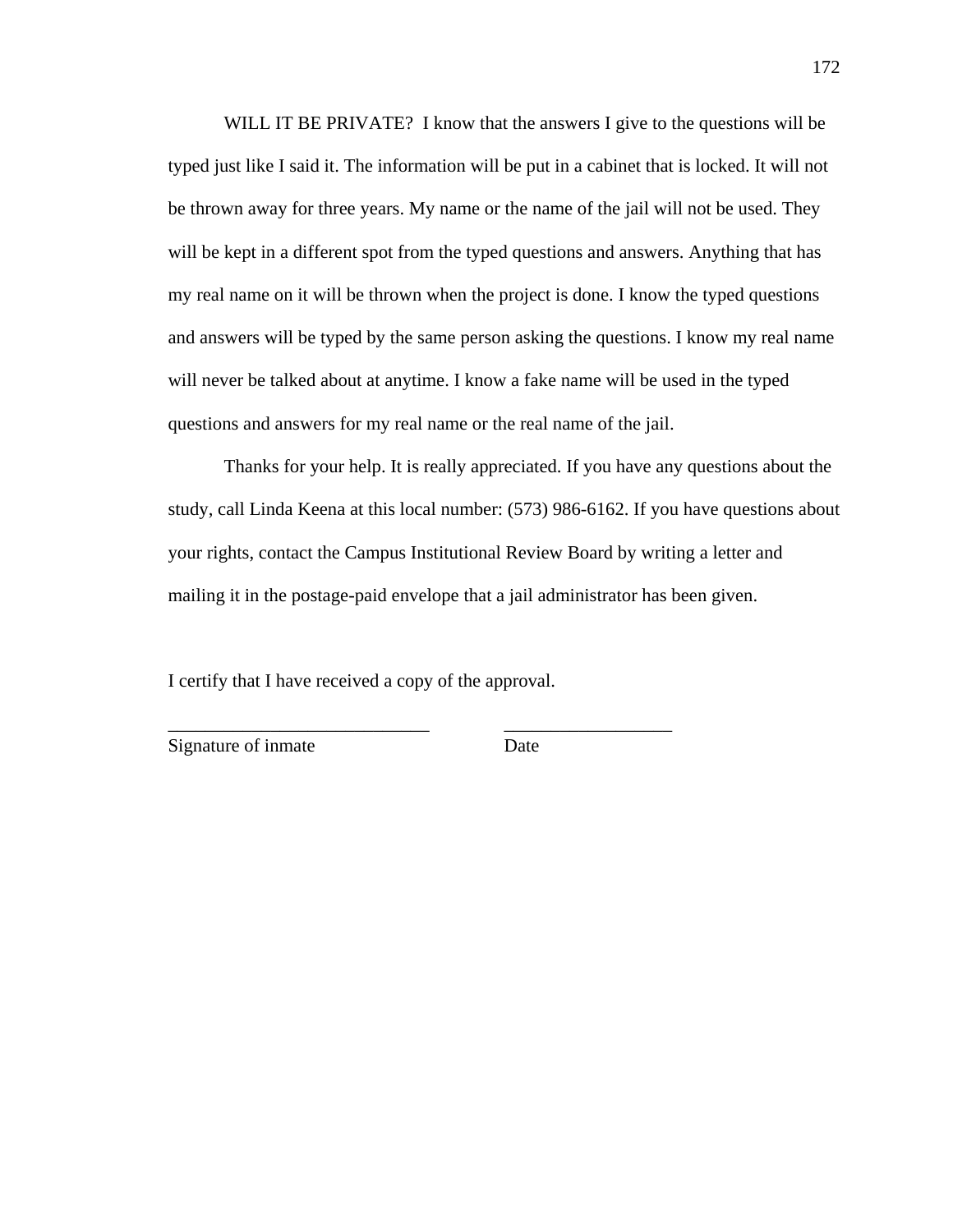### Appendix J

# INFORMED CONSENT Jail Administrators

I, (Name\_\_\_\_\_\_\_\_\_\_\_\_\_\_\_\_\_\_\_\_\_\_), (Date\_\_\_\_\_\_\_\_\_\_\_\_\_\_\_\_\_) consent to participate

in this research project and understand the following:

PROJECT BACKGROUND: This study involves a study to explore the extent to which the concept of servant-leadership exists among faith-based correctional jail volunteers. You must be at least 18 years of age to participate.

PURPOSE: The purpose of this study is to explore the extent to which servantleadership exists among faith-based correctional volunteers and to discern the impact of faith-based correctional volunteers in transmitting the characteristics of servantleadership to county jail inmates.

VOLUNTARY: The interview is entirely voluntary. You may refuse to answer any question or choose to withdraw from participation at any time.

WHAT DO YOU DO? The participant will complete the interview that asks specific questions about the extent to which servant-leadership exist among faith-based correctional jail volunteers and your perception of the effectiveness of faith-based correctional jail volunteers in transmitting the characteristics of servant-leadership. The interview should take approximately 45 minutes to complete. There may be a need for the researcher to return to explore issues in more depth.

BENEFITS: Your participation in this research project will enrich the information base regarding the servant-leadership phenomenon in county jails and how faith-based volunteers facilitate inmate transformation.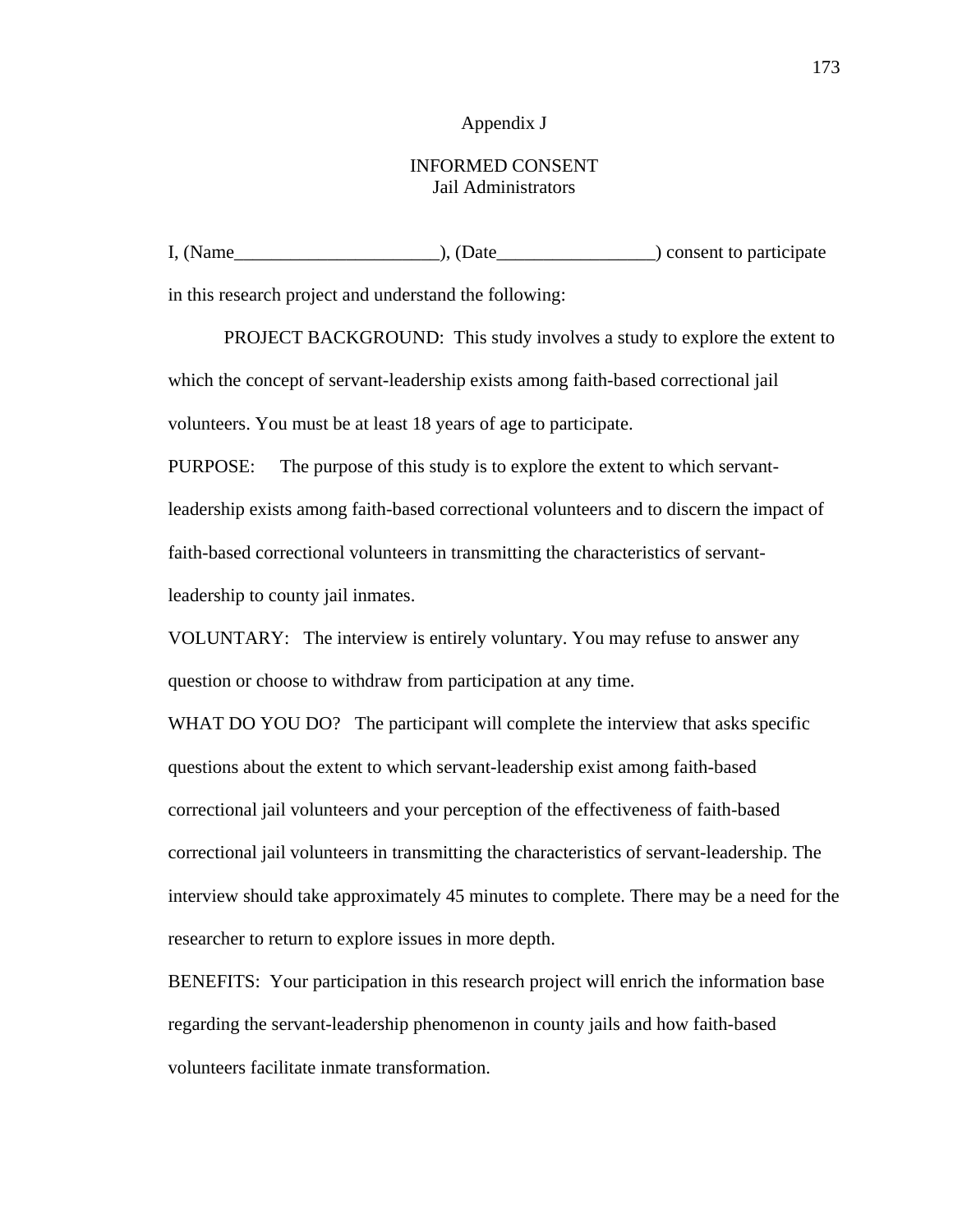RISKS: This project does not involve any risks greater than those encountered in everyday life.

CONFIDENTIALITY: Please be assured that you will not be identifiable from the data collected during the interview. All collected data and transcribed interviews will be stored in a secured office and maintained for three years following completion of the project. Identifying information will be stored separately from the data, and destroyed at the completion of the project. With the exception of the dissertation committee chairperson, your jail location or any identifying particulars will not be discussed. Interview transcripts may be completed by two persons: (a) the interviewer and/or (b) a reputable and discrete transcriber. If someone other than the interviewer transcribes the audio tapes, all identifying particulars will be erased from the audio-tapes before submitting them for transcription. Your identity will not appear in any presentations or publications of the project (dissertation, papers, articles, workshops, etc.).Finally, pseudonyms will be substituted in the transcripts for all names of persons, jails, cities, and counties. Every step will be taken to adequately disguise your identity and location in any published materials or presentations.

 Thank you for your assistance. Your efforts are greatly appreciated. If you have any questions regarding the study, please contact Linda Keena at (573) 986-6162. If you have questions regarding your rights as a participant in research, please feel free to contact the Campus Institutional Review Board at (573) 882-9585.

I certify that I have received a copy of the authorization.

\_\_\_\_\_\_\_\_\_\_\_\_\_\_\_\_\_\_\_\_\_\_\_\_\_\_\_\_ \_\_\_\_\_\_\_\_\_\_\_\_\_\_\_\_\_\_

Signature of participant Date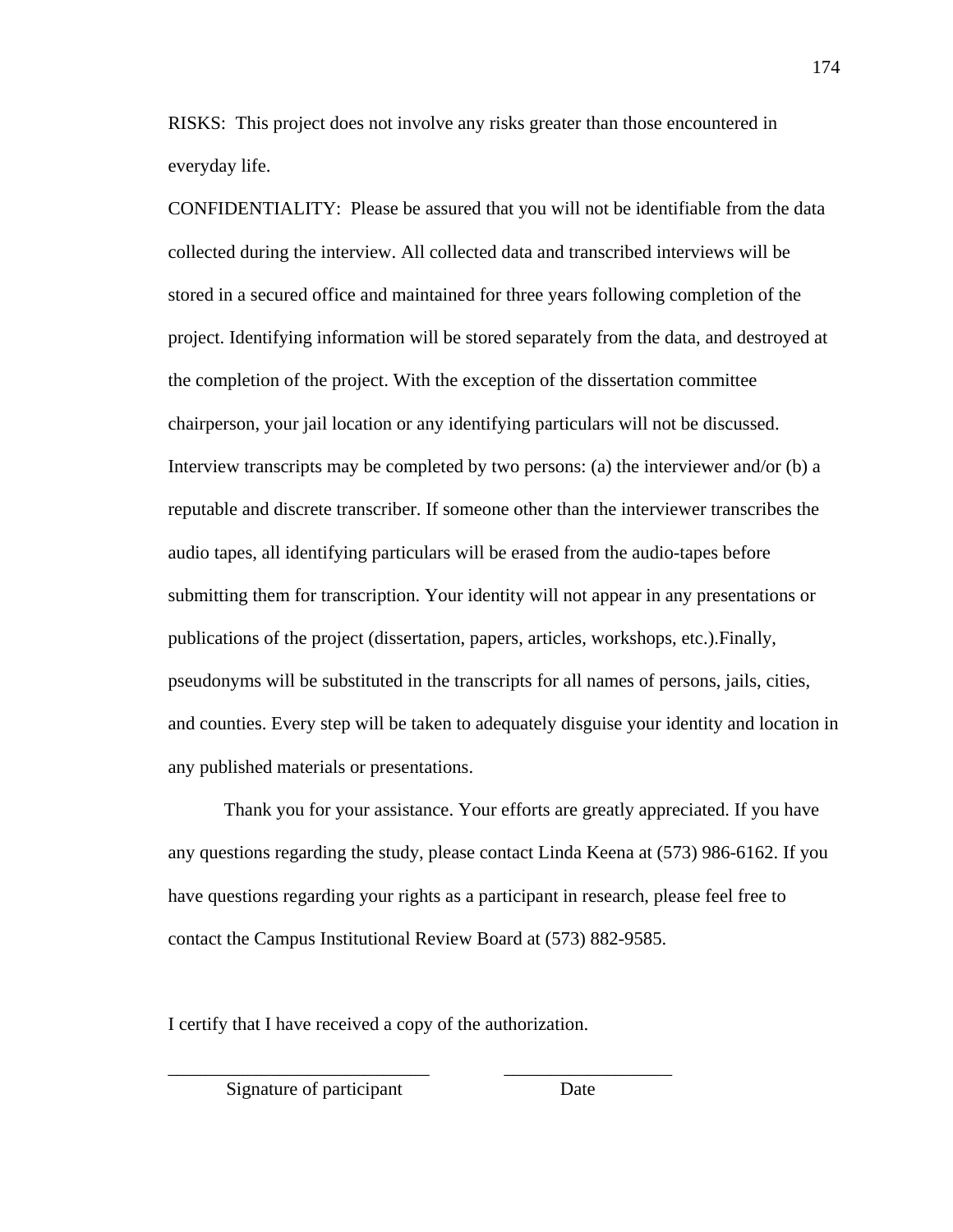Linda Denise Keena was born on August 10, 1962 in Poplar Bluff, Missouri. She graduated from Puxico High School in 1980. After graduating in 1984 from Southeast MO State University, with a major in Criminal Justice, she launched her professional career as an adult probation and parole officer with the Missouri Board of Probation and Parole. During her tenure as a probation and parole officer, she worked closely with inmates and county jail administrators, thus inspiring her curiosity of the jail culture. She relinquished her career with Probation and Parole in 1991 to follow her fervor for teaching Criminal Justice courses. Linda accepted a position as a Teaching Graduate Assistant and her passion was affirmed. Since completing her Masters of Science in Administration, with an emphasis in Criminal Justice, she has spent the last fifteen years teaching in the Criminal Justice Department at Southeast MO State University in varying adjunct, part- and full-time positions and was recently awarded a tenure-track position.

 In her professional and personal life, Linda exhibits and practices servant-leader characteristics consciously and consistently. She completed the Servant-Leadership Institute for Education in 2005 and is currently a partner of the Greenleaf Center. She has established a record of scholarly activity which reflects a variety of criminal justice and community-based research topics. She has published several articles, written thirteen grants and has served as a presenter, discussant and presider at regional and national meetings. In addition, she is co author and project director for MEDFELS, a nationally recognized methamphetamine program for elementary schools. Linda is a member of

#### VITA